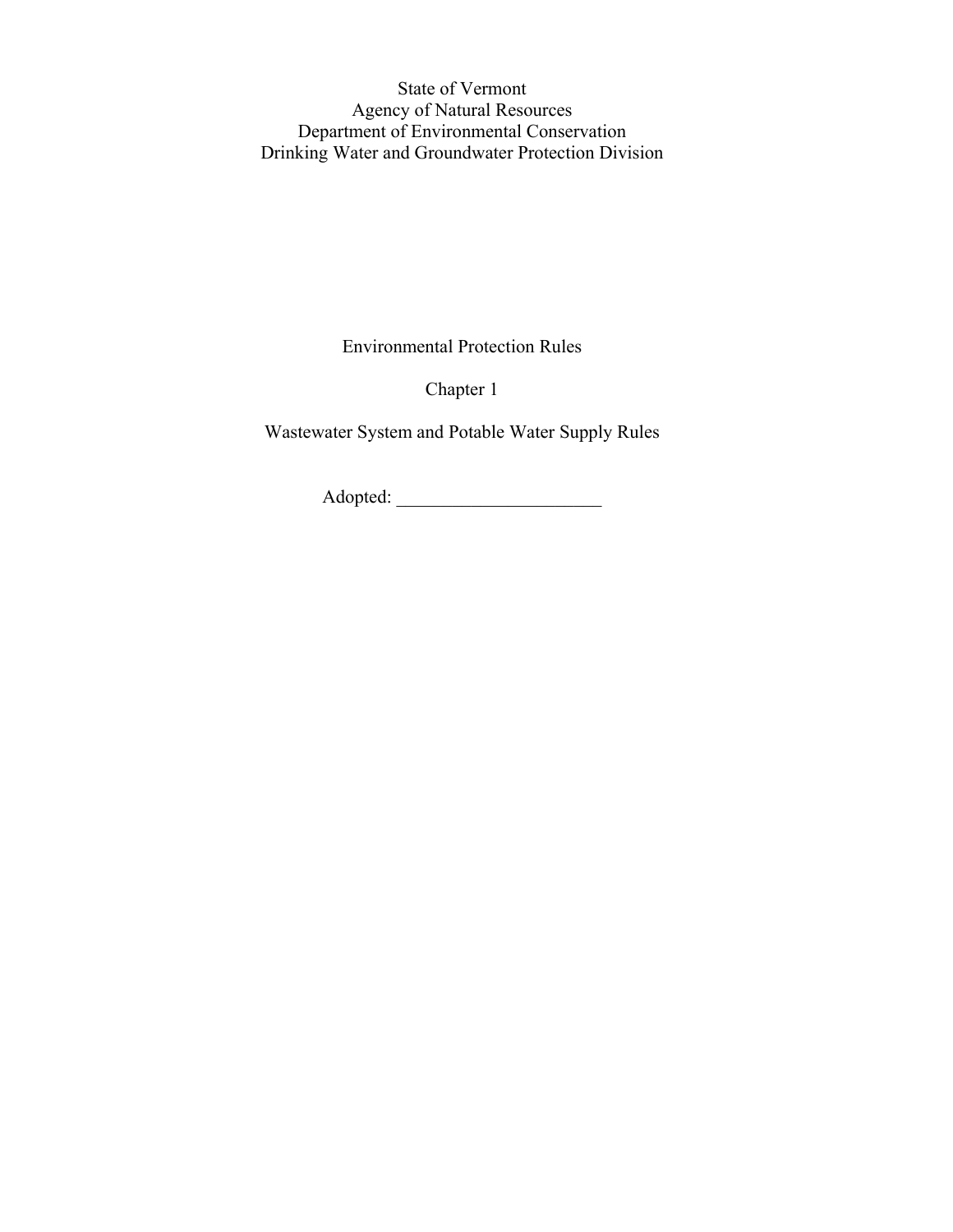#### **Department of Environmental Conservation (DEC) Wastewater System and Potable Water Supply Regions and Regional Office Locations http://dec.vermont.gov/water/ww-systems**

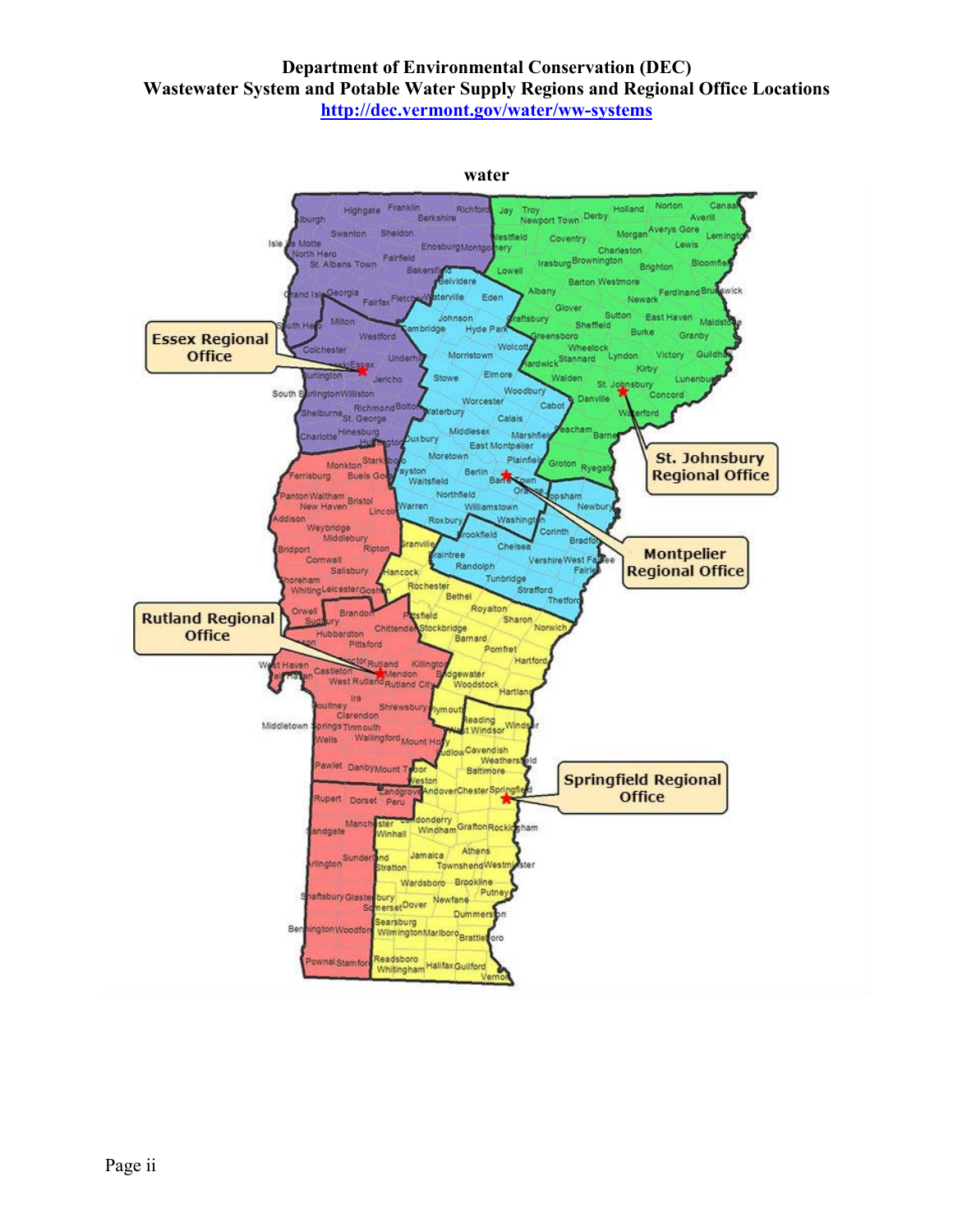# **TABLE OF CONTENTS**

| $§ 1-101$<br>$§ 1-102$<br>$§ 1-103$<br>$§ 1-104$<br>$§ 1-105$                                                                                                         |                                                                                                                                                                                                                                                        |  |
|-----------------------------------------------------------------------------------------------------------------------------------------------------------------------|--------------------------------------------------------------------------------------------------------------------------------------------------------------------------------------------------------------------------------------------------------|--|
|                                                                                                                                                                       |                                                                                                                                                                                                                                                        |  |
| $§ 1-201$                                                                                                                                                             |                                                                                                                                                                                                                                                        |  |
|                                                                                                                                                                       |                                                                                                                                                                                                                                                        |  |
| $§ 1-301$<br>$§ 1-302$<br>$§ 1-303$<br>$§ 1-304$<br>$§ 1-305$<br>$§ 1-306$<br>$§ 1-307$<br>$§ 1-308$<br>$§ 1-309$<br>$§ 1-310$<br>$§ 1-311$<br>$§ 1-312$<br>$§ 1-313$ | Authorization to Commence with Site Work or Foundation Construction 38<br>Additional Requirement for Replacement Systems and Replacement Supplies                                                                                                      |  |
|                                                                                                                                                                       |                                                                                                                                                                                                                                                        |  |
|                                                                                                                                                                       | Subchapter 4 - Approval of Innovative/Alternative Systems and Components39                                                                                                                                                                             |  |
| $§ 1-401$<br>$§ 1-402$<br>$§ 1-403$<br>$§ 1-404$<br>$§ 1-405$<br>$§ 1-406$<br>$§ 1-407$                                                                               | Application Process for Innovative/Alternative Systems and Components 42<br>Renewal Application Process for Innovative/Alternative Systems and Components44<br>Standards and Protocols for Testing Innovative/Alternative Systems and Components<br>45 |  |
|                                                                                                                                                                       |                                                                                                                                                                                                                                                        |  |
| $§ 1-501$<br>$§ 1-502$<br>$§ 1-503$                                                                                                                                   |                                                                                                                                                                                                                                                        |  |
|                                                                                                                                                                       |                                                                                                                                                                                                                                                        |  |
| $§ 1-601$<br>$§ 1-602$<br>$§ 1-603$<br>$§ 1-604$                                                                                                                      |                                                                                                                                                                                                                                                        |  |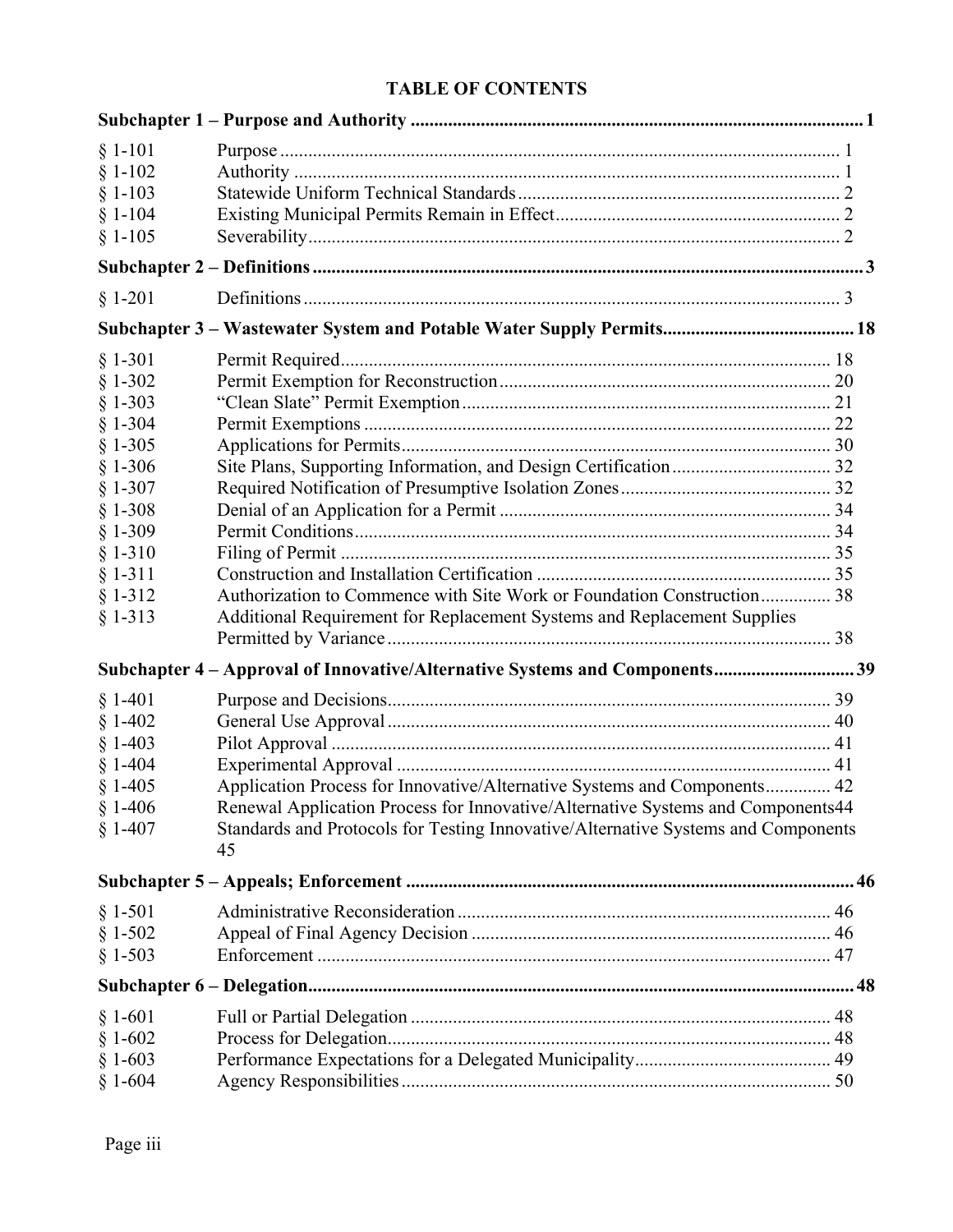| $§ 1-605$<br>$§ 1 - 606$ |                                                                                       |  |
|--------------------------|---------------------------------------------------------------------------------------|--|
|                          | Subchapter 7 - Designer Scope of Authority, Examination, and Continuing Education  53 |  |
| $§ 1-701$                |                                                                                       |  |
| $§ 1-702$                | Scope of Authority for Class 1 Designers and Professional Engineers  53               |  |
| $§ 1-703$                |                                                                                       |  |
| $§ 1-704$                |                                                                                       |  |
| $$1-705$                 |                                                                                       |  |
| $§ 1-706$                |                                                                                       |  |
| $§ 1-707$                |                                                                                       |  |
| $§ 1-708$                |                                                                                       |  |
|                          | Subchapter 8 - General Technical Standards for Wastewater Systems and Potable Water   |  |
|                          |                                                                                       |  |
| $§ 1-801$                |                                                                                       |  |
| $§ 1-803$                |                                                                                       |  |
| $$1-804$                 |                                                                                       |  |
| $§ 1-805$                |                                                                                       |  |
| $§ 1-806$                |                                                                                       |  |
|                          |                                                                                       |  |
| $§ 1-901$                |                                                                                       |  |
| $§ 1-902$                |                                                                                       |  |
| $§ 1-903$                |                                                                                       |  |
| $§ 1-904$                |                                                                                       |  |
| $§ 1-905$                |                                                                                       |  |
| $§ 1-906$                |                                                                                       |  |
| $§ 1-907$                |                                                                                       |  |
| $§ 1-908$                |                                                                                       |  |
| $§ 1-909$                |                                                                                       |  |
| $§ 1-910$                |                                                                                       |  |
| $§ 1-911$                |                                                                                       |  |
| $§ 1-912$                | Horizontal Isolation Distances and Isolation Zones for Components of Wastewater       |  |
| $§ 1-913$                |                                                                                       |  |
| $§ 1-914$                |                                                                                       |  |
| $§ 1-915$                |                                                                                       |  |
| $§ 1-916$                |                                                                                       |  |
| $§ 1-917$                |                                                                                       |  |
| $§ 1-918$                | In-ground Beds and Beds in Mounds and Beds in Bottomless Sand Filters 119             |  |
| $§ 1-919$                |                                                                                       |  |
| $§ 1-920$                |                                                                                       |  |
| $§ 1-921$                |                                                                                       |  |
| $§ 1-922$                |                                                                                       |  |
| $§ 1-923$                |                                                                                       |  |
| $§ 1-924$                |                                                                                       |  |
| $§ 1-925$                |                                                                                       |  |
|                          |                                                                                       |  |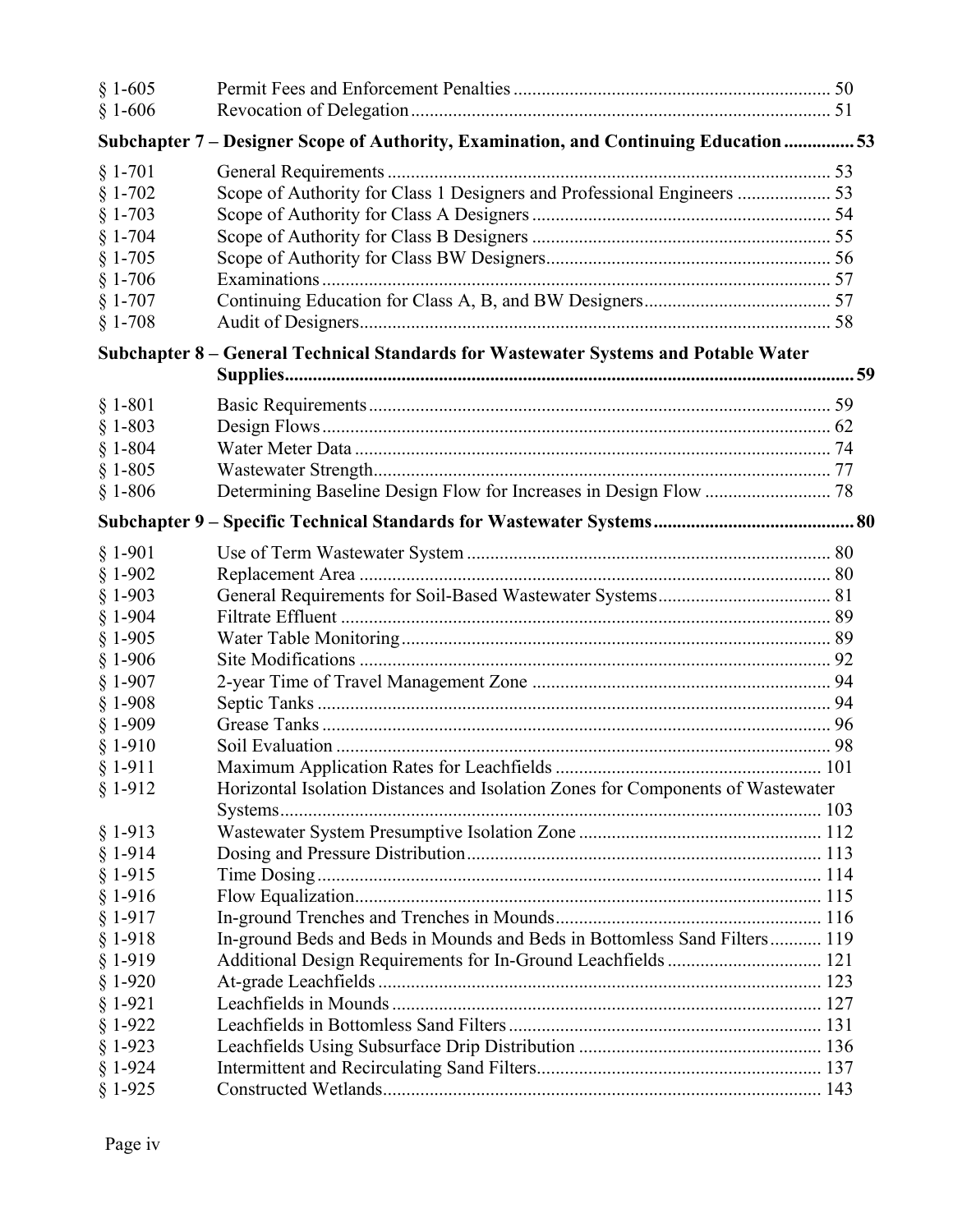| $§ 1-926$  |                                                                                       |     |
|------------|---------------------------------------------------------------------------------------|-----|
| $§ 1-927$  | Simplified Method of Completing a Hydrogeological Analysis 145                        |     |
| $§ 1-928$  |                                                                                       |     |
| $§ 1-929$  | Disposal of Contents of Composting or Incinerating Toilets 148                        |     |
| $§ 1-930$  |                                                                                       |     |
|            | Subchapter 10 - Flexible Specific Technical Standards for Wastewater Systems  150     |     |
| $§ 1-1001$ |                                                                                       |     |
| $§ 1-1002$ |                                                                                       |     |
| $§ 1-1003$ |                                                                                       |     |
| $§ 1-1004$ |                                                                                       |     |
| $§ 1-1005$ |                                                                                       |     |
| $§ 1-1006$ | Design Standards for Sanitary Sewer Collection Lines and Sanitary Sewer Service       |     |
|            |                                                                                       |     |
| $§ 1-1007$ | Separation of Sanitary Sewer Service Lines and Sanitary Sewer Collection Lines from   |     |
|            | Water Mains, Water Service Lines and Water Service Pipes  162                         |     |
| $§ 1-1008$ |                                                                                       |     |
| $§ 1-1009$ |                                                                                       |     |
|            | Subchapter 11 - Specific Technical Standards for Potable Water Supplies 176           |     |
| $§ 1-1101$ |                                                                                       |     |
| $§ 1-1102$ | General Requirements for Potable Water Supplies and Water Service Lines 176           |     |
| $§ 1-1103$ |                                                                                       |     |
| $§ 1-1104$ | Horizontal Isolation Distances and Isolation Zones for Components of Potable Water    |     |
|            |                                                                                       |     |
| $§ 1-1105$ |                                                                                       |     |
| $§ 1-1106$ |                                                                                       |     |
| $§ 1-1107$ |                                                                                       |     |
| $§ 1-1108$ |                                                                                       |     |
| $§ 1-1109$ |                                                                                       |     |
| $§ 1-1110$ |                                                                                       |     |
| $§ 1-1111$ |                                                                                       |     |
| $§ 1-1113$ |                                                                                       |     |
| $$1-1114$  |                                                                                       |     |
| $§ 1-1115$ |                                                                                       |     |
|            | Subchapter 12 - Flexible Specific Technical Standards for Potable Water Supplies  200 |     |
|            |                                                                                       |     |
| $§ 1-1201$ |                                                                                       |     |
| $§ 1-1202$ | General Requirements for Water Service Lines and Water Service Pipes 200              |     |
| $§ 1-1203$ | Design Standards for Water Service Lines and Water Service Pipes Under and Over       |     |
|            |                                                                                       |     |
| $§ 1-1204$ | Separation of Water Service Lines and Water Service Pipes from Sanitary Sewer         |     |
|            | Service Lines, Sanitary Sewer Collection Lines, and Storm Sewers  202                 |     |
| $§ 1-1205$ |                                                                                       |     |
| $§ 1-1206$ | Potable Water Sources in Bedrock, Confined Surficial Aquifers, and Unconfined         |     |
|            |                                                                                       | 207 |
| $§ 1-1207$ |                                                                                       |     |
| $§ 1-1208$ |                                                                                       |     |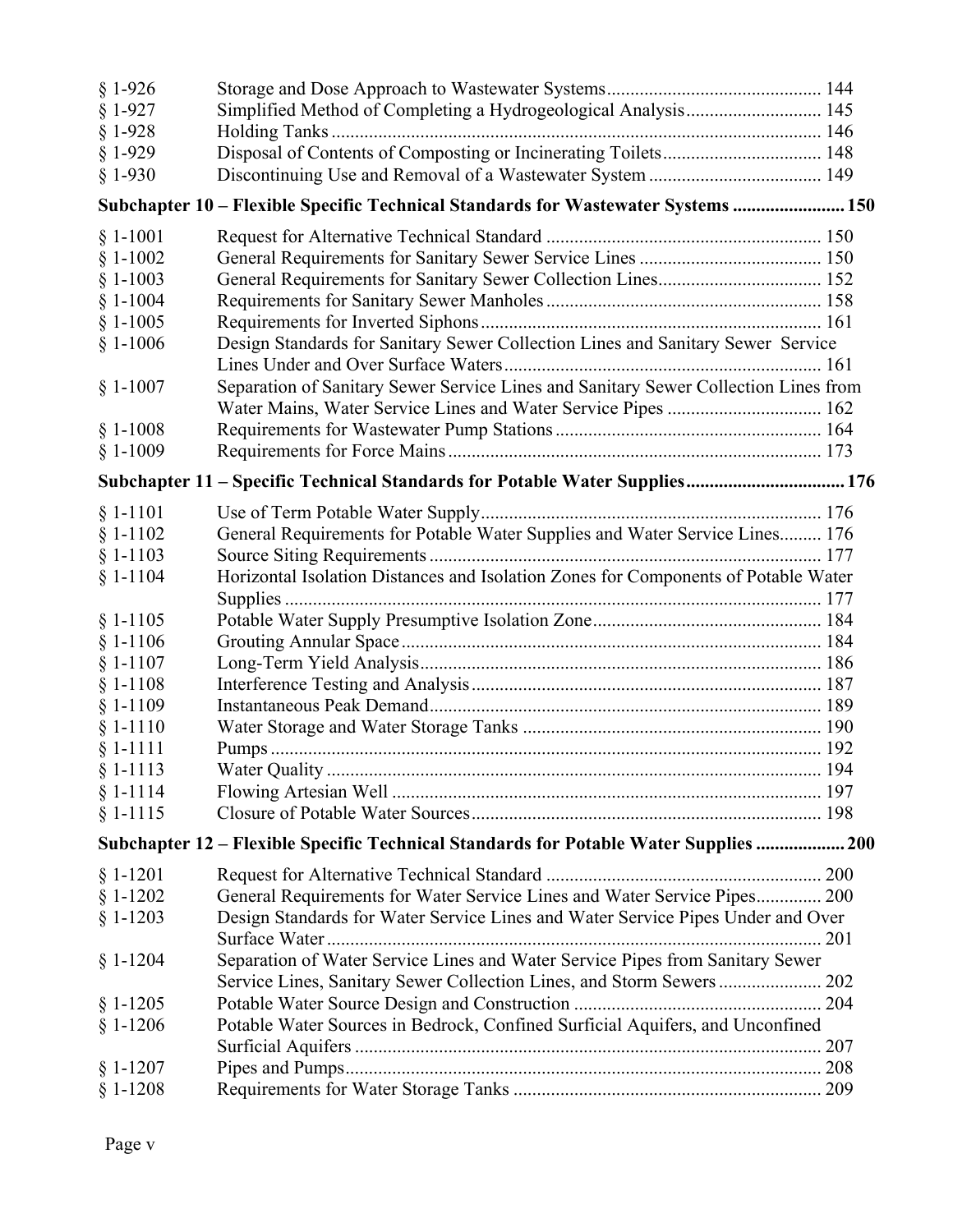| $§ 1-1209$<br>$$1-1210$ |                                                                                               |  |
|-------------------------|-----------------------------------------------------------------------------------------------|--|
|                         |                                                                                               |  |
|                         |                                                                                               |  |
|                         | Examples B-2 Examples for Calculating the Induced Water Table Using the Simplified Method 226 |  |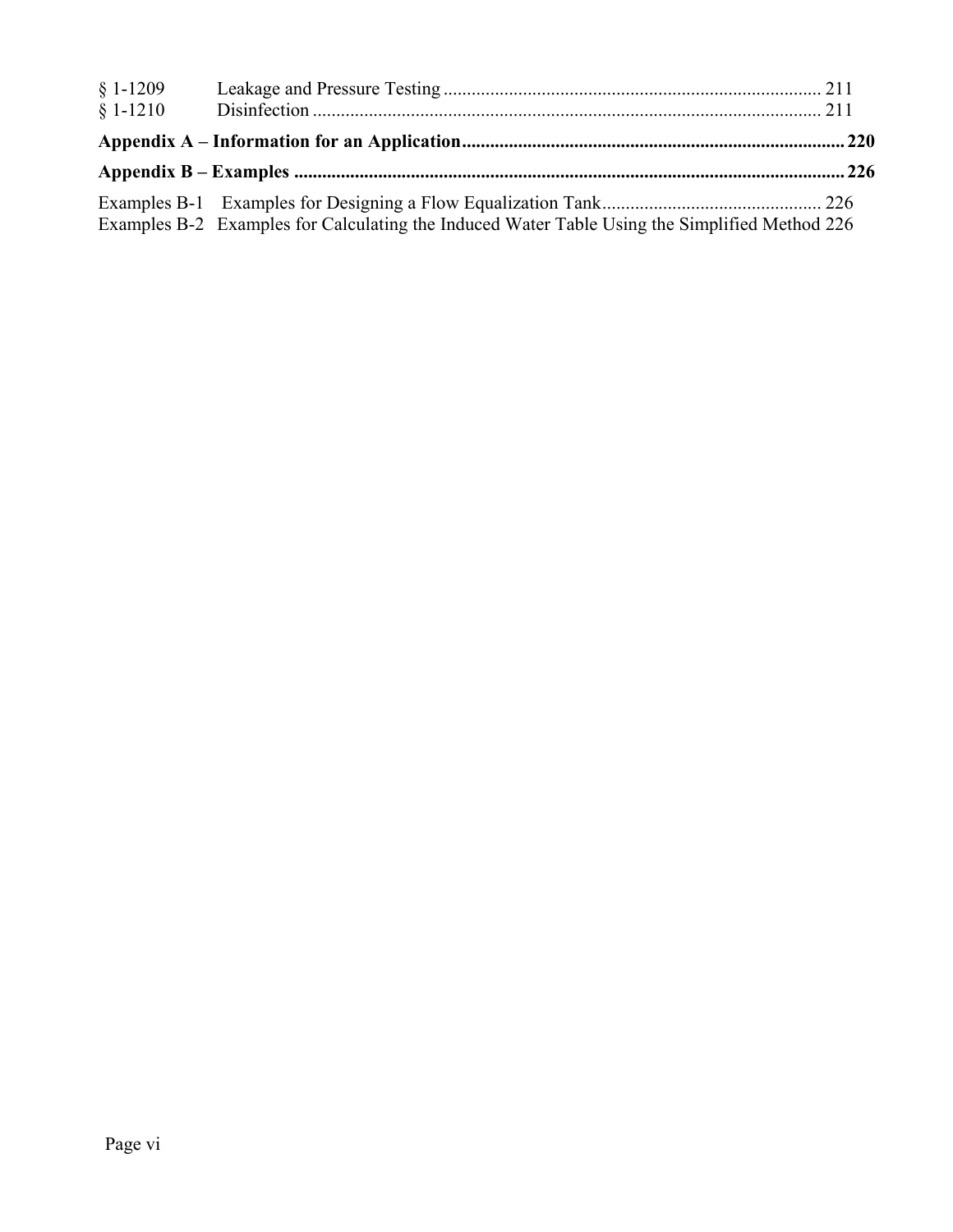# **Subchapter 1 – Purpose and Authority**

#### **§ 1-101 Purpose**

The purpose of these Rules is to:

- (1) establish a comprehensive program to regulate the design, construction, replacement, modification, operation, and maintenance of potable water supplies and wastewater systems in order to protect human health and the environment including protecting potable water supplies, public water systems, surface water, and groundwater;
- (2) prevent the creation of health hazards or unsanitary conditions;
- (3) ensure adequate effluent dispersal and drainage for the proper functioning of wastewater systems;
- (4) ensure that potable water supplies and wastewater systems are designed, constructed, operated, and maintained in a manner that supports the intended use of the supplies and systems with respect to reliability, incremental costs, and sustainability;
- (5) ensure that owners of potable water supplies and wastewater systems permitted under these Rules have knowledge of their systems' design, the operation and maintenance requirements, and their responsibilities for the satisfactory functioning of the supplies and systems;
- (6) allow the use of alternative, innovative, and experimental technologies for the treatment and disposal of wastewater in the appropriate circumstances;
- (7) protect the investment of homeowners through a flexible remediation process for failed potable water supplies and wastewater systems; and
- (8) increase reliance on and the accountability of the private sector for the design and installation of potable water supplies and wastewater systems through licensing and enforcement.

# **§ 1-102 Authority**

- (a) These Rules are adopted by the Secretary under the authority of the Secretary granted by 10 V.S.A., Chapters 47, 56, and 64, and 10 V.S.A. §§ 901, 905b, 1390, 6616.
- (b) These Rules supersede the existing Wastewater System and Potable Water Supply Rules which were effective on September 29, 2007.
- (c) The provisions of this Rule that regulate potable water supplies supersede all provisions of the Water Supply Rule, effective December 1, 2010, that apply to potable water supplies insofar as they apply to such supplies.
- (d) These Rules do not supersede or otherwise affect other existing regulations, including Vermont Department of Health regulations and the Vermont Plumbing Rules. No provision in these Rules limits the authority of the Vermont Department of Health to license facilities under its jurisdiction.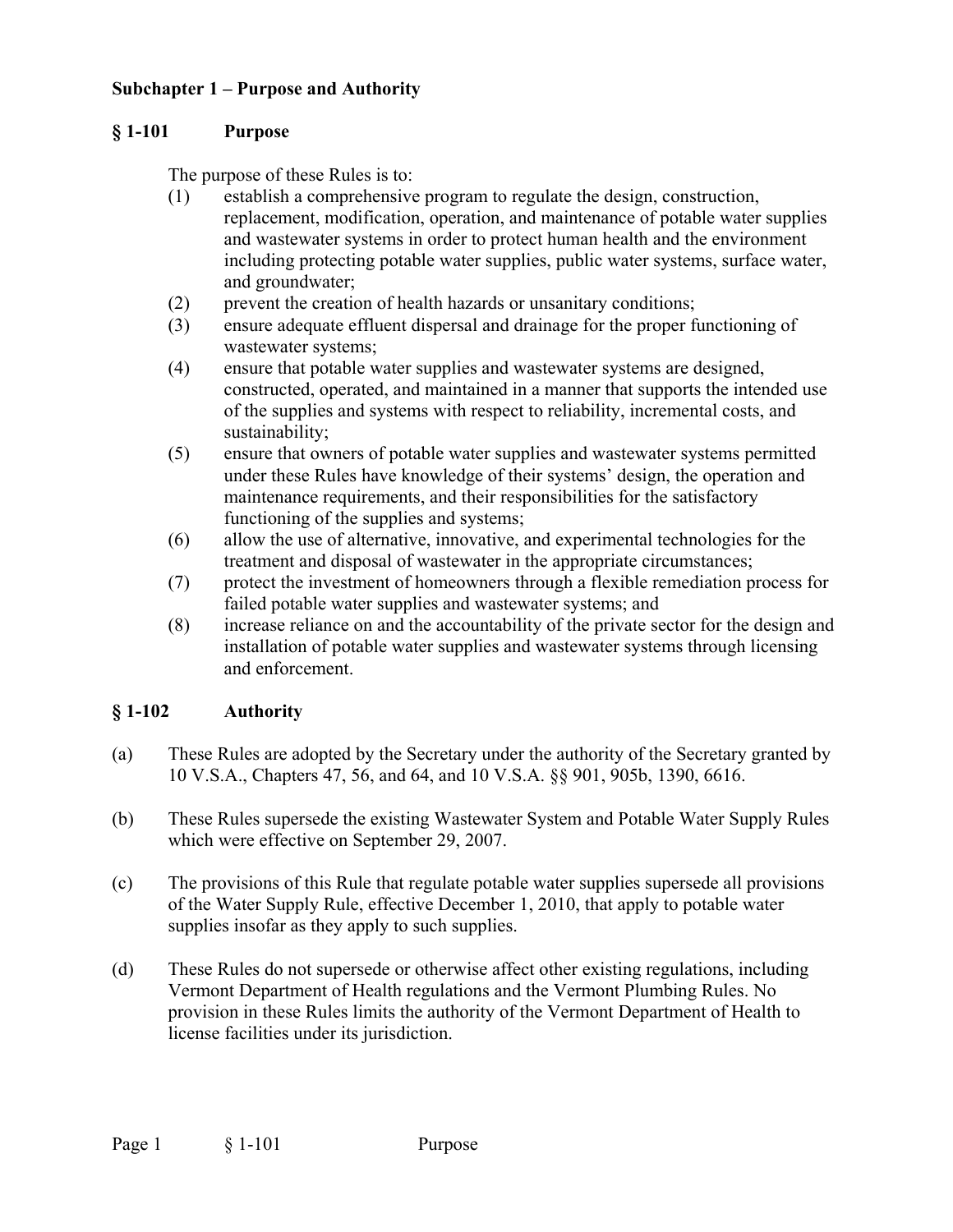(e) These Rules do not limit the powers of state or local authorities to control existing or potential threats to human health or the environment or limit the exercise of other authorities to regulate human health, safety, and welfare, except as provided in  $\S$  1-103.

# **§ 1-103 Statewide Uniform Technical Standards**

- (a) After June 30, 2007, those provisions of existing municipal ordinances and zoning bylaws that establish technical standards for the design, construction, operation, and maintenance of potable water supplies and wastewater systems are superseded (i.e. no longer in effect) by the technical standards of these Rules.
- (b) Municipalities may continue to have ordinances or bylaws that do not establish technical standards, for example, ordinances or bylaws that:
	- (1) are not specifically regulating potable water supplies or wastewater systems but rather regulating development in general (e.g., setbacks);
	- (2) require submission to the municipality of copies of plans and documents used to obtain a state permit under these Rules;
	- (3) require a certificate of occupancy that is based on full compliance with a state permit issued under these Rules;
	- (4) require notice of, and have the option to observe, any soil testing such as the digging of test pits conducted in support of a permit application;
	- (5) require notice of, and have the option to observe, construction of a permitted wastewater system or potable water supply;
	- (6) determine where connections can be made to wastewater treatment facilities and public water systems; and
	- (7) require time of sale inspections.

# **§ 1-104 Existing Municipal Permits Remain in Effect**

Notwithstanding the fact that local ordinances and bylaws are superseded after June 30, 2007 as described in § 1-103, all permits issued under those municipal ordinances or bylaws, provided the ordinances or bylaws established specific technical standards for the design, construction, operation, and maintenance of the permitted potable water supplies and wastewater systems, shall remain in effect unless and until such permit is superseded by another permit issued under the provisions of these Rules.

# **§ 1-105 Severability**

The provisions of these Rule are severable. If any provision of these Rules is found to be invalid, or if any application of these Rules to any person or circumstance is found to be invalid, the invalidity shall not affect other provisions that can be given effect in the absence of the invalid provision or application.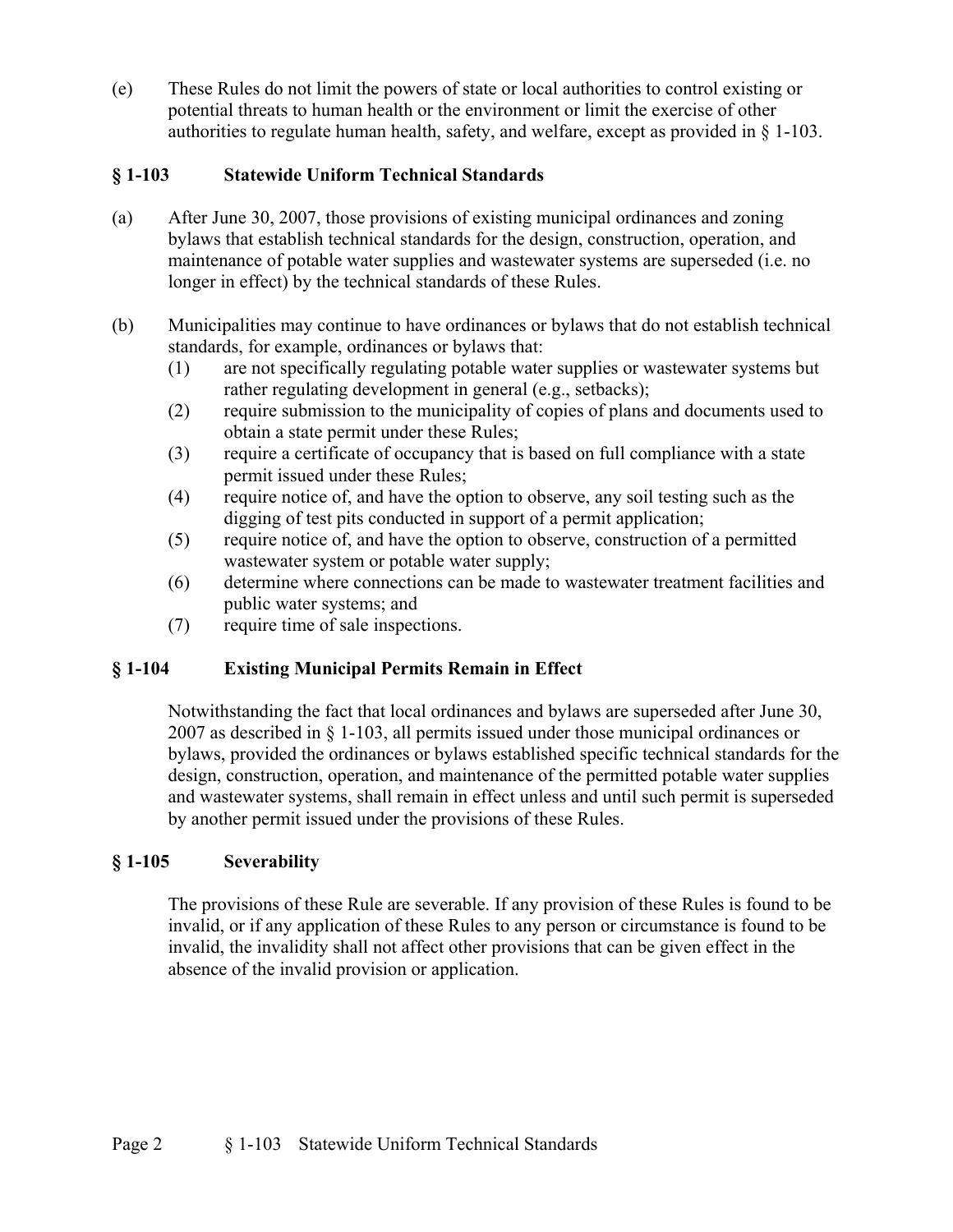#### **Subchapter 2 – Definitions**

#### **§ 1-201 Definitions**

As used in these Rules, the following terms shall have the specified meaning.

- (1) **Aquifer** means a water bearing stratum of permeable bedrock, sand, gravel, or other soil.
- (2) **Agency** means the Agency of Natural Resources.
- (3) **Alternative Hand Washing Supplies**  means pre-moistened toilettes, hand sprays, or hand sanitizer gels.
- (4) **Alternative Toilet** means a unit that has a toilet and is self-contained (i.e., includes a holding tank to store the wastewater generated by use of the unit), is portable, is brought to a site for temporary use, and meets one of the following descriptions:
	- (A) a unit that contains a waterless toilet and a holding tank to capture waste from the toilet and either contains alternative hand washing supplies or is located near a portable sink brought to the site for temporary use with a water tank to supply water to the sink and a holding tank to capture waste from the sink;
	- (B) a unit that contains one or more waterless toilets, sinks, water tanks to supply water to the sinks, and holding tanks to capture waste from the sinks and toilets; or
	- (C) a unit that contains one or more toilets, sinks, water tanks to supply water to the sinks and toilets, and holding tanks to capture the waste from the sinks and toilets.
- (5) **Applicant** means a person who owns the lot on which is or will be located the building or structure or campground that is or will be served by the wastewater system and potable water supply for which a permit or permit amendment is sought.
- (6) **Artesian Well** means a well that penetrates a confined aquifer such that the water level in the well rises above the top of the aquifer.
- (7) **Base Flood** means base flood as defined in the Vermont Flood Hazard Area and River Corridor Rule.
- (8) **Base Flood Elevation** means base flood elevation as defined in the Vermont Flood Hazard Area and River Corridor Rule.
- (9) **Bed** means a leachfield that is a shallow excavation in the ground, or mound fill material, more than 48 inches wide that is lined with leachfield stone, contains chambers, or utilizes other dispersal method, and that releases wastewater into the soil through perforated distribution pipes.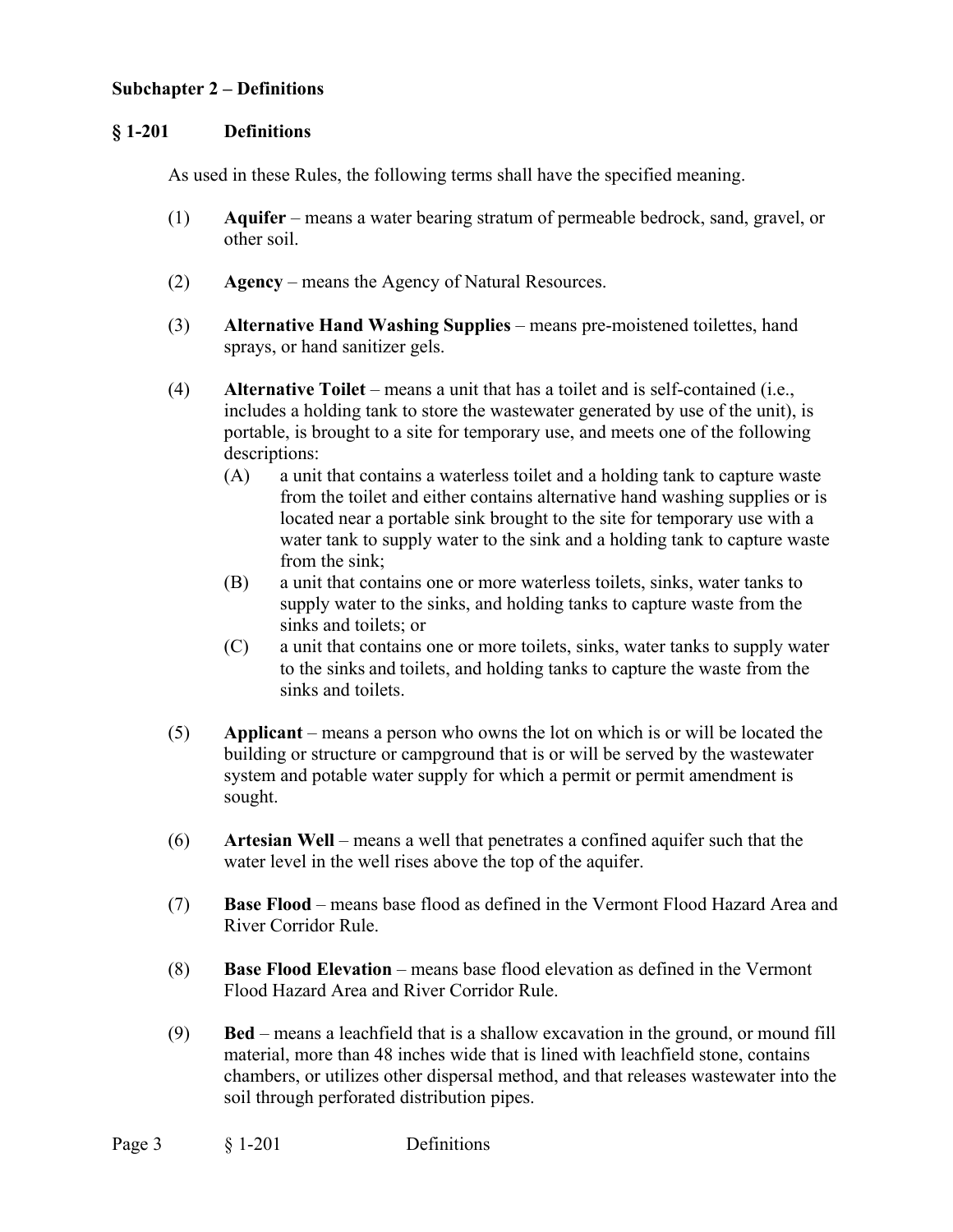- (10) **Bedrock** means igneous, metamorphic, or sedimentary rock regardless of whether it underlies soil or is exposed at ground surface. For the purpose of wastewater system design, bedrock includes weathered rock that is not soil.
- (11) **Bedroom** except where otherwise specified in these Rules, means any room within a building or structure that is permitted, used, or serves as sleeping quarters.
- (12) **Biochemical Oxygen Demand (BOD5)** means the quantity of oxygen used in the biochemical oxidation of organic matter in five days at 20 degrees Celsius under specified conditions and reported as milligrams per liter (mg/L).
- (13) **Building or Structure** means a building or structure whose use or useful occupancy requires the construction or modification of a potable water supply or wastewater system.
	- (A) For the purposes of these Rules, the following are buildings or structures:
		- (i) A primitive camp.
		- (ii) A recreational vehicle, or vehicle used for commercial purposes, and modified in one of the following ways, unless the vehicle is only used for less than 180 days in any calendar year on a campsite in a campground:
			- (I) placing skirting or insulation around the base of the vehicle;
			- (II) placing the vehicle unit on a foundation or removing the wheels;
			- (III) attaching a deck or stairs to the vehicle;
			- (IV) making the vehicle immobile in any way that inhibits the vehicle from being driven off the lot in order to fill the water holding tank and empty the wastewater holding tank;
			- (V) connecting the vehicle to a potable water supply or wastewater system;
			- (VI) the vehicle, although qualifying as a vehicle, cannot travel over Vermont roads without a special permit; or
			- (VII) occupying a vehicle that is not registered and inspected to travel on the roads.
	- (B) For the purposes of these Rules, a cabin located on a campsite in a campground is not a building or structure.
	- (C) Examples of other buildings or structures: single-family residences; accessory apartments; duplexes; yurts; yomes; cabins; multi-unit buildings; condominiums; apartments; mobile homes; hospitals; nursing homes; motels; hotels; restaurants; filling stations; boarding houses; rooming houses; dormitories; stores or shops; buildings or structures used as places of public assembly, places of employment, or home occupations; offices; manufacturing facilities; industrial facilities; and farm buildings or structures.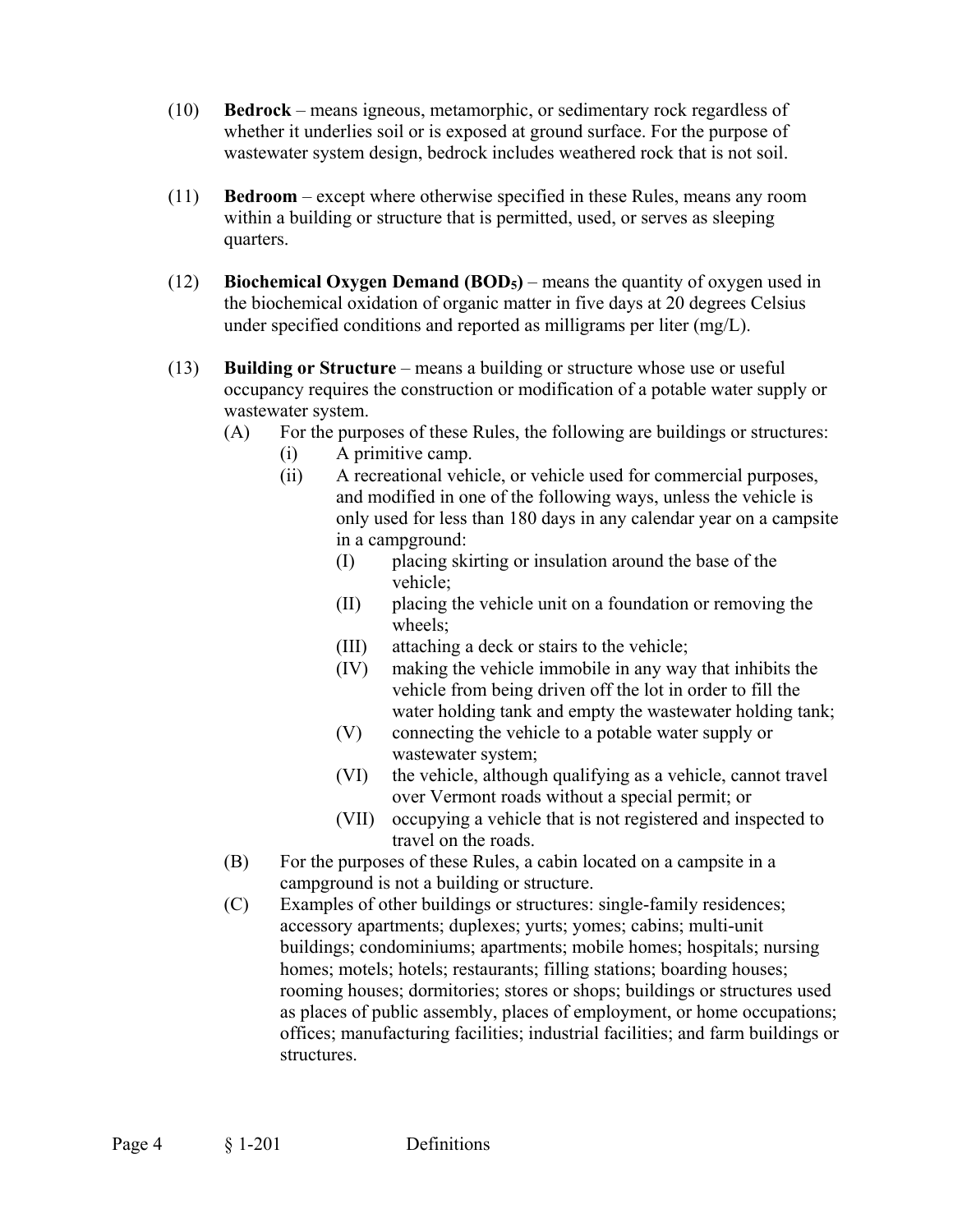- (14) **Campground** means 4 or more campsites on a lot that are available to be occupied for vacation or recreational purposes by camping units, such as tents, yurts, tepees, lean-tos, camping cabins, and recreational vehicles. There shall be no distinction made between non-commercial (no charge, no service) and commercial operations.
- (15) **Campsite** means an area in a campground that is designed and used to accommodate, on a temporary basis, a camping unit, such as a tent, yurt, tepee, lean-to, cabin, or recreational vehicle, for which design flow will be calculated. A campsite may rely on water faucets, central toilet facilities, or a dumping station or may have individual water service lines and sanitary sewer service lines. A campsite does not include areas used only for primitive camping, camping that involves temporary overnight occupancy in a natural environmental setting without a potable water supply, a wastewater system, picnic tables, or other developed structures or facilities and that is left in its original condition upon vacancy such that there is no, or minimal, evidence of human visitation.
- (16) **Child Care Facility** means a child care facility registered or licensed by the Vermont Agency of Human Services, Department for Children and Families pursuant to 33 V.S.A., Chapter 35. Child care facilities include registered or licensed family child care homes.
- (17) **Change in Use** means converting to a different type of use, such as from a residence to a restaurant or office space or from a restaurant to a residence; change from seasonal to year-round use; or scaling up a use, such as increasing the number of employees or adding bedrooms. Change of use does not include the addition of a home occupation to a living unit.
- (18) **Commissioner** means the Commissioner of the Department or her or his designated representative.
- (19) **Confined Surficial Aquifer** means an aquifer that is not in bedrock, is overlain by a low permeability layer, and contains groundwater under pressure such that the water level in a well that penetrates the aquifer rises above the top of the aquifer.
- (20) **Constant Rate Discharge Test** means a test of a water source that is pumped for a specified duration at one flow rate, expressed in gallons per minute, to determine the yield of the source, aquifer characteristics, or source interference.
- (21) **Department** means the Department of Environmental Conservation.
- (22) **Dependent Campsite** means a campsite that does not provide for the ability of a camping unit or recreational vehicle to physically connect to a wastewater system and a potable water supply.
- (23) **Design Flow**  in reference to a particular component of a wastewater system or potable water supply, means the quantity of wastewater or water, calculated in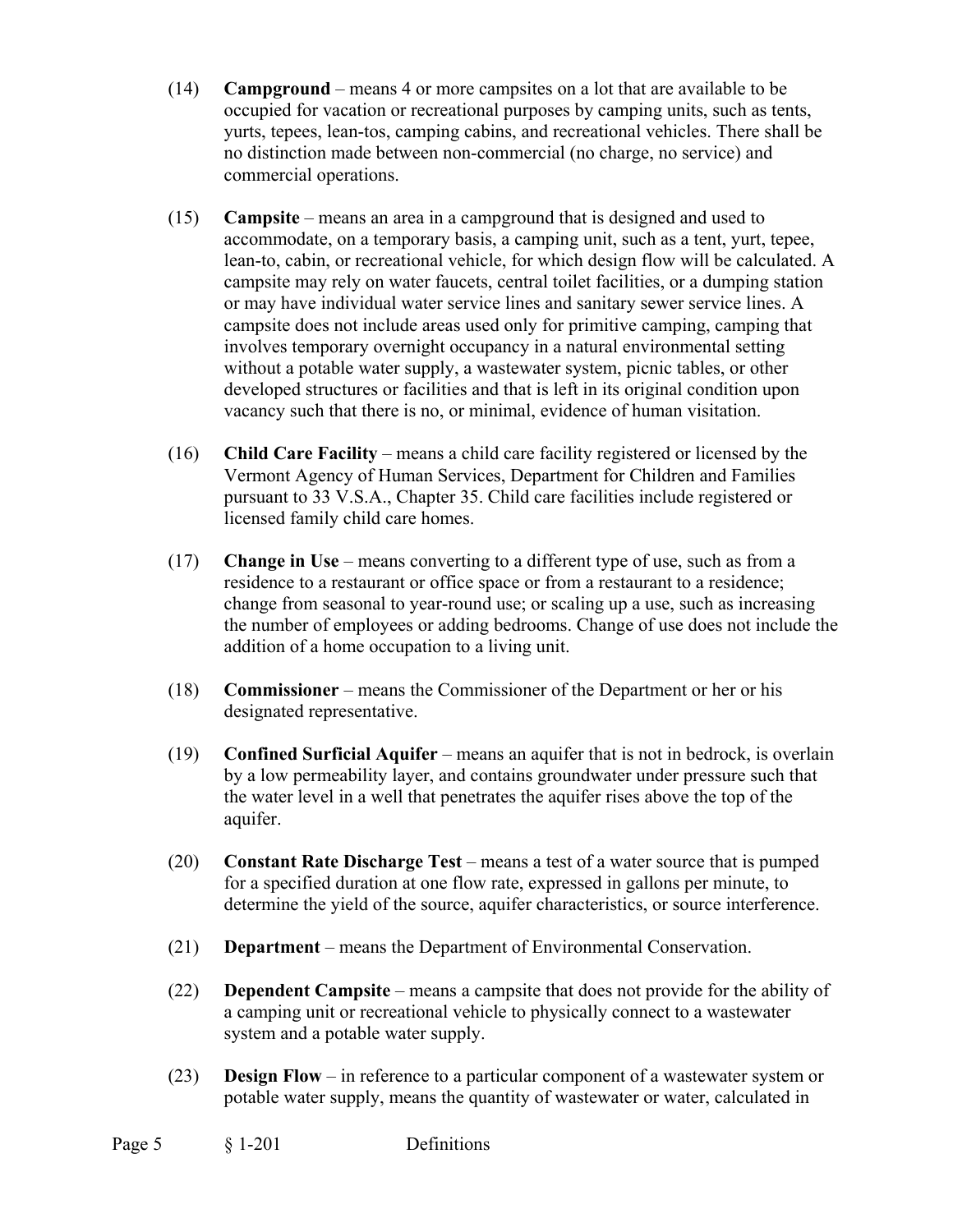gallons per day, that is required for all uses of each building or structure or campground to be served by the component and which, in total, dictates the sizing of the component. Individual components of a wastewater system or potable water supply can have design flows distinct from other components' design flows.

- (24) **Design Rate**  means the rate of flow, calculated in gallons per minute, that needs to be delivered by a potable water. Design rate is determined by dividing the design flow by 720 minutes.
- (25) **Designer** means a person licensed by the Office of Professional Regulation under 26 V.S.A., Chapter 97 as a wastewater system and potable water supply designer or professional engineers who are Class 1 Designers.
- (26) **Director** means the Director of the Division or her or his designated representative.
- (27) **Division** means the Drinking Water and Groundwater Protection Division of the Department.
- (28) **Effective Basal Area** means the area of naturally occurring soil that is directly beneath and downslope of the leachfield within the mound.
- (29) **Elevation** means the vertical position of a specified object or geologic feature relative to an established vertical benchmark. The benchmark may be established by the designer, or may be established by others, such as the U.S. Geological Survey datums. When working with plans or maps prepared by others, the related benchmark must be used to interpret those plans or maps.
- (30) **Employee** means paid or unpaid staff including volunteers that regularly constitute a portion of the staff.
- (31) **Failed Supply** means:
	- (A) a potable water supply:
		- (i) that has been tested for the following contaminants, in accordance with the protocols approved by the Secretary, and is found not to comply with the specified standard for one or more of the contaminants:
			- (I) Arsenic  $0.010 \text{ mg/L}$ ; (II) Escherichia coli (E.coli) None (absent or less than 1); (III) Total Coliform None (absent or less than 1);  $(IV)$  Fluoride 4 mg/L; (V) Lead  $0.015 \text{ mg/L}$ ; (VI) Manganese  $0.3 \text{ mg/L}$ ; (VII) Nitrate 10 mg/L; (VIII) Nitrite 1 mg/L; (IX) Uranium  $20 \text{ ug/L} (0.02 \text{ mg/L})$ ; and (X) Adjusted Gross Alpha
				-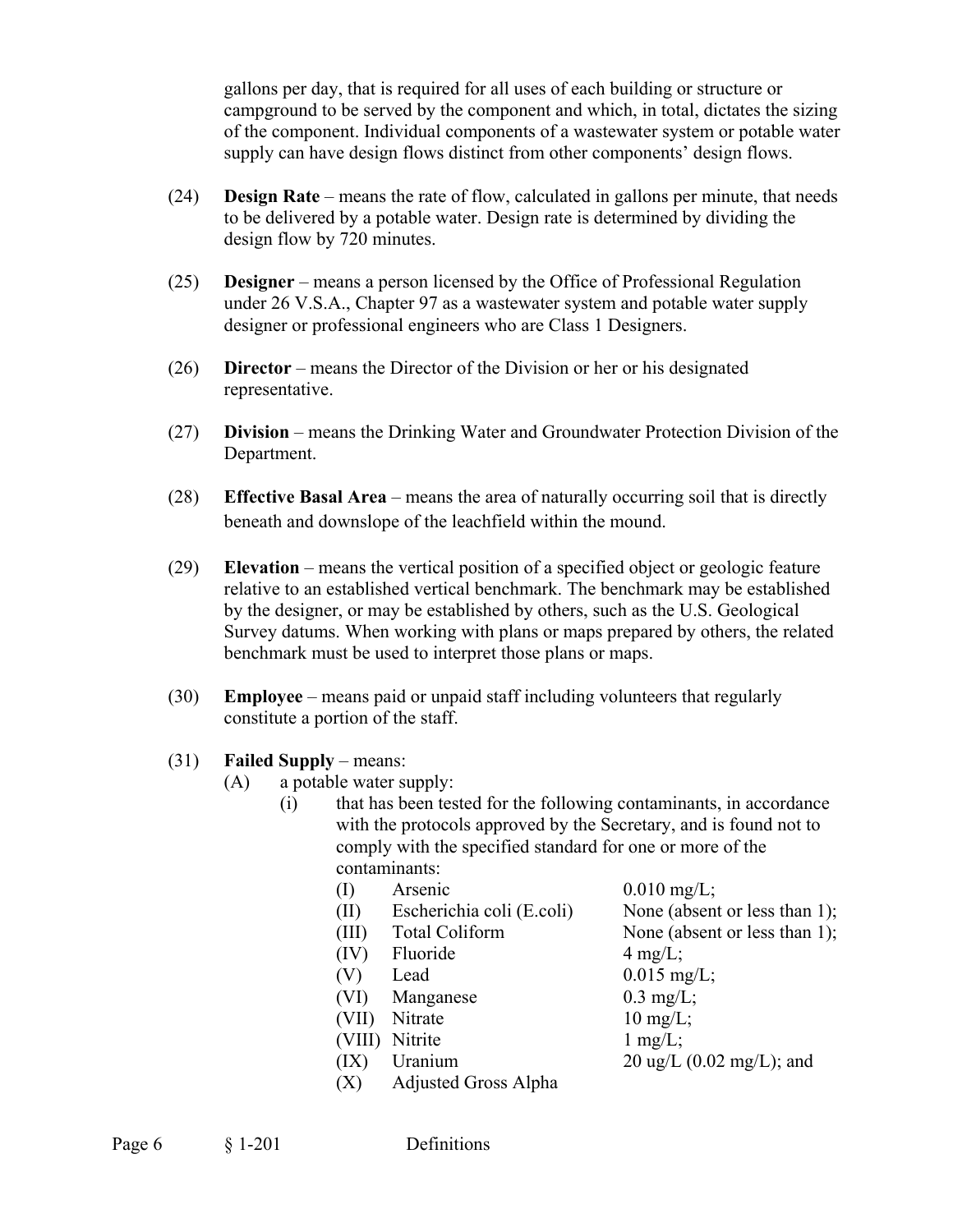Particle Activity (including radium 226 but excluding radon and uranium) 15 pCi/L

- (ii) that the Secretary affirmatively determines is not potable due to the presence of a contaminated site, a leaking underground storage tank, or other known sources of groundwater contamination or naturally occurring contaminants, and such determination has been posted on the Agency website; or
- (iii) that the Secretary affirmatively determines is providing an insufficient quantity of water to maintain the usual and customary uses of a building or structure or campground or to maintain its uses permitted in a wastewater system and potable water supply permit, and such determination has been posted on the Agency website.
- (B) Notwithstanding the provisions above, a potable water supply shall not be a failed supply if:
	- (i) these effects can be and are remedied solely by a minor repair or minor replacement; or
	- (ii) these effects have lasted for only a brief period of time, the cause of the failure has been determined to be an unusual and nonrecurring event, and the supply has recovered from the state of failure. Supplies which have recurring, continuing, or seasonal failures shall be considered to be failed supplies.
- (32) **Failed System** means:
	- (A) a wastewater system that is functioning in a manner:
		- (i) that allows wastewater to be exposed to the open air, to pool on the surface of the ground, to discharge directly to surface water, or to back up into a building or structure, unless in any of these instances the approved design of the system specifically requires the system to function in such a manner; or
		- (ii) that results in a potable water supply being affirmatively determined by the Secretary to be a failed supply and such determination has been posted on the Agency website.
	- (B) Notwithstanding the provisions above, a system shall not be a failed system if:
		- (i) these effects can be and are remedied solely by a minor repair or minor replacement; or
		- (ii) these effects have lasted for only a brief period of time, the cause of the failure has been determined to be an unusual and nonrecurring event, and the system has recovered from the state of failure. Systems that have recurring, continuing, or seasonal failures shall be considered to be failed systems.
- (33) **Family Child Care Home** means a child care facility registered or licensed by the Vermont Agency of Human Services, Department for Children and Families as a family child care home.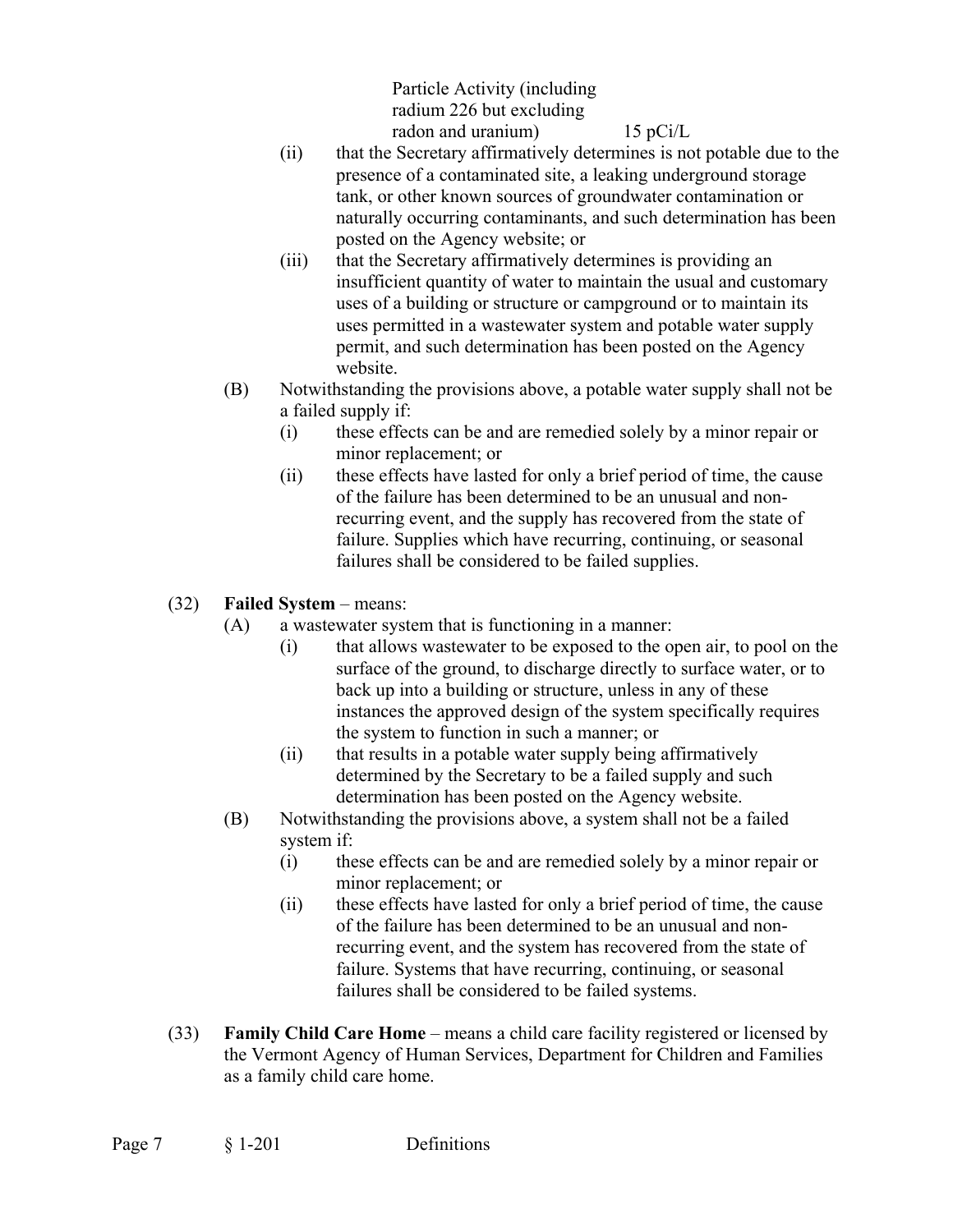- (34) **Filtrate Effluent** means effluent that has been treated to reduce BOD5 to 30 mg/L or less and total suspended solids (TSS) to 30 mg/L or less.
- (35) **Floodway** means floodway as defined in the Vermont Flood Hazard Area and River Corridor Rule.
- (36) **Flowing Artesian Well** means an artesian well that penetrates a confined surficial aquifer such that the water level in the well rises above ground surface.
- (37) **Food Processing Waste** means wastewater that is generated from the manufacturing of a food or beverage product and that consists of washwater or residual food or beverage waste from food processing facilities making such products as dairy products, beer, wine, spirits, maple syrup and candy, and microwave dinners. "Food processing waste" does not include waste from slaughterhouse facilities or rendering operations, wastewater associated with the washing of unaltered fruits, vegetables or other farm produce, or food or food preparation wastewater from food markets, grocery stores, food store, delis or restaurants.
- (38) **Ground Slope** means the slope of the ground surface.
- (39) **Ground Surface** means the elevation of the naturally occurring soil.
- (40) **Groundwater** means water below the ground surface in a zone of saturation.
- (41) **Home Occupation** means a business, profession, occupation, or trade conducted for gain or support within a living unit, or in a detached structure located on the same lot as the living unit, provided the home occupation is incidental and secondary to the residential use of the living unit; is conducted by an occupant of the living unit; has no employees except for family members who are occupants of the living unit; does not provide clients, customers, or other members of the public access to the potable water supply or wastewater system serving the living unit; and is not required by any state or federal agency to provide clients, customers, or other members of the public with access to a potable water supply or wastewater system. A child care facility is not a home occupation.
- (42) **Hydrofracturing** means a method of bedrock well development used to increase the yield of wells in which high pressures are generated in the well to open fractures. Propping agents may be introduced to keep the fractures open.
- (43) **Hydrogeologist**  means a person with training or experience in bedrock geology, surficial geology, and groundwater hydrology sufficient to prepare the hydrogeologic studies and analyses required by these Rules.
- (44) **Impeding Soil Layer** means a naturally occurring soil layer with a thickness of at least 8 feet and a soil texture of sandy clay, silty clay, or clay with any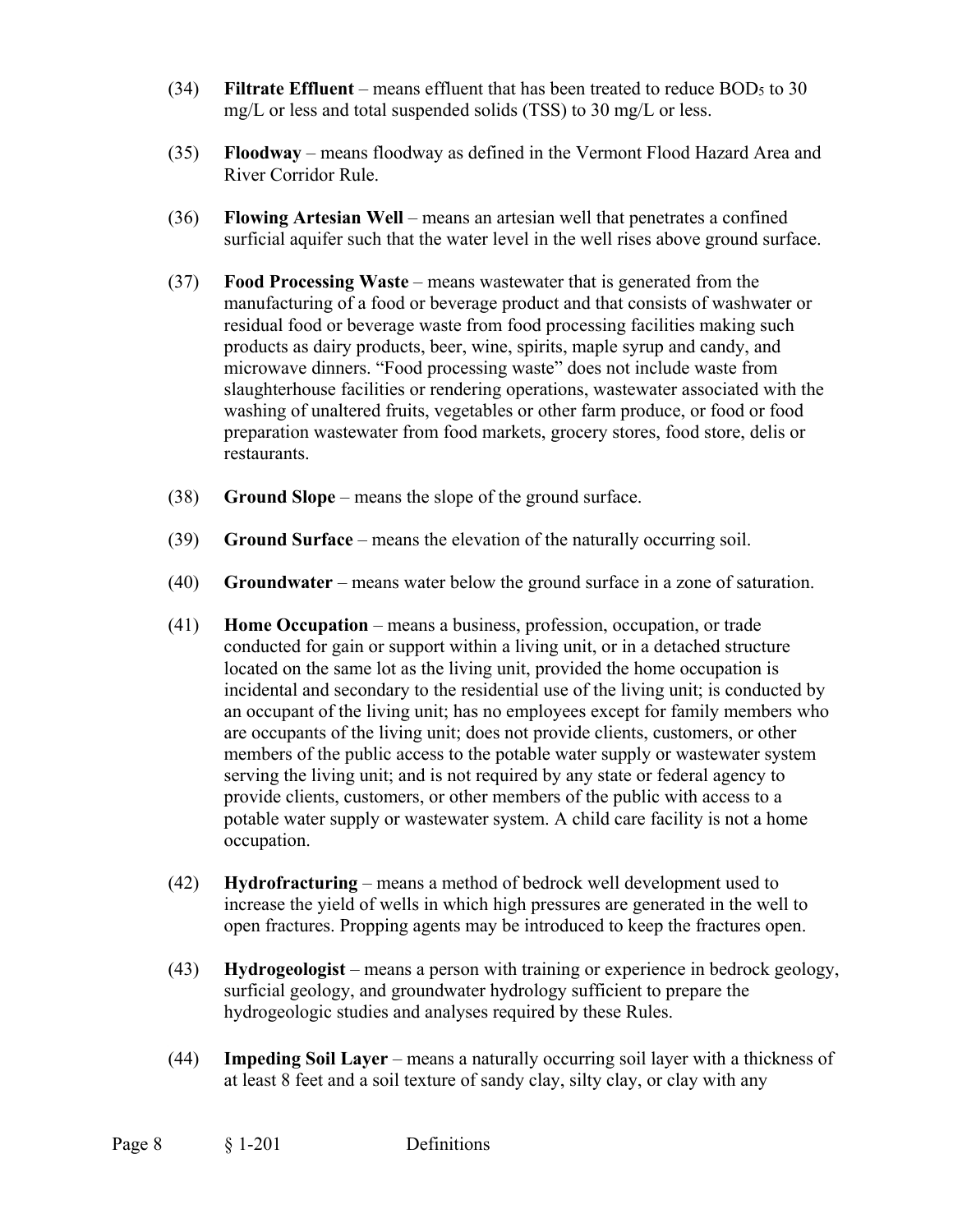structure, or, sandy clay loam, silty clay loam, or clay loam with massive or platy structure.

- (45) **Improved Lot** means a lot on which exists a campground or a substantially completed building or structure and an associated substantially completed potable water supply and wastewater system that may or may not be located on the lot.
- (46) **Indirect Discharge System** means an indirect discharge, as defined in the Indirect Discharge Rules, that is issued a discharge permit pursuant to 10 V.S.A. § 1263 or § 1265 or is otherwise permitted pursuant to the Indirect Discharge Rules. Indirect discharge systems include pollution abatement facilities that engage in the indirect discharges of waste.
- (47) **Induced Water Table** means the rise in the seasonal high-water table caused by the discharge of wastewater into a soil-based wastewater system. For the purposes of this definition, "seasonal high-water table" means the seasonal highwater table prior to use of a curtain drain except when the curtain drain complies with the requirements of  $\S$  1-906(a) and the water table is monitored pursuant to  $\S$ 1-905.
- (48) **Injection well** means an injection well as defined in the Underground Injection Control Regulations, the discharge to which is issued a discharge permit pursuant to 10 V.S.A. § 1263 or § 1265 or is otherwise permitted pursuant to the Underground Injection Control Regulations.
- (49) **Installer** means a person who constructs a potable water supply or wastewater system serving or intended to serve a building or structure, or campground.
- (50) **Instantaneous Peak Demand**  means the maximum rate of water that needs to be supplied to meet the fixture unit demand, based on the load values assigned to plumbing fixtures determined by the Vermont Plumbing Rules, of a potable water supply. The rate is expressed in gallons per minute.
- (51) **Inverted Siphon** means a depressed sanitary sewer collection line designed to flow full and under pressure.
- (52) **Kitchen** means the common plumbing fixtures and appliances normally expected in the food preparation area of a living unit. This includes, at a minimum, the combination of a sink, a refrigerator, and cooking facilities. Cooking facilities include stoves, built-in ovens, counter top ovens, microwave ovens, and similar appliances.
- (53) **Leachfield** means that portion of a soil-based wastewater system used to disperse wastewater into the soil.
- (54) **Leachfield Stone** means clean, screened, durable stone no smaller than ¾ inch and no larger than 1-1/2 inch in diameter. For the purposes of this definition, "clean stone" means stone with no more than 1.5 percent of fines passing the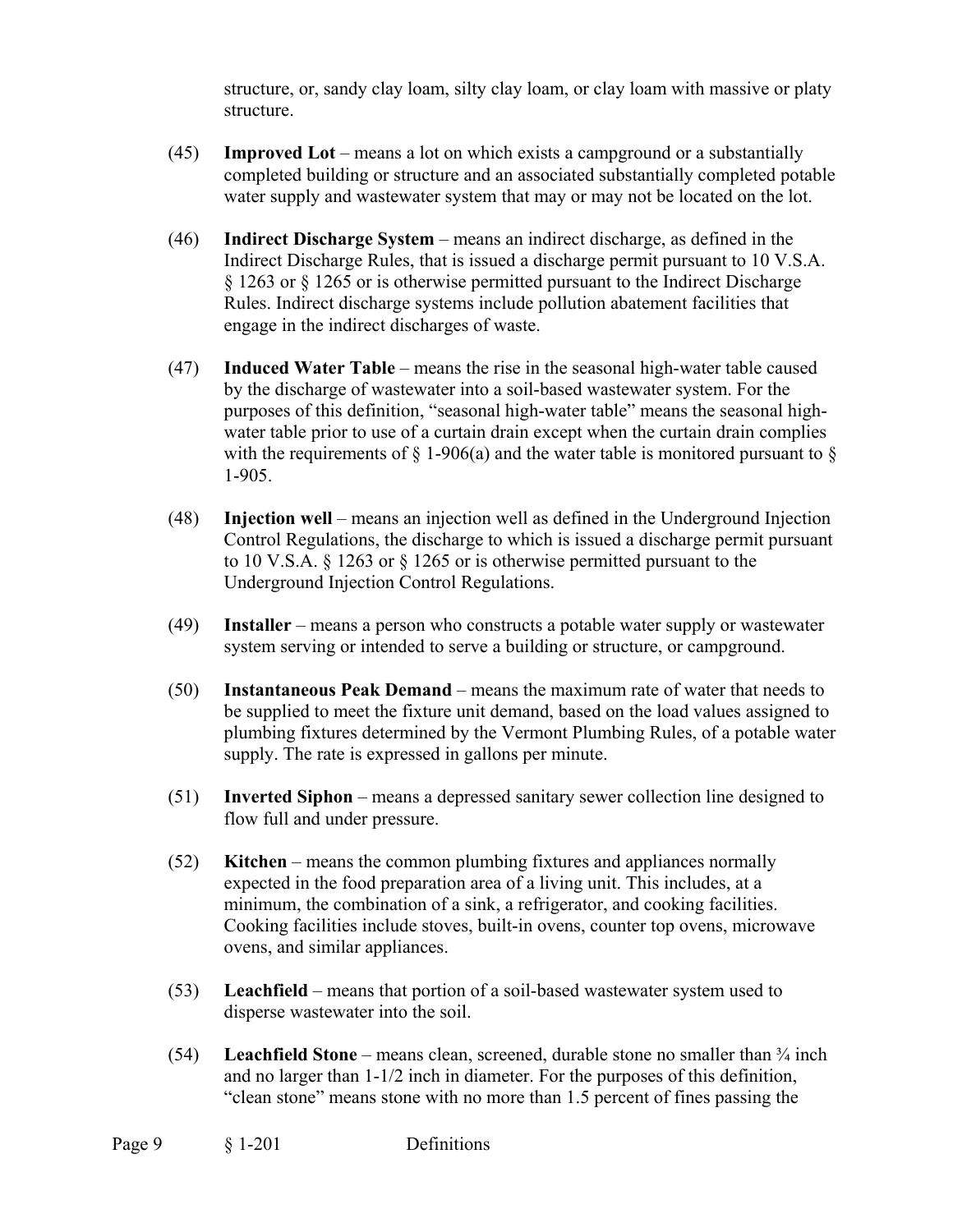#200 sieve as determined using the AASHTO test method T 11-85 and "durable stone" means stone that has a hardness value of three or greater on the Moh's Scale of Hardness.

- (55) **Linear Loading Rate** means the amount of wastewater measured in gallons per day that may be applied to each linear foot of the overall length of a leachfield as measured along the ground contour or as determined by a hydrogeologist.
- (56) **Living Unit** means a building or structure or a portion of a building or structure that has a toilet, sink, kitchen, and one or more bedrooms, and that is reasonably private and separated from other living units. A second, detached building or structure that contains a toilet, sink, or one or more bedrooms, but does not contain a kitchen, is not a separate living unit. Examples of buildings or structures that contain more than one living unit are duplexes and single-family residences with an accessory apartment.
- (57) **Long-Term Yield** means the quantity of water that may flow or be pumped continuously from a source over a specified length of time.
- (58) **Lot** means a tract or portion of land with defined boundaries created by the act of subdivision. A deed may describe one or more lots. Multiple lots described in a single deed remain separate lots provided that they are described as having separate and distinct boundaries and that any subsequent deed describing the lots does not specifically eliminate the separate and distinct boundaries.
- (59) **Mean Water Level**  means mean water level as defined in the Rules Determining Mean Water Levels**.**
- (60) **Minimum Site Conditions** means those naturally occurring conditions related to soil permeability, soil depth, depth to seasonal high-water table, soil depth to bedrock and slope that must exist in order to construct any soil-based wastewater system. This definition also means the limits for siting in a floodway or floodplain.

# (61) **Minor Repair or Minor Replacement** – means:

- (A) For wastewater systems, the:
	- (i) repair or replacement of a pipe leading from a building or structure or campground to the septic tank or from the septic tank to the leachfield, not including piping within the leachfield, in the same approximate location;
	- (ii) replacement of a portion of a distribution pipe in a leachfield when a designer concludes the leachfield is not a failed system, there is no removal of leachfield stone beneath the distribution pipe, and the pipe is crushed or otherwise preventing wastewater from flowing to other portions of the leachfield;
	- (iii) replacement of a sanitary sewer service line or sanitary sewer collection line in the same approximate location;
	- (iv) replacement of a septic tank;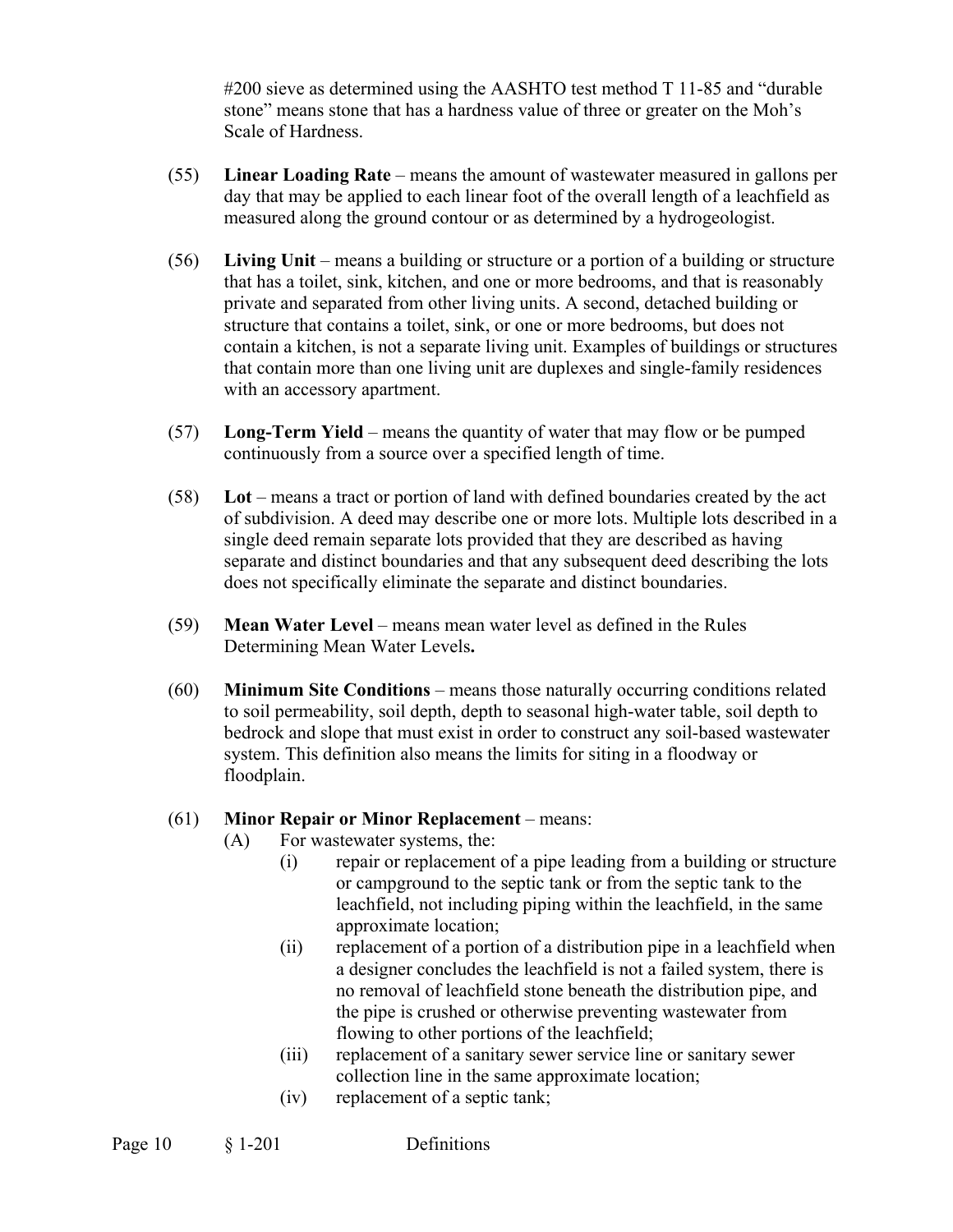- (v) replacement of a distribution box;
- (vi) repair or replacement of a pump or associated valves, switches and controls; or
- (vii) any other repair or replacement that the Secretary, on a case by case basis, determines to be a minor repair or minor replacement.

For the purposes of this definition, "same approximate location" means within 10 feet of its original location and no closer horizontally to a public water source, a potable water source, water service line, or water service pipe, or water main. The addition of an innovative/alternative component to a wastewater system or the removal of an existing or permitted innovative/alternative component and replacement with a different innovative/alternative component is not a minor repair or minor replacement.

- (B) For potable water supplies:
	- (i) the repair or replacement of a water service pipe in the same approximate location;
	- (ii) replacement of a water service line in the same approximate location;
	- (iii) repair or replacement of a pump;
	- (iv) repair or replacement of filters or screens;
	- (v) repair or replacement of a mechanical component;
	- (vi) repair or reconstruction of a driven well point in approximately the same location;
	- (vii) hydrofracturing a potable water source; or
	- (viii) any other repair that the Secretary, on a case by case basis, determines to be a minor repair or minor replacement.

For the purpose of this definition, "same approximate location" means within 10 feet of its original location and no closer horizontally or vertically to a sanitary sewer service line, sanitary sewer collection line, or any other portion of a wastewater system.

- (C) The following are not minor repairs or replacements:
	- (i) installation of a water treatment system;
	- (ii) replacement of a distribution system; and
	- (iii) any action, including replacement of piping related to a change in use, that increases design flow or modifies other operational requirements of the potable water supply or wastewater system.
- (62) **Mobile Home** means a living unit that:
	- (A) is designed for long term and continuous residential occupancy;
	- (B) is designed to be moved on wheels, as a whole or in sections;
	- (C) on arrival at the site, is complete and ready for occupancy, except for incidental unpacking, assembly, connections with utilities, and placing on supports or a permanent foundation, or installation as a unit in a previously prepared structure; and
	- (D) contains the same type of interior plumbing fixtures as immovable housing (not recreational vehicle-type fixtures).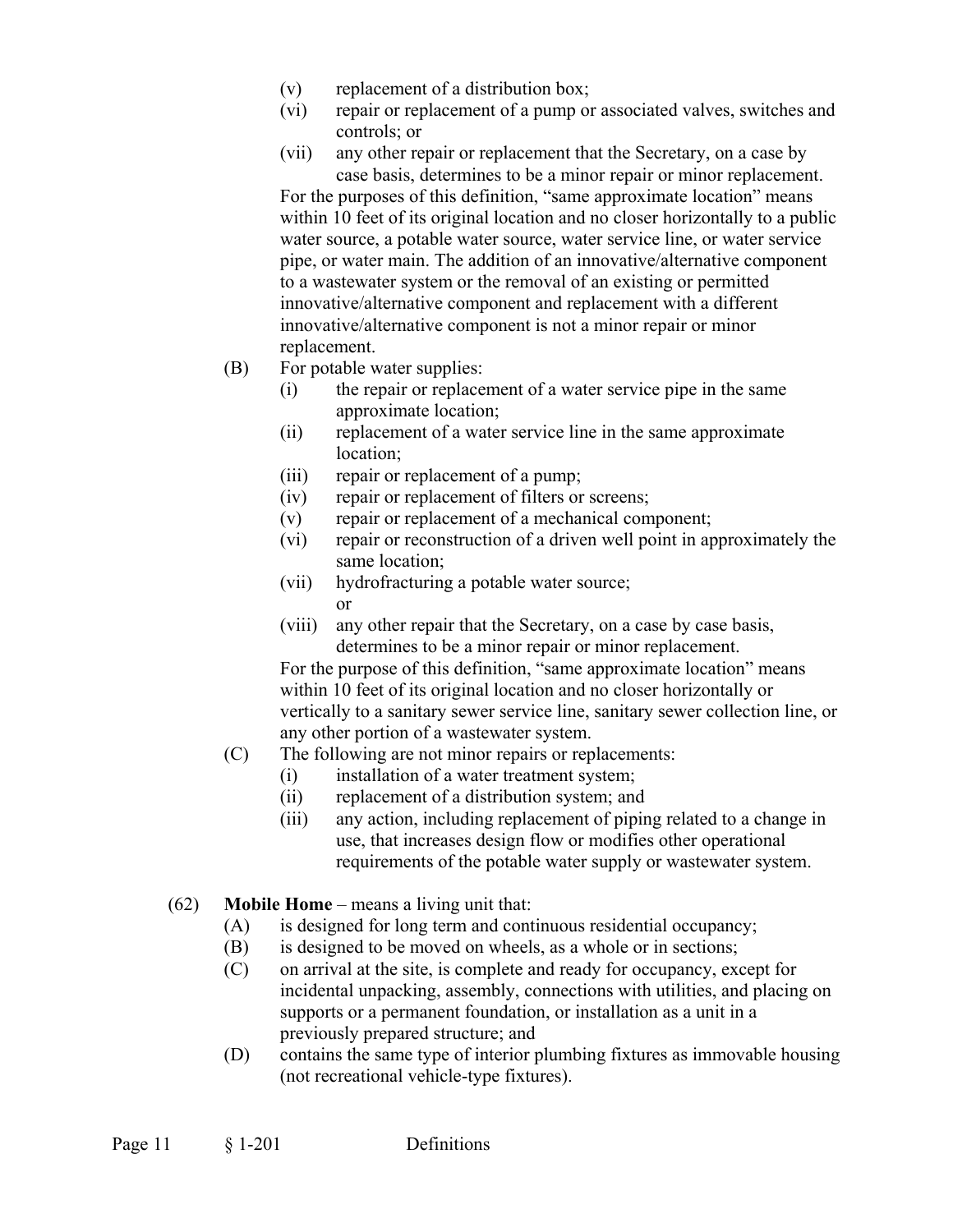- (63) **Modifies Operational Requirements** means the need to apply new technical standards from these Rules. Examples of actions that modify operational requirements:
	- (A) Installation and use of a water treatment system to a potable water supply unless exempt under  $\S$  1-304(18) or (19).
	- (B) Installation and use of an innovative/alternative system or component for a potable water supply or wastewater system that has or requires approval pursuant to Subchapter 4.
	- (C) Installation of a flush toilet to replace a composting or incinerator toilet.
	- (D) Conversion to a restaurant or food preparation business requiring the installation of a grease tank.
	- (E) Conversion to a brewery from a different use identified in Table 8-3.
	- (F) Addition of a fire suppression system that requires upgrading of the water service line.
	- (G) Change in the use of a building or structure that is connected to a soilbased wastewater system or a sanitary sewer service line that conveys wastewater to a wastewater treatment facility or an indirect discharge system, when the proposed use does not appear on Table 8-3 and the proposed wastewater does not meet the specifications for low strength wastewater pursuant to  $\S$  1-805(b).
	- (H) Adding plumbing fixtures that increase the demand on the potable water supply that is not connected to a public water system by more than 10 fixture units, using the load values assigned to plumbing fixtures determined by the Vermont Plumbing Rules, to a building or structure thereby increasing the project's instantaneous peak demand.
	- (I) Installing a pump station, dosing siphon, or floating outlet dosing system to a wastewater system.
	- (J) Installing an atmospheric water storage tank to serve one single-family residence that is served by a potable water source that serves no other buildings or structures and no campground.
- (64) **Municipality** means a city, town, fire district, school district, consolidated water district, incorporated village, or unorganized town or gore.
- (65) **Naturally Occurring Soil** means soil that does not contain evidence of humanalteration or human-transport other than wide-area, uniform, shallow modification such as tilling.
- (66) **Normal High-Water Elevation** means the boundary of any surface water that delineates the highest water elevation that has been maintained for a sufficient period of time to leave evidence upon the landscape, commonly the point where the natural vegetation changes from predominantly aquatic or no vegetation to predominantly terrestrial. For streams, the normal high-water elevation is the elevation of the top of the bank of the channel that is not considered the floodway. For reservoirs, the normal high-water elevation is the operating elevation of the normal summer pool. For streams, when the normal high-water elevation shows signs of eroding, the normal high-water elevation for the purposes of these Rules shall be the limits of erosion.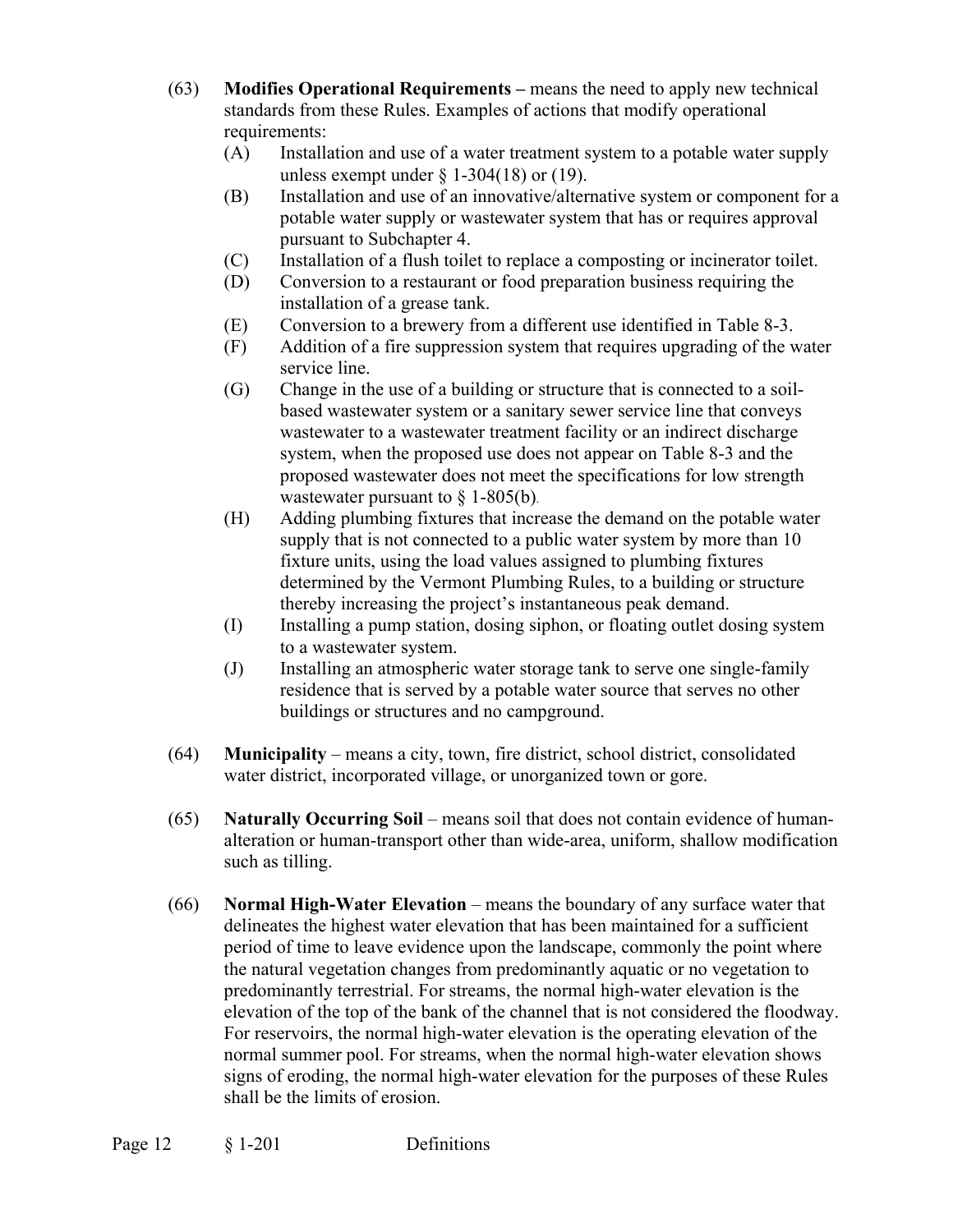- (67) **Permanent Legal Access** means an easement, right of way, deed, or other legal document that creates an enforceable permanent property interest of access to and use of land for a designated purpose.
- (68) **Perched Water Table** means a zone of saturation held above the main groundwater aquifer by a less permeable layer or by impermeable rock or sediment.
- (69) **Person** means any individual, partnership, company, corporation, association, unincorporated association, joint venture, trust, municipality, the state of Vermont or any agency, department or subdivision of the state, federal agency, or any other legal or commercial entity.
- (70) **Potable Water Source** means a component of a potable water supply that withdraws or collects water from soil or bedrock. Potable water sources include springs; drilled, driven, or dug wells; and surface water.
- (71) **Potable Water Supply** means the source, treatment, and conveyance equipment used to provide water used or intended to be used for human consumption, including drinking, washing, bathing, the preparation of food, or laundering. This definition does not include any internal piping or plumbing except for mechanical systems, such as pump stations and storage tanks or lavatories, that are located inside a building or structure and that are integral to the operation of a potable water supply. This definition also does not include a potable water supply that is subject to regulation under 10 V.S.A. Chapter 56 (Public Water Systems). For the purposes of these Rules, water service lines are potable water supplies.
- (72) **Potable Water Supply Presumptive Isolation Zone** means an area delineated around a potable water source in which a component of a leachfield with a design flow of less than 2000 gallons per day is presumed to be unable to be located.
- (73) **Primitive Camp** means a living unit, the occupancy of which neither exceeds 3 consecutive weeks per calendar year nor exceeds a total of 60 days per calendar year, that has no interior plumbing except for one sink with water. Primitive camps may contain a composting or incinerating toilet that does not yield a liquid provided its contents are disposed of in compliance with § 1-929.
- (74) **Professional Engineer**  means an engineer licensed by the Board of Professional Engineering under 26 V.S.A., Chapter 20.
- (75) **Prospective Applicant** means a person who owns the lot on which is or will be located the building or structure or campground that is or will be served by the wastewater system and potable water supply for which a permit or permit amendment will be sought in the future.
- (76) **Public Water Source** means a public water source as defined in the Water Supply Rule.

Page 13 § 1-201 Definitions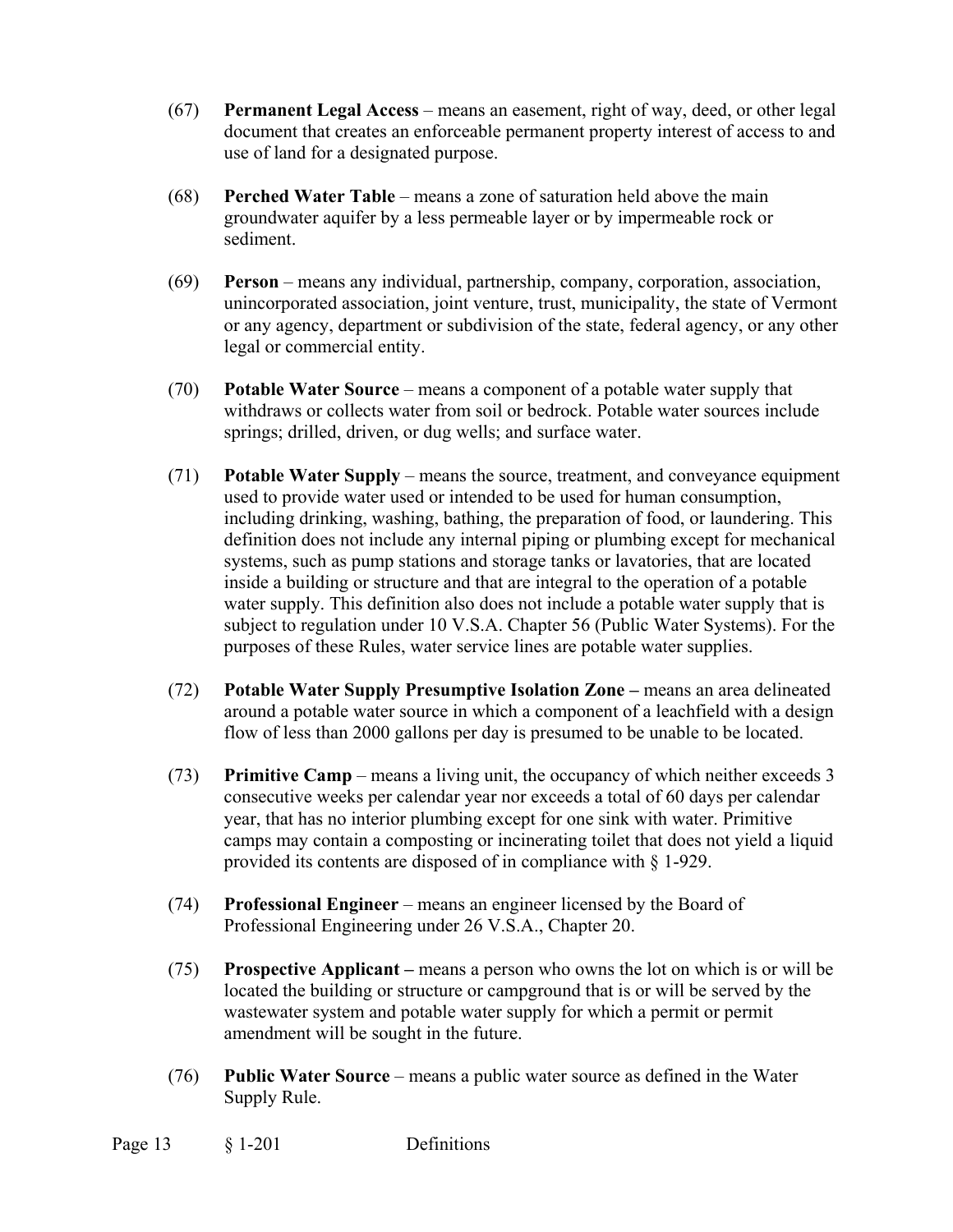- (77) **Public Water System** means a public water system as defined in the Water Supply Rule.
- (78) **Recreational Vehicles** means motor homes, folding camping trailers, conventional travel trailers, fifth wheel travel trailers, truck campers, van campers, conversion vehicles, park model recreational vehicle, and other similar vehicles designed for travel and camping.
- (79) **Replacement Area** means a portion of land that can accommodate a wastewater system.
- (80) **Replacement System** means a wastewater system that is proposed to replace a failed system, to replace an operating wastewater system, or to replace a wastewater system proposed in an application when included in lieu of a replacement area in the same application as the wastewater system it would replace, provided that, in none of these scenarios, there is a request or need for an increase in design flow from the wastewater system it would replace. An application involving a request or need for an increase in design flow shall not be construed as seeking approval for a replacement system.
- (81) **Replacement Supply** means a potable water system that is proposed to replace a failed supply or to replace an operating potable water supply, provided that, in neither of these scenarios, there is a request or need for an increase in design flow from the potable water supply it would replace. An application involving a request or need for an increase in design flow shall not be construed as seeking approval for a replacement supply.
- (82) **Sanitary Sewer Collection Line** means piping and associated components that collects wastewater from two or more sanitary sewer service lines and conveys it to a wastewater treatment facility, to an indirect discharge system, or to the point of treatment at a soil-based wastewater system of less than 6500 gallons per day. A sanitary sewer collection line begins, and a sanitary sewer service line ends, at the joint where multiple sanitary sewer service lines converge.
- (83) **Sanitary Sewer Service Line** means piping and associated components that conveys wastewater from a building or structure or campground to a wastewater treatment facility, to an indirect discharge system, or to the point of treatment at a soil-based wastewater system of less than 6500 gallons per day. Sanitary sewer service lines also include piping that conveys wastewater from a building or structure or campground to a sanitary sewer collection line.
- (84) **Seasonal**  in reference to the use of a single-family residence, means occupancy of the residence for less than 180 days in each calendar year; as used elsewhere in these Rules means of, relating to, or characteristic of a particular season of the year.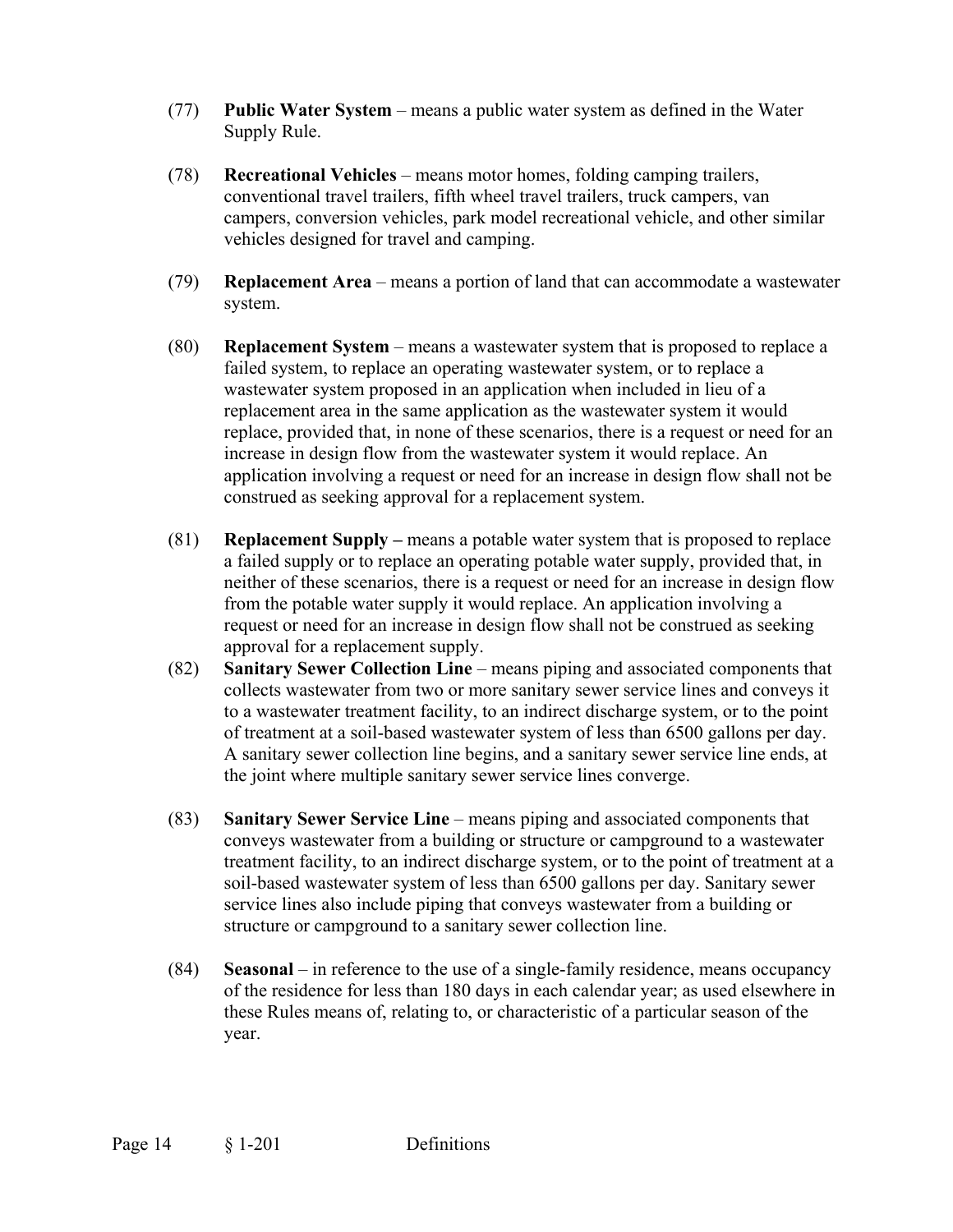- (85) **Seasonal High-Water Table** means the highest elevation that the water table reaches as determined by soil examination pursuant to  $\S 1-910(g)$  or determined by monitoring the water table pursuant to § 1-905.
- (86) **Secretary** means the Secretary of the Agency or a duly authorized representative of the Secretary. A duly authorized representative of the Secretary includes a municipality that has received delegation to implement provisions of these Rules in lieu of the Secretary pursuant to Subchapter 6.
- (87) **Septic Tank Effluent** means wastewater that discharges from a septic tank.
- (88) **Sewage Officer** means a person appointed or employed by a municipality to administer these Rules when the municipality has received delegation to implement provisions of these Rules pursuant to Subchapter 6.
- (89) **Single-family Residence**  means a building or a structure that contains only one living unit.
- (90) **Sleeping Space** means a space that is designed or designated to sleep one person. For example, a single or twin bed equals one sleeping space, and a double bed equals two sleeping spaces.
- (91) **Soil-Based Wastewater System** means a wastewater system that depends on naturally occurring soil to absorb the effluent from the system and to transmit the wastewater away from the site without any overland flow.
- (92) **Special Flood Hazard Area** means special flood hazard area as defined in the Vermont Flood Hazard Area and River Corridor Rule.
- (93) **Stream** means the full length and width, including the bed and banks, of any watercourse, including rivers, streams, creeks, brooks, and branches, which experience intermittent or perennial flow. "Stream" does not include ditches or other constructed channels primarily associated with land drainage or water conveyance through or around private or public infrastructure.
- (94) **Subdivide** means to divide land by sale, gift, lease, mortgage foreclosure, courtordered partition or decree, or filing of a plat, plan, or deed in the town records where the act of division creates one or more lots. Subdivision shall be deemed to have occurred on the conveyance of the first lot or the filing of a plat, plan, or deed in the town records, whichever first occurs. A subdivision of land shall also be deemed to have taken place when a lot is divided by a state or municipal highway, road or right-of-way or when a lot is divided by surface waters with a drainage area of greater than ten square miles. A municipal boundary does not create a subdivision. A mortgage deed does not create a subdivision unless a foreclosure occurs that results in the division of land. A lease will not be considered a subdivision unless the lease is effectuated by filing of plat, plan, lease agreement, or deed in the town records.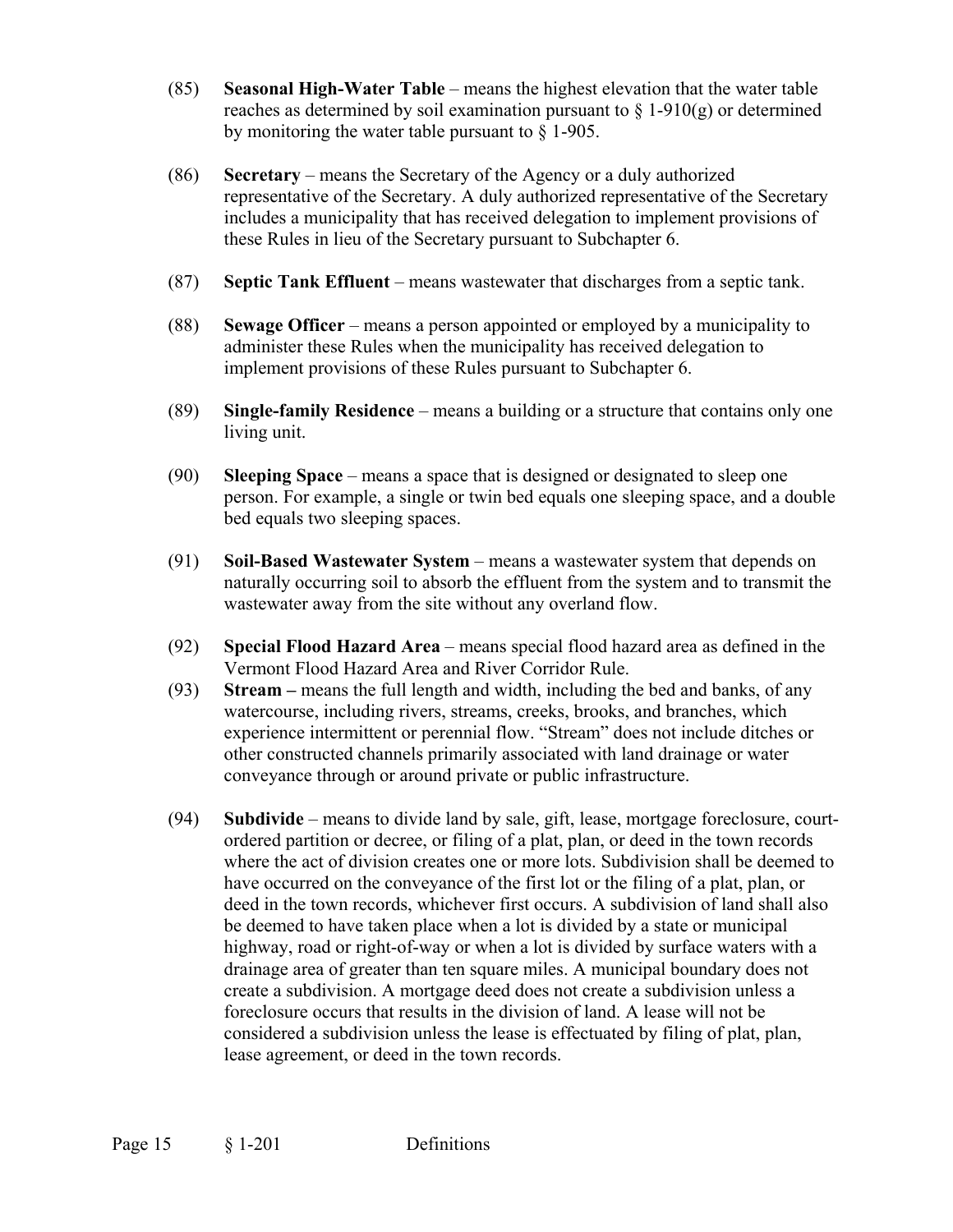- (95) **Substantially Completed** means a building or structure, potable water supply, or wastewater system that is sufficiently constructed for it to be used for its intended purpose.
- (96) **Subsurface Drip Distribution** means a pressurized wastewater distribution system that delivers small, precise doses of effluent through small diameter, flexible polyethylene tubing (i.e., drip line) with small in-line emitters (orifices that can discharge effluent at slow, controlled rates, usually specified in gallons per hour).
- (97) **Surface Water**  means all streams, reservoirs, ponds, lakes, springs and all bodies of surface waters, artificial or natural, which are contained within, flow through, or border upon the State or any portion of it.
- (98) **Trench** means a leachfield that is a shallow excavation in the ground, or mound fill material, 48 inches or less in width that is lined with leachfield stone, contains chambers, or utilizes other dispersal method, and that releases wastewater into the soil through perforated distribution pipes.
- (99) **Unconfined Surficial Aquifer** means an aquifer that is not in bedrock and is not a confined surficial aquifer. An unconfined surficial aquifer is also known as a water table aquifer.
- (100) **Unimproved Lot** means a lot that is not an improved lot.
- (101) **Wastewater** means sanitary waste or used water from any building or structure or campground, including, but not limited to, carriage water, toilet water, shower and wash water, food processing wastewater, and process wastewater. Wastewater does not include stormwater.
- (102) **Wastewater System Presumptive Isolation Zone** means an area delineated around leachfields, replacement areas, and wastewater tanks in which a potable water source with a design rate of less than or equal to 2.0 gallons per minute, assuming it would be located in bedrock or confined surficial aquifer, is presumed to be unable to be located.
- (103) **Wastewater System** means any piping, pumping, treatment, or disposal system used for the conveyance and treatment of sanitary waste or used water (i.e., wastewater), including, but not limited to, carriage water, shower and wash water, and process wastewater. This definition does not include any internal piping or plumbing except for mechanical systems such as pump stations and storage tanks or toilets that are located inside a building or structure and that are integral to the operation of a wastewater system. This definition also does not include wastewater systems that are used exclusively for the treatment and disposal of animal manure. For the purposes of these Rules, "wastewater system" is limited to soil-based wastewater systems of less than 6500 gallons per day, sanitary sewer service lines, and sanitary sewer collection lines. Sanitary sewer service lines and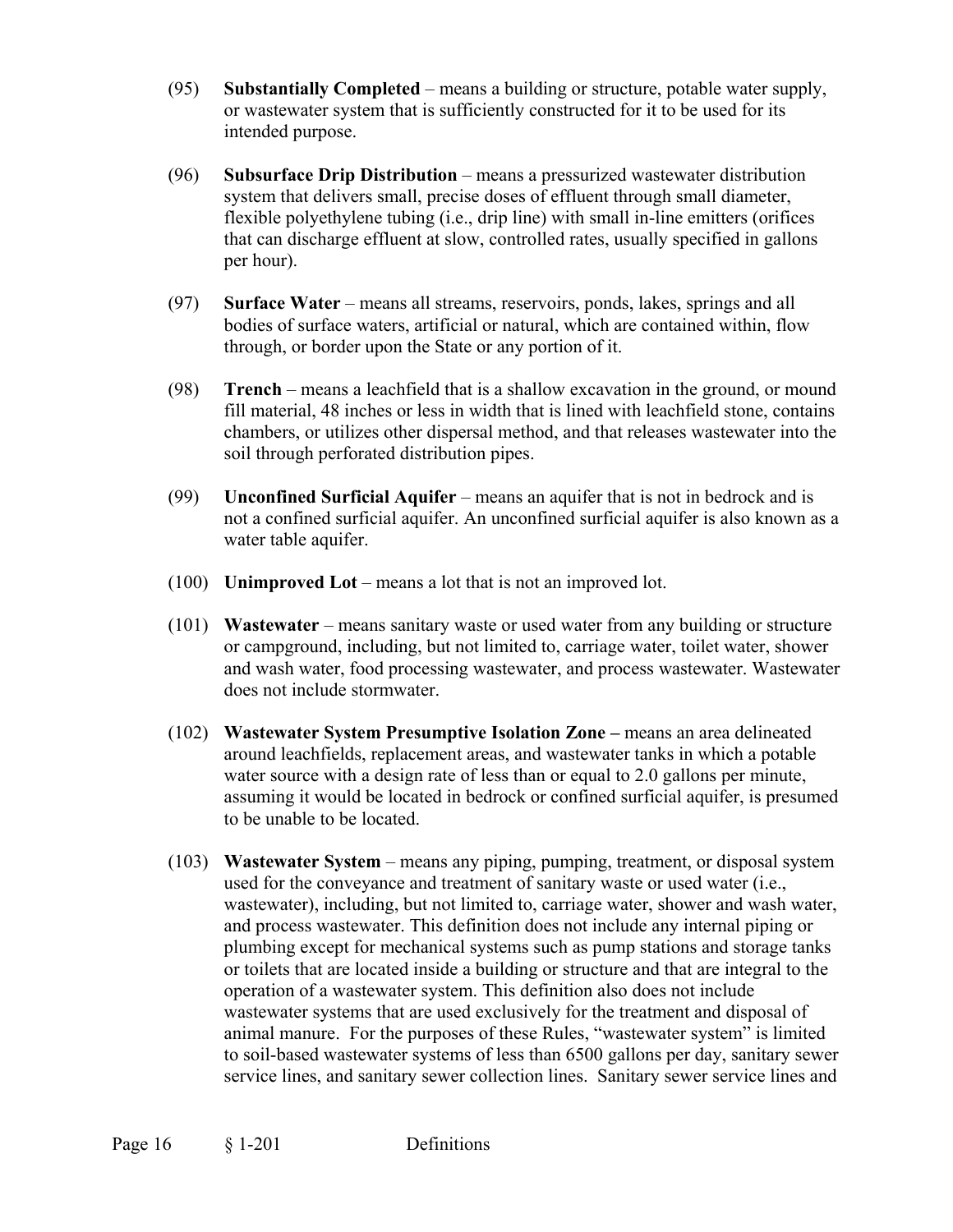sanitary sewer collection lines may be permitted as part of a soil-based wastewater system.

- (104) **Wastewater Treatment Facility** means a pollution abatement facility issued a NPDES or federal pretreatment permit pursuant to 10 V.S.A. § 1263 or § 1265 that is not an indirect discharge system or a discharge to an injection well.
- (105) **Water Main** means water piping, such as a transmission main or distribution main, that is part of a public water system as defined in the Water Supply Rule. This includes piping leading to fire hydrants.
- (106) **Water Service Line** means the piping that is not a water main and extends from the water main to a building or structure or campground.
- (107) **Water Service Pipe** means the piping that extends from a potable water source to a building or structure, campground, or water outlet (such as drinking fountains and hose bibbs).
- (108) **Year-round** in reference to the year-round use of a residence, means occupancy that is equal to or more than 180 days in a calendar year.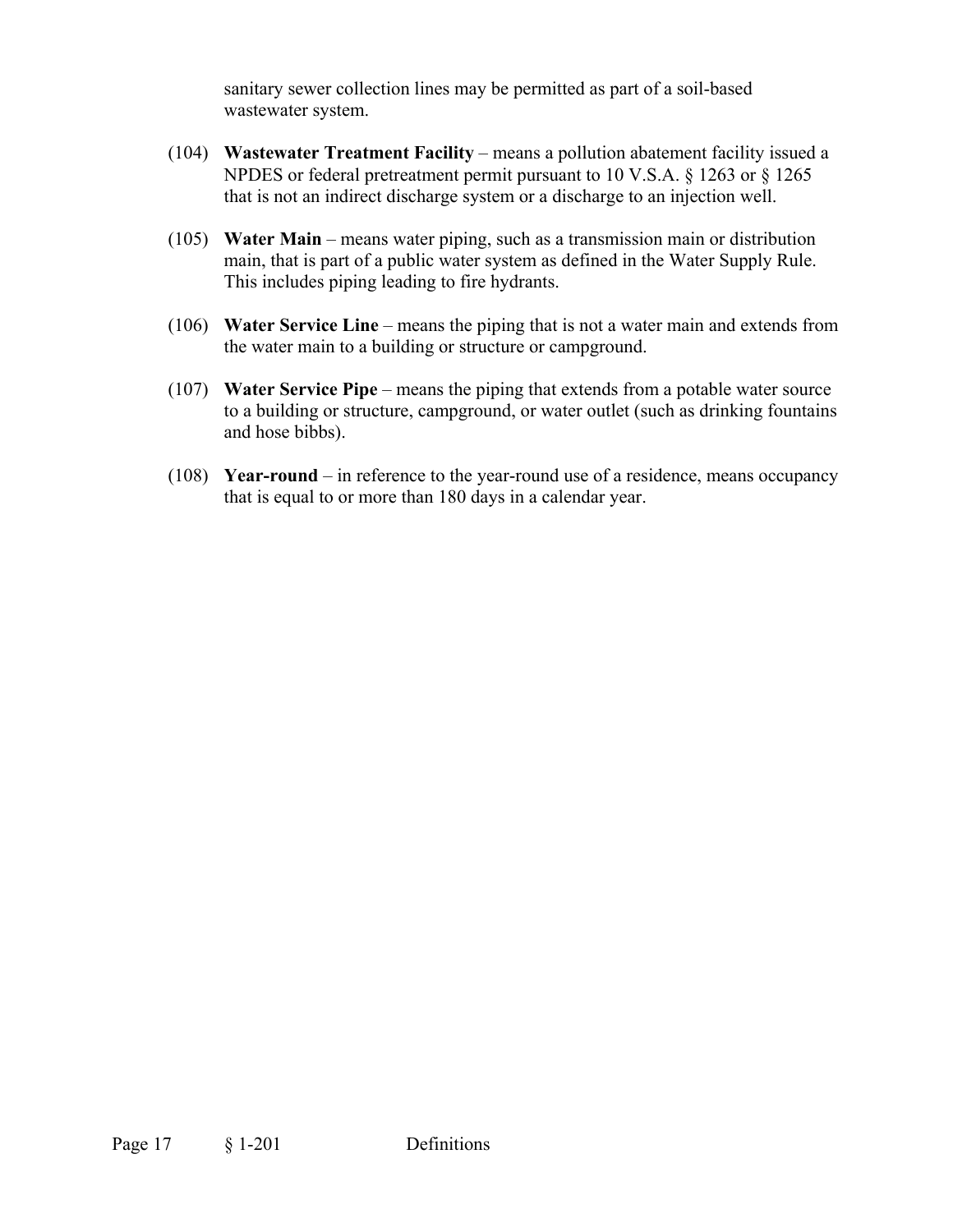# **Subchapter 3 – Wastewater System and Potable Water Supply Permits**

# **§ 1-301 Permit Required**

- (a) Except as provided in this Section and in  $\S 1-302$ ,  $\S 1-303$ , and  $\S 1-304$ , no person shall take or cause to be taken any of the following actions without first obtaining a permit or permit amendment from the Secretary for the construction and operation of a potable water supply and wastewater system:
	- (1) the subdivision of a lot or lots;
	- (2) the construction of a new potable water supply or wastewater system;
	- (3) the physical modification or replacement of an existing potable water supply or wastewater system;
	- (4) the construction of a new building or structure, including when reconstruction or replacement;
	- (5) the connection of an existing potable water supply or wastewater system to a building or structure;
	- (6) the modification of an existing building or structure in a manner that increases the design flow of any component of the potable water supply or wastewater system or modifies other operational requirements of a potable water supply or wastewater system;
	- (7) the change in use of a building or structure in a manner that increases the design flow of any component of the potable water supply or wastewater system or modifies other operational requirements of a potable water supply or wastewater system;
	- (8) the conversion of an existing public water system to a potable water supply;
	- (9) the conversion of an indirect discharge system to a wastewater system;
	- (10) the creation of a campground;
	- (11) the modification of a campground, including the creation, modification or relocation of one or more individual campsites, in a manner that increases the design flow of any component of the potable water supply or wastewater system or modifies other operational requirements of a potable water supply or wastewater system;
	- (12) the use or operation of a failed supply or failed system; or
	- (13) the commencement of construction of any of the above. For the purposes of this Section, the "commencement of construction" means any work involving the physical construction or modification of a building or structure and its associated potable water supply or wastewater system, for example, foundation excavation, foundation construction, and site work that involves or may affect any portion of the existing or proposed potable water supply or wastewater system.
- (b) When an application proposes to utilize all of, or a portion of, an existing potable water supply or wastewater system and does not involve an increase in design flow of any component of the potable water supply or wastewater system or involve a modification of other operational requirements of the potable water supply or wastewater system, the Secretary may issue a permit or permit amendment authorizing the use of the existing portions of the potable water supply and wastewater system even if those portions are not in full compliance with the technical standards in Chapters 8, 9, 10, 11, and 12, provided: (1) The existing portions of the potable water supply and wastewater system are:
- Page 18 § 1-301 Permit Required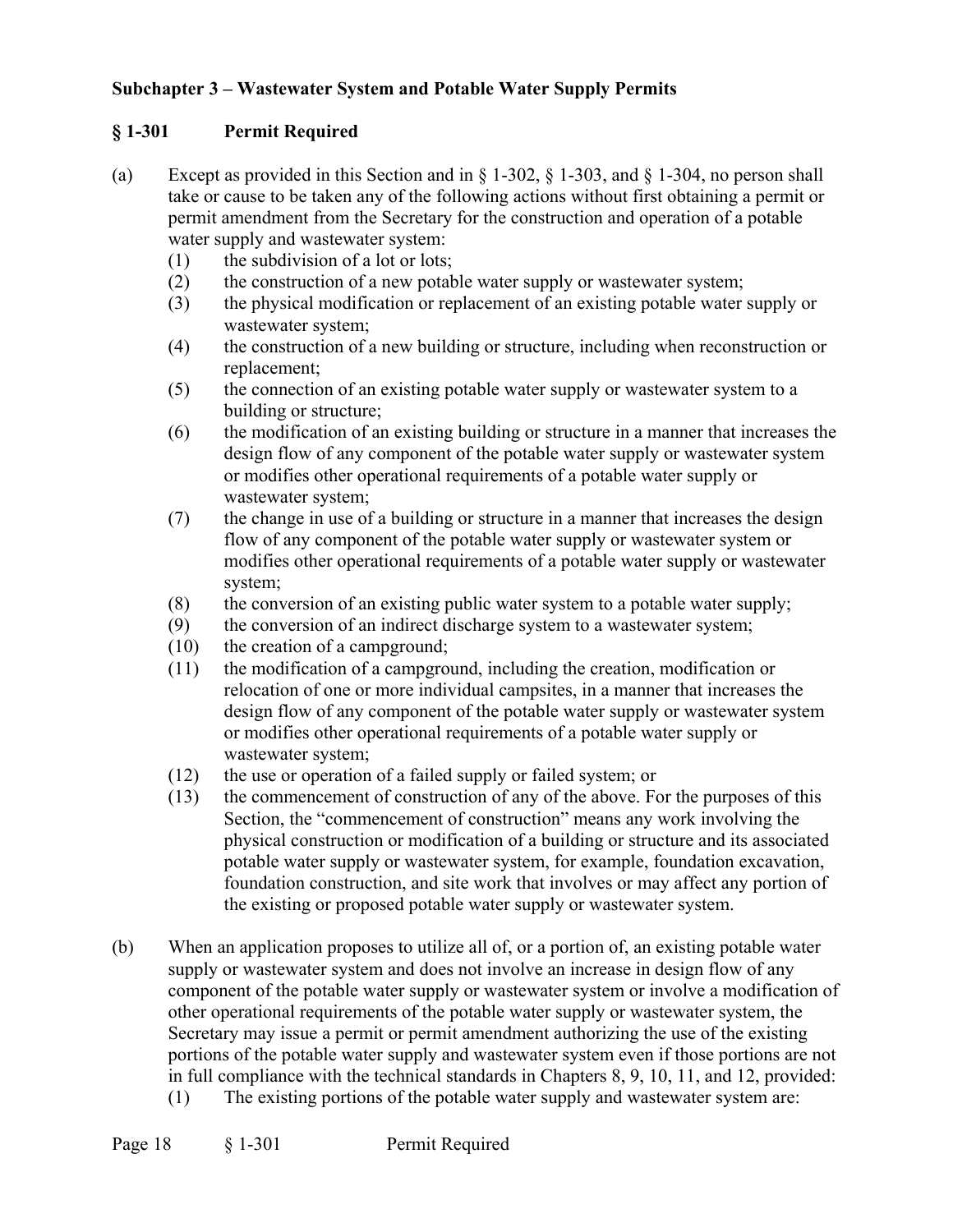- (A) exempt from the permitting requirements of this Subchapter under  $\S$  1-303; or
- (B) if the application proposes only the subdivision of an improved lot and no other activities requiring a permit, permitted and in compliance with the permit.
- (2) A designer certifies that the existing portions of the potable water supply are not a failed supply and the existing portions of the wastewater system are not a failed system.
- (3) The existing portions of the potable water supply and wastewater system comply with the horizontal isolation distances required pursuant to  $\S$  1-912 and  $\S$  1-1104 for distances to new portions of the building or structure or campground that:
	- (A) will be constructed outside of the footprint of the existing or replaced building or structure or campground; and
	- (B) will be served by the wastewater system and potable water supply.
- (4) The existing portions of the potable water supply and wastewater system are connected to a building or structure or campground or were disconnected not more than 4 years prior to the application to utilize the existing supply or system.
- (5) The new portions of the potable water supply and wastewater system proposed in the application comply with the technical standards in Chapters 8, 9, 10, 11, and 12 of these Rules.
- (6) If the application involves the subdivision of land:
	- (A) a replacement area, or a replacement system proposed in lieu of a replacement area, is designated for the resulting complete wastewater system, and other existing wastewater systems on the subdivided lot, unless the conditions of § 1-902(b) are met; and
	- (B) the existing portions of the potable water supply and wastewater system comply with the horizontal isolation distances required pursuant to § 1- 912 and § 1-1104 for distances to new property lines.
- (c) A person may seek a permit pursuant to Subsection (a)(3) despite not intending to immediately construct the replacement system.
- (d) The use or operation of a failed supply or failed system is prohibited except in the following situations:
	- (1) The Secretary authorizes the continued use of the failed system or failed supply while the landowner is actively pursuing the cause of, and resolution to, correcting the failed system or failed supply.
	- (2) For a failed supply, a water treatment system is installed in compliance with  $\S$  1-1113 that achieves an elimination or reduction in the concentration of primary contaminants in the potable water source to below the standard in Table 11-5.
	- (3) For a failed supply, the potable water supply serves only one single-family residence.
- (e) Neither soil-based wastewater systems nor sanitary sewer service lines that convey wastewater to indirect discharge systems shall be permitted for the treatment and disposal of the following wastewater or wastes: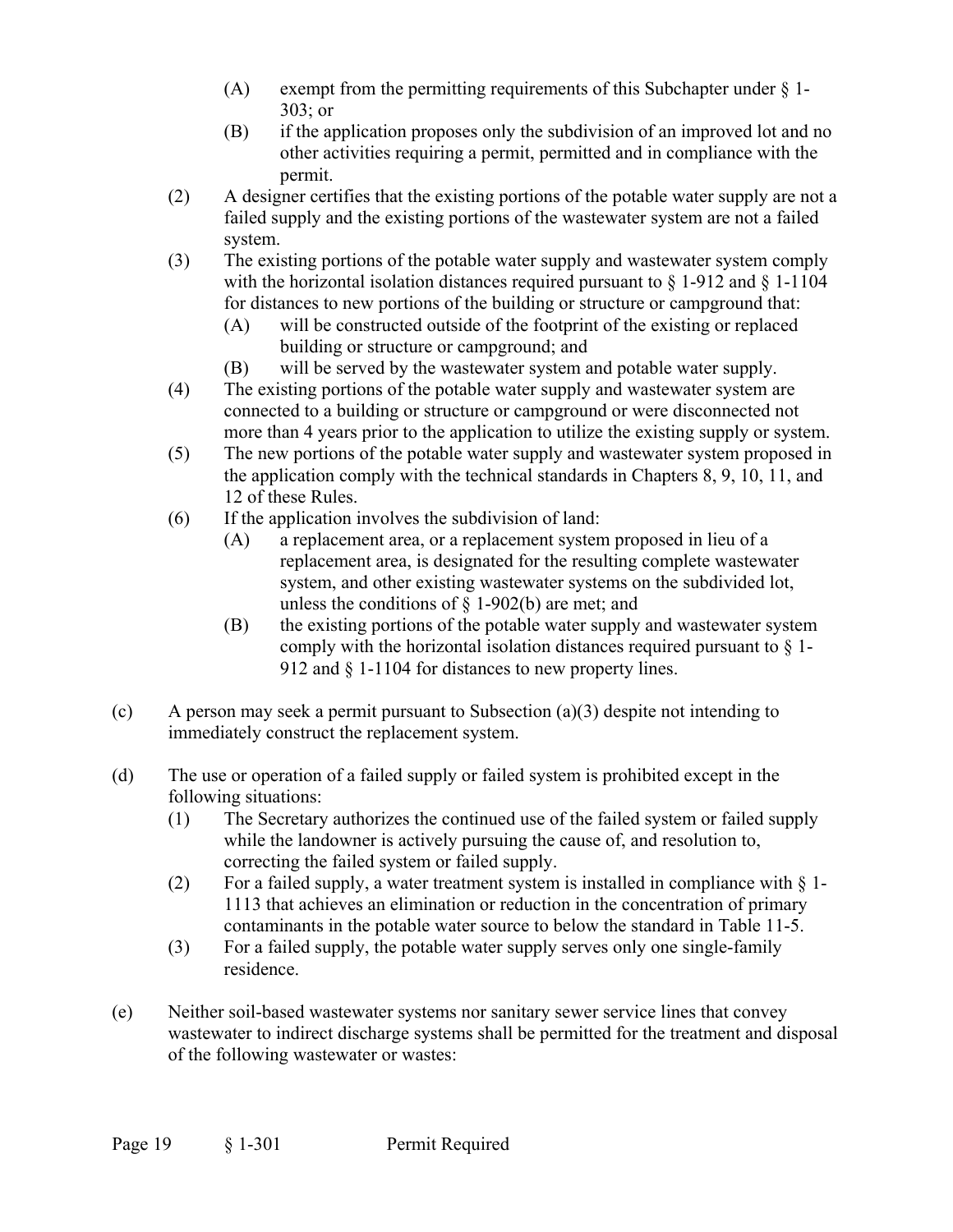- (1) Wastewater or waste prohibited from discharge to an injection well pursuant to the prohibition in the Underground Injection Control Regulations against Class I, II, and III, and all but a limited number of Class IV, injection wells.
- (2) Wastewater or waste prohibited from discharge to a Class V injection well pursuant to the Underground Injection Control Regulations.
- (3) Wastewater or waste requiring an UIC permit from the Secretary prior to their discharge to a Class V injection well pursuant to the Underground Injection Control Regulations.
- (4) Any wastewater or waste determined by the Secretary to adversely affect the biological action within a septic tank or leachfield. The Secretary, in making this determination, shall consider pH, dissolved oxygen, alkalinity, temperature, and chemical constituents of the waste.
- (f) For the purpose of determining, pursuant to Subsection (a), whether an action will result in an increase in design flow of any component of a wastewater system or potable water supply, the proposed design flow shall be calculated pursuant to  $\S$  1-803 and the baseline design flow from which a potential increase is measured shall be calculated pursuant to § 1-806.
- (g) The following actions are presumed to not increase the design flow of any component of the potable water supply or wastewater system or modify other operational requirements of a potable water supply or wastewater system:
	- (1) The addition of a home occupation to a living unit.
	- (2) The construction of a new building or structure used solely for a home occupation conducted by the occupants of a living unit that is located on the same lot.
	- (3) The addition of plumbing fixtures in a single-family residence.
	- (4) The addition of a water storage tank for a single-family residence that is served by a potable water source that serves no other buildings or structures and no campground.
	- (5) The addition of one or more bedrooms to a single-family residence with 3 or more bedrooms, that is served by a water service line that serves no other buildings or structures, or campgrounds, and that is served by a sanitary sewer service line that serves no other buildings or structures, or campgrounds, that discharges to a municipal sanitary sewer collection line that conveys wastewater to a wastewater treatment facility.

# **§ 1-302 Permit Exemption for Reconstruction**

- (a) A building or structure that is exempt from the permitting requirements of this Subchapter under  $\S$  1-303, or that has an associated potable water supply or wastewater system which was permitted by the Secretary on or after January 1, 2007, that has been voluntarily removed or destroyed by fire, flooding, or other force majeure may be reconstructed without obtaining a permit or permit amendment provided all of the following are met:
	- (1) The replacement building or structure is in compliance with all conditions of permits issued under these Rules on or after January 1, 2007;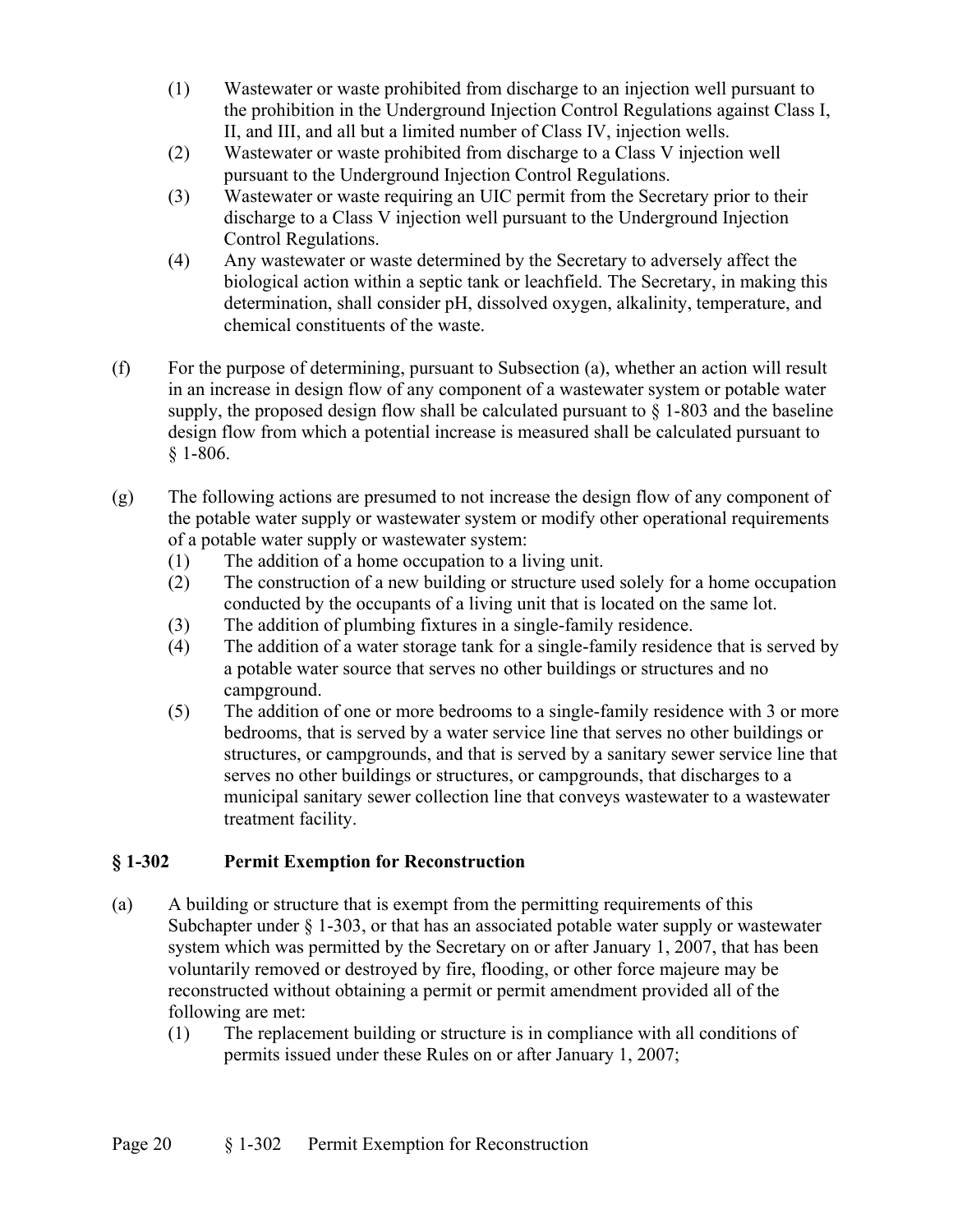- (2) If the building or structure is exempt pursuant to  $\S$  1-303, it shall be reconstructed within 4 years of its removal or destruction. On a case by case basis, this period may be extended for 1 year by the Secretary if:
	- (A) the request for the extension is submitted in writing before the end of the 4-year period; and
	- (B) the Secretary determines there is good cause for the extension, such as delays in reconstruction due to difficulties resolving insurance claims, insufficient financing, or unresolved municipal permitting issues.
- (3) The replacement building or structure connects to the existing water service line or water service pipe and existing sanitary sewer service line that were connected to the previously existing building or structure;
- (4) The replacement building or structure does not increase design flow or modify other operational requirements of the existing potable water supply or wastewater system;
- (5) The entire footprint of the replacement building or structure, except for that portion of a building or structure that is a deck or porch, is constructed within 50 feet of any outside wall of the previously existing building or structure that is being replaced; and
- (6) No other actions are taken or caused to be taken that under these Rules requires the issuance of a permit or permit amendment.
- (b) For the purposes of this Section, a building or structure is "destroyed" if the building or structure is in ruins, the roof has collapsed, the walls or foundation have collapsed or are collapsing, or the building or structure is condemned by a municipality or the State.

# **§ 1-303 "Clean Slate" Permit Exemption**

- (a) The following are exempt from the permitting requirements of this Subchapter:
	- (1) All buildings or structures, campgrounds, and their associated potable water supplies and waste water systems that were substantially completed before January 1, 2007 and all improved and unimproved lots that were in existence before January 1, 2007. This exemption shall remain in effect provided:
		- (A) No action for which a permit is required under these Rules is taken or caused to be taken on or after January 1, 2007, unless such action is exempt under one of the other permitting exemptions listed in § 1-302 or § 1-304.
		- (B) If a permit has been issued under these Rules before January 1, 2007 that contained conditions that required actions to be taken on or after January 1, 2007, including conditions concerning operation and maintenance and transfer of ownership, the permittee shall continue to comply with those permit conditions.
	- (2) An owner of a single-family residence that qualified on January 1, 2007 for this exemption shall not be subject to administrative or civil penalties under 10 V.S.A. chapters 201 and 211 for a violation of these Rules when the owner believes the supply or system meets the definition of a failed water supply or failed system provided the owner:
		- (A) conducts or contracts for an inspection of the supply or system;
		- (B) notifies the Secretary of the results of the inspection; and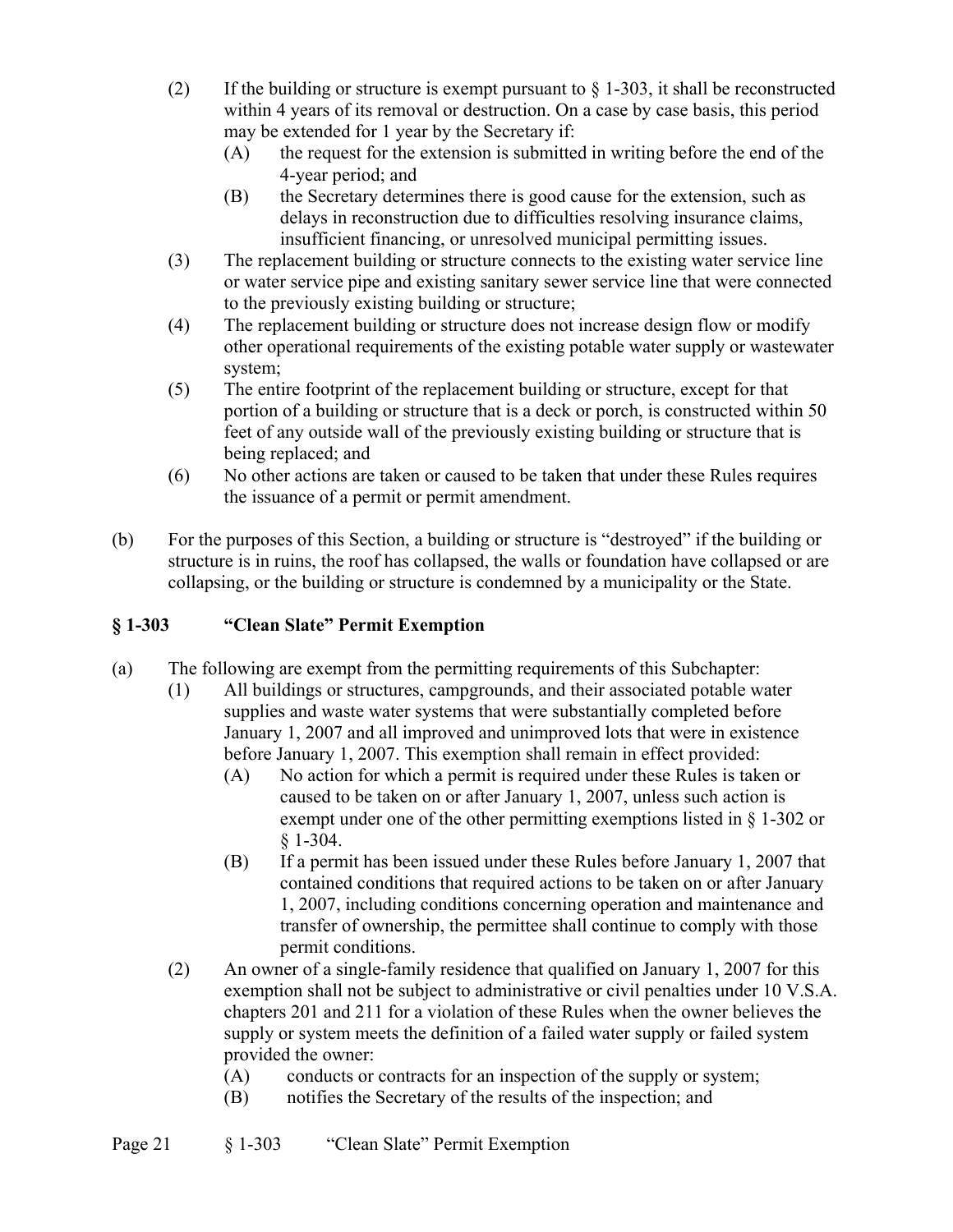- (C) has not taken or caused to be taken any other action on or after January 1, 2007 for which a permit would be required under these Rules.
- (b) The use of a single-family residence served by a wastewater system or potable water supply for which the exemption in Subsection (a) is in effect shall be considered yearround unless the single-family residence was occupied for fewer than 180 days in each calendar year between and including December 31, 1986 and December 31, 2006.

# **§ 1-304 Permit Exemptions**

The following actions are exempt from the permitting requirements of this Subchapter, provided no other action is taken or caused to be taken that under these Rules requires the issuance of a permit or permit amendment:

- (1) The modification, completed between January 1, 2007 and July 1, 2007, of an existing single-family residence.
- (2) The construction, substantially completed between January 1, 2007 and July 1, 2007, of a single-family residence and its associated potable water supply or wastewater system, provided:
	- (A) the only building or structure on the lot is the single-family residence;
	- (B) the potable water supply and wastewater system complies with the technical standards in Subchapters 8, 9, 10, 11, and 12, except for the requirement to identify a replacement area;
	- (C) a designer completes a design certification for the potable water supply or wastewater system that complies with  $\S$  1-306;
	- (D) a designer or, when allowed by these Rules, an installer completes an installation certification for the potable water supply or wastewater system that complies with  $\S$  1-311; and
	- (E) copies of the design and installation certifications required pursuant to Subsections (C) and (D) are submitted to the Secretary and recorded and indexed in the land records for the municipality where the building or structure, and, if different, where the wastewater system and potable water supply is located.
- (3) The construction of a primitive camp, provided:
	- (A) the primitive camp is on a lot with no other buildings or structures and with no campground; or
	- (B) the primitive camp is on a lot with a single-family residence but no other buildings or structures and no campground.
- (4) The subdivision of an unimproved lot on or after January 1, 2007, provided:
	- (A) the deed, that is recorded and indexed, that describes the affected property contains the following language: *"Notice of permit requirements. In order to comply with applicable state Rules concerning potable water supplies and wastewater systems, a person shall not construct or erect any structure or building on the lot of*  land described in this deed if the use or useful occupancy of that structure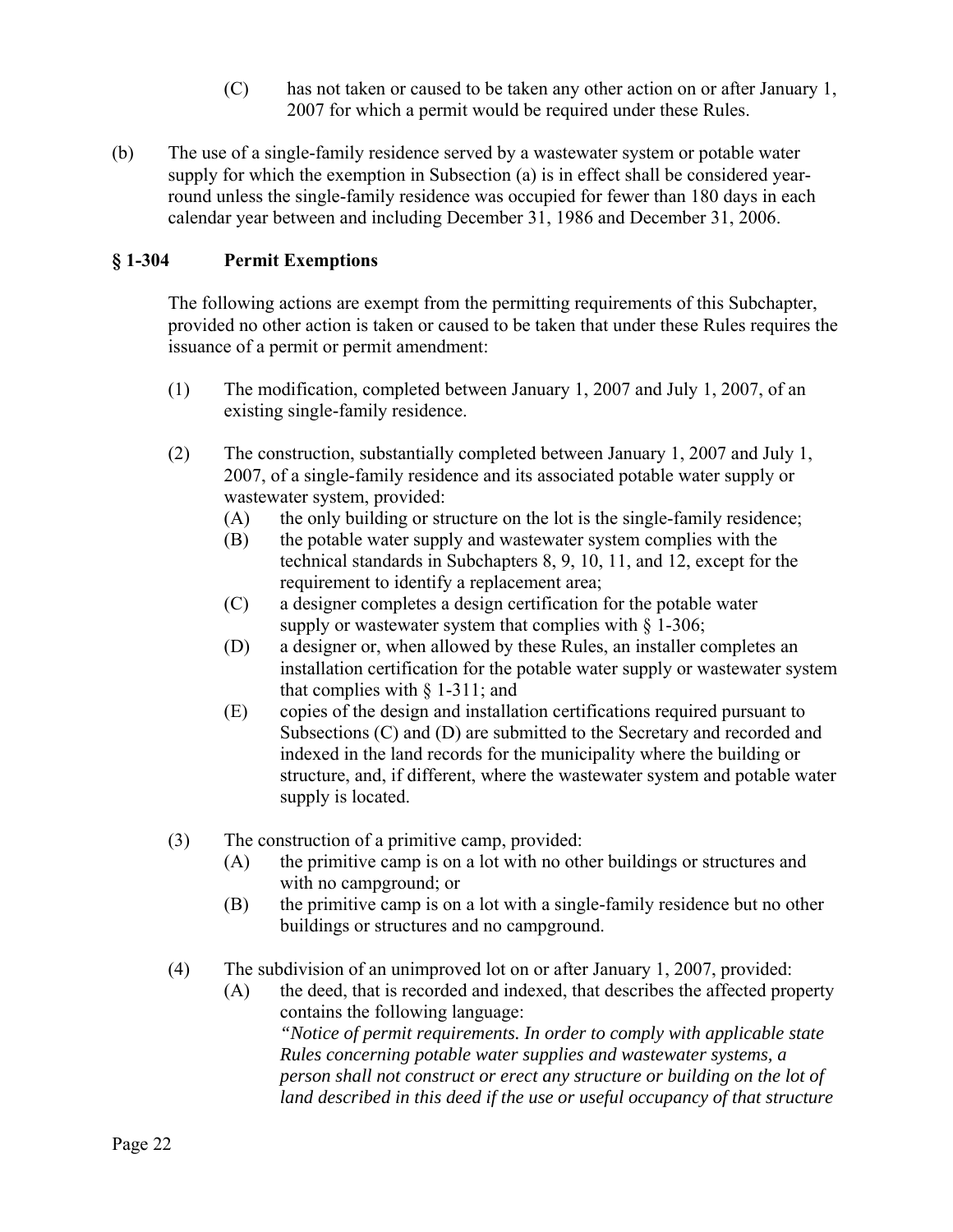*or building will require the installation of or connection to a potable water supply or wastewater system, without first complying with the applicable rules and obtaining any required permit. Any person who owns this property acknowledges that this lot may not be able to meet state standards for a potable water supply or wastewater system and therefore this lot may not be able to be improved*."; or

- (B) if there is no deed for the lot that is created by the act of subdivision, the owner of the unimproved lot shall record and index a copy of the notice language described in Subsection (4)(A) in the land records for the municipality where the unimproved lot is located.
- (5) The addition of land to a lot.
- (6) The subdivision of an improved lot by a lease for the sole purpose to develop a cell tower, solar panel, wind turbine, or telephone switching station provided:
	- (A) the horizontal isolation distance between the footprint of the cell tower, solar panel, wind turbine, or telephone switching station and any wastewater system or potable supply shall be a minimum of 10 feet, unless there is a foundation drain, in which case the horizontal isolation distance shall be 20 feet between the wastewater system and upslope drains and 75 feet between the wastewater system and downslope drains;
	- (B) a plan, drawn to scale, and prepared by a designer or land surveyor, of the subdivided lot is prepared showing the location of the existing building or structure and the existing and proposed boundary lines of the subdivided lot;
	- (C) the plan is recorded and indexed in the land records of the municipality where the lot is located within 30 days of the date of the subdivision; and
	- (D) upon termination of the lease, the land subject to the lease reverts to the original lot.
- (7) The subdivision of an improved lot, provided:
	- (A) the lot is improved with either:
		- (i) up to two single-family residences or one duplex; or
		- (ii) up to two buildings or structures, two campgrounds, or one building or structure and one campground, where the total design flow for the uses is 560 gallons per day or less;
	- (B) if the buildings or structures or campgrounds are served by soil-based wastewater systems, the new lot boundary for any resulting improved lot is 500 feet or more from the footprint of each building or structure and campground;
	- (C) a plan, drawn to scale and prepared by a designer or land surveyor, of the subdivided lot is prepared, showing the location of the building or structure and the existing and proposed boundary lines of the subdivided lot; and
	- (D) the plan is recorded and indexed in the land records of the municipality where the lot is located.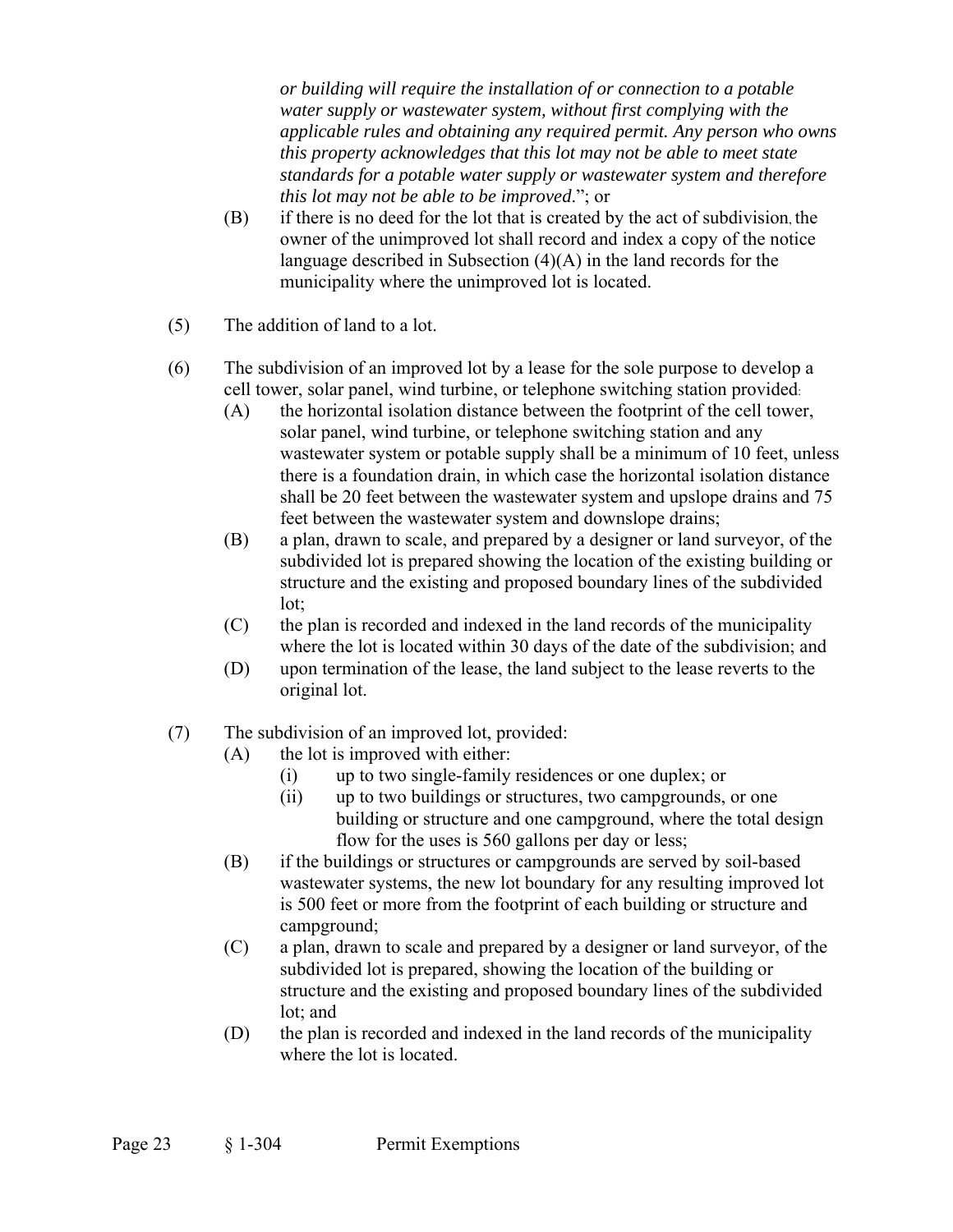- (8) The subdivision of a lot where the subdivision results from a transfer of property for a highway or other transportation project that is authorized under the State's enacted Transportation Program or is an emergency project within the meaning of 19 V.S.A. § 10g(h) regardless of whether the State or the municipality has commenced any condemnation proceedings in connection with the project.
- (9) The boundary line adjustment of improved or unimproved lots, provided:
	- (A) each lot being adjusted meets one or more of the following standards:
		- (i) the lot is reduced in size by no more than 2 percent;
		- (ii) the lot is increased in size;
		- (iii) the boundary, after adjustment, is 500 feet or more from the footprint of each building or structure or campground on an improved lot; or
		- (iv) the Secretary makes a written determination that the proposed adjustment will not have an adverse effect on any existing potable water supply or wastewater system on the affected lots. In making the determination, the Secretary shall consider:
			- (I) whether the land being removed from a lot is more suitable for a replacement wastewater system than the land being retained with the lot or land being added to the lot; and
			- (II) whether there is a natural land feature, such as bedrock, that prevents a lot that is being reduced in size from accessing the land being conveyed for a wastewater system;
	- (B) a plan, drawn to scale and prepared by a designer or land surveyor, of the boundary line adjustment is prepared; and
	- (C) the plan and, if applicable, the Secretary's written determination, is recorded and indexed in the land records of the municipality where the lots are located.
- (10) The minor repair or minor replacement of a potable water supply or wastewater system.
- (11) The construction of a municipal sanitary sewer collection line, the connection of a building or structure to the collection line via a new sanitary sewer service line, and the construction of the service line, at the time of initial construction and operation of the municipal sanitary sewer collection line, provided:
	- (A) the sanitary sewer collection line and associated sanitary sewer service lines are part of a project approved by the Facilities Engineering Division of the Department;
	- (B) a designer completes a design certification for the sanitary sewer service lines and sanitary sewer collection lines that complies with § 1-306;
	- (C) a designer or, when allowed by these Rules, an installer, completes an installation certification for the wastewater system that complies with  $\S$  1-311; and
	- (D) copies of the design and installation certifications required pursuant to Subsection (B) and (C) are submitted to the Secretary and recorded and indexed in the land records of the municipality where the building or structure is located.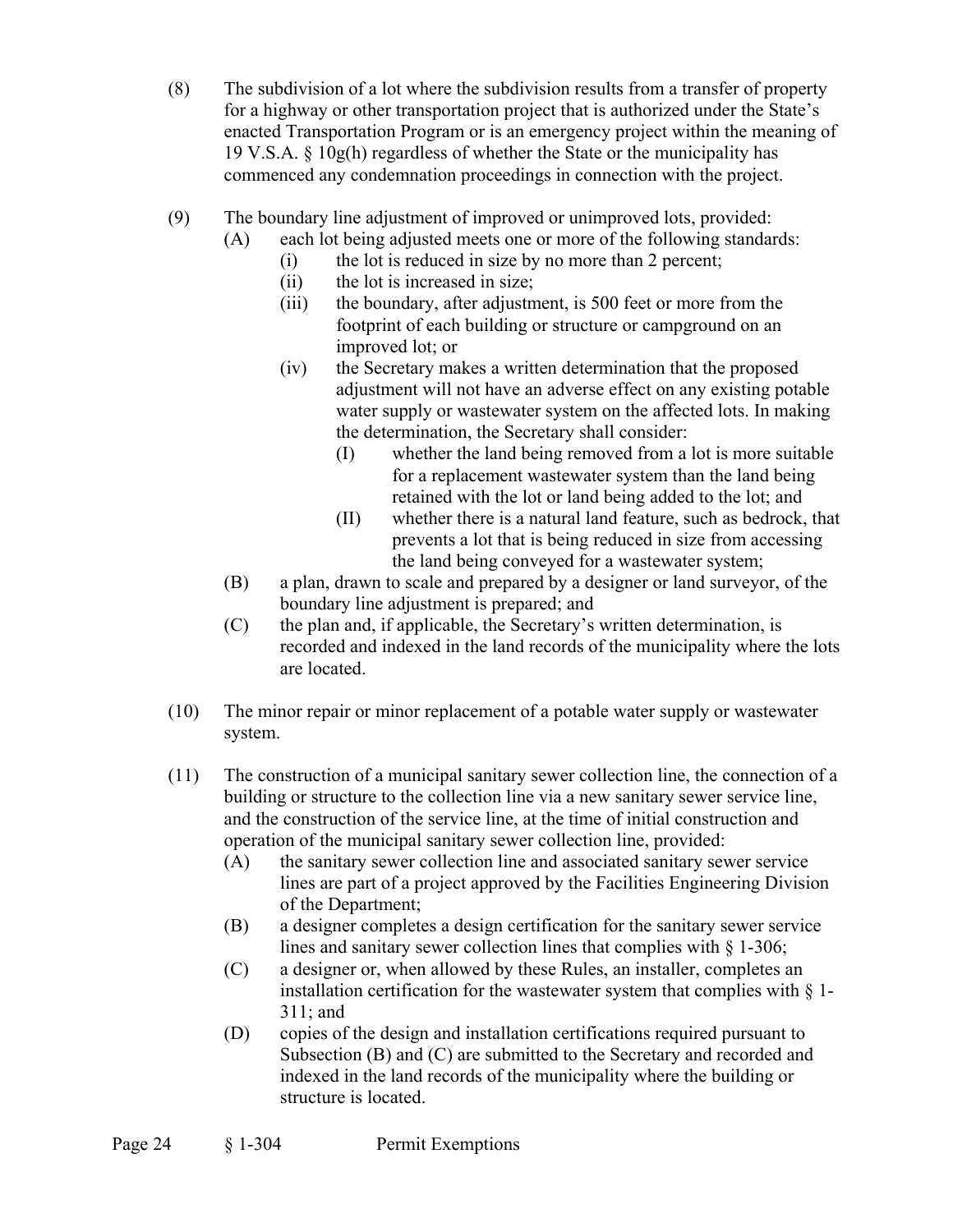- (12) The connection of an existing building or structure to a water main via a new water service line, and the construction of the water service line, at the time of initial construction and operation of the portion of the municipal water main to which the water service line connects, provided:
	- (A) the associated water service lines are included on the plans that are approved as part of a public water system construction permit;
	- (B) a designer completes a design certification for the water service line that complies with § 1-306;
	- (C) a designer or, when allowed by these Rules, an installer, completes an installation certification for the potable water supply that complies with § 1-311; and
	- (D) copies of the design and installation certifications required pursuant to Subsection (B) and (C) are submitted to the Secretary and recorded and indexed in the land records of the municipality where the building or structure is located.
- (13) The modification of an existing building or structure, the change in use of a building or structure, or the modification of a campground, in a manner that increases the design flow of any component of a sanitary sewer service line, and any associated sanitary sewer collection line, that conveys wastewater to a wastewater treatment facility, or in a manner that modifies any operational requirements of such a sanitary sewer service line, and any associated sanitary sewer collection line, provided:
	- (A) the building or structure or campground is served by a water service line that connects to a public water system;
	- (B) a designer certifies that the design capacity of the existing sanitary sewer service line and sanitary sewer collection line can accommodate the increase in design flow or modification of operational requirements;
	- (C) the landowner obtains a letter from the wastewater treatment facility confirming the facility has capacity to treat the constituents of the wastewater and dispose of the design flow identified in § 1-803 for each building or structure or campground to be served by the sanitary sewer service line and any associated sanitary sewer collection line; and
	- (D) a copy of the certification required pursuant to Subsection (13)(B) is recorded and indexed in the land records for the municipality where the building or structure or campground is located.
- (14) The modification of an existing building or structure, the change in use of a building or structure, or the modification of a campground, in a manner that increases the design flow of any component of a water service line, or in a manner that modifies any operational requirements of a water service line, provided:
	- (A) the building or structure or campground is served by a sanitary sewer service line, and any associated sanitary sewer collection line, that conveys wastewater to a wastewater treatment facility;
	- (B) no booster pump is added to the potable water supply;
	- (C) a designer certifies that the design capacity of the existing water service line can accommodate the increase in design flow or modification of operational requirements;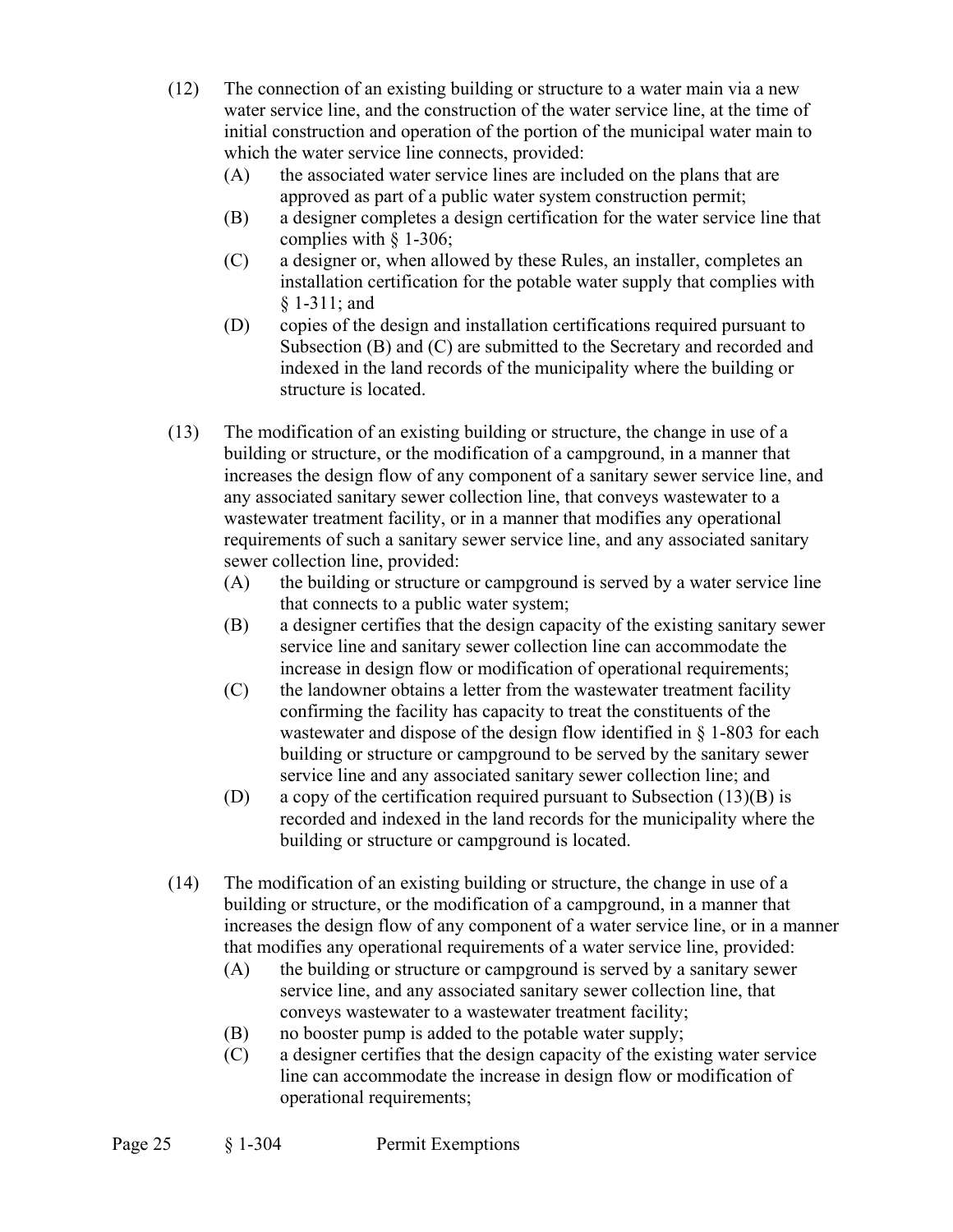- (D) the landowner obtains a letter from the public water system confirming the public water system has the capability to supply the design flow identified in § 1-803 for each building or structure or campground to be served by the water service line; and
- (E) a copy of the certification required pursuant to Subsection  $(14)(C)$  is recorded and indexed in the land records for the municipality where the building or structure or campground is located.
- (15) The construction of a replacement supply serving only one single-family residence on a lot with no other buildings or structures and with no campground, provided:
	- (A) the replacement supply will not be located in an area classified by the Secretary as a Class IV groundwater area;
	- (B) the replacement supply does not utilize surface water as the potable water source;
	- (C) there is not a change in use of the single-family residence to include a child care facility;
	- (D) a form provided by the Secretary that corresponds to the type of replacement supply is recorded and indexed in the land records of the municipality where the single-family residence is located, and, if different, where the replacement supply will be located; and
	- (E) water sampling that complies with § 1-1113(b) and (c) is conducted prior to any consumptive use of the water from the replacement supply.
- (16) The deepening of an existing potable water source, provided that water sampling that complies with  $\S 1$ -1113(b) and (c) is conducted prior to any consumptive use of the water from the deepened potable water source.
- (17) The use or operation of a failed supply or failed system that is identified in  $\S$  1-301(d).
- (18) The installation and use of a water treatment system for a potable water supply where the treatment system is designed to:
	- (A) reduce or eliminate water hardness;
	- (B) reduce or eliminate properties or constituents on the list of secondary standards in the Vermont Water Supply Rule;
	- (C) reduce or eliminate arsenic, fluoride, lead, manganese, nitrate, nitrite, gross alpha, radon, radium, uranium, or a combination of these provided the treatment system treats all of the water used for drinking and the preparation of food; or
	- (D) eliminate bacteria or pathogenic organisms provided the treatment system treats all of the water used for drinking, washing, bathing, the preparation of food, and laundering.
- (19) The installation and use of a water treatment system when authorized by the Secretary in a corrective action plan required pursuant to 10 V.S.A. § 6615b, in a remediation plan required pursuant to the Groundwater Protection Rule and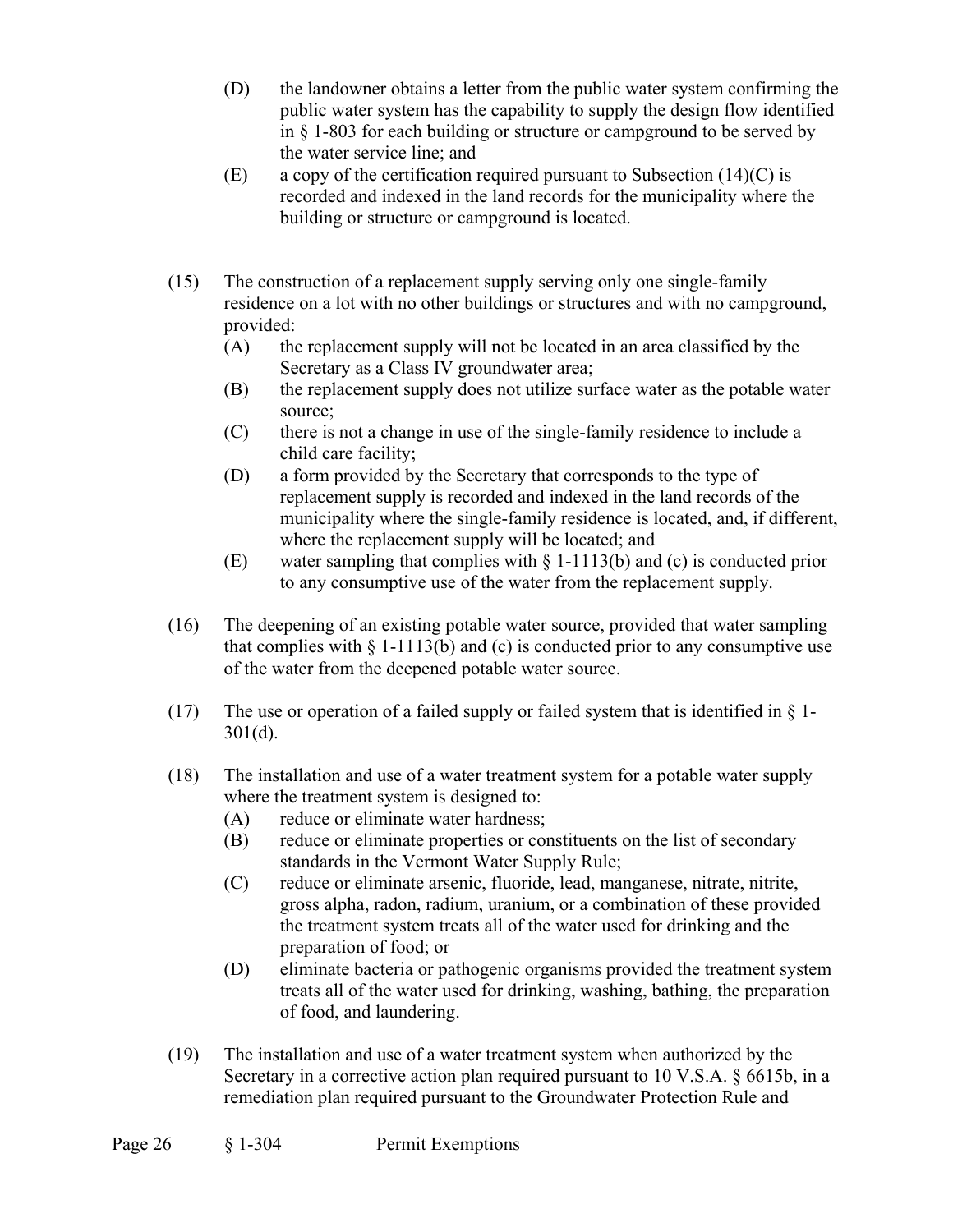Strategy, or in any other response action required to address contamination or the threat of contamination of a potable water supply.

- (20) The increase in flow to a wastewater system through the connection to the wastewater system of a water treatment system identified in Subsection (18).
- (21) The increase in flow to an existing wastewater system as a result of the use of a water treatment system identified in Subsection (19).
- (22) The change in use of a single-family residence, on a lot with no other buildings or structures and with no campground, to include a family child care home registered by the Vermont Agency of Human Services, Department for Children and Families, provided the potable water supply does not utilize surface water as the potable water source.
- (23) The installation of a water service pipe from a potable water source serving only one single-family residence, to provide water to an outside hose bibb that is located on the same lot as the residence.
- (24) The construction of a wastewater system for purposes of serving only State or Federally owned remote campsites, provided:
	- (A) each campsite is served by a waterless alternative toilet or a waterless pit privy that complies with the horizontal isolation distances contained in Table 9-5 without a reduction by the Secretary, except horizontal isolation distances from trees; and
	- (B) if a waterless pit privy is used, the bottom of the excavation for the pit privy maintains a minimum of 36 inches above the seasonal high-water table, a minimum of 36 inches above a soil that with a percolation rate slower than 120 minutes per inch or that has a soil texture of sandy clay, clay, or silty clay, and a minimum of 48 inches above bedrock.

For the purposes of this Subsection, "remote campsites" means campsites regarded as remote campsites by the state or federal agency that makes the campsite available.

- (25) A periodic and temporary change in use of a building or structure for events, provided:
	- (A) the building or structure is served by a potable water supply and wastewater system;
	- (B) each event lasts no more than 4 consecutive days;
	- (C) there are no more than 12 days of events per year;
	- (D) the owner of the building or structure retains records of the dates of each event for at least 3 years following each special event and provides them to the Secretary if requested by the Secretary.

 Examples include the periodic and temporary change in use of a hotel, motel, or restaurant for holding weddings; of an arena for holding horse shows; or of a building or structure for holding auctions, vehicle shows, or periodic concerts, provided the changes in use meets the criteria in this Subsection. The provision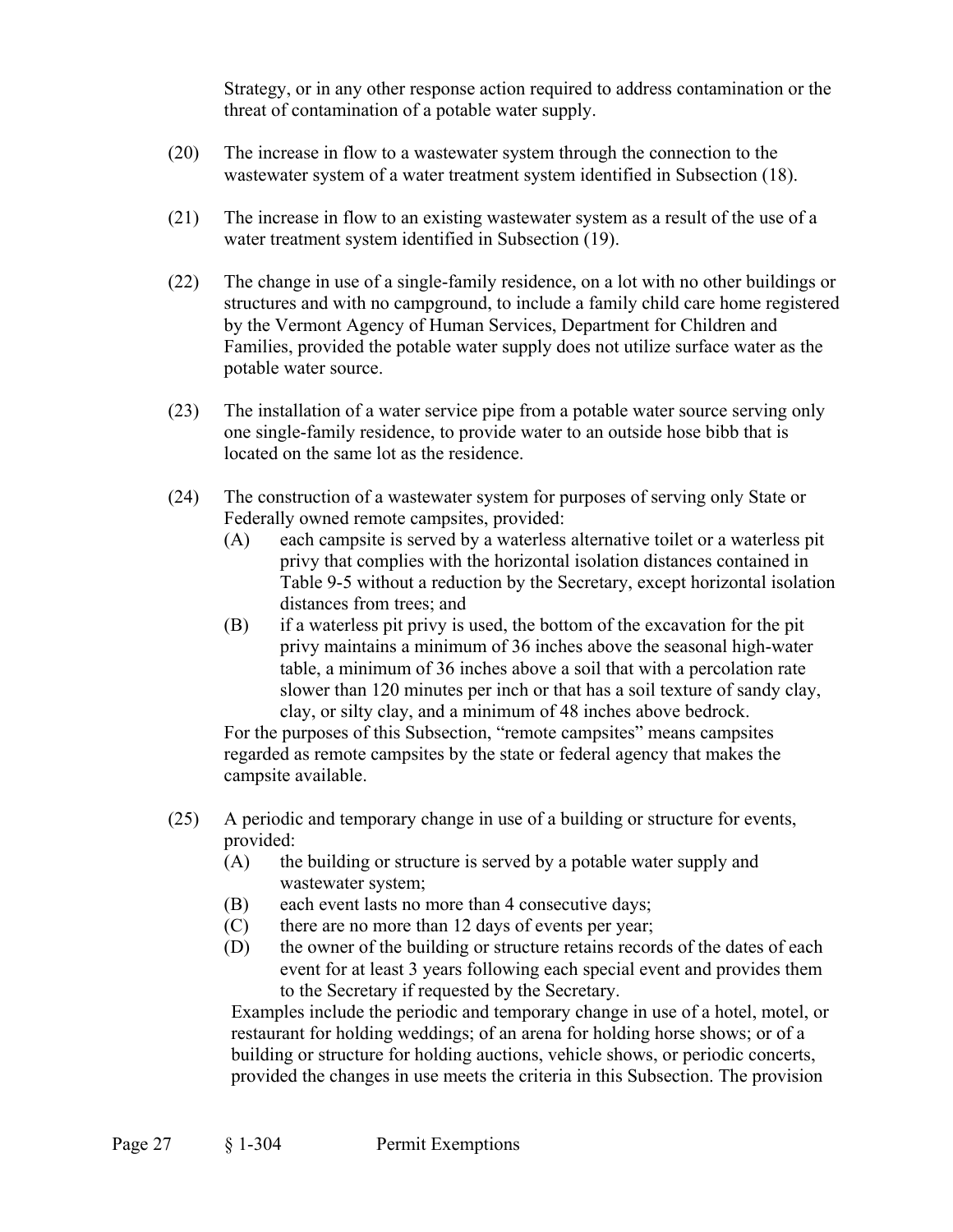of an adequate number of alternative toilets and alternative hand washing supplies to accommodate everyone on site for the special event is encouraged.

- (26) The construction and use of a building or structure that will be used for events, provided:
	- (A) the building or structure is not connected to a water service line, water service pipe, or sanitary sewer service line;
	- (B) there are no more than 28 days of events per year;
	- (C) there is no food preparation or dishwashing on site for the events unless the food preparation or dish washing is:
		- (i) fully completed within a mobile unit licensed by the Vermont Department of Health as a Temporary Food Stand or motorized or push cart type mobile unit; and
		- (ii) does not require on site water or waste disposal;
	- (D) the events do not require water, including for food preparation, dish washing, or clean-up, other than:
		- (i) for hand washing that is accommodated by alternative hand washing supplies; and
		- (ii) the disposal of wastewater that is accommodated by the use of alternative toilets;
	- (E) an adequate number of alternative toilets and alternative hand washing supplies are provided to accommodate everyone on site;
	- (F) there is no discharge of wastewater to the ground surface;
	- (G) the owner of the building or structure retains records of the following actions for at least 3 years following each special event and provides them to the Secretary if requested by the Secretary:
		- (i) dates of each event;
		- (ii) the frequency of the pumping of the alternative toilets;
		- (iii) the number of gallons pumped from the alternative toilets; and
		- (iv) the dates on which alternative toilets were delivered to the lot and removed from the lot.
- (27) The construction and use of a building or structure for seasonal outdoor activities (e.g., outdoor archery, gun range, golf driving range, farm stand, Christmas tree farm), provided:
	- (A) the use does not require water for operation or clean-up, including employee wash up, other than for:
		- (i) hand washing that is accommodated by alternative hand washing supplies; and
		- (ii) the disposal of wastewater that is accommodated by the use of alternative toilets; and
		- (iii) the building or structure is not connected to a water service line, water service pipe, or sanitary sewer service line.
- (28) The construction of a building or structure associated with quarries, sand and gravel pits, and rock crushing operations, where site conditions prevent the installation of a soil-based wastewater system, provided: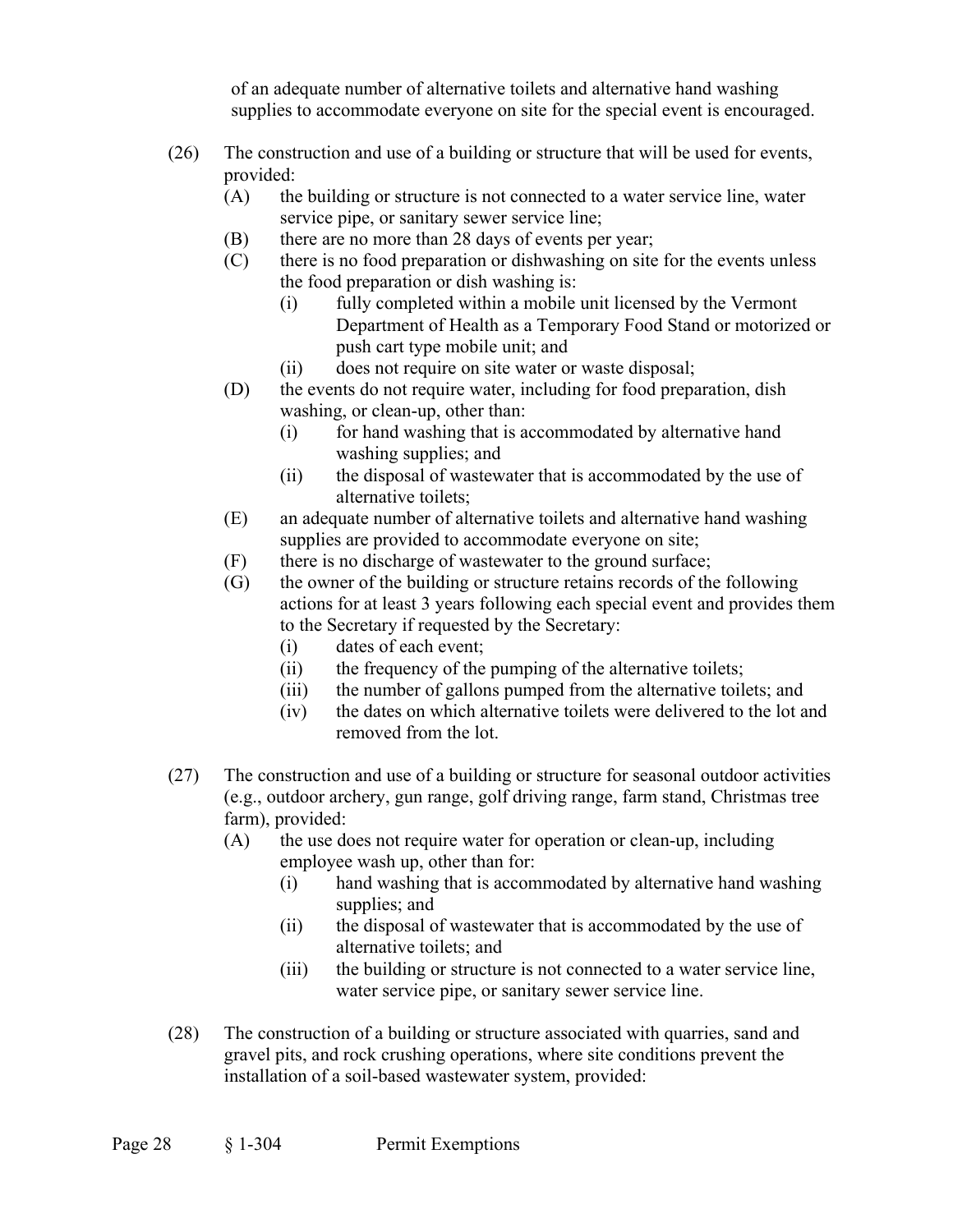- (A) a designer submits a written certification to the Secretary stating that based on his or her site investigations no soil-based wastewater system that complies with these Rules can be located within a 500-foot radius of the building or structure;
- (B) the use does not require water for operation or clean-up, including employee wash up, other than for:
	- (i) hand washing that is accommodated by alternative hand washing supplies; and
	- (ii) the disposal of wastewater that is accommodated by the use of alternative toilets; and
- (C) the building or structure is not connected to a water service line or water service pipe.
- (29) The placement and use of a mobile home or recreational vehicle at a construction site as temporary office space occupied by employees, provided:
	- (A) the mobile home or recreational vehicle is removed immediately upon completion of construction;
	- (B) the use does not require water for operation or clean-up, including employee wash-up, other than for:
		- (i) hand washing that is accommodated by alternative hand washing supplies; and
		- (ii) the disposal of wastewater that is accommodated by the use of alternative toilets; and
	- (C) the mobile home or recreational vehicle is not connected to a water service line, water service pipe, or sanitary sewer service line.
- (30) The use of telephone switching stations, electrical substations, hydroelectric dam operation stations, and similar buildings or structures, for their intended purposes, provided:
	- (A) the use involves no more than 4 employees that enter or visit the building or structure for less than 2 hours each in any day;
	- (B) the use does not involve access to the building or structure by nonemployees;
	- (C) the use does not require water for operation or clean-up, including employee wash-up; and
	- (D) the building or structure is not connected to a water service line, water service pipe, or sanitary sewer service line.
- (31) The use of rental storage units as rental storage units, provided:
	- (A) the use involves no more than 4 employees that enter or visit the building or structure for less than 2 hours each in any day;
	- (B) the use does not require water for operation or clean-up, including employee wash-up; and
	- (C) the building or structure is not connected to a water service line, water service pipe, or sanitary sewer service line;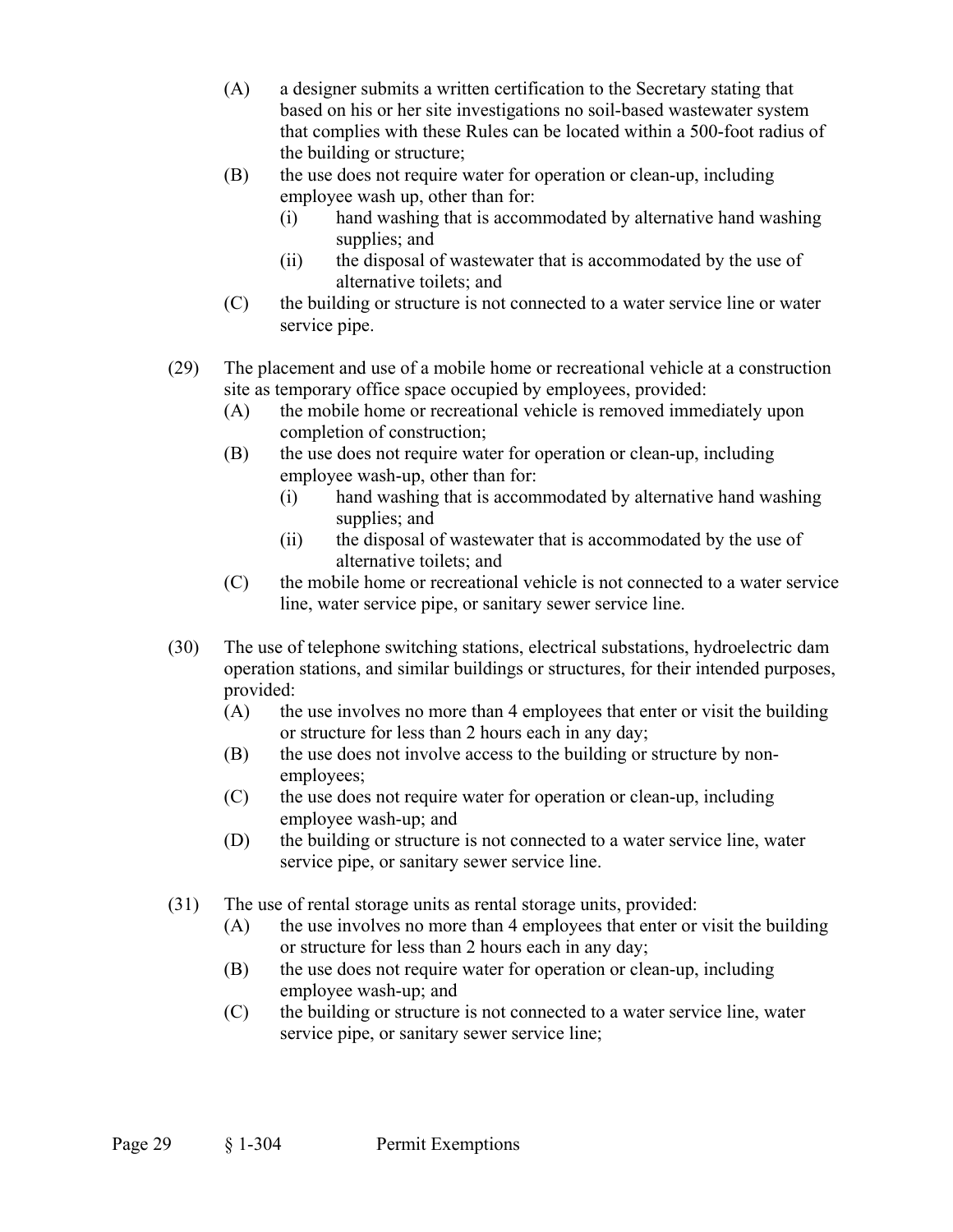# **§ 1-305 Applications for Permits**

- (a) Applications for permits or permit amendments required pursuant to  $\S$  1-301 shall be:
	- (1) submitted using the application form provided by the Secretary and be completed in accordance with the instructions provided with the application form;
	- (2) contain the information required in this Section and Appendix A and all other information necessary to demonstrate compliance with requirements in these Rules that apply to the application;
	- (3) signed by the person who owns the lot on which is or will be located the building or structure or campground that is or will be served by the wastewater system and potable water supply for which a permit or permit amendment is sought (i.e., the applicant); and
	- (4) submitted to the Regional Office that processes applications for the location the application concerns.
- (b) Applications involving a wastewater system, potable water supply, or replacement area that is or will be located on a lot other than the lot where the building or structure or campground served or to be served by the system or supply is located, shall include:
	- (1) documentation that demonstrates the applicant has permanent legal access to the current or proposed off-lot potable water supply, wastewater system, or replacement area for the purposes of construction, operation, and maintenance of, as applicable, a potable water supply or wastewater system; or
	- (2) a signed and dated document from the owner of the lot on which the off-lot potable water supply, wastewater system, or replacement area is or will be located, provided the owner is not the applicant, indicating that:
		- (A) the owner will convey to the applicant permanent legal access to the current or proposed off-lot potable water supply, wastewater system, or replacement area shown on the site plan for the purposes of construction, operation, and maintenance of, as applicable, a potable water supply or wastewater system; and
		- (B) the owner will record and index the documents establishing such permanent legal access in the municipality where the building or structure or campground is or will be located, and, if different, where the wastewater system and potable water supply is or will be located, within 30 days of the date of the permit.
- (c) An application seeking a variance pursuant to  $\S$  1-802 shall include a written request for the variance that meets the requirements of  $\S$  1-802(d).
- (d) The perimeter of each proposed in-ground leachfield, at-grade leachfield, mound, and bottomless sand filter, and the center of each proposed potable water source, except when the potable water supply utilizes a surface water source, shall be flagged in the field prior to filing an application and the flagging maintained by the landowner until the Secretary issues a permit or denial, or the landowner withdraws the application from consideration.
- (e) An application for the construction and operation of only a wastewater system or only a potable water supply needs a site plan, detail sheets, and any accompanying narrative and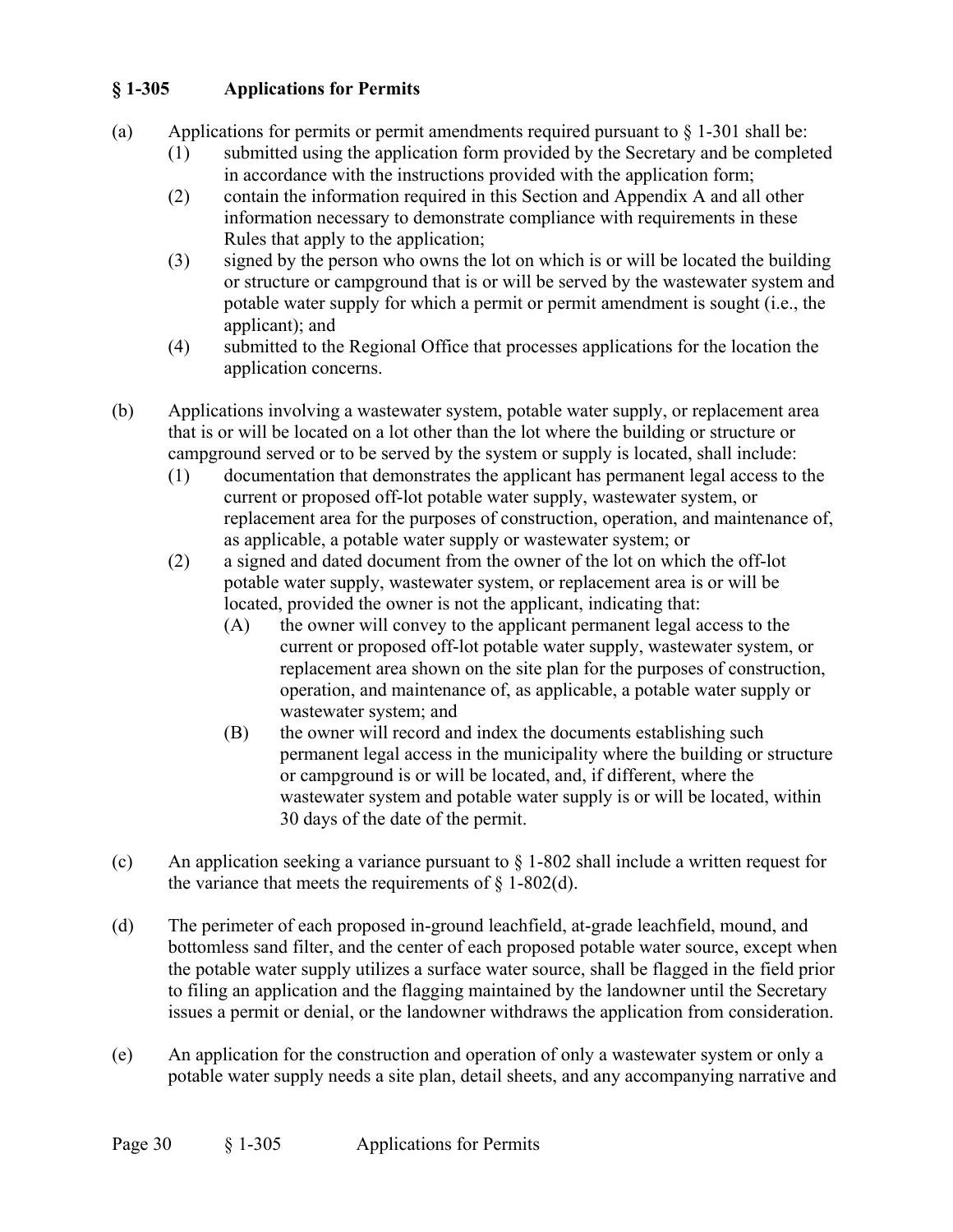supporting data and design certification for only the system or the supply that is to be permitted.

- (f) The Secretary may waive the submission, otherwise identified in Appendix A, of detail sheets for existing components of a wastewater system or potable water supply included in an application that the application does not propose to change.
- (g) An application for a sanitary sewer service line, and any associated sanitary sewer collection line, that conveys wastewater to a wastewater treatment facility or an indirect discharge system, shall include a letter from the wastewater treatment facility or indirect discharge system confirming the facility or system has capacity to treat the constituents of the wastewater and dispose of the design flow identified in  $\S$  1-803 for each building or structure or campground to be served by the sanitary sewer service line and any associated sanitary sewer collection line.
- (h) An application for a water service line shall include a letter from the public water system confirming the public water system has the capability to supply the design flow identified in § 1-803 for each building or structure or campground to be served by the water service line.
- (i) An application to use surface water as the potable water source serving one single-family residence shall include the following statement signed by the applicant: *"I understand that a surface water source may not provide the same water quality as a groundwater source and that a surface water source will require constant treatment of the water including monitoring, proper operation, and maintenance of the water treatment system. I understand that the use of a treatment system will not ensure the water will meet drinking water standards. I understand I may not be notified when chemicals, such as lampricide, are applied to the surface water that serves my residence. I understand and accept the potential risk to human health and the liability for use of the surface water source and treatment system to provide potable water to my residence."*
- (j) The Secretary shall not commence a technical review of a permit application under these Rules until he or she deems the application is administratively complete, meaning the application includes a complete application form; application fee; connection approval letters, when required by Subsections (g) or (h); signed statement concerning a surface water source, when required by Subsection (i); documentation of permanent legal access, when required by Subsection (b); a site plan and detail sheets, when required for the wastewater system or potable water supply for which the permit or permit amendment is required.
- (k) An applicant may withdraw an application without prejudice at any time until the Secretary renders a decision on the project. The application fee will be refunded only when the request for withdrawal of the application is made prior to the initiation of a technical review.
- (l) The Secretary shall give deference to a design certification included in an application, with respect to engineering design or judgment exercised by the designer, for the following aspects of the design: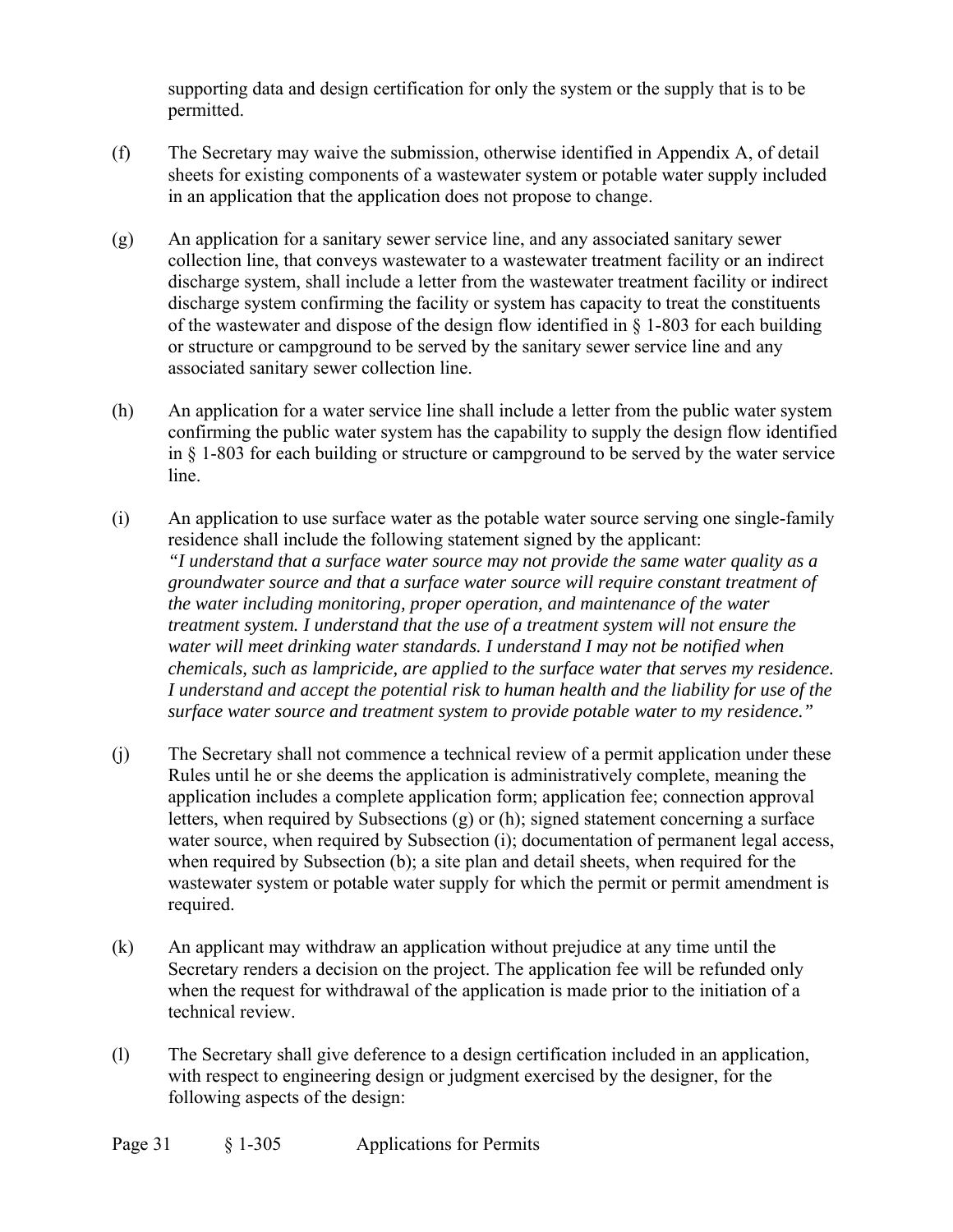- (1) calculations used to size grease interceptors;
- (2) calculations used to size septic tanks;
- (3) calculations used to determine dosing volumes and pressure distribution;
- (4) calculations used to determine cleansing velocities of sanitary sewer collection lines;
- (5) slopes of sanitary sewer service lines or sanitary sewer collection lines;
- (6) calculations for sizing wastewater and water pumps and pump selections;
- (7) calculations for sizing water service lines, water service pipes, and sanitary sewer service lines;
- (8) calculations for sizing water storage; and
- (9) specifications for quality of workmanship.
- (m) Nothing in Subsection (l) shall limit the responsibility of the designer to comply with these Rules with respect to the design of, and design certification for, a wastewater system or potable water supply.
- (n) Nothing in Subsection (l) shall limit the authority of the Secretary to review and comment on design aspects of an application or to enforce these Rules with respect to the design or the design certification. The Secretary retains the authority to deny an application that includes a design that is out of compliance with these Rules.

## **§ 1-306 Site Plans, Supporting Information, and Design Certification**

- (a) All site plans, detail sheets, accompanying narrative, and other supporting data for the design of a wastewater system or potable water supply submitted with a permit application shall be prepared, signed and dated by a designer.
- (b) All site plans, detail sheets, accompanying narrative, and other supporting data for the design of a wastewater system or potable water supply that is required in a permit application shall be accompanied by a design certification, signed and dated by a designer, that states:

*"I hereby certify that, in the exercise of my reasonable professional judgment, the designrelated information submitted with this application is true and correct and the design included in this application for a permit complies with the Vermont Wastewater System and Potable Water Supply Rules."* 

## **§ 1-307 Required Notification of Presumptive Isolation Zones**

(a) When an applicant for a permit or permit amendment proposes a potable water supply or wastewater system with a wastewater system presumptive isolation zone or potable water supply presumptive isolation zone that extends onto property other than the property for which the permit is sought, the permit applicant shall send by certified mail, on a form provided by the Secretary, a notice of an intent to file a permit application, with the site plan that will be included with the permit application and that accurately depicts the presumptive isolation zone, to any landowner affected by the presumptive isolation zone at least 7 calendar days prior to the date that the permit application is submitted to the Secretary.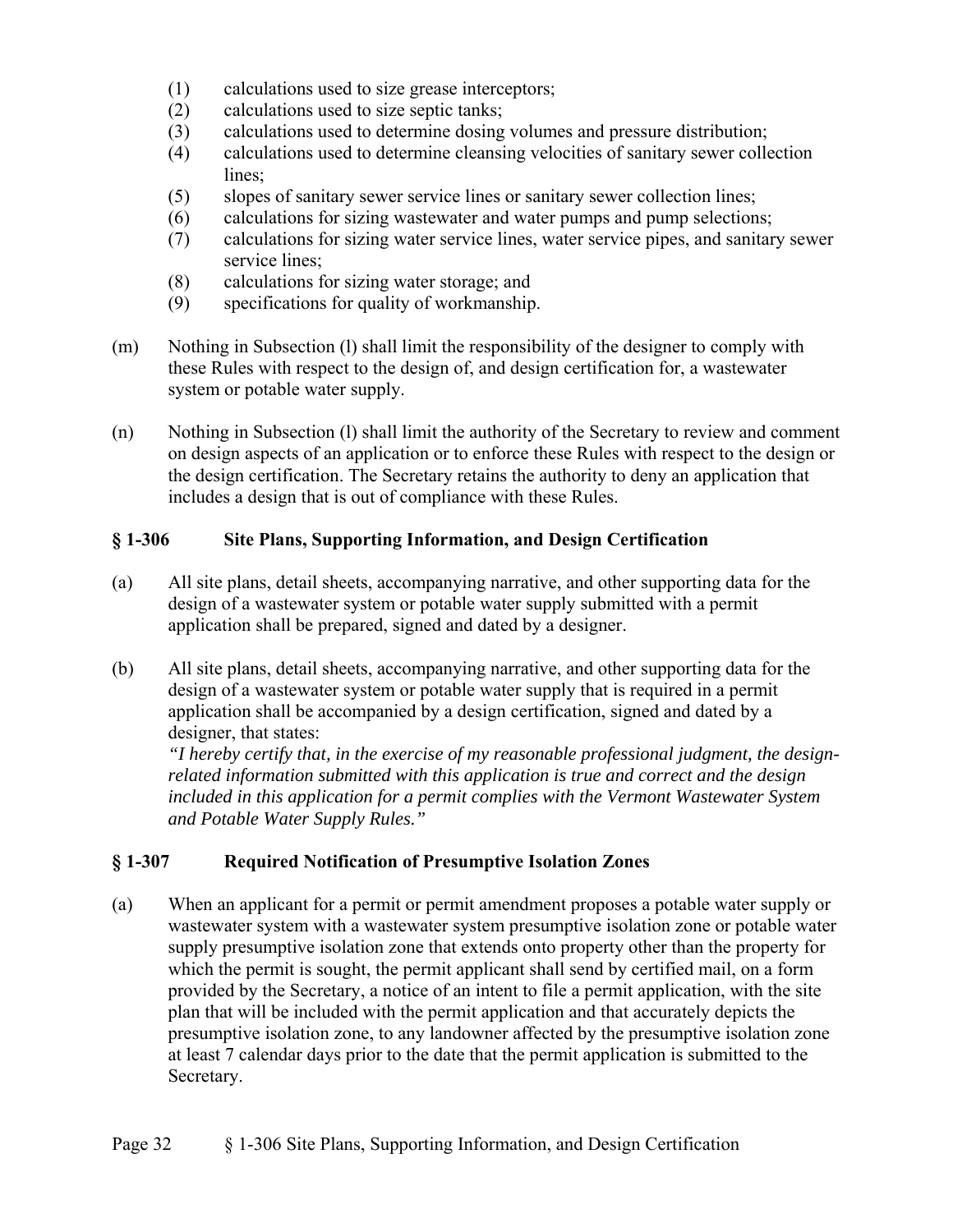- (b) If, during the course of the Secretary's review of an application for a permit or permit amendment, the location of a wastewater system and potable water supply is revised, and the revised wastewater system presumptive isolation zone or potable water supply presumptive isolation zone extends onto property other than the property for which the permit is sought, the permit applicant shall send by certified mail, on a form provided by the Secretary, a notice of filing a revised site plan, with the revised site plan that accurately depicts the revised presumptive isolation zone, to any landowner affected by the revised presumptive isolation zone.
- (c) If, after a permit or permit amendment has been issued under this Section, a water supply or wastewater system is not installed in accordance with the permit and if the record drawings indicate that the wastewater system presumptive isolation zone or potable water supply presumptive isolation zone as constructed extends onto property other than the property on which the system is located, the permittee shall send by certified mail a notification form provided by the Secretary with a copy of the record drawings showing the presumptive isolation zone to any landowner affected by the presumptive isolation zone.
- (d) An applicant or permittee subject to the requirements of Subsections (a) through (c) shall submit a copy of the certified mail receipts to the Secretary demonstrating that the notices and information required by this Section have been sent by certified mail to affected landowners and shall include in the certification the name and address of all affected landowners. If the Secretary approves a permit or permit amendment application, the permit shall not be issued to an applicant subject to the requirements of Subsection (b) prior to 7 calendar days after the applicant certifies to the Secretary that the notice required under this Section has been sent to affected landowners.
- (e) Notwithstanding Subsections (a) through (c), the notifications identified in this Section are not required for wastewater system presumptive isolation zones or potable water supply presumptive isolation zones that fall under one of the following descriptions:
	- (1) the presumptive isolation zone extends only onto property owned by the applicant;
	- (2) the presumptive isolation zone extends only onto a Town or State highway;
	- (3) the presumptive isolation zone does not differ in location from that which existed prior to the pending application or record drawings, provided the potable water supply or wastewater system existing prior to the application or record drawings was exempt from the permitting requirements of this Subchapter under § 1-303 or was permitted and in compliance with the permit;
	- (4) the potable water supply presumptive isolation zone is for a replacement supply;
	- (5) the wastewater system presumptive isolation zone is for a replacement system, provided the replacement system is not proposed in lieu of a replacement area in the same application as the wastewater system it would replace;
	- (6) the potable water supply presumptive isolation zone exists only in a municipality that prohibits the installation of a soil-based wastewater system; or
	- (7) the wastewater system presumptive isolation zone exists only in a municipality that prohibits the installation of a potable water supply other than a connection to the municipal water supply.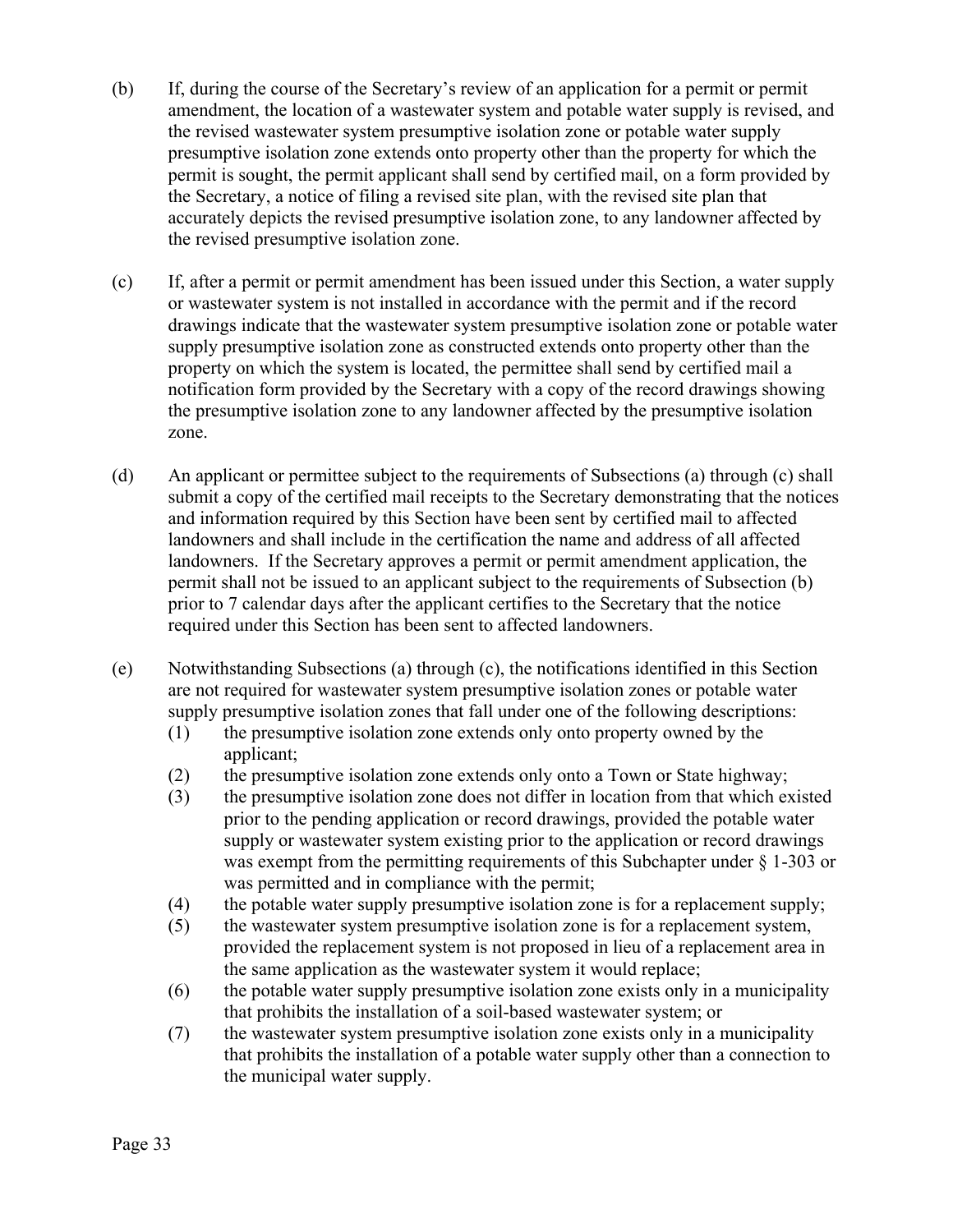## **§ 1-308 Denial of an Application for a Permit**

The Secretary shall deny, in writing, an application if the Secretary reaches one of the following conclusions:

- (1) the owner of a wastewater treatment facility, indirect discharge system, or public water system has approved the physical connection of a sanitary sewer service line, sanitary sewer connection line, or water service line to the wastewater treatment facility, indirect discharge system, or water main when the Secretary has prohibited the allocation of additional capacity from the facility or system;
- (2) the proposed project does not comply with the technical standards in Subchapters 8, 9, 10, 11, and 12 or is otherwise not able to be developed in compliance with these Rules;
- (3) the information submitted is not sufficient to make a determination that the proposed project can be developed in compliance with these Rules;
- (4) the information submitted is determined to be false or misleading; or
- (5) the application proposes the treatment and disposal of wastewater or wastes identified in  $\S$  1-301(e).

## **§ 1-309 Permit Conditions**

- (a) The Secretary may include any condition in a permit that he or she deems necessary to protect human health and the environment or to otherwise satisfy the purposes and requirements of these Rules, including requirements addressing operation and maintenance of a wastewater system or potable water supply.
- (b) A permit for a wastewater system may be conditioned on the completion of a groundwater sampling, effluent sampling, water metering, and water quality sampling program when the Secretary determines a program is necessary to detect potential contamination and degradation of groundwater or surface water.
- (c) A permit that approves a sanitary sewer service line, and any associated sanitary sewer collection line, that conveys wastewater to a wastewater treatment facility or an indirect discharge system, shall be conditioned on the existence, at the time of construction of the permitted wastewater system, of capacity in the wastewater treatment facility or indirect discharge system to treat the constituents of the wastewater and dispose of the design flow identified in § 1-803 for each building or structure or campground to be served by the sanitary sewer service line and any associated sanitary sewer collection line.
- (d) A permit that approves a water service line shall be conditioned on the existence, at the time of construction of the permitted potable water supply, of capability of the public water system to supply the design flow identified in § 1-803 for each building or structure or campground to be served by the water service line.
- (e) A permit that approves a potable water supply with a surface water potable water source shall contain conditions that require the landowner, prior to a change of ownership of the lot on which the building or structure or campground served by the supply is located, to submit the following documents to the Secretary: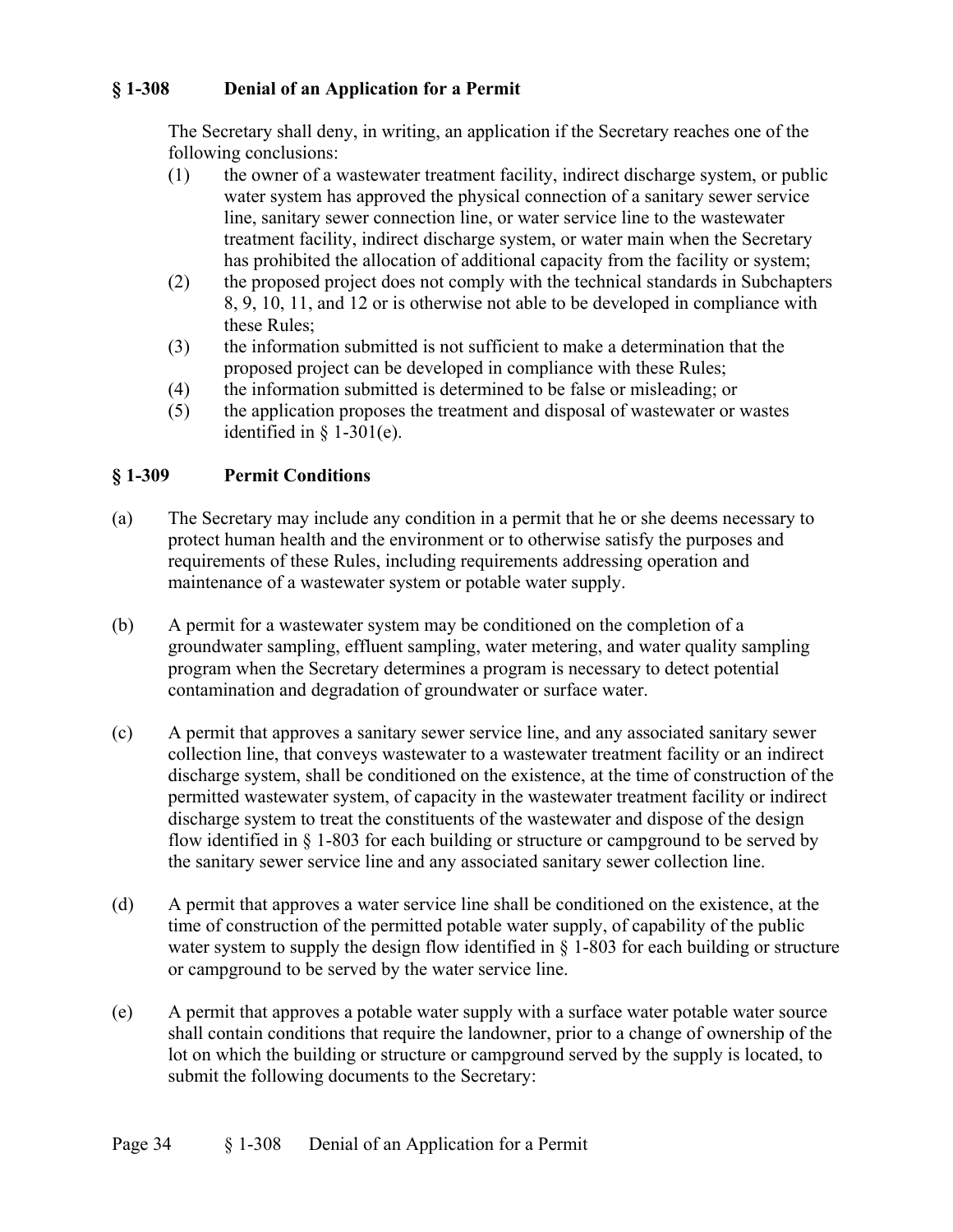- (1) An inspection report, completed by a professional engineer practicing within the scope of his or her engineer specialty, that:
	- (A) confirms all approved components of the water treatment system exist and are functioning properly pursuant to the approved design; or
	- (B) if one or more components are not in existence or functioning properly, identifies corrective actions needed to bring the design into compliance with the approved design, and identifies those components that are in existence and functioning properly pursuant to the approved design.
- (2) Documentation demonstrating that the inspection report was provided to the prospective landowner.
- (3) If the inspection report required corrective action, a second inspection report completed by a professional engineer, practicing within the scope of his or her engineering specialty, certifying the corrective actions have been taken and all approved components of the water treatment system exist and are functioning properly per the approved design.
- (4) The following statement signed by the prospective landowner:

 *"I understand that a surface water source may not provide the same water quality as a groundwater source and that a surface water source will require constant treatment of the water including monitoring, proper operation, and maintenance of the water treatment system. I understand that the use of a treatment system will not ensure the water will meet drinking water standards. I understand I may not be notified when chemicals, such as lampricide, are applied to the surface water that serves my residence. I understand and accept the potential risk to human health and the liability for use of the surface water source and treatment system to provide potable water to my residence."* 

- (f) A permit that approves a wastewater system that includes a constructed wetland shall contain conditions addressing:
	- (1) the operation and maintenance of the constructed wetland that are specific to the particular design and site; and
	- (2) reporting requirements to ensure compliance with the operational and maintenance requirements.

# **§ 1-310 Filing of Permit**

- (a) Except where otherwise specified in these Rules, permits issued under these Rules shall run with the land.
- (b) Within 30 days of permit issuance, the permitee shall ensure the permit is recorded and indexed in accordance with the provisions of 24 V.S.A. §§ 1154 and 1161 in the land records of the municipality where the building or structure or campground is or will be located, and, if different, where the wastewater system and potable water supply is or will be located.

## **§ 1-311 Construction and Installation Certification**

(a) A designer shall flag each of the following prior to construction or site work on the lot on which the wastewater system and potable water source approved in a permit is, or will be,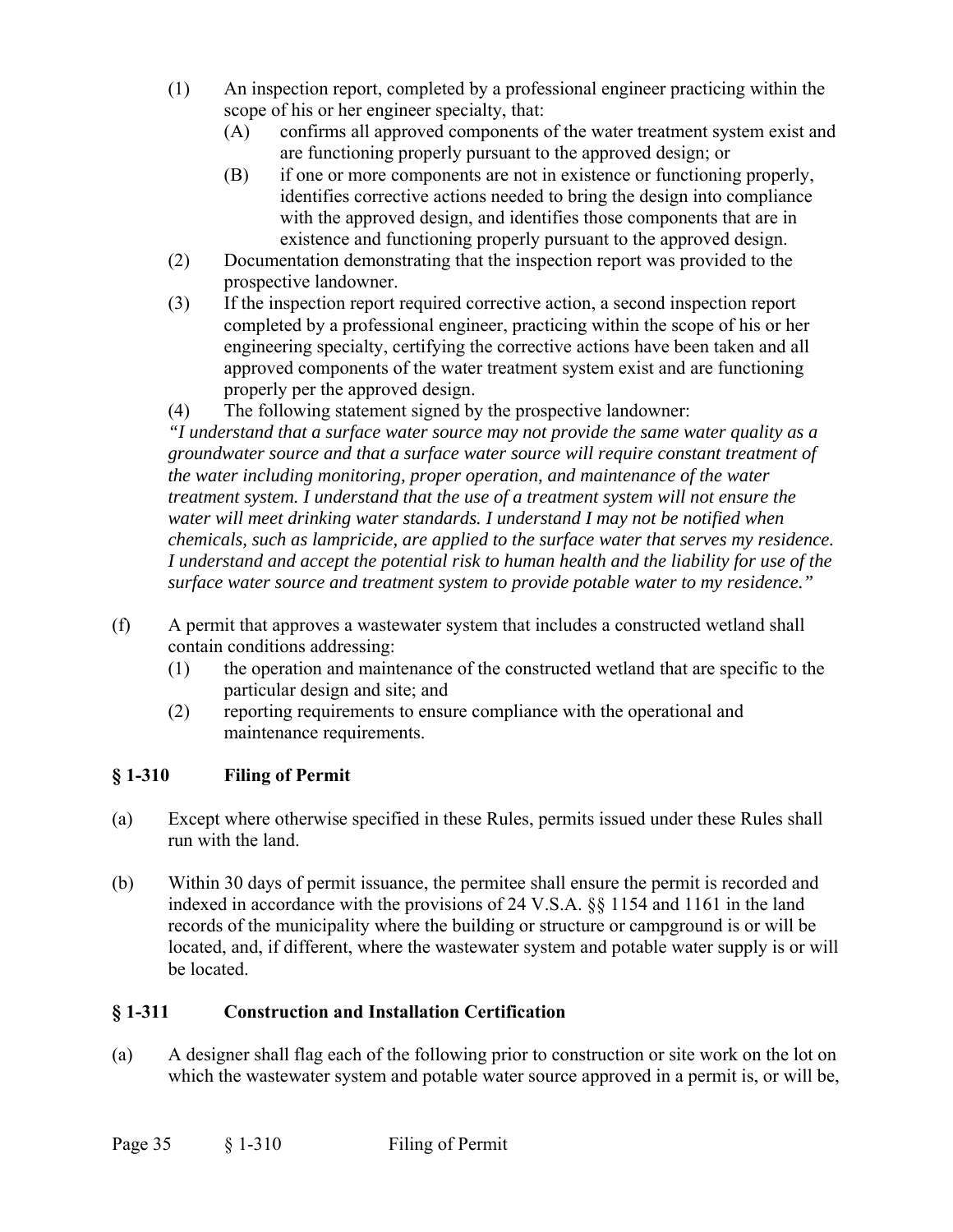located and the flags shall be maintained by the landowner until commencement of construction of the wastewater system component or potable water source:

- (1) Perimeter of the approved leachfield, or, if the leachfield is within a bottomless sand filter or a mound, perimeter of the bottomless sand filter or mound.
- (2) Perimeter of the approved replacement area; and
- (3) Center of the approved potable water source.
- (b) Subsequent to the substantial completion of a potable water supply or wastewater system and prior to the use and operation of the wastewater system or potable water supply, a signed and dated installation certification from an installer, or a designer if required in Subsection (f), that includes the following shall be submitted to the Secretary:
	- (1) The GPS coordinates for the potable water source and the leachfield, mound, atgrade, or bottomless sand filter system.
	- (2) The following statement: *"I hereby certify that, in the exercise of my reasonable professional judgment, the installation-related information submitted is true and correct and the potable water supply and wastewater system:* 
		- (A) *were installed in accordance with:* 
			- (i) *the permitted design and all permit conditions; or*
			- (ii) *record drawings and such record drawings are in compliance with the Vermont Wastewater and Potable Water Supply Rules, were filed with the Secretary, and are in accordance with all other permit conditions;*
		- (B) *were inspected;*
		- (C) *were properly tested; and*
		- (D) *have successfully met those performance tests."*
- (c) If any deviations to a permitted design for a wastewater system or potable water supply occur during the construction or installation of the system or supply, the permittee shall submit one of the following to the Secretary:
	- (1) An application for a permit amendment if, pursuant to Subsection (d), any deviation constitutes a significant modification of the design of the wastewater system or potable water supply that was approved; or
	- (2) Each of the following if no deviation constitutes a significant modification of the design of the wastewater system and potable water supply that was approved:
		- (A) record drawings prepared by a designer for the constructed and installed wastewater system or potable water supply that specify all deviations from the permitted design; and
		- (B) a design certification, signed and dated by the designer, that states: *"I hereby certify that, in the exercise of my reasonable professional judgment, the record drawings are true and correct and the design shown on the record drawing complies with the Vermont Wastewater System and Potable Water Supply Rules."*
- (d) For the purposes of this Section, a significant modification of the design of the wastewater system or potable water supply is one or more of the following:
	- (1) 50 percent or more of the leachfield is not located within the footprint of the leachfield as depicted on the approved site plan;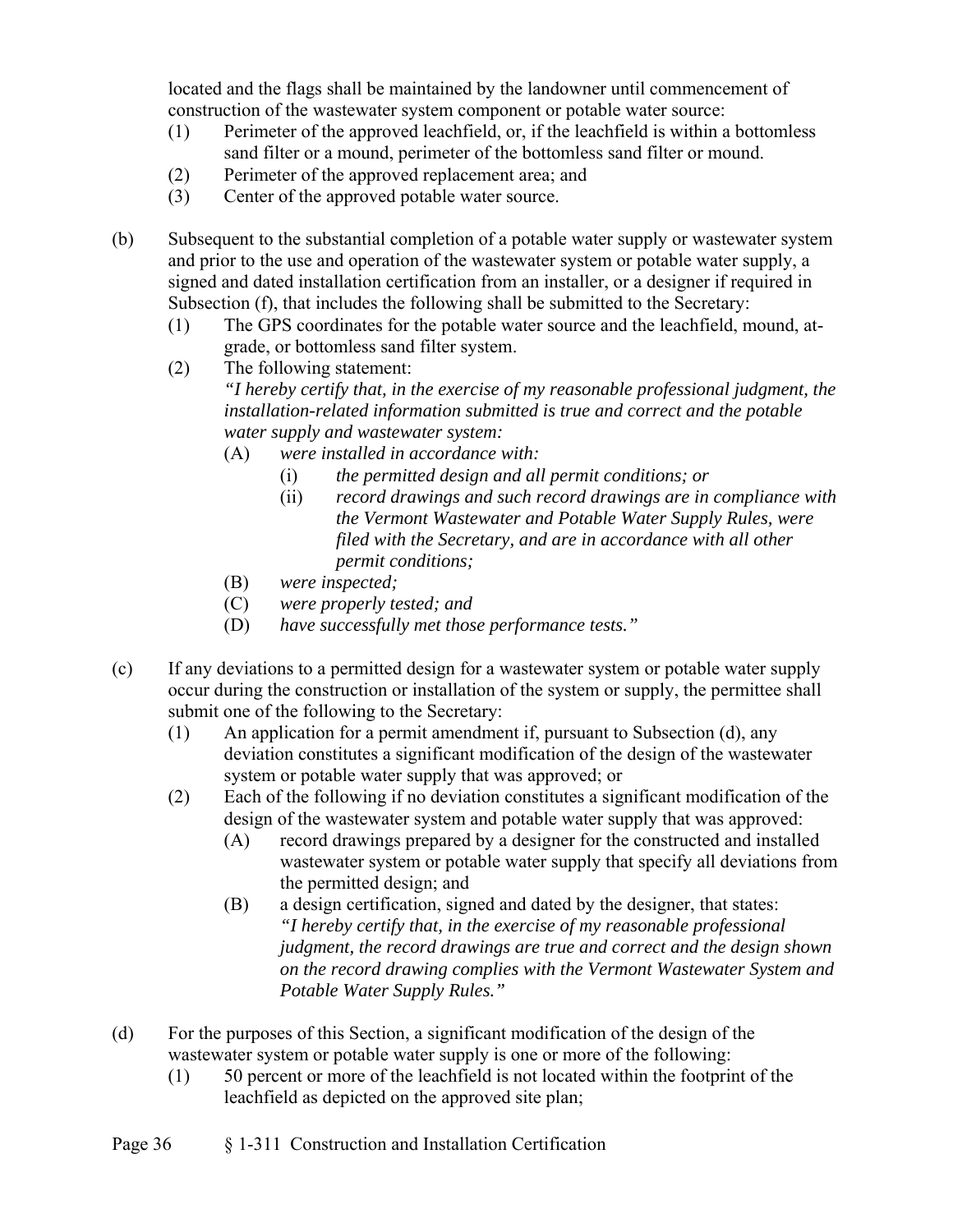- (2) portions of the leachfield are in an area for which no soil testing was submitted in the application or for which existing soil testing indicates the soil may not be suitable for the type of leachfield designed;
- (3) the wastewater system includes a pump station that is not part of the approved design;
- (4) the location of the leachfield is changed from the location depicted on the approved site plan so that a new or revised hydrogeologic analysis is necessary;
- (5) the wastewater system is a different type of system from the type that was approved, such as the installation of a mound or at grade system when an inground system was permitted;
- (6) the installation of a different innovative/alternative system or component, or the installation of a different manufacture's model of an innovative/alternative system or component, than is part of the approved design;
- (7) the failure to install an innovative/alternative system or component that is part of the approved design;
- (8) the design of the sanitary sewer service line is modified so that manholes are required;
- (9) the potable water supply is modified by the addition of water storage or pressure tanks, except for such modifications at a single-family residence served by a potable water supply that serves no other building or structure and no campground;
- (10) the potable water supply includes a booster pump that is not part of the approved design;
- (11) the wastewater system or potable water supply includes a modification that creates non-compliance with a technical standard in Subchapters 8, 9, 10, 11, or 12;
- (12) the wastewater system or potable water supply includes a modification involving an action or design for which these Rules require a Secretary determination;
- (13) the wastewater system or potable water supply includes a modification that would otherwise require a permit amendment pursuant to § 1-301; or
- (14) any other modification that the Secretary determines is a significant modification.
- (e) Applications for permit amendments required pursuant to Subsection  $(c)(1)$  shall be subject to the same review process as other permit amendment applications.
- (f) A designer shall submit the installation certification required pursuant to Subsection (b) when any of the following circumstances exist:
	- (1) the installation is completed in accordance with record drawings;
	- (2) the Secretary determines that the proposed wastewater system or potable water supply is of a type, complexity, or size that requires the expertise and knowledge of a specific class of designer and includes as a condition of the permit that a designer of a specified class submit the installation certification; or
	- (3) when otherwise required by these Rules.
- (g) A permit issued by the Secretary shall be invalid for the use and operation of a substantially completed potable water supply or wastewater system unless and until an installation certification meeting the requirements of Subsection (b) is received by the Secretary.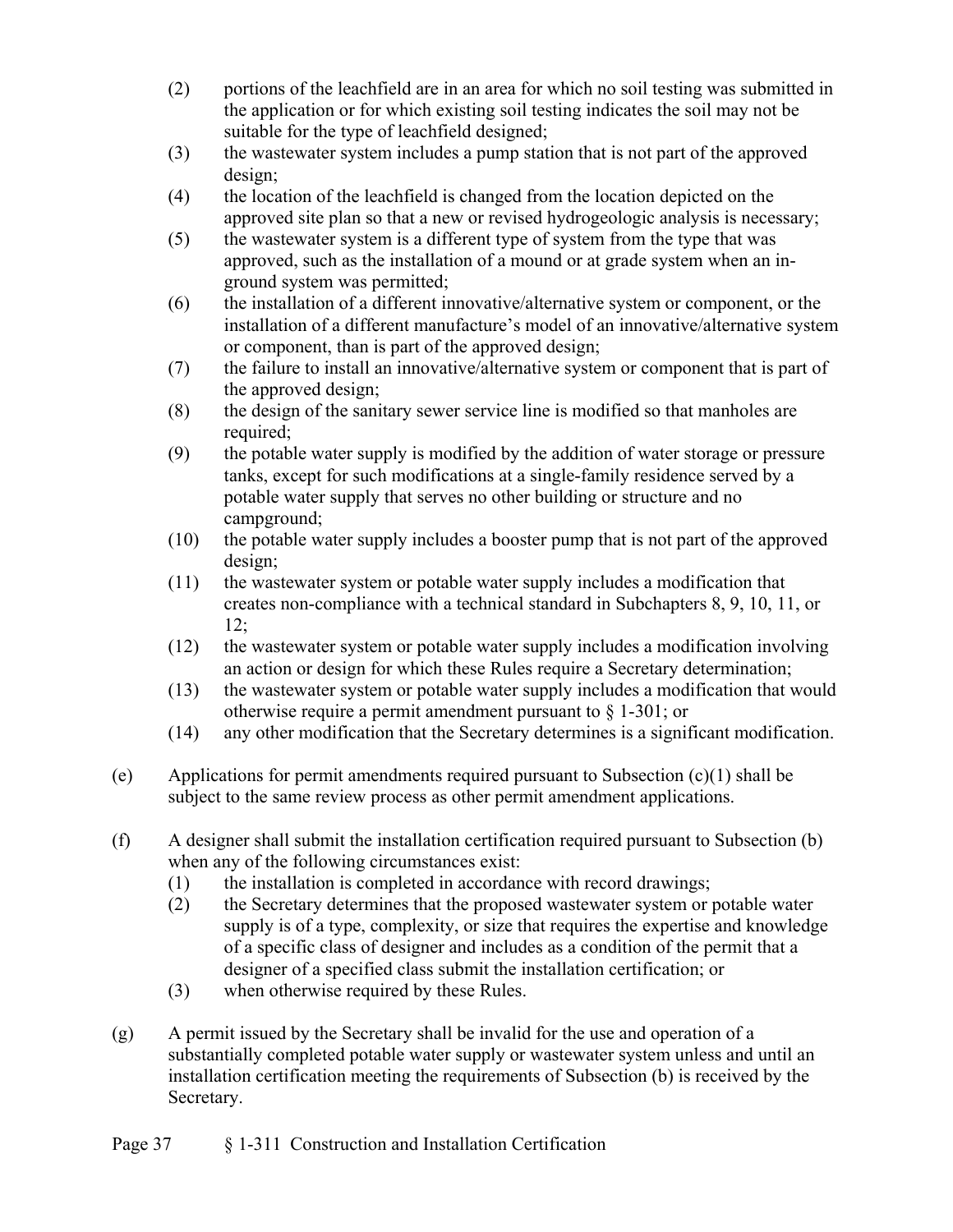(h) Notwithstanding Subsection (b), an installation certification need not be submitted for a substantially complete potable water supply or wastewater system when the authorizing permit or permit amendment does not contain a condition requiring an installation certification for the potable water supply or wastewater system.

## **§ 1-312 Authorization to Commence with Site Work or Foundation Construction**

- (a) Following submission of an administratively complete application for a permit under this Subchapter, but prior to the issuance of a permit, an applicant may request authorization from the Secretary to commence site work for the proposed wastewater system or potable water supply or site work or foundation construction for a building or structure to be served by the wastewater system or potable water supply.
- (b) Within 30 days of receipt of a request made pursuant to Subsection (a), the Secretary shall grant or deny the request or request additional information from the applicant necessary to make a determination under Subsection (c).
- (c) The Secretary shall grant authorization when the Secretary determines that the soil and other conditions of the site of the proposed leachfield, sanitary sewer service line, sanitary sewer collection line, or potable water source complies with these Rules.
- (d) An authorization may limit the work that may be done prior to issuance of the permit and shall not be construed to mean that the applicant does not have to obtain any other permits prior to engaging in the site work or foundation construction.

## **§ 1-313 Additional Requirement for Replacement Systems and Replacement Supplies Permitted by Variance**

Replacement systems or replacement supplies that are permitted by a variance granted under § 1-802 shall only be connected to buildings or structures or campgrounds that are located on the same lot as the buildings or structures and campgrounds that were served by the system or supply being replaced at the time the variance is granted.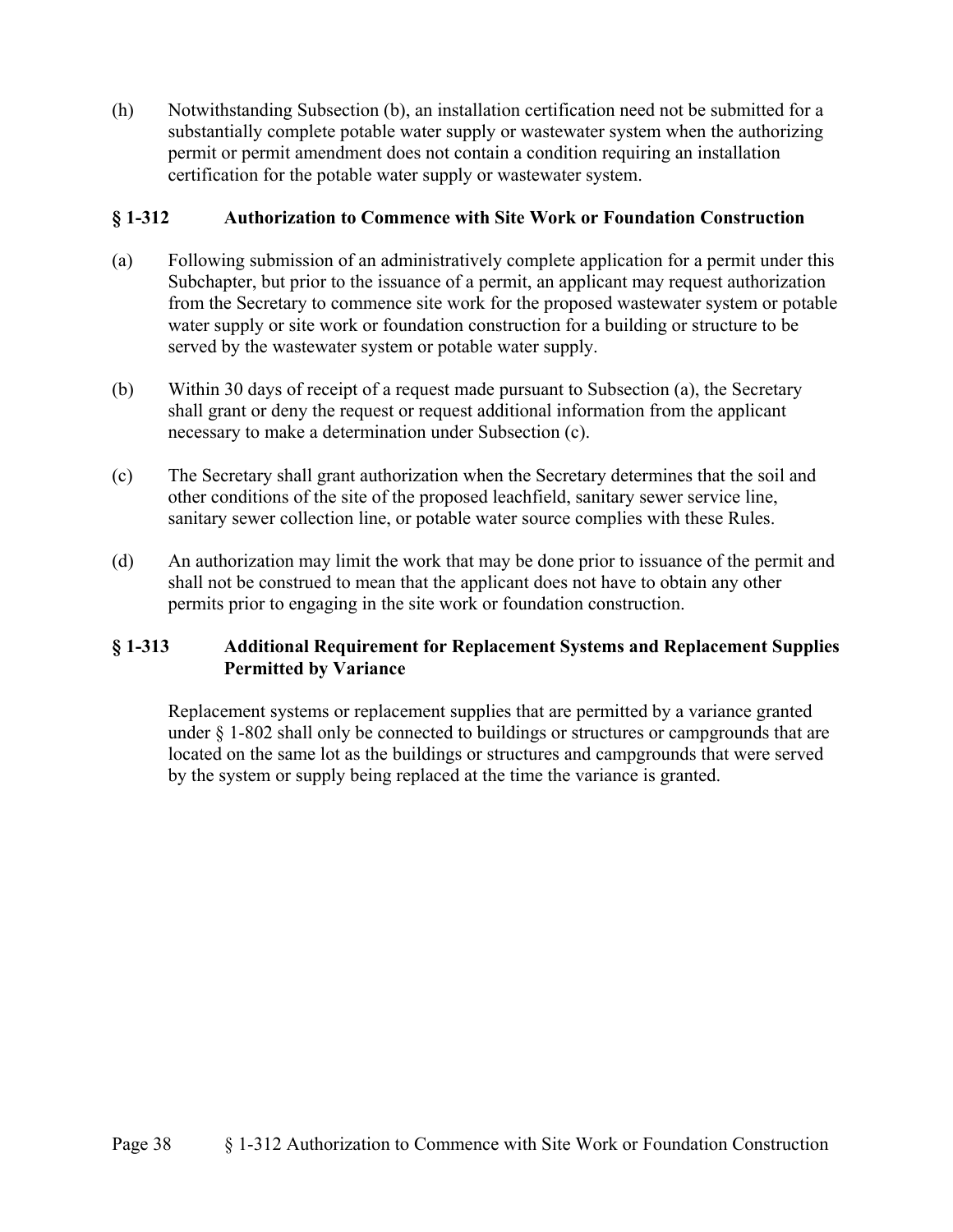## **Subchapter 4 – Approval of Innovative/Alternative Systems and Components**

### **§ 1-401 Purpose and Decisions**

- (a) This Subchapter authorizes the Secretary to review and approve the following innovative/alternative systems and components for their use and inclusion in designs for wastewater systems:
	- (1) alternative materials used in the construction or fabrication of tankage that is part of a wastewater system;
	- (2) a component used for the treatment of wastewater prior to disposal including filter units;
	- (3) a component that is substituted for conventional wastewater distribution systems to a leachfield;
	- (4) a component or alternative method that substitutes for conventional wastewater dispersal in a leachfield; and
	- (5) a new wastewater system design or a new design for a portion of a wastewater system.
- (b) The Secretary may require manufacturers of innovative/alternative systems and components to provide the following information either as part of their applications for approval or as a condition of their approval:
	- (1) component manuals;
	- (2) design instructions;
	- (3) installation instructions;
	- (4) required operation and maintenance activities and the frequency at which they must occur;
	- (5) instructions for the owner of the system; and
	- (6) a list of representatives and manufacturer trained and approved designers, installers and service providers.
- (c) All decisions by the Secretary on applications for approval of the use and inclusion of innovative/alternative systems or components shall specify the type of approval granted (general use, pilot, or experimental), be in writing, and include conditions related to the following:
	- (1) the obligations of the system or component owner to operate and maintain the system or component;
	- (2) requirements for inspections to be completed and inspections reports be submitted to the Secretary to confirm the system or component is functioning in a manner that meets the manufacturer's specifications; and
	- (3) prohibiting any change or modification to the design of the innovative/alternative system or component without prior review and approval by the Secretary.
- (d) Denials of requests for approval shall be in writing and state the basis for the denial.
- (e) Approvals may have an expiration date. Manufacturers granted approval may seek renewal of approvals.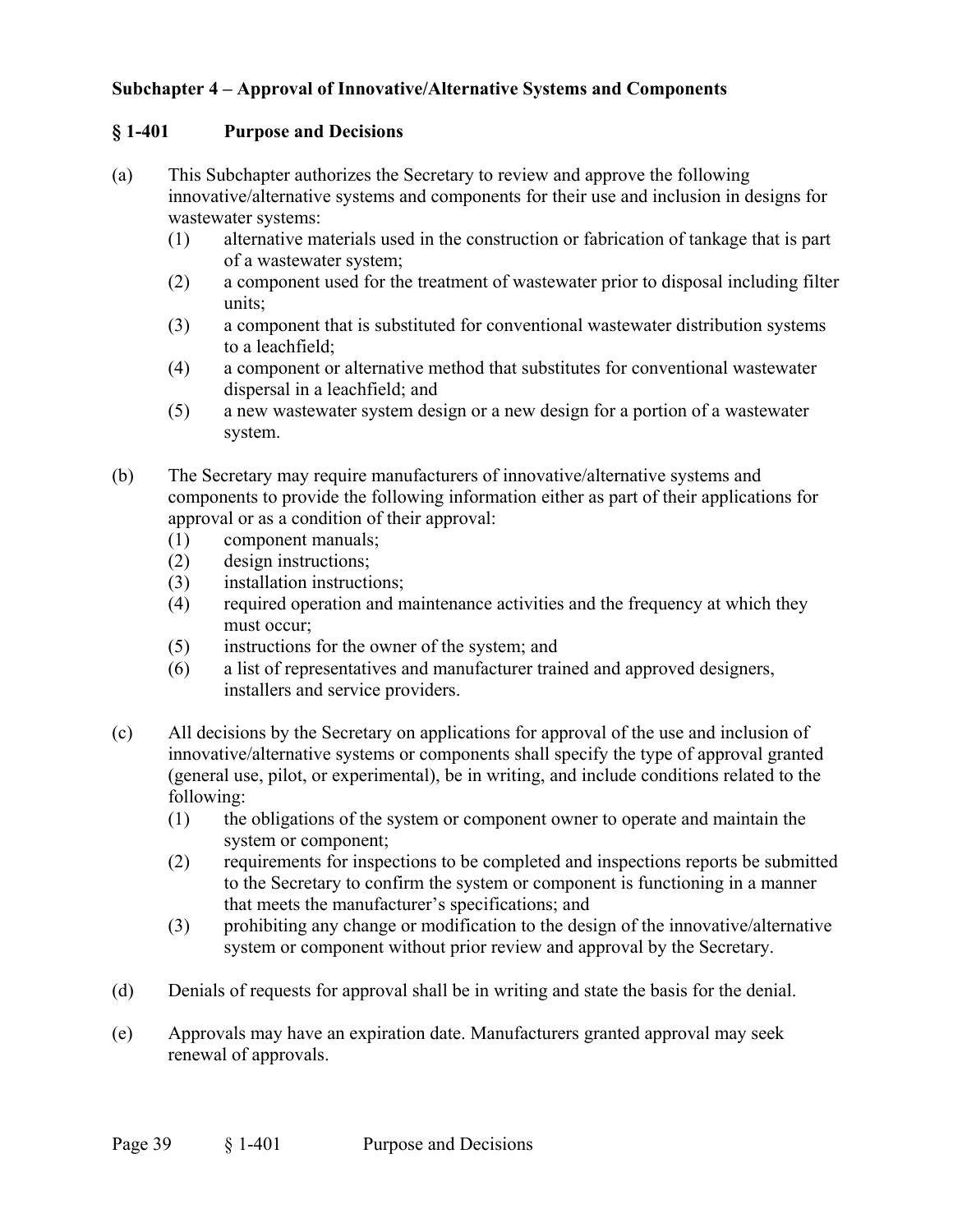- (f) Following expiration or revocation of an approval, a wastewater system and potable water supply permit authorizing installation of the previously approved innovative/alternative systems and components remains valid.
- (g) Notwithstanding any condition in a permit authorizing the use or inclusion of an innovative/alternative system or component which has an approval requiring inspection of that system or component to be completed by a manufacturer-approved designer, the inspection may be completed by:
	- (1) a manufacturer-approved service provider; or
	- (2) if the manufacturer is no longer in business in Vermont:
		- (A) a designer; or
		- (B) a person authorized by the Secretary when that person demonstrates knowledge for properly maintaining and repairing the system or component to operate in a manner that meets the manufacturers requirements.
- (h) The Secretary may revoke an authorization for a system or component when the Secretary determines:
	- (1) the authorization was granted on the basis of incorrect, false, or misleading information;
	- (2) the system or component fails to perform in compliance with any performance standard established for the system;
	- (3) the system or component does not function with the expectations for reliability and protection of health and the environment upon which the authorization was based on; or
	- (4) the company, manufacturer, or vendor fails to comply with conditions in the authorization including conditions concerning:
		- (A) maintaining records of sale or installation of a component;
		- (B) sale of a component when a permit requires the use of a different component;
		- (C) filing required reports;
		- (D) maintaining a required supply of repair or replacement parts; or
		- (E) ensuring an adequate supply of trained individuals to operate and maintain the system or component, if required.

# **§ 1-402 General Use Approval**

- (a) The Secretary shall authorize the general use of an innovative/alternative system or component proposed by a manufacturer seeking approval when the Secretary determines that the manufacturer has demonstrated the following:
	- (1) the design of the innovative/alternative system or component protects human health and the environment;
	- (2) the design of the innovative/alternative system or component satisfies the particular purposes served by the specific technical standards in Subchapters 8, 9, 10, 11, and 12 for which the system or component is intended to substitute; and
	- (3) the innovative/alternative system or component is of demonstrated reliability and performance for its proposed use in soil and climate found in Vermont, based on its use elsewhere, such as other States or Canadian Provinces.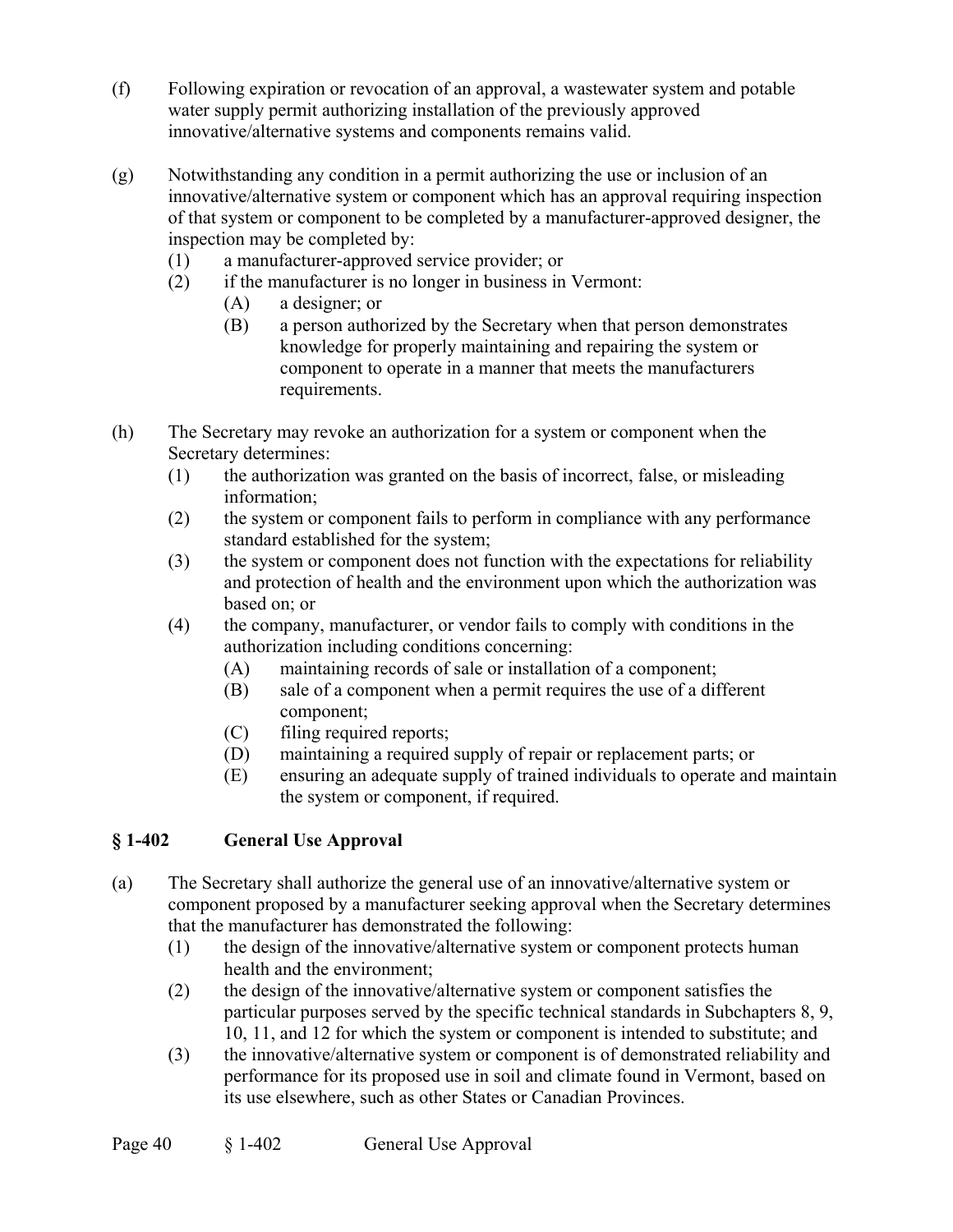(b) An application for general use approval shall contain documentation demonstrating each of the above determinations, including documentation of bench or field testing of the system or component at a certified laboratory and testing facility by a third party or the manufacturer that meets the requirements of § 1-407.

## **§ 1-403 Pilot Approval**

- (a) The Secretary shall authorize the pilot use of an innovative/alternative system or component proposed by a manufacturer seeking approval when the Secretary determines that the manufacturer has demonstrated the following:
	- (1) the design of the innovative/alternative system or component protects human health and the environment;
	- (2) the design of the innovative/alternative system or component satisfies the particular purposes served by the specific technical standards in Subchapters 8, 9, 10, 11, and 12 for which the system or component is intended to substitute; and
	- (3) the proposal is designed to measure and report data related to reliability and performance of the innovative/alternative system or component in soil and climate found in Vermont.
- (b) An application for pilot approval shall contain documentation demonstrating each of the above determinations, including documentation of bench or field testing of the system or component at a certified laboratory and testing facility by a third party or the manufacturer that meets the requirements of § 1-407.
- (c) Up to 25 installations or uses of each specific innovative/alternative system or component may be authorized in the pilot approval.

## **§ 1-404 Experimental Approval**

- (a) The Secretary may authorize the use of an experimental innovative/alternative system or component intended to try a new technology, application of technology, or methods proposed by a manufacturer seeking approval when the Secretary determines that the manufacturer has demonstrated the following:
	- (1) the design of the innovative/alternative system or component protects human health and the environment; and
	- (2) the design of the innovative/alternative system or component satisfies the particular purposes served by the specific technical standards in Subchapters 8, 9, 10, 11, and 12 for which the system or component is intended to substitute.
- (b) An application for experimental approval shall contain documentation demonstrating each of the above determinations, including, if it exists, documentation of bench or field testing of the system or component at a certified laboratory and testing facility by a third party or the manufacturer that meets the requirements of  $\S$  1-407.
- (c) Up to 5 installations or uses of each specific innovative/alternative system or component may be authorized in the experimental approval.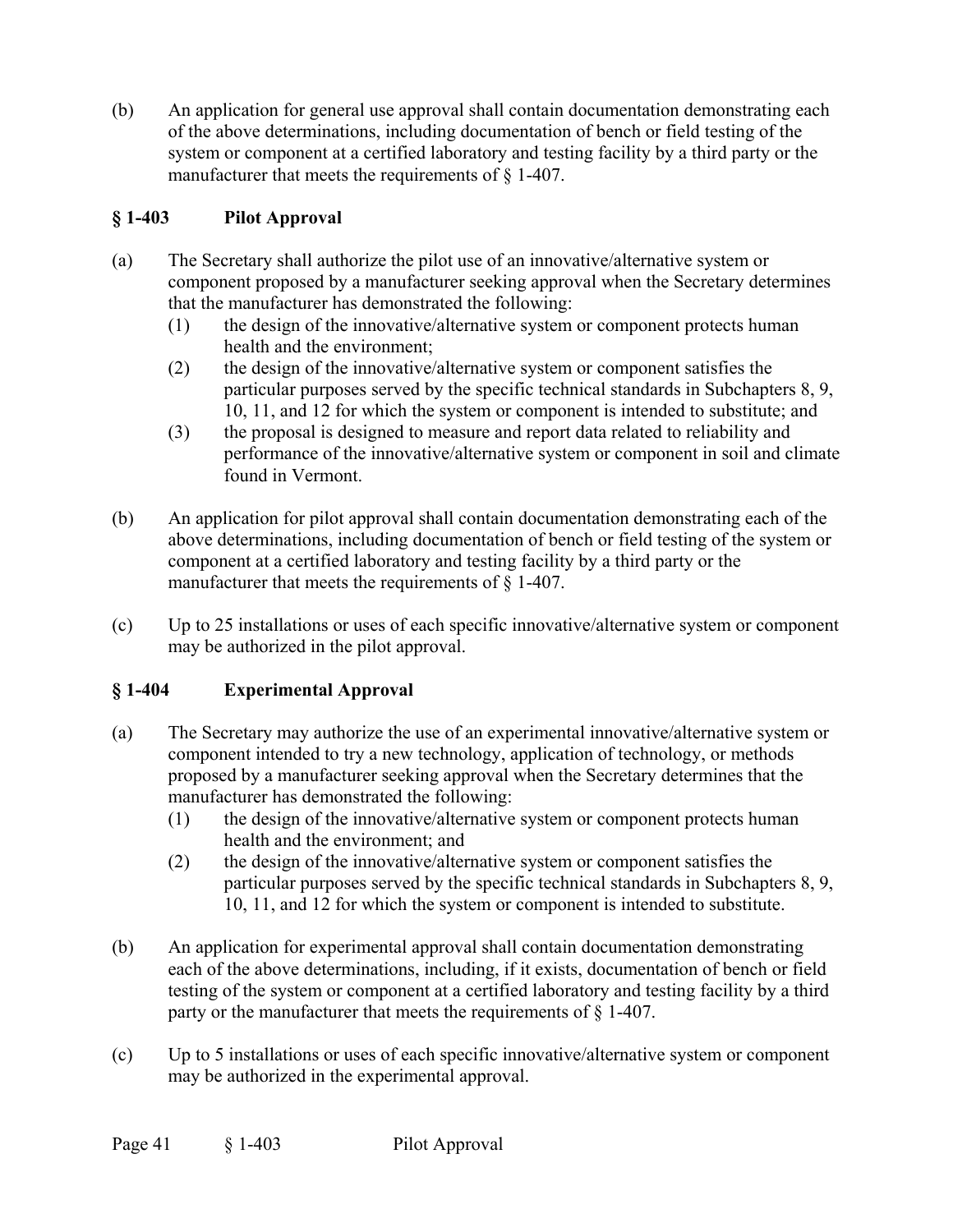- (d) The Secretary, as a condition of the wastewater system and potable water supply permit authorizing the installation of an experimental innovative/alternative system or component, shall require the owner of the installed system or component to perform monitoring of the system's or component's operation and submit monitoring reports to the Secretary.
	- (1) The type and frequency of monitoring shall be the monitoring necessary to demonstrate that the specific approved system or component is functioning as intended.
	- (2) If the system or component is to treat the wastewater, the condition shall include a requirement to sample the discharge from the system or component and to the submit testing results to demonstrate the system or component is meeting the expected level of treatment.

## **§ 1-405 Application Process for Innovative/Alternative Systems and Components**

An application for approval of the use and inclusion of an innovative/alternative system or component in wastewater system and potable water supply permits shall be submitted on a form prepared by the Secretary. The application form shall require the following information.

- (1) General information:
	- (A) Company, manufacturer, vendor, or designer name.
	- (B) Mailing address of company, manufacturer, vendor, or designer.
	- (C) Administrative contact's name, address, phone number, and e-mail address.
- (2) System or component information:
	- (A) System trade name and model(s)/number(s), if any.
	- (B) Description of theory of operation.
- (3) Statement of claim:
	- (A) Advantages related to prevention of health hazards, surface and groundwater pollution, environmental damage, or other similar advantages from the use of the innovative/alternative system or component.
	- (B) Treatment performance claims, if any, expressed in mg/L or in appropriate units for biologic constituents.
	- (C) Type of authorization (general, pilot, or experimental) requested and justification why the system or component belongs in the requested class.
	- (D) Possible causes of or reasons for failure and an assessment of the risks to public health, owners/operators of the system or component, and the environment from such failure.
	- (E) Documentation demonstrating the authorization-type specific determinations included in the proceeding sections that the Secretary must make prior to authorizing use.
- (4) Authorization and denial history:
	- (A) Authorizations from other States or Provinces, including copies of all authorizations, and the contact person for each State or Province.
	- (B) Denials from other States or Provinces, including copies of all denials, and the contact person for each State or Province.
- (5) Information related to the system or component: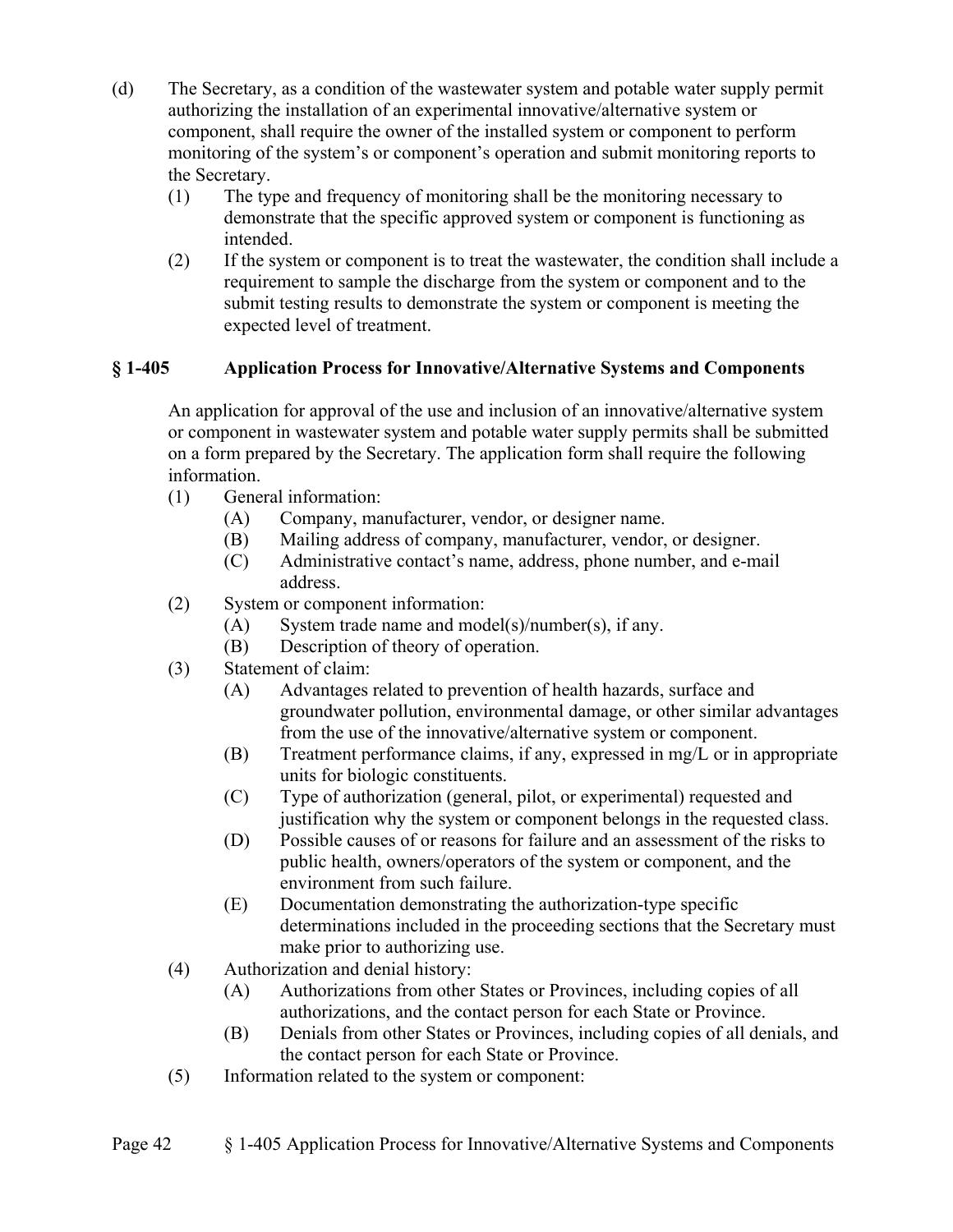- (A) Copies of all operational reports, patent information, technical reports, and laboratory reports on the proposed innovative/alternative system or component, even if the information might in whole or part reflect negatively on the system or component.
- (B) Documentation of all bench or field testing conducted of the system or component at a certified laboratory and testing facility by a third party or the manufacturer that meets the requirements of § 1-407.
- (C) The number of systems or components installed and their jurisdictional location.
- (D) Reports of any component or system that was found to not properly function or operate, or to not meet the manufacturer's performance expectation, with the cause, if determined, and any corrections or modifications to the system or component that were made to correct or prevent future functioning or operational problems or non-compliance with performance expectations.
- (E) Reports that demonstrate the design of the innovative/alternative system or component satisfies the particular purposes served by the specific technical standards in Subchapters 8, 9, 10, 11, and 12 for which the system or component is intended to substitute.
- (6) Design criteria:
	- (A) Design and material requirements.
	- (B) Plans and cross sections for the innovative/alternative system or component.
	- (C) Design limitations or restriction, including sizing, siting, and wastewater strength and characteristics.
	- (D) Leachfield sizing and justification.
	- (E) Construction requirements and limitations.
	- (F) For systems and components intended for treating of wastewater, the location of sampling ports for samples for analysis of the treated wastewater.
- (7) Operation requirements:
	- (A) Technical qualifications for operators.
	- (B) Specific actions required to operate the system or component.
- (8) Maintenance requirements:
	- (A) Technical qualifications for service providers.
	- (B) Specific actions and their frequency required to maintain the system or component.
	- (C) Information that will be provided to owner of the system or component regarding maintenance requirements.
- (9) Monitoring and analysis requirements:
	- (A) Proposed schedule for monitoring, including frequency and constituents, if any is proposed.
	- (B) The method for collection, delivery, and analyses of the effluent from the system or component that meets the requirements of 40 C.F.R. Part 136, unless an alternative method is approved by the Secretary.
	- (C) Results of the effluent analysis performed by:
		- (i) a laboratory certified by the NELAC Institute (TNI) to test for the parameters of concern; or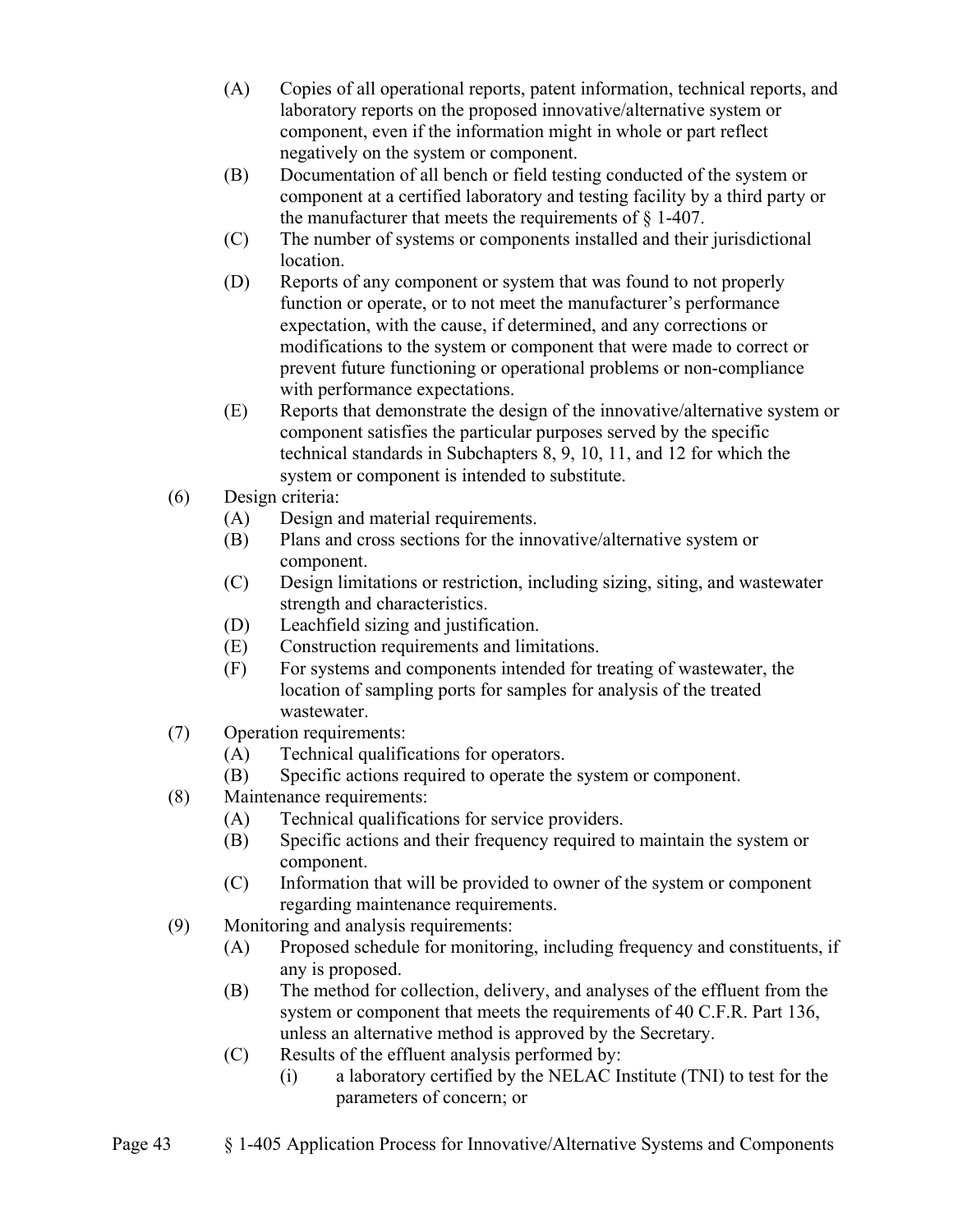- (ii) a laboratory accepted by the Bureau de Normalization du Quebec or the European Committee for Standardization.
- (10) Cost estimates:
	- (A) Design cost estimates.
	- (B) Construction and installation costs.
	- (C) Operation and maintenance costs.
	- (D) Energy costs.

## **§ 1-406 Renewal Application Process for Innovative/Alternative Systems and Components**

An application for renewal of an approval shall be submitted on a form prepared by the Secretary. The application form shall require the following information:

- (1) Results of any tests not submitted with the original application for approval of the system or component.
- (2) Any approvals or denials by a State or Province not submitted with the original application for approval of the system or component.
- (3) A statement as to whether there were design changes or modifications to the innovative/alternative system or component since the last approval.
	- (A) If there was a change or modification to the design of the innovative/alternative system or component, the manufacturer shall include a full description of the changes.
	- (B) If the change or modification affects performance of the system or component, the manufacturer or designer must submit a new application for approval of the system or component.
- (4) Any updates needed for Vermont-specific manuals and design drawings so that they are in compliance with these Rules.
- (5) Confirmation of manufacturer contact information.
- (6) Confirmation of the availability of the system or component, parts, and trained and approved service providers for the system or component.
- (7) Confirmation that the manufacturer met the conditions of the approval letter including the monitoring of the distribution of the innovative/alternative system or component and the annual reporting requirements.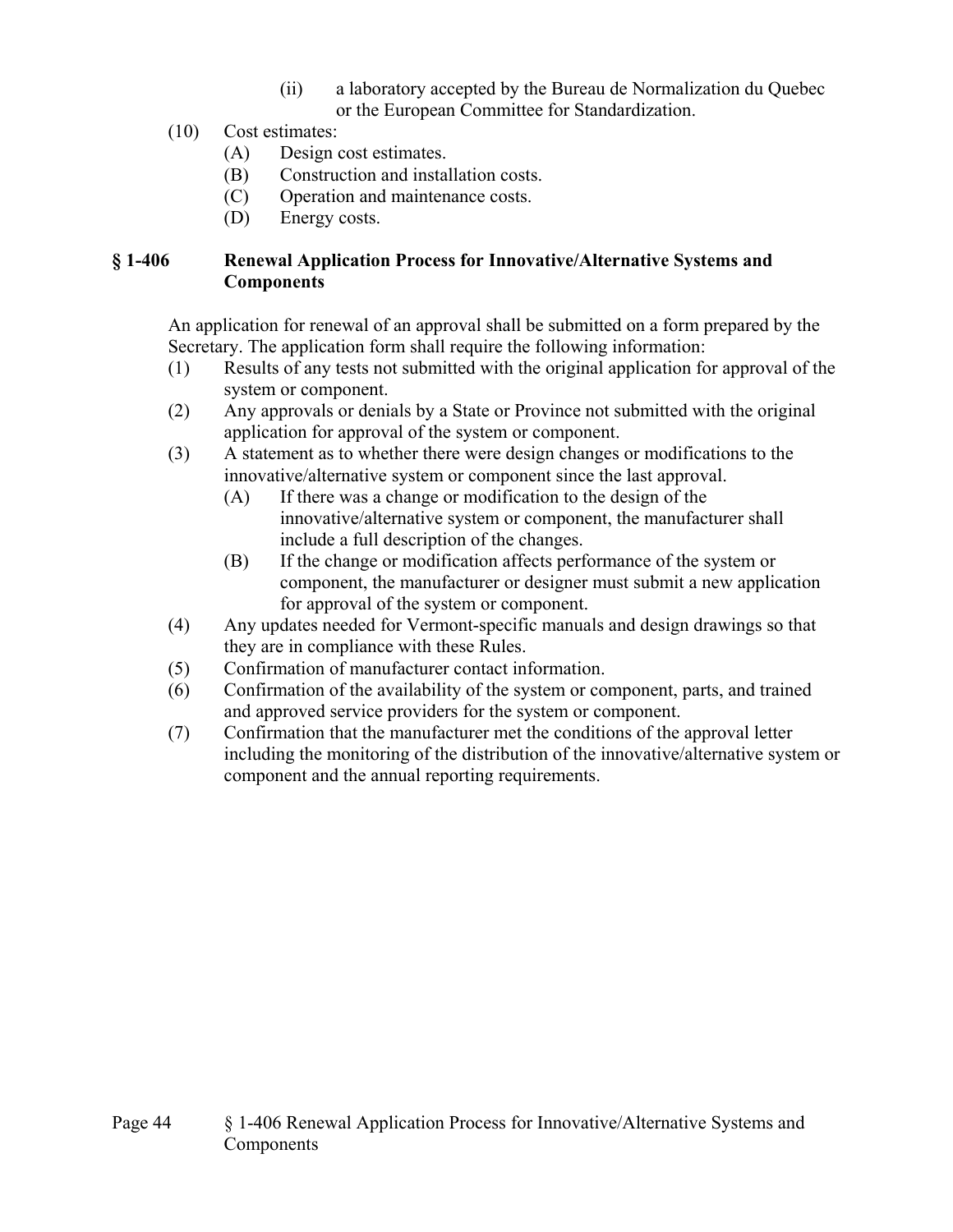## **§ 1-407 Standards and Protocols for Testing Innovative/Alternative Systems and Components**

- (a) Bench testing or field testing of innovative/alternative systems or component shall comply with the following standards or protocols:
	- (1) ANSI/NSF Standard 40 Residential Wastewater Treatment Systems;
	- (2) ANSI/NSF Standard 24-5 Wastewater Treatment Systems; Nitrogen Reduction;
	- (3) Canadian BNQ Standard NO 3680-910;
	- (4) European (EU) Standard EN 12566-3; or
	- (5) other standards and protocols developed by independent standards organizations and approved by the Secretary.
- (b) Field testing shall be conducted by a testing facility that complies with the following standards or protocols:
	- (1) EPA/NSF Protocol for the Verification of Wastewater Treatment Technologies; or
	- (2) EPA Environmental Technology Verification Program protocol for the Verification of Residential wastewater treatment technologies for nutrient reduction.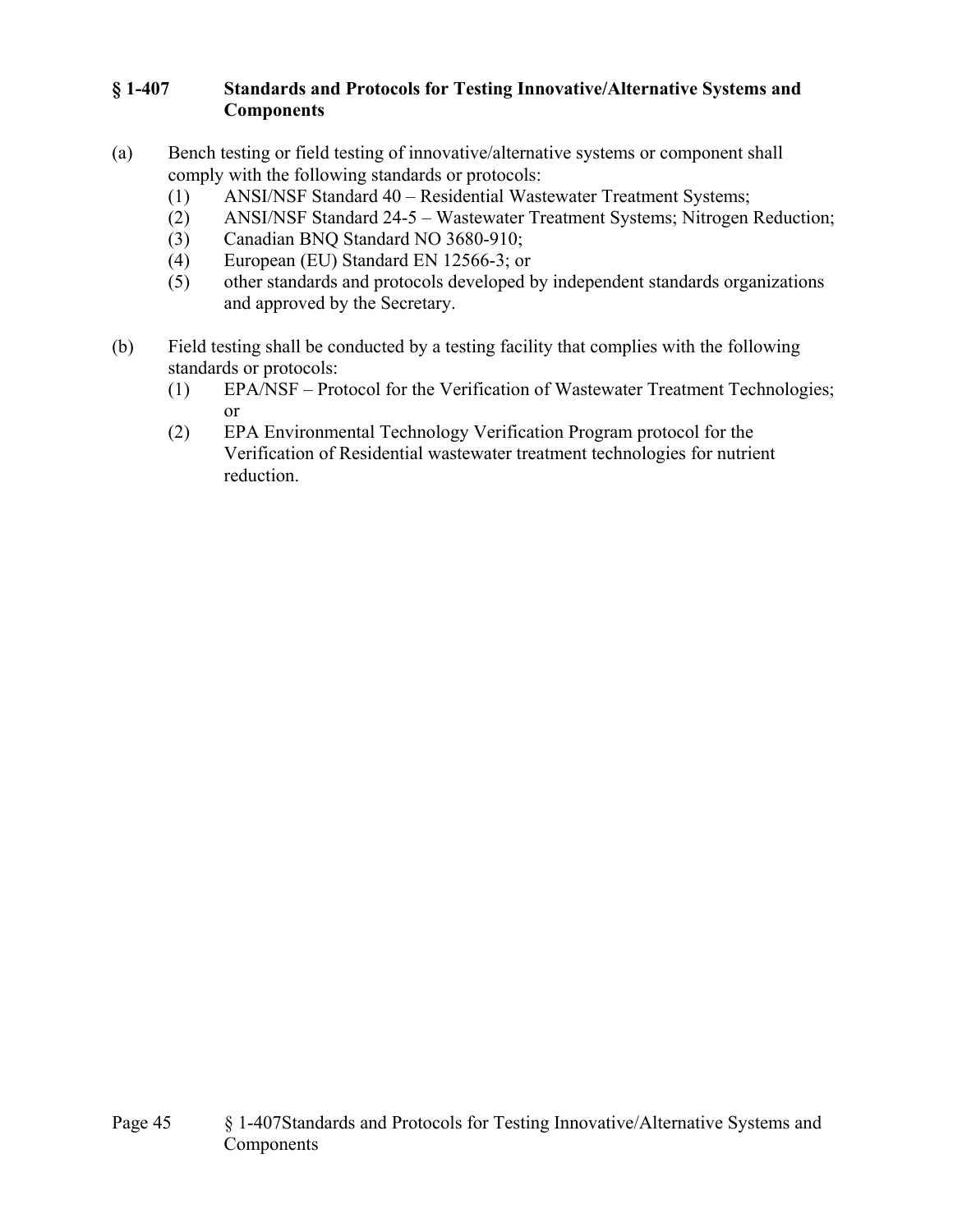### **Subchapter 5 – Appeals; Enforcement**

## **§ 1-501 Administrative Reconsideration**

- (a) An applicant for a permit or permit amendment, a person requesting a determination of the Secretary pursuant to a provision in these Rules that allows for such a determination, or a permittee, may request that a decision made in a Regional Office be reviewed and reconsidered by the Regional Office Programs Manager by submitting such request in writing within 60 days of the date of the decision to the Regional Office Programs Manager.
	- (1) The request shall specify which aspects of the decision are at issue, the reasons why the person believes the decision to be in error, and the decision requested of the Regional Office Programs Manager.
	- (2) The Regional Office Programs Manager may call on other individuals within or outside the Department who have expertise appropriate to the case to assist in his or her review including the Regional Office personnel. The Regional Office Programs Manager shall issue a written decision in writing within 60 days of receipt of a request made pursuant to Subsection (a), unless the requester and Regional Office Programs Manager mutually agree to an extension of this time period.
	- (3) The decision of the Regional Office Programs Manager shall constitute the final decision by the Secretary if reconsideration of the decision is not requested pursuant to Subsection (b).
- (b) Any person who requested a reconsideration under Subsection (a) may, within 30 days of the date of the decision by the Regional Office Programs Manager, request that Regional Office Programs Manager's decision be reviewed and reconsidered by the Director by submitting such request in writing to the Director.
	- (1) The request shall specify which aspects of the decision are at issue, the reasons why the person believes the decision to be in error, and the decision requested of the Director.
	- (2) Within 30 days of receipt of the request, the Director shall convene a meeting with the requester and Division personnel. The Director may call on other individuals within or outside the Department who have expertise appropriate to the case to assist in his or her review including the Regional Office Programs Manager and Regional Office personnel.
	- (3) The Director shall issue a written decision within 30 days of the meeting. This time period may be extended by mutual agreement of the requester and Director. This written decision shall constitute the final decision by the Secretary.

## **§ 1-502 Appeal of Final Agency Decision**

- (a) A person aggrieved by a final act or decision of the Secretary under these Rules may appeal to the Environmental Division of the Vermont Superior Court in accordance with 10 V.S.A., Chapter 220.
- (b) The period for appealing a decision to the Environmental Division is stayed if, within the appeal period, a request is received by the Secretary seeking reconsideration of the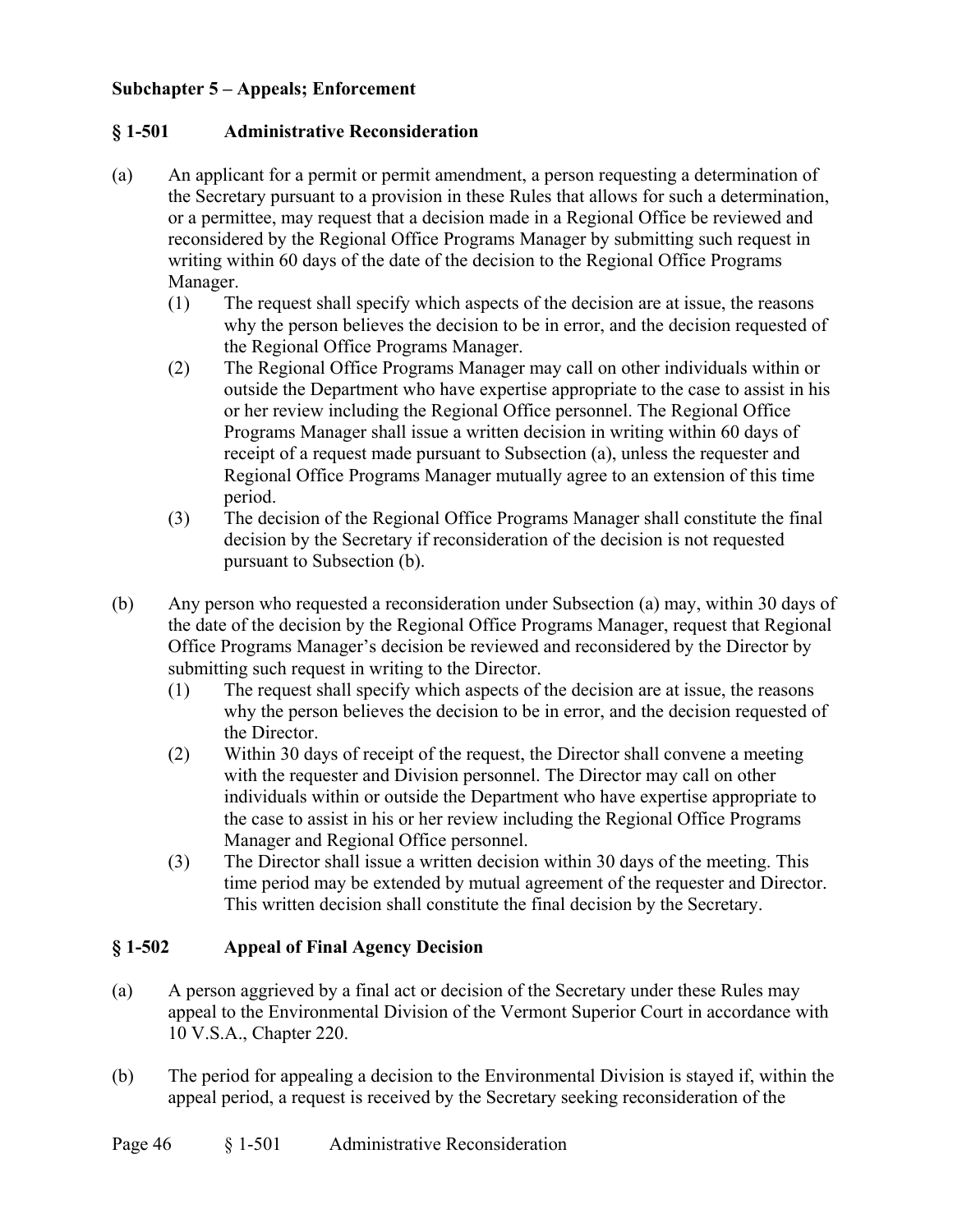decision pursuant to  $\S$  1-501 and the decision is one for which reconsideration is available pursuant to § 1-501. The full appeal period shall be available following the Secretary's final decision in response to the request for reconsideration.

## **§ 1-503 Enforcement**

- (a) The Secretary may initiate an enforcement action against a person, in accordance with the provisions of 10 V.S.A., Chapter 201 or 10 V.S.A. Chapter 211, if the Secretary determines that such person:
	- (1) has taken, or caused to be taken, an action that requires a permit or permit amendment under these Rules without first obtaining the required permit or permit amendment;
	- (2) has taken, or caused to be taken, an action that is in non-compliance with a permit or permit amendment issued under these Rules;
	- (3) is, or has been, in non-compliance with any order or assurance of discontinuance which addresses compliance with these Rules; or
	- (4) has otherwise not complied with the provisions of these Rules.
- (b) If the Secretary determines that a licensed professional engineer or a Class A, B, or BW designer, as a result of the person's failure to exercise reasonable professional judgment, submits design or installation information that is untrue or incorrect, the Secretary may notify the Office of Professional Regulation.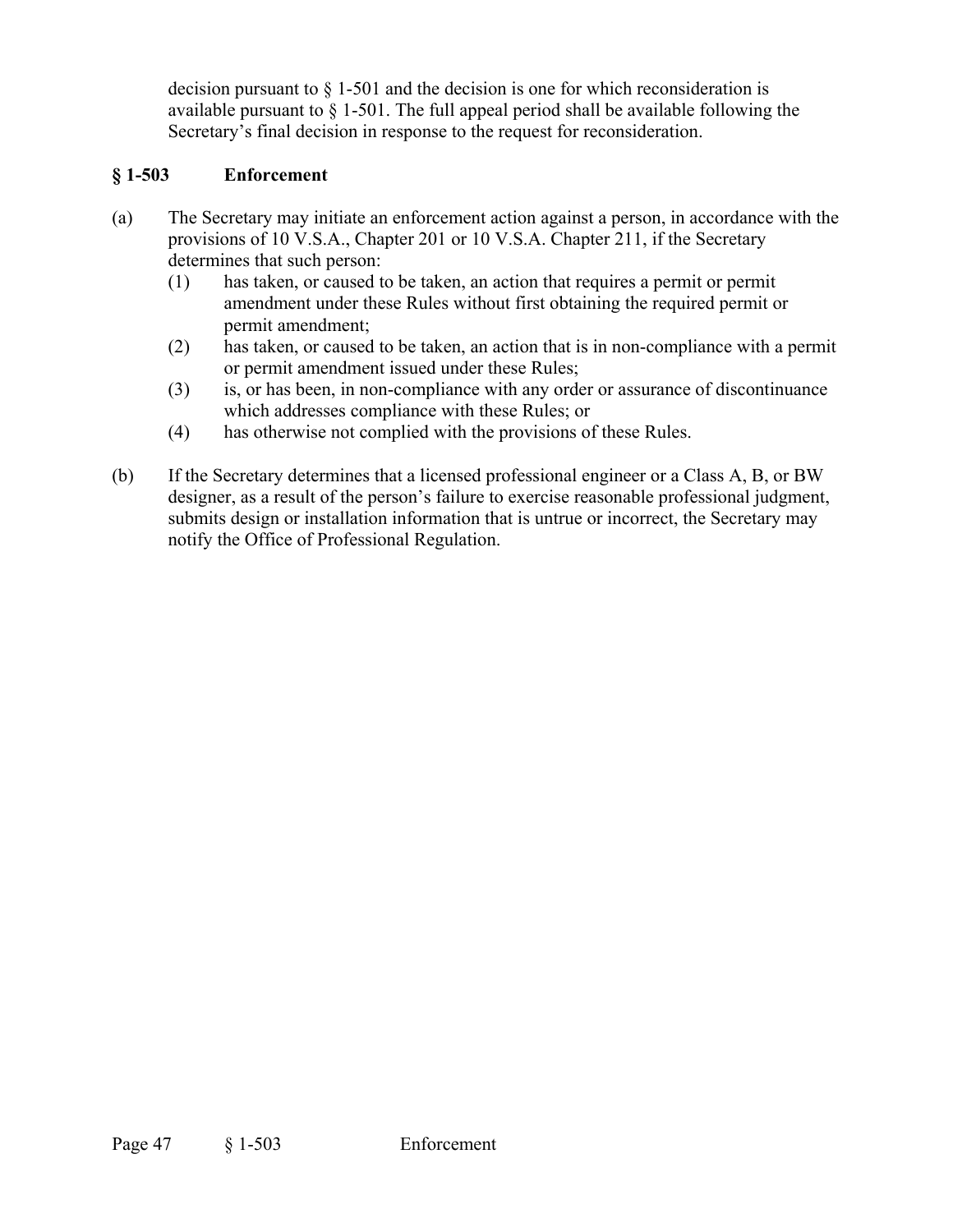#### **Subchapter 6 – Delegation**

#### **§ 1-601 Full or Partial Delegation**

- (a) A municipality may request that it be delegated the authority to implement the provisions of 10 V.S.A., Chapter 64, except §§ 1975, 1976 and 1978, in lieu of the Agency, through administration of the permitting program set forth in these Rules for all types of wastewater systems and potable water supplies located within the municipality. This is called full delegation.
- (b) A municipality may alternatively request that it be partially delegated, called partial delegation, the authority to implement the provisions of 10 V.S.A., Chapter 64, except §§ 1975, 1976 and 1978, in lieu of the Agency, through administration of the permitting program set forth in these Rules for only those projects that consist of buildings or structures or campgrounds that are served by both:
	- (1) sanitary sewer service lines connected to or that will connect to a sanitary sewer collection line owned and controlled by the municipality; and
	- (2) water service lines connected or that will connect to a water main owned and controlled by the municipality.

#### **§ 1-602 Process for Delegation**

- (a) A municipality requesting the full or partial delegation shall submit the following information to the Agency in writing:
	- (1) A request for delegation indicating if full or partial delegation is sought.
	- (2) The name, mailing address, and phone number of the chair of the local legislative body of the municipality submitting the request;
	- (3) The name, mailing address, phone number, and license number of the designer or professional engineer who will be responsible for reviewing applications and issuing permits pursuant to these Rules;
	- (4) A description of the process the municipality will use for accepting and reviewing applications and for issuing permits;
	- (5) A statement signed by the chair of the local legislative body committing to administer the program in accordance with these Rules;
	- (6) For municipalities cooperating to manage the program, separate requests from each municipality for delegation of authority plus a copy of an inter-municipal agreement signed by the chair of each local body indicating the process agreed upon and the roles and responsibilities of the member municipalities; and
	- (7) Authority for the Secretary or his or her designee to enter the municipal property during normal working hours to review records related to the municipality's administration of these Rules.
- **(b)** The delegation of authority from the Agency to the municipality shall be executed through a written agreement signed by the chair of the local legislative body on behalf of the municipality and the Commissioner that identifies the scope of the delegation and the parties' obligations.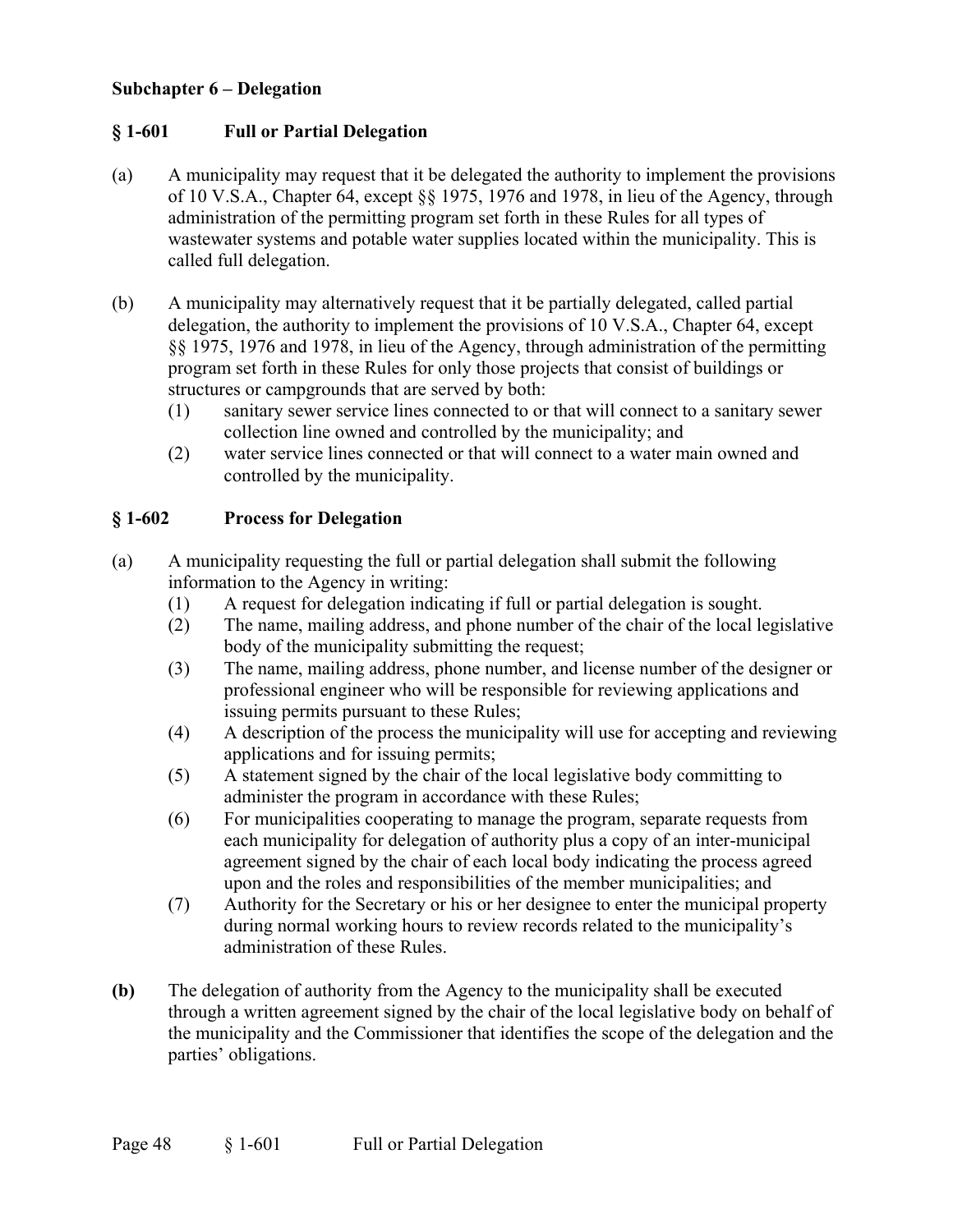## **§ 1-603 Performance Expectations for a Delegated Municipality**

Municipalities receiving delegation under this Subchapter shall:

- (1) Administer the program in conformance with these Rules and with the procedures and practices adopted by the Secretary that interpret these Rules.
- (2) If receiving full delegation, employ a designer to review applications and issue permits pursuant to these Rules.
- (3) If receiving partial delegation, employ a designer or employ a professional engineer practicing within the scope of their engineering specialty to review applications and issue permits pursuant to these Rules.
- (4) Require the designer or a professional engineer employed to review applications and issue permits pursuant to these Rules to attend Department training programs, seminars, and meetings related to the administration of these Rules that the Agency requires staff administering these Rules to attend.
- (5) Issue permits for sanitary sewer service lines and sanitary sewer collection lines that convey wastewater to a wastewater treatment facility or indirect discharge system only if there is capacity in the facility or system to treat the constituents of the wastewater and dispose of the design flow identified in § 1-803 for each building or structure or campground to be served by the sanitary sewer service line or sanitary sewer collection line.
- (6) Issue permits for water service lines connecting to water mains only if there is capacity in the public water system to supply the design flow identified in  $\S$  1-803 for each building or structure or campground to be served by the water service line.
- (7) Include in each permit standard conditions that are provided by the Agency.
- (8) Act as the custodian of all records obtained or created in administering these Rules and maintain the records in conformance with the Agency's records schedules that would control the disposition of such records were the Agency the custodian of such records.
- (9) Make electronic copies of all documents received or prepared during the course of an application review that were used to make a decision on the particular application available in a web-based format so that they may be examined from remote locations by Agency staff and members of the public.
- (10) Maintain and operate an electronic tracking system for applications and permitting decisions that includes the applicant's name, address, and phone number; a project description; design flow for the potable water supply and wastewater system; application receipt date; the date the municipality deems the application to be administratively complete; dates of correspondence from municipal personnel to the applicant seeking additional application information during the review of an administratively complete application; dates for the receipt of additional information from the applicant; and date of the final decision.
- (11) Submit an annual report to the Agency by February 15 of each calendar year that lists the number of applications received, the number of permits or denials issued, the number of permits issued that include the use of innovative/alternative systems or components, the number of annual inspections reports received for permits issued that include innovative/alternative systems or components, the average in-house application processing time, and the average application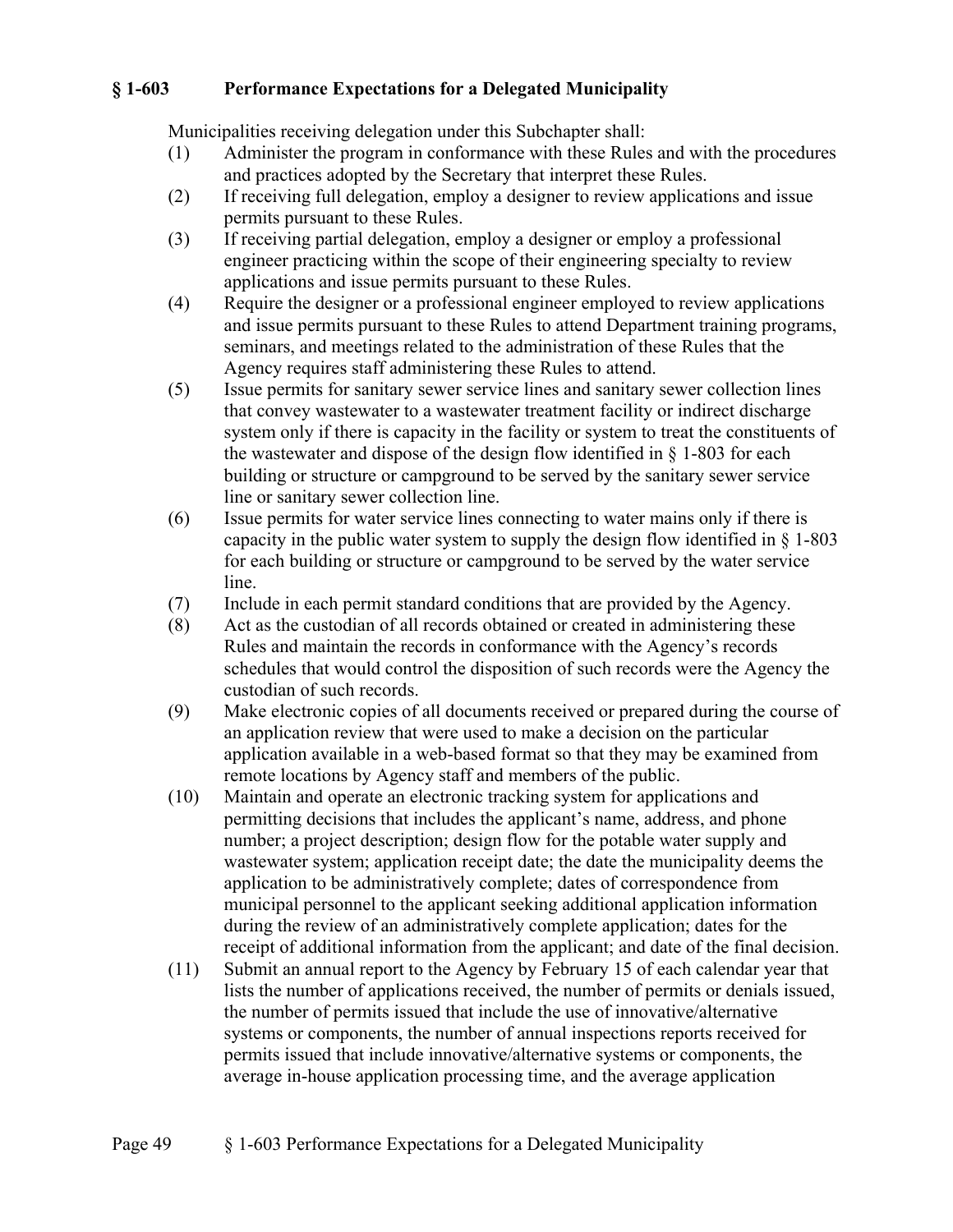processing time from the date of receipt of an administratively complete application to the date of the final decision.

- (12) Take timely and appropriate enforcement for violations of municipality-issued permits and for violations of these Rules within the municipality's boundaries pursuant to 10 V.S.A., Chapter 201.
- (13) Be responsible for all costs of administering these Rules pursuant to their delegation agreement and establish permit review fees in an amount sufficient to support the municipal services. If delegation is revoked pursuant to  $\S$  1-606, promptly provide copies of all documents and required permit tracking data related to the permits processed during the period of delegation to the Secretary. Electronic or microfilm copies will be acceptable.

## **§ 1-604 Agency Responsibilities**

- (a) Upon delegating the authority to implement these Rules to a municipality, the Secretary shall deliver the following to the municipality:
	- (1) Procedures and practices adopted by the Secretary that interpret these Rules.
	- (2) A list of standard conditions to be included in permits issued pursuant to these Rules.
	- (3) The record schedules adopted by the Agency that control the disposition of records obtained or created in administering these Rules.
	- (4) Electronic copies of the historical permitting documents for permits issued by the State for projects in the municipality for use in administering the permit program.
- (b) The Secretary may audit a delegated municipality's administration of these Rules to assure the municipality's administration complies with the Rules, to perform quality control and ensure a level of consistency between the municipality's review and the review by a Regional Office, to gather information, or to investigate a complaint received in reference to the municipality's administration of these Rules.
- (c) Notwithstanding delegation to a municipality pursuant to  $\S$  1-602, the Secretary, after consultation with the municipality, may institute enforcement proceedings against a person for violations of these Rules within the municipalities' municipal boundaries when the delegated municipality does not or cannot address non-compliance, or when the Secretary determines that enforcement is necessary to protect human health and the environment.
- (d) The administrative reconsideration process established in  $\S$  1-501 is not available for permitting decisions by delegated municipalities made pursuant to their delegation agreement. Municipalities may develop a process for administrative reconsideration of such permitting decision.

### **§ 1-605 Permit Fees and Enforcement Penalties**

(a) Delegated municipalities shall retain permit review fees for all municipal-issued permits except as indicated in Subsection (b) and shall retain all penalties collected from enforcement actions taken by the municipality within the scope of their delegated authority.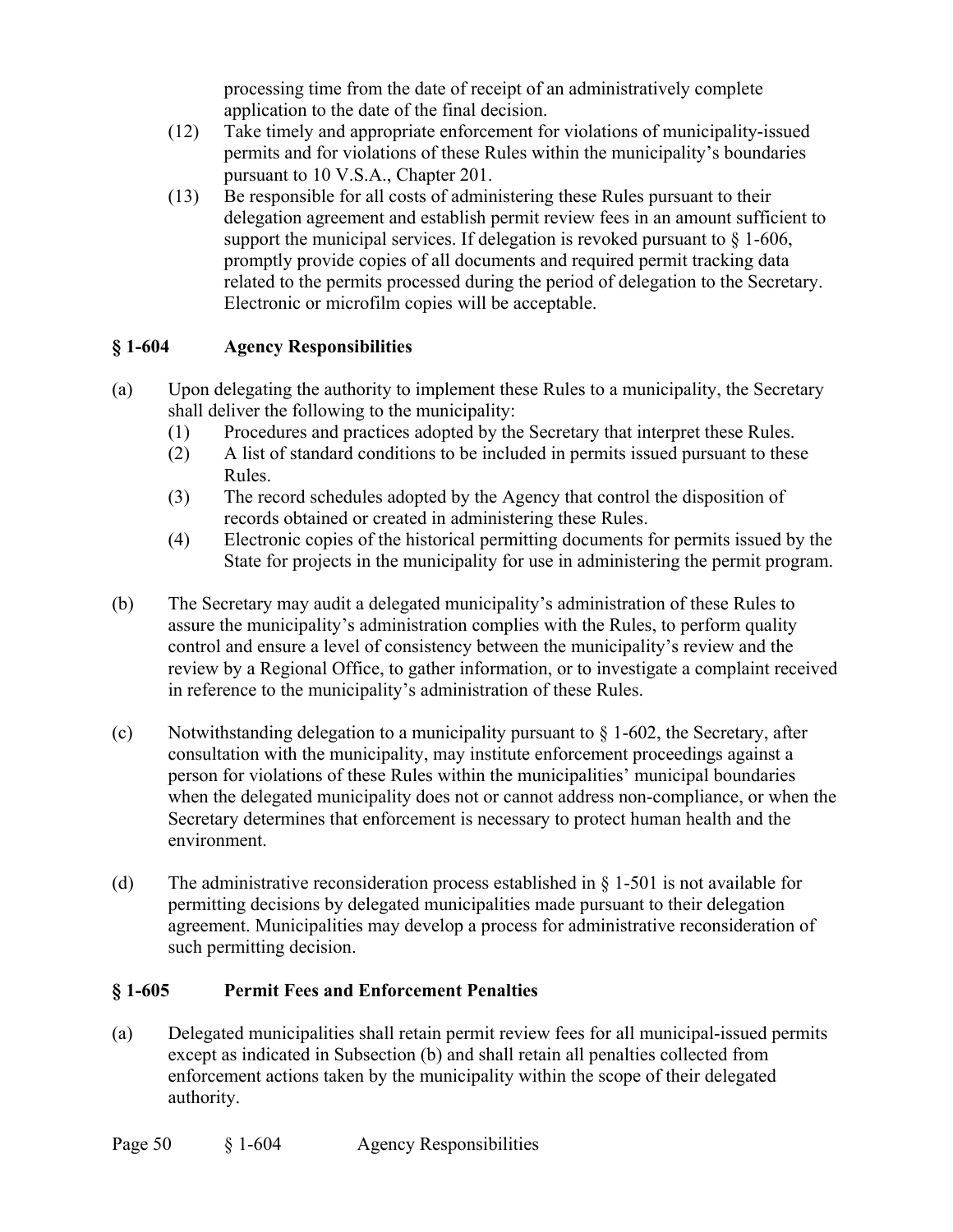(b) Municipalities whose delegation authority is revoked or who work with the Agency to terminate their delegation shall remit to the Agency the application fees for any permit application that reverts to the Agency for issuance.

## **§ 1-606 Revocation of Delegation**

- (a) The Secretary may revoke delegation to a municipality for one or more of the following reasons:
	- (1) violation of the delegation agreement;
	- (2) false or misleading information submitted in support of an application for delegation;
	- (3) issuance of permits for sanitary sewer service lines, sanitary sewer collection lines, or water service lines when the receiving facility or system has insufficient capacity for the design flow approved in the permits;
	- (4) issuing permits that do not comply with these Rules; or
	- (5) failure to take timely and appropriate enforcement actions under these Rules.
- (b) Process for revocation
	- (1) Prior to commencing revocation proceedings, the Secretary shall work with the delegated municipality to achieve compliance with these Rules.
	- (2) Upon investigation of a complaint leading the Secretary to conclude that revocation is warranted, or on his or her own motion, the Secretary shall schedule a hearing for revocation and issue a notice of pending revocation to the municipality at least two weeks prior to the hearing.
	- (3) A notice of pending revocation shall include the following:
		- (A) the legal authority for revocation;
		- (B) a brief statement of the proposed basis for revocation;
		- (C) notice that the Secretary will hold a hearing for the purpose of determining whether delegation shall be revoked; and
		- (D) the date, time, and place the hearing will be held.
	- (4) A hearing shall be conducted in accordance with Subsection (c) and the Secretary shall issue a written decision within 30 days of conclusion of the hearing. If the decision is to revoke authority, the decision shall establish a timeline for transfer of records to the Agency.
- (c) Hearing
	- (1) A hearing for revocation shall be conducted in the Regional Office within closest driving distance to the delegated municipality's municipal offices, unless an alternative location is agreed to by the Secretary and delegated municipality.
	- (2) The hearing for revocation shall be treated as a contested case and conducted in accordance with the provisions of 3 V.S.A. §§ 809–813, and this section.
	- (3) The local legislative body of the municipality that is the subject of the proposed revocation is a party by right. Other persons who demonstrate to the Secretary that their interests are directly affected by delegation revocation shall be afforded party status to participate in the proceedings.
	- (4) Any party to the revocation proceedings shall either appear in person or shall be represented by an attorney.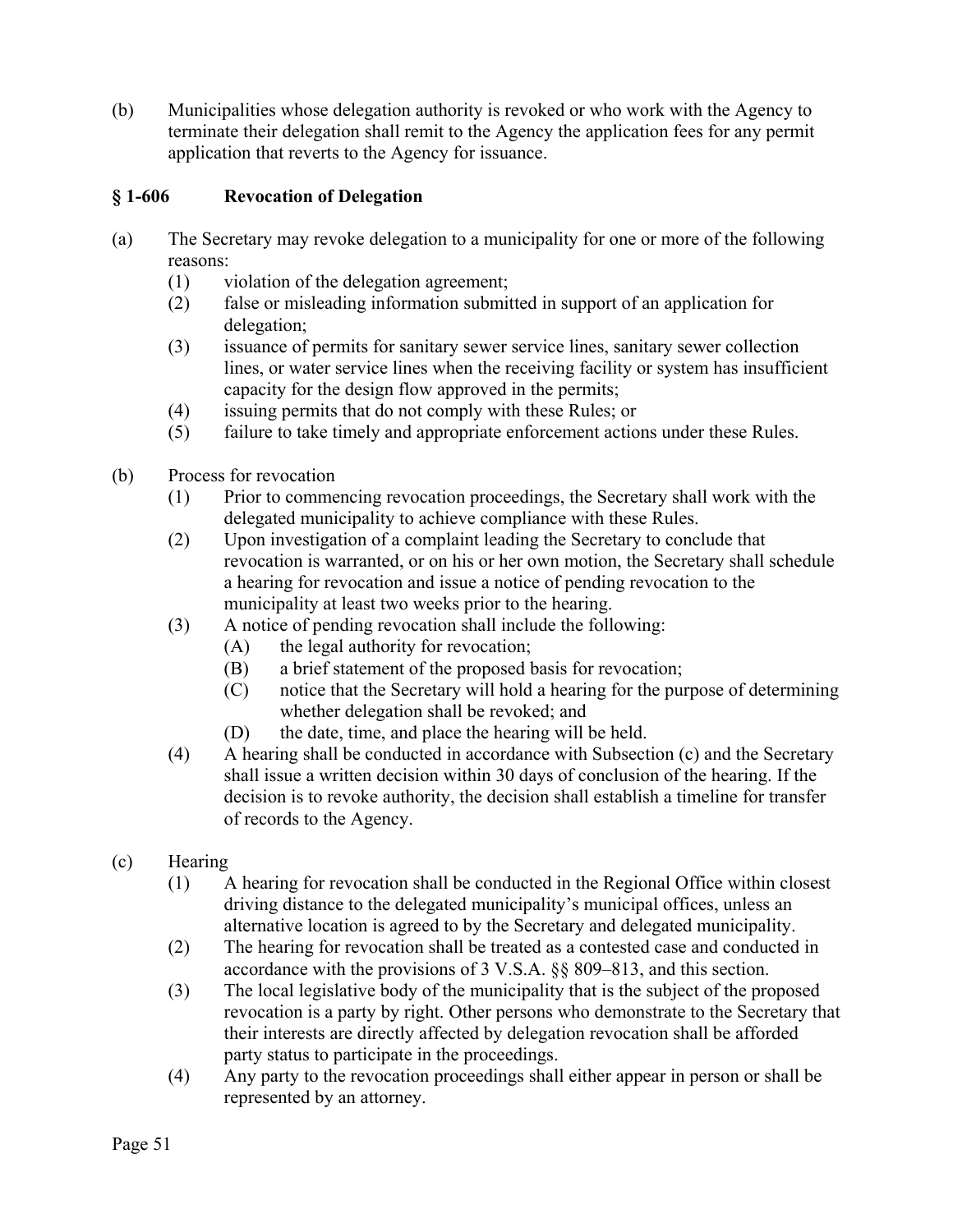- (5) The burden of proving that the delegation should be revoked shall be upon the Secretary.
- (6) Upon the written request of a party filed at least 10 days before the hearing, the hearing shall be transcribed by a qualified stenographer or recorded on an electronic sound device. Costs shall be borne by the requesting party. The requesting party shall provide one copy of the transcript to the Secretary without cost; other parties wishing a copy shall reimburse the requesting party on a prorated basis.
- (d) In response to a notice of pending revocation, the delegated municipality may waive the right to have a hearing and agree to revocation initiated by the Secretary.
- (e) Applications in Process
	- (1) No additional applications shall be accepted by a municipality following the municipality's submission of a request for voluntary revocation.
	- (2) Applications in process by a municipality that has received a Notice of Pending Revocation shall continue to be processed by the municipality until such time as delegation is revoked.
- (f) Appeal of a decision to revoke delegation shall be to the Environmental Court in accordance with 10 V.S.A., Chapter 220.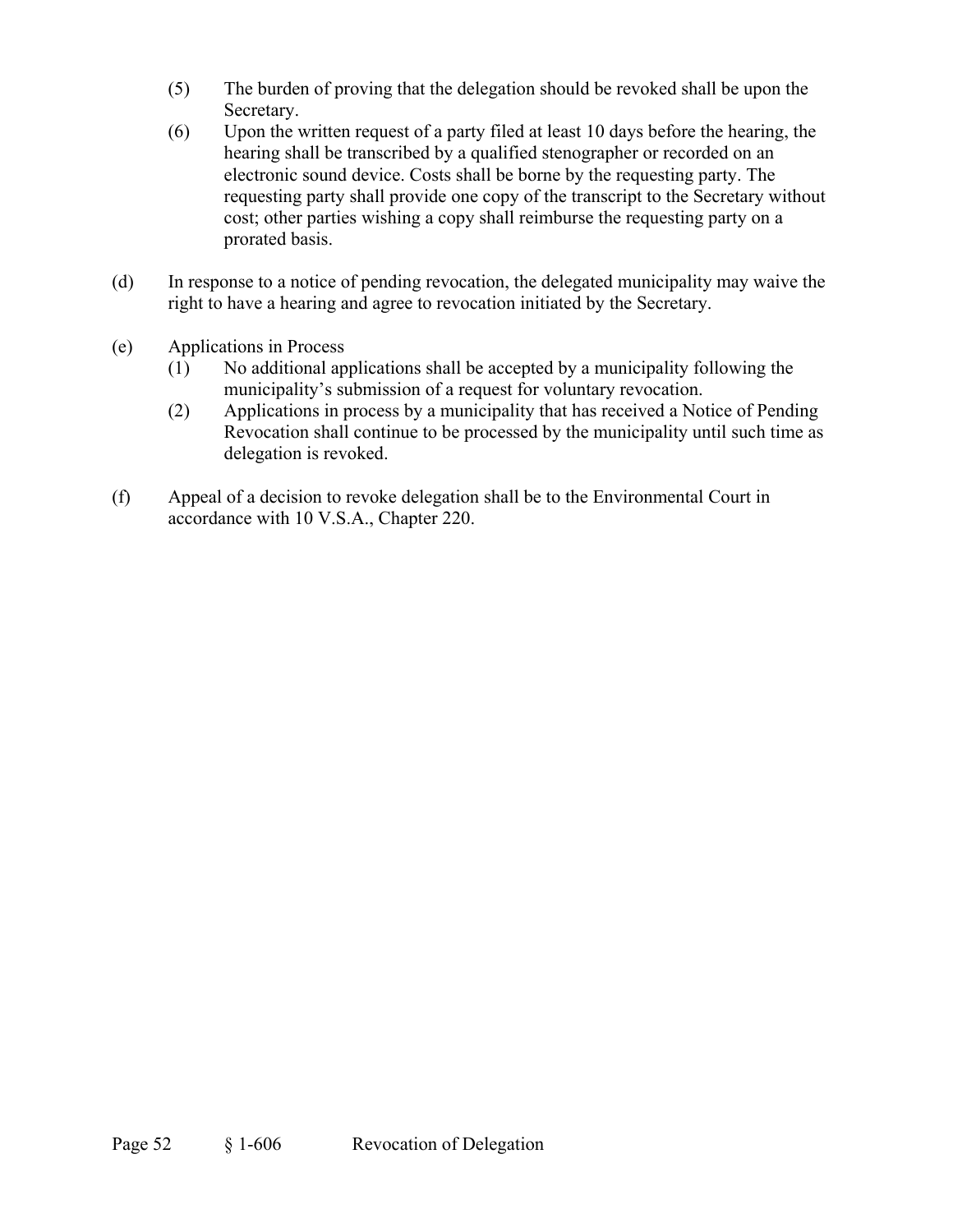## **Subchapter 7 – Designer Scope of Authority, Examination, and Continuing Education**

### **§ 1-701 General Requirements**

- (a) No person, except professional engineers, shall submit a design to the Secretary for a wastewater system or potable water supply without first obtaining a Class A, B, or BW wastewater and potable water supply designer license from the Office of Professional Regulation.
- (b) A designer or professional engineer employed to review applications and issue permits pursuant to these Rules by a municipality with delegated authority pursuant to Subchapter 6, and other employees from the designer's or professional engineer's firm or business, shall not complete a design, any part of an application, an installation certificate, or other certification for a wastewater system or potable water supply located, or proposed to be located, within the municipality employing them.

#### **§ 1-702 Scope of Authority for Class 1 Designers and Professional Engineers**

- (a) Class 1 Designers are licensed professional engineers who:
	- (1) are practicing within the scope of his or her engineering specialty; and
	- (2) if designing soil-based wastewater systems:
		- (A) received from the Vermont Board of Professional Engineering designation that he or she passed a college-level soil identification course with specific instruction in the areas of soil morphology, genesis, texture, permeability, color, and redoximorphic features; or
		- (B) passed a soil identification exam administered or approved by the Secretary.
- (b) Class 1 Designers may perform the site evaluation, application preparation, and design and installation certifications required under these Rules for the design of all wastewater systems and potable water supplies.
- (c) Professional engineers practicing within the scope of their engineering specialty who are not Class 1 Designers may:
	- (1) perform the site evaluation, application preparation, and certification required under these Rules for the design of water service piping, water service lines, sanitary sewer service lines, and sanitary sewer collection lines.
	- (2) perform the site evaluation, application preparation, and certification required under these Rules for the design of a soil-based wastewater system if the engineer retains one or more designers who are Class 1, Class A, Class B, or Class BW to perform all aspects of site evaluation, application preparation, and certification under these Rules for soil evaluation. In such cases, the name of the designer responsible for the soil evaluation for the application shall be included as a part of the permit application and certification.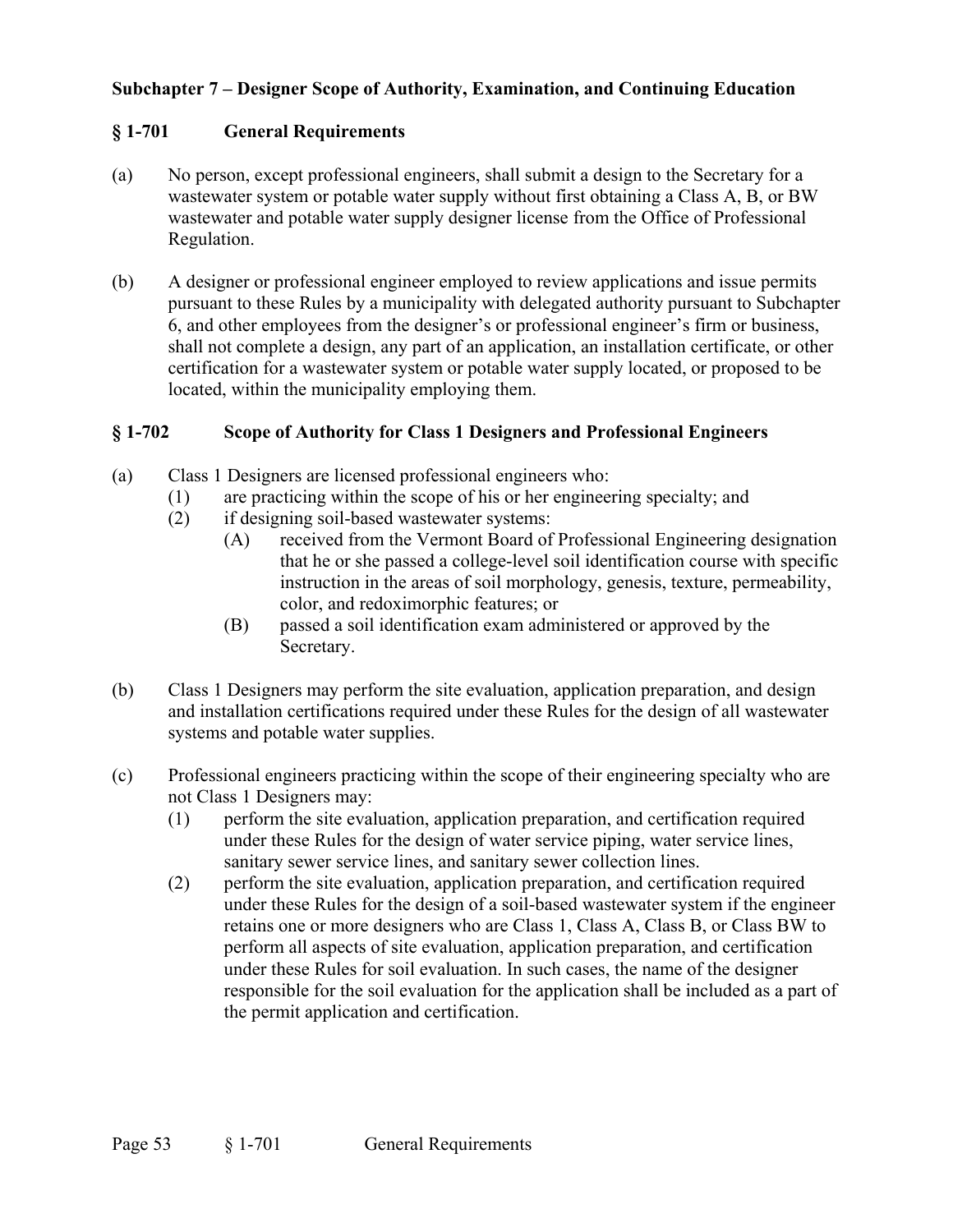## **§ 1-703 Scope of Authority for Class A Designers**

- (a) Class A Designers may perform the site evaluation, application preparation, and design and installation certifications required under these Rules for the design of the following wastewater systems and potable water supplies:
	- (1) a soil-based wastewater system with a design flow of 1350 gallons per day or less, including a system with a wastewater pump station that discharges to a gravity flow sanitary sewer collection line, gravity flow sanitary sewer service line, or distribution box;
	- (2) a sanitary sewer service line with a design flow of 1350 gallons per day or less, including a sanitary sewer service line that uses a wastewater pump station that discharges to a gravity flow sanitary sewer collection line or gravity flow sanitary sewer service line; and
	- (3) a potable water supply that serves only one single-family residence with a design flow of 1350 gallons per day or less, including a water service line with a fire suppression system with no more than 2 sprinkler heads.
- (b) Notwithstanding Subsection (a), a Class A designer shall not perform the site evaluation, application preparation, and design and installation certifications required under these Rules for the design of a wastewater system or potable water supply that includes or falls within one of the following:
	- (1) a soil-based wastewater system that uses pressure distribution;
	- (2) a soil-based wastewater system that uses subsurface drip distribution;
	- (3) a soil-based wastewater system with a leachfield in a mound or bottomless sand filter;
	- (4) a soil-based wastewater system with a leachfield disposing of filtrate effluent;
	- (5) a soil-based wastewater system designed using the 2-year time of travel management zone;
	- (6) a soil-based wastewater system that includes a constructed wetland;
	- (7) a soil-based wastewater system that uses a storage and dose approach;
	- (8) a soil-based wastewater system that disposes of high strength wastewater, and for which design flow is determined pursuant to  $\S$  1-803(f)(2) or (3);
	- (9) a soil-based wastewater system that disposes of high strength wastewater and serves a building or structure with a use as a brewery;
	- (10) an innovative/alternative system, or wastewater system that uses innovative/alternative components, that has received pilot or experimental approval pursuant to Subchapter 4;
	- (11) an innovative/alternative system, or wastewater system that uses innovative/alternative components that has received general use approval pursuant to Subchapter 4, unless the approval authorizes a Class A designer to design such systems;
	- (12) a sanitary sewer service line that includes manholes or connects to a pressure sanitary sewer collection line;
	- (13) a sanitary sewer collection line;
	- (14) a potable water supply that serves any building or structure or campground other than a single-family residence;
	- (15) a potable water supply that includes a water treatment system, the installation and use of which is not exempt under  $\S$  1-304(18);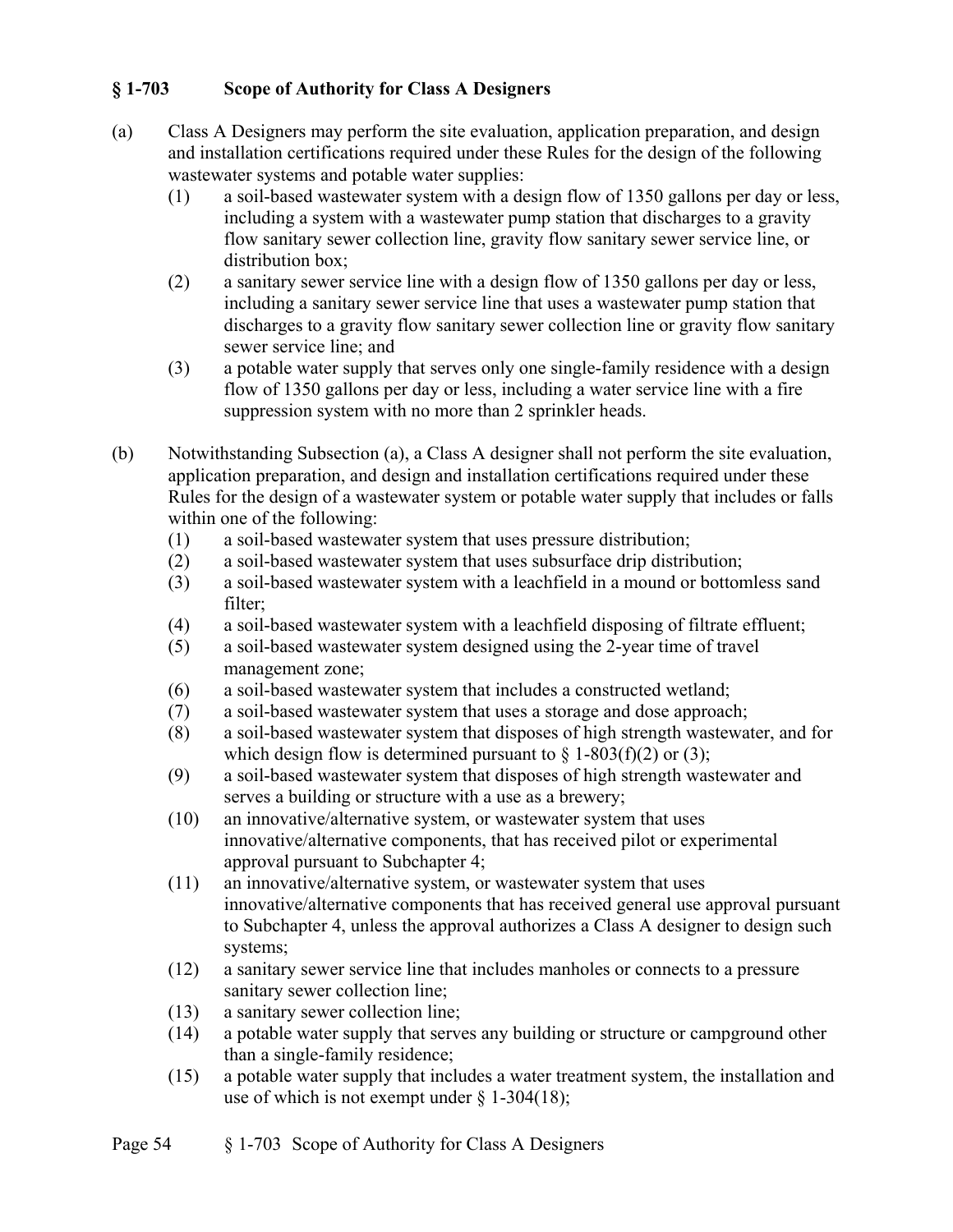- (16) a potable water supply with a surface water potable water source; or
- (17) a water service line that includes a fire hydrant or fire suppression system except as provided in Subsection (a)(3).
- (c) Class A designers shall not complete design or installation certifications for wastewater systems and potable water supplies they are not authorized to design.

### **§ 1-704 Scope of Authority for Class B Designers**

- (a) Class B designers may perform the work within a Class A designer's scope of authority and the site evaluation, application preparation, and design and installation certifications required under these Rules for the design of the following wastewater systems:
	- (1) a soil-based wastewater system that uses pressure distribution;
	- (2) a soil-based wastewater system that uses subsurface drip distribution;
	- (3) soil-based wastewater systems with a leachfield in a mound or bottomless sand filter;
	- (4) a soil-based wastewater system with a leachfield disposing of filtrate effluent;
	- (5) a soil-based wastewater system designed using the 2-year time of travel management zone;
	- (6) a soil-based wastewater system that includes a constructed wetland;
	- (7) a soil-based wastewater system that disposes of high strength wastewater and does not include the use of treatment or innovative/alternative components to reduce the strength to low;
	- (8) an innovative/alternative system, or wastewater system that uses innovative/alternative components, that has received general use approval pursuant to Subchapter 4, unless the approval requires a Class 1 designer to design such systems; and
	- (9) a sanitary sewer collection line that meets the following:
		- (A) the total design flow into the collection line is 1350 gallons per day or less;
		- (B) the collection line is less than 400 feet in length; and
		- (C) the collection line does not have a manhole and is not required to have a manhole under  $\S$  1-1002(j).
- (b) Notwithstanding Subsection (a), a Class B designer shall not perform the site evaluation, application preparation, and design and installation certification required under these Rules for the design of a wastewater system or potable water supply that includes or falls within one of the following:
	- (1) a soil-based wastewater system that uses a storage and dose approach;
	- (2) a soil-based wastewater system that disposes of high strength wastewater and includes the use of treatment or innovative/alternative components to reduce the strength to low strength;
	- (3) an innovative/alternative system, or wastewater system that uses innovative/alternative components, that has received general use approval pursuant to Subchapter 4, when the approval requires a Class 1 designer to design such systems;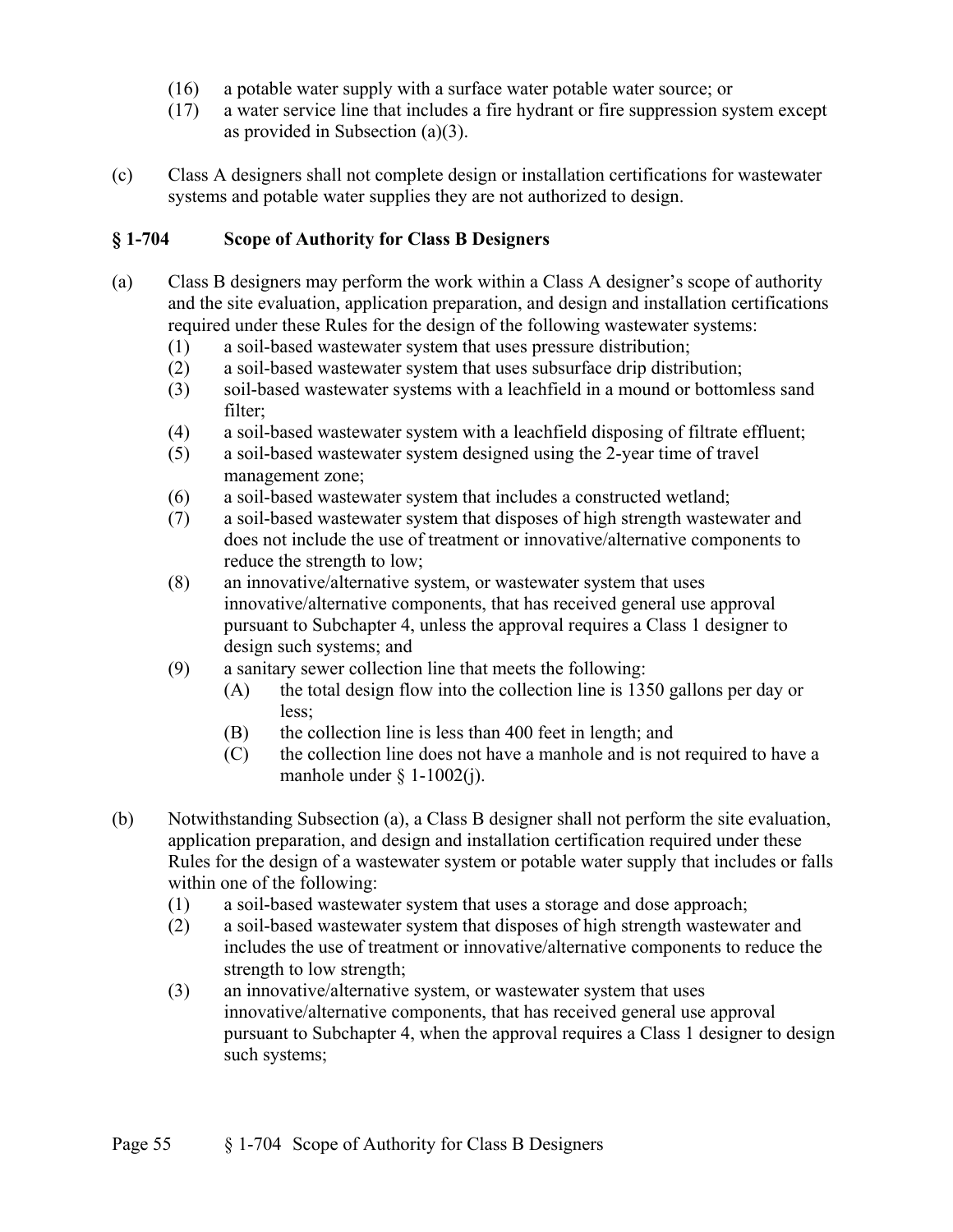- (4) an innovative/alternative system, or wastewater system that uses innovative/alternative components, that has received pilot or experimental approval pursuant to Subchapter 4;
- (5) a sanitary sewer service line or sanitary sewer collection line that includes manholes;
- (6) a sanitary sewer service line or sanitary sewer collection line that connects to a pressure sanitary sewer collection line;
- (7) a potable water supply that serves any building or structure or campground other than a single-family residence;
- (8) a potable water supply that includes a water treatment system the installation and use of which is not exempt under  $\S$  1-304(18);
- (9) a potable water supply with a surface water potable water source; or
- (10) a water service line that includes a fire hydrant or fire suppression system except as provided in  $\S$  1-703(a)(3).
- (c) Class B designers shall not complete design or installation certifications for wastewater systems and potable water supplies they are not authorized to design.

# **§ 1-705 Scope of Authority for Class BW Designers**

- (a) Class BW designers may perform the work within a Class A or Class B designer's scope of authority and the site evaluation, application preparation, and design and installation certifications required under these Rules for the design of a potable water supply with a total design flow of 1350 gallons per day or less regardless of the number of buildings or structures or campgrounds served.
- (b) Notwithstanding Subsection (a), a Class BW designer shall not perform the site evaluation, application preparation, and design and installation certification required under these Rules for the design of a wastewater system or potable water supply that includes or falls within one of the following:
	- (1) a soil-based wastewater system that uses a storage and dose approach;
	- (2) a soil-based wastewater system that disposes of high strength wastewater and includes the use of pre-treatment or innovative/alternative components to decrease the strength of the wastewater;
	- (3) an innovative/alternative system, or wastewater system that uses innovative/alternative components, that has received general use approval pursuant to Subchapter 4, when the approval requires a Class 1 designer to design such systems;
	- (4) an innovative/alternative system, or wastewater system that uses innovative/alternative components, that has received pilot or experimental approval pursuant to Subchapter 4;
	- (5) a sanitary sewer service line or sanitary sewer collection line that includes manholes;
	- (6) a sanitary sewer service line or sanitary sewer collection line that connects to a pressure sanitary sewer collection line;
	- (7) a potable water supply that includes a water treatment system the installation and use of which is not exempt under  $\S 1-304(18)$ ;
	- (8) a potable water supply with a surface water potable water source; or
- Page 56 § 1-705 Scope of Authority for Class BW Designers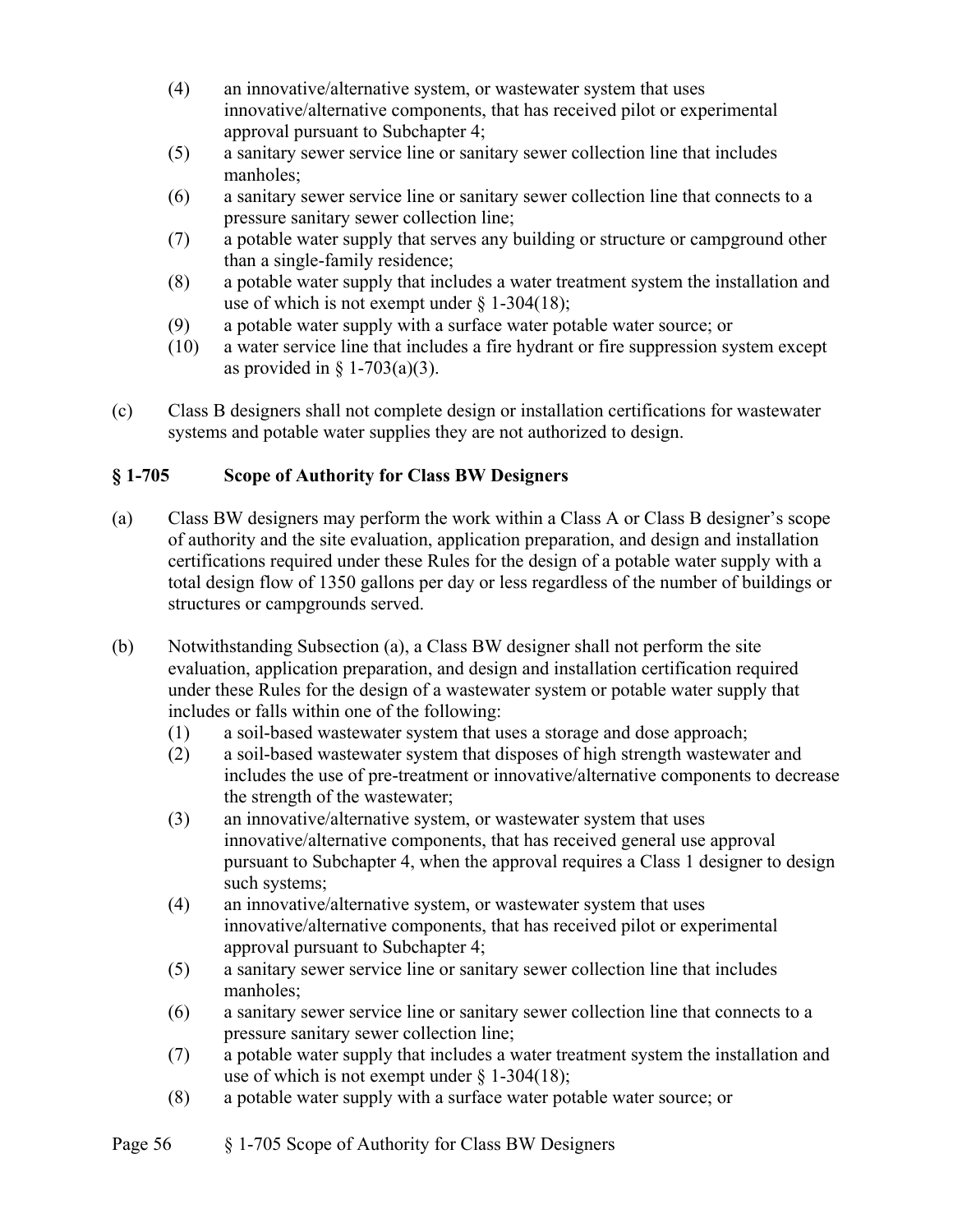- (9) a water service line that includes a fire hydrant or fire suppression system except as provided in  $\S$  1-703(a)(3).
- **(c)** Class BW designers shall not complete design or installation certifications for wastewater systems and potable water supplies they are not authorized to design.

## **§ 1-706 Examinations**

- (a) Examinations to become a Class A designer shall consist of both written and field exams prepared and approved by the Secretary that test the individual's knowledge of soil identification and the requirements of these Rules for those wastewater systems and potable water supplies that a Class A designer is authorized by these Rules to design.
- (b) Examinations to become a Class B designer shall consist of the Class A examinations and a written exam prepared and approved by the Secretary that tests the individual's knowledge of the requirements of these Rules for those wastewater systems and potable water supplies that a Class B designer is authorized by these Rules to design.
- (c) Examinations to become a Class BW designer shall consist of the Class A and Class B examinations and a written exam prepared and approved by the Secretary that tests the individual's knowledge of designing potable water supplies that a Class BW designer is authorized by these Rules to design.

## **§ 1-707 Continuing Education for Class A, B, and BW Designers**

- (a) To provide continuing education hours toward a designer's license renewal, a course must be Secretary approved as either relevant to the siting and design of a wastewater system or potable water supply or in-field or laboratory related courses pertaining to soil.
- (b) Any person may request that the Secretary review a course to determine whether to approve the course for continuing education hours.
	- (1) When approving a course, the Secretary shall identify the:
		- (A) type of the course;
		- (B) whether in-field, laboratory, or interactive distance learning;
		- (C) the number of hours completion of the course provides;
		- (D) whether the hours qualify as general hours or soil hours; and
		- (E) whether the provider is able to verify attendance and participation.
	- (2) Courses that consist of passive listening or viewing of recorded matter shall not be approved for continuing education hours.
- (c) The Secretary shall provide at least one soil course each year to assist designers fulfilling their continuing education hours.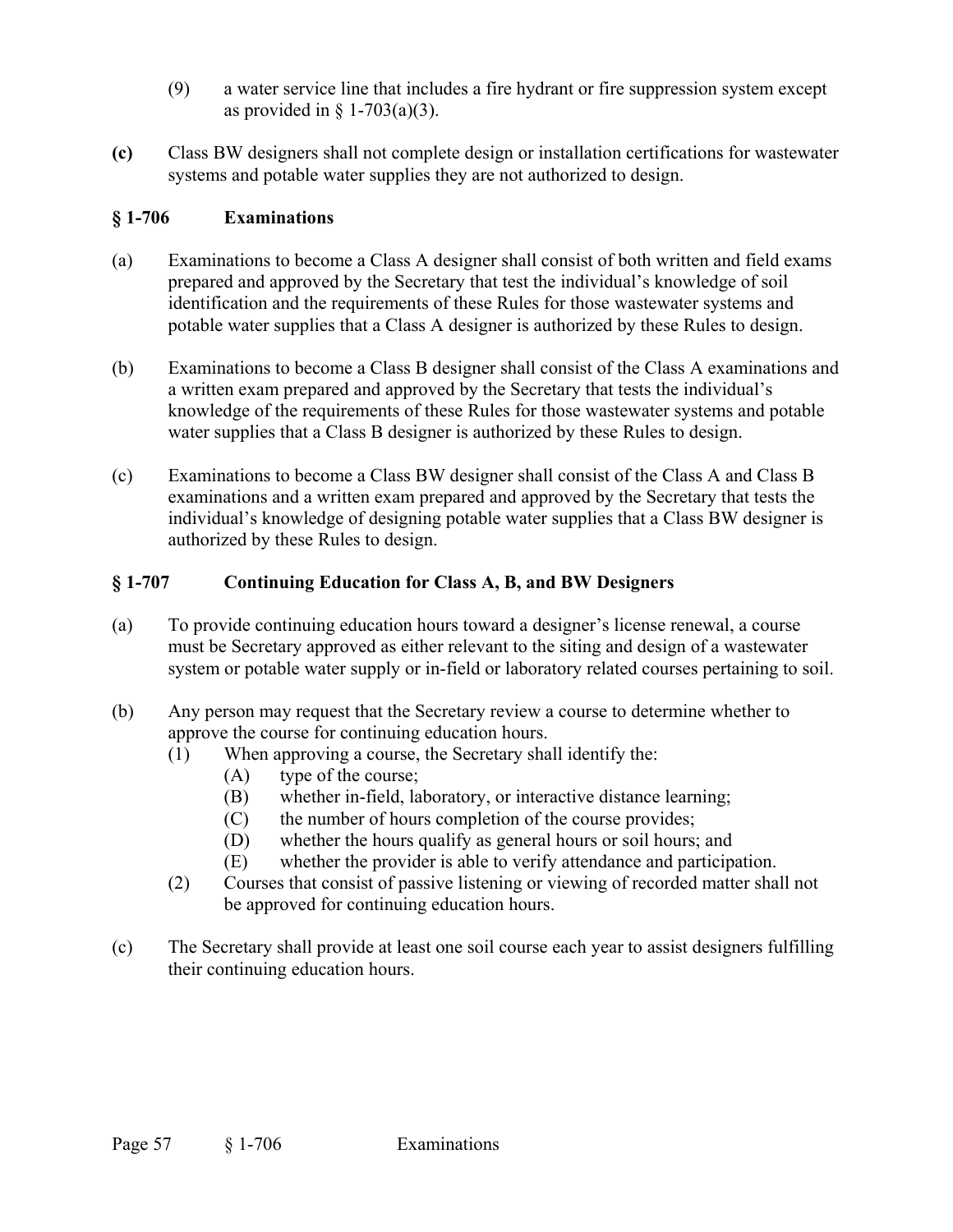## **§ 1-708 Audit of Designers**

- (a) The Secretary may review, on a random basis, or in response to a complaint, or on his or her own motion, the performance of a designer, including the following and any work completed by the designer in association with the following:
	- (1) soil analysis and testing procedures employed by the designer;
	- (2) systems designed by the designer; and
	- (3) designs approved or recommended for approval by the designer.
- (b) The Secretary may use the results to work with a designer to reduce the number of administratively and technically incomplete or deficient applications.
- (c) The Secretary may provide the results of the audit to the Office of Professional Regulation.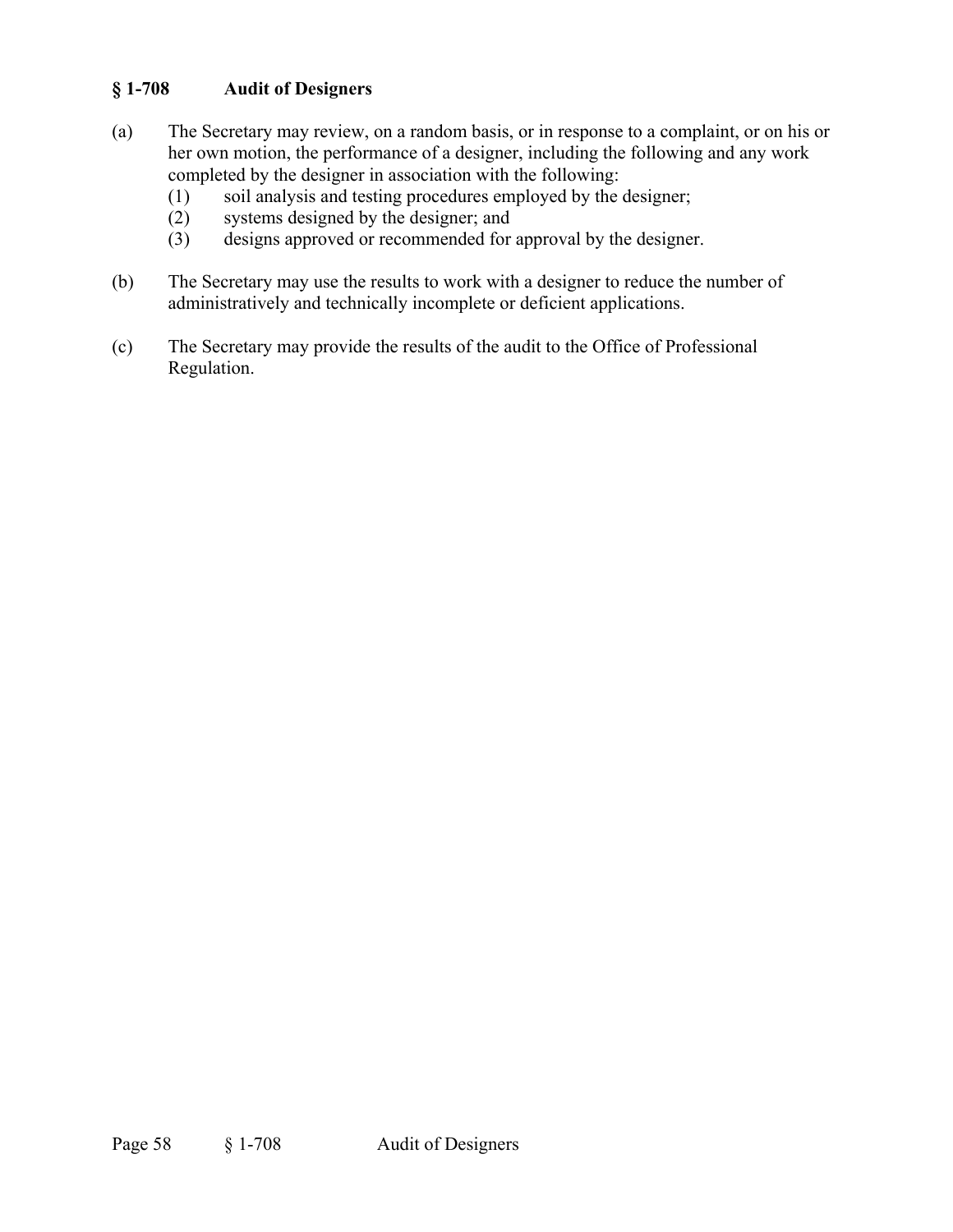## **Subchapter 8 – General Technical Standards for Wastewater Systems and Potable Water Supplies**

## **§ 1-801 Basic Requirements**

- (a) All buildings or structures or campgrounds shall have a wastewater system that complies with the technical standards in this Subchapter and Subchapters 9 and 10 except as provided in § 1-301(b), § 1-802, or an approval for an innovative/alternative system or component.
	- (1) Except as provided in Subsection (a)(2), the wastewater system shall be physically connected to the building or structure it serves.
	- (2) The wastewater system serving a building or structure may be a wastewater system that is not physically connected to the building or structure provided the wastewater system is physically connected to a separate building or structure and the buildings or structures are on the same lot and not more than 500 feet apart.
- (b) A wastewater system shall be maintained to ensure that the components of the wastewater system meet the technical standards in this Subchapter and Subchapters 9 and 10 and do not operate improperly.
- (c) All buildings or structures or campgrounds shall have a potable water supply that complies with the technical standards in this Subchapter and Subchapters 11 and 12 except as provided in § 1-301(b), § 1-802, or an approval for an innovative/alternative system or component.
	- (1) Except as provided in Subsection (c)(2), the potable water supply shall be physically connected to the building or structure it serves.
	- (2) The potable water supply serving a building or structure may be a potable water supply that is not physically connected to the building or structure provided the potable water supply is physically connected to a separate building or structure and the buildings or structures are on the same lot and not more than 500 feet apart.
- (d) A potable water supply shall be maintained to ensure that the components of the potable water supply meet the technical standards in this Subchapter and Subchapters 11 and 12 and do not operate improperly.
- (e) All dependent campsites in a campground shall be within 400 feet of a toilet facility. The toilet facility may consist of water carried toilets, vault privies, composting toilets, or incinerating toilets.
- (f) There shall be at least 1 toilet to serve each group of 10 or fewer dependent campsites in a campground.
- (g) Each component of a wastewater system shall be sized to convey, treat, or dispose of the design flow associated with the component and identified in § 1-803.
- (h) Each component of a potable water supply shall be sized to supply or convey the design flow associated with the component and identified in § 1-803.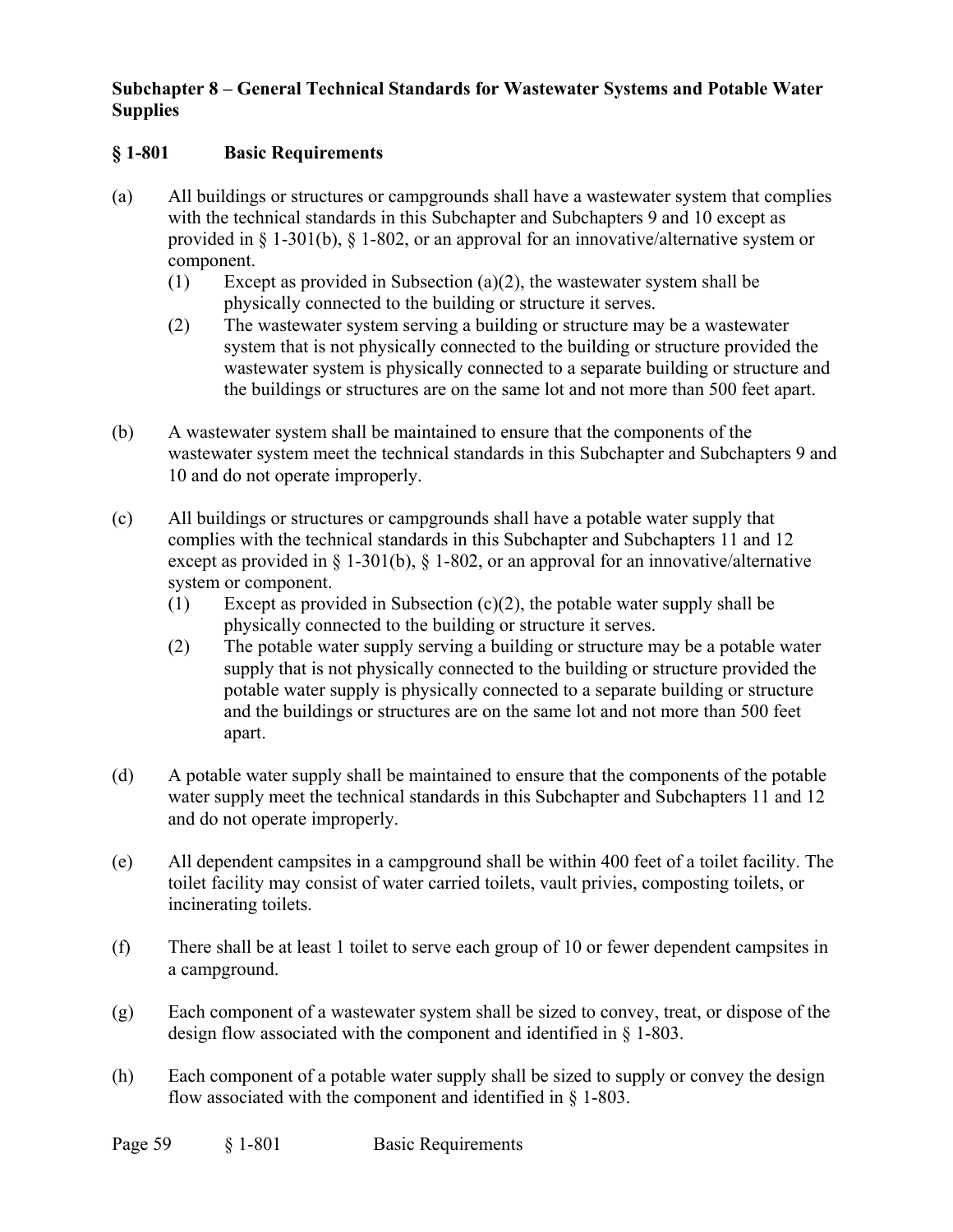- (i) A water faucet shall be provided within 400 feet of any dependent campsite in a campground. Common drinking vessels at faucets are prohibited.
- (j) At least one dumping station shall be provided per campground unless:
	- (1) all campsites have individual sanitary sewer service lines; or
	- (2) the campground consists entirely of tent sites and the campground prohibits the use of camping units with interior plumbing.
- (k) Each dumping station in a campground shall:
	- (1) serve no more than 100 dependent campsites;
	- (2) be designed with a concrete apron that slopes to the sanitary sewer service line inlet; and
	- (3) be supplied with piped water under pressure for flushing and cleaning of the concrete apron after each use.

## **§ 1-802 Variances**

- (a) An application for a permit or permit amendment may include a request, prepared by a designer, for a variance from one or more technical standards in this Subchapter and Subchapters 9, 10, 11, and 12 if the application meets one of the following:
	- (1) involves the construction of a replacement system or replacement supply and the variance is sought for the replacement system or replacement supply, provided the replacement system is not proposed in lieu of a replacement area and in the same application as the wastewater system it would replace;
	- (2) involves the change in use of a single-family residence from seasonal to yearround use and the variance is sought for the wastewater system or potable water supply proposed to serve the single-family residence, provided no holding tank is proposed as part of the wastewater system;
	- (3) involves the subdivision of an improved lot, and, if desired, the construction of a replacement system in lieu of a replacement area, and the variance is sought for the replacement area or replacement system, provided the lot is improved with, and the replacement area or replacement system is proposed to serve, either:
		- (A) up to two single-family residences or one duplex; or
		- (B) up to two buildings or structures, two campgrounds, or one building or structure and one campground, where the total design flow for the uses is 560 gallons per day or less.
- (b) Variances are not available in circumstances other than those identified in Subsection (a).
- (c) Notwithstanding Subsection (a), a variance from a technical standard in these Rules shall not be granted when an increase in design flow is sought for the wastewater system or potable water supply.
- (d) An application that includes a request for a variance shall identify the specific provision and technical standard in these Rules for which the applicant is requesting a variance, identify the alternative design standard requested, and contain the site plan, detail sheets,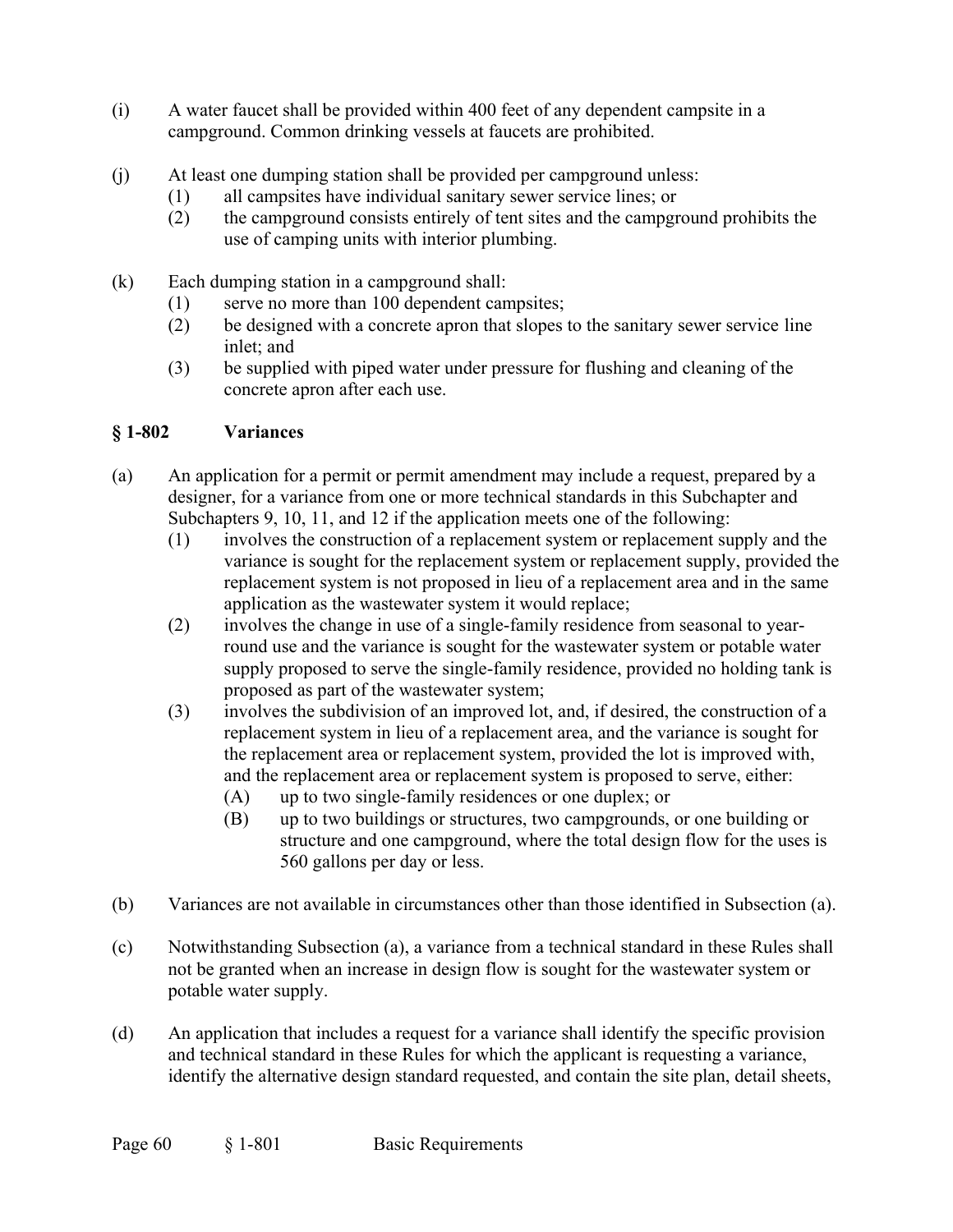narrative, or data that supports the grant of such a variance pursuant to the standard identified in Subsection (e) or (f).

- (1) The burden shall be on the person requesting the variance to provide information that would enable the Secretary to reach each conclusion identified in Subsection (e) or (f).
- (2) The Secretary may request additional information that he or she deems necessary to determine whether to grant a variance pursuant to Subsection (e) or (f).
- (e) The Secretary shall grant a variance from a technical standard in these Rules only when the Secretary reaches each of the following conclusions:
	- (1) Full compliance with the technical standard cannot be achieved.
	- (2) The variance is the minimum necessary considering both cost and the potential impacts on human health and the environment. In reaching this determination, the Secretary shall presume that the following designs are the minimum necessary considering the cost and impacts on human health and the environment:
		- (A) For the design of a soil-based wastewater system, when it is determined that a reduction of no more than 4 inches in the depths of naturally occurring soil required pursuant to § 1-903 is not needed to protect the water table, a variance from one or more technical standards in § 1-903 is available and the following variances are available:
			- (i) Variances from the requirement for a pump station and that allow the development an in-ground leachfield.
			- (ii) Variances that allow an in-ground leachfield instead of a pump station and an at-grade leachfield.
			- (iii) Variances that allow an at-grade leachfield instead of a leachfield in a mound or bottomless sand filter.
		- (B) For the design of a potable water supply, when a proposed groundwater potable water source cannot meet the isolation required pursuant to  $\S$  1-1104(e) from an existing leachfield or septic tank, and the proposed potable water source is designed to include casing that exceeds the casing required pursuant to § 1-1206 or to include grouting of any annular space of the proposed potable water source, a variance from  $\S$  1-1104(e) for isolation from the existing leachfield or septic tank is available.
	- (3) The variance will not allow the wastewater system or potable water supply to function as a failed supply or failed system.
	- (4) If sought for a replacement system or replacement supply, the replacement system or replacement supply will provide equal to or better protection to human health or the environment than the wastewater system or potable water supply it is replacing. In reaching this determination the Secretary shall consider, among other factors, if the replacement system or replacement supply will provide equal or better protection of the groundwater, will provide equal or better protection of surface water, and will provide equal or better protection for potable water sources and public water sources.
- (f) Notwithstanding Subsection (e):
	- (1) When a variance is sought for a replacement system or replacement supply that will replace a wastewater system or potable water supply exempt from the permitting requirements of this Subchapter under  $\S$  1-303, the conclusion in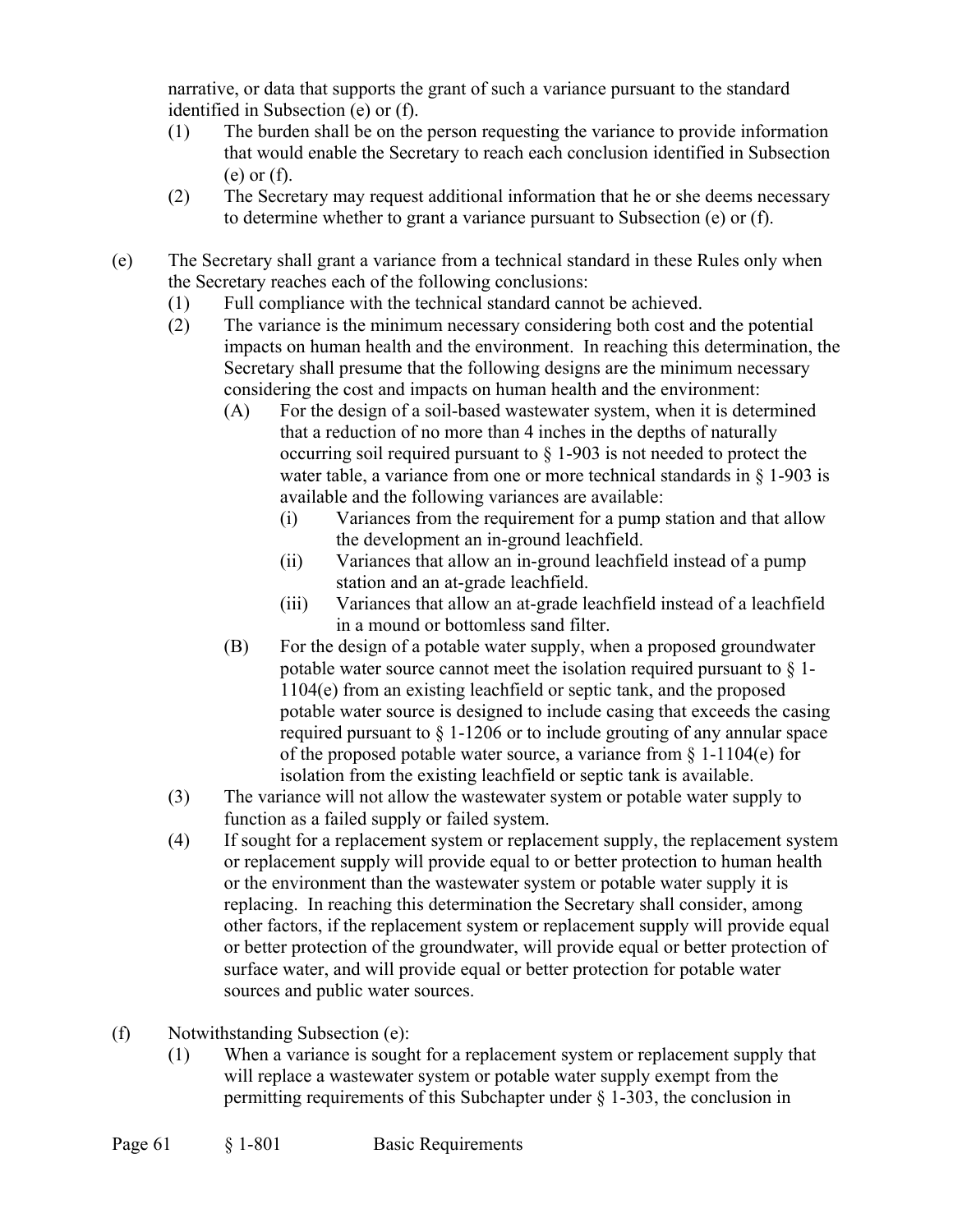Subsection  $(e)(1)$  is not applicable, and the Secretary shall grant a variance from a technical standard in these Rules when the Secretary reaches the conclusions in Subsection (e) $(2)$ ,  $(3)$ , and  $(4)$ .

- (2) When a variance is sought in the circumstance identified in Subsection (a)(3), the conclusion in Subsection (e)(1) is not applicable, and the Secretary shall grant a variance from a technical standard in these Rules when the Secretary reaches the conclusions in Subsection (e) $(2)$ ,  $(3)$ , and  $(4)$  and concludes that full compliance with the technical standard cannot be achieved within 500 feet of each building or structure or campground proposed to be served by the replacement area or replacement system.
- (g) The grant of a variance by the Secretary shall be in writing in the permit for the wastewater system or potable water supply for which the variance was requested by identifying that the permit includes the grant of a variance and by identifying both the technical standard for which the variance is granted and the design modification or alternative design standard approved.
- (h) The grant of a variance shall not relieve the applicant of the responsibility to comply with all other provisions of these Rules and applicable State and local laws.

## **§ 1-803 Design Flows**

- (a) For the purposes of this Section, the term "employee," when associated with a nonresidential use of a residence, does not include employees residing in the residence whose water usage is included as part of a residential use.
- (b) For the purposes of this Section, the term "meal" means any food service that includes more than coffee, tea, water, other beverages, and pre-packaged food. Meals include any food service that the Vermont Department of Health determines to be a meal or requires a Health License to be prepared on the premises.
- (c) The design flow for individual components of a wastewater system and potable water supply, and the design flow for a replacement area, that will serve a single-family residence on a lot with no other buildings or structures and with no campground, shall be calculated based on a minimum of 2 bedrooms, regardless of whether the residence will contain only one bedroom.
- (d) The design flow for individual components of a wastewater system and a potable water supply, and the design flow for a replacement area, that will serve buildings or structures with a residential use shall be calculated using one of the following methods for the total living units served:
	- (1) The design flow of 70 gallons per day per person at the maximum residential occupancy proposed for each living unit, provided the resulting design flow is not less than the design flow calculated using the following minimum design standards:
		- (A) a living unit contains at least 1 bedroom, except as provided in Subsection (c);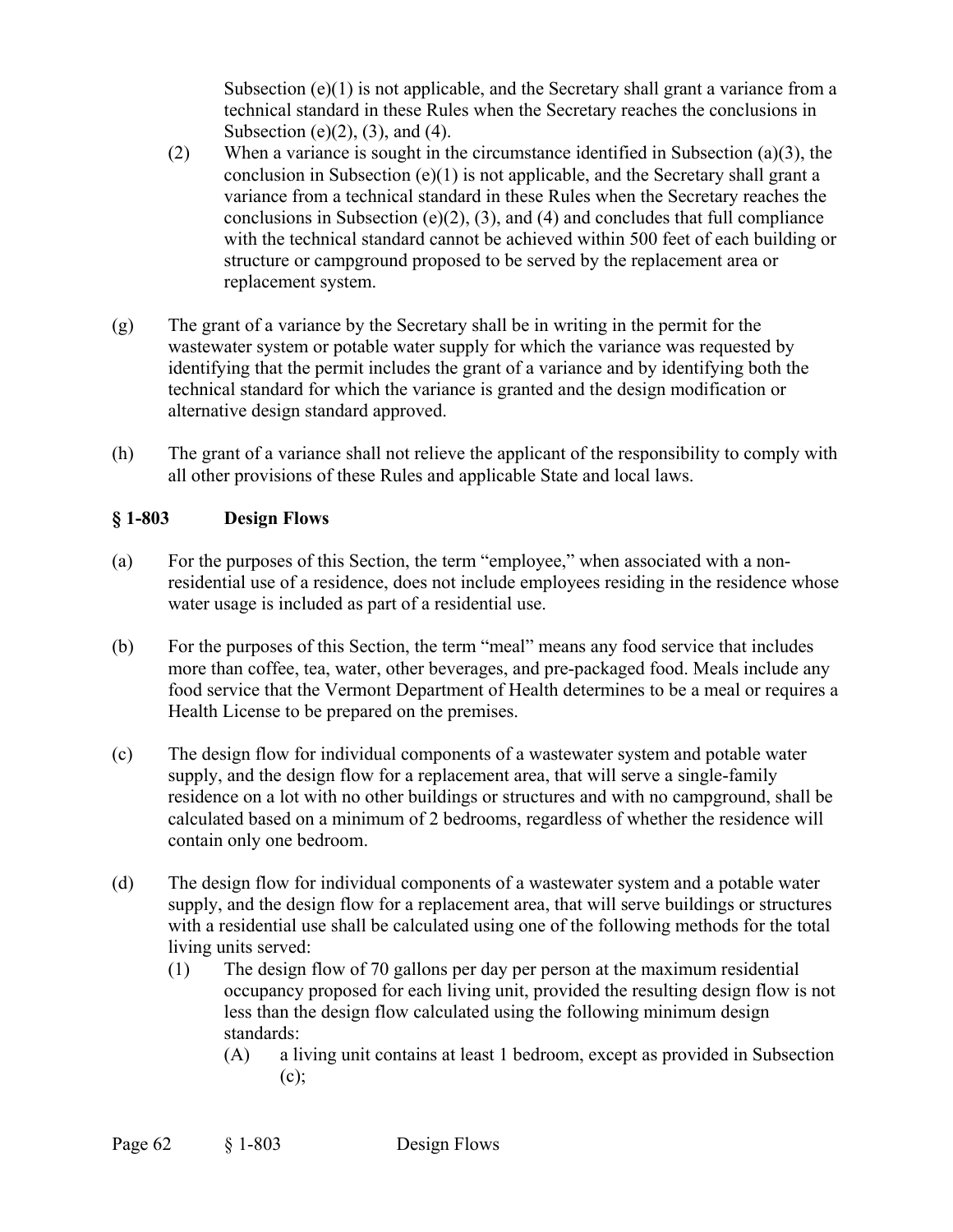- (B) the first 3 bedrooms in a living unit contain a minimum occupancy of 2 persons per bedroom; and
- (C) each additional bedroom beyond 3 contains a minimum occupancy of 1 person per bedroom.
- (2) The design flow specified in Table 8-1.
- (e) The design flow for individual components of a wastewater system and potable water supply, and the design flow for a replacement area, that will serve campgrounds shall be calculated using the design flow specified in Table 8-2.
- (f) The design flow for individual components of a wastewater system and potable water supply, and the design flow for a replacement area, that will serve buildings or structures with a non-residential use shall be calculated using one of the following methods:
	- (1) The design flow specified in Table 8-3 for the maximum quantity of each unit proposed.
	- (2) A Secretary approved design flow using water meter data authorized pursuant to § 1-804.
	- (3) For uses not appearing in Table 8-3:
		- (A) when the wastewater system is a soil-based wastewater system, or a sanitary sewer service line that conveys wastewater to an indirect discharge system, a design flow approved by the Secretary following receipt of the designer's proposal for a design flow that will accommodate the wastewater strength and characteristics and the amount of water necessary for the proposed use, taking into account:
			- (i) the design flows for uses in Table 8-3 with similar water usage and wastewater strength and characteristics;
			- (ii) the submission of water use data that meets the requirements in § 1-804(d) and (e) and the submission of wastewater strength and characteristics that meets the requirements of § 805(c), accompanied by a request to establish a design flow for the proposed use that includes the information identified in  $\S$  1-804(a) and (c); or
			- (iii) for commercial, industrial, manufacturing, or agricultural uses, the design flow determined by other methods approved by the Secretary. Other methods may include manufacturer's specifications and method used to determine design flow and wastewater strength and characteristics; flows and wastewater strength and characteristics from other States or the Environmental Protection Agency; or published and peer review studies by States, Colleges, or Universities that include flows and wastewater strength and characteristics.
		- (B) when the wastewater system is a sanitary sewer service line that conveys wastewater to a wastewater treatment facility, a design flow approved by the Secretary following receipt of the designer's proposal for a design flow that will accommodate the wastewater strength and the amount of water necessary for the proposed use, taking into account:
			- (i) the design flows for uses in Table 8-3 with similar water usage and wastewater strength;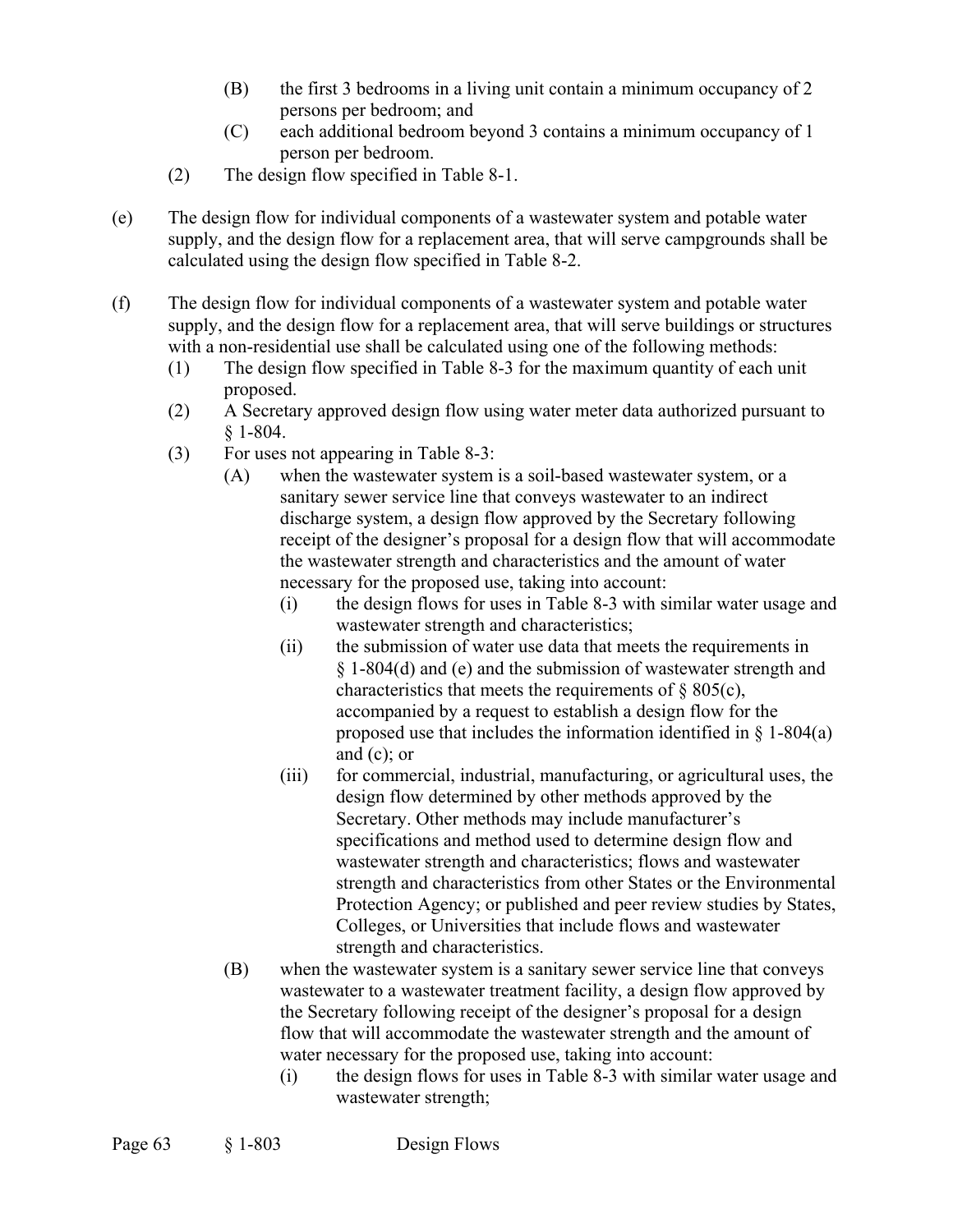- (ii) the submission of water use data that meets the requirements in § 1-804(d) and accompanied by a request to establish a design flow for the proposed use that includes the information identified in  $\S$  1-804(b) and (c); or
- (iii) for commercial, industrial, manufacturing, or agricultural uses, the design flow determined by other methods approved by the Secretary. Other methods may include manufacturer's specifications and method used to determine design flow and wastewater strength and characteristics; flows and wastewater strength and characteristics from other States or the Environmental Protection Agency; or published and peer review studies by States, Colleges, or Universities that include flows and wastewater strength and characteristics.
- (g) In the following situations, a designer may reduce, by the reduction indicated as follows, the design flow calculated pursuant to Subsection (d), (e), and (f) for individual components of a wastewater system or potable water supply:
	- (1) If the living unit served is senior housing but does not include assisted living or nursing care associated with the senior housing, the design flow for a component that will serve the living unit may be reduced to 105 gallons per day (based on 1.5 persons per living unit).
	- (2) If not more than four living units will be served by a component and each living unit contains only composting or incinerating toilets, the design flow for the component may be reduced by 25 percent.
	- (3) If a building or structure, other than in a living unit, or a campground, that will be served by a component contains only composting or incinerating toilets and the Secretary determines that a reduction in design flow proposed by the applicant's designer for the component will not increase the probability the system or supply will fail, the design flow for the component may be the design flow approved by the Secretary.
- (h) The design flow for individual components of a wastewater system or potable water supply, and the design flow for a replacement area, that will serve a building or structure or campground with multiple uses, whether residential or non-residential, shall be determined by calculating the maximum sum of the design flows for each use of the building or structure or campground in any 24-hour period.
- (i) When a wastewater system includes a gravity sanitary sewer service line or gravity sanitary sewer collection line exceeding 500 feet in total length, individually or in combination, the following infiltration design flow shall be added to the design flow identified in Subsection (c) through (h) for individual components of the wastewater system that receive flow from the service or collection line:
	- (1) 300 gallons per inch of diameter per mile of pipe per day; or
	- (2) 200 gallons per inch of diameter per mile of pipe per day when the Secretary approves the reduction based on a request and specific information provided by a designer in the application.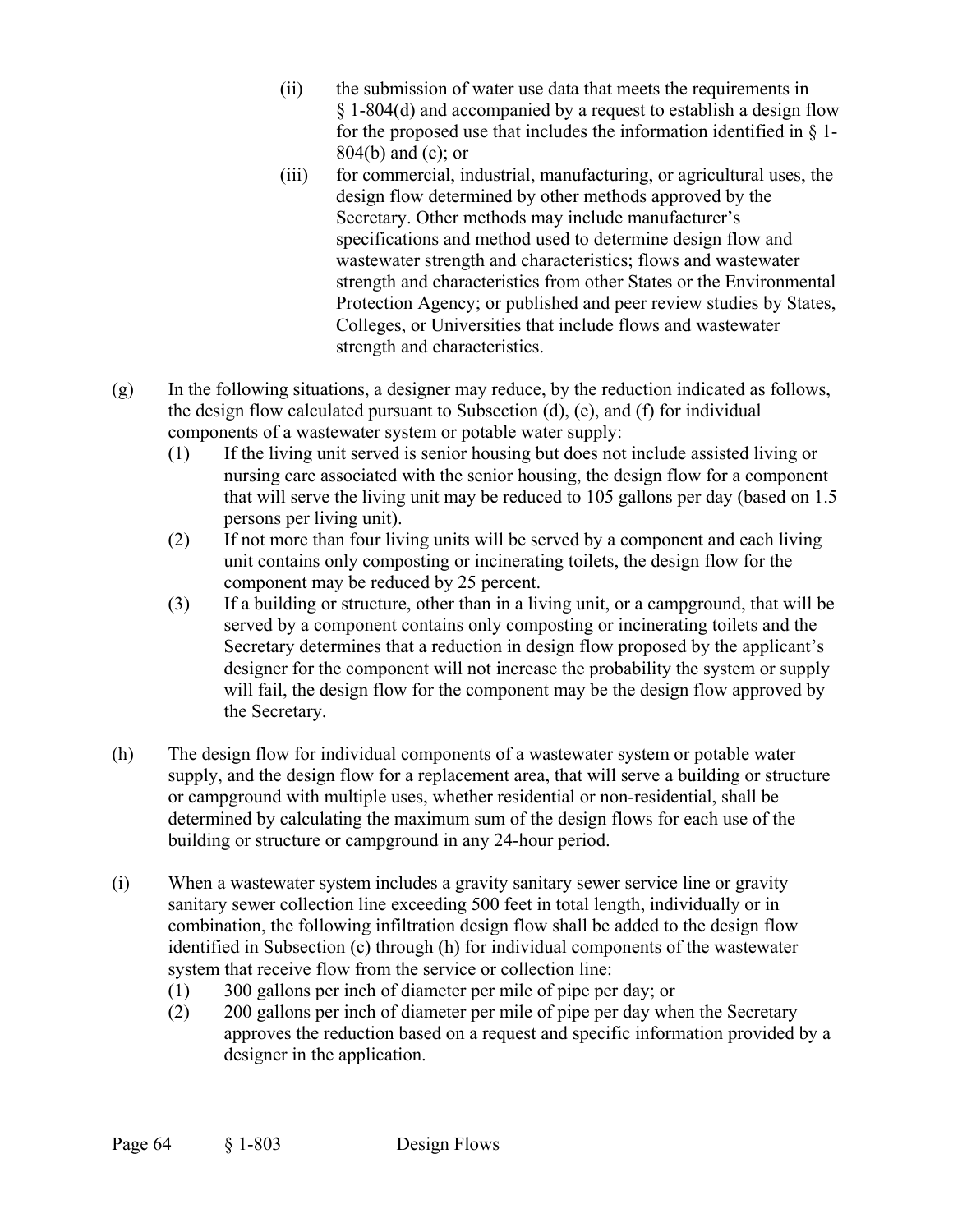| <b>Number of Living Units</b> | <b>Wastewater System</b><br>(Gallons Per Day) | <b>Potable Water Supply</b><br>(Gallons Per Day) |
|-------------------------------|-----------------------------------------------|--------------------------------------------------|
| 5                             | 1575                                          | 1800                                             |
| 6                             | 1830                                          | 2160                                             |
| 7                             | 2065                                          | 2520                                             |
| 8                             | 2280                                          | 2880                                             |
| 9                             | 2565                                          | 3240                                             |
| 10                            | 2800                                          | 3600                                             |
| 11                            | 3036                                          | 3960                                             |
| 12                            | 3264                                          | 4320                                             |
| 13                            | 3848                                          | 4680                                             |
| 14                            | 3696                                          | 5040                                             |
| 15                            | 3900                                          | 5400                                             |
| 16                            | 4112                                          | 5760                                             |
| 17                            | 4369                                          | 6120                                             |
| 18                            | 4518                                          | 6480                                             |
| 19                            | 4712                                          | 7200                                             |
| 20 or more                    | 245 per living unit*                          | 360 per living unit                              |

#### **Table 8-1 Design Flows for the Residential Use of Buildings or Structures With 5 or More Living Units**

\* Provided the individual component of the wastewater system is receiving less than 50,000 gallons per day. When the component is receiving 50,000 gallons per day or more, the design flow for the component decreases to 210 per day per living unit.

**Table 8-2 Design Flows for Campsites** 

| Use of Campsite                                                              |       |                                           |  |  |  |
|------------------------------------------------------------------------------|-------|-------------------------------------------|--|--|--|
| Type or description of<br>campsite use                                       | Units | <b>Gallons Per Day</b><br><b>Per Unit</b> |  |  |  |
| <b>Campsites for Tents and Other Camping Units with No Interior Plumbing</b> |       |                                           |  |  |  |
| central toilets with<br>showers                                              | site  | 100                                       |  |  |  |
| central toilets w/o showers                                                  | site  | 75                                        |  |  |  |
| Campsites for Camping Units with Interior Plumbing but w/o Sewer Hook-Up     |       |                                           |  |  |  |
| central toilets facilities                                                   | site  | 90                                        |  |  |  |
| dumping station                                                              | site  | 35                                        |  |  |  |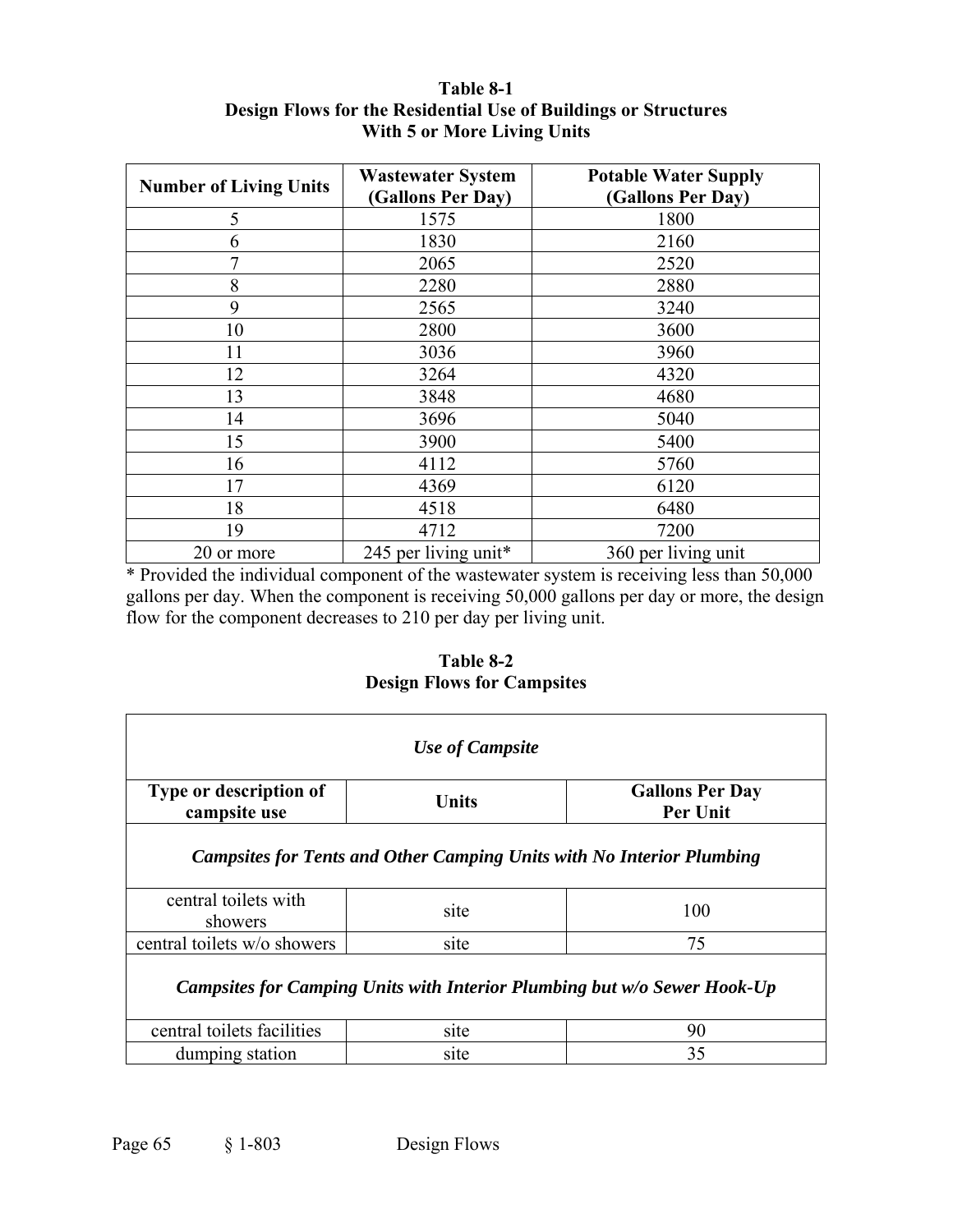| <b>Use of Campsite</b>                                                        |                 |                                    |  |  |  |
|-------------------------------------------------------------------------------|-----------------|------------------------------------|--|--|--|
| Type or description of<br>campsite use                                        | <b>Units</b>    | <b>Gallons Per Day</b><br>Per Unit |  |  |  |
| <b>Campsites for Camping Units with Sewer Hook-Up</b>                         |                 |                                    |  |  |  |
| with or without central<br>toilet facilities serving the<br>units             | site            | 120                                |  |  |  |
| <b>Cabins with Plumbing; Park Model Recreation Vehicles</b>                   |                 |                                    |  |  |  |
| with or without kitchen but<br>w/o laundry                                    | sleeping space* | 50                                 |  |  |  |
| with or without kitchen but<br>with laundry facilities                        | sleeping space* | 70                                 |  |  |  |
| * Design flow shall be calculated based on a minimum of four sleeping spaces. |                 |                                    |  |  |  |

| Table 8-3                                                               |
|-------------------------------------------------------------------------|
| <b>Design Flows for Non-Residential Uses of Buildings or Structures</b> |

| <b>Use of Building or Structure</b>                        |                                              |                                           |  |  |  |
|------------------------------------------------------------|----------------------------------------------|-------------------------------------------|--|--|--|
| <b>Details of use</b>                                      | Units                                        | <b>Gallons Per Day (gpd)</b><br>Per Unit* |  |  |  |
| <b>Animal, Dog, or Small Animal Grooming; Kennels</b>      |                                              |                                           |  |  |  |
| for each use                                               | employee                                     | 13                                        |  |  |  |
| grooming station                                           | station                                      | 400                                       |  |  |  |
| kennels cages or enclosures                                | cage or enclosure                            | 25                                        |  |  |  |
| <b>Airport</b>                                             |                                              |                                           |  |  |  |
| airport                                                    | passenger                                    | 4                                         |  |  |  |
| with restaurant licensed by<br>the Department of Health    | seat licensed by the<br>Department of Health | use Restaurant                            |  |  |  |
| <b>Assembly Area; Conference Room with no food service</b> |                                              |                                           |  |  |  |
| for each use                                               | seat                                         | 4                                         |  |  |  |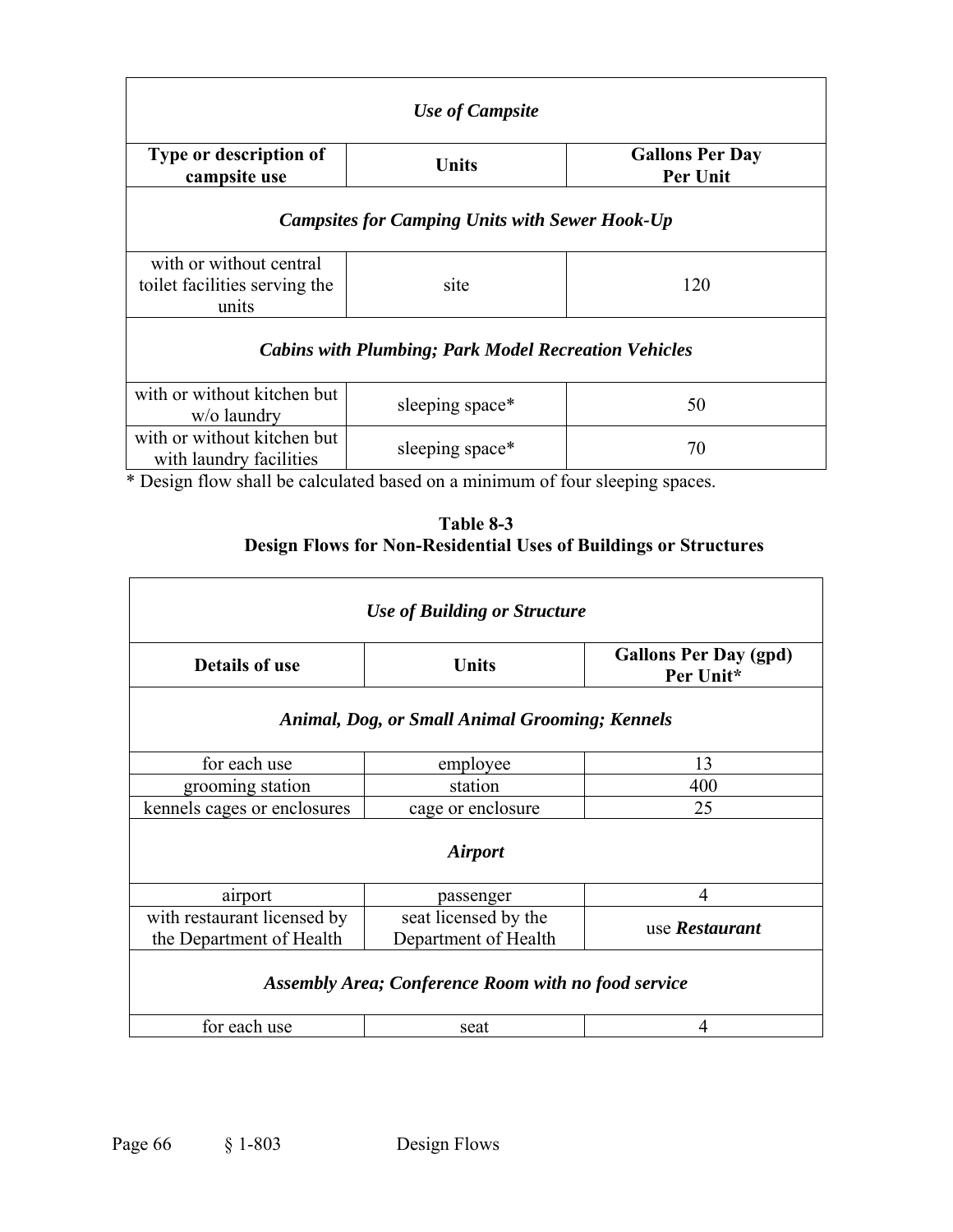| <b>Use of Building or Structure</b>                                                                                                                                      |                                                                                                |                                           |  |  |  |
|--------------------------------------------------------------------------------------------------------------------------------------------------------------------------|------------------------------------------------------------------------------------------------|-------------------------------------------|--|--|--|
| <b>Details of use</b><br><b>Units</b>                                                                                                                                    |                                                                                                | <b>Gallons Per Day (gpd)</b><br>Per Unit* |  |  |  |
|                                                                                                                                                                          | Assembly Area; Banquet Hall; Conference Room with catered food service prepared off<br>the lot |                                           |  |  |  |
| for each use                                                                                                                                                             | seat per meal                                                                                  | 8                                         |  |  |  |
| Assembly Area; Banquet Hall; Conference Room with food service for one meal (food<br>prepared in a kitchen on the lot) (if more than one meal is served, use Restaurant) |                                                                                                |                                           |  |  |  |
| for each use                                                                                                                                                             | seat                                                                                           | 14                                        |  |  |  |
|                                                                                                                                                                          | <b>Barber Shop; Hair Salon</b>                                                                 |                                           |  |  |  |
| no hair washing                                                                                                                                                          | chair                                                                                          | 50                                        |  |  |  |
| hair washing                                                                                                                                                             | chair                                                                                          | 150                                       |  |  |  |
| hair salon                                                                                                                                                               | stylist, operator                                                                              | 32                                        |  |  |  |
| barber shop; hair salon                                                                                                                                                  | employee (not a barber,<br>stylist or operator)                                                | 13                                        |  |  |  |
|                                                                                                                                                                          | <b>Beer, Wine, or Spirits Tasting Room</b>                                                     |                                           |  |  |  |
| no public toilets, may have<br>seats but no meal served                                                                                                                  | tasting room                                                                                   | 100                                       |  |  |  |
| no public toilets, may have<br>seats but no meal served                                                                                                                  | employee                                                                                       | 13                                        |  |  |  |
| with public toilets and seats<br>but no meal served                                                                                                                      | tasting room                                                                                   | 300                                       |  |  |  |
| with public toilets and seats                                                                                                                                            | seat licensed by the                                                                           | use <i>Restaurant</i> or 300,             |  |  |  |
| if meal served                                                                                                                                                           | Department of Health                                                                           | whichever is greater                      |  |  |  |
| <b>Brewery</b>                                                                                                                                                           |                                                                                                |                                           |  |  |  |
| brewery                                                                                                                                                                  | gallon of beer brewed                                                                          | 4.5                                       |  |  |  |
| brewery                                                                                                                                                                  | employee                                                                                       | 13                                        |  |  |  |
| <b>Bowling Alley</b>                                                                                                                                                     |                                                                                                |                                           |  |  |  |
| bowling alley                                                                                                                                                            | lane                                                                                           | 67                                        |  |  |  |
| restaurant                                                                                                                                                               | seat licensed by the<br>Department of Health                                                   | use Restaurant                            |  |  |  |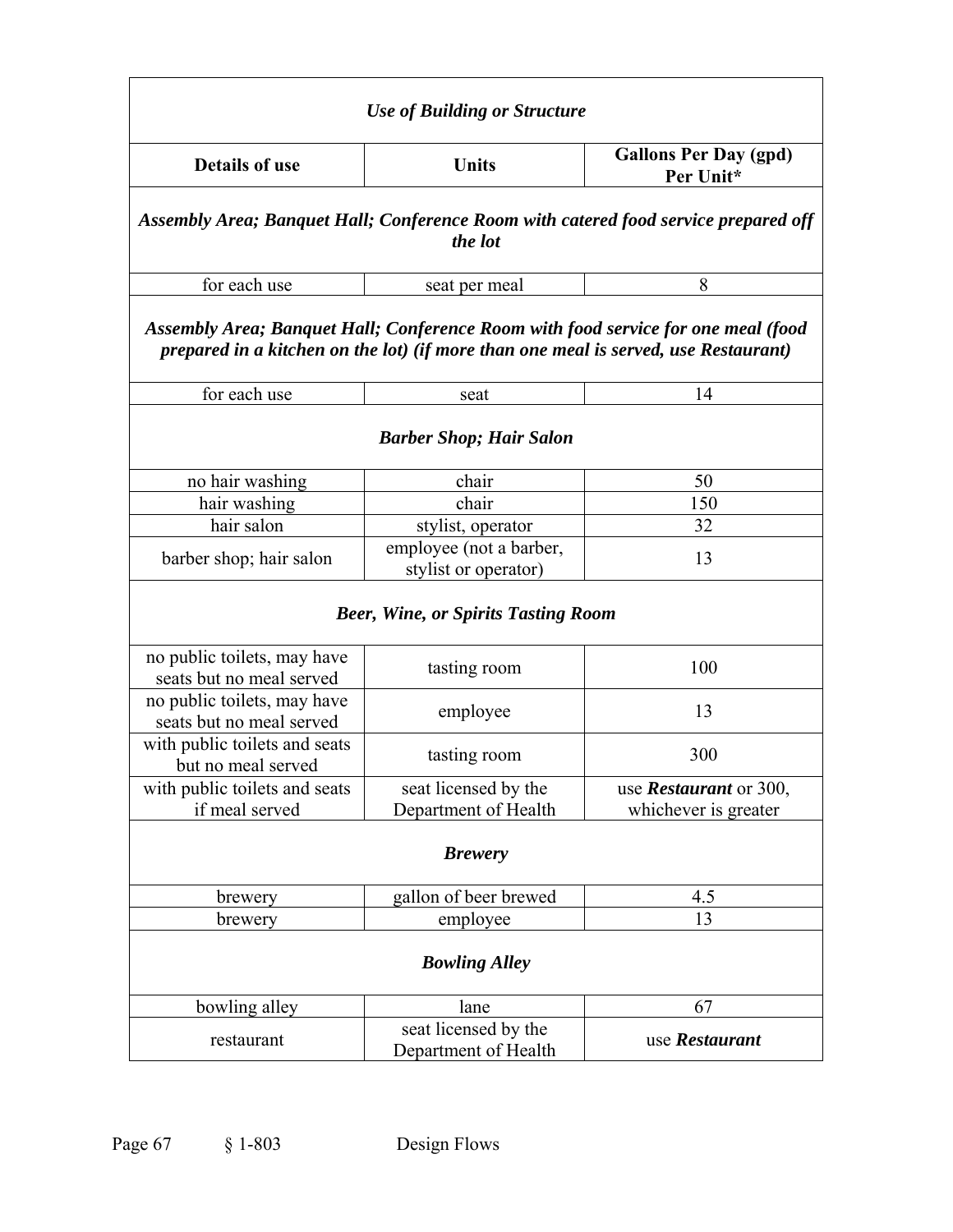| <b>Use of Building or Structure</b>                                             |                                                                      |                                                                       |  |  |  |  |
|---------------------------------------------------------------------------------|----------------------------------------------------------------------|-----------------------------------------------------------------------|--|--|--|--|
| <b>Details of use</b><br><b>Units</b>                                           |                                                                      | <b>Gallons Per Day (gpd)</b><br>Per Unit*                             |  |  |  |  |
|                                                                                 | <b>Car Wash</b>                                                      |                                                                       |  |  |  |  |
| car wash                                                                        | car                                                                  | based on the manufacturer's<br>specifications for per vehicle<br>wash |  |  |  |  |
| with employees                                                                  | employee                                                             | 13                                                                    |  |  |  |  |
| providing public toilets                                                        | patron                                                               | 4                                                                     |  |  |  |  |
|                                                                                 | <b>Care Facilities</b>                                               |                                                                       |  |  |  |  |
| correctional facility                                                           | sleeping space                                                       | 125                                                                   |  |  |  |  |
| assisted living facility                                                        | sleeping space licensed by<br>the Agency of Human<br><b>Services</b> | 85                                                                    |  |  |  |  |
| hospitals                                                                       | sleeping space                                                       | 250                                                                   |  |  |  |  |
| nursing care home                                                               | sleeping space                                                       | 125                                                                   |  |  |  |  |
| residential care homes or<br>disabled housing                                   | bedroom                                                              | 105                                                                   |  |  |  |  |
| rehabilitation or therapeutic<br>community residence and<br>shelters            | sleeping space licensed by<br>the Agency of Human<br>Services        | 70                                                                    |  |  |  |  |
| rehabilitation or therapeutic<br>community residence and<br>shelters            | non-resident staff per shift                                         | 13                                                                    |  |  |  |  |
| other care facilities                                                           | sleeping space                                                       | 125                                                                   |  |  |  |  |
|                                                                                 | Caterer (no on-premise public seating)                               |                                                                       |  |  |  |  |
| limited operation – serving<br>coffee, steamed or roto-<br>grilled frankfurters | N/A                                                                  | $\boldsymbol{0}$                                                      |  |  |  |  |
| commercial catering within<br>a residence                                       | N/A                                                                  | 100                                                                   |  |  |  |  |
| commercial catering within<br>a residence                                       | employee                                                             | 13                                                                    |  |  |  |  |
| commercial caterer not in a<br>residence                                        | N/A                                                                  | 100                                                                   |  |  |  |  |
| commercial catering not in a<br>residence                                       | employee                                                             | 13                                                                    |  |  |  |  |
| seafood license                                                                 | N/A                                                                  | 100                                                                   |  |  |  |  |
| seafood license                                                                 | employee                                                             | 13                                                                    |  |  |  |  |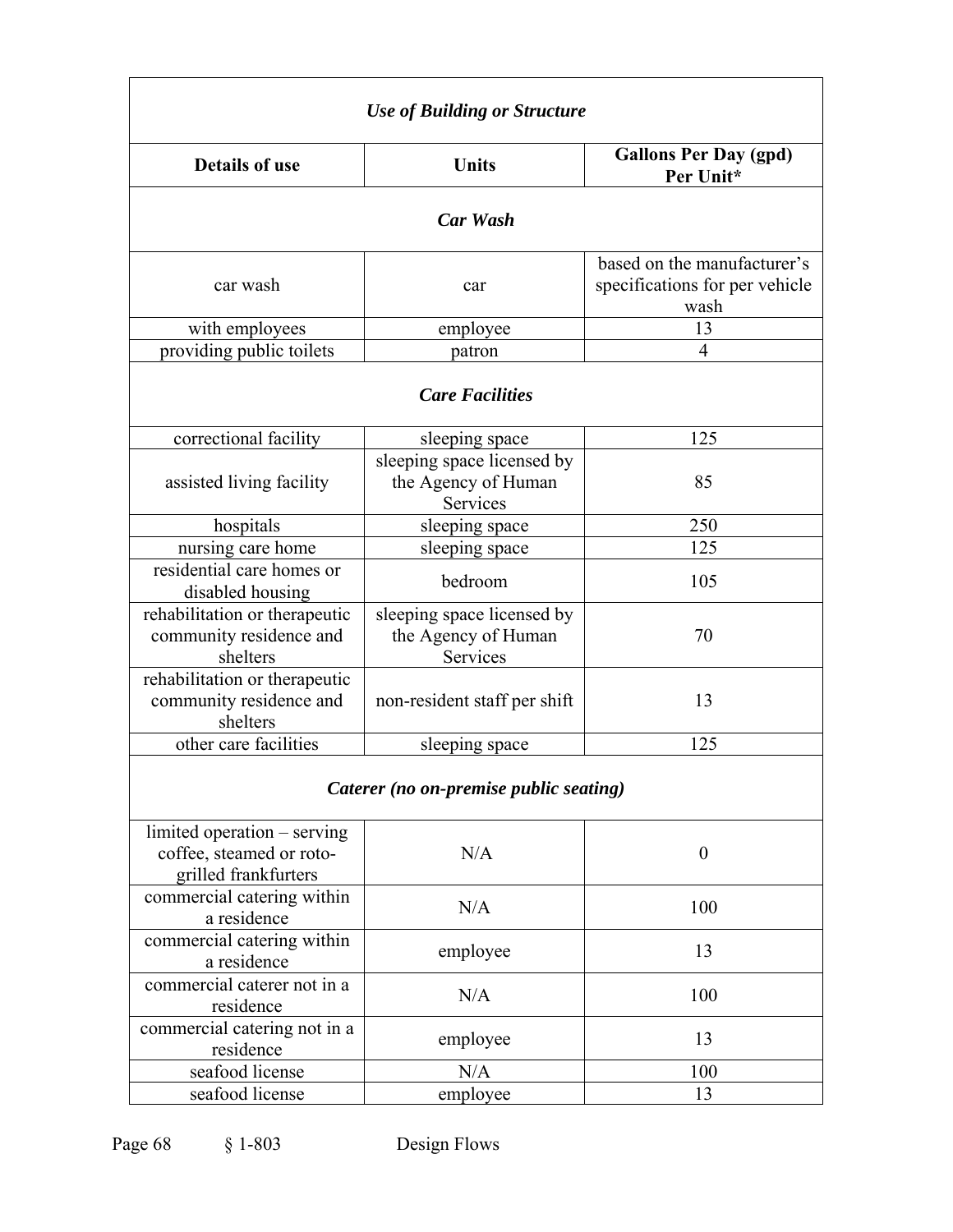| <b>Use of Building or Structure</b>                       |                                                          |                                                                         |  |  |
|-----------------------------------------------------------|----------------------------------------------------------|-------------------------------------------------------------------------|--|--|
| <b>Details of use</b>                                     | <b>Units</b>                                             | <b>Gallons Per Day (gpd)</b><br>Per Unit*                               |  |  |
|                                                           | <b>Child Care Facility</b>                               |                                                                         |  |  |
| without meals                                             | child, employee                                          | 13                                                                      |  |  |
| with 1 meal                                               | child, employee                                          | 16                                                                      |  |  |
| with 2 meals                                              | child, employee                                          | 19                                                                      |  |  |
|                                                           | <b>Children's Summer Camp</b>                            |                                                                         |  |  |
| overnight camp                                            | person                                                   | 45                                                                      |  |  |
| day camp (no meals served)                                | person                                                   | 13                                                                      |  |  |
| day camp (meals served)                                   | person                                                   | use Child Care Facility                                                 |  |  |
|                                                           | <b>Church; Temples; Mosques; Other Places of Worship</b> |                                                                         |  |  |
| sanctuary                                                 | seat                                                     | 1                                                                       |  |  |
| other areas of assembly                                   | seat                                                     | 4                                                                       |  |  |
| meals prepared off site<br>seat per meal                  |                                                          | 8                                                                       |  |  |
|                                                           | <b>Dentist Office</b>                                    |                                                                         |  |  |
| dentist office                                            | dentist, hygienist, other<br>medical employee            | 32                                                                      |  |  |
| dentist office                                            | non-medical employee                                     | 13                                                                      |  |  |
| dentist office<br>chair                                   |                                                          | based on manufacturer's<br>specifications; if no<br>specifications, 100 |  |  |
| dentist office                                            | patient                                                  | 4, unless using 100 gallons<br>or more per chair (then $0$ )            |  |  |
| <b>Doctor Office</b>                                      |                                                          |                                                                         |  |  |
| doctor, nurse, other<br>doctor office<br>medical employee |                                                          | 32                                                                      |  |  |
| doctor office                                             | non-medical employee                                     | 13                                                                      |  |  |
| doctor office<br>patient                                  |                                                          | 4                                                                       |  |  |
| <b>Food Markets; Grocery Stores; Food Stores</b>          |                                                          |                                                                         |  |  |
| with meat department but<br>without garbage grinder       | 100 square feet                                          | 7.5                                                                     |  |  |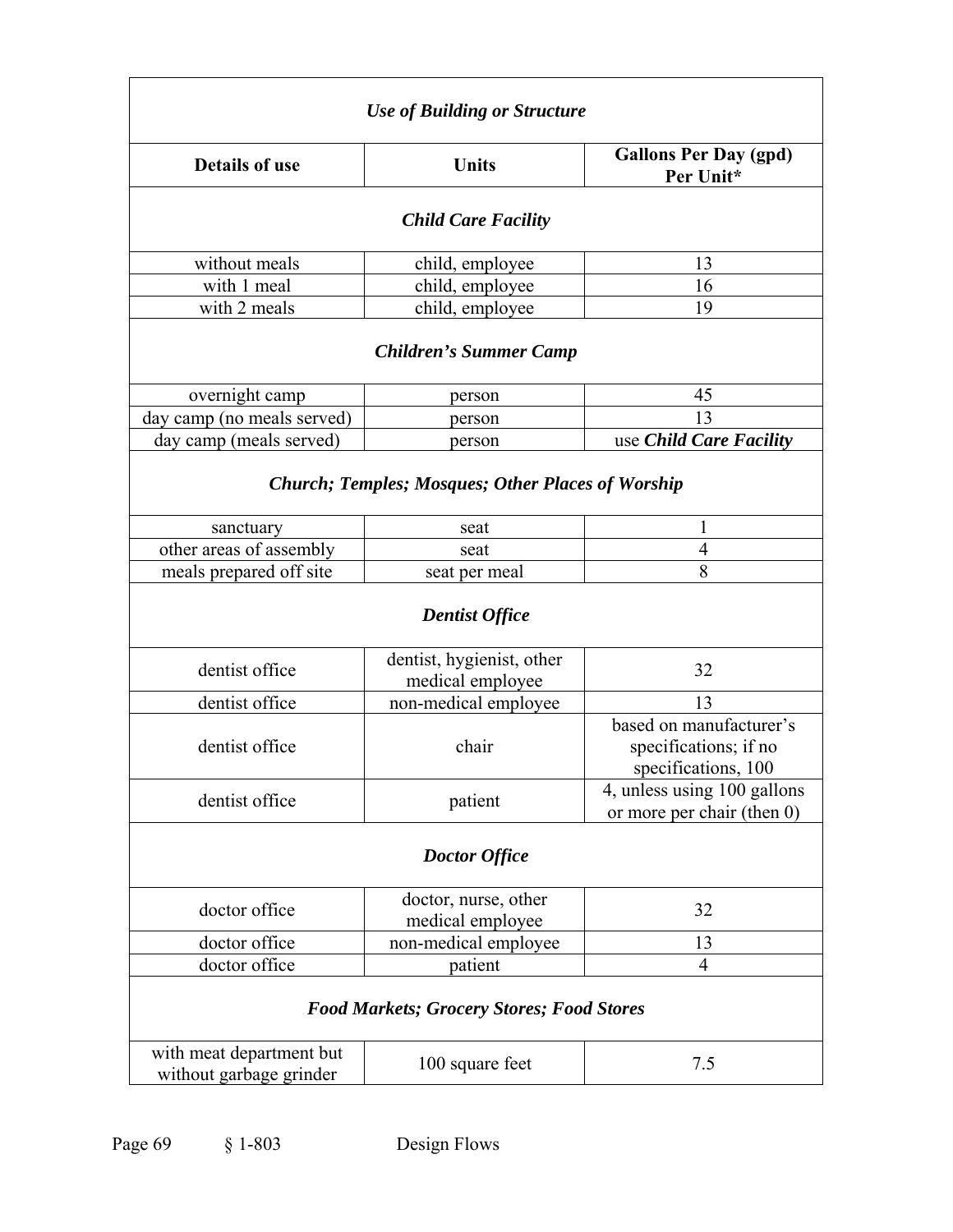| <b>Use of Building or Structure</b>          |                                                                                                  |                                            |  |  |
|----------------------------------------------|--------------------------------------------------------------------------------------------------|--------------------------------------------|--|--|
| <b>Details of use</b>                        | Units                                                                                            | <b>Gallons Per Day (gpd)</b><br>Per Unit*  |  |  |
| with meat department with<br>garbage grinder | 100 square feet                                                                                  | 11                                         |  |  |
| with seafood license                         | N/A                                                                                              | 100                                        |  |  |
| with deli                                    | N/A                                                                                              | 100                                        |  |  |
| with bakery                                  | N/A                                                                                              | 100                                        |  |  |
| with public seating                          | seat licensed by the<br>Department of Health                                                     | 15                                         |  |  |
|                                              | Hotels; Motels; Inns; Bed & Breakfasts; Extended Stay Hotels                                     |                                            |  |  |
| for each use                                 | sleeping space                                                                                   | 50                                         |  |  |
| meals served only to guests                  | meal per sleeping space                                                                          | 5                                          |  |  |
| kitchen in room                              | sleeping space                                                                                   | 5                                          |  |  |
| staff, manager, or owner<br>bedroom          | bedroom                                                                                          | 140                                        |  |  |
| on premise laundry                           | machine                                                                                          | use Laundromat; Laundry<br><b>Services</b> |  |  |
|                                              | <b>Laundromat; Laundry Services</b>                                                              |                                            |  |  |
| laundromat or laundry<br>service             | top or front-loading<br>machine                                                                  | 450                                        |  |  |
| laundromat or laundry<br>service             | case by case based on type of<br>operation, hours of<br>machine<br>manufacturer's specifications |                                            |  |  |
| laundromat or laundry<br>service             | employee                                                                                         | 13                                         |  |  |
| <b>Marina</b>                                |                                                                                                  |                                            |  |  |
| with no showers                              | slip, mooring                                                                                    | 4                                          |  |  |
| with showers                                 | slip, mooring                                                                                    | 10                                         |  |  |
| holding tank pump-out                        | 25 with a minimum size on-<br>shore holding tank of 500<br>boat<br>gallons                       |                                            |  |  |
| marina                                       | employee                                                                                         | 13                                         |  |  |
| <b>Nail Salon</b>                            |                                                                                                  |                                            |  |  |
| nail salon                                   | manicurist or pedicurist                                                                         | 32                                         |  |  |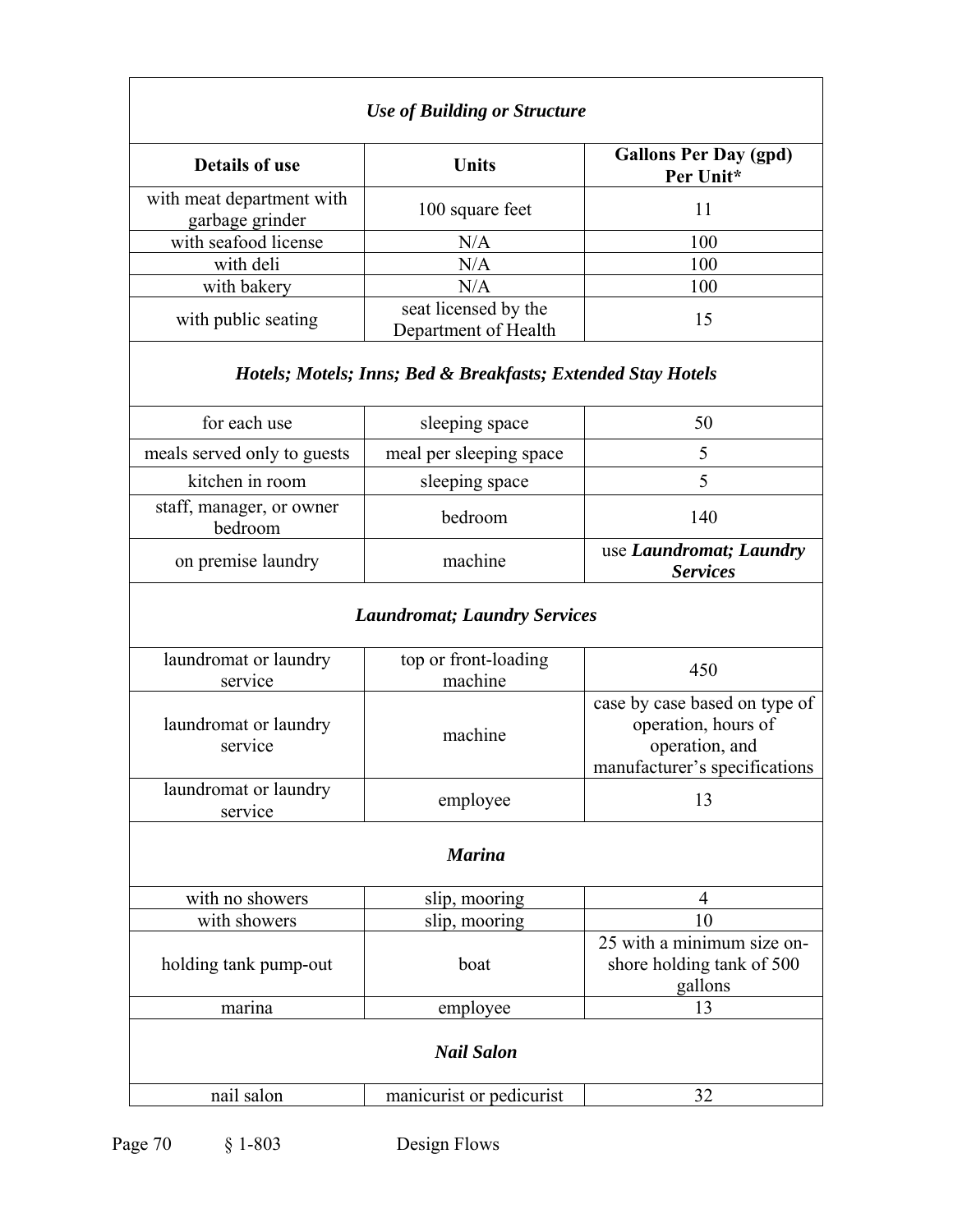| <b>Use of Building or Structure</b>                                      |                                                                 |                                           |  |
|--------------------------------------------------------------------------|-----------------------------------------------------------------|-------------------------------------------|--|
| <b>Details of use</b>                                                    | <b>Units</b>                                                    | <b>Gallons Per Day (gpd)</b><br>Per Unit* |  |
| nail salon                                                               | employee (non-manicurist<br>or pedicurist)                      | 13                                        |  |
| nail salon                                                               | manicure station                                                | 50                                        |  |
| nail salon                                                               | pedicure station                                                | 100                                       |  |
|                                                                          | <b>Office, Factory, Welcome Center, and Place of Employment</b> |                                           |  |
| without showers                                                          | employee per shift                                              | 15                                        |  |
| with showers                                                             | employee per shift                                              | 20                                        |  |
| with cafeteria                                                           | seat                                                            | use Restaurant                            |  |
| with public toilet                                                       | patron or client (non-<br>employee)                             | $\overline{4}$                            |  |
|                                                                          | <b>Restaurant</b>                                               |                                           |  |
| restaurant serving a max. of<br>2 meals per day                          | seat licensed by the<br>Department of Health                    | 27                                        |  |
| restaurant serving a max. of<br>3 meals per day                          | seat licensed by the<br>Department of Health                    | 40                                        |  |
| restaurant with 9 or fewer<br>seats                                      | restaurant                                                      | 300                                       |  |
| <b>School</b>                                                            |                                                                 |                                           |  |
| boarding; includes<br>dormitories with staff,<br>cafeterias, and showers | student                                                         | 90                                        |  |
| grades pre-school through 8<br>w/o cafeterias or showers                 | student, employee                                               | 5                                         |  |
| grades 9 through 12 w/o<br>cafeterias or showers                         | student, employee                                               | 12                                        |  |
| grades pre-school through 8<br>with cafeteria and w/o<br>showers         | student, employee                                               | 8                                         |  |
| grades 9 through 12 with<br>cafeteria and w/o showers                    | student, employee                                               | 15                                        |  |
| grades pre-school through 8<br>with cafeteria and showers                | student, employee                                               | 11                                        |  |
| grades 9 through 12 with<br>cafeteria and showers                        | student, employee                                               | 18                                        |  |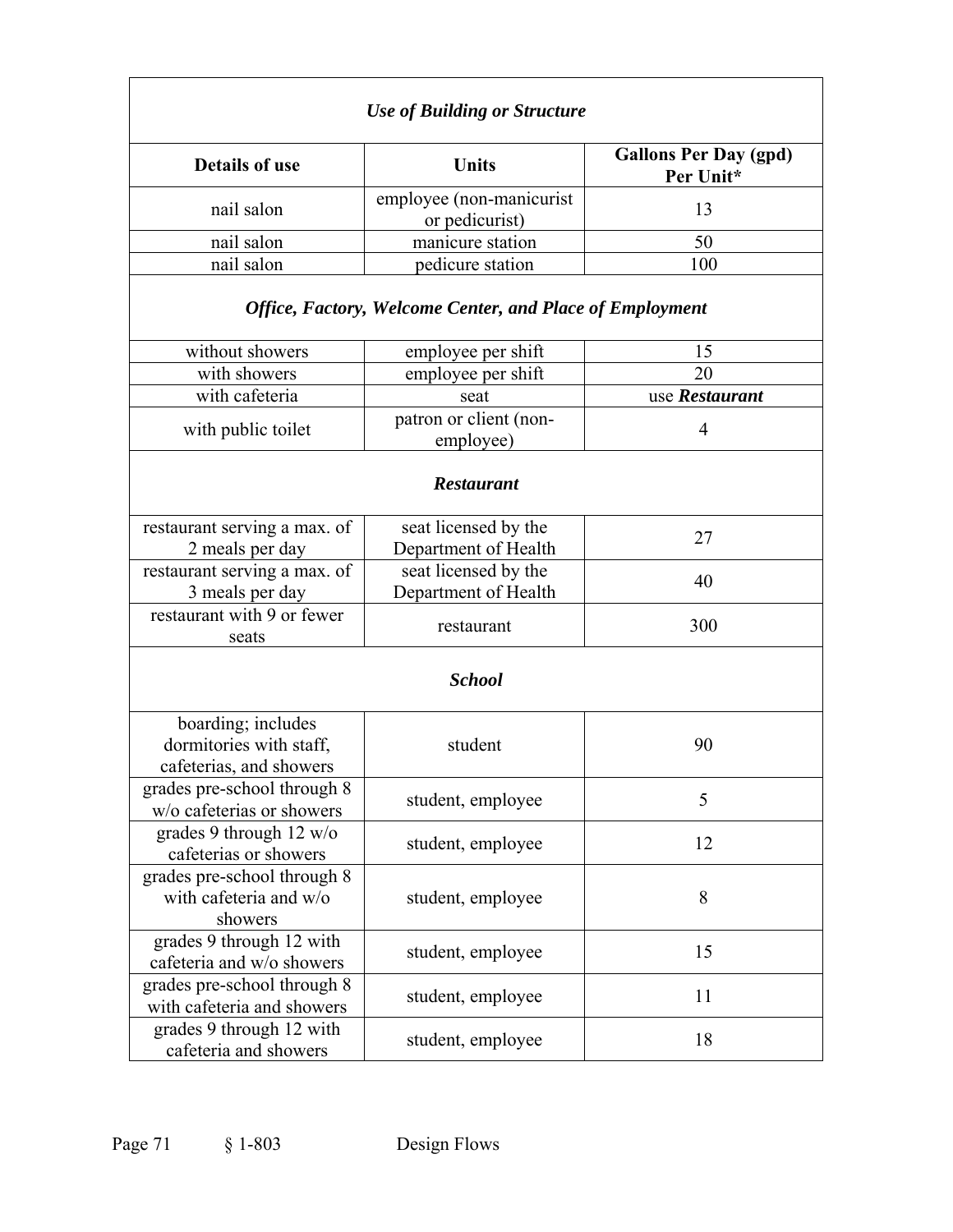| <b>Use of Building or Structure</b>                                       |                                                                                                                                                     |                                                               |  |
|---------------------------------------------------------------------------|-----------------------------------------------------------------------------------------------------------------------------------------------------|---------------------------------------------------------------|--|
| <b>Details of use</b><br><b>Units</b>                                     |                                                                                                                                                     | <b>Gallons Per Day (gpd)</b><br>Per Unit*                     |  |
|                                                                           | <b>Service Station</b>                                                                                                                              |                                                               |  |
| service station                                                           | employee per shift                                                                                                                                  |                                                               |  |
| with public toilets                                                       | gas or diesel fueling hose                                                                                                                          | 125                                                           |  |
|                                                                           | Sports Arena; Skating Rink; Soccer Field; Tennis Court; Pools; Hot Tubs; Saunas;<br>Spas; Health Club; Exercise Gym; Dance Studio; Similar Facility |                                                               |  |
| for each use                                                              | trainer                                                                                                                                             | 32                                                            |  |
| for each use                                                              | employee (non-trainer)                                                                                                                              | 13                                                            |  |
| for each use                                                              | spectator                                                                                                                                           | 3                                                             |  |
| without showers                                                           | participant                                                                                                                                         | 4                                                             |  |
| with showers                                                              | participant                                                                                                                                         | 8                                                             |  |
| restaurant or cafeteria                                                   | seat licensed by the<br>Department of Health                                                                                                        | 15                                                            |  |
| water treatment backwash                                                  | case by case                                                                                                                                        |                                                               |  |
| rink, pool, spa discharge                                                 | case by case                                                                                                                                        |                                                               |  |
|                                                                           | Store not otherwise identified in this Table                                                                                                        |                                                               |  |
| store in a shopping center,<br>mall, or on an individual lot              | varies                                                                                                                                              | 4 gpd/100 sq. ft. or 90<br>gpd/store, whichever is<br>greater |  |
| Therapist Office (massage, physical therapy, acupuncturist, chiropractor) |                                                                                                                                                     |                                                               |  |
| therapist office                                                          | therapist                                                                                                                                           | 32                                                            |  |
| therapist office                                                          | employee (non-therapist)                                                                                                                            | 13                                                            |  |
| without showers                                                           | client<br>4                                                                                                                                         |                                                               |  |
| with showers                                                              | client<br>8                                                                                                                                         |                                                               |  |
| <b>Therapist Office (mental health counseling)</b>                        |                                                                                                                                                     |                                                               |  |
| therapist office                                                          | therapist, employee                                                                                                                                 | 13                                                            |  |
| therapist office<br>client                                                |                                                                                                                                                     | 4                                                             |  |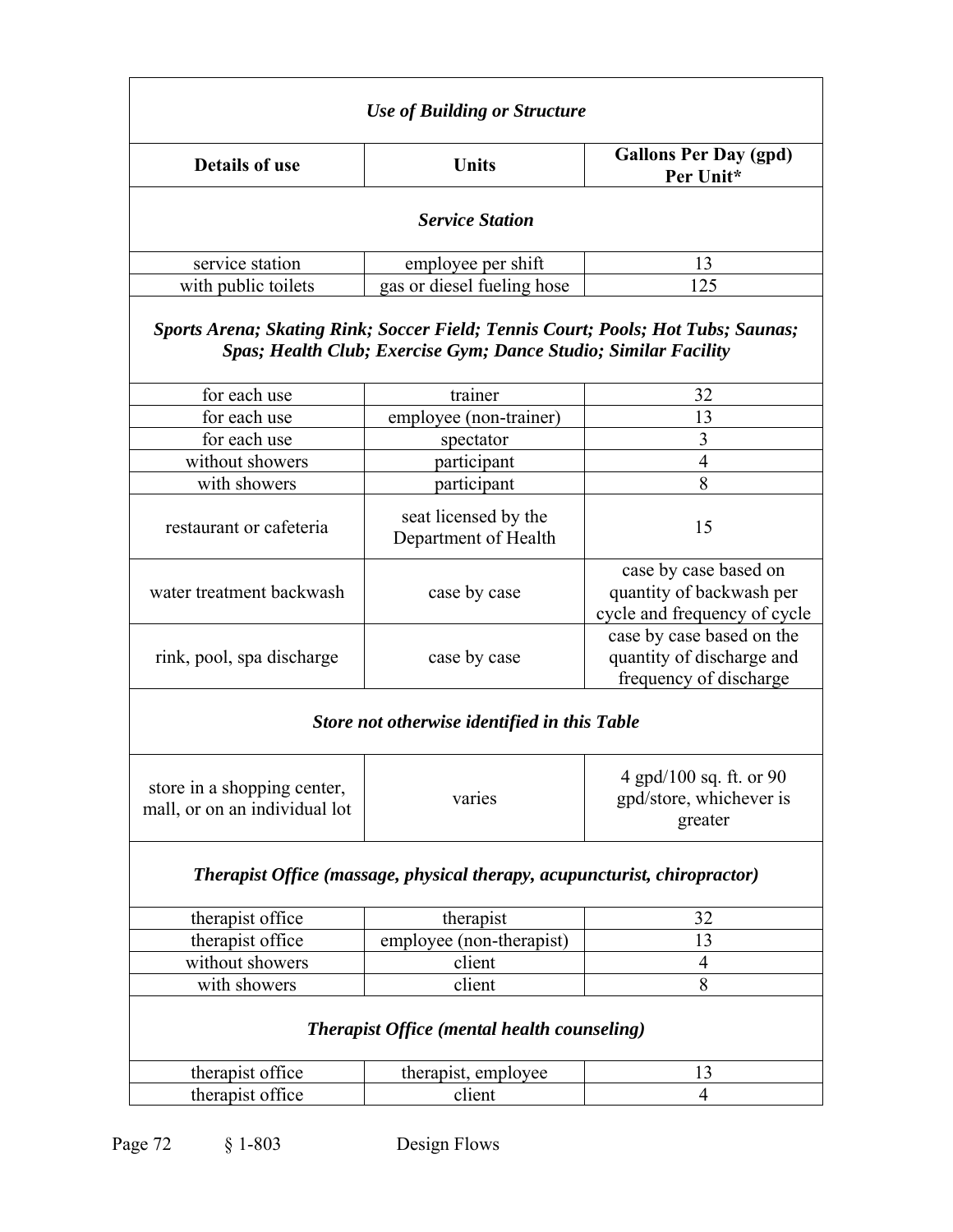| <b>Use of Building or Structure</b>                                                                        |                          |                                           |  |  |
|------------------------------------------------------------------------------------------------------------|--------------------------|-------------------------------------------|--|--|
| <b>Details of use</b>                                                                                      | <b>Units</b>             | <b>Gallons Per Day (gpd)</b><br>Per Unit* |  |  |
| Toilet Buildings associated with Outside Activities such as Picnic Areas and<br><b>Recreational Fields</b> |                          |                                           |  |  |
| toilet and handwashing                                                                                     | person                   | 3                                         |  |  |
| showers, toilet, and<br>handwashing                                                                        | person                   | 8                                         |  |  |
|                                                                                                            | <b>Theatre</b>           |                                           |  |  |
| drive-in                                                                                                   | car space                | 3                                         |  |  |
| indoor                                                                                                     | seat                     | 3                                         |  |  |
| with food concession                                                                                       | concession area          |                                           |  |  |
|                                                                                                            | <b>Veterinary Clinic</b> |                                           |  |  |
| veterinary clinic                                                                                          | veterinarian             | 200                                       |  |  |
| employee (non-<br>veterinary clinic<br>veterinarian)                                                       |                          | 13                                        |  |  |
| with animal boarding                                                                                       | animal                   | 25                                        |  |  |

\* Design flows for each use take into account the water use of employees and toilets available to the public, unless separately addressed for a use.

Note: A use identified in Table 8-3 may generate high strength wastewater. Examples include restaurant use, convenience store use particularly with coffee sale, bar use, and coffee and donut shop use.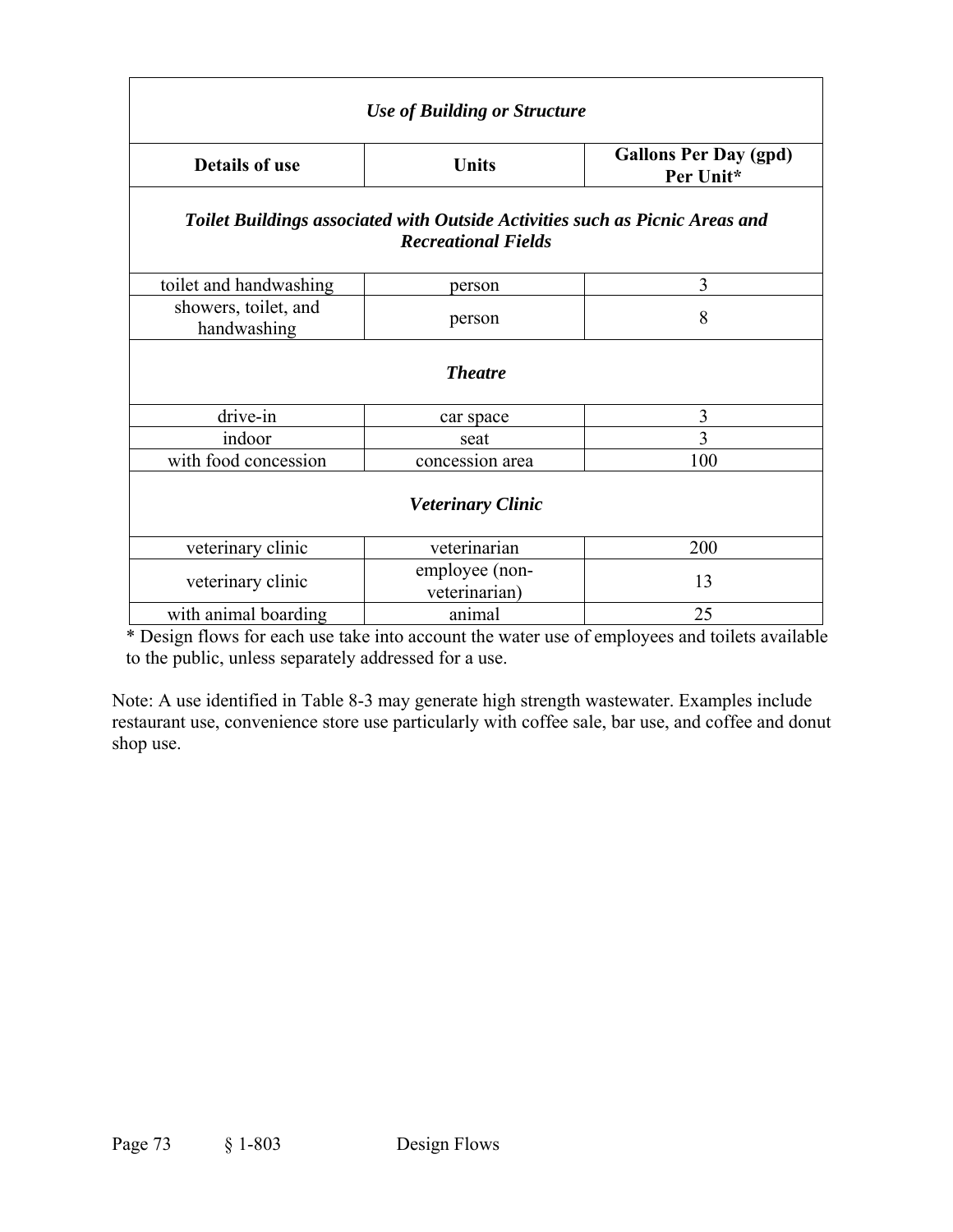# **§ 1-804 Water Meter Data**

- (a) An applicant or prospective applicant may submit a written request prepared by a designer that the Secretary determine that the wastewater strength and quantity of water necessary for a proposed non-residential use of a building or structure does not require the design flows specified in Table 8-3 for individual components of a soil-based wastewater system or of a sanitary sewer service line that conveys wastewater to an indirect discharge system, for individual components of a potable water supply, and for the replacement area, and that the Secretary assign a design flow for the use based on the following factors:
	- (1) the nature and design of the proposed use, including equipment that may be part of the use and any manufacturing process;
	- (2) daily water use data, as further described in Subsection (c);
	- (3) daily wastewater discharge collected and recorded using a method approved by the Secretary prior to collection;
	- (4) seasonal variations known or anticipated in occupancy or water usage of the building or structure;
	- (5) wastewater strength and characteristics analysis data, including BOD and TSS, that may be required to adjust the sizing of the leachfield according to  $\S$  1-904, as further described in Subsection (e); and
	- (6) other information the Secretary deems necessary based on the specific proposed use and request.
- (b) An applicant or prospective applicant may submit a written request prepared by a designer that the Secretary determine that the quantity of water necessary for a proposed non-residential use of a building or structure does not require the design flows specified in Table 8-3 for individual components of a sanitary sewer service line that conveys wastewater to a wastewater treatment facility and individual components of a potable water supply and that the Secretary assign a design flow for the use based on the following factors:
	- (1) the nature and design of the proposed use, including equipment that may be part of the use and any manufacturing process;
	- (2) daily water use data, as further described in Subsection (c);
	- (3) daily wastewater discharge collected and recorded using a method approved by the Secretary prior to collection;
	- (4) seasonal variations known or anticipated in occupancy or water usage of the building or structure; and
	- (5) other information the Secretary deems necessary based on the specific proposed use and request.
- (c) The burden shall be on the applicant or prospective applicant requesting the determination pursuant to Subsection (a) or (b) to satisfy the following requirements with information from a designer:
	- (1) Propose a design flow for the wastewater system based on:
		- $(A)$  the 90<sup>th</sup> percentile of all daily water meter readings; and
		- (B) a proposed safety factor that accounts for fluctuations in metered flows. Considerations for determining a safety factor include: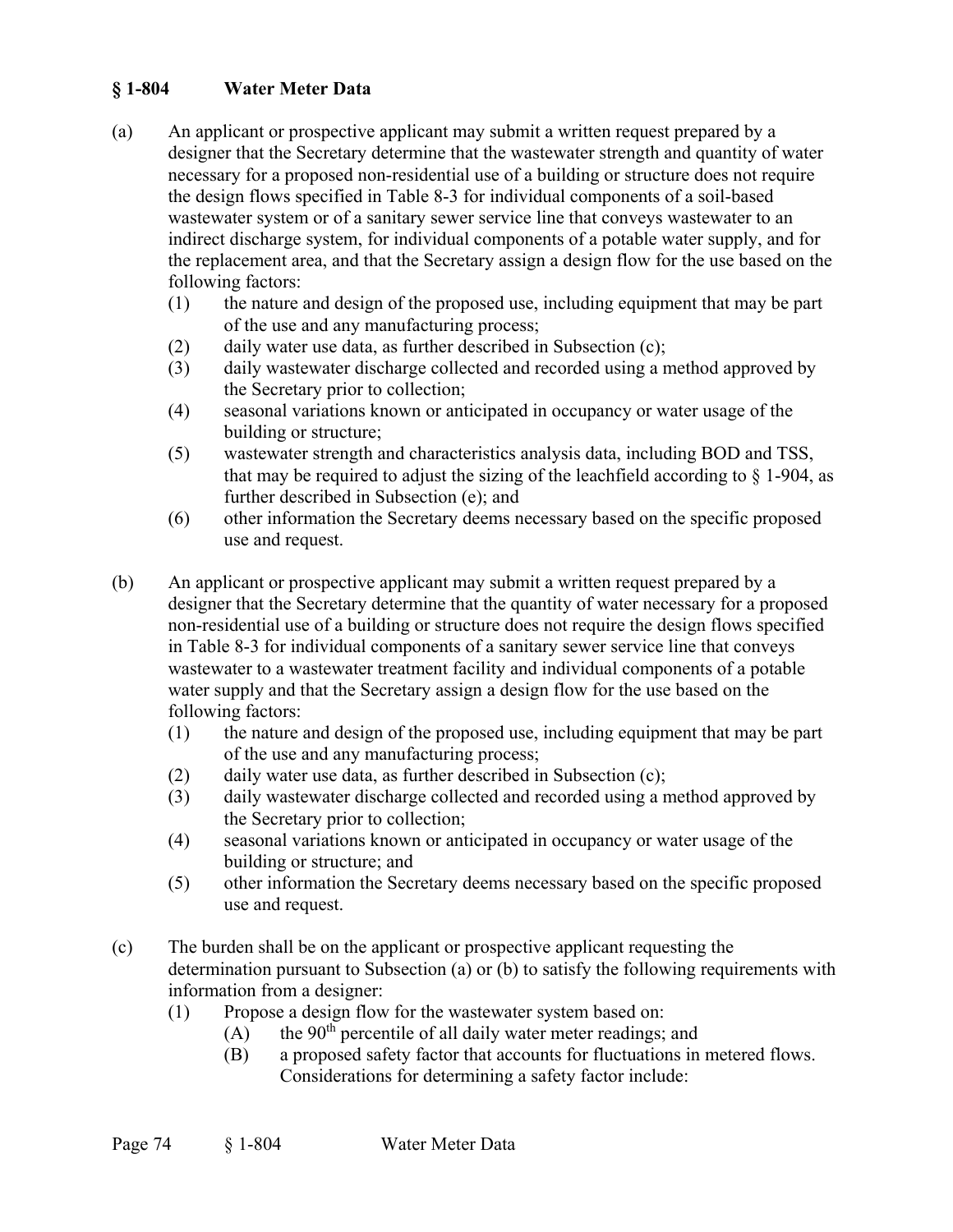- (i) the number of days the water meter readings exceeds the average flow calculated based on the water meter readings for the year;
- (ii) the number of days the water meter readings exceed the average flow calculated based on the water meter readings during the 3 consecutive months representing the highest water usage; and
- (iii) the 90th percentile of the water meter readings representing the highest water usage for 3 consecutive months.
- (2) Propose a design flow for the potable water supply based on the peak recorded daily water meter reading.
- (3) Demonstrate that the wastewater system and potable water supply comply with technical standards in this Subchapter and Subchapters 9, 10, 11, and 12;
- (4) Provide information that addresses each factor in Subsection (a) or (b) and enables the Secretary to reach a determination and assign a design flow.
- (d) Water use data shall include:
	- (1) a minimum of daily water meter readings for a year, unless the wastewater system and potable water supply will not be operated every day of the year, in which case daily water meter readings shall be taken for each day in operation;
	- (2) daily record of the number of occupants, employees, or other users of the building or structure, unless approval is provided to the applicant prior to collection of water meter readings of an alternative basis for recording the intensity of the daily use of the building or structure;
	- (3) the quantity of process water used for industrial or manufacturing facilities;
	- (4) the quantity of water for domestic type use; and
	- (5) the quantity of water that comes from the potable water supply serving the building or structure that will not discharge to the wastewater system.
- (e) Wastewater strength and characteristics analysis data shall include 8-hour composite samples or other sampling method approved by the Secretary during the period of recording the water meter readings, taken at the following intervals:
	- (1) 1 sample during each 3-month period of use of the building or structure, provided that, if the building or structure is in use for fewer than 6 months, a minimum of 2 samples are taken;
	- (2) at least 2 of the samples shall be taken during the normal peak use of the building or structure or campground; and
	- (3) more frequent sampling when the Secretary determines that the sampling results may not be representative of the use of the building or structure.
- (f) The approval by the Secretary of a design flow different than that specified in Table 8-3 shall not be used for the purposes of determining, pursuant to  $\S$  1-301(a), whether an action will result in an increase in design flow of any component of a wastewater system or potable water supply.
- (g) The approval by the Secretary of a design flow different than that specified in Table 8-3 for a proposed non-residential use of a building or structure shall:
	- (1) be issued in writing in the permit for the wastewater system or potable water supply that will serve the building or structure; and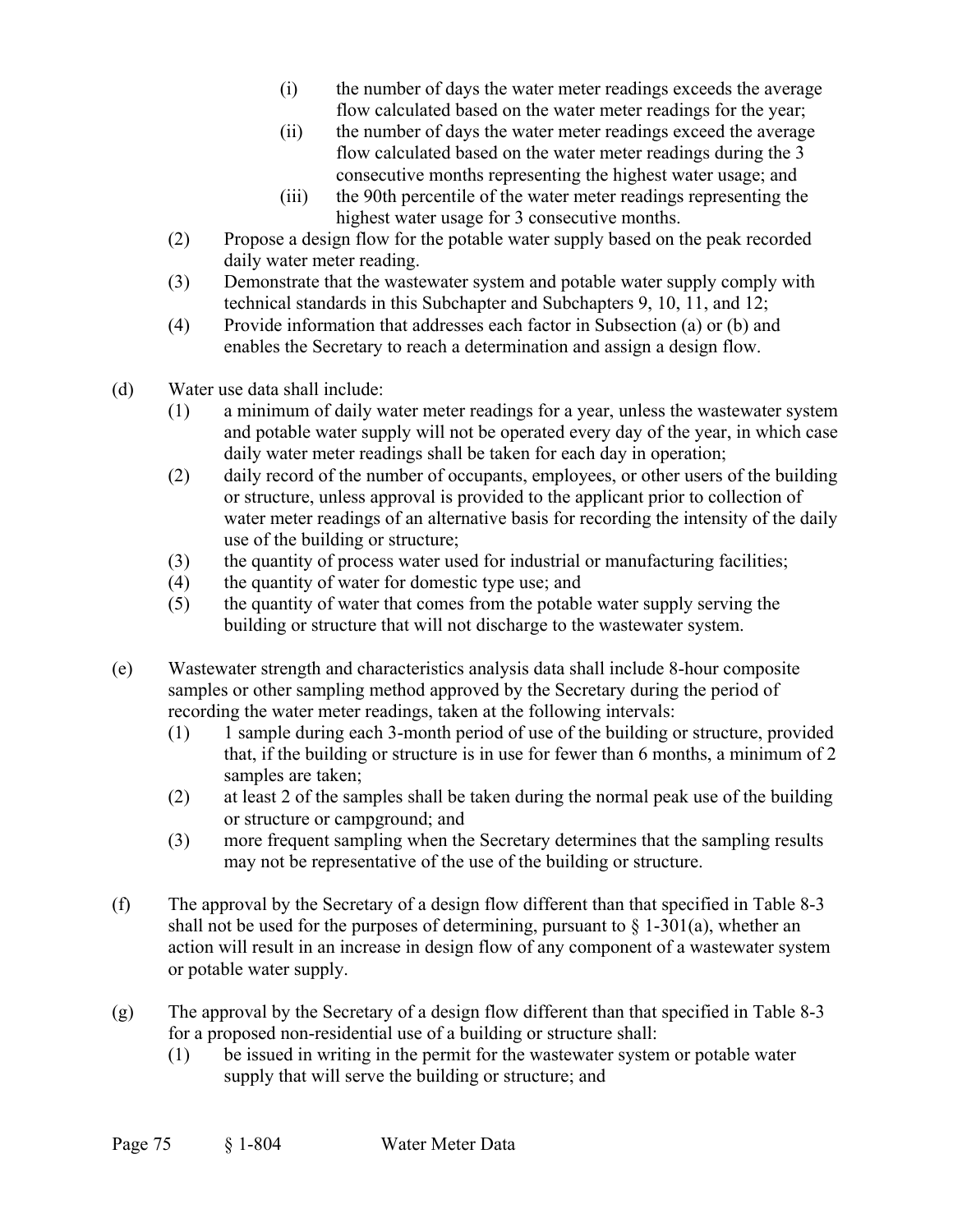(2) state that a reduction from the design flow specified in Table 8-3 was approved and identify the approved design flow.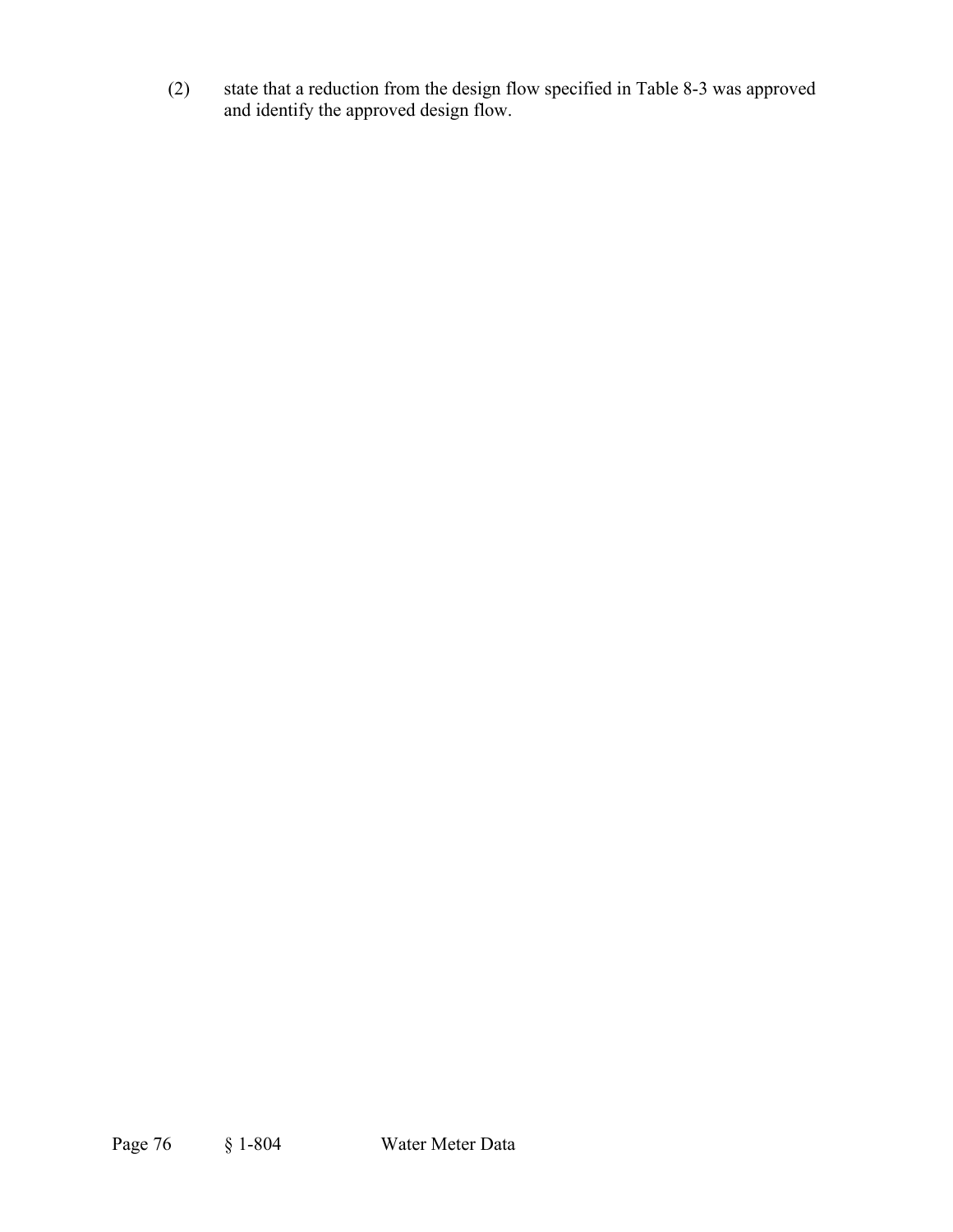# **§ 1-805 Wastewater Strength**

- (a) A leachfield for which design flow is determined pursuant to  $\S 1-803(f)(2)$  or (3) or that will dispose of food processing waste, including a leachfield that will serve a building or structure with a use as a brewery, shall comply with the following requirements:
	- (1) Septic tank effluent that is low strength may be discharged to the leachfield.
	- (2) Septic tank effluent that is high strength but treated to reduce the strength to low strength may be discharged to the leachfield after such treatment.
	- (3) Septic tank effluent that is high strength is prohibited from being discharged to the leachfield unless the leachfield is sized pursuant to Subsection (d).
- (b) Wastewater strength of septic tank effluent shall be categorized based on the following standards:
	- (1) Septic tank effluent is low strength when it meets the following standards:
		- (A) BOD<sub>5</sub> $\leq$  300 mg/L;
		- (B)  $TSS \le 150$  mg/L; and
		- (C) Fats, Oil & Grease (FOG)  $\leq$  50 mg/L.
	- (2) Septic tank effluent that exceeds any one of the standards for BOD5, TSS, or FOG specified in Subsection (b)(1) is high strength.
- (c) When wastewater strength is determined for septic tank effluent, it shall be determined using one of the following methods:
	- (1) sampling of BOD5, TSS, and Fats, Oil, & Grease as an 8-hour composite or other sampling method approved by the Secretary;
	- (2) sampling of BOD5, TSS, and Fats, Oil, & Grease from a wastewater system serving buildings or structures or campground with similar uses as an 8-hour composite or other sampling method approved by the Secretary; or
	- (3) literature review of BOD5, TSS, and Fats, Oil, & Grease from buildings or structures, or campgrounds with similar uses, using the highest strength value identified for the particular uses.
- (d) When a leachfield is proposed to dispose of high strength wastewater and is proposed using a Secretary-assigned design flow based on the submission of water use data and wastewater strength calculations pursuant to  $\S$  1-803(f)(3)(A) or  $\S$  1-804, the leachfield shall be sized using one of the following formulas in lieu of any formula or method for sizing the particular type of leachfield specified in Subchapter 9 that would otherwise apply:
	- (1) The formula  $\text{SQLF} = (\text{BODs} \div 300 \text{ mg/L}) \times (\text{DF} \div \text{AR})$  where
		- $(A)$  SQLF = the minimum required square footage of leachfield in square feet;
		- (B)  $DF =$  the design flow in gallons per day; and
		- $(C)$  AR = the application rate for the soil in gallons per square foot per day identified in § 1-911.
	- (2) Another formula proposed by an applicant's designer and accepted by the Secretary.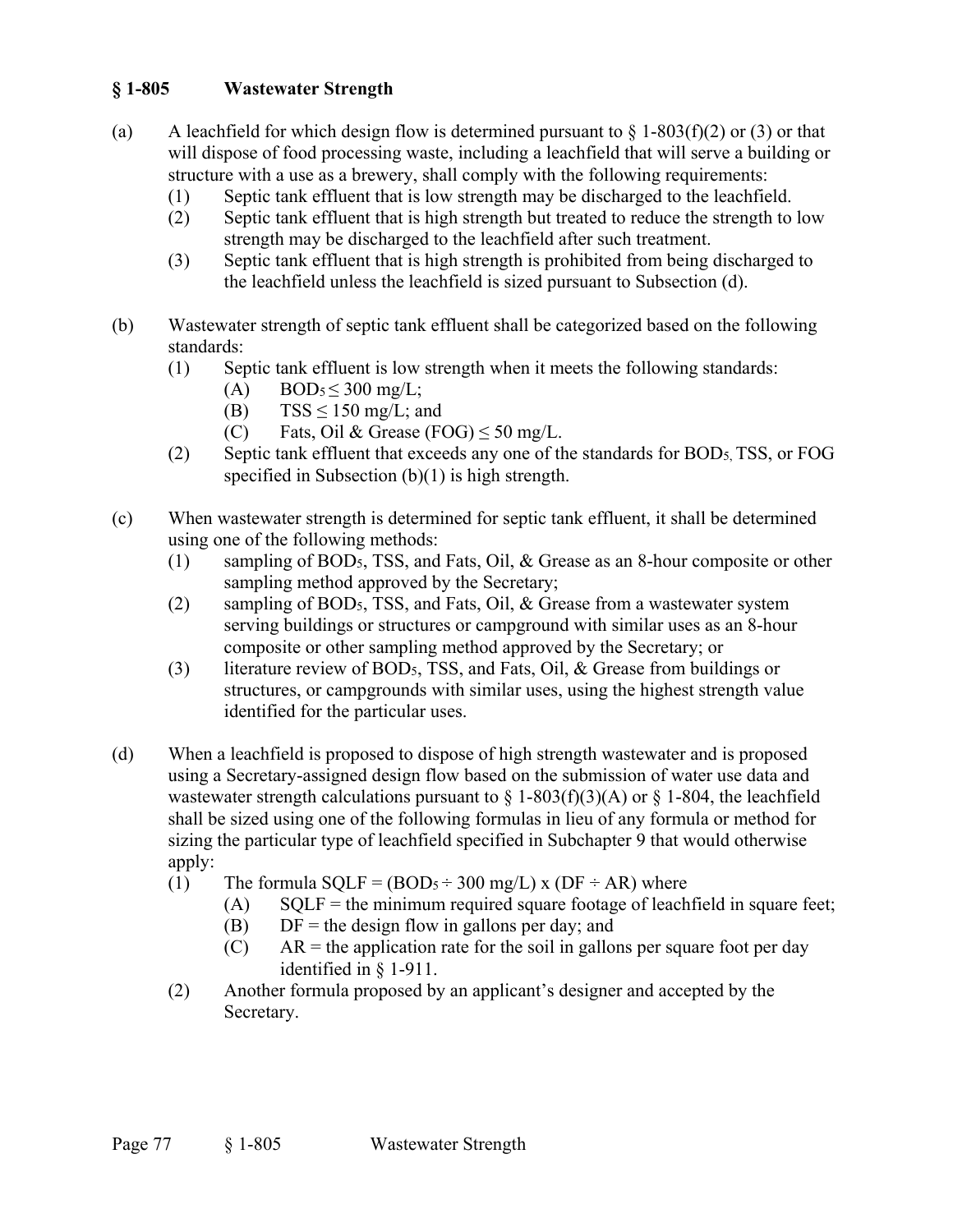#### **§ 1-806 Determining Baseline Design Flow for Increases in Design Flow**

- (a) For the purpose of this Section, the term "bedroom" means:
	- (1) a room identified as a bedroom on a lister card applicable between January 1, 2006 and December 31, 2006; or
	- (2) a room the owner of the building or structure between January 1, 2006 and December 31, 2006 certifies under oath was:
		- (A) occupied as sleeping quarters for a minimum of 90 days between January 1, 2006 and December 31, 2006; or
		- (B) contained one window or door that leads directly to the outside and one door that separates the room from the other living space.
- (b) For the purpose of determining, pursuant to  $\S 1-301(a)$ , whether an action will result in an increase in design flow of any component of a wastewater system or potable water supply for which the clean slate permit exemption in  $\S$  1-303 is in effect, the baseline design flow from which a potential increase is measured shall be calculated according to the following:
	- (1) For living units:
		- (A) The maximum number of bedrooms in the living unit between January 1, 2006 and December 31, 2006, and the following standards:
			- (i) that the first 3 bedrooms in a living unit contains 2 persons per bedroom, unless Subsection (B) or (C) applies;
			- (ii) that each additional bedroom beyond 3 contains 1 person per bedroom, unless Subsection (B) or (C) applies; and
			- (iii) that each person uses 70 gallons of water per day.
		- (B) If a bedroom contains built-in beds providing sleeping space for more than 2 persons, the number of persons assumed for that bedroom shall be based on the number of sleeping spaces.
		- (C) If an applicant certifies under oath that more than 2 persons were living in a bedroom at the same time between January 1, 2006 and December 31, 2006, the number of persons assumed for that bedroom shall be based on the number certified to.
	- (2) For campsites, the maximum number and the use of campsites that existed between January 1, 2006 and December 31, 2006, and the design flow specified in Table 8-2.
	- (3) For buildings or structures or portions of building or structure other than living units, the use, or combination of uses in a 24-hour period, of the building or structure between January 1, 2006 and December 31, 2006 with the highest design flow, and the design flow specified in Table 8-3.
- (c) For the purpose of determining, pursuant to  $\S$  1-301(a), whether an action will result in an increase in design flow of any component of a wastewater system or potable water supply for which the clean slate permit exemption in  $\S$  1-303 is not in effect, the baseline design flow from which a potential increase is measured shall be calculated by reference to the permit authorizing the operation of the component, the approved site plan, and the design flows specified in § 1-803.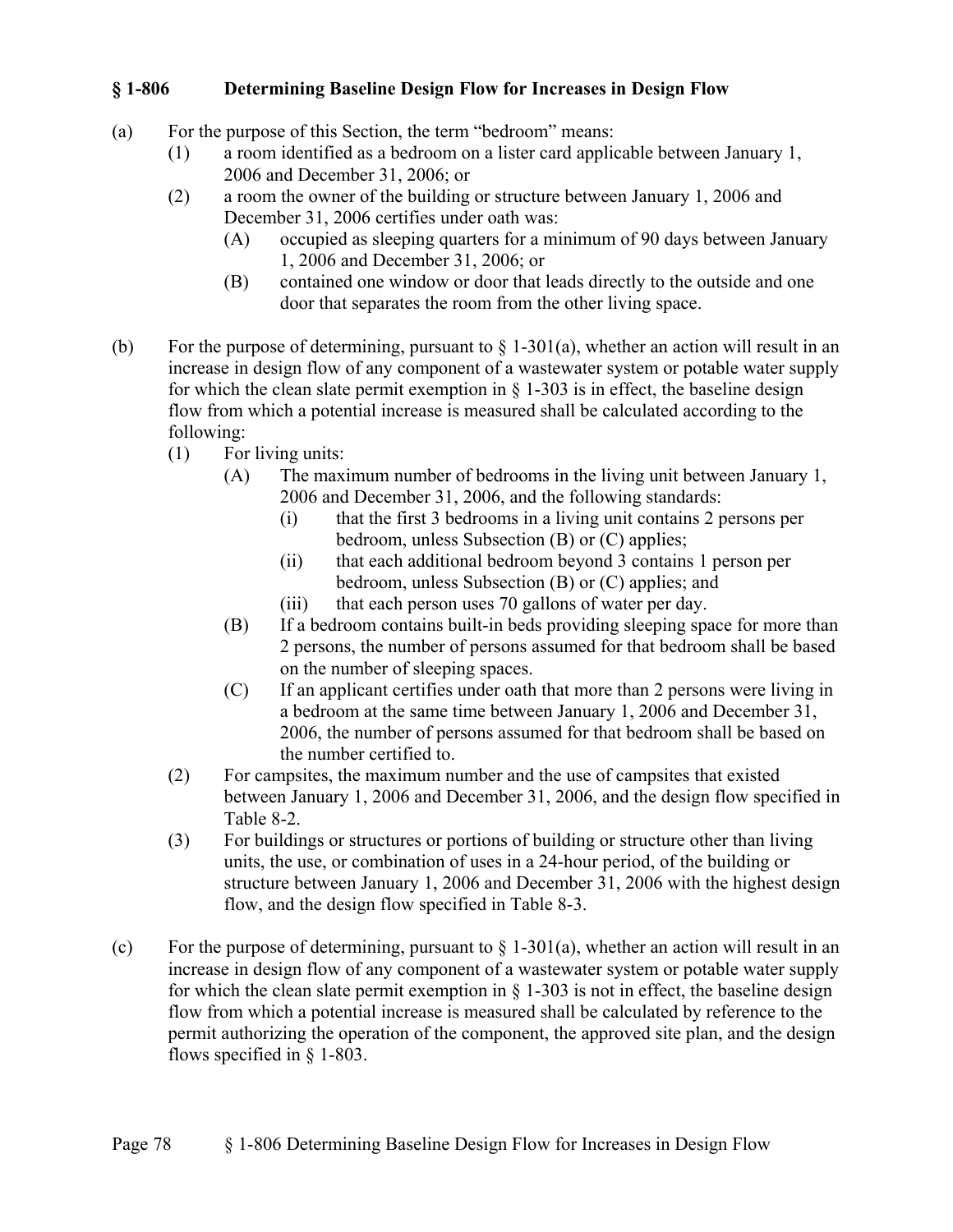(d) A baseline design flow shall not be calculated using a Secretary approved design flow authorized pursuant to § 1-804 except pursuant to § 1-803(f)(3) for uses not appearing in Table 8-3.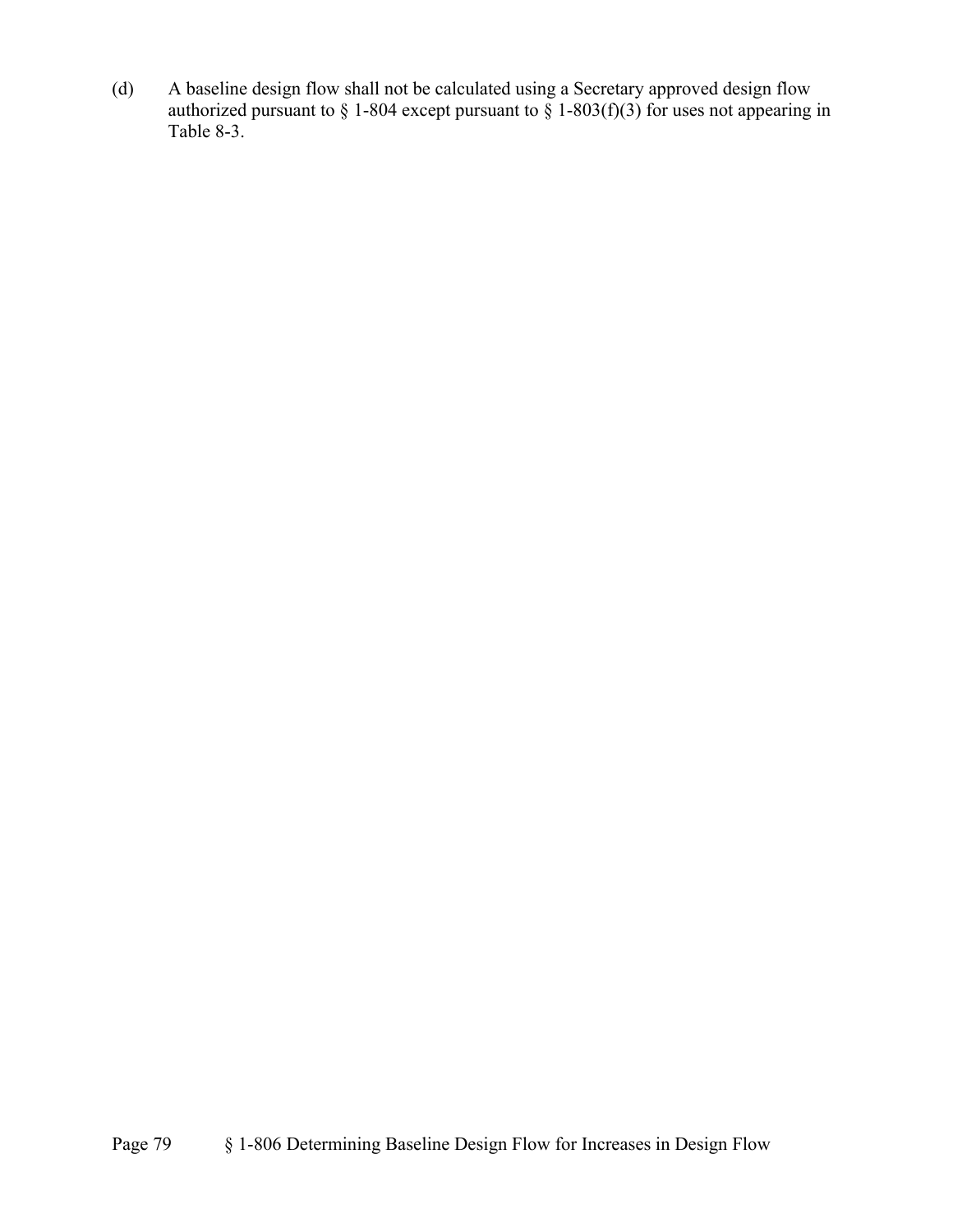### **Subchapter 9 – Specific Technical Standards for Wastewater Systems**

#### **§ 1-901 Use of Term Wastewater System**

Except as used in § 1-928, the term wastewater system as used in this Subchapter shall mean soil-based wastewater system.

#### **§ 1-902 Replacement Area**

- (a) All existing and proposed wastewater systems on a lot on which one or more of the following actions is proposed in an application shall have designated replacement areas:
	- (1) the construction of a new building or structure or the creation of a campground;
	- (2) an increase in the design flow of the leachfield;
	- (3) the subdivision of the lot; or
	- (4) the construction of a wastewater system that is an innovative/alternative system with experimental approval.
- (b) Notwithstanding Subsection (a), a replacement area is not necessary for a wastewater system in any of the following circumstances:
	- (1) The wastewater system:
		- (A) includes a leachfield or combination of leachfields sized to dispose of 150 percent or more of the design flow;
		- (B) is designed to use pressure distribution; and
		- (C) meets the other technical standards in this Subchapter and Subchapters 8 and 10.
	- (2) The wastewater system includes a mound that:
		- (A) includes a leachfield or combination of leachfields sized to dispose of 100 percent or more of the design flow; and
		- (B) meets the other technical standards in the September 10, 1982 version of these Rules, or a later version.
	- (3) The wastewater system includes a bottomless sand filter that:
		- (A) includes a leachfield or combination of leachfields sized to dispose of 100 percent or more of the design flow;
		- (B) a hydrogeological analysis which demonstrates a minimum of 12 inches of unsaturated naturally occurring soil exists beneath the bottomless sand filter fill material to the induced water table; and
		- (C) meets the other technical standards in this Subchapter and Subchapters 8 and 10.
- (c) A wastewater system that is required to have a designated replacement area can alternatively have a designated replacement system in lieu of the replacement area.
- (d) A replacement area shall be an area that is able to comply with:
	- (1) the technical standards in this Subchapter to support the type of leachfield, required naturally occurring soil around the perimeter of the leachfield, and fill material for the particular type of leachfield that is intended to be placed in the replacement area;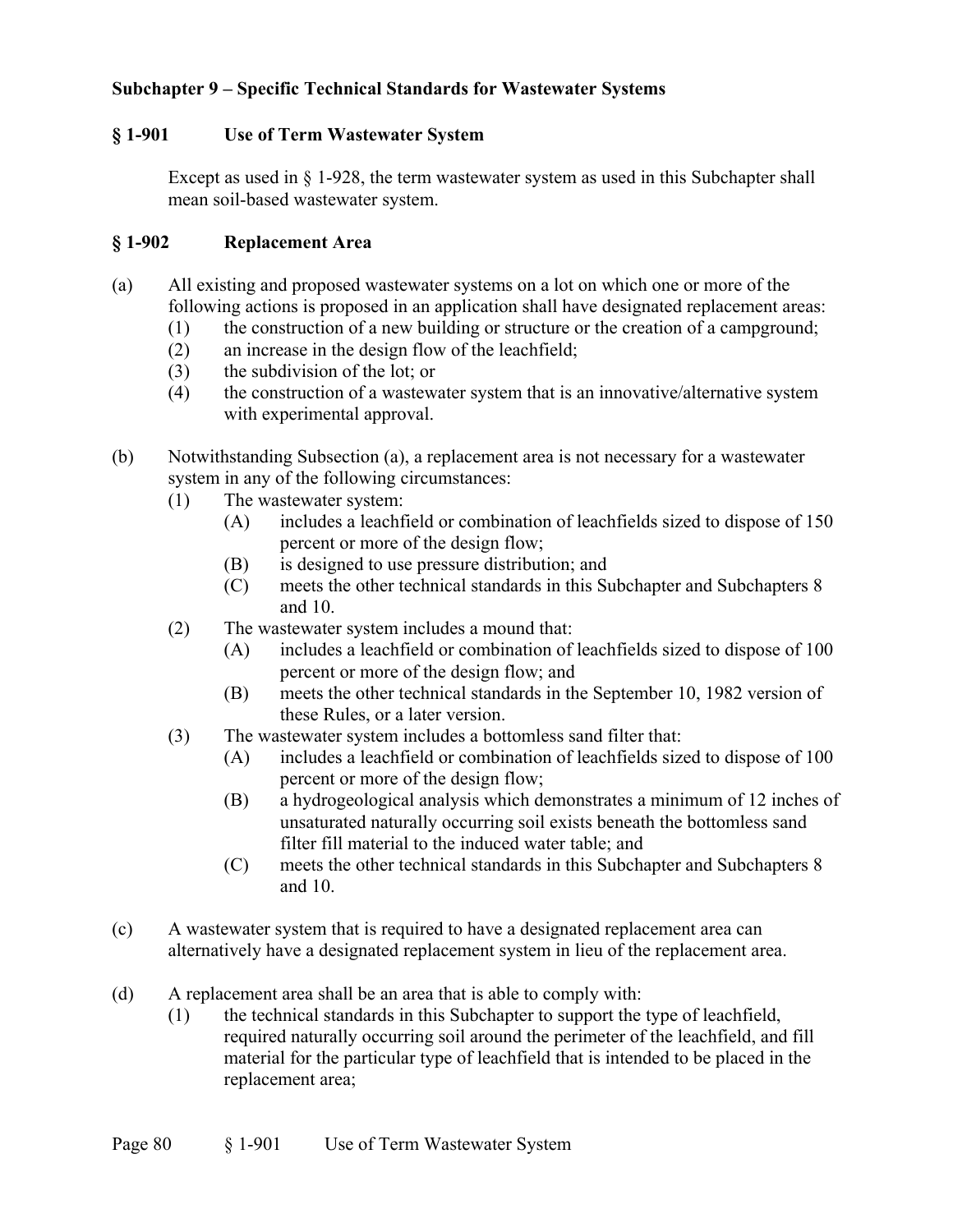- (2) if the wastewater system to be replaced is an innovative/alternative system with general use approval or pilot approval pursuant to Subchapter 4, the requirements of the approval to support a leachfield of the same type to be placed in the replacement area; or
- (3) if the wastewater system to be replaced is an innovative/alternative system with experimental approval, the technical standards in this Subchapter to support a type of leachfield, required naturally occurring soil around the perimeter of the leachfield, and fill material for a leachfield that complies with the technical standards in this Subchapter to be placed in the replacement area.

# **§ 1-903 General Requirements for Soil-Based Wastewater Systems**

- (a) Except where otherwise specified in these Rules, a wastewater system shall include a leachfield, or combination of leachfields, that are sized to dispose of at least 100 percent of the design flow and that comply with all other technical standards in this Subchapter.
	- (1) The leachfields shall be in-ground leachfields, at-grade leachfields, leachfields in mounds, or leachfields in bottomless sand filters that comply with the technical standards in this Subchapter.
	- (2) Cesspools and dry wells (i.e., seepage pits) are prohibited from inclusion in a wastewater system.
- (b) A wastewater system shall include a septic tank that complies with  $\S$  1-908 unless this requirement is waived by the Secretary following determination by the Secretary that a septic tank is unnecessary for the separation of grease, scum, and solids associated with the wastewater, based on information provided by an applicant's or prospective applicant's designer.
- (c) When a hydrogeological analysis is performed to demonstrate compliance with a requirement in these Rules, the minimum length of the leachfield shall be the length determined from the hydrogeological analysis if this length is greater than that the minimum length required for the particular type of leachfield found in other provisions of these Rules.

### (d) Ground slope requirements for leachfields

- (1) The average ground slope of the naturally occurring soil across the entire width and length of the area where an in-ground leachfield is proposed to be constructed, or where the limits of the mound fill material for a leachfield to be constructed in a mound is proposed, or where the infiltrative surface for an atgrade leachfield is proposed to be constructed, shall not exceed 20 percent.
- (2) When the design of an in-ground leachfield is less than 10 feet in width or length, the average slope shall not exceed 20 percent in the area measured beginning at the upslope edge of the trench or bed and continuing 10 feet horizontal distance in the downslope direction.
- (3) Notwithstanding Subsections (d)(1) and (2), when the lot to be served by a proposed wastewater system, or the lot on which the building or structure or campground to be served by a proposed wastewater system, was created before June 14, 2002: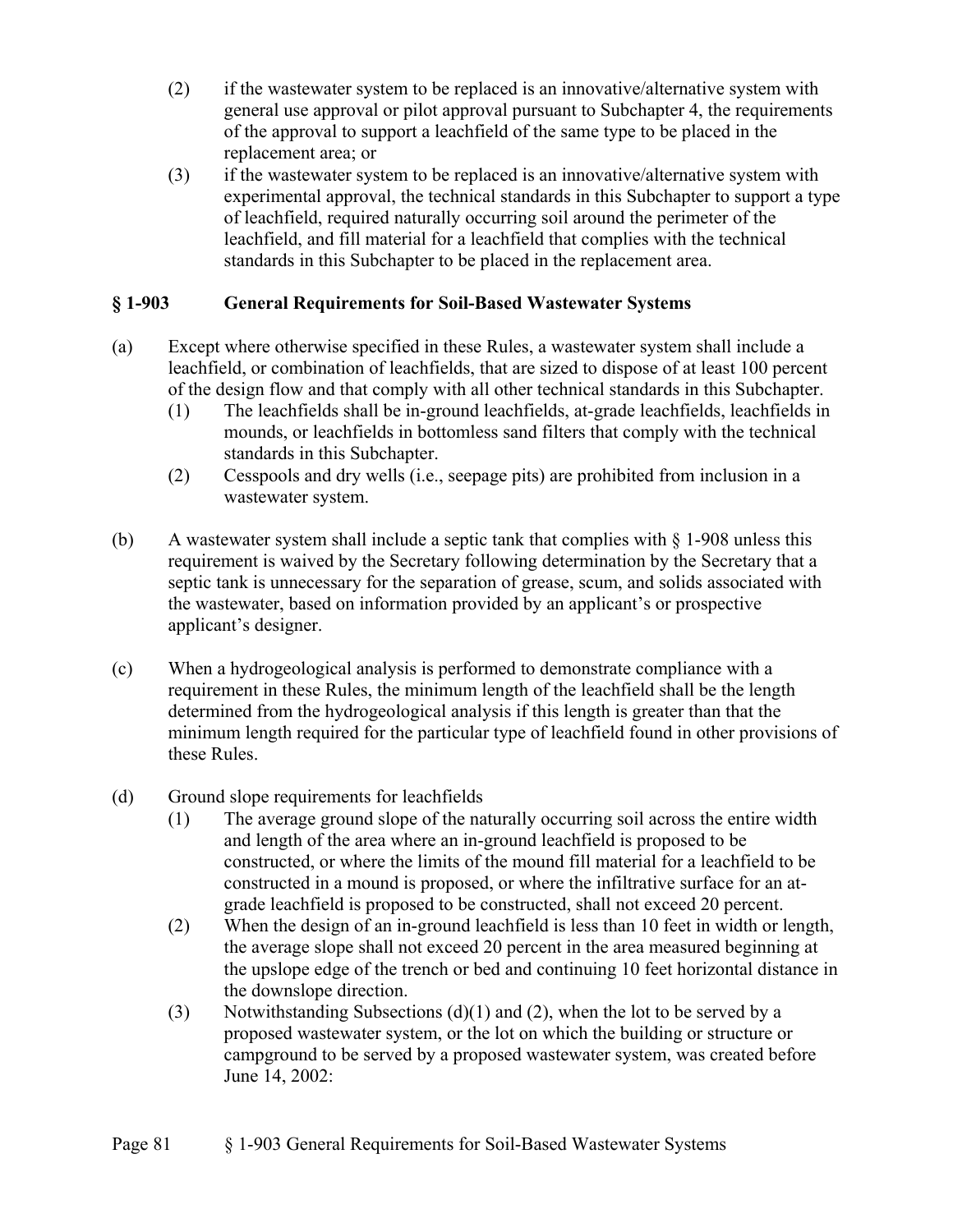- (A) The average ground slope of the naturally occurring soil across the entire width and length of the area where an in-ground leachfield is proposed to be constructed, or where the limits of the mound fill material for a leachfield to be constructed in a mound is proposed, or where the infiltrative surface for an at-grade leachfield is proposed to be constructed, shall not exceed 30 percent; and
- (B) when the design of an in-ground leachfield is less than 10 feet in width or length, the average slope shall not exceed 30 percent in the area measured beginning at the upslope edge of the trench or bed and continuing 10 feet horizontal distance in the downslope direction.
- (4) The average ground slope of the naturally occurring soil across the entire width and length of the area where a bottomless sand filter is proposed to be constructed shall not exceed 5 percent.
- (5) When the average ground slope of the naturally occurring soil across the entire width and length of the area where an in-ground leachfield is proposed to be constructed, or where the limits of the mound fill material for a leachfield to be constructed in a mound is proposed, or where the infiltrative surface for an atgrade leachfield is proposed to be constructed, exceeds 20 percent, the design shall include the following:
	- (A) Methods for site stability in the area of the leachfield before, during, and after construction with specific attention to erosion prevention and sediment control.
	- (B) Specifications for:
		- (i) construction of the wastewater system;
		- (ii) stormwater diversions if needed to prevent stormwater from eroding soil in the area of the leachfield; and
		- (iii) re-vegetation to prevent soil erosion.
- (6) The long dimension of distribution piping in a leachfield shall be laid parallel to the ground slope or contours.
- (7) No leachfield shall be constructed in an area where the ground slope or contours create a depression that will act as a natural surface or groundwater collection area.
- (e) No portion of a wastewater system, except a sanitary sewer service line or sanitary sewer collection line, shall be located in a floodway.
- (f) A wastewater system shall be located, designed, and constructed in a manner that avoids impairment to the system and contamination from the system during flooding if the site is located in a mapped special flood hazard area.
- (g) No portion of a wastewater system shall be located in a Zone 1 of a Public Community Water System Source Protection Area, except a replacement system that replaces an existing wastewater system located in the same Zone 1.
- (h) For wastewater systems in Class A watersheds, except a replacement system that is not proposed in lieu of a replacement area in the same application as the wastewater system it would replace, the following requirements apply: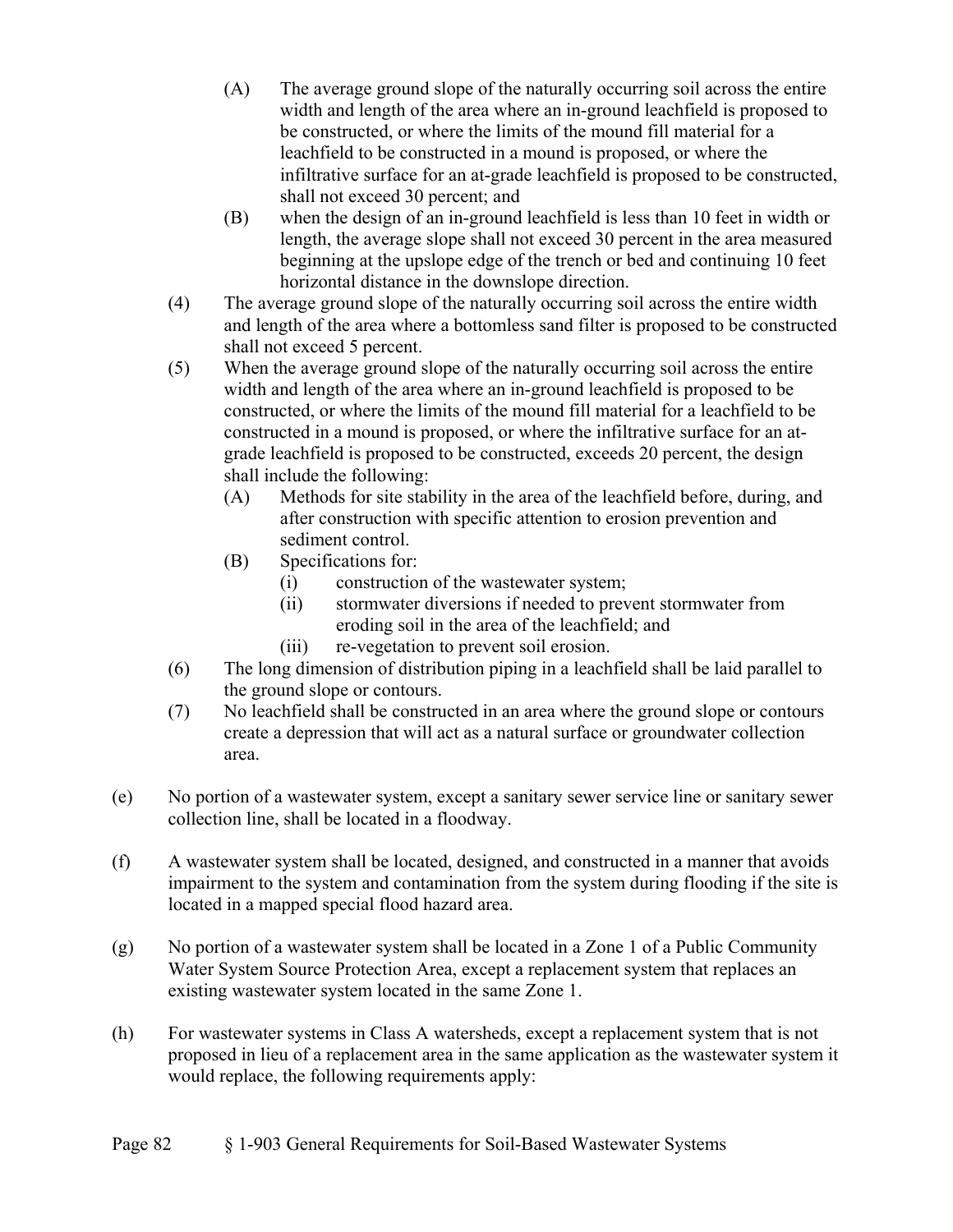- (1) No wastewater system with a design flow that exceeds 1000 gallons per day shall be approved.
- (2) The maximum cumulative design flow for multiple wastewater systems on the same lot shall not exceed 1000 gallons.
- (i) The following are the required depths of naturally occurring soil for in-ground leachfields and at-grade leachfields.
	- (1) Except where Subsection (i)(2) applies and where otherwise specified in these Rules, the minimum depth of naturally occurring soil below the bottom of the leachfield stone or other infiltrative surface of the leachfield shall be:
		- (A) 36 inches to the seasonal high-water table;
		- (B) 36 inches to a soil with:
			- (i) a percolation slower than 60 minutes per inch; or
			- (ii) a texture of silt loam, silt, sandy clay loam, clay loam, silty clay loam, sandy clay, silty clay, or clay;
		- (C) 36 inches to a soil with a consistence of firm or denser regardless of texture;
		- (D) 48 inches to bedrock; and
		- (E) for a leachfield disposing of 2000 gallons or more per day of effluent, 36 inches to the induced water table, as demonstrated through a hydrogeological analysis.
	- (2) When the leachfield disposes of filtrate effluent and is designed in accordance with  $\S$  1-904(c), the minimum depth of naturally occurring soil below the bottom of the leachfield stone or other infiltrative surface of the leachfield shall be:
		- (A) 18 inches to a soil with:
			- (i) a percolation slower than 120 minutes per inch; or
			- (ii) a texture of sandy clay, silty clay, or clay;
		- (B) 18 inches to a soil with a consistence of firm or denser, regardless of texture;
		- (C) 18 inches to bedrock; and
		- (D) 18 inches to the induced water table, as demonstrated through a hydrogeological analysis.
	- (3) For in-ground leachfields, the minimum depths of naturally occurring soil shall be met for a distance of 10 feet beyond the edge of the leachfield stone or other infiltrative surface.
	- (4) For at-grade leachfields, the minimum soil depths of naturally occurring soil shall be met for a distance of:
		- (A) 25 feet in the downslope direction beyond the limits of the fill material; and
		- (B) 10 feet on all other sides, except upslope, beyond the limits of the fill material.
- (j) The following are the required depths of naturally occurring soil and fill material for a leachfield in a mound.
	- (1) The minimum depth of naturally occurring soil below ground surface to site the leachfield, shall be:
		- (A) 24 inches to the seasonal high-water table;
		- (B) 24 inches to a soil with: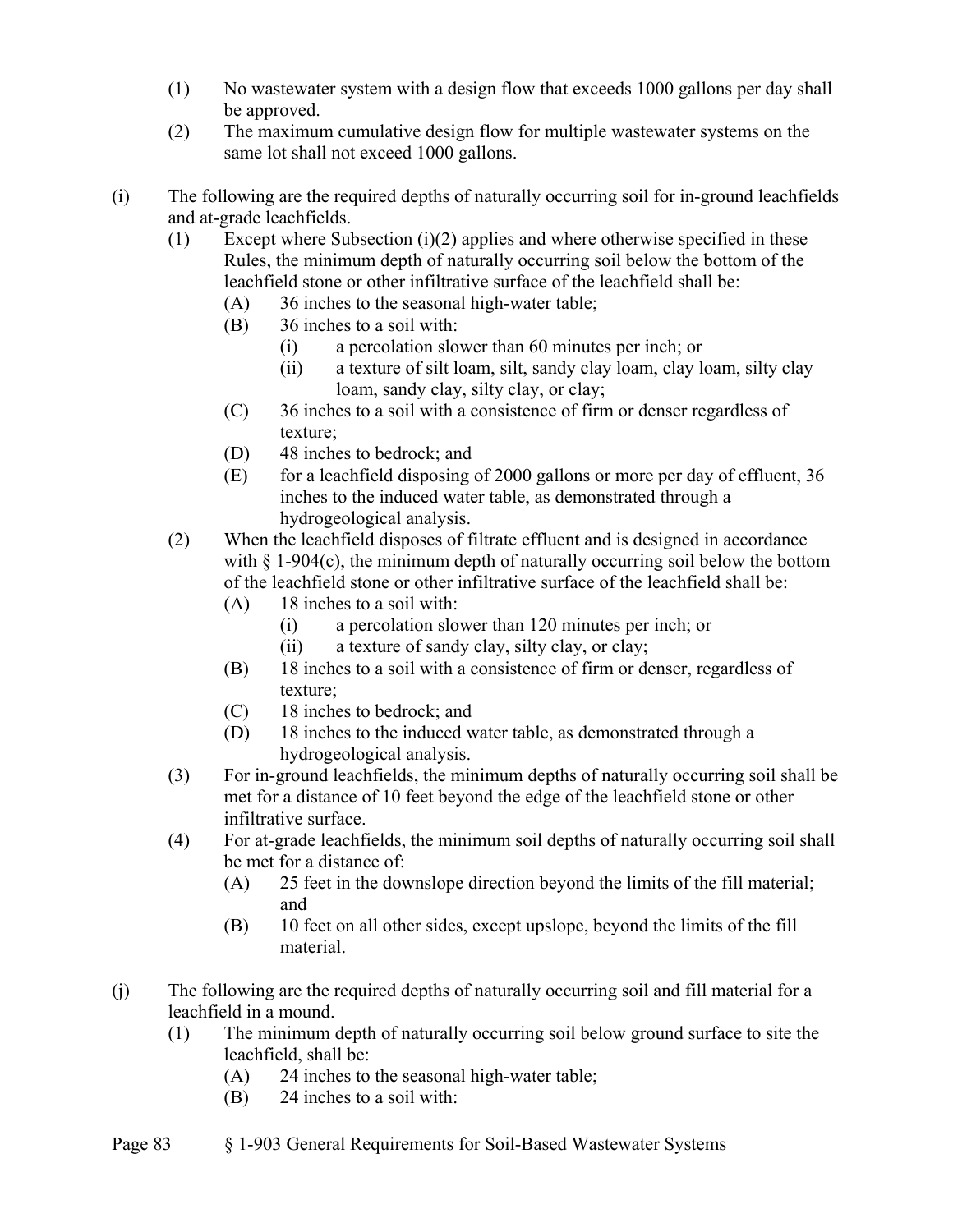- (i) a percolation rate slower than 120 minutes per inch; or
- (ii) a texture of sandy clay, silty clay, or clay;
- (C) 24 inches to a soil with a consistence of firm or denser, regardless of texture; and
- (D) 24 inches to bedrock.
- (2) The minimum depths of naturally occurring soil shall be met for a distance of:
	- (A) 25 feet in the downslope direction beyond the limits of the fill material of the mound; and
	- (B) 10 feet on all other sides, except upslope, beyond the limits of the fill material of the mound.
- (3) The depth of mound fill material below the bottom of the leachfield stone or other infiltrative surface of the leachfield shall be sufficient to obtain the following vertical separations:
	- (A) 36 inches to the seasonal high-water table;
	- (B) 36 inches to a soil with:
		- (i) a percolation rate slower than 120 minutes per inch; or
		- (ii) a texture of sandy clay, silty clay, or clay; and
	- (C) 48 inches to bedrock.
- (4) The minimum depth of mound fill material between the bottom of the leachfield stone or other infiltrative surface of the leachfield and ground surface shall be 12 inches.
- (k) Notwithstanding Subsection (j), the following are the required depths of naturally occurring soil and mound fill material for a leachfield in a mound when a hydrogeological analysis is performed.
	- (1) The minimum depth of naturally occurring soil below ground surface to site the leachfield shall be 24 inches to bedrock.
	- (2) The minimum depth of naturally occurring soil beneath the mound fill material to site the leachfield shall be:
		- (A) 6 inches to the induced water table, as demonstrated through a hydrogeological analysis; or
		- (B) 6 inches to the induced water table at the limits of the fill material, as demonstrated through a hydrogeological analysis completed through a method identified in Subsection  $(r)(1)(B)$  or  $(C)$ , regardless of whether the induced water table rises to less than 6 inches beneath the mound fill material or rises into the mound fill material beneath the leachfield.
	- (3) The minimum depths of naturally occurring soil shall be met for a distance of:
		- (A) 25 feet in the downslope direction beyond the limits of the fill material of the mound; and
		- (B) 10 feet on all other sides, beyond the limits of the fill material of the mound.
	- (4) The depth of mound fill material below the bottom of the leachfield stone or other infiltrative surface of the leachfield shall be sufficient to obtain the following vertical separations:
		- (A) 36 inches to the induced water table, as demonstrated through a hydrogeological analysis;
		- (B) 36 inches to a soil with:
			- (i) a percolation rate slower than 120 minutes per inch; or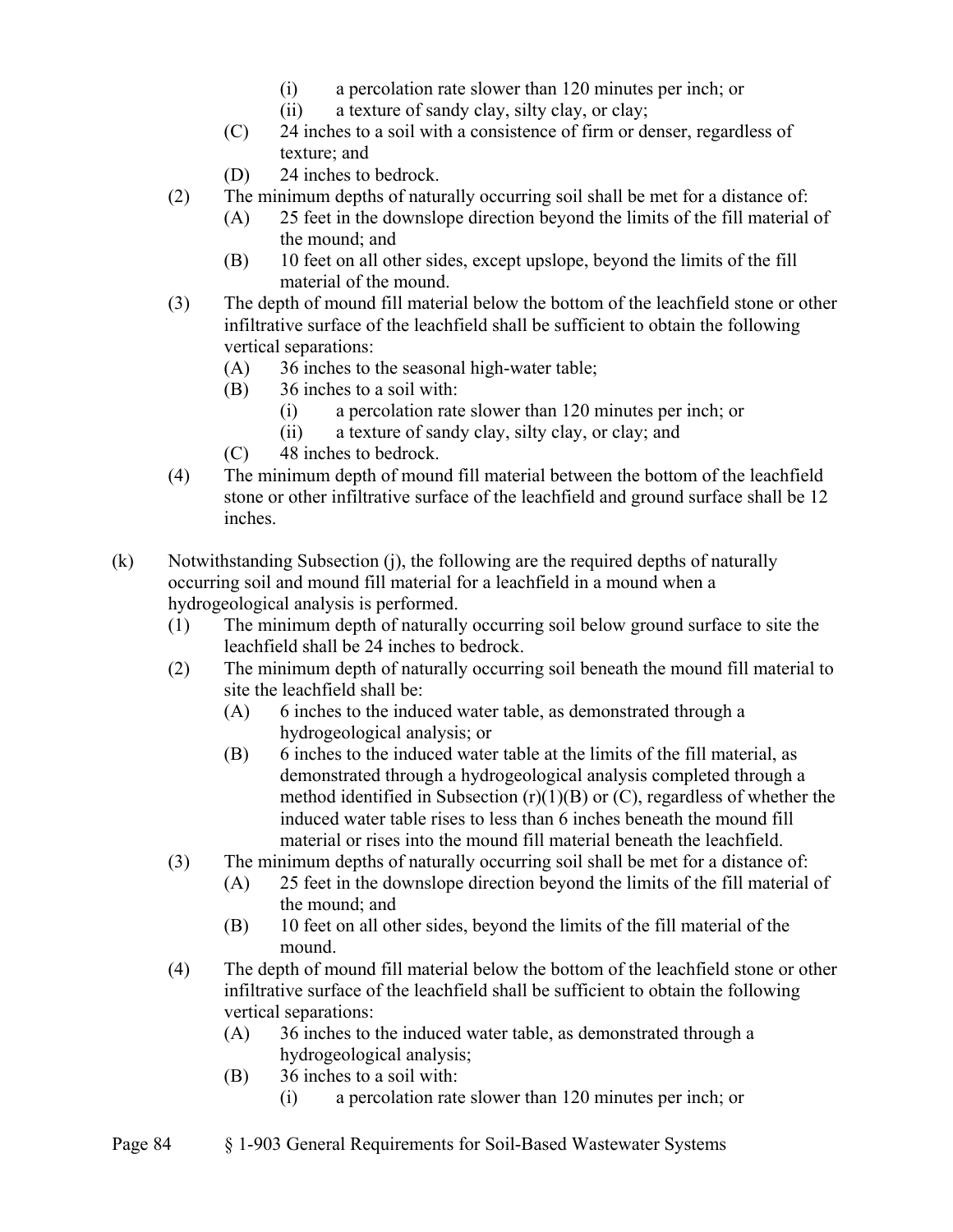- (ii) a texture of sandy clay, silty clay, or clay; and
- (C) 48 inches to bedrock.
- (5) The minimum depth of mound fill material between the bottom of the leachfield stone or other infiltrative surface of the leachfield and ground surface shall be 12 inches.
- (l) Notwithstanding Subsection (j), the following are the required depths of naturally occurring soil and mound fill material for a leachfield in a mound that disposes of filtrate effluent and is designed in accordance with  $\S$  1-904(c).
	- (1) The minimum depth of naturally occurring soil below ground surface to site the leachfield shall be 18 inches to bedrock.
	- (2) The minimum depth of naturally occurring soil beneath the mound fill material to site the leachfield shall be:
		- (A) 6 inches to the induced water table, as demonstrated through a hydrogeological analysis; or
		- (B) 6 inches to the induced water table at the limits of the mound fill material, as demonstrated through a hydrogeological analysis completed through a method identified in Subsection  $(r)(1)(B)$  or  $(C)$ , regardless of whether the induced water table rises to less than 6 inches beneath the fill material or rises into the mound fill material beneath the leachfield.
	- (3) The minimum depths of naturally occurring soil shall be met for a distance of:
		- (A) 25 feet in the downslope direction beyond the limits of the fill material of the mound; and
		- (B) 10 feet on all other sides, beyond the limits of the fill material of the mound.
	- (4) The depth of mound fill material below the bottom of the leachfield stone or other infiltrative surface of the leachfield shall be sufficient to obtain the following vertical separations:
		- (A) 18 inches to the induced water table, as demonstrated through a hydrogeological analysis;
		- (B) 18 inches to a soil with:
			- (i) a percolation rate slower than 120 minutes per inch; or
			- (ii) a texture of sandy clay, silty clay, or clay; and
		- (C) 24 inches to bedrock.
	- (5) The minimum depth of mound fill material between the bottom of the leachfield stone or other infiltrative surface of the leachfield and ground surface shall be 12 inches.
- (m) The following are the required depths of naturally occurring soil and bottomless sand filter fill material for a leachfield in a bottomless sand filter.
	- (1) The minimum depth of naturally occurring soil below ground surface to site the leachfield shall be:
		- (A) 24 inches to a soil with:
			- (i) a percolation rate slower than 60 minutes per inch; or
			- (ii) a texture of silt loam, silt, sandy clay loam, clay loam, silty clay loam, sandy clay, silty clay, or clay;
		- (B) 24 inches to a soil with a consistence of firm or denser, regardless of texture; and
		- (C) 24 inches to bedrock.
- Page 85 § 1-903 General Requirements for Soil-Based Wastewater Systems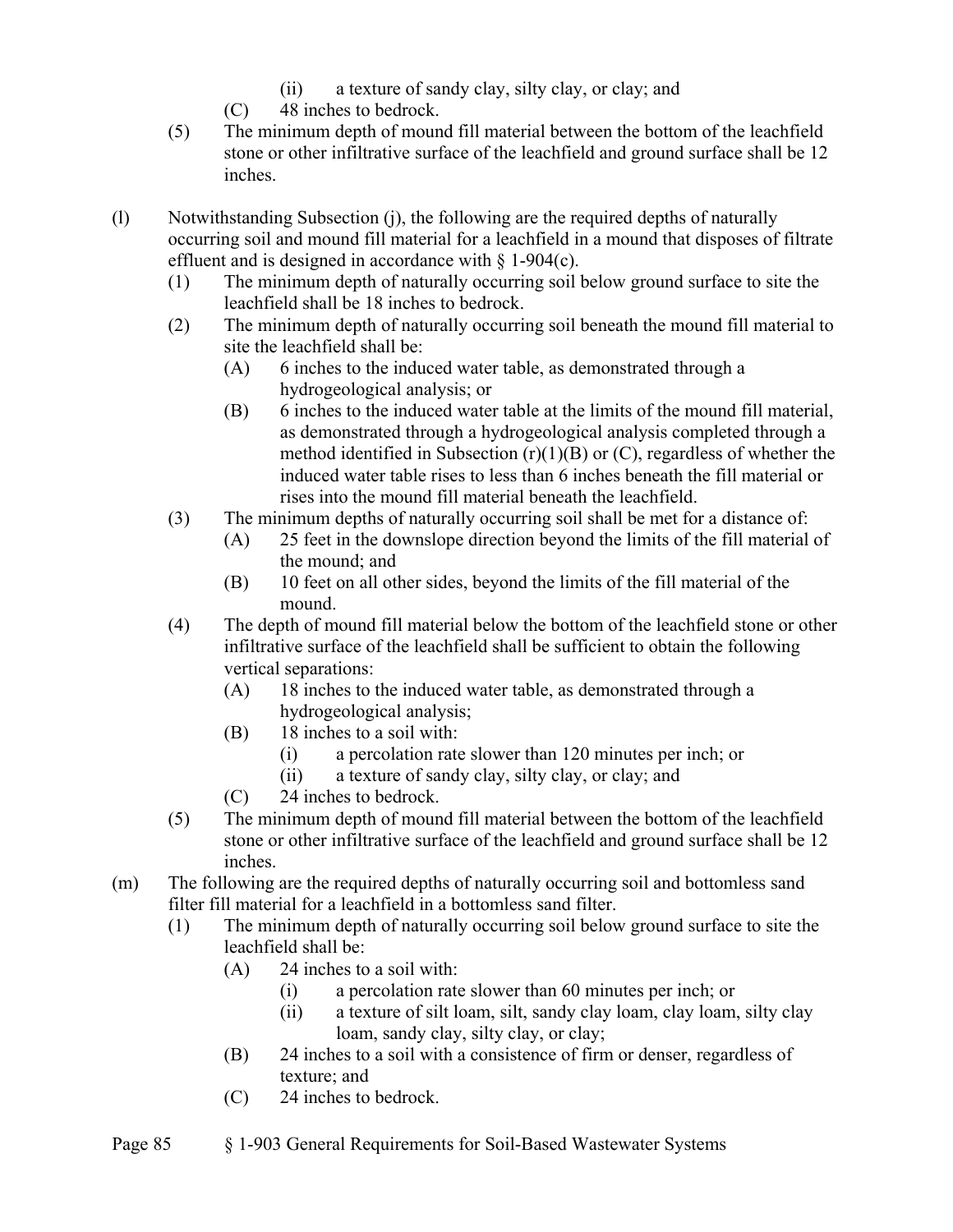- (2) The minimum depth of naturally occurring soil beneath the bottom of the enclosure to site the leachfield shall be 6 inches to the induced water table, as demonstrated through a hydrogeological analysis.
- (3) The minimum depths of naturally occurring soil shall be met for a distance of:
	- (A) 25 feet in the downslope direction from the edge of the enclosure for the bottomless sand filter; and
	- (B) 10 feet on all other sides from the edge of the enclosure for the bottomless sand filter.
- (4) Except where Subsection (m)(5) applies, the depth of bottomless sand filter fill material below the bottom of the leachfield stone or other infiltrative surface of the leachfield shall be sufficient to obtain the following vertical separations:
	- (A) 36 inches to the induced water table, as demonstrated through a hydrogeological analysis;
	- (B) 36 inches to a soil with:
		- (i) a percolation rate slower than 60 minutes per inch; or
		- (ii) a texture of silt loam, silt, sandy clay loam, clay loam, silty clay loam, sandy clay, silty clay, or clay;
	- (C) 36 inches to a soil with a consistence of firm or denser, regardless of texture; and
	- (D) 48 inches to bedrock.
- (5) When a leachfield in a bottomless sand filter disposes of filtrate effluent and is designed in accordance with  $\S$  1-904(c), the depth of bottomless sand filter fill material below the bottom of the leachfield stone or other infiltrative surface of the leachfield shall be sufficient to obtain the following vertical separations:
	- (A) 18 inches to the induced water table, as demonstrated through a hydrogeological analysis;
	- (B) 18 inches to a soil with:
		- (i) a percolation rate slower than 60 minutes per inch; or
		- (ii) a texture of silt loam, silt, sandy clay loam, clay loam, silty clay loam, sandy clay, silty clay, or clay;
	- (C) 18 inches to a soil with a consistence of firm or denser, regardless of texture; and
	- (D) 24 inches to bedrock.
- (6) The minimum depth of bottomless sand filter fill material between the bottom of the leachfield stone or other infiltrative surface of the leachfield and ground surface shall be 12 inches.
- (n) Except as allowed by (p) or (q) of this Subsection, a hydrogeological analysis shall be completed in each of the following circumstances:
	- (1) An in-ground leachfield, or at-grade leachfield, has a design flow of 2000 gallons per day or more.
	- (2) A leachfield in a mound with a design flow of 1000 gallons per day or more.
	- (3) The leachfield is constructed in a bottomless sand filter.
	- (4) There is a potential hydraulic connection between the leachfield or replacement area and a separate leachfield or replacement area because all of the following are true: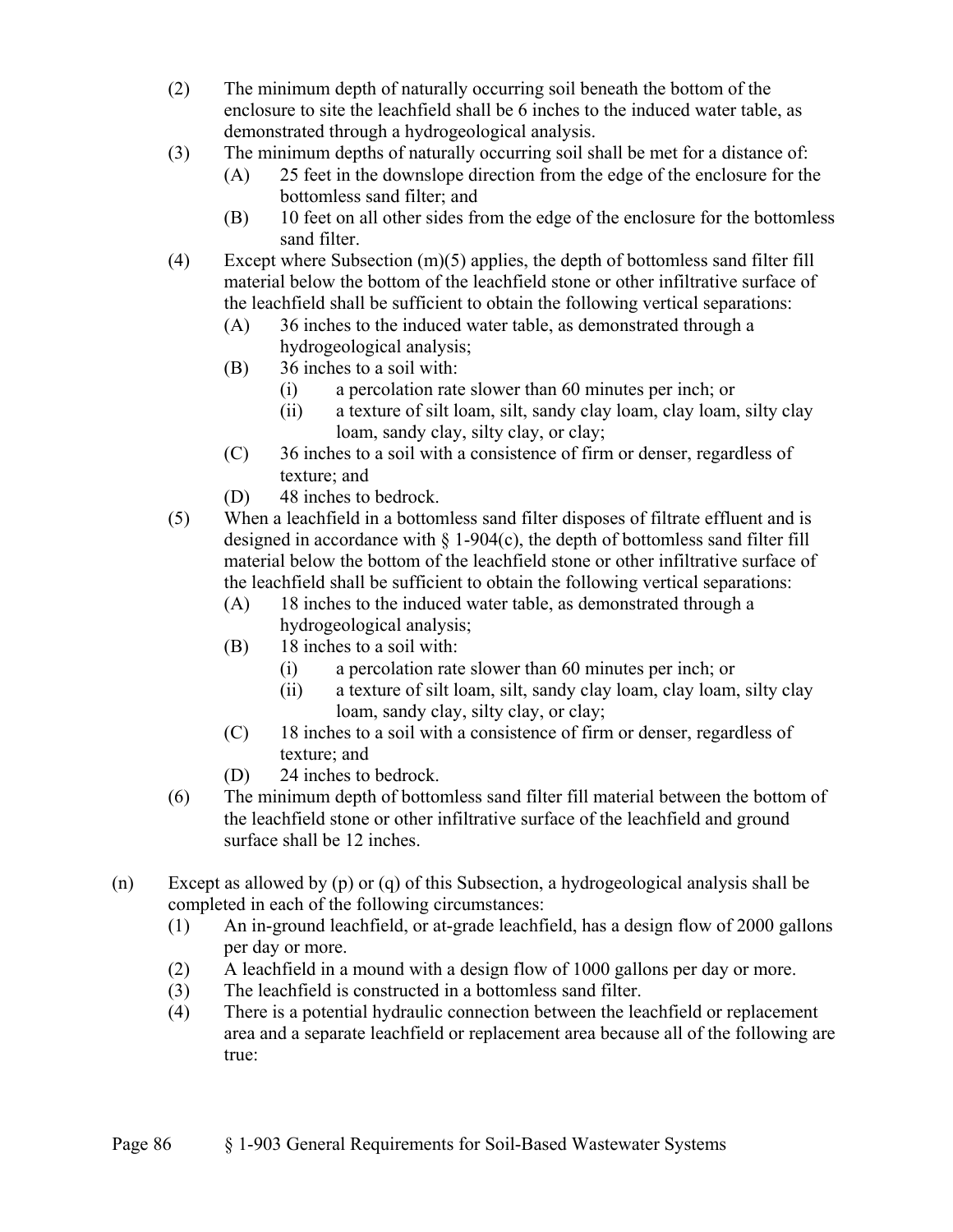- (A) the leachfield or replacement area is located 25 feet or closer upslope or downslope to another leachfield or another replacement area as measured from the following points:
	- (i) for in-ground leachfields, the limits of the leachfield stone or other infiltrative surface of the leachfield;
	- (ii) for at-grade leachfields, the limits of the fill material;
	- (iii) for leachfields in mounds, the limits of the fill material for the mound; and
	- (iv) for leachfields in bottomless sand filters, the edge of the enclosure.
- (B) the downslope leachfield is located partially or entirely in the same flow path of the upslope leachfield as determined by ground slope or groundwater flow; and
- (C) one of the following exist:
	- (i) the combined design flow for an in-ground leachfield, or at-grade leachfield, and any upslope leachfield is 2000 gallons per day or more;
	- (ii) the combined design flow for a leachfield in a mound and any upslope leachfield is 1000 gallons per day or more;
	- (iii) the downslope leachfield is in a bottomless sand filter; or
	- (iv) the downslope leachfield is unable to comply with the depth of naturally occurring soil required pursuant to this Section, regardless of the design flow of the proposed leachfield.
- (o) The hydrogeological analysis required pursuant to Subsection (n) shall demonstrate that:
	- (1) the leachfield will maintain the depths of naturally occurring soil and fill material for the leachfield required by this Section; and
	- (2) any leachfield located downslope of a proposed wastewater system or replacement area will maintain the depths of naturally occurring soil and fill material for the leachfield required by this Section; or
	- (3) if the downslope leachfield is unable to comply with the depth of naturally occurring soil required pursuant to this Section, the induced water table does not rise closer to the bottom of the leachfield.
- (p) The Secretary may waive the hydrogeological analysis required pursuant to Subsection  $(n)(1)$  or  $(4)$  when an applicant or prospective applicant requests a waiver and provides information from a designer demonstrating that any hydraulic interference will not reduce the depths of naturally occurring soil and fill material for each leachfield to less than that required by this Section.
- (q) The Secretary may waive the hydrogeological analysis required under Subsection (n)(2), when an applicant or prospective applicant requests a waiver and provides information from a designer demonstrating that:
	- (1) the leachfield will dispose of filtrate effluent and is designed in accordance with  $\S$  $1-904(c)$ ;
	- (2) the leachfield will be designed using a linear loading rate not exceeding 4.5 gallons per day per linear foot;
	- (3) there is a minimum of 24 inches of naturally occurring soil below ground surface to the seasonal high-water table, impermeable soil layer, and bedrock; and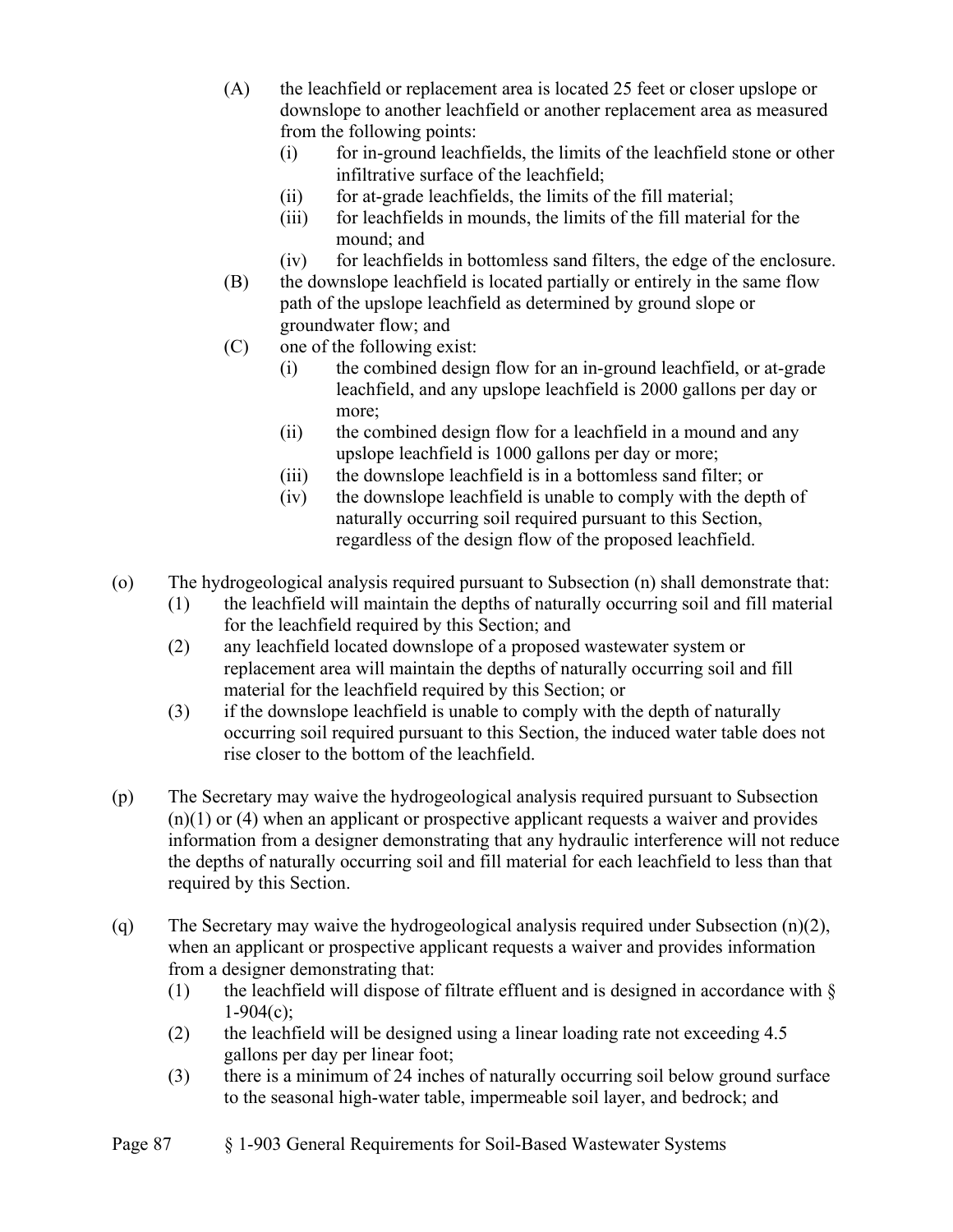- (4) the limits of the fill material for the mound will be a minimum of 25 feet to an inground leachfield, a leachfield in a mound, and a leachfield in a bottomless sand filter.
- (r) When a hydrogeological analysis is performed to demonstrate compliance with a requirement in these Rules, the hydrogeological analysis shall:
	- (1) Be completed through one of following methods:
		- (A) the simplified method described in  $\S$  1-927, performed by a hydrogeologist or a designer authorized to design the wastewater system for which the hydrogeological analysis is performed, provided the soil does not have a consistence of firm or denser and the leachfield is one of the following:
			- (i) an in-ground leachfield or at-grade leachfield with a design flow of less than 2000 gallons per day;
			- (ii) a leachfield in a mound with a design flow of less than 1000 gallons per day; or
			- (iii) a leachfield in a bottomless sand filter with a design flow of less than 1000 gallons per day;
		- (B) a method, performed by a hydrogeologist, approved by the Secretary based on using site specific soil descriptions and conservative hydraulic conductive assumptions; or
		- (C) a method, performed by a hydrogeologist, approved by the Secretary based on site specific hydraulic conductivity testing.
	- (2) Determine the minimum length of the leachfield based on the height of the induced water table.
- (s) When a 2-year time of travel is calculated to demonstrate compliance with a requirement in these Rules, the 2-year time of travel shall be determined by:
	- (1) a hydrogeologist; and
	- (2) taking into consideration:
		- (A) the hydraulic gradient;
		- (B) porosity; and
		- (C) the saturated hydraulic conductivities in the materials with the largest saturated hydraulic conductivity.
- (t) The distances over which naturally occurring soil is required to be met pursuant to  $\S$  1- $903(i)$ , (i), (k), (l), and (m) may overlap for different wastewater systems, but no portions of a wastewater system shall be located within the distance over which naturally occurring soil is required for a different wastewater system.
- (u) When a wastewater system is designed to dispose only of food processing waste that does not contain pathogens and of wastewater from hand-washing fixtures located in the food processing area, the leachfield shall comply with the minimum depths of naturally occurring soil and fill material identified in Subsections (i)(2), (1), (m)(5) that are otherwise reserved only for leachfields that dispose of filtrate effluent designed in accordance with  $\S$  1-904(c).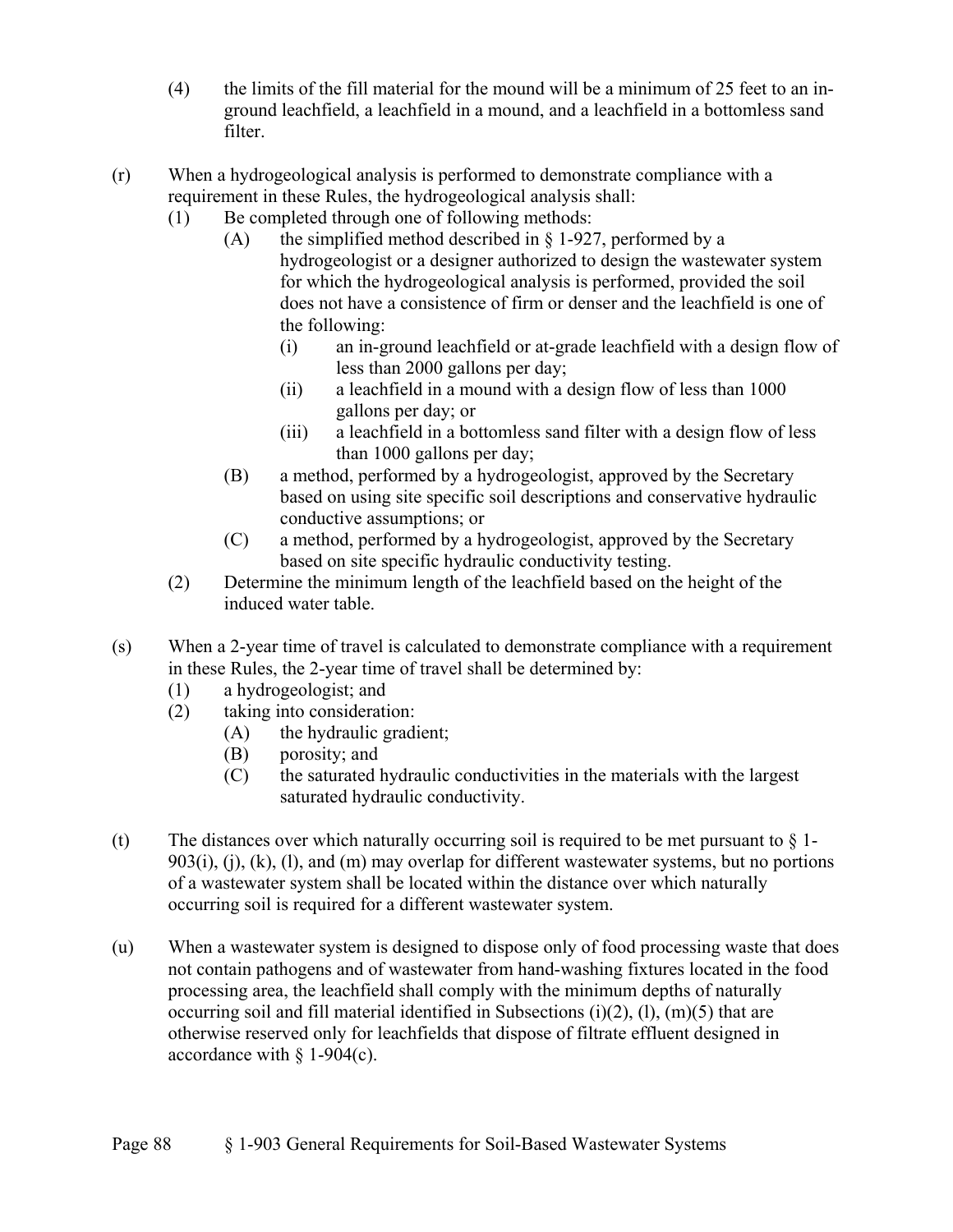### **§ 1-904 Filtrate Effluent**

- (a) Except as provided in Subsection (c), wastewater systems designed to dispose of filtrate effluent shall comply with all technical standards in this Subchapter.
- (b) A Class 1, Class B, or Class BW designer is required to submit the installation certification for the installation of a wastewater system designed to dispose of filtrate effluent.
- (c) When a wastewater system designed to dispose of filtrate effluent is designed using pressure distribution pursuant to  $\S$  1-914, the wastewater systems may use up to twice the application rate of soil for sizing the leachfield required by § 1-911.

# **§ 1-905 Water Table Monitoring**

- (a) Except for a leachfield designed in a mound using a curtain drain pursuant to  $\S 1-921(c)$ , monitoring of the water table shall be used to establish the seasonal high-water table for a site where a curtain drain is used to lower the seasonal high-water table.
- (b) Monitoring of the water table may be used to establish the seasonal high-water table in lieu of determining the seasonal high-water table using soil evaluation pursuant to § 1-  $910(g)$ .
- (c) By March 1 of the year during which monitoring of the water table is to be conducted, the prospective applicant shall submit to the Secretary a proposal for water table monitoring prepared by a designer or hydrogeologist which meets the following requirements:
	- (1) Takes into account:
		- (A) the site-specific drainage area;
		- (B) regional drainage that may affect the area being monitored;
		- (C) soil evaluation; and
		- (D) spacing of monitoring wells to sufficiently establish the water table level to site a leachfield.
	- (2) Includes the following information:
		- (A) permit number if the project has a permit application submitted to the Secretary or the project has a permit;
		- (B) site location map;
		- (C) 911 address of the property on which monitoring wells will be located;
		- (D) landowner name, phone number, and mailing address;
		- (E) signed property access form;
		- (F) calculations for sizing the leachfield if the proposed use is known.
	- (3) Includes a site plan showing, at a minimum:
		- (A) boundary lines and dimensions for the lot;
		- (B) anticipated footprint of any proposed wastewater systems if calculated;
		- (C) locations of all monitoring wells with corresponding identification number or letter;
		- (D) location of existing diversion ditches and curtain drains;
		- (E) location and construction details for proposed diversion ditches and curtain drains to be authorized by the Secretary;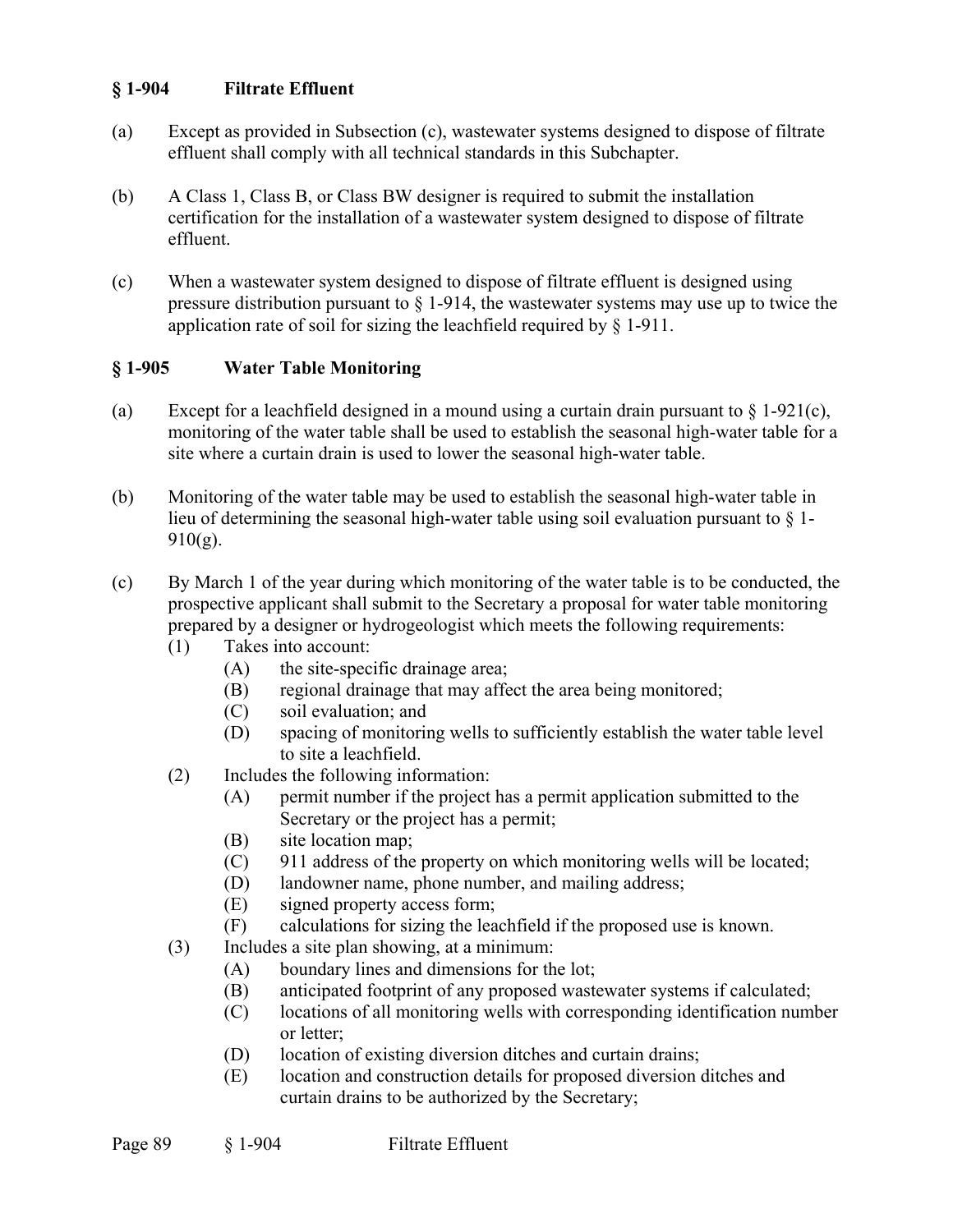- (F) location and results of soil test pits and percolation tests; and
- (G) any other existing or proposed features that may affect the leachfield area.
- (4) Includes a detail sheet for the design of the monitor wells including:
	- (A) depth of the bottom of each well below ground surface;
	- (B) height of each well above ground surface;
	- (C) pipe material including:
		- (i) perforation spacing; and
		- (ii) filter fabric or method to prevent clogging or siltation of the monitoring pipes. The designer may propose to the Secretary alternatives to filter fabric when the designer concludes wells will not be subject to clogging or siltation.
- (5) Includes a monitoring schedule and plan which meets the following requirements:
	- (A) A minimum of 4 water table monitoring wells shall be installed for each leachfield and replacement area, except in the following circumstances:
		- (i) The Secretary authorizes fewer monitoring wells to determine site suitability in the following situation:
			- (I) the area to be monitored is 75 feet or less in length;
			- (II) the area to be monitored is 75 feet or less in width;
			- (III) the area to be monitored is for an in-ground leachfield; and
			- (IV) soil evaluations indicate consistent soil depths to the anticipated seasonal high-water table
		- (ii) The Secretary requires additional monitoring wells to determine site suitability in the following situations:
			- (I) the length or width of the area intended for a leachfield or downslope receiving soil to be monitored exceeds 75 feet; or
			- (II) soil evaluations indicate highly varied soil depths to the anticipated seasonal high-water table.
	- (B) Monitoring shall occur between March 1 and May 31.
	- (C) Water table readings shall be taken at each well at least once every 5 days during the monitoring period by a designer or hydrogeologist.
	- (D) Each water table reading shall represent the water elevation for the 2 ½ days before and the 2  $\frac{1}{2}$  days after a particular reading, or 1  $\frac{1}{2}$  days if readings occur more frequently than every 5 five days.
	- (E) The recorded water table shall be based on the elevation of the ground surface at each monitoring well to the water table.
- (d) Monitoring of the water table shall be completed in conformance with the water table monitoring proposal.
	- (1) Water table monitoring may begin prior to the Secretary's approval of the proposal, but the Secretary reserves the ability to ultimately determine that some or all of the monitoring does not meet the requirements of Subsection (a).
	- (2) The Secretary may conduct site visits and record the water table on a site undergoing monitoring.
- (e) Data collected from monitoring of the water table shall be analyzed to determine the seasonal high-water table.
	- (1) The analysis shall be completed by: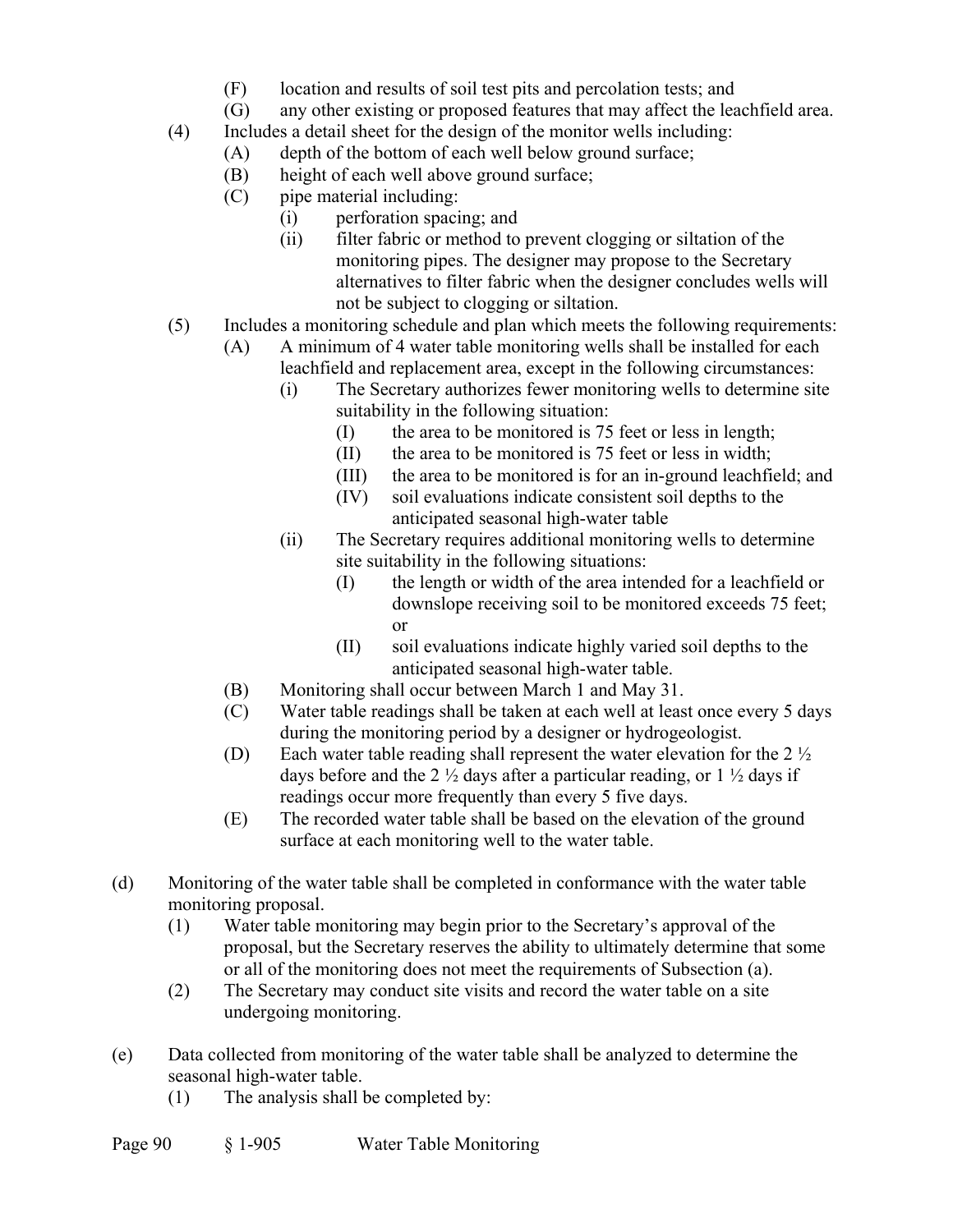- (A) a Class 1, Class B, or Class BW designer authorized to design the wastewater system for which the analysis is being completed; or
- (B) a hydrogeologist.
- (2) A perched water table shall be analyzed in the same manner as any other type of water table.
- (3) Except where Subsection (e)(4) applies, the analysis shall demonstrate that the water table did not:
	- (A) For more than 30 total days during the monitoring period, rise above the depth of naturally occurring soil required pursuant to § 1-903 to the seasonal high-water table.
	- (B) For more than 20 total days during the monitoring period, rise more than 6 inches above the depth of naturally occurring soil required pursuant to § 1- 903 to the seasonal high-water table.
	- (C) For more than 10 total days during the monitoring period, rise more than 12 inches above the depth of naturally occurring soil required pursuant to § 1-903 to the seasonal high-water table.
	- (D) For any day during the monitoring period, rise more than 18 inches above the depth of naturally occurring soil required pursuant to  $\S$  1-903 to the seasonal high-water table.
- (4) When a hydrogeological analysis is or will be performed for calculating the induced water table, the following requirements shall be met:
	- (A) The hydrogeological analysis:
		- (i) shall calculate the induced water table using the shallowest water level reading measured in the monitoring wells within the area for the leachfield or replacement area; or
		- (ii) if completed by a hydrogeologist, may identify the interpreted form of the induced water table within the area of the leachfield or replacement area using data acquired from each monitoring well.
	- (B) The analysis of the water level monitoring data shall demonstrate that the induced water table will not:
		- (i) For in-ground leachfields or at-grade leachfields that do not comply with the requirements of  $\S$  1-904(c), rise to less than 36 inches below the bottom of the leachfield stone or other infiltrative surface.
		- (ii) For in-ground leachfields or at-grade leachfields that dispose of filtrate effluent and are designed in accordance with  $\S$  1-904(c), rise to less than 18 inches below the bottom of the leachfield stone or other infiltrative surface.
		- (iii) For all other leachfields, rise to less than 6 inches below ground surface.
- (f) Following completion of water table monitoring, all water table monitoring data collected shall be submitted to the Secretary.
- $(g)$  For sites on which the water table is monitored for more than 1 year, the seasonal highwater table shall be based on the year that recorded the most restrictive water table monitoring readings.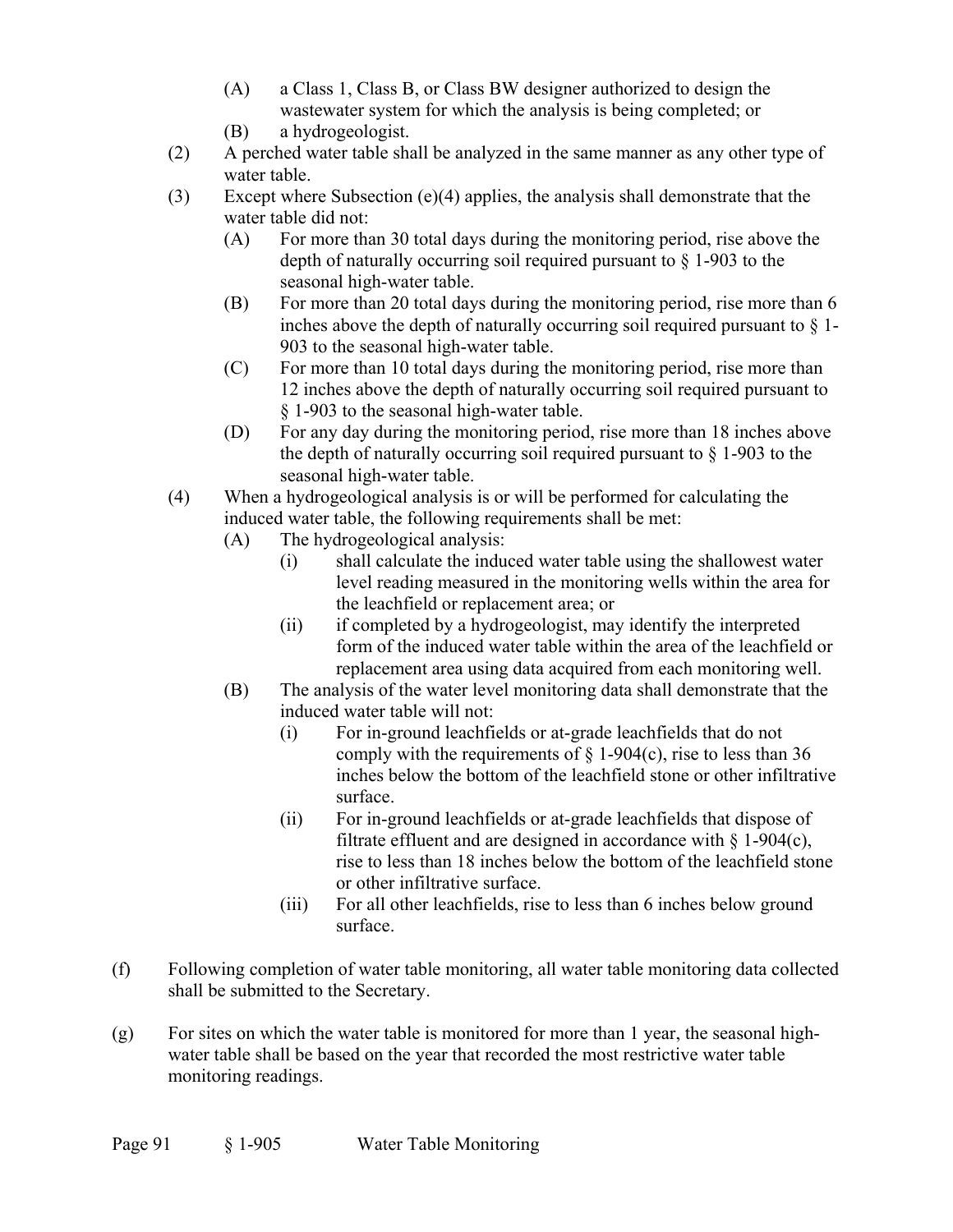- (h) The Secretary may allow sites on which the water table was previously monitored to be re-monitored when a physical change is planned for the site that is anticipated to affect the water table.
	- (1) Examples of physical changes the Secretary will consider include the installation of a curtain drain and the installation of a groundwater diversion that did not exist during the first monitoring of the site, provided these changes have Secretary approval if required by these Rules.
	- (2) When the Secretary has allowed re-monitoring, calculation of the seasonal highwater table shall be based on water table monitoring readings taken during the year of re-monitoring and shall not take into account prior years' readings.

# **§ 1-906 Site Modifications**

- (a) Requirements for curtain drains.
	- (1) Except for a leachfield designed in a mound pursuant to  $\S$  1-921(c), if the area in which a leachfield is proposed to be located does not comply with depth of naturally occurring soil required pursuant to  $\S$  1-903 to the seasonal high-water table, the design of a wastewater system may, in the following circumstances only, rely on curtain drains to lower the seasonal high-water table in order to comply with  $§$  1-903:
		- (A) The Secretary has pre-authorized the installation and use of such drains pursuant to Subsection (a)(3) and monitoring of the water table has been conducted pursuant to  $\S$  1-905 to demonstrate the drain's effectiveness.
		- (B) In conjunction with an application, the Secretary approves the installation of and use of such drains, provided the following requirements are met:
			- (i) The curtain drain is designed in compliance with a plan that conforms with the requirements in Subsection  $(a)(2)(C)$ .
			- (ii) The bottom of the curtain drain is designed to be a minimum of 12 inches into a soil with a texture of silt loam, silt, sandy clay loam, clay loam, silty clay loam, sandy clay, silty clay, or clay.
			- (iii) The curtain drain is designed to lower the seasonal high-water table 6 inches or less.
			- (iv) The area in which the leachfield is proposed to be located and the area 100 feet upslope meet the following requirements:
				- (I) has high permeable soil or soil that does not have soil with a texture of silt loam, silt, sandy clay loam, clay loam, silty clay loam, sandy clay, silty clay, or clay;
				- (II) is underlain by a low permeable soil with a texture of silt loam, silt, sandy clay loam, clay loam, silty clay loam, sandy clay, silty clay, or clay;
				- (III) has a slope of 5 percent or greater with a seasonal highwater table 24 inches or greater below ground surface where the low permeable soil layer is 12 inches or more below the seasonal high-water table; and
				- (IV) has a recharge area extending 100 feet or more upslope of the curtain drain.
			- (v) Unless the seasonal high-water table is determined by water table monitoring conducted pursuant to  $\S$  1-905, when a hydrogeological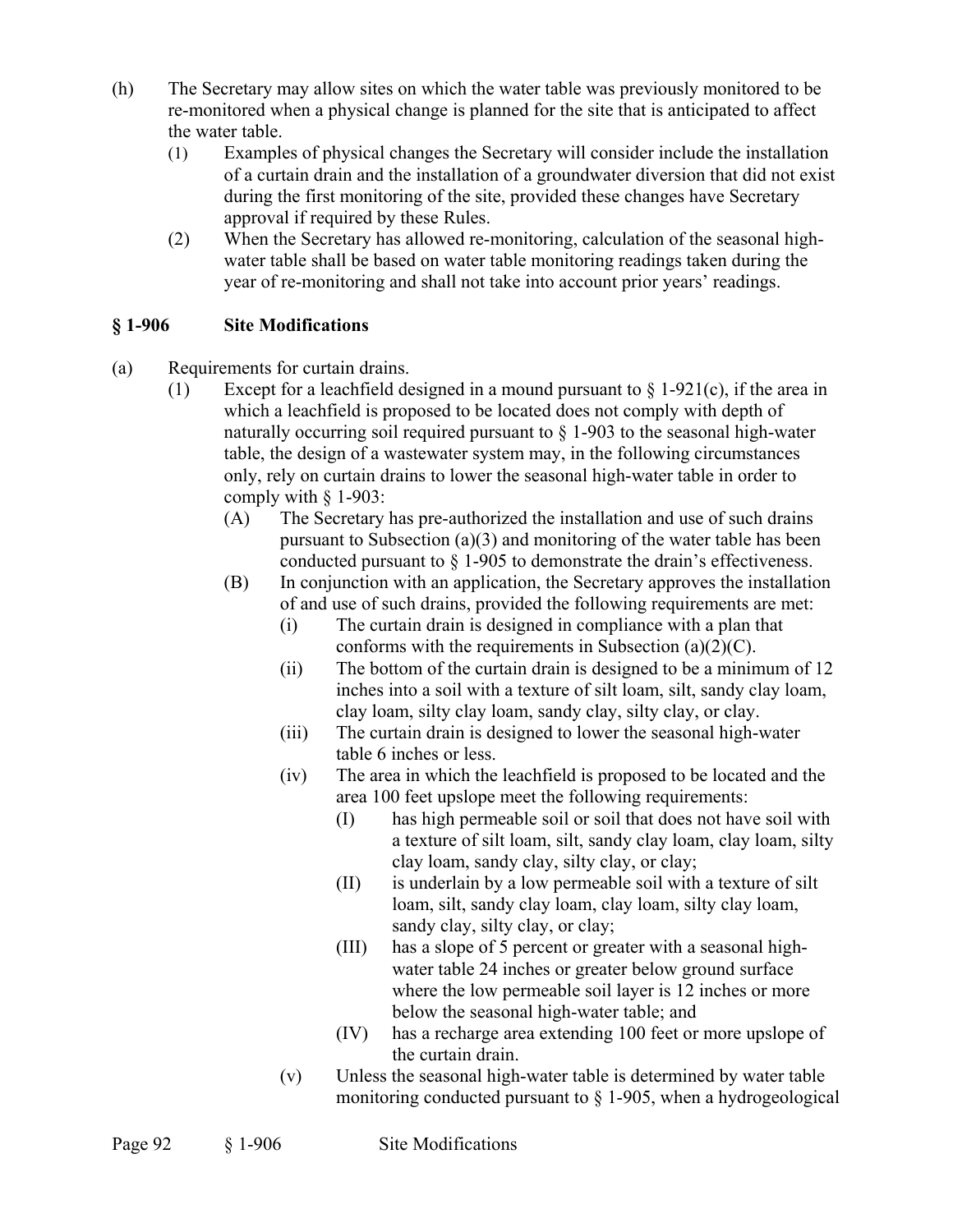analysis is completed, the seasonal high-water table is determined by soil evaluation conducted pursuant to  $\S$  1-910(g).

- (2) To seek pre-authorization to install and use a curtain drain, a prospective applicant, prior to submitting an application, shall submit the following to the Secretary:
	- (A) A letter requesting authorization to install and use a curtain drain.
	- (B) A signed property access form.
	- (C) A plan prepared by a Class I, Class B, or Class BW designer or hydrogeologist that:
		- (i) shows the location and point of discharge of the drain;
		- (ii) depicts construction details for the drain including a profile and typical sections;
		- (iii) specifies the type of construction material to be used that is sufficient to transmit the water from the site and to prevent clogging of the drain that will decrease its effectiveness. Acceptable material shall be:
			- (I) leachfield stone;
			- (II) perforated or other porous pipe; and
			- (III) filter fabric wrapped around the leachfield stone to prevent clogging;
		- (iv) depicts the design of the outlet of the drain to prevent erosion and clogging;
		- (v) depicts cleanouts to grade;
		- (vi) depicts rodent guards at the outlet of the drain; and
		- (vii) demonstrates compliance with all isolation distances required pursuant to § 1-912.
	- (D) Supporting information required by the Secretary, including permeability and sieve analysis of the soil at the site, when necessary to establish the effectiveness of the proposed drain.
- (3) The Secretary, upon determining that the plan and any supporting information provided by the designer or hydrogeologist complies with Subsection  $(a)(2)(C)$ and (D), shall issue an authorization letter with conditions to install and use the drain.
- (b) Requirements for sites following re-grading.
	- (1) When a site is re-graded for the purpose of constructing a leachfield, the following requirements shall be met:
		- (A) Soil excavations required and percolation tests completed pursuant to  $\S$  1-910 shall be performed after re-grading.
		- (B) There shall be a minimum of 6 feet of naturally occurring soil between the downslope side of any area that has been re-graded and either the edge of a leachfield or limits of the fill material for the particular type of leachfield that is intended, whichever is larger.
	- (2) It is acceptable to add soil to an area in order to comply with the isolation distance required pursuant to  $\S 1-912$  between slopes greater than 30 percent and the edge of the leachfield or limits of the fill material for the particular type of leachfield that is intended.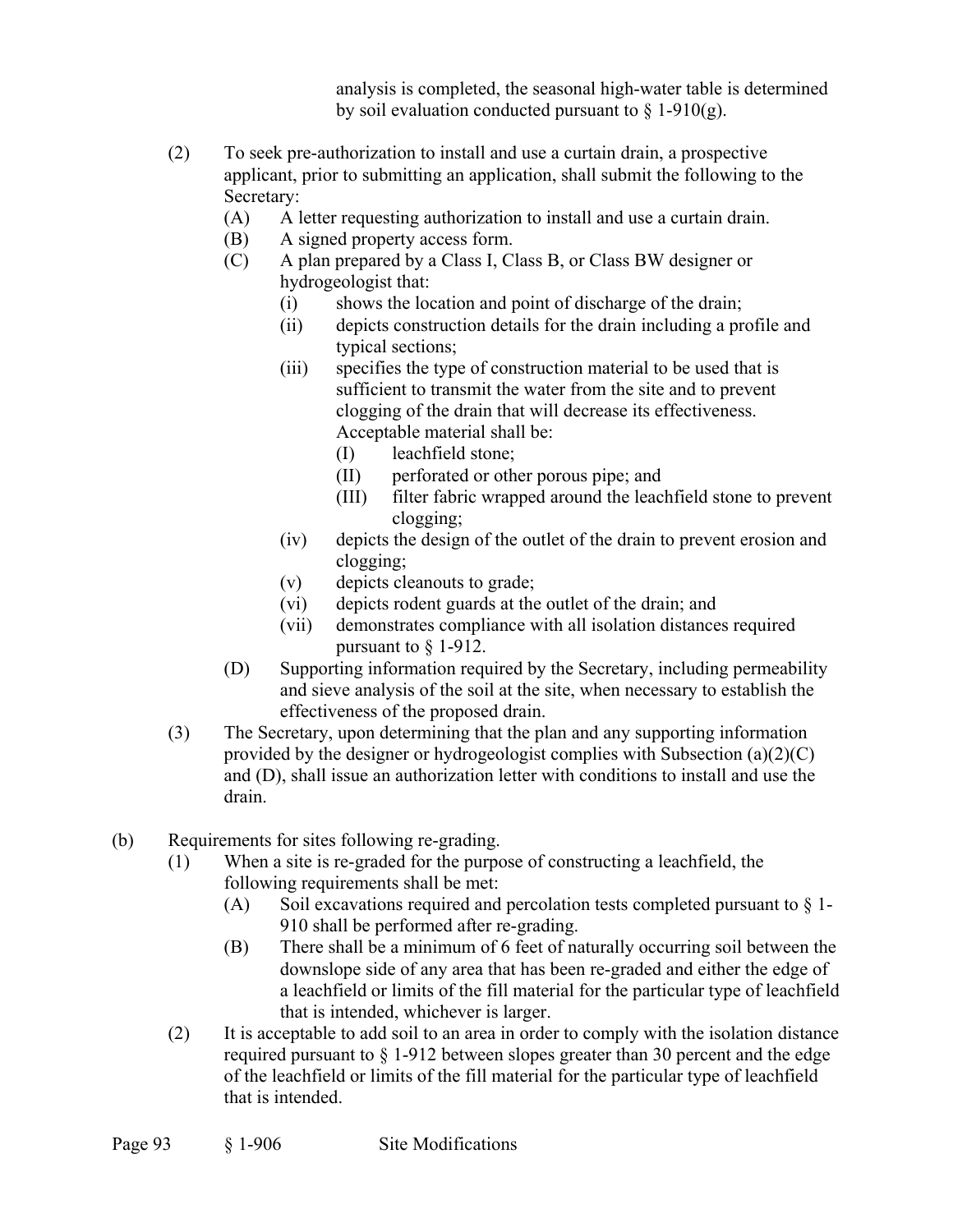(3) Cuts and fills of 1 foot or less do not constitute re-grading.

# **§ 1-907 2-year Time of Travel Management Zone**

- (a) A Class 1, Class B, or Class BW designer is required to submit the installation certification for the installation of a wastewater system designed using a 2-year time of travel management zone.
- (b) The required depths of naturally occurring soil and fill material between the bottom of a leachfield and the seasonal high-water table required pursuant to § 1-903 may be reduced or eliminated provided:
	- (1) the permittee owns or controls all of the property that is located within the 2-year time of travel management zone;
	- (2) there are no public water system or potable water sources within the 2-year time of travel management zone;
	- (3) the design flow for the wastewater system is 700 gallons per day or less; and
	- (4) a hydrogeologist delineates the 2-year time of travel management zone pursuant to Subsection (c).
- (c) The 2-year time of travel management zone shall meet the following requirements:
	- (1) The naturally occurring soil throughout the management zone shall be consistent and horizontally extensive.
	- (2) The naturally occurring soil shall be of sandy clay loam, clay loam, silty clay loam, sandy clay, silty clay, or clay texture.
	- (3) The management zone shall extend a minimum of 50 feet uphill and to the sides of the leachfield and a distance downslope of the leachfield equal to the 2-year time of travel.
	- (4) The 2-year time of travel calculation shall account for effluent movement in both shallow and more permeable layers and the deeper less permeable layers. The assumptions must include movement through the shallow layers when the induced water table formed by the combination of the effluent and the seasonal high-water table is present within the shallow layers.
- (d) A leachfield designed using a 2-year time of travel management zone shall demonstrate:
	- (1) that the induced water table shall remain at least 6 inches below the surface of the naturally occurring soil throughout the management zone; and
	- (2) through site specific permeability testing and hydrogeological analysis, that includes any seasonal pathways such as drying cracks, that there will be at least a 2-year time of travel within the management zone from the bottom of the leachfield to bedrock.

# **§ 1-908 Septic Tanks**

- (a) A septic tank shall be sized for the minimum capacity established in Table 9-1, except in the following circumstances:
	- (1) Multiple tanks placed in series provide the minimum tank capacity established in Table 9-1.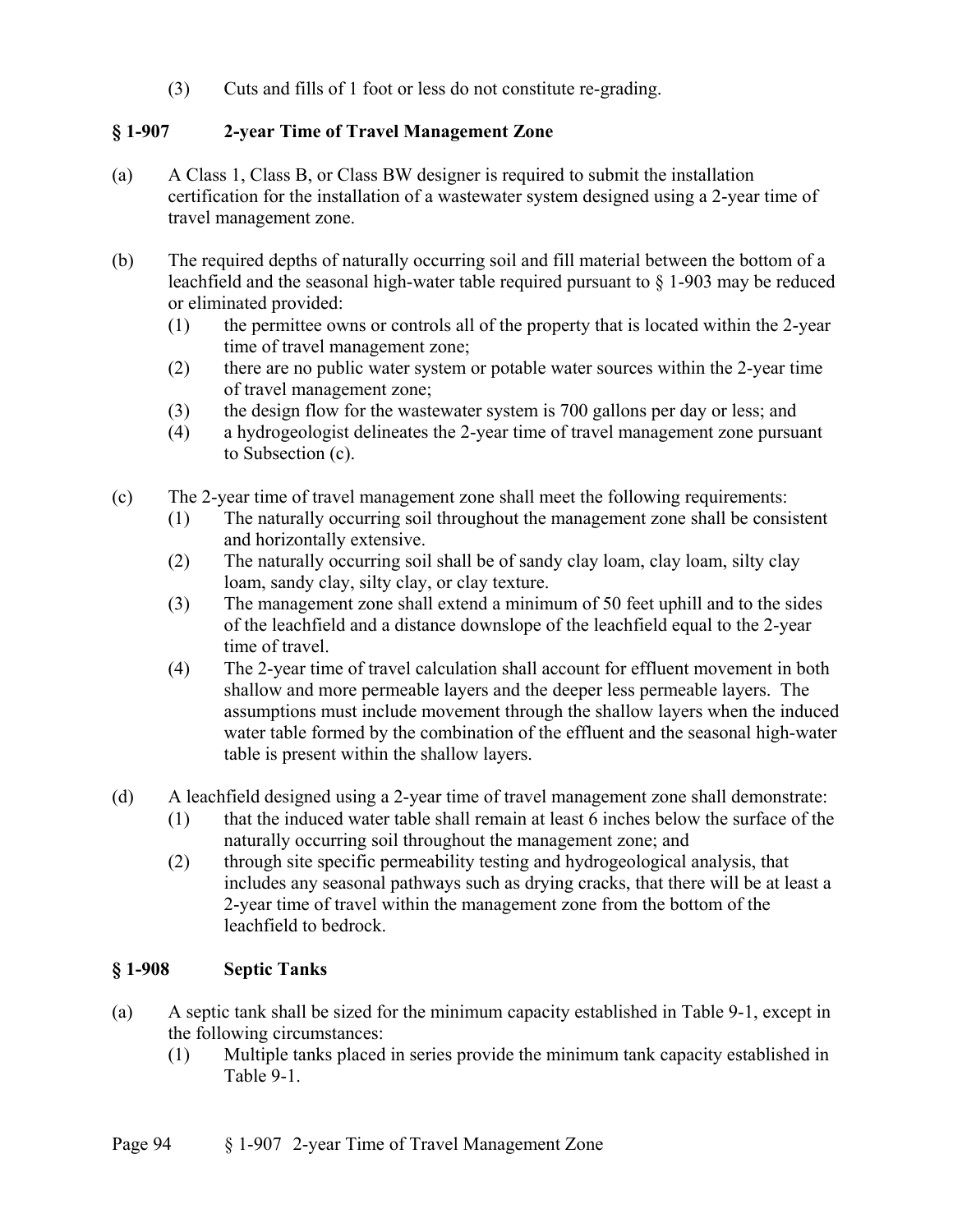- (2) The Secretary determines that a smaller tank will retain the wastewater for a minimum of one day prior to discharge, based on information submitted by an applicant's or prospective applicant's designer.
- (3) When a pump is installed within the septic tank, the capacity of the tank shall be increased above the capacities in Table 9-1 to provide required capacity for the dose volume and required emergency storage capacity.
- (4) The septic tank capacity shall be increased by a minimum of 50 percent above the capacities in Table 9-1 if the building or structure to be served by the wastewater system will include a garbage disposal.
- (5) If a pump station discharges wastewater to a septic tank, the capacity of the septic tank shall be increased above the capacities in Table 9-1 to provide adequate retention time to retain settleable solids, and to allow the formation of the scum layer.

### **Table 9-1 Minimum Capacities for Septic Tanks**

| <b>Design Flow, Gallons Per Day</b>          | Liquid Capacity Below the Bottom of the<br>Outlet |  |
|----------------------------------------------|---------------------------------------------------|--|
| 560 or less                                  | $1000$ gallons                                    |  |
| Greater than $560 - \text{less}$ than $6500$ | 2 times design flow                               |  |

(b) The design of each septic tank shall meet the following requirements:

- (1) Septic tanks shall be structurally sound and constructed of materials that are not subject to extensive corrosion or decay, such as the following:
	- (A) Reinforced precast concrete tanks that comply with ASTM standards and have a minimum wall thickness of 3 inches and adequate reinforcing to facilitate handling.
	- (B) Fiberglass and plastic tanks that have approval by the National Sanitation Foundation (NSF), the American Society of Testing and Materials (ASTM), International Association of Plumbing and Mechanical Officials (IAPMO), Canadian Standards Association (CSA), or the American Water Works Association (AWWA).
- (2) There shall be access to each compartment of the septic tank for inspection and cleaning. Access to each compartment of a tank shall:
	- (A) be available by means of either a removable cover or a manhole of at least 18 inches in diameter; and
	- (B) allow access to both inlet and outlet devices.
- (3) Septic tanks shall have at least one manhole access to grade. If only one access to grade is provided, it shall provide access to the effluent filter. The access riser shall:
	- (A) be of sufficient diameter to allow removal of any septic tank covers; and
	- (B) have covers that are be tight fitting and designed to prevent entry by children.
- (4) Inlets shall enter the tank at least 3 inches above the liquid level in the tank to allow for momentary rises in liquid level during discharges to the tank.
- (5) Inlets consisting of a vented inlet tee or baffle to direct the incoming wastewater downward. The tee or baffle shall penetrate at least 6 inches below the liquid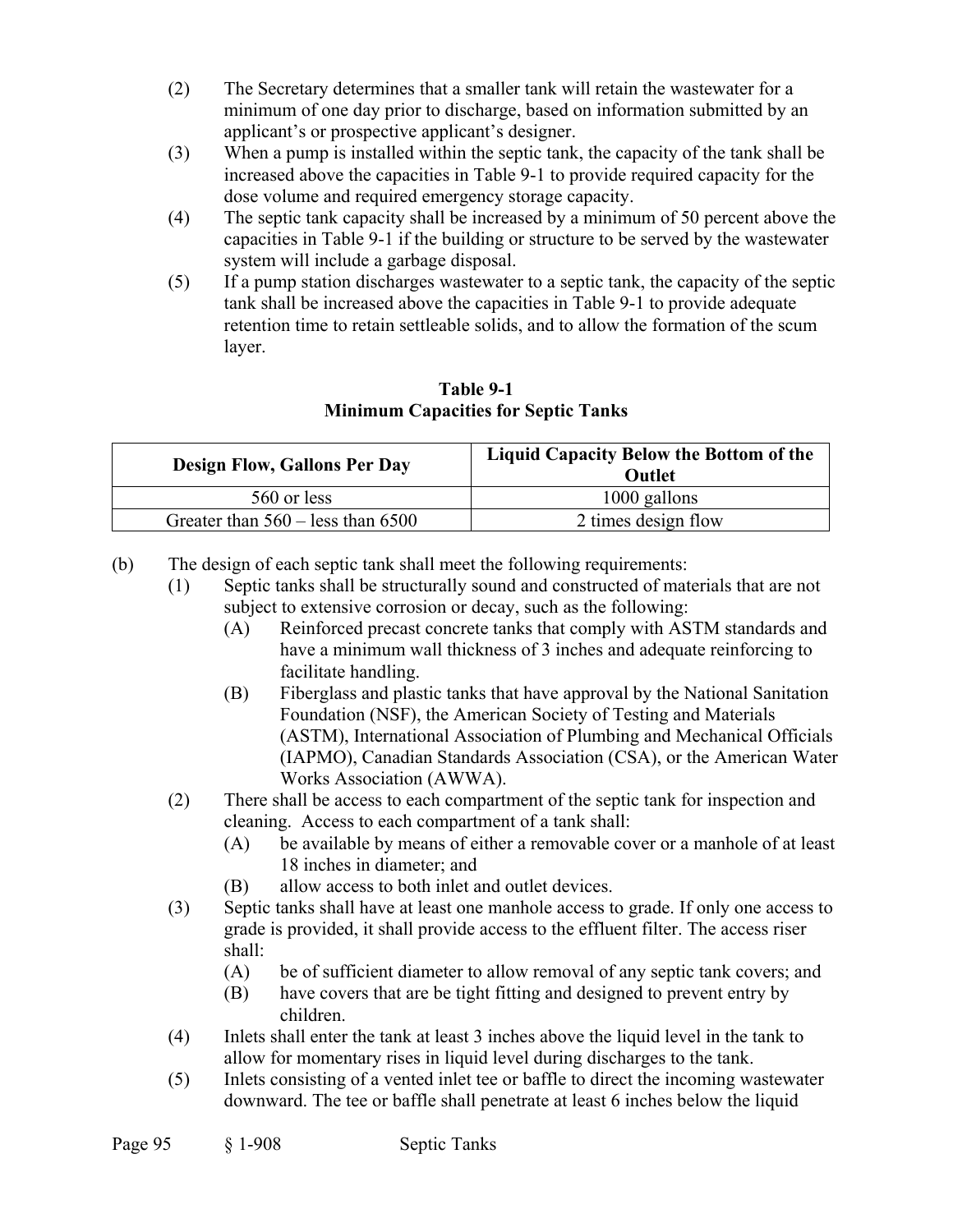level but, in no case, shall the penetration be greater than that allowed for the outlet device.

- (6) Outlet devices shall retain scum in the tank and limit the amount of sludge that can be accommodated without the scouring that causes sludge to discharge in the effluent from the tank. The outlet device should generally extend to a distance below the surface equal to:
	- (A) 40 percent of the liquid depth; or
	- (B) 35 percent of the liquid depth for horizontal cylindrical tanks.
- (7) An effluent filter shall be placed on the outlet pipe that:
	- (A) prevents the passage of solids larger in size than  $1/8<sup>th</sup>$  inch; and
	- (B) received NSF/ANSI 46 certification or other similar third-party testing results that is accepted by the Secretary on a case-by-case basis.
- (8) When multiple septic tanks are proposed in a series to provide the required tank capacity, the following requirements apply:
	- (A) If the tanks are of unequal capacity, the design shall place the largest capacity tank upstream of tanks of lessor capacity.
	- (B) Only the outlet pipe of the final tank is required to have an effluent filter although optional effluent filters, if provided, shall meet the requirements of Subsection (b)(7) and manhole access for each filter shall be provided and shall meet the requirements of Subsection (b)(3).
- (9) When a septic tank is located in the seasonal high groundwater, the tank shall be provided proper anchors when necessary to prevent movement of the tank.
- (10) No portion of a septic tank shall be placed under a porch, deck, or other type structure.
- (c) The septic tank shall be pumped to prevent settleable solids and scum from exiting the tank that may cause a downstream component of the wastewater system to improperly operate.
- (d) Effluent filters shall be cleaned to prevent solids from clogging the filter.

# **§ 1-909 Grease Tanks**

- (a) A grease tank shall be installed in the sanitary sewer service line serving plumbing fixtures within a building or structure with non-residential uses where wastewater from the fixtures, such as kitchen sinks and dishwashers in restaurants, cafeterias, and school kitchens, may include grease.
	- (1) A grease tank shall not be installed in other sanitary sewer service lines.
	- (2) The installation of an interior grease trap or interceptor shall not substitute for the grease tank.
- (b) The grease tank shall discharge to a septic tank prior to discharging to a leachfield.
- (c) The grease tank shall have a minimum capacity of 1000 gallons and shall be sized based on the method described below derived from the 1997 Uniform Plumbing Code.
	- (1) Meals per peak hour (A) X Wastewater Flow Rate (B) X Retention Time (C) X Storage Factor  $(D)$  = Size Requirement in liquid capacity in gallons.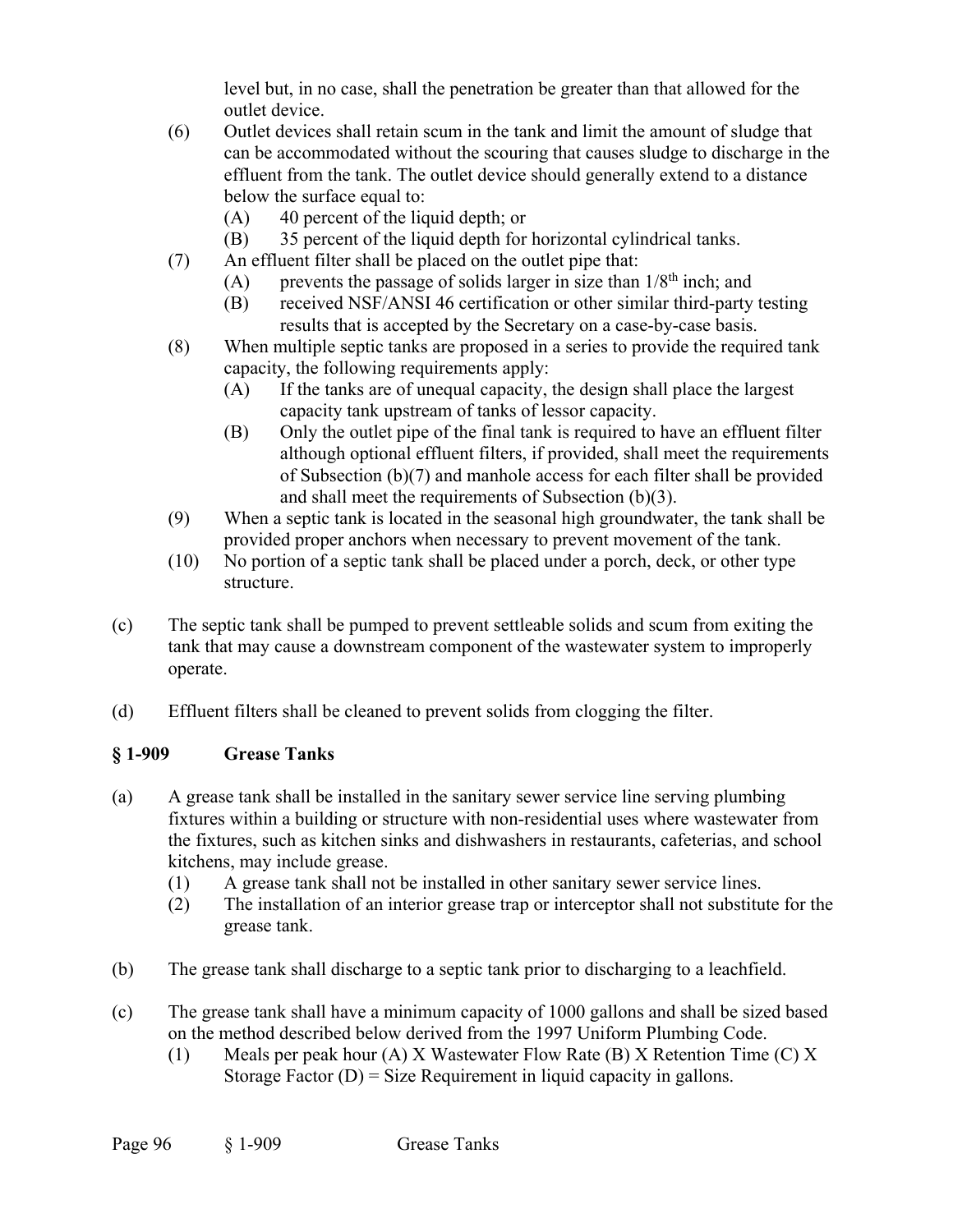- (A) Meals per peak hour = Number of meals served at peak operating hour (Seating Capacity) X Peak Factor or maximum number of seats, where Peak Factor is:
	- (i) Peak Factor for fast food restaurants ..………1.33
	- (ii) Peak Factor for all other food service types …1.0
- (B) Wastewater Flow Rates:
	- (i) With dishwasher …………………………… 6-gallon flow
	- (ii) Without dishwasher ……………………….. 5-gallon flow
	- (iii) Single Service kitchen ……………………... 2-gallon flow
	- (iv) Garbage Grinder (Food waste disposer) …… 1-gallon flow
- (C) Retention Times:
	- (i) Commercial kitchen waste/dishwasher ….… 2.5 hours
	- (ii) Single service kitchen ……………………… 1.5 hours
- (D) Storage Factors:
	- (i) Fully equipped commercial kitchen ….8 hour operation ...1
	- (ii) Fully equipped commercial kitchen …16 hour operation ..2
	- (iii) Fully equipped commercial kitchen ....24 hour operation ..3
	- (iv) Single service kitchen …………………………………..1.5
- (2) For the purposes of this Subsection, "single service kitchen" means a kitchen:
	- (A) where the food preparation consists of only heat and serve;
	- (B) that uses service items not expected to be used again on the premises; and
	- (C) where service items that are reused are not washed on the premises.

The operation of grills, frying machines, or cooking devices other than those used to heat food does not constitute a single service kitchen.

- (3) The Secretary shall accept alternative designs when the applicant provides information from a designer demonstrating that the alternative design provides equal or greater grease removal. The information shall include consideration of grease removal when transported by ultra-hot water.
- (d) The design of the grease tank shall meet the following requirements:
	- (1) Grease tanks shall be structurally sound and constructed of materials that are not subject to extensive corrosion or decay, such as the following materials:
		- (A) heavy gauge steel tanks with continuous welds;
		- (B) reinforced precast concrete tanks that comply with ASTM standards with a minimum wall thickness of 3 inches and adequate reinforcing to facilitate handling; and
		- (C) fiberglass and plastic tanks that have approval by the National Sanitation Foundation (NSF) , the American Society of Testing and Materials (ASTM), International Association of Plumbing and Mechanical Officials (IAPMO), Canadian Standards Association (CSA) or the American Water Works Association (AWWA).
	- (2) Tanks shall have the inlet and outlet baffles extend from 12 inches above the bottom of the tank and to well above the waterline to allow airflow back into the building plumbing system.
	- (3) There shall be access to each compartment of the grease tank for inspection and cleaning. Access to each compartment of a tank shall:
		- (A) be available by means of either a removable cover or a manhole of at least 18 inches in diameter;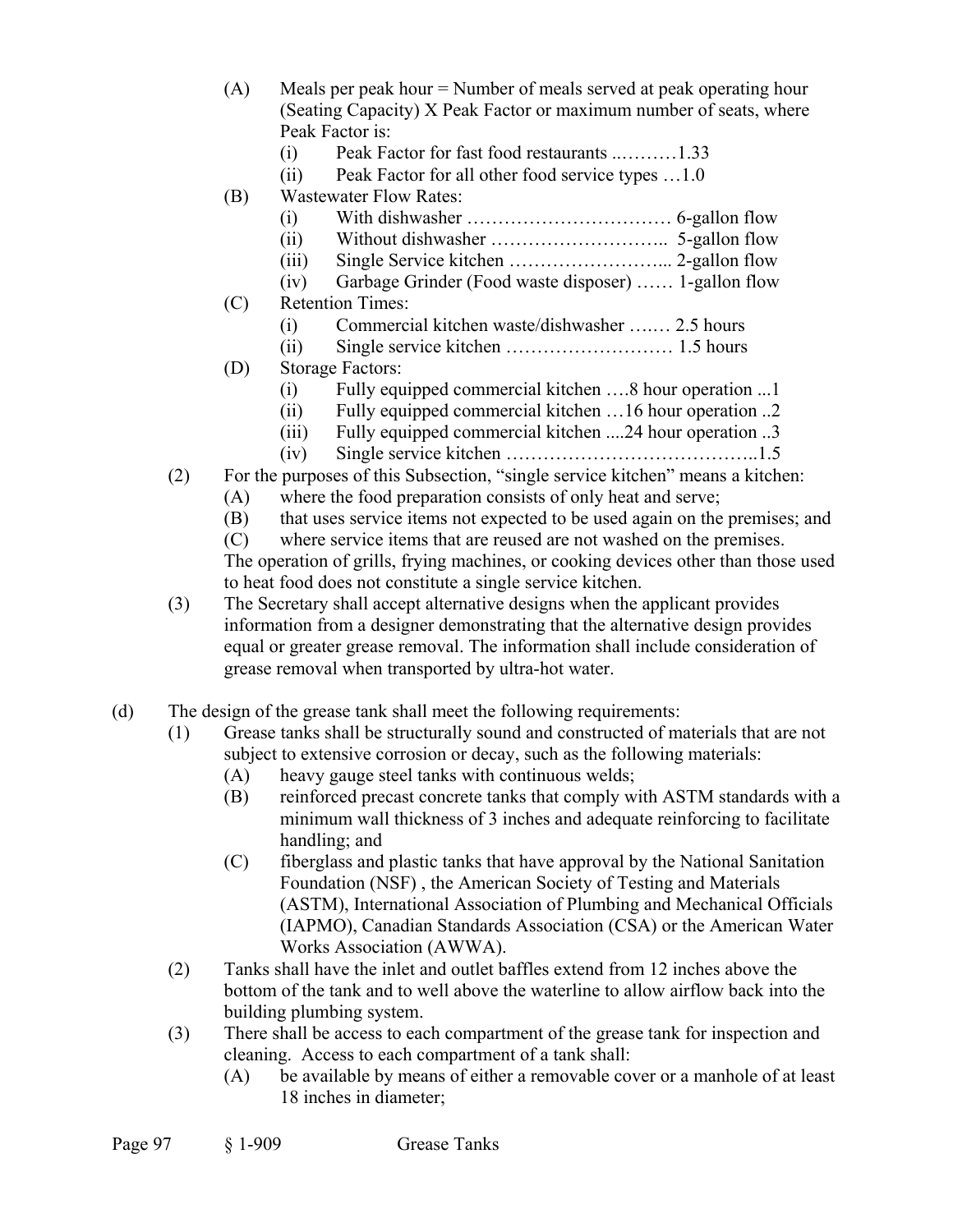- (B) allow access to both inlet and outlet devices; and
- (C) have covers that are be tight fitting and designed to prevent entry by children.
- (4) When the grease tank is located in the seasonal high groundwater, the tank shall be provided proper anchors when necessary to prevent movement of the tank.
- (e) Grease tanks shall be pumped to prevent grease from exiting the tank that may cause a downstream component of the wastewater system to improperly operate.

# **§ 1-910 Soil Evaluation**

- (a) For all wastewater systems, soil conditions within the area in which a leachfield or a replacement area is proposed to be located shall be evaluated to determine the design of the leachfield that may be used.
- (b) Soil conditions within the area in which a leachfield or a replacement area is proposed to be located shall be evaluated by completing the number of soil excavations necessary to demonstrate, and describing soil to a depth necessary to demonstrate, that the area complies with the depths of naturally occurring soil required pursuant to § 1-903**.**
- (c) The minimum number of soil excavations for specific leachfields.
	- (1) For in-ground leachfields and at-grade leachfields that dispose of 600 gallons of effluent per day or less, a minimum of 2 soil excavations shall be performed in the area in which each leachfield and replacement area is proposed to be located.
	- (2) For a leachfield in a mound or in a bottomless sand filter that dispose of 600 gallons of effluent per day or less, a minimum of 3 soil excavations shall be performed in the area in which each leachfield and replacement area is proposed to be located. The excavations shall be spaced to confirm the soil under the leachfield and 25 feet downslope of the limits of the fill material for the mound or filter.
	- (3) The Secretary may allow fewer soil excavations, upon an applicant's request, when the applicant's designer provides information demonstrating that soil is uniform throughout the area for the leachfield or replacement area.
	- (4) The Secretary may require additional soil excavations to confirm complying soil conditions within the area in which a leachfield or a replacement area is proposed to be located.
- (d) Soil excavations shall be conducted using a backhoe or similar equipment unless an alternative method to evaluate the soil is authorized by the Secretary.
- (e) Soil shall be described and recorded for each soil horizon from ground surface according to the U.S. Department of Agriculture (USDA), Natural Resources Conservation Service (NRCS) Field Book for Describing and Sampling Soil. The description shall include the following:
	- (1) color based on a description with Munsell® Soil Color notation, e.g. 10YR 4/3 (Brown);
	- (2) redoximorphic features and mottling;
	- (3) texture, as identified by the full name or the following acronyms: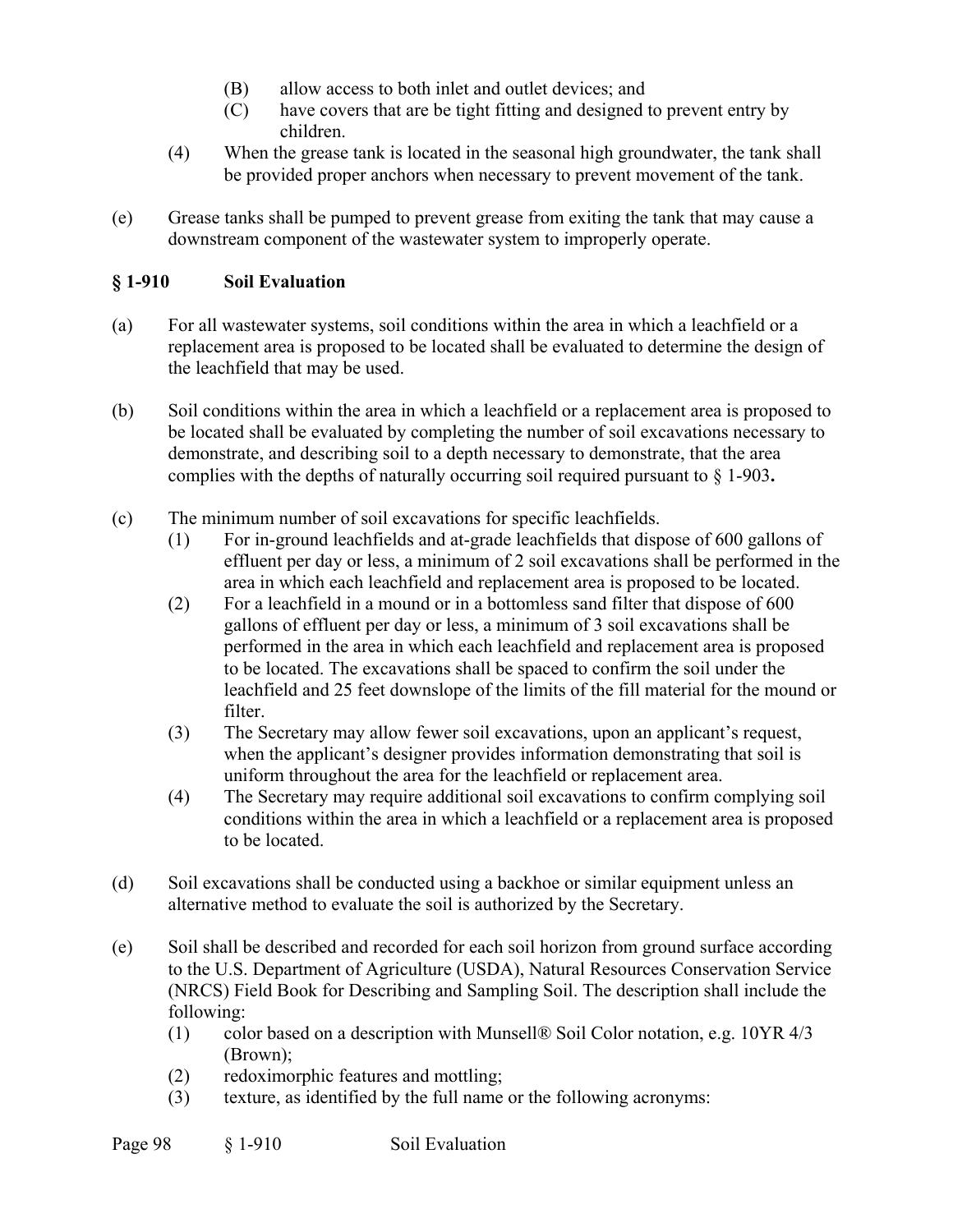- $(A)$  COS = coarse sand
- $(B)$   $S =$ sand
- $(C)$  FS = fine sand
- (D)  $VFS = very fine sand$
- $(E)$  LCOS = loamy coarse sand
- $(F)$  LS = loamy sand
- (G)  $LFS =$  Loamy fine sand
- (H) LVFS = loamy very fine sand
- $(1)$   $COSL = \text{coarse}$  sandy loam
- (J)  $SL =$  sandy loam
- $(K)$  FSL = fine sandy loam
- $(L)$  VFSL = very fine sandy loam
- $(M)$   $L =$  loam
- $(N)$  SIL = silt loam
- $(O)$   $SI = silt$
- $(P)$  SC = sandy clay
- (Q)  $\text{SCL} = \text{sandy clay loan}$
- $(R)$  CL = clay loam
- (S)  $SICL =$  silty clay loam
- $(T)$  SIC = silty clay
- $(U)$   $C = \text{clay}$ ;
- (4) structure; and
- (5) consistence determined by rupture resistance or excavation difficulty.
- (f) The Secretary may require an applicant to submit the results of a sieve analysis using the USDA method of analysis to confirm the texture of the soil identified pursuant to Subsection (e).
- (g) Evidence of the seasonal high-water table and evidence of soil saturation below ground surface shall be determined by observation within each soil horizon of each soil excavations of:
	- (1) sidewall seepage;
	- (2) standing water; and
	- (3) the presence of redoximorphic features or color patterns indicative of soil saturation.
- (h) Percolation testing may be conducted for the purpose of establishing application rates that will be based on more than soil excavations.
	- (1) When percolation tests are performed to establish the soil application rate a minimum of 2 percolation tests shall be performed in the area in which each leachfield and replacement area is proposed to be located.
		- (A) The Secretary may require additional percolation tests when the design flow to the wastewater system is greater than 600 gallons per day;
		- (B) The Secretary may allow fewer percolation tests when the soil is demonstrated to be uniform throughout the area for the leachfield or replacement area.
	- (2) When percolation tests are completed, they shall be performed in the following manner.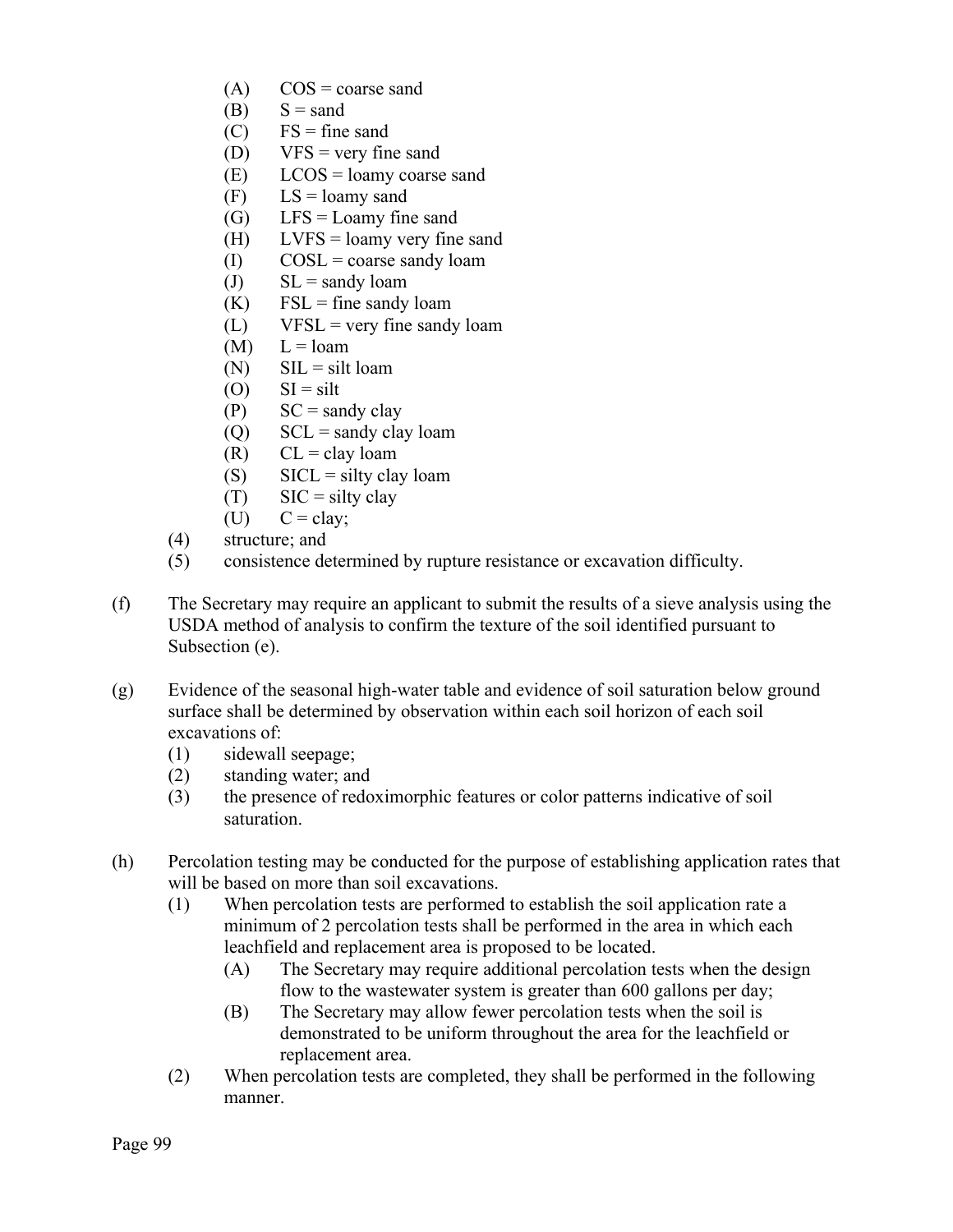- (A) Tests shall be conducted entirely within the most-dense, least permeable soil identified:
	- (i) within 1 to 3 feet of naturally occurring soil below the bottom of the leachfield stone or other infiltrative surface of an in-ground leachfield or at-grade leachfield; or
	- (ii) in the upper 24 inches of naturally occurring soil below the proposed fill material and 25 feet downslope of the fill material for a leachfield in a mound or bottomless sand filter.
- (B) The test hole shall be unlined, shaped like a vertically oriented cylinder, with a diameter of 6 to 8 inches and a depth of 10 inches within the layer being tested.
- (C) The test hole shall be prepared as follows:
	- (i) carefully scrape the sidewalls of the hole using a sharp instrument to remove any smeared soil surface (this is particularly important in soil that have a significant silt or clay content);
	- (ii) place 1 inch of clean leachfield stone in the bottom of the hole to reduce scouring; and
	- (iii) when possible use a hose to siphon water out of a suitably located reservoir to provide a high degree of control over the rate of water entering the hole instead of pouring water directly from a bucket into the hole to minimize scouring.
- (D) Percolation test measurements shall be obtained by:
	- (i) filling the hole with water up to a level 6 inches above the leachfield stone and allowing it to drop the distance specified in Table 9-2 for 7 consecutive runs;
	- (ii) bringing the water up to the 6-inch level after each run; and
	- (iii) accurately recording the time of each run, the refill time between each run, and the total elapsed time.

### **Table 9-2 Percolation Test Water Level Drops**

| <b>Soil Texture</b>               | <b>Anticipated Percolation Rate</b><br>(minutes per inch) | <b>Drop</b> in Inches |
|-----------------------------------|-----------------------------------------------------------|-----------------------|
| Course Sand to Loamy Sand         | $1 - 10$                                                  |                       |
| Fine Sand to Very Fine Sandy Loam | $10 - 60$                                                 |                       |
| Loam to Silty Clay                | $60 - 120$                                                |                       |

- (E) To determine the percolation rate:
	- (i) plot the rate of drop for each run on graph paper with logarithmic scales on both axes (log/log graph paper) against the cumulative time of the seven runs including the refill times;
	- (ii) fit the best straight line to the seven data points and extrapolate out to 1 day (1440 minutes) of cumulative time; and
	- (iii) the percolation rate is the rate of drop at 1440 minutes.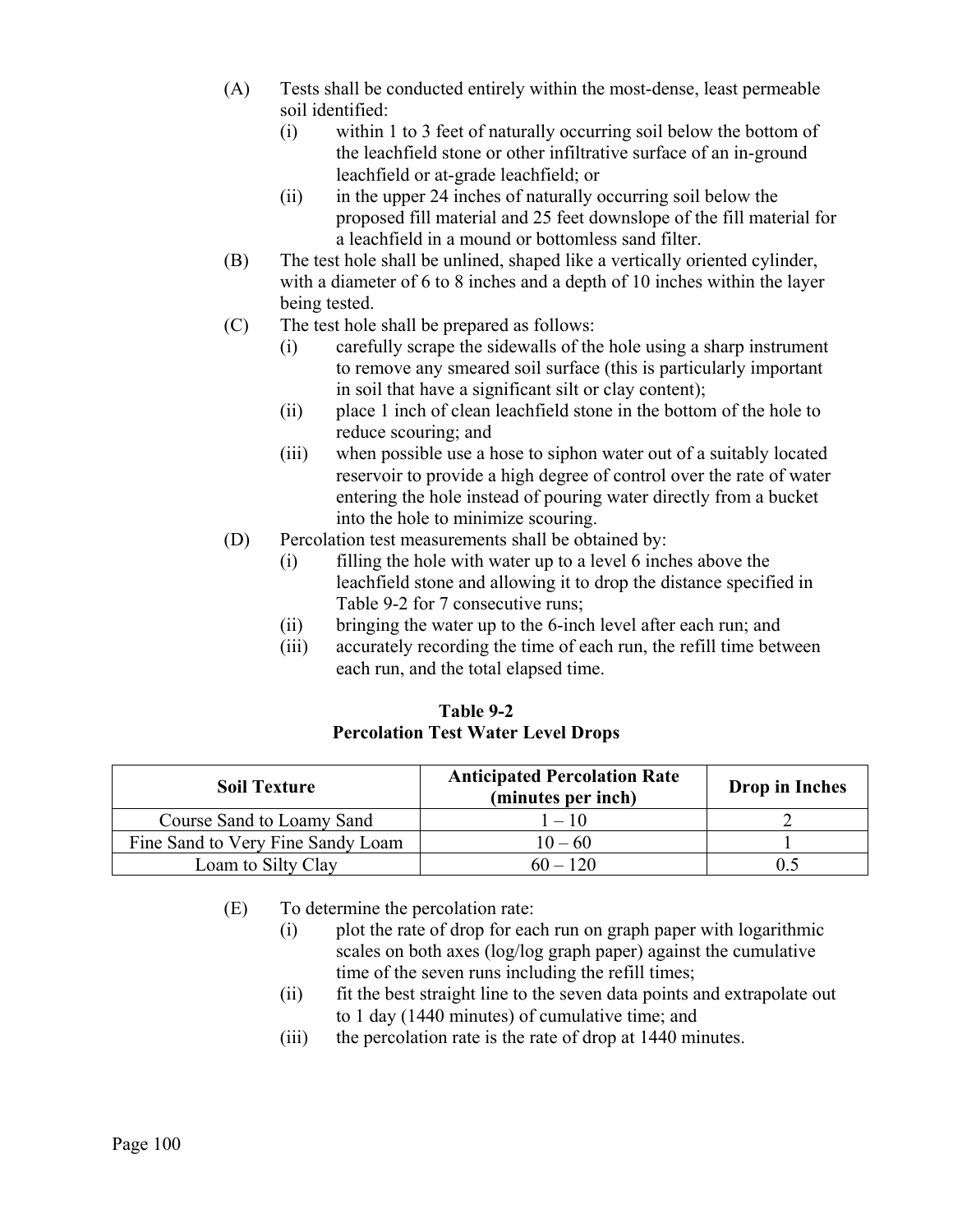### **§ 1-911 Maximum Application Rates for Leachfields**

- (a) The maximum application rate for sizing a leachfield in a mound shall be 1.0 gallon per square foot per day.
- (b) The maximum application rate for sizing a leachfield in a bottomless sand filter system shall be determined based on the following.
	- (1) The maximum application rate shall be determined using one of the following methods:
		- (A) Table 9-3, using the most limiting naturally occurring soil texture and structure identified within 0 to 3 feet below ground surface identified from soil excavations; or
		- (B) Table 9-4, using the results of the percolation tests conducted pursuant to § 1-910 in the most limiting naturally occurring soil texture and structure identified within 0 to 3 feet below the bottom of the leachfield stone or other infiltrative surface of the leachfield.
	- (2) If using the method in Subsection  $(b)(1)(B)$  results in a higher application rate than using the method in Subsection  $(b)(1)(A)$ , the maximum application rate for sizing a leachfield in a bottomless sand filter shall be determined using the method in Subsection (b)(1)(A).
- (c) The maximum application rate for sizing an in-ground leachfield or an at-grade leachfield shall be determined based on the following:
	- (1) The maximum application rate shall be determined using one of the following methods:
		- (A) Table 9-3, using the most limiting naturally occurring soil texture and structure identified within 0 to 4 feet below the bottom of the leachfield stone or other infiltrative surface of the leachfield identified from soil excavations; or
		- (B) Table 9-4, using the results of the percolation tests conducted pursuant to § 1-910 in the most limiting naturally occurring soil texture and structure identified within 0 to 4 feet below the bottom of the leachfield stone or other infiltrative surface of the leachfield.
	- (2) If using the method in Subsection  $(c)(1)(B)$  results in a higher application rate than using the method in Subsection  $(c)(1)(A)$ , the maximum application rate for sizing an in-ground leachfield or an at-grade leachfield shall be determined using the method in Subsection  $(c)(1)(A)$ .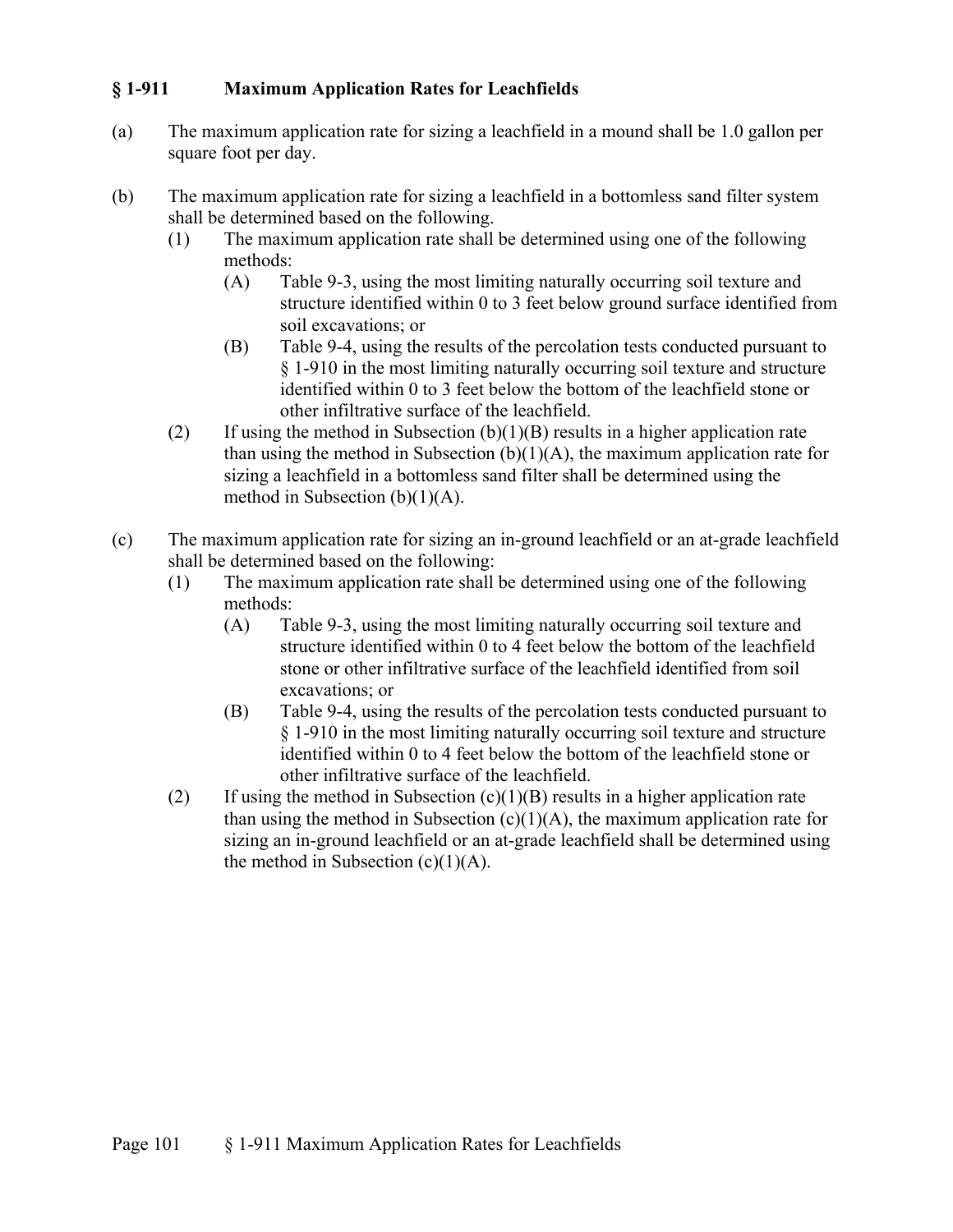|                                                            | Table 9-3 |  |
|------------------------------------------------------------|-----------|--|
| <b>Application Rates Established Using Soil Excavation</b> |           |  |

| <b>Soil Characteristics</b>            |                                       | Application Rates (gallons per square foot per day) |                                                           |                                                                   |
|----------------------------------------|---------------------------------------|-----------------------------------------------------|-----------------------------------------------------------|-------------------------------------------------------------------|
| Texture                                | <b>Structure</b><br>Type <sup>1</sup> | <b>In-Ground</b><br><b>Trenches</b>                 | <b>In-ground Beds and At-</b><br><b>Grade Leachfields</b> | <b>Leachfields</b> in<br><b>Bottomless</b><br><b>Sand Filters</b> |
| Coarse Sand,<br>Sand                   | SG                                    | See $§$ 1-919(b)                                    | See $\S 1-919(b)$                                         | 1.0                                                               |
| Loamy Coarse<br>Sand, Loamy<br>Sand    | SG                                    | 1.50                                                | 1.20                                                      | 1.0                                                               |
| Fine Sand, Very                        | SG                                    | 1.00                                                | 0.80                                                      | 0.80                                                              |
| Fine Sand,<br>Loamy Fine               | MA/PL                                 | 0.50                                                | 0.40                                                      | 0.40                                                              |
| Sand, Loamy<br>Very Fine Sand          | PR/ABK/<br>SBK/GR                     | 0.70                                                | 0.60                                                      | 0.60                                                              |
| Coarse Sandy                           | MA/PL                                 | 0.50                                                | 0.40                                                      | 0.40                                                              |
| Loam, Sandy<br>Loam                    | PR/ABK/<br>SBK/GR                     | 0.70                                                | 0.60                                                      | 0.60                                                              |
| Fine Sandy                             | MA/PL                                 | 0.50                                                | 0.40                                                      | 0.40                                                              |
| Loam, Very Fine<br>Sandy Loam          | PR/ABK/<br>SBK/GR                     | 0.60                                                | 0.50                                                      | 0.50                                                              |
|                                        | MA/PL                                 | 0.50                                                | 0.40                                                      | 0.40                                                              |
| Loam                                   | PR/ABK/<br>SBK/GR                     | 0.60                                                | 0.50                                                      | 0.50                                                              |
|                                        | MA/PL                                 | 0.30                                                | 0.20                                                      | N/A                                                               |
| Silt Loam, Silt                        | PR/ABK/<br>SBK/GR                     | 0.40                                                | 0.30                                                      | N/A                                                               |
| Sandy Clay                             | MA/PL                                 | 0.25                                                | 0.20                                                      | N/A                                                               |
| Loam, Clay<br>Loam, Silty Clay<br>Loam | PR/SBK/<br><b>GR</b>                  | 0.30                                                | 0.20                                                      | N/A                                                               |
| Sandy Clay,<br>Clay, Silty Clay        | $N/A$ (See § 1-926)                   |                                                     |                                                           |                                                                   |

Adapted from J. Tyler, 2000.

<sup>1</sup> The abbreviations used for structure are:  $SG = single \, grain$ ;  $GR = granular$ ;  $MA = massive$ ;  $PL$ 

 $=$  platy; PR = prismatic; ABK = angular blocky; SBK = subangular blocky.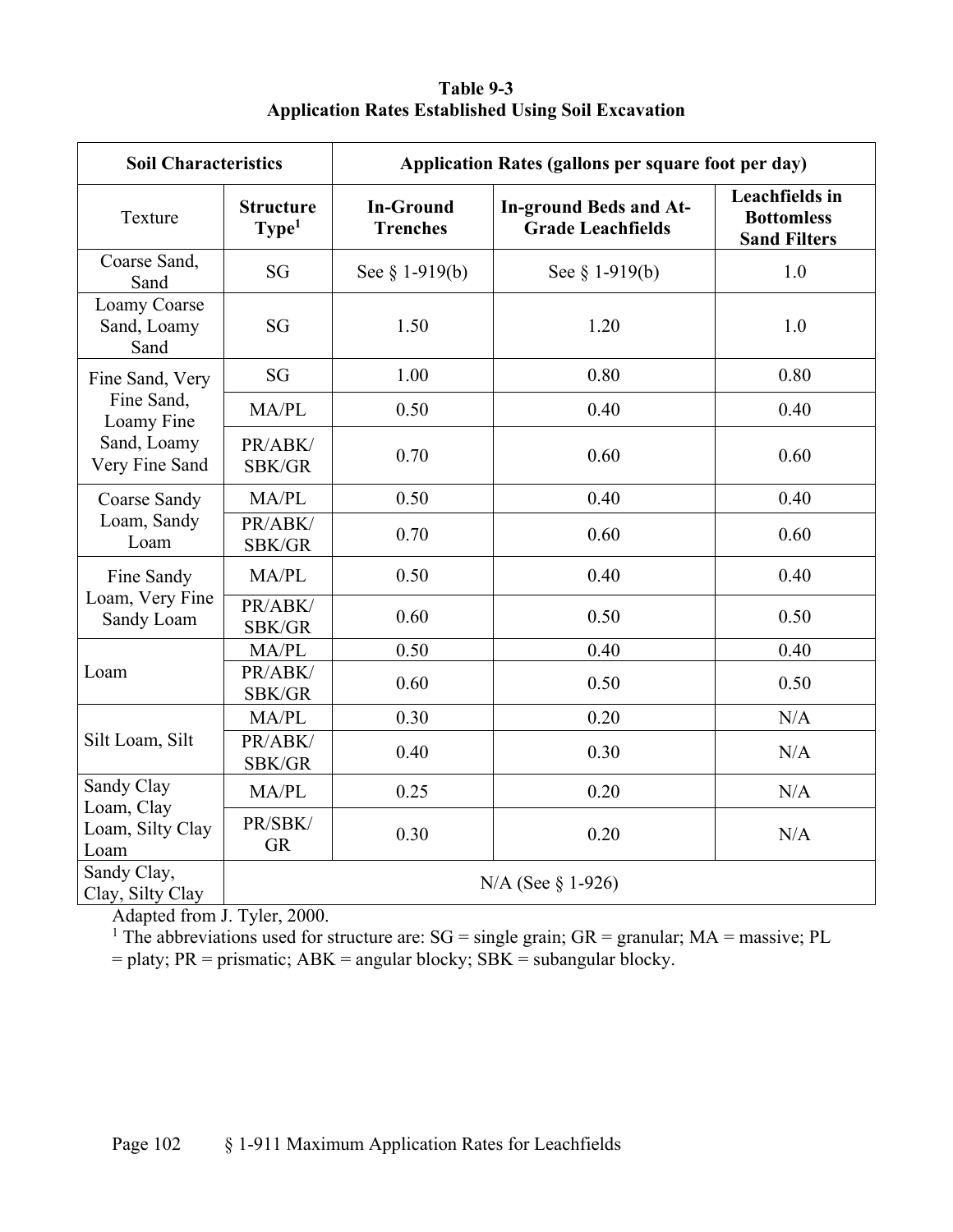### **Table 9-4 Application Rates Established Using Soil Excavations and Percolation Tests**

| <b>In-ground Trenches</b>                                                                                                                                                                                                                                                                                                                                                | <b>In-ground Beds</b>                                                                                                                                                                                                                                                                                                                                                            | <b>At-grade Leachfields</b>                                                                                                                                                                                                                                                                                                                                                               |
|--------------------------------------------------------------------------------------------------------------------------------------------------------------------------------------------------------------------------------------------------------------------------------------------------------------------------------------------------------------------------|----------------------------------------------------------------------------------------------------------------------------------------------------------------------------------------------------------------------------------------------------------------------------------------------------------------------------------------------------------------------------------|-------------------------------------------------------------------------------------------------------------------------------------------------------------------------------------------------------------------------------------------------------------------------------------------------------------------------------------------------------------------------------------------|
| $AR = 3 \div \sqrt{t}$ where:<br>AR is the application rate in gallons<br>per square foot of trench per day<br>with a maximum allowable<br>application rate of 1.5 gallons per<br>square foot per day; and<br>t equals the second slowest<br>percolation rate in minutes per inch<br>for the site where the maximum<br>acceptable value for t is 60 minutes<br>per inch. | $AR = 0.8(3 \div \sqrt{t})$ where:<br>AR is the application rate in<br>gallons per square foot of<br>bed per day with a<br>maximum allowable<br>application rate of 1.2<br>gallons per square foot per<br>day; and t equals the second<br>slowest percolation rate in<br>minutes per inch for the site<br>where the maximum<br>acceptable value for t is 60<br>minutes per inch. | $AR = 0.8(3 \div \sqrt{t})$<br>where:<br>AR is the application<br>rate in gallons per<br>square foot of bed per<br>day with a maximum<br>allowable application<br>rate of 1.0 gallons per<br>square foot per day; and<br>t equals the second<br>slowest percolation rate<br>in minutes per inch for<br>the site where the<br>maximum acceptable<br>value for t is 60 minutes<br>per inch. |

### **§ 1-912 Horizontal Isolation Distances and Isolation Zones for Components of Wastewater Systems**

(a) Table 9-5 identifies the minimum horizontal isolation distance that each identified component of a wastewater system, and that each replacement area, shall be located from all portions of the identified features and objects, unless the Secretary has authorized a reduction to the isolation distance or increased the isolation distance pursuant to Subsections (e) or (f), or unless an isolation zone is required in lieu of an isolation distance for the particular feature or object.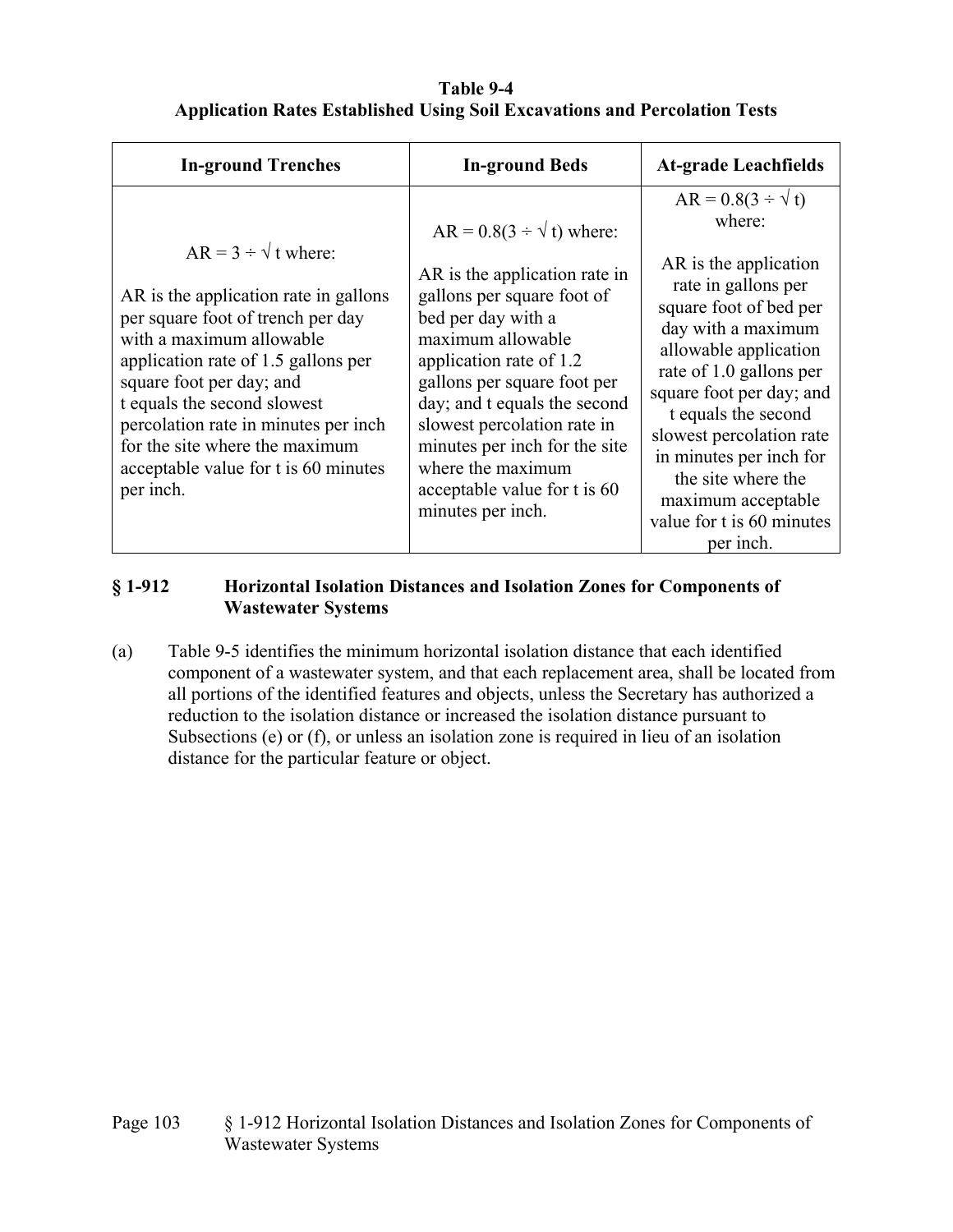## **Table 9-5 Horizontal Isolation Distances, in Feet, for Features and Objects**

|                                                                                                                       | <b>Sanitary</b><br><b>Sewer</b><br><b>Collection</b><br>Line,<br><b>Sanitary</b><br><b>Sewer Service</b><br>Line and<br><b>Manholes</b> | Wastewater<br>Tanks <sup>1</sup>    | <b>In-Ground</b><br>Leachfields<br>and<br>Replacement<br><b>Areas</b>                                         |
|-----------------------------------------------------------------------------------------------------------------------|-----------------------------------------------------------------------------------------------------------------------------------------|-------------------------------------|---------------------------------------------------------------------------------------------------------------|
| <b>Features and Objects</b>                                                                                           | <b>Closest</b><br><b>Portion of the</b><br><b>Collection</b><br>Line, Service<br>Line, or<br><b>Manhole</b>                             | <b>Outside Edge of</b><br>the Tanks | <b>Edge of</b><br>Leachfield<br>Stone,<br>Other<br>Infiltrative<br>Surface, or<br>Replacement<br><b>Areas</b> |
| Curtain drains<br>(located downslope of a leachfield)                                                                 | N/A                                                                                                                                     | 10                                  | 75                                                                                                            |
| Curtain drains<br>(located upslope of a leachfield)                                                                   | N/A                                                                                                                                     | 10                                  | 35                                                                                                            |
| Drainage swales and ditches with<br>seeps, including seasonal seeps<br>(located downslope of a leachfield)            | N/A                                                                                                                                     | 25                                  | 75                                                                                                            |
| Drainage swales and ditches with<br>seeps, including seasonal seeps<br>(located upslope of a leachfield)              | N/A                                                                                                                                     | 25                                  | 35                                                                                                            |
| Drainage swales and ditches without<br>seeps                                                                          | N/A                                                                                                                                     | N/A                                 | 25                                                                                                            |
| Foundation, footing, or perimeter of a<br>building or structure with a drain<br>(located downslope of a leachfield)   | N/A                                                                                                                                     | 10                                  | 75                                                                                                            |
| Foundation, footing, or perimeter of a<br>building or structure with a drain<br>(located upslope of a leachfield)     | N/A                                                                                                                                     | 10                                  | 20                                                                                                            |
| Foundation, footing, or perimeter of a<br>building or structure without drains<br>(located downslope of a leachfield) | N/A                                                                                                                                     | 10                                  | 20                                                                                                            |
| Foundation, footing, or perimeter of a<br>building or structure without a drain<br>(located upslope of a leachfield)  | N/A                                                                                                                                     | 10                                  | 20                                                                                                            |
| Normal high-water elevation of<br>surface water <sup>2</sup>                                                          | 10                                                                                                                                      | 25                                  | 50                                                                                                            |

Page 104 § 1-912 Horizontal Isolation Distances and Isolation Zones for Components of Wastewater Systems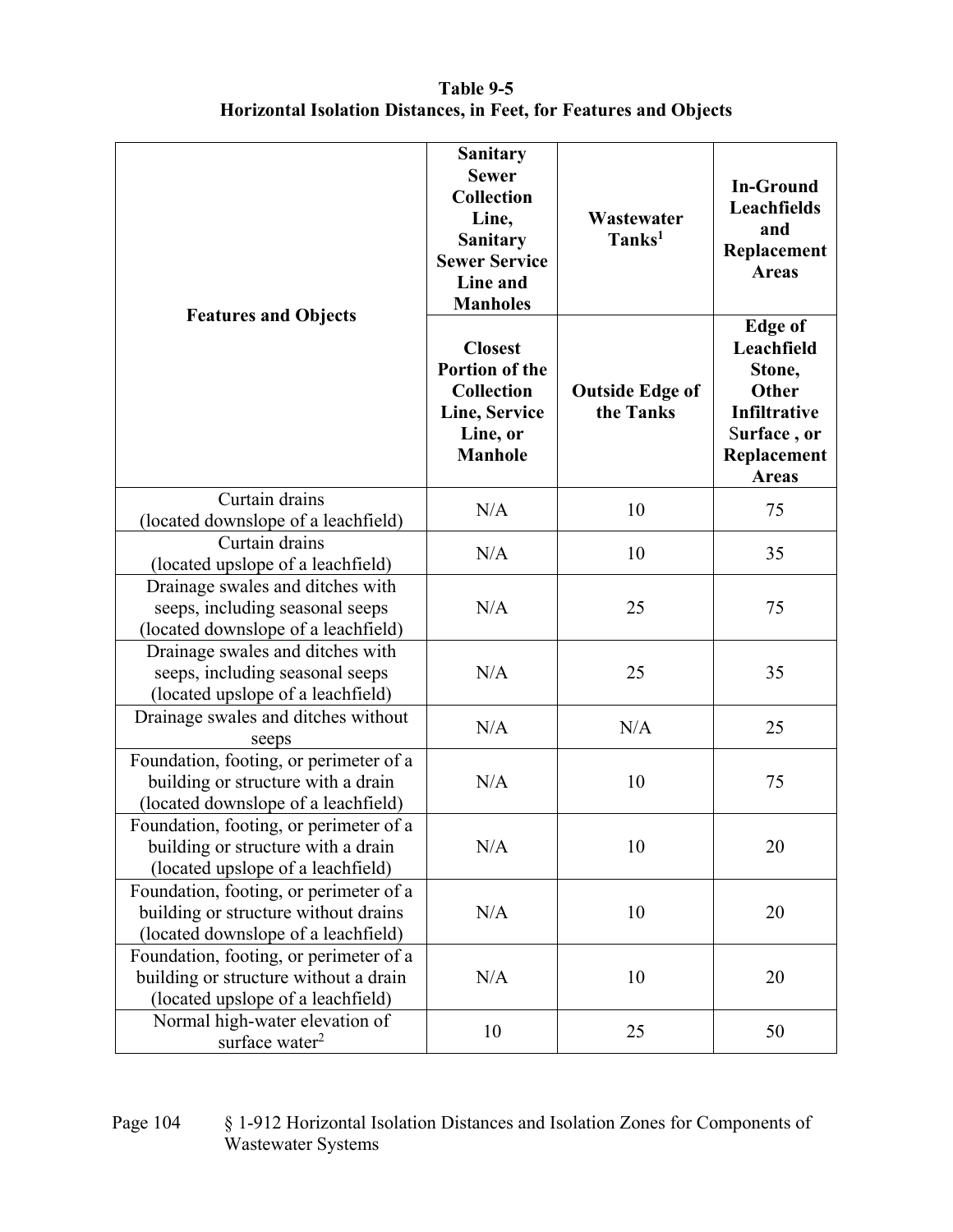|                                                                                                                                          | <b>Sanitary</b><br><b>Sewer</b><br><b>Collection</b><br>Line,<br><b>Sanitary</b><br><b>Sewer Service</b><br>Line and<br><b>Manholes</b> | Wastewater<br>Tanks <sup>1</sup>           | <b>In-Ground</b><br>Leachfields<br>and<br>Replacement<br><b>Areas</b>                                         |
|------------------------------------------------------------------------------------------------------------------------------------------|-----------------------------------------------------------------------------------------------------------------------------------------|--------------------------------------------|---------------------------------------------------------------------------------------------------------------|
| <b>Features and Objects</b>                                                                                                              | <b>Closest</b><br>Portion of the<br><b>Collection</b><br>Line, Service<br>Line, or<br><b>Manhole</b>                                    | <b>Outside Edge of</b><br>the Tanks        | <b>Edge of</b><br>Leachfield<br>Stone,<br>Other<br>Infiltrative<br>Surface, or<br>Replacement<br><b>Areas</b> |
| Potable water sources in bedrock or<br>confined surficial aquifer, (proposed,<br>existing, or permitted)                                 | 50                                                                                                                                      | Requires isolation zone<br>(See Table 9-6) |                                                                                                               |
| Potable water sources in an unconfined<br>surficial aquifer (proposed, existing, or<br>permitted)                                        | 75                                                                                                                                      | Requires isolation zone<br>(See Table 9-6) |                                                                                                               |
| Property lines                                                                                                                           | 10                                                                                                                                      | 10                                         | 25                                                                                                            |
| Public water sources (proposed,<br>existing, or permitted)                                                                               | 50                                                                                                                                      | Requires isolation zone<br>(See Table 9-6) |                                                                                                               |
| Roadways, driveways, parking lots                                                                                                        | N/A                                                                                                                                     | 5                                          | 10                                                                                                            |
| Slopes exceeding 30 percent                                                                                                              | N/A                                                                                                                                     | 10                                         | 25                                                                                                            |
| Stormwater<br>conveyance/treatment/control practice                                                                                      | 10                                                                                                                                      | 25                                         | 50                                                                                                            |
| <b>Trees</b>                                                                                                                             | 10                                                                                                                                      | 10                                         | 10                                                                                                            |
| Water mains (proposed, existing, or<br>permitted)                                                                                        | Distances and<br>requirements<br>established in<br>$§ 1-1007$<br>apply in lieu<br>of this Section                                       | 50                                         | 50                                                                                                            |
| Water service lines and water service<br>pipes (pressure) (proposed, existing, or<br>permitted)<br>Water service lines and water service | Distances and<br>requirements<br>established in<br>$§ 1-1007$<br>apply in lieu<br>of this Section                                       | 25                                         | 25                                                                                                            |
| pipes (suction) (proposed, existing, or<br>permitted)                                                                                    | Distances and<br>requirements<br>established in                                                                                         | 50                                         | 100                                                                                                           |

#### Page 105 § 1-912 Horizontal Isolation Distances and Isolation Zones for Components of Wastewater Systems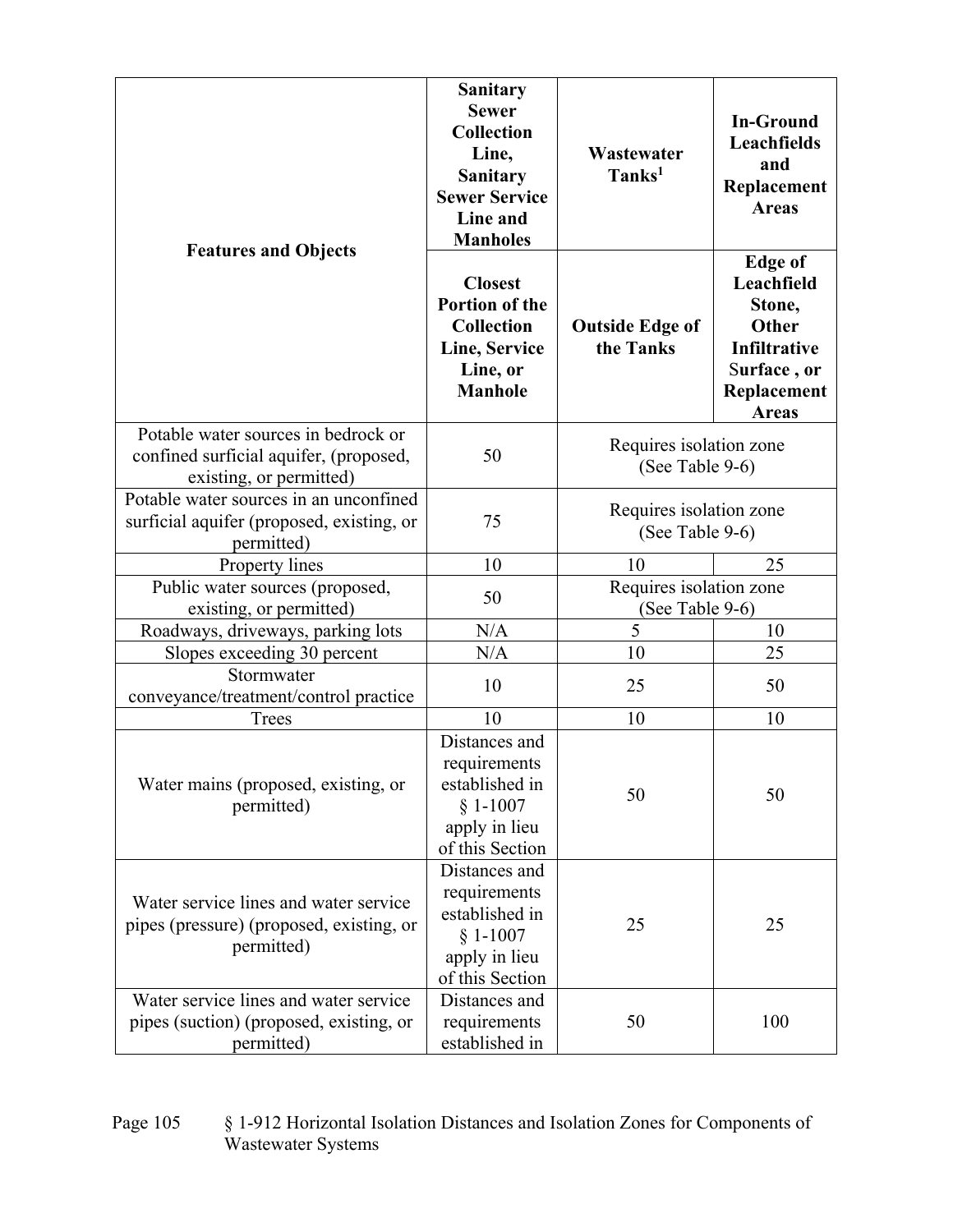| <b>Features and Objects</b>                                                                                  | <b>Sanitary</b><br><b>Sewer</b><br><b>Collection</b><br>Line,<br><b>Sanitary</b><br><b>Sewer Service</b><br>Line and<br><b>Manholes</b> | Wastewater<br>Tanks <sup>1</sup>    | <b>In-Ground</b><br>Leachfields<br>and<br>Replacement<br><b>Areas</b>                                                |
|--------------------------------------------------------------------------------------------------------------|-----------------------------------------------------------------------------------------------------------------------------------------|-------------------------------------|----------------------------------------------------------------------------------------------------------------------|
|                                                                                                              | <b>Closest</b><br><b>Portion of the</b><br><b>Collection</b><br>Line, Service<br>Line, or<br><b>Manhole</b>                             | <b>Outside Edge of</b><br>the Tanks | <b>Edge of</b><br>Leachfield<br>Stone,<br><b>Other</b><br>Infiltrative<br>Surface, or<br>Replacement<br><b>Areas</b> |
|                                                                                                              | $§ 1-1007$<br>apply in lieu<br>of this Section                                                                                          |                                     |                                                                                                                      |
| Water sources that are not a potable<br>water source or public water source                                  | 10                                                                                                                                      | 50                                  | 100                                                                                                                  |
| Water storage tanks (atmospheric tank<br>located below ground surface)<br>(proposed, existing, or permitted) | 50                                                                                                                                      | 50                                  | 50                                                                                                                   |

# **Table 9-5 (continued) Horizontal Isolation Distances, in Feet, for Features and Objects**

| <b>Features and</b>                                                                                                 | <b>At-Grade Leachfields</b>                  |                                             |                 | <b>Leachfields in Mounds</b>             |                                             |                  |  |
|---------------------------------------------------------------------------------------------------------------------|----------------------------------------------|---------------------------------------------|-----------------|------------------------------------------|---------------------------------------------|------------------|--|
| Objects                                                                                                             | <b>Edge of</b><br>Leachfield<br><b>Stone</b> | <b>Limits of</b><br>Fill<br><b>Material</b> | Leach-<br>field | <b>Effective</b><br><b>Basal</b><br>Area | <b>Limits of</b><br>Fill<br><b>Material</b> | <b>Enclosure</b> |  |
| Curtain drains<br>(located upslope of a<br>leachfield)                                                              | 35                                           | 35                                          | 35              | 35                                       | 35                                          | 35               |  |
| Drainage swales and<br>ditches with seeps,<br>including seasonal<br>seeps (located<br>downslope of a<br>leachfield) | 75                                           | 50                                          | 75              | 75                                       | 50                                          | 75               |  |
| Drainage swales and<br>ditches with seeps,                                                                          | 35                                           | 10                                          | 35              | 35                                       | 10                                          | 35               |  |

### Page 106 § 1-912 Horizontal Isolation Distances and Isolation Zones for Components of Wastewater Systems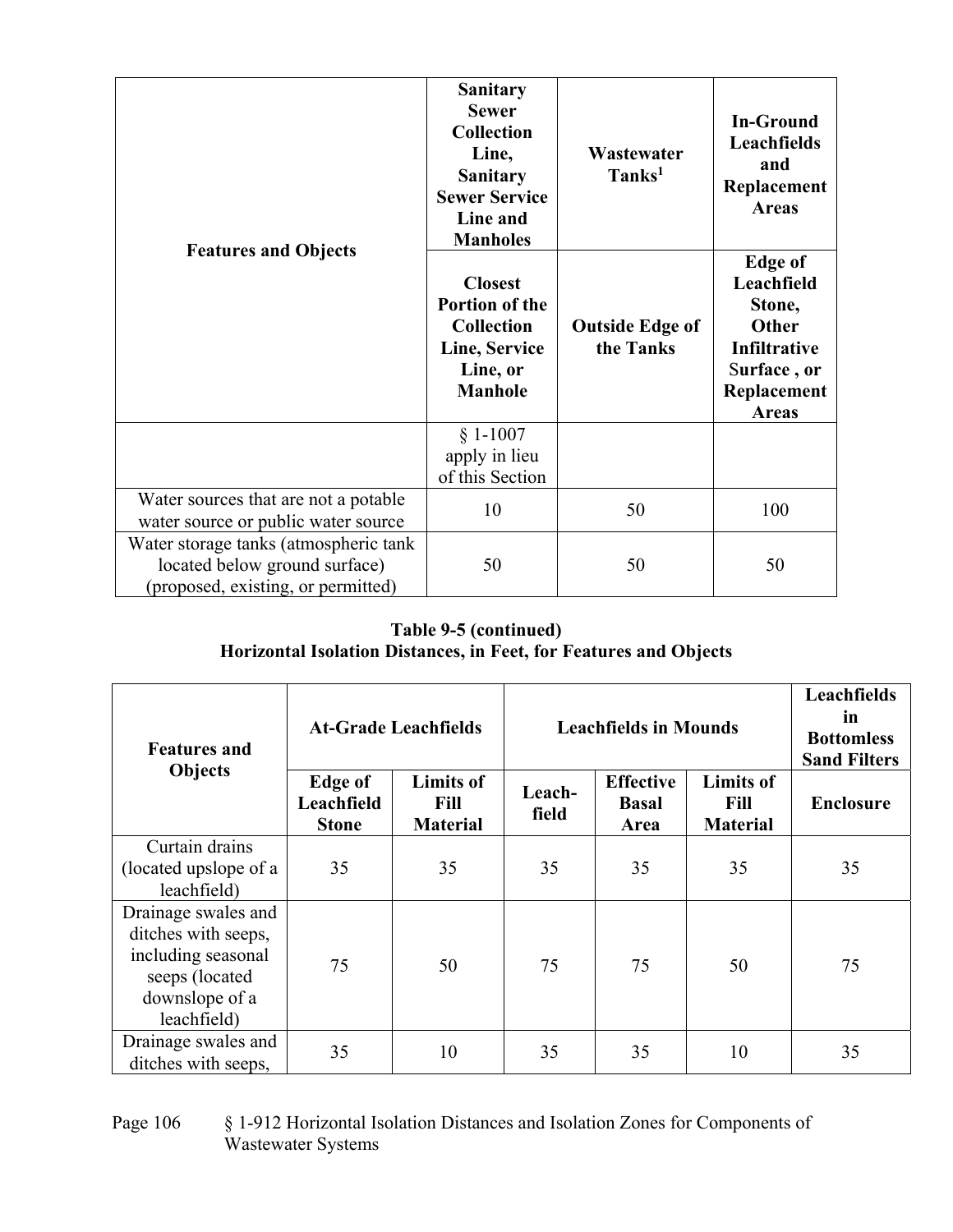| <b>Features and</b>                                                                                                                            |                                              | <b>At-Grade Leachfields</b>                 |                 | <b>Leachfields in Mounds</b>               | Leachfields<br>in<br><b>Bottomless</b><br><b>Sand Filters</b> |                  |
|------------------------------------------------------------------------------------------------------------------------------------------------|----------------------------------------------|---------------------------------------------|-----------------|--------------------------------------------|---------------------------------------------------------------|------------------|
| <b>Objects</b>                                                                                                                                 | <b>Edge of</b><br>Leachfield<br><b>Stone</b> | <b>Limits</b> of<br>Fill<br><b>Material</b> | Leach-<br>field | <b>Effective</b><br><b>Basal</b><br>Area   | <b>Limits of</b><br>Fill<br><b>Material</b>                   | <b>Enclosure</b> |
| including seasonal<br>seeps (located<br>upslope of a<br>leachfield)                                                                            |                                              |                                             |                 |                                            |                                                               |                  |
| Drainage swales and<br>ditches without<br>seeps                                                                                                | 25                                           | 10                                          | 25              | 25                                         | 10                                                            | 25               |
| Curtain drain,<br>foundation, footing,<br>or perimeter of a<br>building or structure<br>with a drain<br>(located downslope<br>of a leachfield) | 75                                           | 50                                          | 75              | 75                                         | 50                                                            | 75               |
| Foundation, footing,<br>or perimeter of a<br>building or structure<br>with a drain<br>(located upslope of a<br>leachfield)                     | 20                                           | 10                                          | 20              | 20                                         | 10                                                            | 20               |
| Foundation, footing,<br>or perimeter of a<br>building or structure<br>without drains<br>(located downslope)<br>of a leachfield)                | 35                                           | 35                                          | 35              | 35                                         | 35                                                            | 35               |
| Foundation, footing,<br>or perimeter of a<br>building or structure<br>without a drain<br>(located upslope of a<br>leachfield)                  | 20                                           | 20                                          | 20              | 20                                         | 20                                                            | 20               |
| Normal high-water<br>elevation of surface<br>water <sup>2</sup>                                                                                | 50                                           | 50                                          | 50              | 50                                         | 50                                                            | 50               |
| Potable water<br>sources in bedrock<br>or confined surficial<br>aquifer, (proposed,                                                            |                                              |                                             |                 | Requires isolation zone<br>(See Table 9-6) |                                                               |                  |

#### Page 107 § 1-912 Horizontal Isolation Distances and Isolation Zones for Components of Wastewater Systems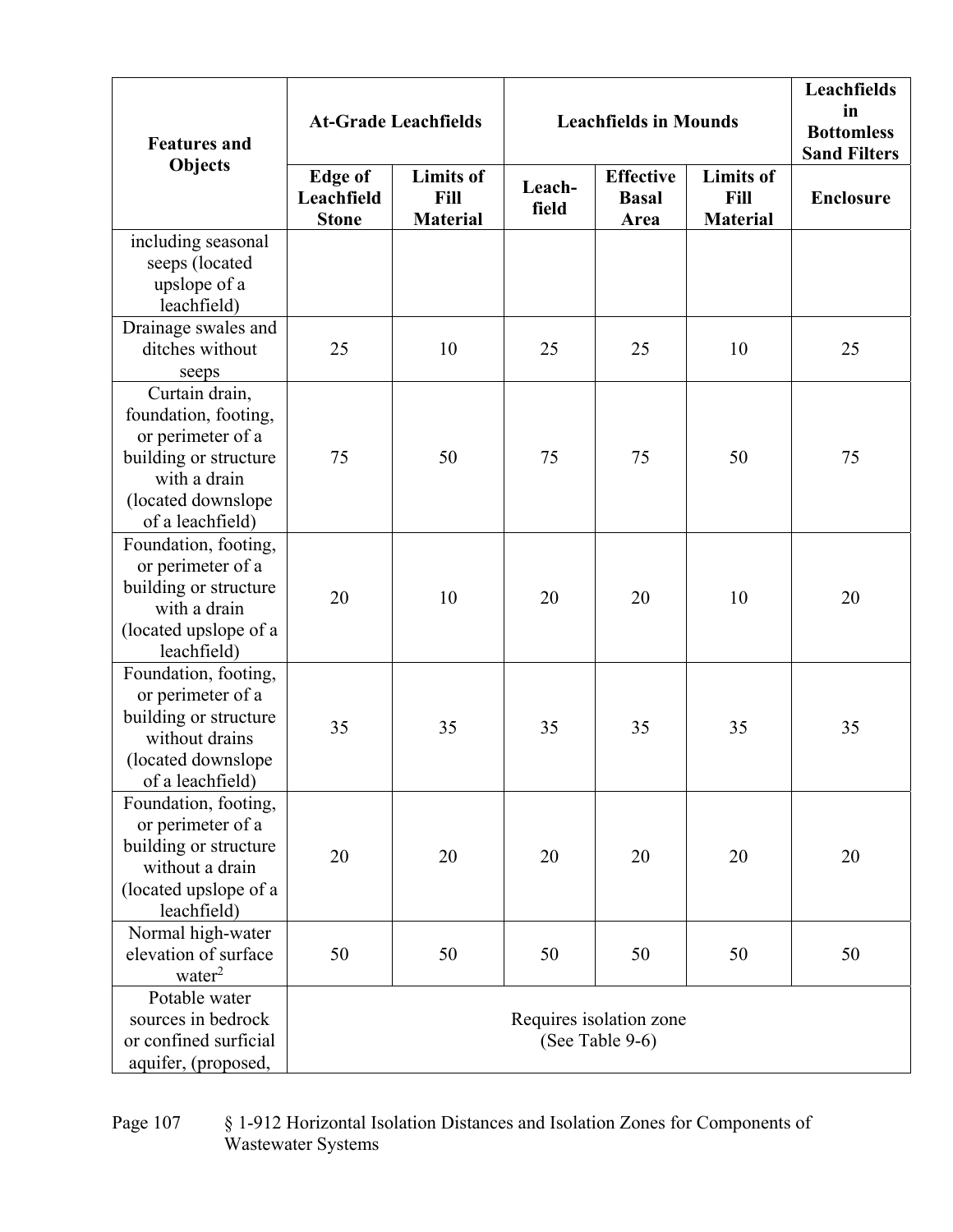|                                                                                                            |                                              |                                                     |                 |                                          |                                                        | Leachfields<br>in                                     |
|------------------------------------------------------------------------------------------------------------|----------------------------------------------|-----------------------------------------------------|-----------------|------------------------------------------|--------------------------------------------------------|-------------------------------------------------------|
| <b>Features and</b>                                                                                        | <b>At-Grade Leachfields</b>                  |                                                     |                 | <b>Leachfields in Mounds</b>             |                                                        |                                                       |
| <b>Objects</b>                                                                                             | <b>Edge</b> of<br>Leachfield<br><b>Stone</b> | <b>Limits</b> of<br>Fill<br><b>Material</b>         | Leach-<br>field | <b>Effective</b><br><b>Basal</b><br>Area | <b>Limits of</b><br>Fill<br><b>Material</b>            | <b>Enclosure</b>                                      |
| existing, or<br>permitted)                                                                                 |                                              |                                                     |                 |                                          |                                                        |                                                       |
| Potable water<br>sources in an<br>unconfined surficial<br>aquifer (proposed,<br>existing, or<br>permitted) | Requires isolation zone<br>(See Table 9-6)   |                                                     |                 |                                          |                                                        |                                                       |
| Property lines                                                                                             | 25                                           | 10 for<br>upslope and<br>sides, 25 for<br>downslope | 25              | 25                                       | 10 for<br>upslope<br>and sides,<br>25 for<br>downslope | 25                                                    |
| Public water sources<br>(proposed, existing,<br>or permitted)                                              | Requires isolation zone<br>(See Table 9-6)   |                                                     |                 |                                          |                                                        |                                                       |
| Roadways,<br>driveways, parking<br>lots                                                                    | 10                                           | 10 for<br>upslope and<br>sides, 25 for<br>downslope | 10              | 10                                       | 10 for<br>upslope<br>and sides,<br>25 for<br>downslope | $10$ for<br>upslope and<br>sides, 25 for<br>downslope |
| Slopes exceeding 30<br>percent                                                                             | 25                                           | 25                                                  | 25              | 25                                       | 25                                                     | 25                                                    |
| Stormwater<br>conveyance/<br>treatment/<br>control practice                                                | 50                                           | 50                                                  | 50              | 50                                       | 50                                                     | 50                                                    |
| Trees                                                                                                      | 10                                           | $\boldsymbol{0}$                                    | 10              | 10                                       | $\overline{0}$                                         | 10                                                    |
| Water mains<br>(proposed, existing,<br>or permitted)                                                       | 50                                           | 10 for<br>upslope and<br>sides, 25 for<br>downslope | 50              | 50                                       | 10 for<br>upslope<br>and sides,<br>25 for<br>downslope | 50                                                    |
| Water service lines<br>or water service<br>pipes (pressure)<br>(proposed, existing,<br>or permitted)       | 25                                           | 10 for<br>upslope and<br>sides, 25 for<br>downslope | 25              | 25                                       | 10 for<br>upslope<br>and sides,<br>25 for<br>downslope | 25                                                    |

Page 108 § 1-912 Horizontal Isolation Distances and Isolation Zones for Components of Wastewater Systems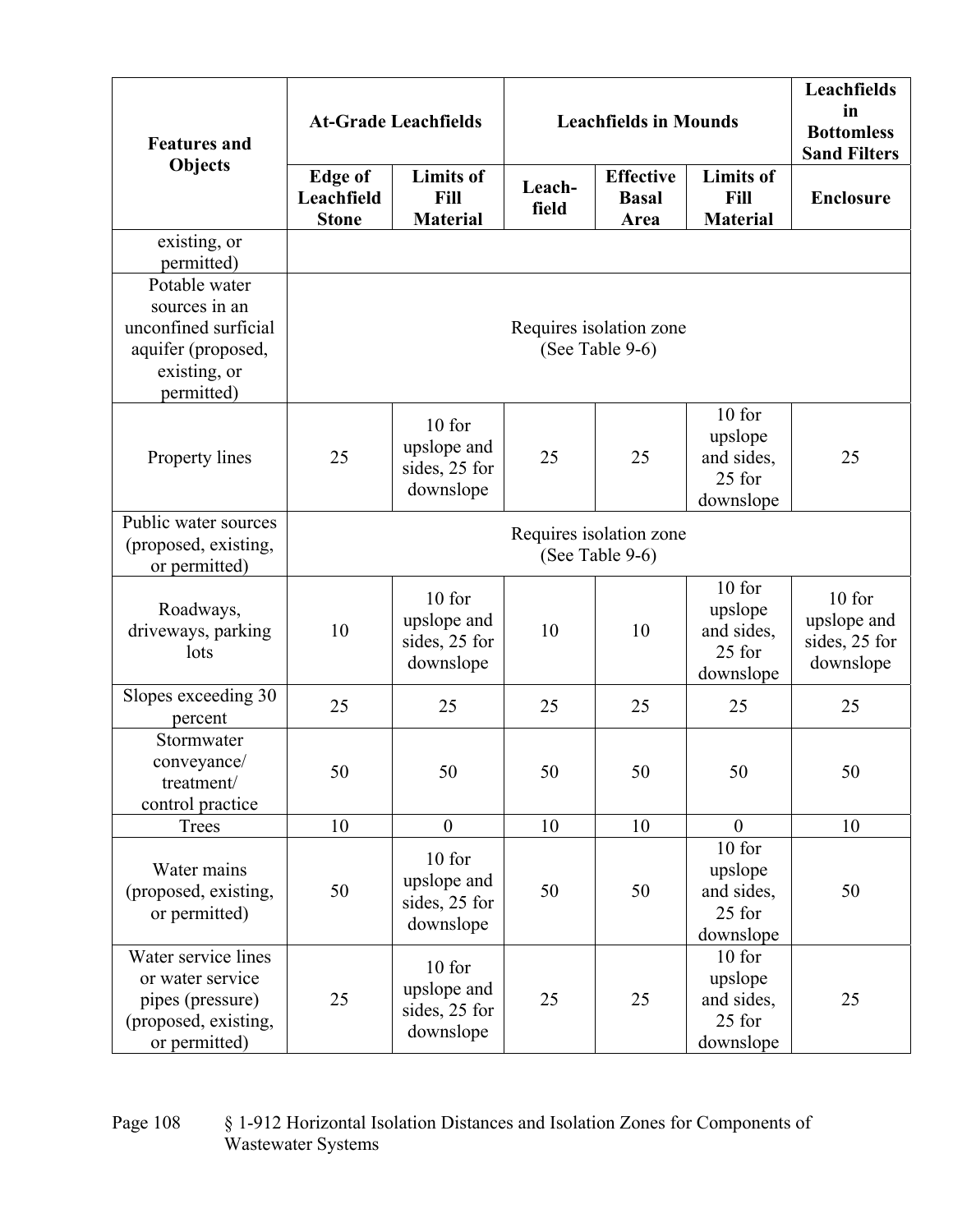| <b>Features and</b>                                                                                                   | <b>At-Grade Leachfields</b>                  |                                                       | <b>Leachfields in Mounds</b> |                                          |                                                          | Leachfields<br>in<br><b>Bottomless</b><br><b>Sand Filters</b> |
|-----------------------------------------------------------------------------------------------------------------------|----------------------------------------------|-------------------------------------------------------|------------------------------|------------------------------------------|----------------------------------------------------------|---------------------------------------------------------------|
| <b>Objects</b>                                                                                                        | <b>Edge of</b><br>Leachfield<br><b>Stone</b> | <b>Limits of</b><br><b>Fill</b><br><b>Material</b>    | Leach-<br>field              | <b>Effective</b><br><b>Basal</b><br>Area | <b>Limits of</b><br><b>Fill</b><br><b>Material</b>       | <b>Enclosure</b>                                              |
| Water service lines<br>or water service<br>pipes (suction)<br>(proposed, existing,<br>or permitted)                   | 100                                          | 25                                                    | 100                          | 100                                      | $10$ for<br>upslope<br>and sides,<br>25 for<br>downslope | 100                                                           |
| Water sources that<br>are not potable<br>water sources or<br>public water sources                                     | 100                                          | $10$ for<br>upslope and<br>sides, 25 for<br>downslope | 100                          | 100                                      | $10$ for<br>upslope<br>and sides<br>25 for<br>downslope  | 100                                                           |
| Water storage tanks<br>(atmospheric tank<br>located below<br>ground surface)<br>(proposed, existing,<br>or permitted) | 50                                           | 25                                                    | 50                           | 50                                       | 25                                                       | 50                                                            |

<sup>1</sup> Wastewater Tanks include septic tanks, pump stations, dosing siphons, holding tanks, wastewater storage tanks, wastewater treatment tanks, sand filters, constructed wetlands, and grease tanks.

 $2$  The horizontal location to surface water shall allow for possible future widening of the surface water due to bank erosion.

(b) Subsections (c) and (d), in conjunction with Table 9-6, identify the size and shape of the isolation zone around the identified proposed, existing, or permitted drinking water sources in which no portion of each identified component of a wastewater system, and of each replacement area, shall be located, unless the Secretary has authorized a reduction to the isolation zone or required a larger isolation zone pursuant to Subsections (e) or (f).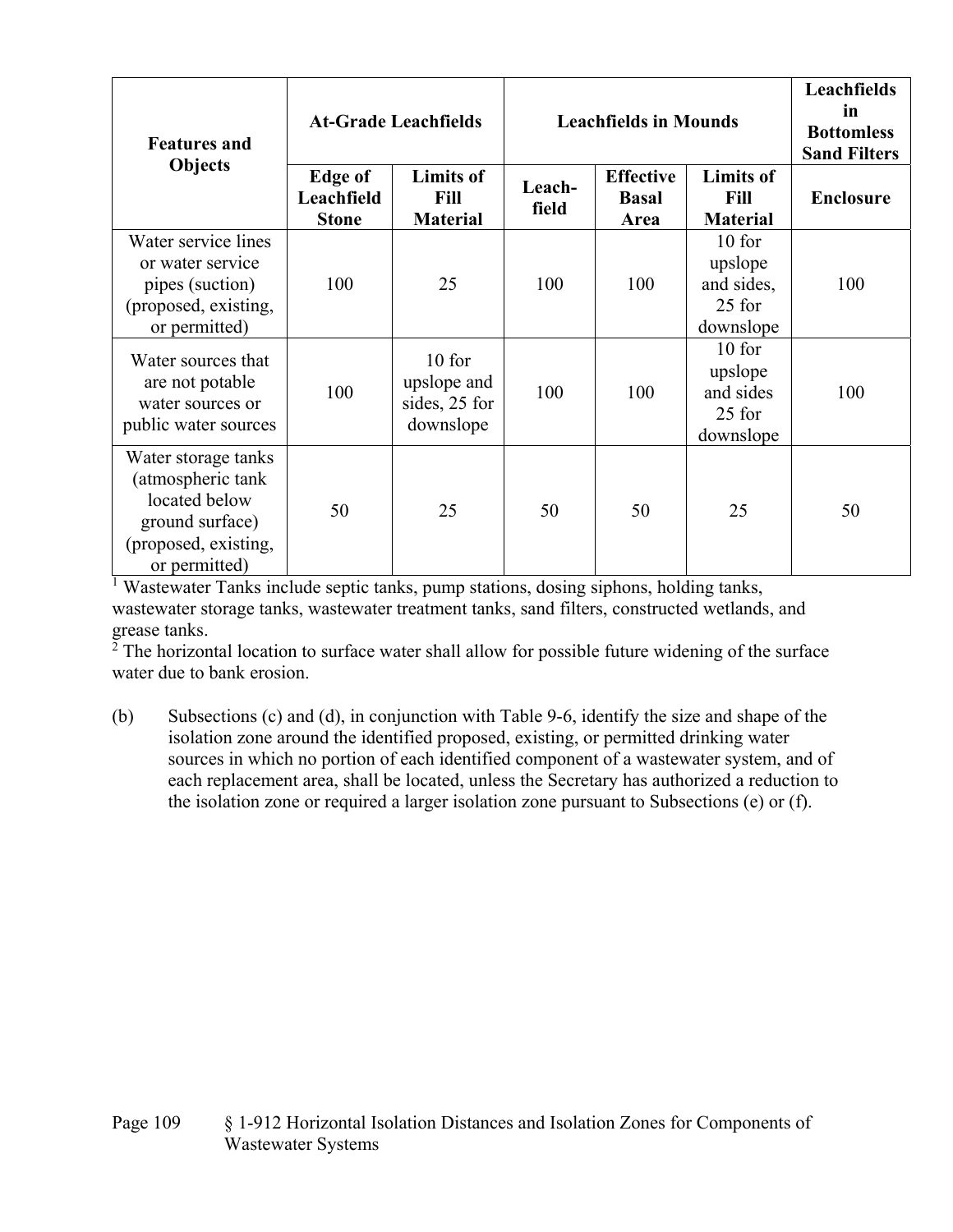### **Table 9-6 Distances, in Feet, Used to Create Isolation Zones Around Drinking Water Sources**

| <b>Proposed, Existing, or Permitted</b><br><b>Drinking Water Sources (by</b><br>gallons per minutes design rate)                       |                      | Leachfields <sup>1</sup> and<br>Replacement<br><b>Areas</b><br>$(2000 gallonsper day designflow)$ | Leachfields <sup>1</sup> and<br>Replacement<br><b>Areas</b><br>$( \geq 2000 \text{ to } 5000$<br>gallons per day<br>design flow) | Wastewater<br>Tanks <sup>2</sup> |
|----------------------------------------------------------------------------------------------------------------------------------------|----------------------|---------------------------------------------------------------------------------------------------|----------------------------------------------------------------------------------------------------------------------------------|----------------------------------|
| Potable water sources<br>or Public water sources<br>for community water                                                                | $\leq 2.0$           | $X = 100$<br>$Y = 200$                                                                            | $X = 150$<br>$Y = 300$                                                                                                           |                                  |
| systems, non-<br>community non-<br>transient water systems,                                                                            | $>$ 2.0 and<br>< 5.0 | $X = 150$<br>$Y = 300$                                                                            | $X = 150$<br>$Y = 300$                                                                                                           | $X = 50$                         |
| and transient non-<br>community water<br>systems                                                                                       | $> 5.0$ and<br>< 8.0 | $X = 200$<br>$Y = 400$                                                                            | $X = 200$<br>$Y = 400$                                                                                                           | $Y = 50$                         |
| (in bedrock or confined<br>surficial aquifer)                                                                                          | > 8.0                |                                                                                                   | $X = 200$<br>$Y = 1000$                                                                                                          |                                  |
| Potable water sources<br>or Public water sources<br>for community water<br>systems, non-<br>community non-<br>transient water systems, | < 8.0                | $X = 150$<br>$Y = 500$                                                                            | $X = 150$<br>$Y = 1000$                                                                                                          | $X = 75$                         |
| and transient non-<br>community water<br>systems<br>(in an unconfined<br>surficial aquifer)                                            | > 8.0                | $X = 200$<br>$Y = 1000$                                                                           |                                                                                                                                  | $Y = 75$                         |

<sup>1</sup> For the purposes of this table, the term "leachfields" includes the edge of the leachfield stone or other infiltrative surface for in-ground leachfields; the edge of leachfield stone for at-grade leachfields; the leachfield and effective basal area for leachfields in mounds; and the enclosure for leachfields in bottomless sand filters. It does not include the limits of fill material for inground leachfields, at-grade leachfields, or a leachfields in mounds.

<sup>2</sup>Wastewater Tanks include septic tanks, pump stations, dosing siphons, holding tanks, wastewater storage tanks, wastewater treatment tanks, sand filters, constructed wetlands, and grease tanks.

- (c) One of the following methods shall be used to determine the size and shape of the required isolation zone around proposed, existing, or permitted drinking water sources, with X and Y equaling the numbers identified in Table 9-6:
	- (1) When drawing a size and shape around a source and detailed topographical data is not available, the shape around the source shall be Y from the source.

#### Page 110 § 1-912 Horizontal Isolation Distances and Isolation Zones for Components of Wastewater Systems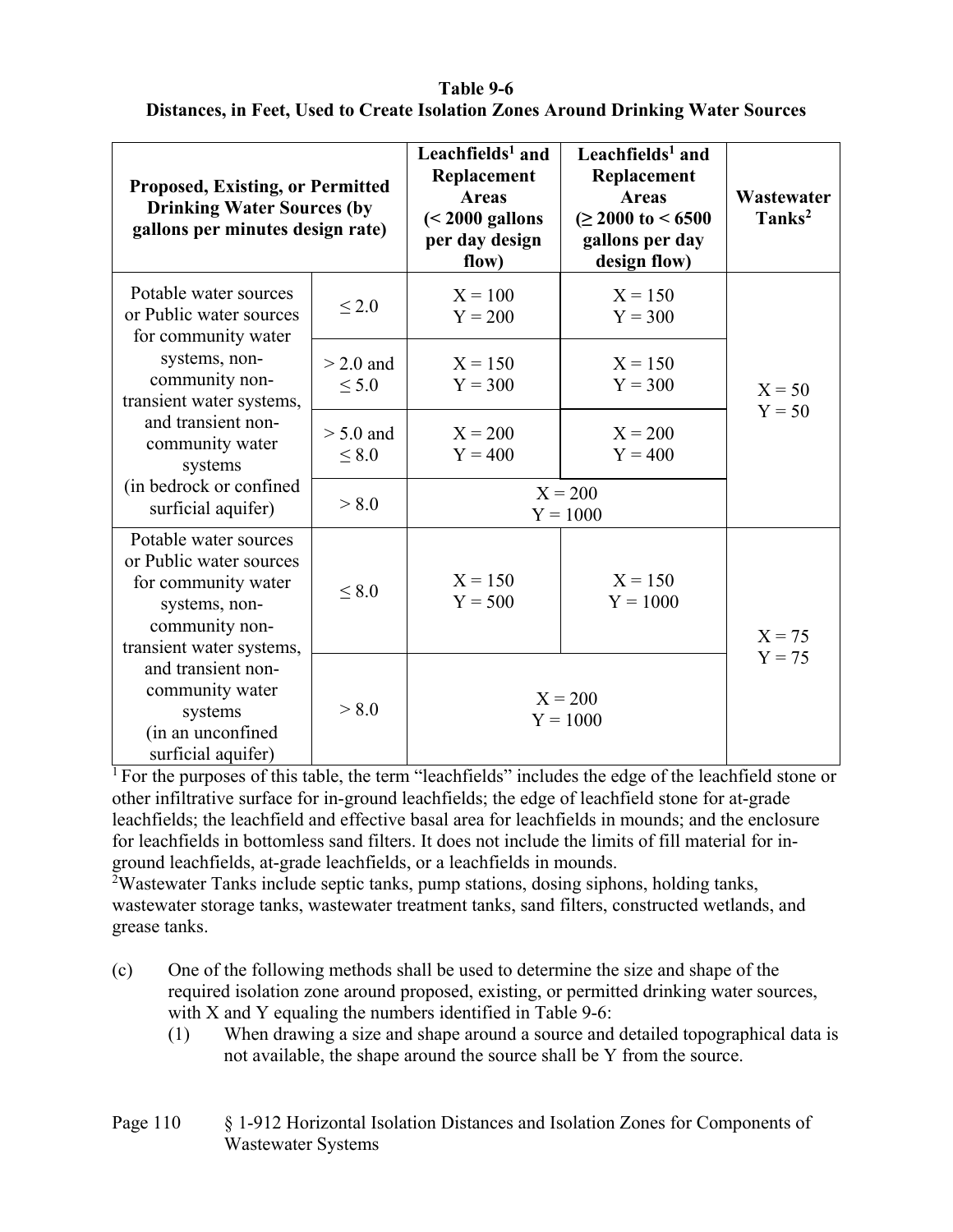- (2) When drawing the size and shape X around a source, and all points of the shape are at the same or lower elevation than the elevation of the source, the shape around the source shall be X from the source.
- (3) When drawing the size and shape X around a source, and all points of the shape are at a higher elevation than the elevation of the source, the shape around the source shall be Y from the source.
- (4) When drawing the size and shape X around a source, and not all points of the shape are at a higher elevation than the elevation of the source, the shape around the source shall be:
	- (A) a circle with a radius of Y from the source;
	- (B) when Y is variable, a shape around the source so that all points in the shape are Y from the source;
	- (C) a circle around the source so that all points are X from the source and, from the points on either side of the source where the circle intersects the contour elevation that the source is on, draw lines beginning at these intersections extending upslope and perpendicular to the contours until these lines intersect an arc with a radius equal to Y; or
	- (D) when drawing the shape in  $(c)(4)(C)$ , the lines continuing upslope and perpendicular to the contours reach a crest less than Y from the source and, from the crest, the contours continue to decrease a distance Y from the source, the distance upslope of the source shall be Y and the points along the crest, or X if the crest is less than X, where those points intersect with Y.
- (d) Notwithstanding Subsection (c), when a 2-year time of travel management zone is determined for a leachfield, the size and shape of the required isolation zone around proposed, existing, or permitted drinking water sources to be isolated from the leachfield shall be identified pursuant to Subsection (c) except that the portion of the isolation zone overlapping the leachfield's 2-year time of travel management zone shall be replaced with the leachfield's 2-year time of travel management zone, provided:
	- (1) When the drinking water source is grouted, in no case shall any point along the isolation zone be less than 50 feet from the drinking water source.
	- (2) When the drinking water source is not grouted, in no case shall any point along the isolation zone be less than 100 feet from the drinking water source.
- (e) An applicant or prospective applicant may submit a written request to the Secretary for a reduction in the required isolation distance or isolation zone for a particular feature or object.
	- (1) The Secretary shall authorize the use of a reduced isolation distance or isolation zone for a particular feature or object when the Secretary determines that the isolation distance specified in Table 9-6 or isolation zone identified pursuant to Subsection (c) is unnecessary to protect human health and the environment because the specific site conditions, or the construction techniques and pipe materials, will prevent the potential subsurface flow of effluent from impacting the feature or object and will prevent the performance of the wastewater system from being impacted by the feature or object.
- Page 111 § 1-912 Horizontal Isolation Distances and Isolation Zones for Components of Wastewater Systems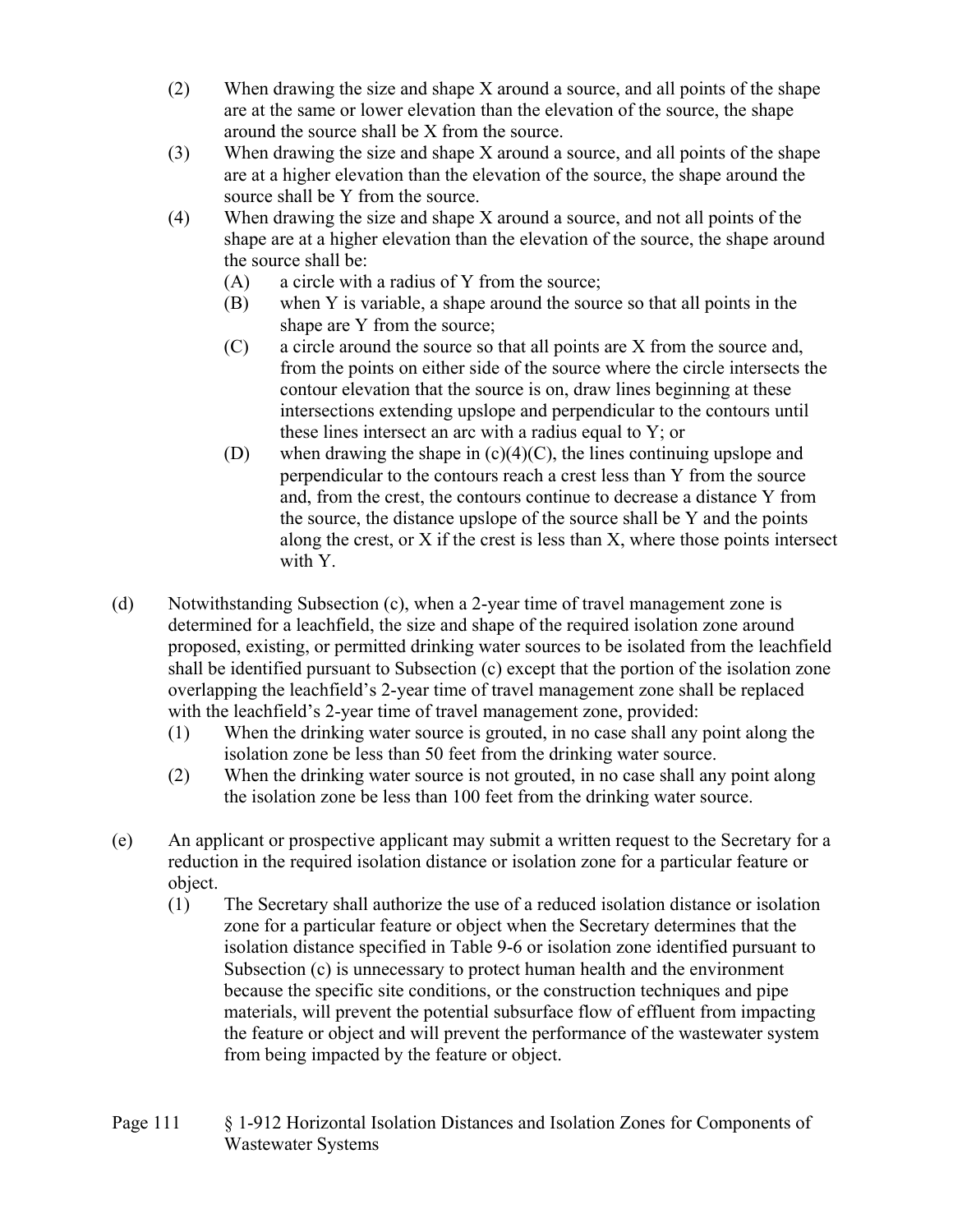- (2) In determining whether to authorize the use of a reduced isolation distance or isolation zone, the Secretary shall consider the following factors:
	- (A) the ground slope;
	- (B) groundwater flow;
	- (C) depth to the seasonal high groundwater and the induced water table;
	- (D) depth of the impeding soil layer;
	- (E) soil texture and structure;
	- (F) travel time for effluent from a component of a wastewater system to reach a feature or object; and
	- (G) construction techniques or pipe materials that provides equal or greater protection to the wastewater system or feature or object than afforded by the isolation distance or isolation zone.
- (3) The Secretary shall not authorize a reduction to the distances used to create an isolation zone around a drinking water source pursuant to Subsection (c) to less than the following:
	- (A) When there is a continuous impeding soil layer from the leachfield to the source, and it is demonstrated the source is grouted, has no annular space, or soil sealed the source casing to prevent contaminant migration along the casing, X and Y shall not be less than 100 feet.
	- (B) When groundwater flow from beneath the leachfield is not towards a drinking water source, X and Y shall not be less than 100 feet.
	- (C) When a hydrogeological investigation is completed that reveals that groundwater flow from beneath the leachfield does not flow toward a drinking water source under pumping conditions, X and Y shall not be less than 100 feet.
	- (D) When a 2-year time of travel management zone is determined, X and Y shall not be less than 50 feet when the drinking water source is grouted.
	- (E) When a 2-year time of travel management zone is determined, X and Y shall not be less than 100 feet when the drinking water source is not grouted.
- (4) The burden shall be on the applicant or prospective applicant to provide information from a designer that addresses the factors in Subsection  $(e)(2)$  and enables the Secretary to reach a determination.
- (5) The Secretary's determination shall be in writing and indicate the reduced isolation distance or isolation zone.
- (f) The Secretary shall require a greater isolation distance or larger isolation zone for a particular feature or object when the Secretary determines that, based on the specific site conditions described in an application, a greater isolation distance or larger isolation zone is necessary to prevent the potential subsurface flow of effluent from impacting the feature or object or to prevent the feature or object from impacting the performance of the wastewater system.

### **§ 1-913 Wastewater System Presumptive Isolation Zone**

(a) A presumptive isolation zone shall be identified, using the methods identified in  $\S$  1-1104, around proposed leachfields, replacement areas, and wastewater tanks in which a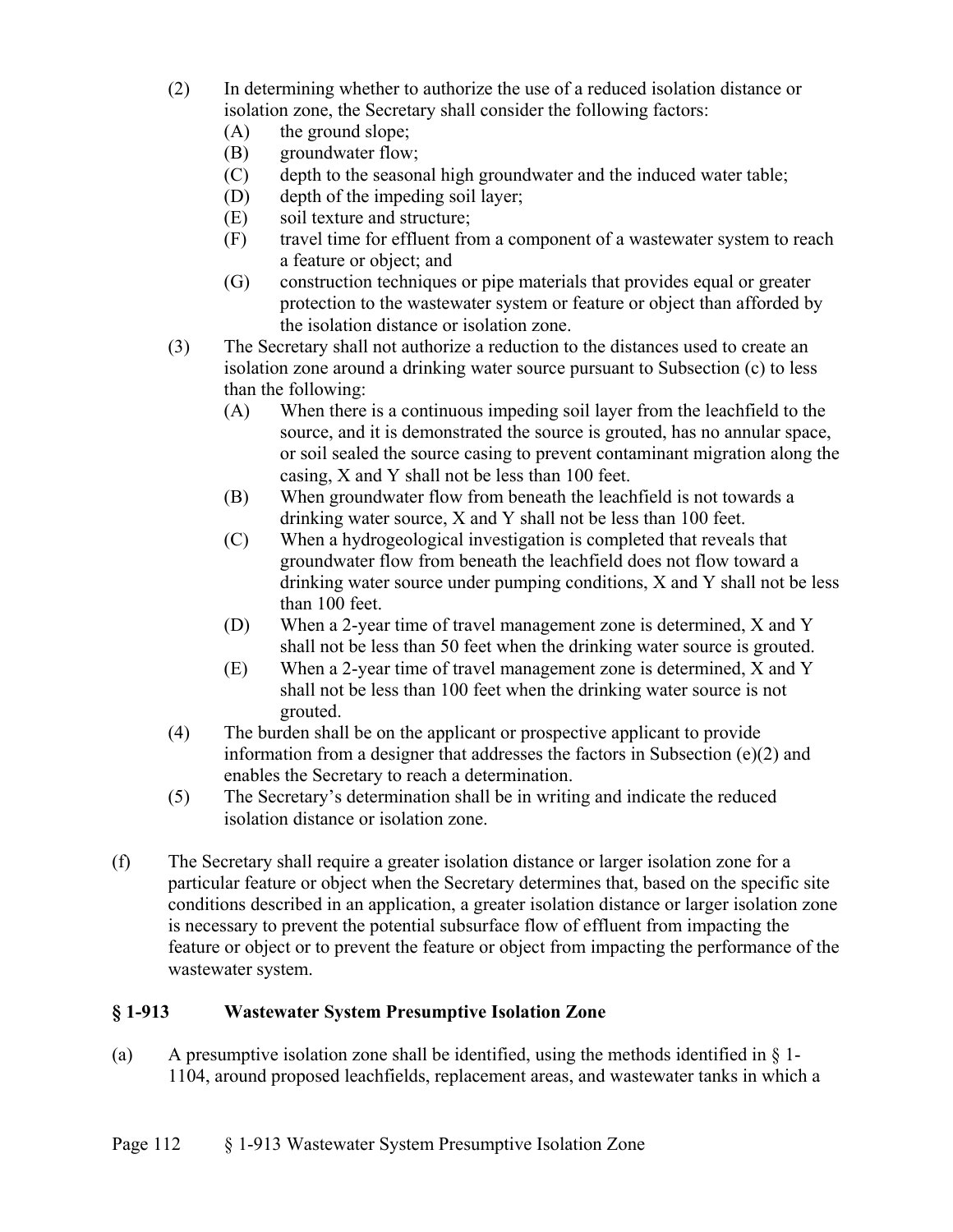potable water source with a design rate of less than or equal to 2.0 gallons per minute, assuming it would be located in bedrock or confined surficial aquifer, cannot be located.

(b) Each wastewater system presumptive isolation zone identified pursuant to Subsection (a) shall be considered in conjunction with the requirements of  $\S$  1-307 to determine if notification to adjacent landowners is required pursuant to § 1-307 and considered in conjunction with the requirements of Appendix A to determine if the wastewater system presumptive isolation zone is required to be shown on the site plan.

## **§ 1-914 Dosing and Pressure Distribution**

- (a) A wastewater system is required to use dosing when:
	- (1) the design proposes more than 500 linear feet of distribution piping within a leachfield or combination of leachfields; or
	- (2) the wastewater system uses pressure distribution.
- (b) The use of dosing, including pressure distribution, in the design of a wastewater system is otherwise optional, but it is recommended for all wastewater systems.
- (c) Dosing shall be accomplished by pumps, dosing siphons, or other devices that can provide sufficient flow and pressure to meet the design requirements of the distribution system.
- (d) Requirements for pressure distribution
	- (1) Except where otherwise specified in these Rules, wastewater systems using pressure distribution shall meet the following additional requirements:
		- (A) maintain a minimum pressure of 1 pound per square inch (or 2.3 feet of head) at the end of each distribution line;
		- (B) maintain a maximum of a 10 percent difference in the per-square foot application rate between any 2 trenches or beds within a system;
		- (C) prevent any trench or bed from being loaded at a rate exceeding that allowed based on the application rate for the soil and factors associated with advanced treatment except when approved as an innovative/alternative system;
		- (D) maintain a maximum 10 percent difference in the discharge rate between any 2 orifices in a single trench or bed;
		- (E) maintain a minimum dose volume 5 times the volume of the distribution network that must be filled during each dose cycle;
		- (F) maintain a minimum of 4 dosing cycles per day based on the design flow of the wastewater system, although the Secretary may allow a lower number of dosing cycles when the design flow is low and 4 doses per day are impractical for pump sizing and operation (examples include when the dose volume, based on 4 doses per day, for a low design flow, cannot fill the laterals and maintain proper pressure at each orifice or the pump run time is less than the recommended run time); and
		- (G) maintain at least one orifice for each 25 square feet of leachfield area unless there is a specific requirement in these Rules for additional orifices.
	- (2) Pressure distribution pipe shall: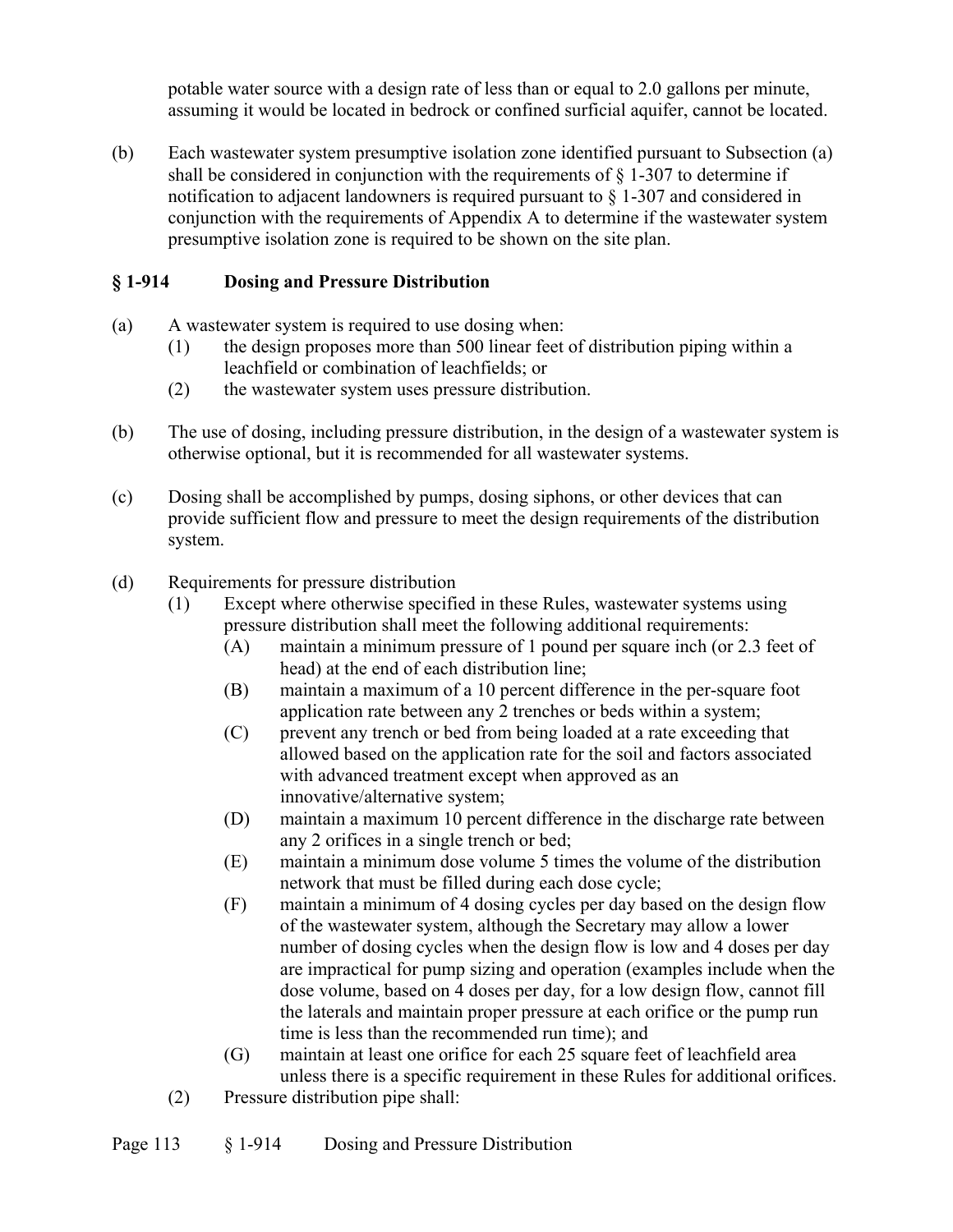- (A) be smooth, rigid pipe;
- (B) have the ends of each lateral within the piping network designed with a flushing cleanout to allow for periodic cleaning;
- (C) be constructed so that there is access to the piping system for flushing of the piping system;
- (D) be designed so the distribution pipe within a trench or bed is laid level;
- (E) be designed so that pipes serving separate trenches or beds that are at different elevations have even distribution; and
- (F) have orifices that:
	- (i) have a minimum diameter of 1/8 inch;
	- (ii) may face up when the orifices are protected by orifice shields; and
	- (iii) may face down without an orifice shield.
- (e) Notwithstanding Subsection (d), the Secretary may approve alternative designs of pressure distribution provided the design achieves distribution of the effluent in a leachfield that equals the distribution of effluent in a leachfield that would be obtained by the application of Subsection (d).
- (f) During operation, settled solids shall be periodically removed from pump stations, dosing siphons, or other devices used to pressurize a leachfield to prevent passage of solids to downstream components.

### **§ 1-915 Time Dosing**

- (a) A Class 1, Class A, Class B, or Class BW designer is required to submit the installation certification for the installation of wastewater systems using time dosing.
- (b) A wastewater system is required to use time dosing where specified in these Rules. The use of time dosing in the design of a wastewater system is otherwise optional.
- (c) General requirements for time dosing.
	- (1) Wastewater systems that are time dosed:
		- (A) shall distribute the design flow to a leachfield in small equal doses distributed evenly over 24 hours.
		- (B) shall be designed using pressure distribution that uses a pump and complies with  $\S 1-914(d)(1)(A)-(E)$  and  $(S)$  and  $\S 1-914(d)(2)$ .
	- (2) Unless otherwise authorized by the Secretary, the dose volume shall not exceed 10 percent of the design flow.
	- (3) A leachfield shall not be dosed more than once in a 30-minute period.
- (d) Pump stations shall:
	- (1) be sized to achieve storage equal to 150 percent of the design flow;
	- (2) have an adjustable timer to control the pump run/rest times/dose volume;
	- (3) have an alarm float;
	- (4) have a cycle counter; and
	- (5) have the following additional floats:
		- (A) a redundant off float (the redundant off float can be controlled by the same float used for the timer enabler); and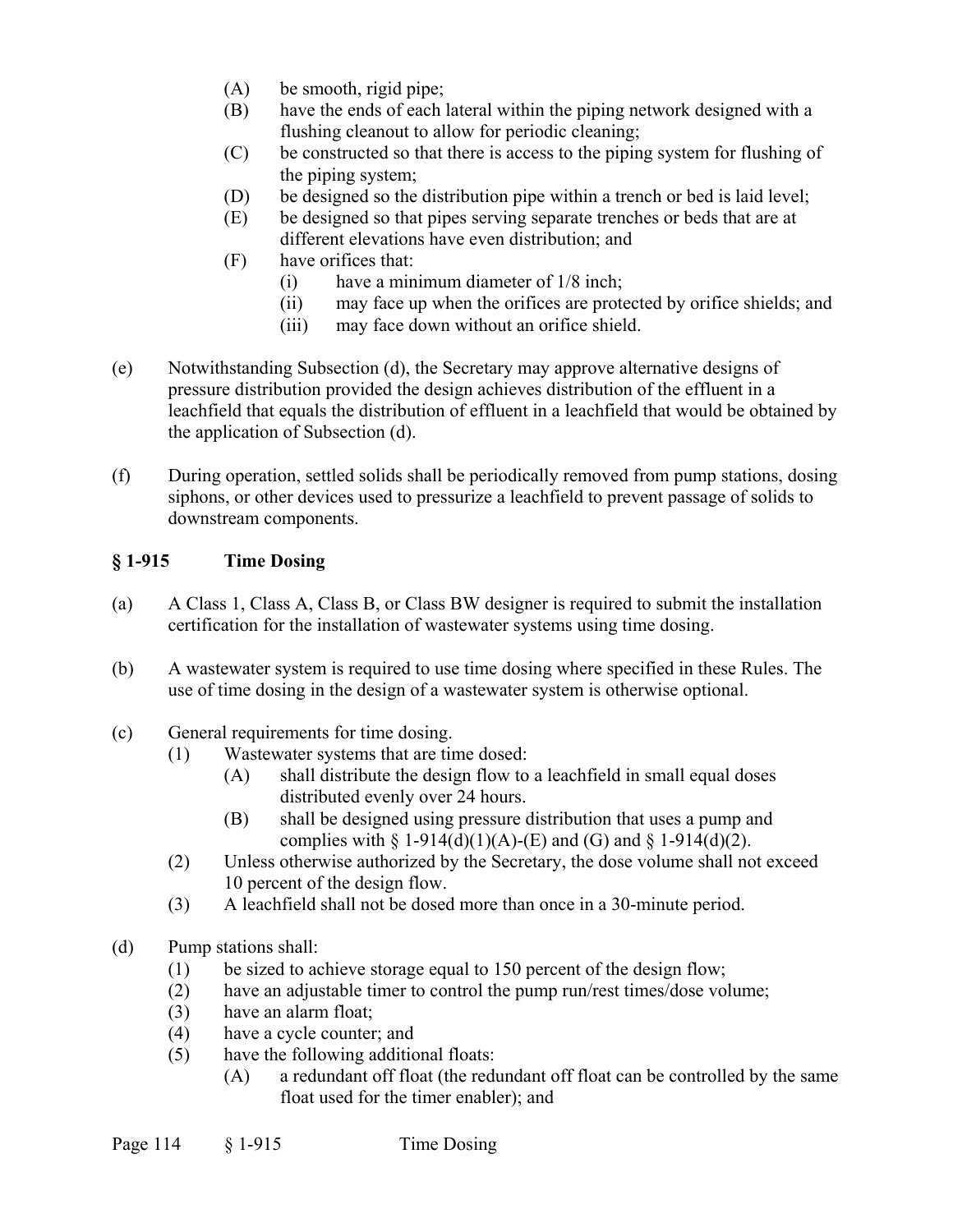- (B) a peak enabler float between the timer enabler float and the high-water alarm float (the peak enabler float and the high-water alarm can be controlled by the same float).
- (e) When a wastewater system using time dosing includes a pretreatment unit with a discharge pump that is designed using time dosing and discharges to a pump station or dosing siphon, the discharge pump shall either:
	- (1) discharge to a pump station that has the pump on level set to discharge an equal quantity of effluent as being pumped from the pretreatment unit; or
	- (2) discharge to a dosing siphon that discharges an equal quantity of effluent as being pumped from the pretreatment unit.

## **§ 1-916 Flow Equalization**

- (a) A Class 1, Class A, Class B, or Class BW designer is required to submit the installation certification for the installation of a wastewater system using flow equalization.
- (b) The use of flow equalization in the design of a wastewater system is optional.
- (c) General requirements for flow equalization
	- (1) Notwithstanding  $\S$  1-803(h), the use of flow equalization allows a leachfield serving a building or structure or campground with multiple uses to be sized to dispose of the quantity of wastewater calculated by adding together the sum of the design flows for each use of the building or structure or campground in each 24 hour period for a week and dividing by the number of days when effluent will be distributed to the leachfield, provided:
		- (A) The leachfield can be expanded to dispose of the design flow calculated pursuant to  $\S$  1-803(h); and
		- (B) If a replacement area is required by  $\S1-902$ , the replacement area can accommodate the design flow calculated pursuant to  $\S$  1-803(h).
	- (2) Wastewater systems that use flow equalization shall:
		- (A) Distribute the wastewater to a leachfield over 7 days when the flows vary greatly by the day of the week (examples include marinas, campgrounds, day use facilities, and places of worship when there are no other uses or activities of the building or facility during the off-peak days such as a daycare or preschool).
		- (B) Be designed using pressure distribution pursuant to  $\S 1-914$ .
		- (C) Include pump stations that comply with  $\S 1-915(d)$  to time dose the leachfield except when a treatment unit uses a pump designed to comply with  $\S-915(e)$  to discharge to a pump station or dosing siphon that discharges to the leachfield.
		- (D) Include storage tanks for flow equalization (also referred to as surge tanks) that are sized to enable the wastewater system to meet the following requirements:
			- (i) when the flow into the system on a particular day exceeds the flow pumped to the leachfield, the remaining volume must be stored in flow equalization storage tanks;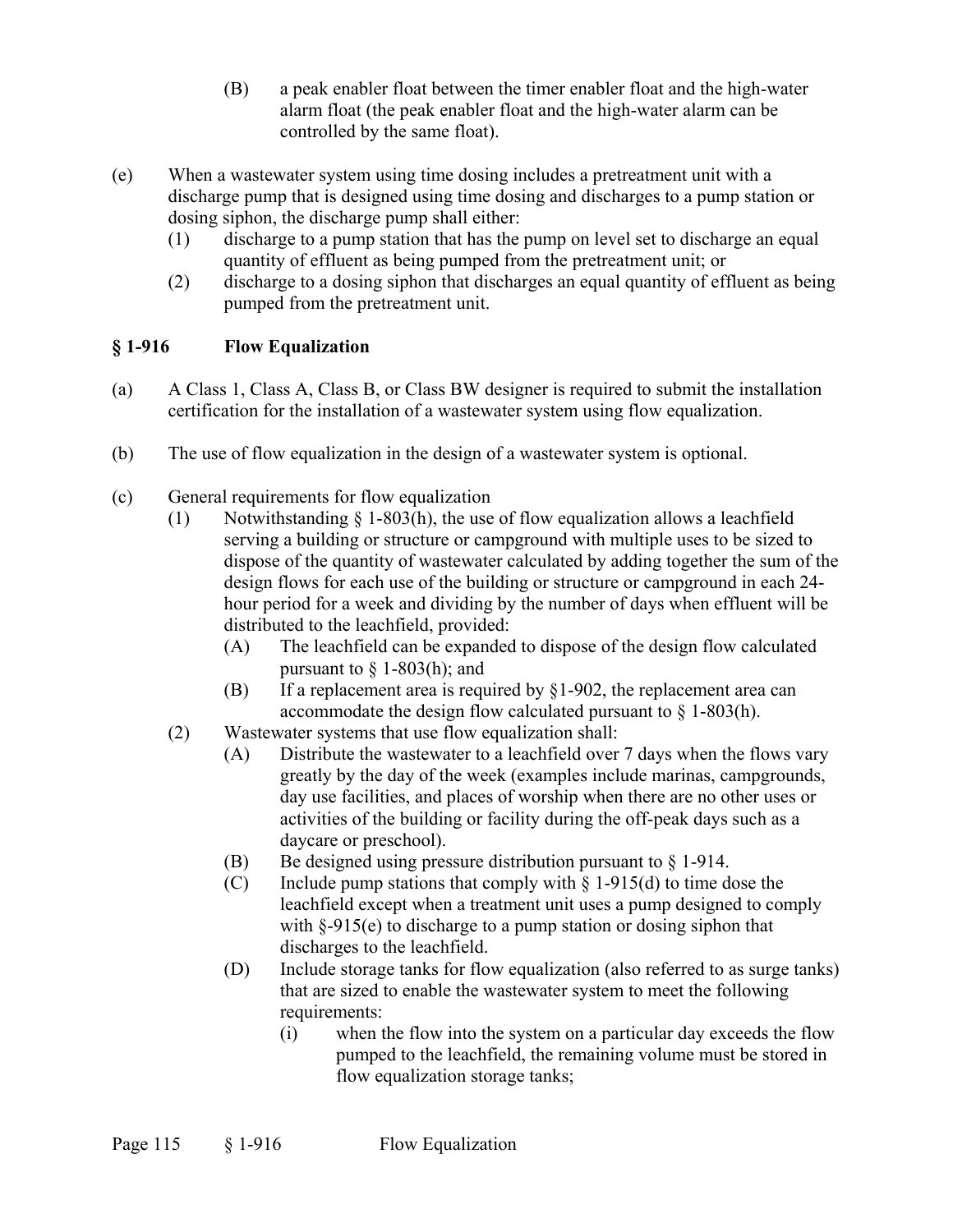- (ii) when a following day also results in more flow into the system than is discharged, the remaining volume is added to that from the previous day or days;
- (iii) based on an analysis of the weekly cycle, the maximum volume that must be stored at any point in time is calculated; and
- (iv) the storage capacity of the flow equalization storage tanks is 150 percent of the calculated volume with no reduction allowed based on the required storage provided in the pump station.
- (E) Include water meters to record the daily total quantity of water entering the building or structure or campground served by the wastewater system.
- (3) When the design for a wastewater system using flow equalization includes a pretreatment unit, the pretreatment unit shall:
	- (A) be located between the flow equalization storage tanks and the pump station that discharges to the leachfield; and
	- (B) be sized based on the amount of effluent derived in Subsection  $(c)(1)$ .
- (4) A flow equalization storage tank shall:
	- (A) have a high-water alarm set at an elevation that equals 1.1 times the calculated storage volume; and
	- (B) include a cycle counter to record the number of times the alarm float in the flow equalization tank is activated.
- (d) An annual inspection shall be performed by a designer during April or May of each year; and a report from the annual inspection shall be submitted to the Secretary by July 1 of the year of the inspection, which includes:
	- (1) the recorded daily meter readings and an analysis of the daily water meters to determine if any adjustment to the sizing of the wastewater system is needed; and
	- (2) a description of whether there is a need for changes to the pump station float settings based on the daily flow and dose cycle for the wastewater system.

Note: Examples for designing a flow equalization tank are included in Appendix B, Examples B-1.

# **§ 1-917 In-ground Trenches and Trenches in Mounds**

- (a) An in-ground trench or a trench in a mound shall be sized according to the following requirements:
	- (1) Trenches shall have a maximum width of 48 inches.
	- (2) The minimum required square footage shall be calculated using the formula  $TA =$  $DF \div AR$  where:
		- (A) TA is the minimum required bottom trench area in square feet;
		- (B) DF is the design flow in gallons per day; and
		- (C) AR is the application rate in gallons per day per square foot identified in § 1-911.
	- (3) When the minimum linear loading rate is calculated, the minimum length of a trench shall equal the length derived by dividing the DF by the linear loading rate.
	- (4) Where the depth of leachfield stone exceeds 12 inches below the distribution pipe, the size of a trench calculated pursuant to Subsection  $(a)(2)$  may be reduced to the percentage indicated in Table 9-7, except for: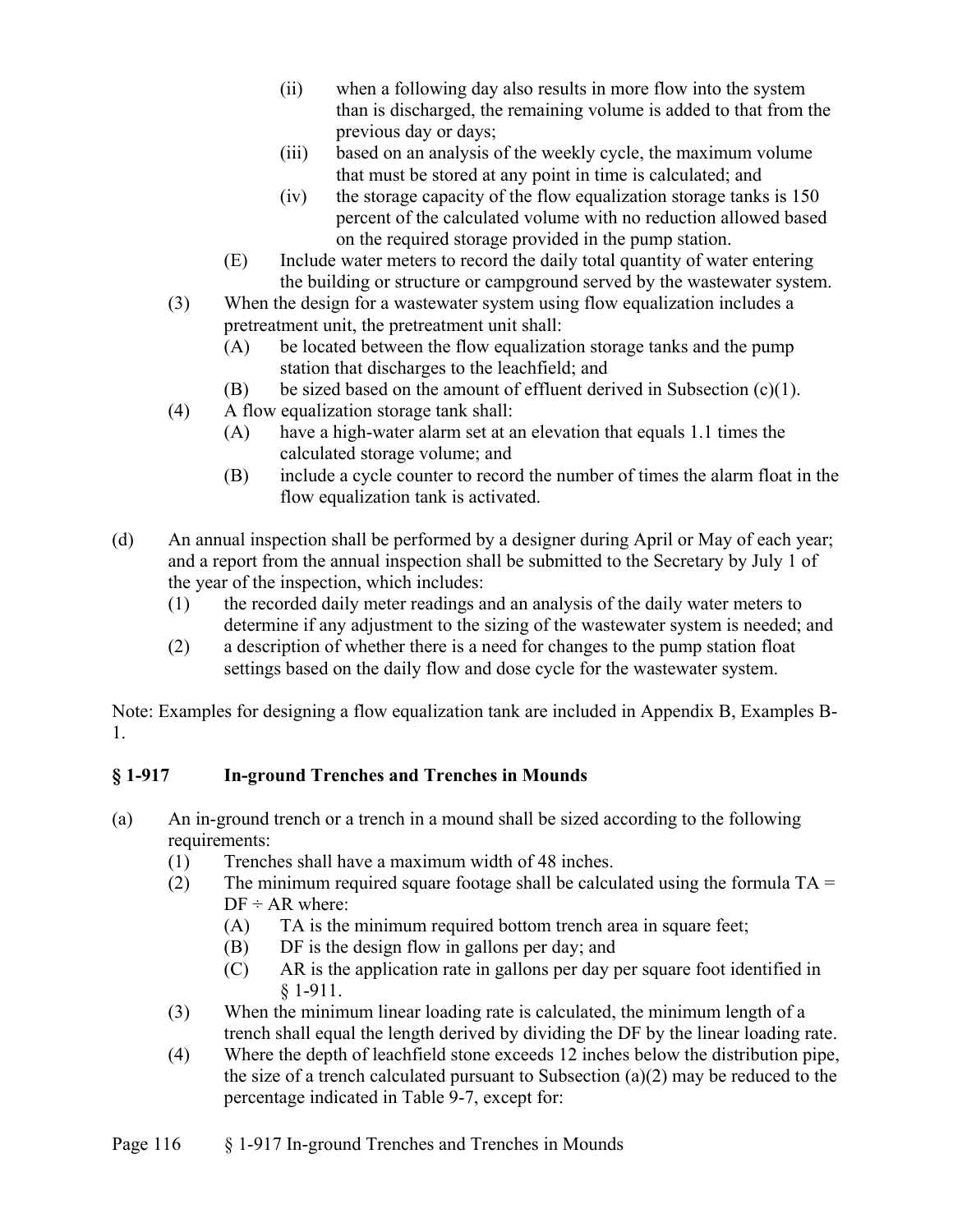- (A) trenches that do not use leachfield stone;
- (B) trenches in leachfields disposing of filtrate effluent that are designed in accordance with  $\S$  1-904(c);
- (C) trenches in mounds;
- (D) innovative and alternative dispersal systems; and
- (E) systems designed to dispose of high strength wastewater that do not include pre-treatment to reduce the BOD5 and TSS to low strength.

| Table 9-7                                              |
|--------------------------------------------------------|
| Percentage of Standard Trench Leachfield Area Required |

| Depth of<br>Leachfield<br><b>Stone Below</b><br><b>Distribution</b><br><b>Pipe</b> | Trench<br>Width<br>12 inches | <b>Trench</b><br>Width<br>18 inches | <b>Trench</b><br>Width<br>24 inches | <b>Trench</b><br>Width<br>36 inches | <b>Trench</b><br>Width<br>48 inches |
|------------------------------------------------------------------------------------|------------------------------|-------------------------------------|-------------------------------------|-------------------------------------|-------------------------------------|
| 18 inches                                                                          | 60%                          | 64%                                 | 66%                                 | 71%                                 | 75%                                 |
| 24 inches (max)                                                                    | 50%                          | 54%                                 | 57%                                 | 62%                                 | 66%                                 |

- (b) The design of an in-ground trench or a trench in a mound shall meet the following additional requirements:
	- (1) Trenches shall not be constructed in fill material except when trenches are constructed in mounds or constructed pursuant to the requirements in § 1-919.
	- (2) Trenches in mounds shall be horizontally separated by at least 4 feet of fill material.
	- (3) In-ground trenches shall be horizontally separated by at least 4 feet of naturally occurring soil.
	- (4) The bottom of each trench shall be level.
	- (5) Trenches shall have one of the following designs:
		- (A) Leachfield stone that complies with the following requirements:
			- (i) Leachfield stone shall extend a minimum of 2 inches above the distribution pipe and either:
				- (I) 12 inches below the distribution pipe; or
				- (II) 6 inches below the distribution pipe if the trench design uses the application rate for beds.
			- (ii) A layer of filter fabric shall be placed over the top of the leachfield stone.
		- (B) Prefabricated chambers that have a minimum H-10 structural loading rating and are laid level in the trench.
		- (C) Subsurface drip distribution that complies with  $\S$  1-923.
- (c) The design of an in-ground trench shall meet the following additional requirements:
	- (1) A primary in-ground leachfield with trenches shall be at least 10 feet from a replacement in-ground leachfield with trenches, unless the trenches of the primary in-ground leachfield are interfingered with the trenches of the replacement inground leachfield.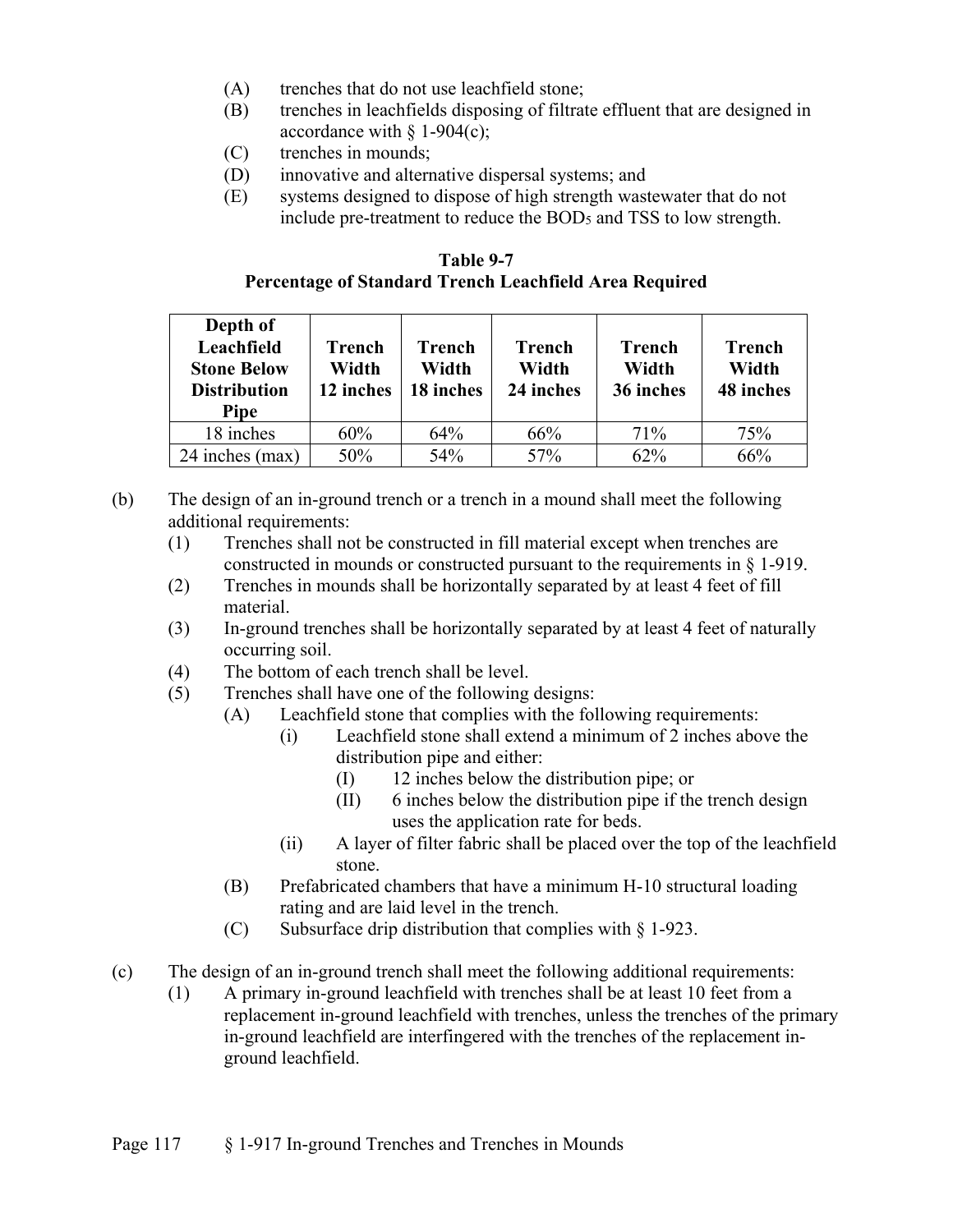- (2) When the number of primary trenches does not equal the number of replacement trenches, the design shall maximize the number of primary and replacement trenches that are interfingered.
- (3) In-ground trenches shall not be constructed in soil:
	- (A) with a percolation rate that is slower than 60 minutes per inch; or
	- (B) that have a soil texture of sandy clay, silty clay, or clay.
- (4) The design of an in-ground trench shall comply with § 1-919(b) when the soil has a:
	- (A) percolation rate that is faster than 1 minute per inch; or
	- (B) a soil texture of coarse sand or sand.
- (5) The bottom of any portion of the leachfield or other infiltrative surface shall be no greater than 36 inches below ground surface.
- (6) The distribution piping shall be:
	- (A) 4-inch rigid perforated pipe that is laid level;
	- (B) when chambers are used, 4-inch rigid perforated pipe; or
	- (C) when the wastewater system is designed to use pressure distribution, piping sized appropriately to achieve the requirements § 1-914.
- (7) The ends of all pipes must be capped except pipes that are laid at the same elevation may be connected.
- (8) When the design of the in-ground trench does not use pressure distribution and the design includes multiple trenches, a distribution box shall be part of the design and shall be:
	- (A) equipped with flow equalization devices for each distribution pipe that can be adjusted to maintain equal distribution;
	- (B) designed with an at-grade access; and
	- (C) protected against freezing.
- (9) Any length of pipe within an in-ground trench that exceeds 100 feet in length shall be dosed pursuant to the requirements of § 1-914.
- (10) In-ground trenches shall extend a minimum of 6 inches, or the required depth of the leachfield stone below the distribution pipe, whichever is greater, below ground surface on the downslope edge of the trench when constructed in naturally occurring soil.
- (11) The bottom of an in-ground trench shall extend no deeper than 36 inches below ground surface. When the trench is constructed in naturally occurring soil and on a sloping site, the vertical measurements shall be taken from the deepest portion of the trench below the surface of the naturally occurring soil.
- (12) Each in-ground trench shall be covered with a minimum of 6 inches and a maximum of 12 inches of permeable soil, the top 2 to 4 inches of which shall be topsoil.
- (d) The construction of an in-ground trench or a trench in a mound shall meet the following requirements:
	- (1) Construction shall not occur if a sample of soil obtained from approximately 9 inches below the surface can be easily rolled into a wire.
	- (2) After excavation of each trench, any smeared surface of the trench area including sidewalls shall be scarified with a rake.
	- (3) To prevent undesirable compaction of the scarified soil, construction equipment not needed to construct the leachfield shall be kept off the leachfield area.
- Page 118 § 1-917 In-ground Trenches and Trenches in Mounds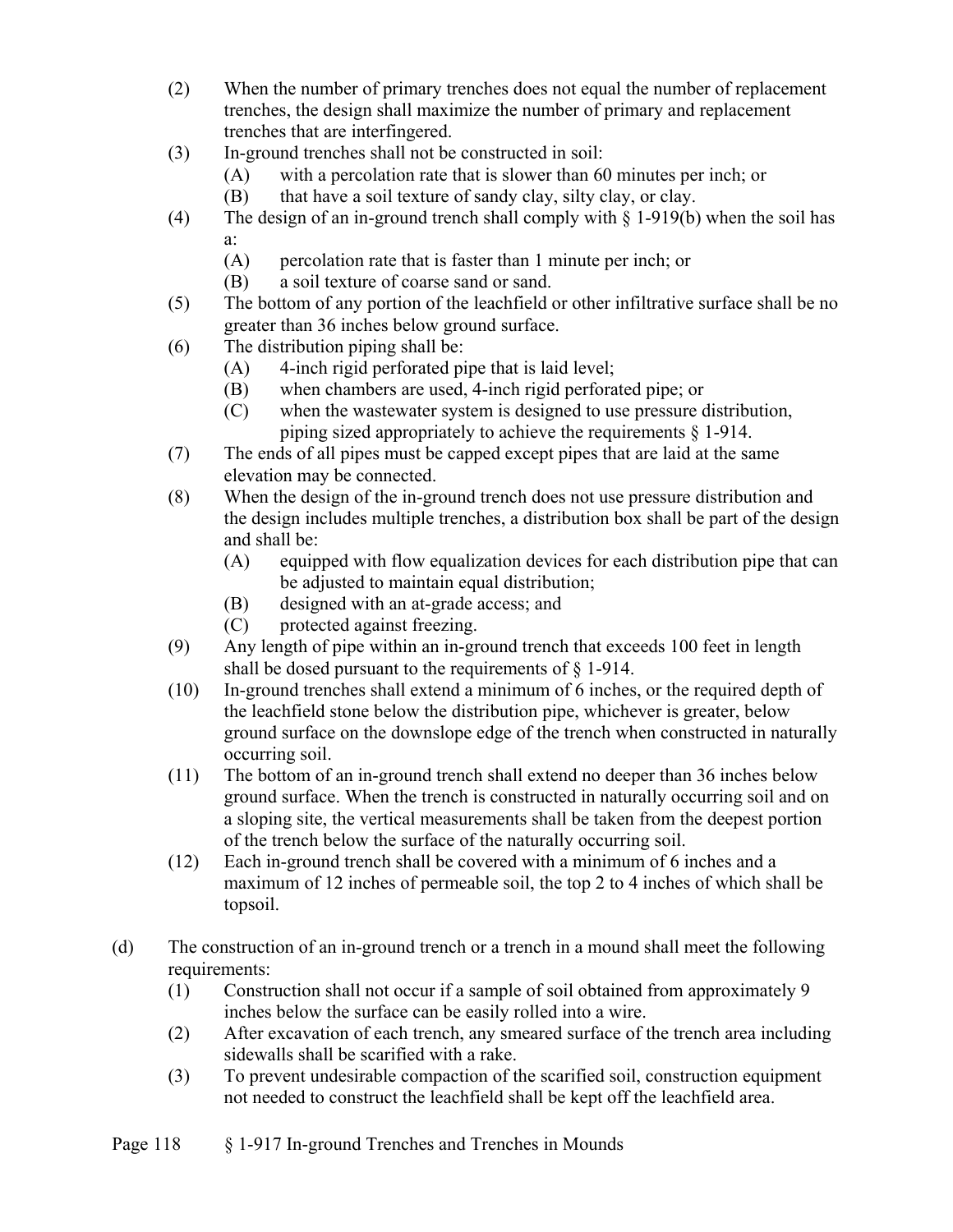- (e) During operation of distribution boxes:
	- (1) Flow equalization devices shall periodically be adjusted to maintain equal distribution.
	- (2) Settled solids shall periodically be removed to prevent passage of solids to downstream components.

### **§ 1-918 In-ground Beds and Beds in Mounds and Beds in Bottomless Sand Filters**

- (a) An in-ground bed, a bed in a mound, or a bed in a bottomless sand filter shall be sized according to the following requirements:
	- (1) The minimum required square footage shall be calculated using the formula  $BA =$  $DF \div AR$  where:
		- (A) BA is the minimum required bed area in square feet;
		- (B) DF is the design flow in gallons per day; and
		- (C) AR is the application rate in gallons per day per square foot identified in § 1-911.
	- (2) When the minimum linear loading rate is calculated, the minimum length of a bed shall equal the length derived by dividing the DF by the linear loading rate.
- (b) The design of an in-ground bed, a bed in a mound, or a bed in a bottomless sand filter shall meet the following additional requirements:
	- (1) Beds shall not be constructed in fill material except when beds are constructed in mounds or bottomless sand filters.
	- (2) Beds in mounds shall be horizontally separated by at least 10 feet of fill material.
	- (3) In-ground beds shall be horizontally separated by at least 10 feet of naturally occurring soil.
	- (4) All distribution pipes within the bed shall be uniformly spaced no more than 6 feet apart.
	- (5) The maximum distance from a distribution pipe and the edge of the bed shall be 3 feet.
	- (6) Beds shall have one of the following designs:
		- (A) Leachfield stone that complies with the following requirements:
			- (i) Leachfield stone shall extend a minimum of 2 inches above the distribution pipe and 6 inches below the distribution pipe.
			- (ii) A layer of filter fabric shall be placed over the top of the leachfield stone.
		- (B) Prefabricated chambers that have a minimum H-10 structural loading rating that are laid level in the bed.
		- (C) Subsurface drip distribution that complies with  $\S$  1-923.
	- (7) The maximum capacity for any single bed is 2000 gallons per day.
- (c) In-ground beds shall meet the following additional requirements:
	- (1) In-ground beds shall not be constructed in soil:
		- (A) with a percolation rate slower than 60 minutes per inch; or
		- (B) that have a soil texture of sandy clay, silty clay or clay.
	- (2) The design of an in-ground bed shall comply with  $\S$  1-919(b) when the soil has: (A) a percolation rate faster than 1 minute per inch; or
- Page 119 § 1-918 In-ground Beds and Beds in Mounds and Beds in Bottomless Sand Filters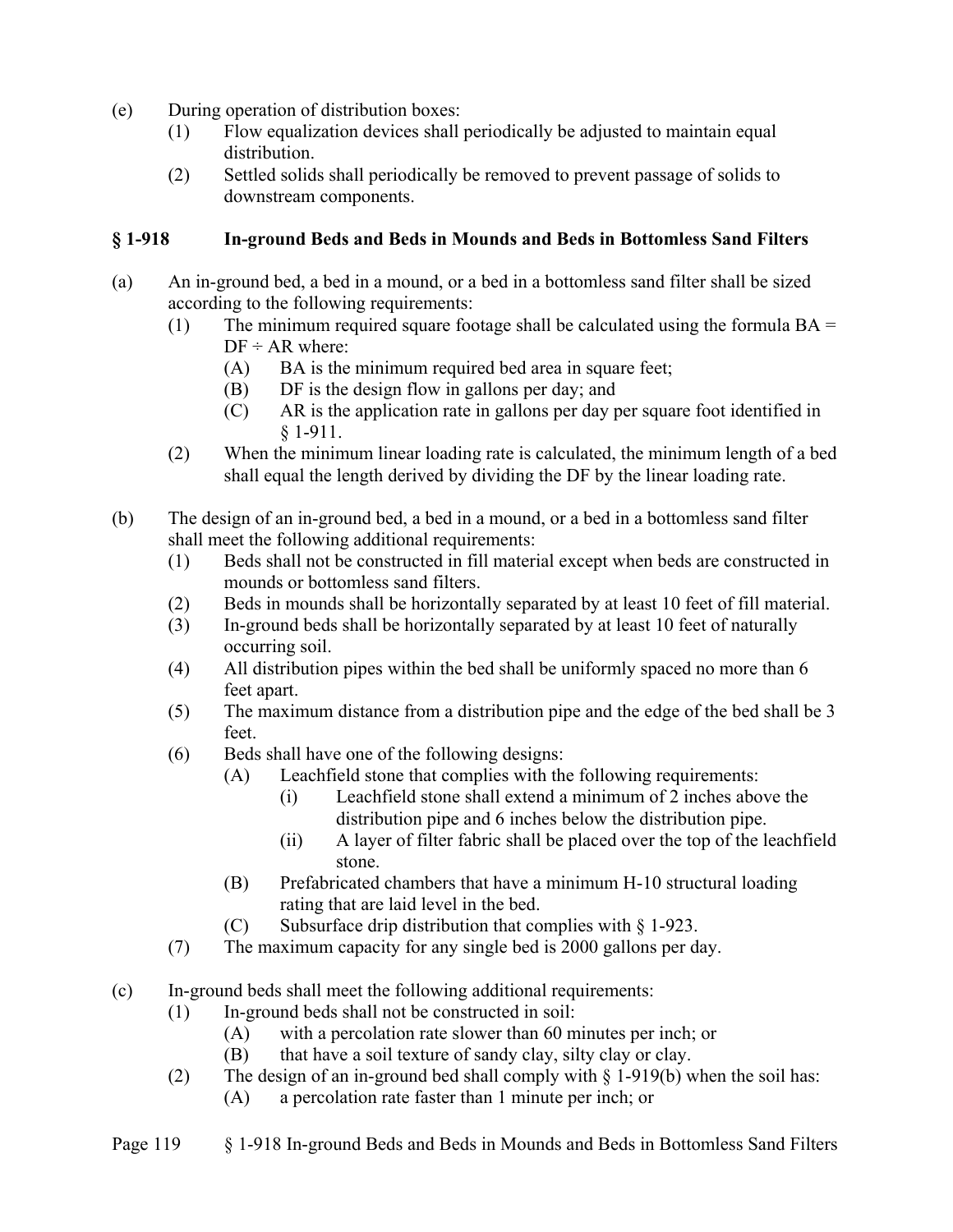- (B) a soil texture of coarse sand or sand.
- (3) The bottom of any portion of the leachfield or other infiltrative surface shall be no greater than 36 inches below ground surface.
- (4) When the design of the in-ground bed does not use pressure distribution, a distribution box shall be part of the design and shall be:
	- (A) equipped with flow equalization devices for each distribution pipe that can be adjusted to maintain equal distribution;
	- (B) designed with an at-grade access; and
	- (C) protected against freezing.
- (5) When the design of the in-ground bed does not use pressure distribution and the design includes multiple beds, a distribution box that complies with Subsection (c)(4) shall be part of the design to equally distribute effluent to each distribution box serving each bed.
- (6) The distribution piping shall be:
	- (A) 4-inch rigid perforated pipe that is laid level;
	- (B) when chambers are used, 4-inch rigid perforated pipe; or
	- (C) when the wastewater system is designed to use pressure distribution, piping sized appropriately to achieve the requirements § 1-914.
- (7) The ends of all pipes must be capped except pipes that are laid at the same elevation may be connected.
- (8) Any length of pipe within an in-ground bed that exceeds 100 feet in length shall be dosed pursuant to the requirements of § 1-914.
- (9) In-ground beds shall extend a minimum of 6 inches, or the required depth of the leachfield stone below the distribution piping, whichever is greater, below ground surface.
- (10) The bottom of a portion of an in-ground bed shall extend no deeper than 36 inches below ground surface. On a site that has a slope, the vertical measurements shall be taken from the deepest portion of the bed below the surface of the naturally occurring soil.
- (11) Each in-ground bed shall be covered with a minimum of 6 inches and a maximum of 12 inches of permeable soil, the top 2 to 4 inches of which shall be topsoil.
- (d) The construction of an in-ground bed, bed in a mound, and bed in a bottomless sand filter shall meet the following requirements:
	- (1) Construction shall not occur if a sample of soil obtained from approximately 9 inches below the surface can be easily rolled into a wire.
	- (2) After excavation of the bed, any smeared surfaces of the bed area, including sidewalls, shall be scarified with a rake.
	- (3) To prevent undesirable compaction of the scarified soil, construction equipment not needed to construct the leachfield shall be kept off the leachfield area.
- (e) During operation of distribution boxes:
	- (1) Flow equalization devices shall periodically be adjusted to maintain equal distribution.
	- (2) Settled solids shall periodically be removed to prevent passage of solids to downstream components.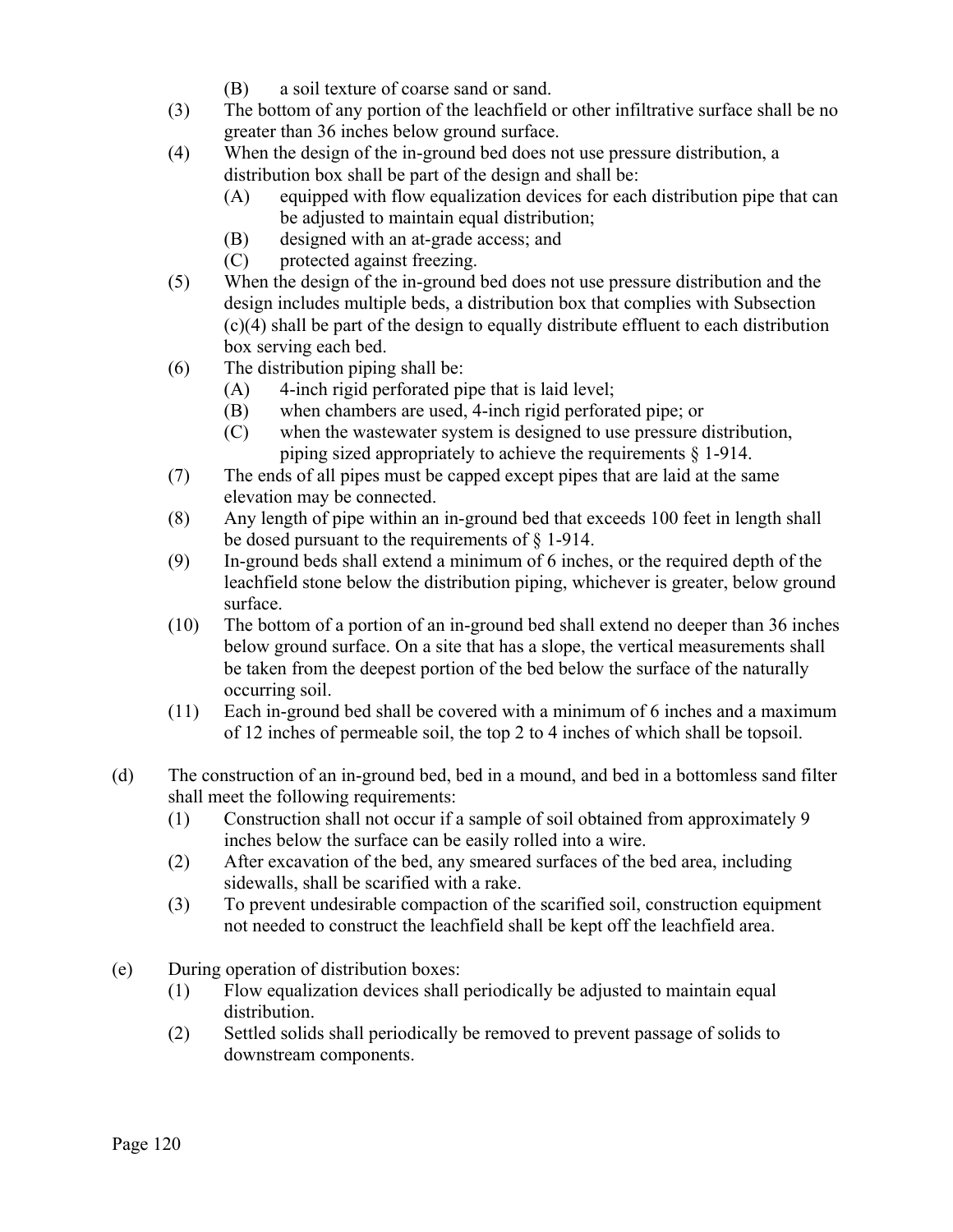### **§ 1-919 Additional Design Requirements for In-Ground Leachfields**

- (a) Except as provided in Subsection (d), in-ground leachfields shall be located on sites that comply with the depths of naturally occurring soil required pursuant to  $\S$  1-903(i) and any additional requirements in this Section.
- (b) For sites where the soil that will be directly beneath the proposed infiltrative surface of an in-ground leachfield has a percolation rate of faster than 1 minute per inch or a soil texture of coarse sand or sand:
	- (1) The in-ground leachfield shall be a trench or bed with a minimum of 12 inches and a maximum of 18 inches of fill material meeting the specifications in § 1-  $921(g)$  placed below the bottom of the leachfield stone, piping for subsurface drip distribution, or other infiltrative surface.
	- (2) Notwithstanding  $\S$  1-911(c), the maximum application rate for sizing the inground leachfield shall be 1.0 gallon per square foot per day.

Note: An alternative to constructing an in-ground leachfield in conformance with Subsection (b) is to construct the leachfield in a mound in compliance with these Rules.

- (c) For sites with 42 inches or greater depths of soil required pursuant to  $\S$  1-903 (i.e., complying soil), over a soil with redoximorphic features, with indicators of seasonal high-water table, with a percolation rate slower than 60 minutes per inch, or with a texture of silt loam, silt, sandy clay loam, clay loam, silty clay loam, sandy clay, silty clay, or clay (i.e., limiting soil), and 54 inches or greater depths of soil required pursuant to § 1-903 over bedrock, an in-ground leachfield shall meet the following requirements.
	- (1) The required depth of leachfield stone below the distribution pipe as required for an in-ground trench or bed shall be located entirely in naturally occurring soil that complies with § 1-903.
	- (2) If the design of the leachfield uses subsurface drip distribution that is in a trench or bed that does not use leachfield stone below the bottom of the drip distribution pipe, the drip distribution pipe shall be located entirely on naturally occurring soil that complies with § 1-903.
	- (3) The maximum application rate for sizing the in-ground leachfield that uses leachfield stone shall be based on the complying soil below the limiting soil.
	- (4) Naturally occurring soil from the site is suitable to cover the leachfield stone, but the top 2 to 4 inches of the cover shall be topsoil.
- (d) For sites with soil with redoximorphic features, with indicators of seasonal high-water table, with a percolation rate slower than 60 minutes per inch, or with a texture of silt loam, silt, sandy clay loam, clay loam, silty clay loam, sandy clay, silty clay, or clay (i.e., limiting soil), and where the limiting soil terminates 24 inches or less below ground surface, provided the soil below the limiting soil comply with the depths of naturally occurring soil required pursuant to § 1-903 (i.e., complying soil), the in-ground leachfield shall meet the following requirements.
	- (1) The required depth of leachfield stone below the distribution pipe as required for an in-ground trench or bed shall be located entirely in naturally occurring soil that complies with § 1-903.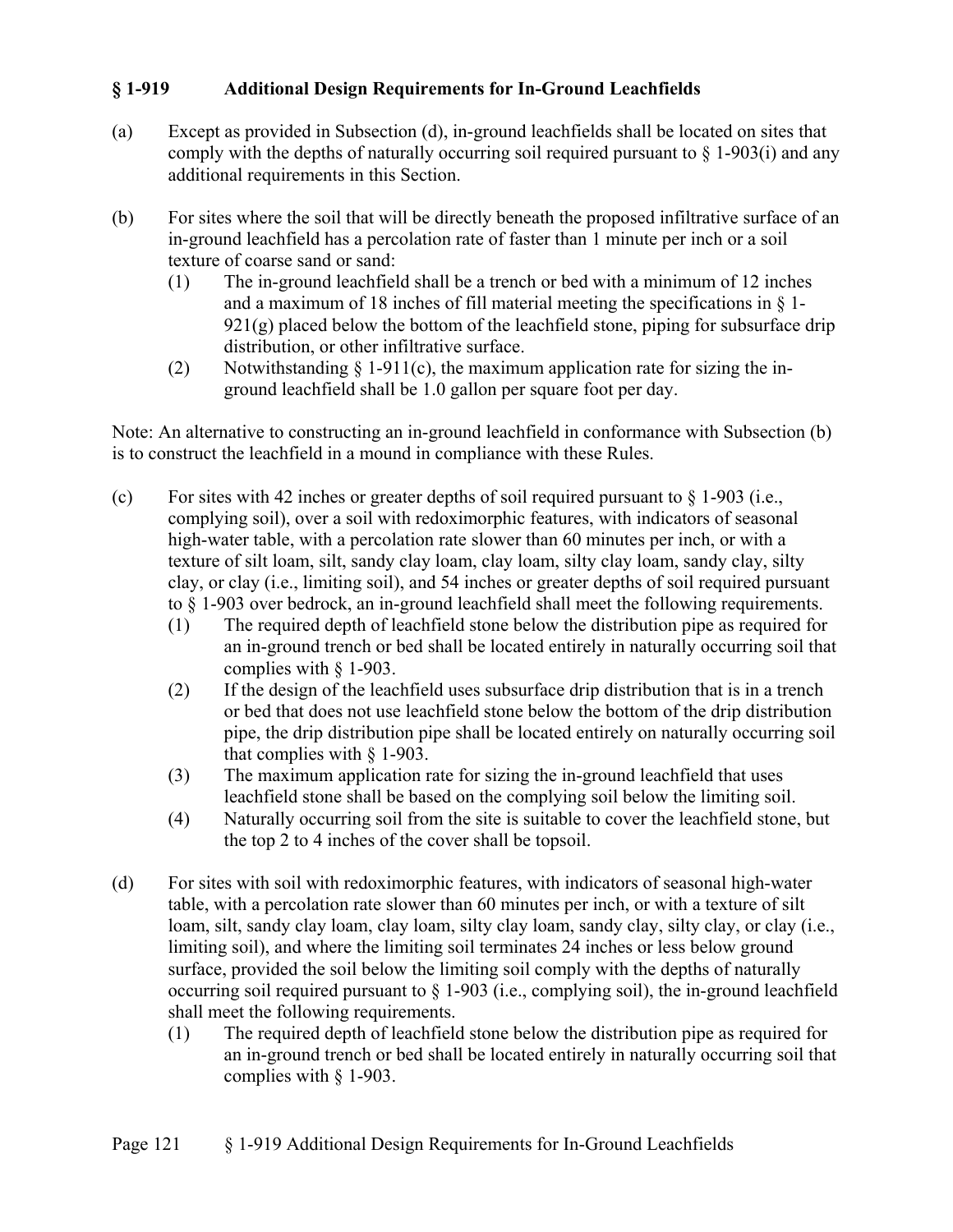- (2) If the design of the leachfield uses subsurface drip distribution that is in a trench or bed that does not use leachfield stone below the bottom of the drip distribution pipe, the drip distribution pipe shall be located entirely on naturally occurring soil that complies with § 1-903.
- (3) The maximum application rate for sizing the in-ground leachfield that uses leachfield stone shall be based on the complying soil below the limiting soil.
- (4) For sites where there is a soil directly beneath the infiltrative surface of an inground leachfield with a percolation rate of faster than 1 minute per inch or with a soil texture of coarse sand or sand, and the design of the leachfield uses leachfield stone below the distribution pipes, or the design is a subsurface drip distribution with less than 1 foot of fill below the distribution line, the design shall comply with Subsection (b)(1).
- (5) A stormwater diversion swale to divert stormwater away from the leachfield shall be located upslope of the leachfield with the bottom of the drain or swale cut into, but not through, the soil with redoximorphic features.
- (e) For sites with soil with redoximorphic features, with indicators of seasonal high-water table, with a percolation rate slower than 60 minutes per inch, or with a texture of silt loam, silt, sandy clay loam, clay loam, silty clay loam, sandy clay, silty clay, or clay (i.e., limiting soil), and where the limiting soil terminates 5 feet or less below ground surface, the in-ground leachfield shall meet the following requirements:
	- (1) The in-ground leachfield shall be designed using pressure distribution.
	- (2) Notwithstanding  $\S 1-911(c)$ , the maximum application rate for sizing the inground leachfield shall be 1.0 gallon per square foot per day.
	- (3) Except as provided in Subsection (e)(5), the required depths of naturally occurring soil for the in-ground leachfield shall be:
		- (A) The minimum depth of naturally occurring soil (i.e., complying soil) below the limiting soil shall be:
			- (i) 24 inches to the seasonal high-water table;
			- (ii) 24 inches to a soil with:
				- (I) a percolation rate slower than 60 minutes per inch; or
				- (II) a texture of silt loam, silt, sandy clay loam, clay loam, silty clay loam, sandy clay, silty clay, or clay; and
			- (iii) 24 inches to bedrock.
		- (B) The minimum depth of the naturally occurring soil below the limiting soil shall be met for a distance of:
			- (i) 25 feet in the downslope direction beyond the limits of the excavation for the leachfield; and
			- (ii) 10 feet on all other sides, beyond the limits of the excavation for the leachfield.
		- (C) The depth of fill material below the bottom of the leachfield stone or other infiltrative surface of the leachfield shall be sufficient to obtain the following vertical separations:
			- (i) 36 inches to the seasonal high-water table;
			- (ii) 36 inches to a soil with:
				- (I) a percolation rate slower than 120 minutes per inch; or
				- (II) a texture of sandy clay, silty clay, or clay; and
			- (iii) 48 inches to bedrock.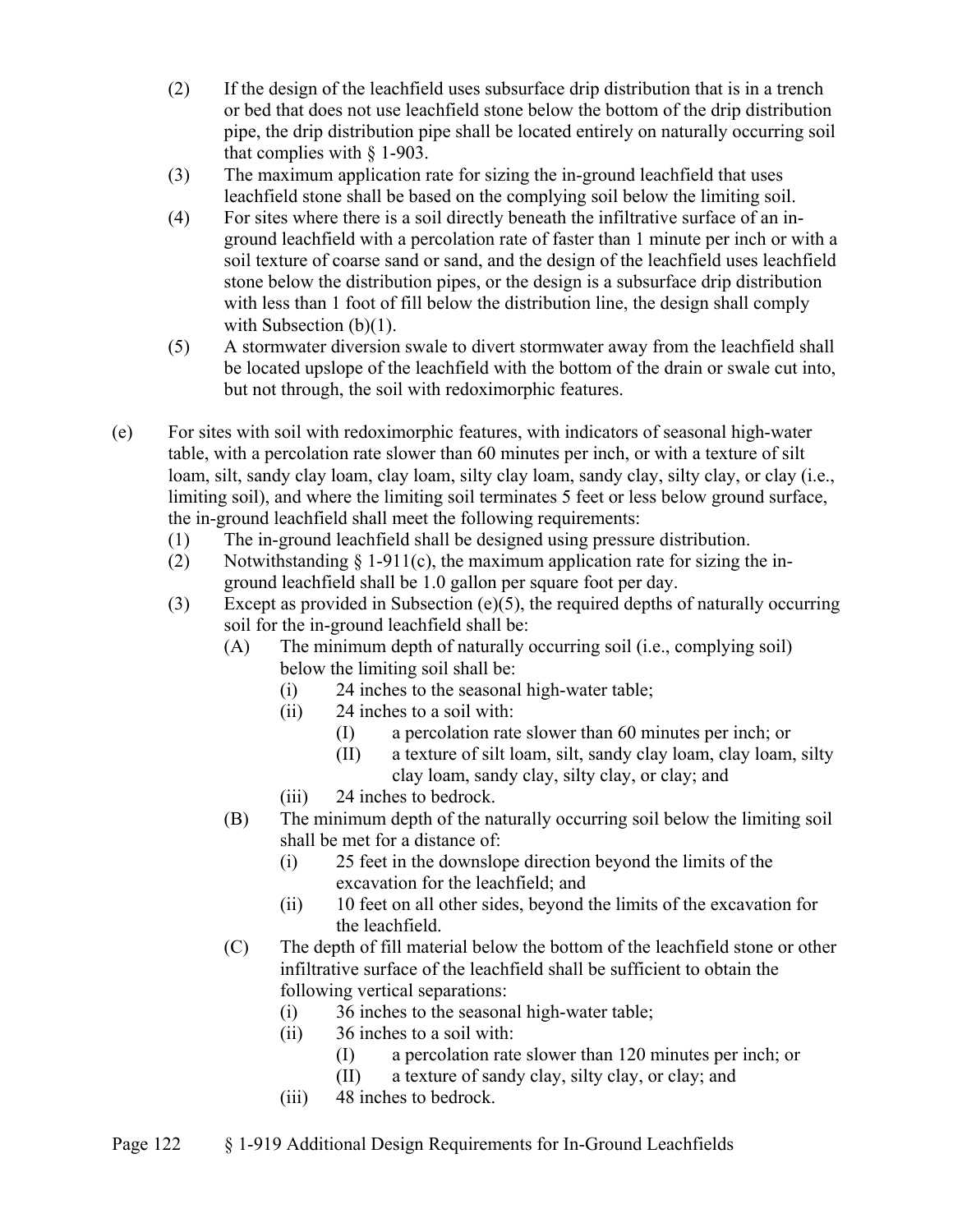- (4) For an in-ground leachfield with a design flow of 1000 gallons per day or more, a hydrogeological analysis shall be completed that demonstrates the induced water table is a minimum of:
	- (A) 6 inches below the bottom of the limiting soil; and
	- (B) 36 inches below the bottom of the leachfield stone or other infiltrative surface of the leachfield.
- (5) Notwithstanding Subsection (e)(3), when the in-ground leachfield disposes of filtrate effluent and is designed in accordance with  $\S$  1-904(c):
	- (A) The minimum depth of naturally occurring soil (i.e., complying soil) below the limiting soil shall be:
		- (i) 18 inches to a soil with a percolation slower than 120 minutes per inch;
		- (ii) 18 inches to a soil that has a texture of sandy clay, silty clay, or clay; and
		- (iii) 18 inches to bedrock.
	- (B) The depth of fill material below the bottom of the leachfield stone or other infiltrative surface of the leachfield shall be sufficient to obtain the following vertical separations:
		- (i) 18 inches to the induced water table, as demonstrated through a hydrogeological analysis;
		- (ii) 18 inches to a soil with:
			- (I) a percolation rate slower than 120 minutes per inch; or
			- (II) a texture of sandy clay, silty clay, or clay; and
		- (iii) 24 inches to bedrock.
- (6) The limiting soil shall be removed to the depth of the complying soil and replaced with fill material that meets the specifications in  $\S$  1-921(g) and:
	- (A) The complying soil shall be scarified prior to placement of the fill material.
	- (B) The fill material shall extend a minimum of 1 foot beyond the outside edge of the leachfield stone or other infiltrative surface of the in-ground trench or bed.
	- (C) The fill material shall extend at least 1 foot beyond the outside area of the calculated actual wetted area around the emitters when the design of the leachfield uses subsurface drip distribution that is not in a trench or bed and does not use leachfield stone as the infiltrative surface.
- (7) A curtain drain or drainage swale to divert groundwater and stormwater away from the leachfield area shall be installed up-slope of the leachfield. The bottom of the drain or swale shall cut into the limiting soil but shall be no deeper than 80 percent of the limiting soil.

### **§ 1-920 At-grade Leachfields**

- (a) For the purposes of this Section, "effective infiltration area" means the area of naturally occurring soil upon which at least 6 inches of leachfield stone is placed. It does not include:
	- $(1)$  the downslope area of the leachfield stone that is less than 6 inches thick;
	- (2) the side slope fill areas; or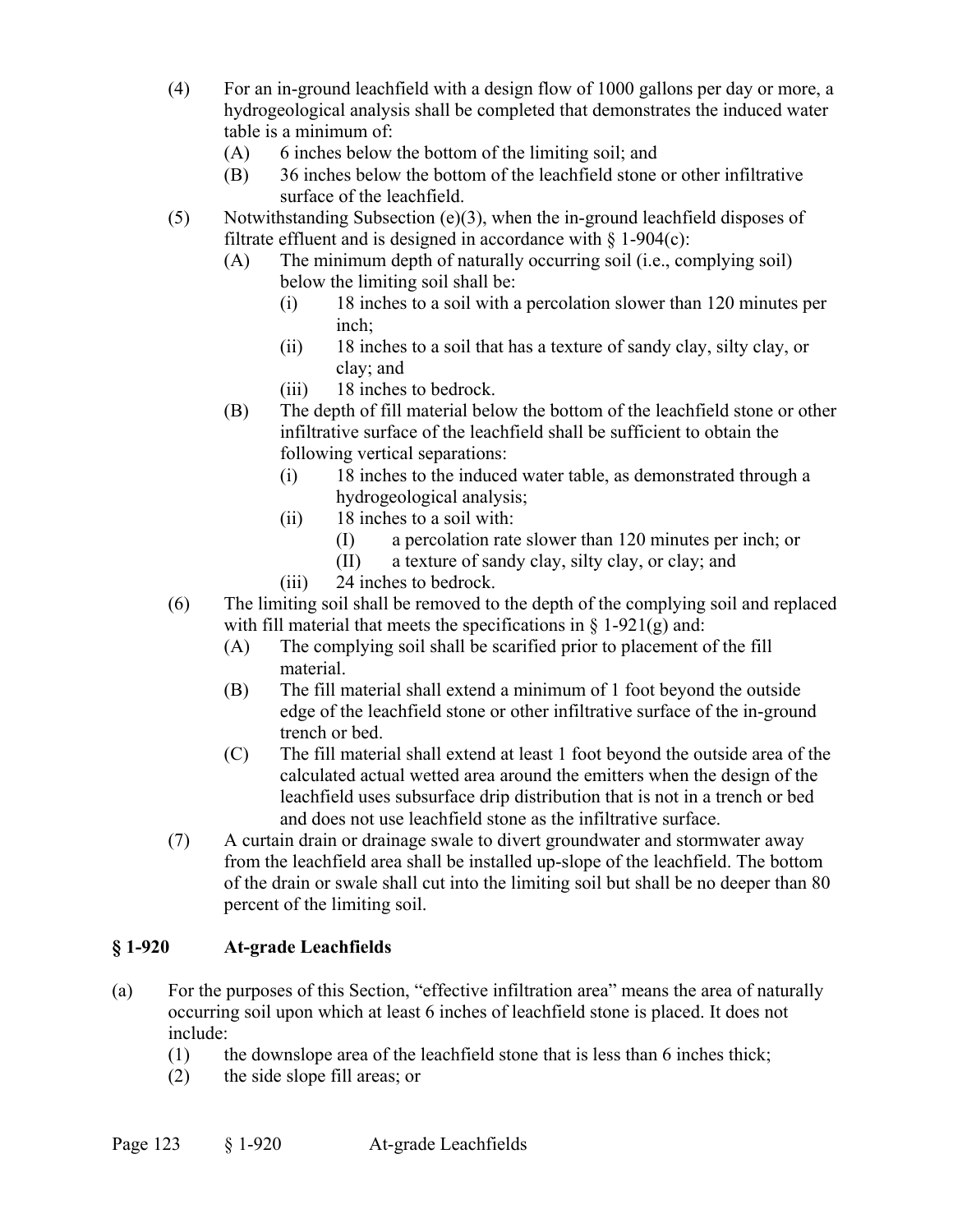- (3) the portion of the leachfield stone that is upslope of the distribution pipe on sites with a slope of greater than 3 percent.
- (b) A Class 1, Class B, or Class BW designer is required to submit the installation certification required pursuant to  $\S 1-311(b)$  for the installation of an at-grade leachfield.
- (c) At-grade leachfields shall be located on sites that comply with the following requirements:
	- (1) At-grade leachfields shall be located on sites that comply with the depths of naturally occurring soil required pursuant to  $\S$  1-903(i); and
	- (2) At-grade leachfields shall not be constructed on soil with a percolation rate of faster than 1 minute per inch or has a soil texture of coarse sand or sand.
- (d) An at-grade leachfield shall be sized according to the following requirements:
	- (1) The minimum required square footage shall be calculated using the formula  $BA =$  $DF \div AR$  where:
		- (A) BA is the minimum required stone area in square feet;
		- (B) DF is the design flow in gallons per day; and
		- (C) AR is the application rate in gallons per day per square foot identified in  $§ 1-911$  or Subsection (e)(2).
	- (2) When the minimum linear loading rate is calculated, the minimum length of a leachfield shall equal the length derived by dividing the DF by the linear loading rate.
	- (3) When tree stumps or boulders are left in place within the area for the leachfield, the size of the leachfield and replacement area shall be increased approximately equal to the percentage of soil surface lost due to tree stumps or boulders.
- (e) At-grade leachfields can be located on an area that has non-naturally occurring soil over naturally occurring soil, provided the site complies with Subsection (c) and the following:
	- (1) The non-naturally occurring soil:
		- (A) is clean mineral soil free of wood, leaves, and other debris;
		- (B) has a percolation rate of 60 minutes per inch or faster and does not have a soil texture of silt loam, silt, sandy clay loam, clay loam, silty clay loam, sandy clay, silty clay, or clay;
		- (C) will not cause horizontal flows that could lead to surfacing of the effluent; and
		- (D) is of sufficient size and consistency to place an at-grade leachfield.
	- (2) Notwithstanding  $\S 1-911(c)$ , the maximum application rate for sizing the at-grade leachfield shall be determined based on the following:
		- (A) The maximum application rate shall be determined using one of the following methods:
			- (i) Table 9-3, using the texture and structure of the non-naturally occurring soil, or the most limiting naturally occurring soil texture and structure identified within 0 to 4 feet below the non-naturally occurring soil, identified from soil excavations, whichever results in the lower application rate; or
			- (ii) Table 9-4, using the results of the percolation tests conducted pursuant to § 1-910 in the non-naturally occurring soil, or in the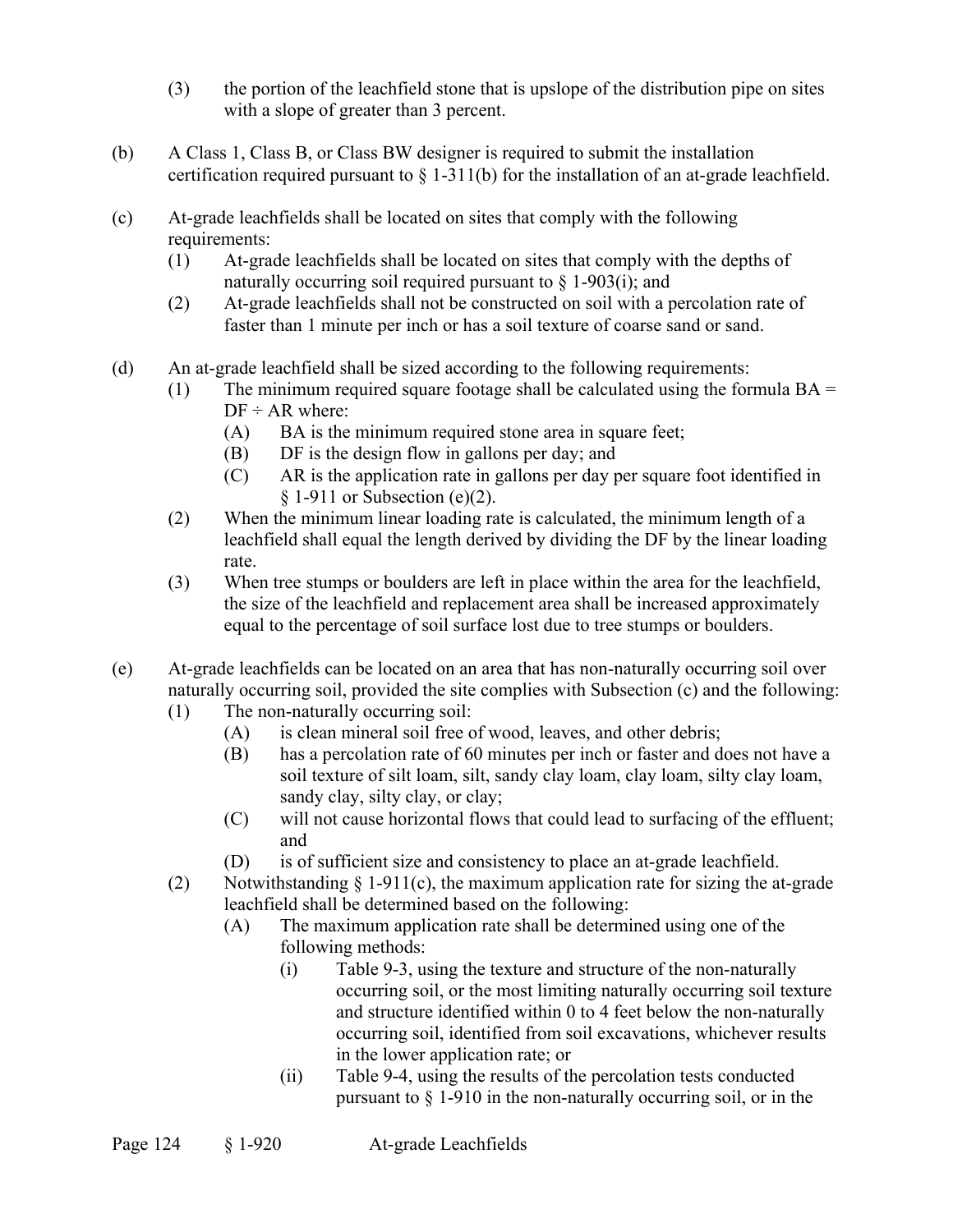most limiting naturally occurring soil texture and structure identified within 0 to 4 feet below the non-naturally occurring soil, whichever results in the lower application rate.

- (B) If using the method in Subsection  $(e)(2)(A)(ii)$  results in a higher application rate than the using the method in Subsection  $(e)(2)(A)(i)$ , the maximum application rate for sizing the at-grade leachfield shall be determined using the method in Subsection (e)(2)(A)(i).
- (f) The design of an at-grade leachfield shall meet the following requirements:
	- (1) When an at-grade leachfield has two or more infiltrative surfaces placed end to end, the infiltrative areas shall be a separated a minimum of 10 feet as measured from the edge of the leachfield stone.
	- (2) When an at-grade leachfield has two or more infiltrative areas placed in the same flow path, the infiltrative areas shall:
		- (A) be separated a minimum of 6 feet as measured from the edge of the leachfield stone; and
		- (B) comply with  $\S 1-903(i)(4)(A)$  from the most downslope infiltrative area.
	- (3) The infiltrative areas of a primary at-grade leachfield and a replacement at-grade leachfield may interfinger provided:
		- (A) there is maintained a minimum of 6 feet of naturally occurring soil between infiltrative areas as measured from the edge of the fill material over each infiltrative area; and
		- (B) the infiltrative areas comply with  $\S 1-903(i)(4)(A)$  from the most downslope infiltrative area.
	- (4) When a primary at-grade leachfield and a replacement at-grade leachfield are placed in the same flow path but the infiltrative areas of the primary at-grade leachfield and the replacement at-grade leachfield are not interfingered, the primary at-grade leachfield and replacement at-grade leachfield shall be separated by 10 feet of naturally occurring soil measured from the edge of the fill material for the primary and replacement at-grade leachfields.
	- (5) Notwithstanding Subsection  $(f)(1)$ ,  $(2)$ ,  $(3)$  and  $(4)$ , when the primary and replacement at-grade leachfields are designed on an area that has non-naturally occurring soil over naturally occurring soil pursuant to Subsection (e), there shall be an equal distance of undisturbed non-naturally occurring soil between infiltrative areas as would be required for naturally occurring soil pursuant to  $\S$  1-903(i)(4).
	- (6) At-grade leachfields shall utilize pressure distribution pursuant to  $\S 1-914$ .
	- (7) At-grade leachfields receiving 3000 gallons per day or more of design flow shall consist of dual alternating at-grade leachfields.
	- (8) The maximum width of the effective infiltration area shall be 6 feet.
	- (9) The minimum width of the effective infiltration area shall be 3 feet.
	- (10) A minimum length to width ratio of 2 to1 shall be provided for at-grade leachfields.
		- (A) The system length and width shall be determined by measuring from the outer edges from the 6-inch depth of the leachfield stone.
		- (B) The width dimension includes the separation distance (6 feet minimum) between individual infiltration areas for at-grade leachfields having more than one infiltration area.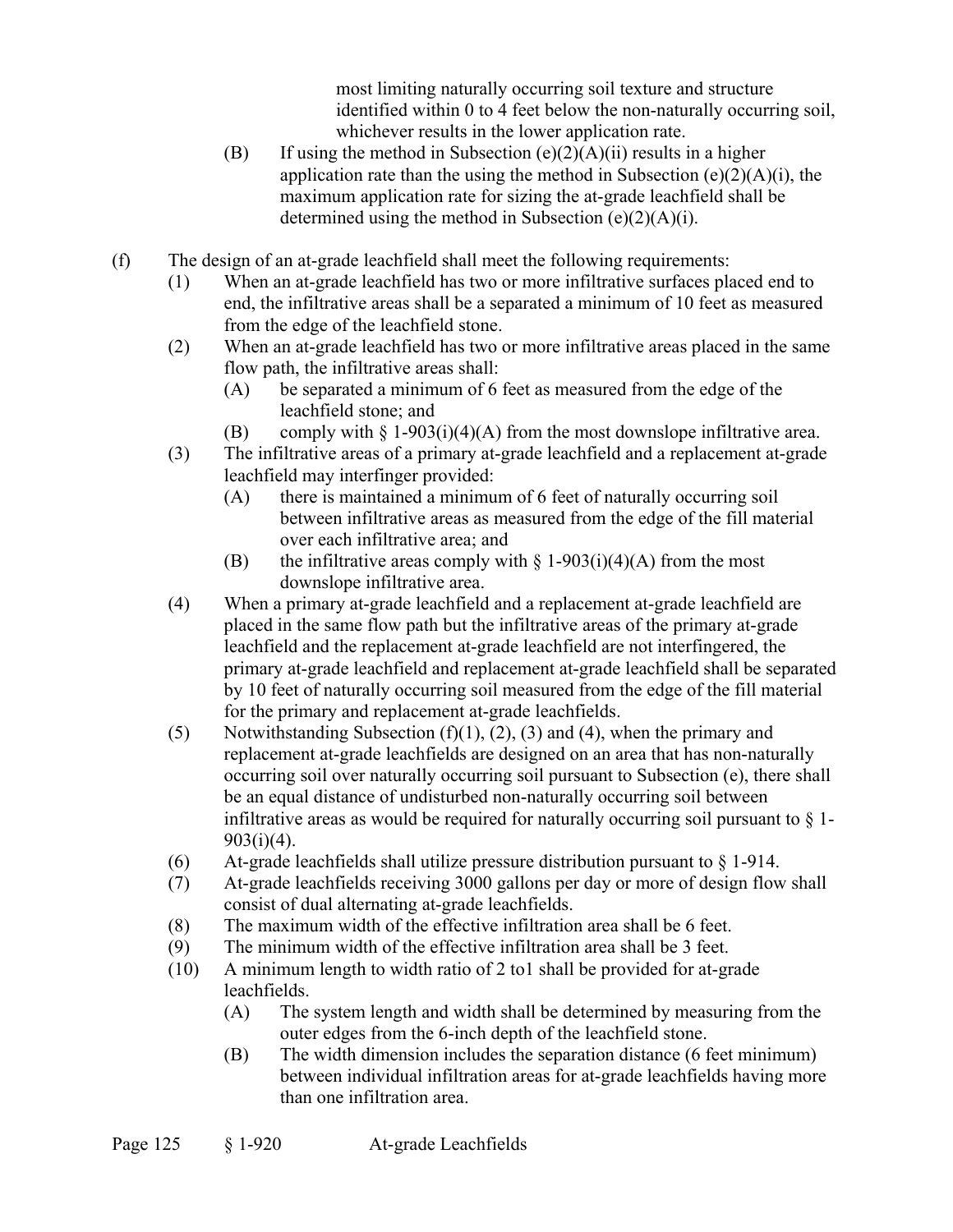- (C) The width does not include the 2 feet of leachfield stone upslope from the distribution pipe for at-grade leachfields on a slope of greater than 3 percent.
- (11) Force mains shall connect to the distribution pipe from:
	- (A) the ends of the leachfield; or
	- (B) from the upslope side of the leachfield.
- (12) The distribution pipe shall:
	- (A) be placed in the center of the effective infiltration area on sites with less than or equal to a 3 percent slope; and
	- (B) placed at the upper side of the effective infiltration area on sites with a slope that is greater than 3 percent.
- (13) A minimum of 6 inches of leachfield stone shall be placed under the distribution pipe and at least 2 inches of leachfield stone shall be placed above the top of the distribution pipe.
- (14) Filter fabric shall be placed over the top of the leachfield stone. The leachfield stone shall be covered with a minimum of 12 inches of permeable fill material, with a maximum of 18 inches of soil, the top 2 to 4 inches of which shall be topsoil and the remainder a fine sandy loam to medium sand texture.
- (15) All four sides of the fill material shall be designed to slope away at a pitch that is not steeper than 1-foot rise for every 3-foot run.
- (16) The design shall indicate that a vegetated cover shall be maintained over all portions of the system.
- (17) A swale shall be designed, or the area surrounding the at-grade leachfield shall be graded, to divert stormwater away from the at-grade.
- (g) The construction of an at-grade leachfield shall meet the following requirements:
	- (1) The stormwater diversion swale, if part of the design, shall be installed prior to constructing the at-grade leachfield to keep stormwater away from the system while it is under construction.
	- (2) Construction of the at-grade leachfield or plowing or tilling shall not take place when the soil moisture is high in the system area. If the soil at 9 inches below grade can be rolled into the shape of a wire, the soil moisture content is too high for construction to begin.
	- (3) To prevent compaction, construction equipment shall not move across the plowed or tilled surface or the effluent dispersal area for a distance of 25 feet downslope of the fill material except for equipment required for placing the leachfield stone or fill material.
	- (4) Vegetation shall be cut close to the ground and removed from the area to be plowed or tilled.
	- (5) Tree stumps shall be cut flush with the ground and the roots left in place.
	- (6) On wooded sites, the forest litter shall be raked off the infiltrative area if more than an inch thick.
	- (7) The infiltrative area for an at-grade leachfield and the area beneath the nonnaturally occurring soil shall be plowed, preferably by mold board or chisel plow to a depth of 6 to 8 inches, parallel to the ground contour. If the site cannot be plowed, a backhoe bucket fitted with chisel teeth may be used to "till" the site by creating furrows that are parallel to the ground contours.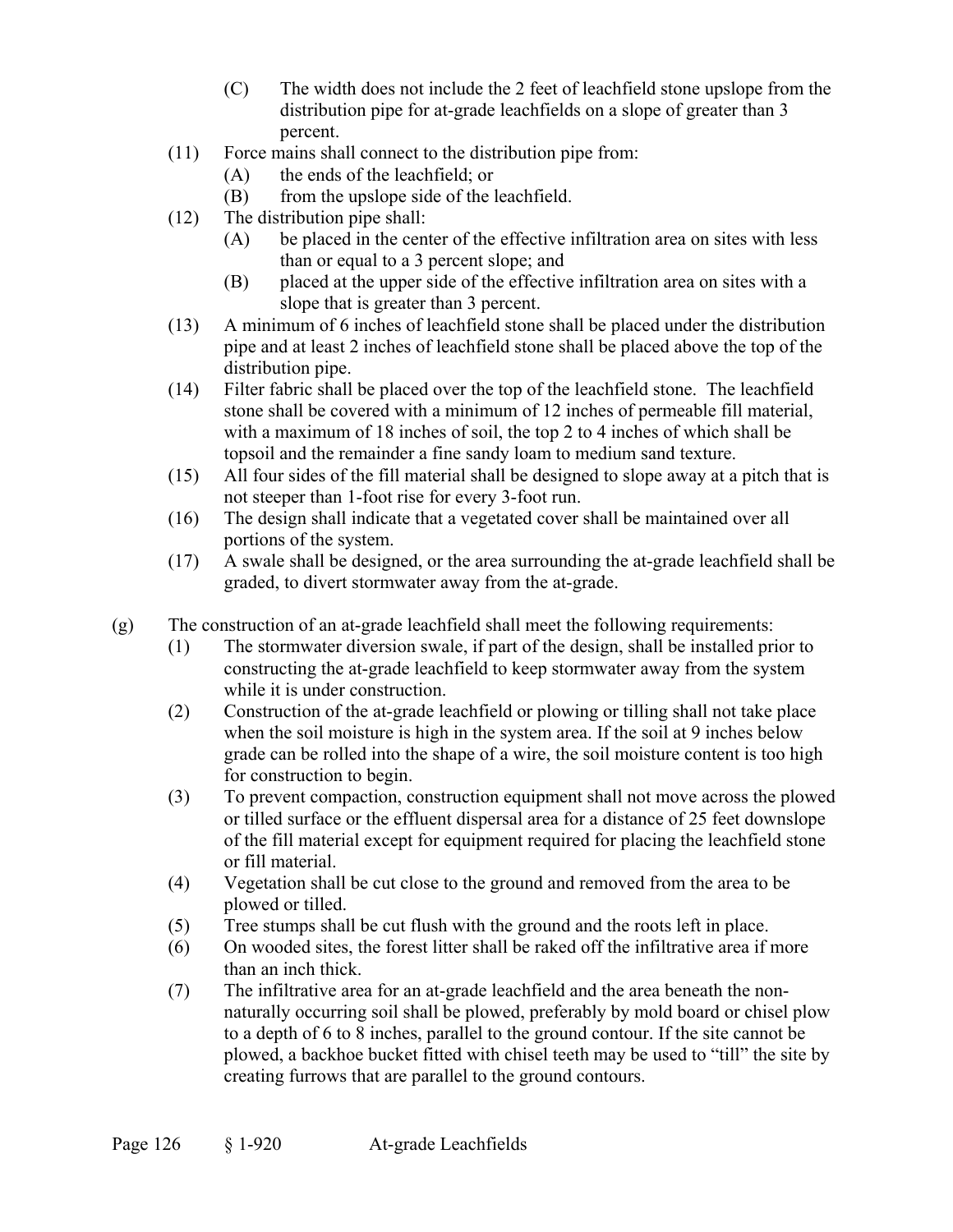- (8) During plowing, the soil shall be thrown downslope to provide a proper interface between the soil and the leachfield stone.
- (9) The force main may be installed before or after plowing or tilling.
- (10) Construction shall begin immediately after the plowing or tilling by placing the leachfield stone.
- (11) Upon completion of the distribution piping, pressure test the system with clean water.
- (12) After successful testing of the distribution piping, the distribution pipe shall be covered with at least 2 inches of clean leachfield stone.
- (13) The leachfield stone shall be covered completely with filter fabric.
- (14) The filter fabric shall be covered with a minimum of 12 inches but not more than 18 inches of soil, the top 2 to 4 inches of which must be topsoil and the remainder a fine sandy loam to medium sand texture.
- (15) The entire at-grade leachfield shall be seeded and mulched or sodded to assure stability of the installation.
- (16) Install the swale, or the area surrounding the at-grade leachfield shall be graded, to divert stormwater away from the at-grade leachfield.

## **§ 1-921 Leachfields in Mounds**

- (a) A Class 1, Class B, or Class BW designer is required to submit the installation certification required pursuant to  $\S$  1-311(b) for the installation of a leachfield in a mound.
- (b) Leachfields in mounds shall be located on sites that comply with the depths of naturally occurring soil required pursuant to § 1-903.
- (c) The design of a leachfield in a mound may rely on curtain drains to lower the seasonal high-water table to 24 inches or more in order to comply with § 1-903(j) without complying with the requirements of  $\S$  1-906(a) when:
	- (1) the leachfield disposes of 600 gallons or less per day of effluent;
	- (2) the leachfield is sited on ground which has a slope;
	- (3) the leachfield consists of a maximum of either 2 trenches or a bed that has a maximum width of 10 feet;
	- (4) the seasonal high-water table is 18 inches or more below the naturally occurring soil prior to use of the curtain drain;
	- (5) the bottom of the curtain drain is designed to be a minimum of 12 inches into the soil with a texture of silt loam, silt, sandy clay loam, clay loam, silty clay loam, sandy clay, clay, and silty clay;
	- (6) any hydrogeological analysis performed for the leachfield is based on an assumed seasonal high-water table of 18 inches below the ground surface; and
	- (7) the Secretary agrees the curtain drain will lower the seasonal high-water table to 24 inches or more.

(d) A leachfield in a mound shall be one of the following:

(1) a trench provided, when there are 2 or more trenches: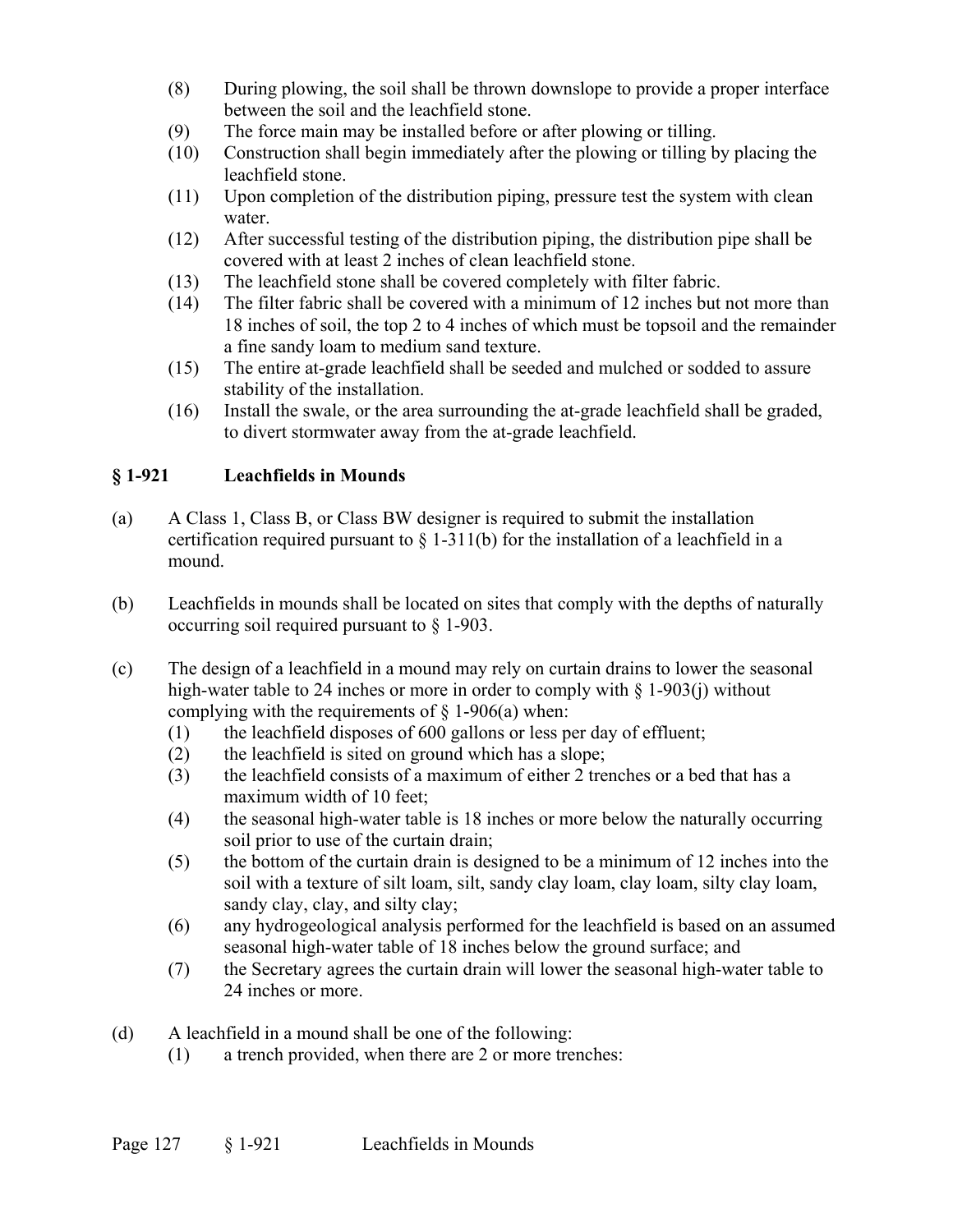- (A) for designs not including a hydrogeological analysis, the minimum trench length shall be twice the width across the top of the mound as measured from the outside to outside of the trenches; or
- (B) for designs including a hydrogeological analysis, the trench length equals or exceeds the combined width of the trenches; or
- (2) a bed, provided the bed has a maximum width of 10 feet and the bed length equals or exceeds the bed width.
- (e) Leachfields in mounds shall be sized according to the following requirements:
	- (1) Trenches shall be sized according to the requirements of  $\S$  1-917(a).
	- (2) Beds shall be sized according to the requirements of  $\S$  1-918(a).
	- (3) When tree stumps or boulders are left in place within the area for the leachfield, the size of the leachfield shall be increased approximately equal to the percentage of soil surface lost due to tree stumps or boulders.
- (f) Leachfields in mounds can be located on an area that has non-naturally occurring soil over naturally occurring soil, provided
	- (1) The non-naturally occurring soil:
		- (A) is clean mineral soil free of wood, leaves, and other debris;
		- (B) has a percolation rate of 120 minutes per inch or faster and does not have a soil texture of sandy clay, silty clay, or clay;
		- (C) will not cause horizontal flows that could lead to surfacing of the effluent; and
		- (D) is of sufficient size and consistency to place a mound;
	- (2) The maximum application rate for sizing the effective basal area is based on the following requirements:
		- (A) The maximum application rate shall be 1 gallon per square foot or determined using one of the following methods if the methods result in a lower application rate:
			- (i) Table 9-3, using the texture and structure of the non-naturally occurring soil, or the most limiting naturally occurring soil texture and structure identified within 0 to 2 feet below the non-naturally occurring soil identified from soil excavations, whichever results in the lower application rate; or
			- (ii) Table 9-4, using the results of the percolation tests conducted pursuant to  $\frac{1}{2}$  1-910 in the non-naturally occurring soil, or in the most limiting naturally occurring soil texture and structure identified within 0 to 2 feet below the non-naturally occurring soil, whichever results in the lower application rate.
		- (B) If using the method in Subsection  $(f)(2)(A)(ii)$  results in a higher application rate than the using the method in Subsection  $(f)(2)(A)(i)$ , the maximum application rate for sizing the mound shall be determined using the method in Subsection  $(f)(2)(A)(i)$ .
	- (3) The design includes a minimum of 12 inches of mound fill above the nonnaturally occurring soil.
- (g) The fill material to be used in a mound shall meet the following requirements: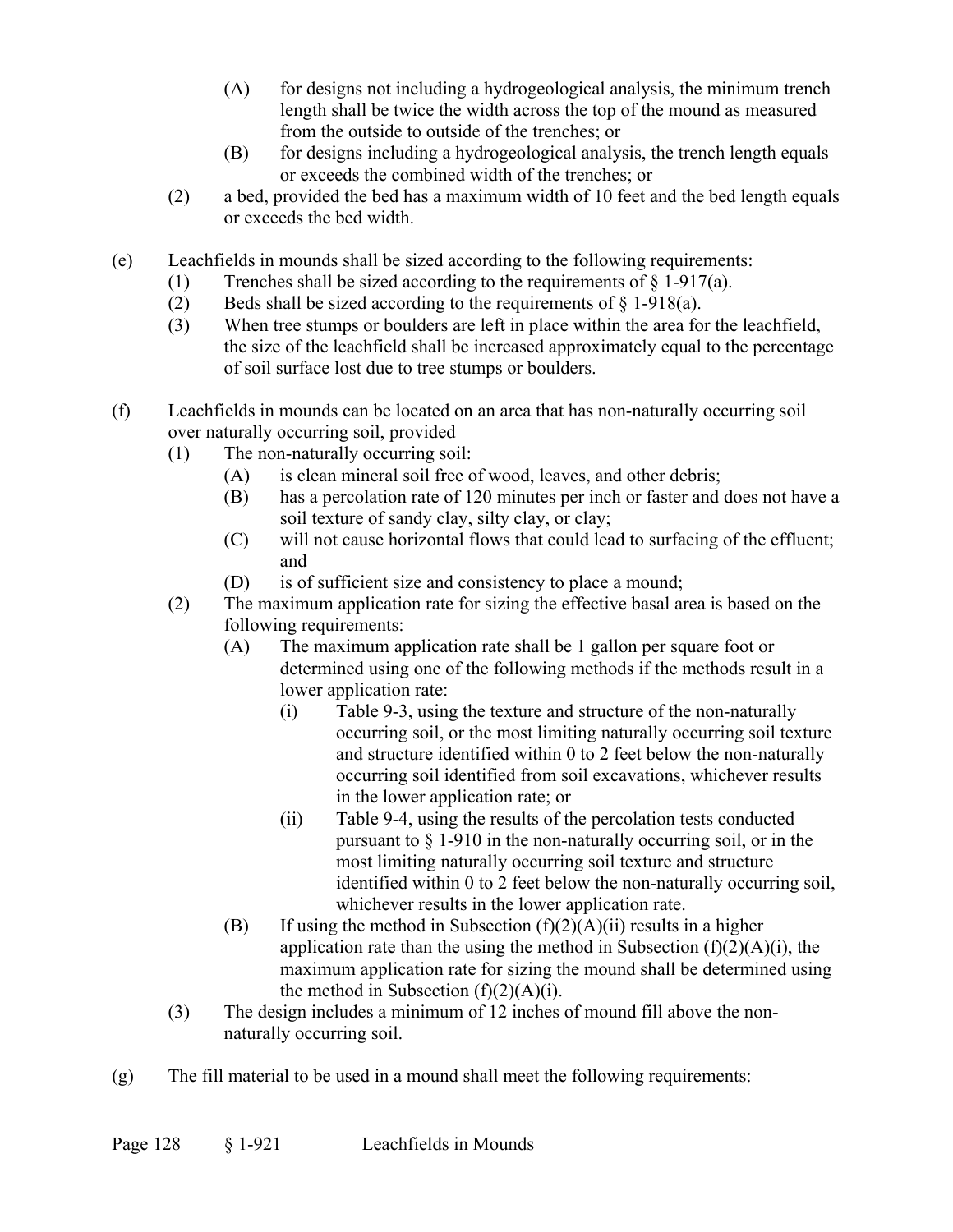(1) The mound fill material from the plowed ground surface, or the top of the nonnaturally occurring soil identified in Subsection (f), to the top of the trench or bed in the mound fill material shall be clean silica sand meeting the sieve requirements in Table 9-8, Table 9-9, or Table 9-10. Interpolation of any fill analyses is not permitted.

| <b>Sieve Number</b> | <b>Opening</b> (mm) | <b>Percent Passing, by Weight</b> |
|---------------------|---------------------|-----------------------------------|
| 3/8                 | 9.500               | $85 - 100$                        |
| 40                  | 0.420               | $25 - 75$                         |
| 60                  | 0.240               | $0 - 30$                          |
| 100                 | 0.149               | $0 - 10$                          |
| 200                 | 0.074               | $(1 - \frac{1}{2})$               |

#### **Table 9-8 Mound Fill Material #1**

**Table 9-9 Mound Fill Material #2**<sup>1</sup>

| <b>Sieve Number</b> | <b>Opening</b> (mm) | <b>Percent Passing, by Weight</b> |
|---------------------|---------------------|-----------------------------------|
|                     | 4.750               | $95 - 100$                        |
|                     | 2.380               | $80 - 100$                        |
| 16                  | 1.190               | $50 - 85$                         |
| 30                  | 0.590               | $25 - 60$                         |
| 50                  | 0.297               | $10 - 30$                         |
| $.00\,$             | 149 (               | $2 - 10$                          |

<sup>1</sup> Mound Fill Material  $#2$  is ASTM Specification C 33 and is intended for manufactured material.

#### **Table 9-10 Mound Fill Material #3**

| <b>Sieve Number</b> | <b>Opening</b> (mm) | <b>Percent Passing, by Weight</b> |
|---------------------|---------------------|-----------------------------------|
| 3/8                 | 9.500               | $85 - 100$                        |
| 40                  | 0.420               | 30 - 50                           |
| 200                 | 074 (               | በ - 5                             |

- (2) The Secretary may approve other fill material that is proposed by the designer when the designer submits information demonstrating that the fill material will provide the same treatment of effluent as using the mound fill material identified in Subsection  $(g)(1)$  and will provide the same life expectancy for a mound as using the mound fill material identified in Subsection  $(g)(1)$ .
- (3) Notwithstanding any condition in a permit issued under the September 10, 1982 Environmental Protection Rules authorizing a leachfield in a mound requiring the use of fill material that differs from the mound fill material identified in Subsection  $(g)(1)$ , a wastewater system not yet constructed pursuant to the permit may use the mound fill material identified in Subsection  $(g)(1)$ .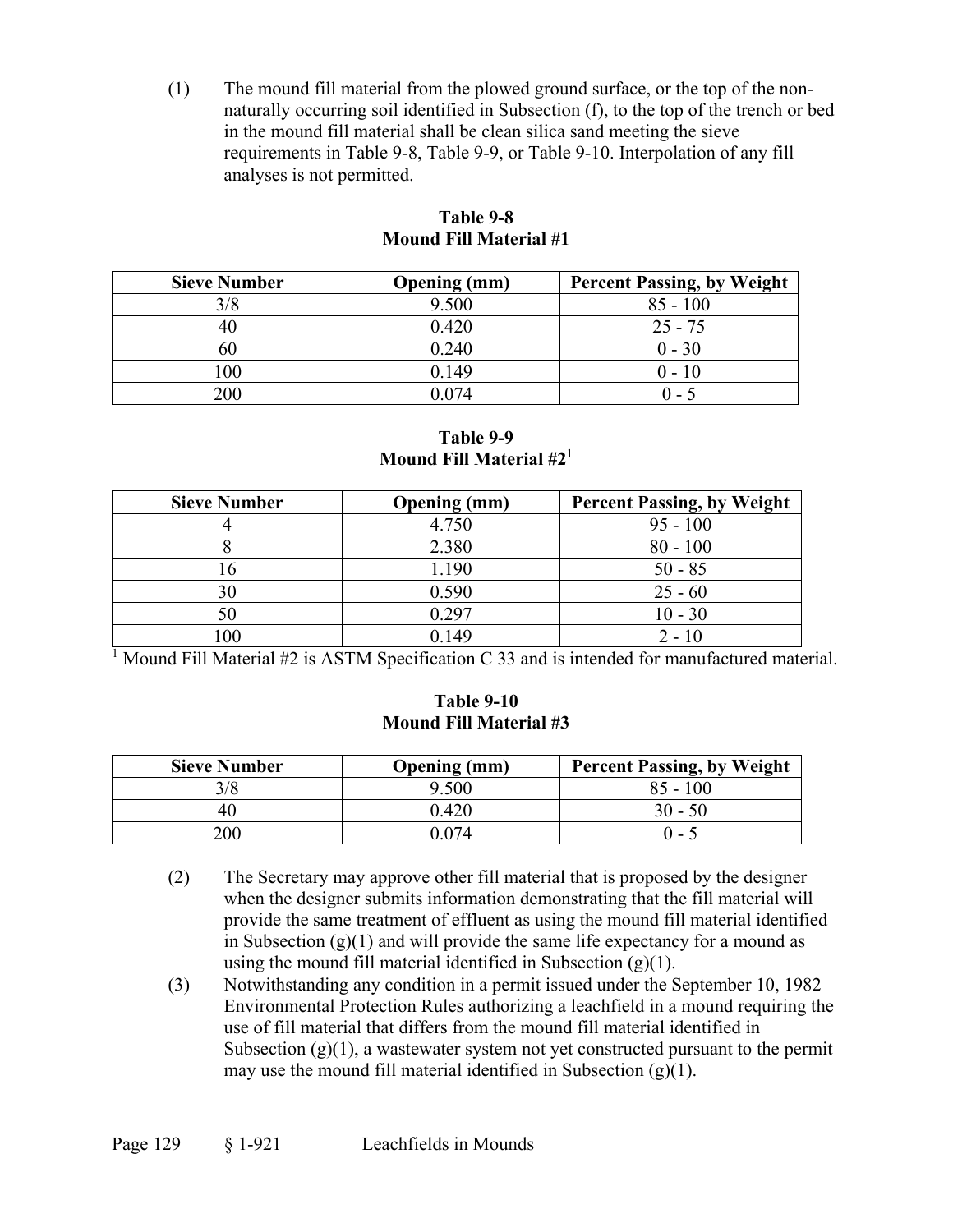- (h) The effective basal area for a mound shall be sized according to one of the following methods:
	- (1) The minimum required square footage calculated using the formula  $EBA = DF \div$ AR where:
		- (A) EBA is the minimum required square footage of effective basal area in square feet;
		- (B) DF is the design flow in gallons per day; and
		- (C) AR is the maximum application rate in gallons per day per square foot identified in Subsection (i) or (f)(2).
	- (2) The minimum required square footage determined through a hydrogeological analysis, but in no case less than that equal to the length and width required for the leachfield pursuant to these Rules.
- (i) Except where Subsection  $(f)(2)$  applies, the maximum application rate for sizing the effective basal area shall be:
	- (1) 0.74 gallons per day per square foot when it is determined through soil excavations or a percolation test that the most limiting naturally occurring soil texture and structure identified within 0 to 2 feet below the ground surface has:
		- (A) soil textures of coarse sand, sand, fine sand, very fine sand, sand, loamy coarse sand, loamy sand, loamy fine sand, loamy very fine sand, coarse sandy loam, sandy loam, fine sandy loam, very fine sandy loam, and loam; or
		- (B) a percolation rate of 0 to 60 minutes per inch.
	- (2) 0.24 gallons per day per square foot when it is determined through soil excavations or a percolation test that the most limiting naturally occurring soil texture and structure identified within 0 to 2 feet below the ground surface has:
		- (A) soil textures of silt loam, silt, sandy clay loam, clay loam, silty clay loam; or
		- (B) a percolation rate of more than 60 to 120 minutes per inch.
- (j) The design of a mound shall meet the following requirements:
	- (1) There shall be a minimum of 1 foot of mound fill material between the bottom elevation of the leachfield and the naturally occurring soil.
	- (2) The mound fill material shall extend a minimum of 1 foot beyond the effective basal area.
	- (3) Mounds shall utilize pressure distribution pursuant to § 1-914.
	- (4) Mounds shall be designed with the long dimension of the system parallel to the land contour.
	- (5) Force mains shall connect to the distribution pipe in the leachfield from:
		- (A) the ends of the leachfield in the mound; or
		- (B) from the upslope side of the leachfield in the mound.
	- (6) The area of mound fill material shall be sufficient to extend 1 foot beyond the edge of the required trenches or the bed before the sides are shaped to the acceptable slope.
	- (7) The maximum acceptable side slope for mounds shall be:
		- (A) 1-foot rise for every 3-foot run; or
		- (B) 1-foot rise for every 2-foot run when the design:
			- (i) includes instructions for construction; and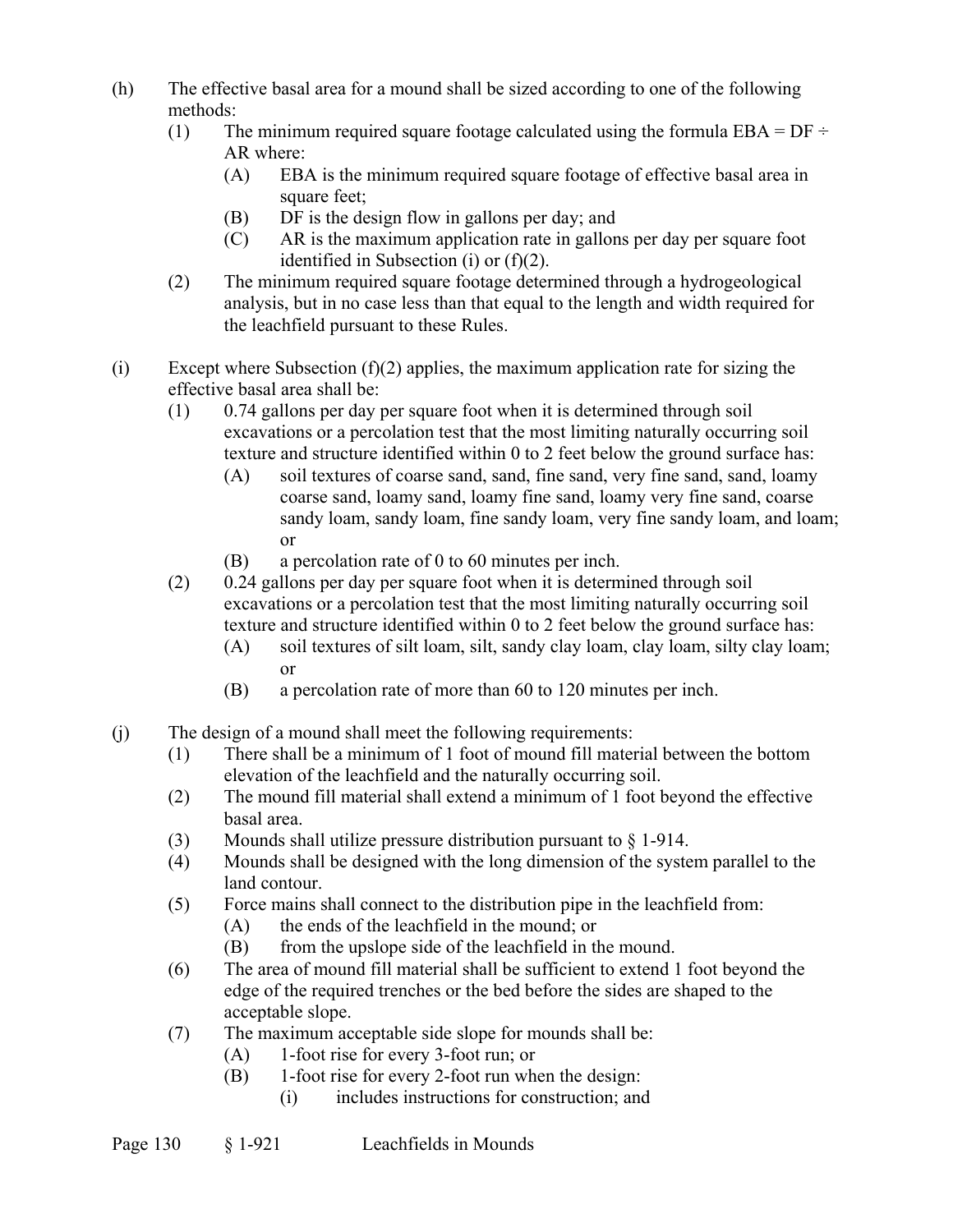- (ii) includes one of the following erosion prevention design measures to protect side slope stability following seeding or sodding:
	- (I) placing rolled erosion control product along the entire side slopes; or
	- (II) other erosion prevention measures acceptable to the Secretary.
- (8) A swale shall be designed, or the area surrounding the mound shall be graded, to divert stormwater away from the mound.
- (9) The area 25 feet downgradient of the mound, as measured from the edge of the mound fill material, is the effluent dispersal area and shall not be disturbed by removal of soil or any development, including building construction, swimming pools, roadways, and parking areas.
- (k) The construction of a mound shall meet the following requirements:
	- (1) Vegetation shall be closely cut and removed from the ground surface throughout the area to be used for the placement of the mound fill material. Tree stumps shall be cut flush with the surface of the ground and roots shall not be pulled.
	- (2) Plowing of the mound area shall not occur if a sample of soil obtained from approximately 9 inches below the surface can be easily rolled into a wire. This indicates the soil moisture content is too high for construction purposes.
	- (3) The area shall be plowed to a depth of 7 to 8 inches.
	- (4) If the site cannot be plowed, a backhoe bucket fitted with chisel teeth may be used to "till" the site by creating furrows that are parallel to the ground contours.
	- (5) To prevent compaction, construction equipment shall not move across the plowed or tilled surface or the effluent dispersal area for a distance of 25 feet downslope of the mound fill material except for equipment required for placing the mound fill material.
	- (6) Construction shall commence immediately after preparation of the soil interface by placing the mound fill material in a minimum of 6-inch lifts at which point construction equipment may drive over the mound fill material.
	- (7) After construction of the distribution system, but prior to covering the distribution system, the distribution system shall be pressure tested.
	- (8) After successful testing of the distribution system, any necessary additional leachfield stone and the filter fabric shall be installed and the system completed.
	- (9) The entire mound shall be covered with topsoil native to the site, or of similar characteristics, to support vegetation found in the area.
	- (10) The entire mound shall be covered with 12 inches of soil that is less permeable than the mound fill material with the top of the mound being covered. Naturally occurring soil from the site is normally suitable for cover material but the top 2 to 4 inches of the cover shall be topsoil.
	- (11) The entire mound shall be seeded and mulched or sodded to assure stability of the installation.
	- (12) Install the swale, or the area surrounding the mound shall be graded, to divert stormwater away from the mound.

### **§ 1-922 Leachfields in Bottomless Sand Filters**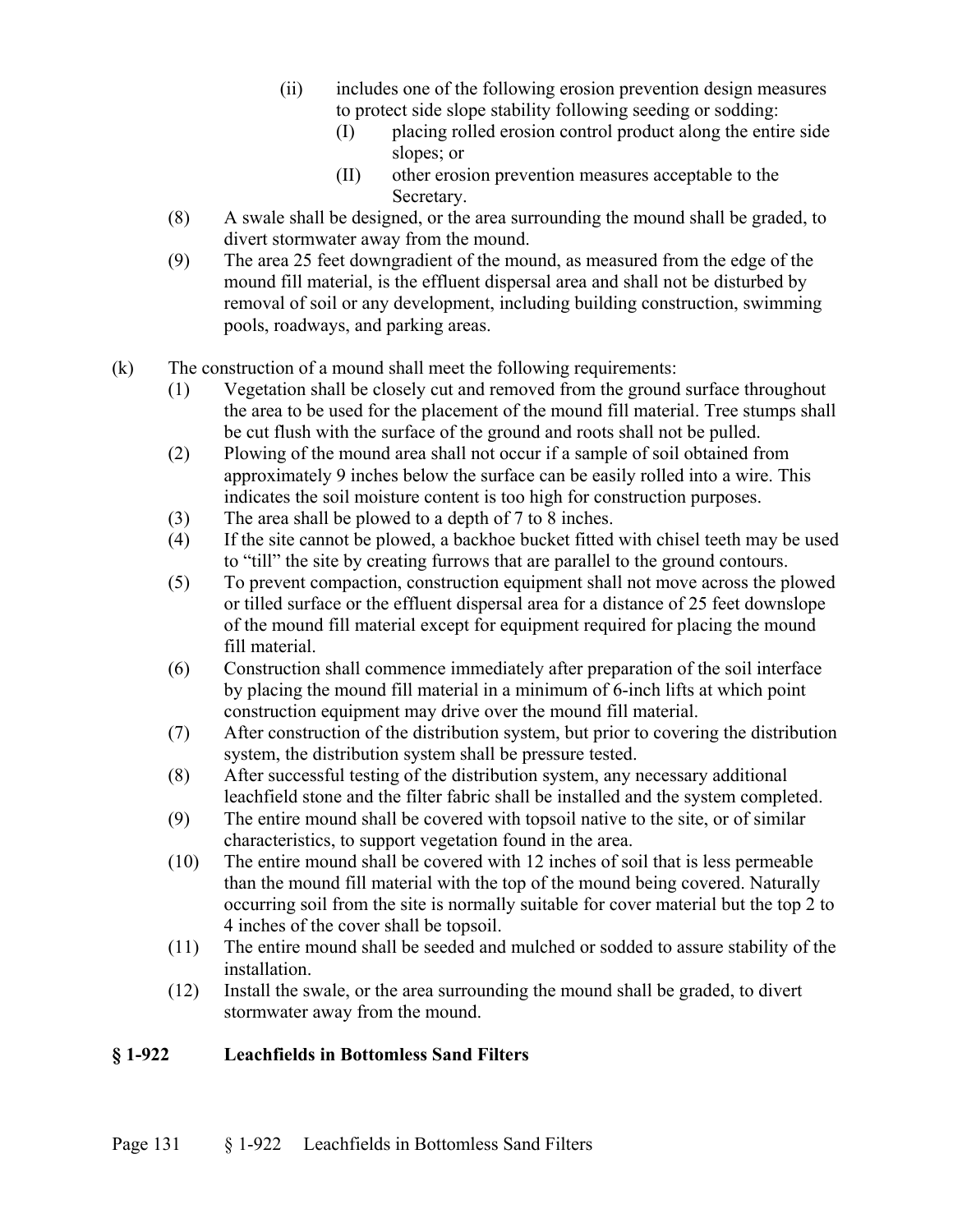- (a) A Class 1, Class B, or Class BW designer is required to submit the installation certification for the installation of a leachfield in a bottomless sand filter and the results of all sieve analysis completed pursuant to Subsection (d).
- (b) Bottomless sand filters shall be located on sites that comply with the following requirements:
	- (1) Bottomless sand filters shall only be located on sites that comply with the depths of naturally occurring soil required pursuant to § 1-903.
	- (2) Bottomless sand filters shall not be located on sites with tree stumps or boulders.
- (c) A leachfield in a bottomless sand filter shall be a bed and shall be sized according to the requirements of  $\S$  1-918(a).
- (d) The fill material to be used in a bottomless sand filter shall meet the following requirements:
	- (1) The bottomless sand filter fill material from the plowed ground surface to the bottom of the cover stone in the filter shall be clean silica sand meeting the sieve requirements in Table 9-11.

| <b>Sieve Number</b> | <b>Opening</b> (mm) | <b>Percent Passing, by Weight</b> |
|---------------------|---------------------|-----------------------------------|
|                     | 4.750               | $95 - 100$                        |
|                     | 2.380               | $80 - 100$                        |
| 16                  | 1.190               | $50 - 85$                         |
| 30                  | 0.590               | $25 - 60$                         |
| 50                  | 0.297               | $10 - 30$                         |
| 100                 | 0.149               | $2 - 10$                          |
| 200                 | 074.                |                                   |

**Table 9-11 Bottomless Sand Filter Fill Material** 

- (2) All bottomless sand filter fill material within the enclosure below the cover stone shall have:
	- (A) an effective size (D10) of 0.33 mm  $(+/-)$ ; and
	- (B) uniformity coefficient  $(D60 + D10)$  of 3.0 to 4.0.
		- (i) Uniformity coefficient (U.C.) is a numeric quantity which is calculated by dividing the size of a sieve opening which will pass 60 percent by weight of a sand media sample by the size of the sieve opening which will pass 10 percent by weight of the same sand media sample. Note that 50 percent of the sample is retained between the two. The uniformity coefficient is a measure of the degree of size uniformity of the sand particles in a sand media sample. As the U.C. value approaches 1, the more uniform in particle size the sand media is. The larger the U.C., the less uniform the particle size.
		- (ii) U.C. = Particle Diameter 60 percent divided by Particle Diameter10 percent ( $D60 \div D10$ ).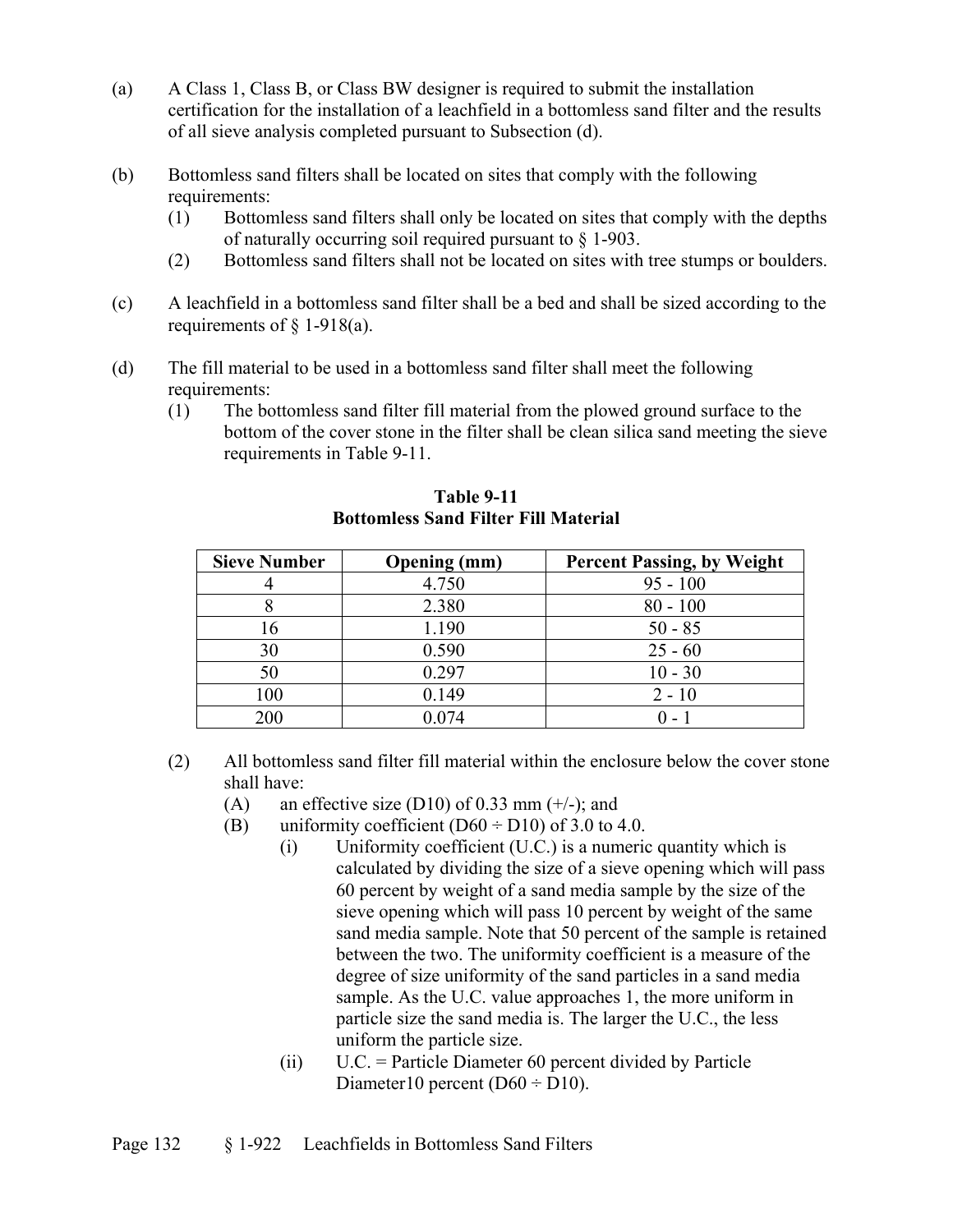- (3) The designer shall complete at least one sieve analysis of the bottomless sand filter fill material as it is being installed to demonstrate compliance with the requirements of Subsections  $(d)(1)$  and  $(2)$ . When the bottomless sand filter is designed to dispose of 1000 gallons per day or more, the Secretary may require additional sieve analyses to be taken from different sections of the bottomless sand filter.
- (e) The design of a leachfield in a bottomless sand filter shall meet the following requirements:
	- (1) The design of a bottomless sand filter shall use time dosing that complies with § 1-915.
	- (2) When the design uses a subsurface drip distribution system:
		- (A) the laterals shall be placed on the stone or bottomless sand filter fill material; and
		- (B) the laterals shall have a maximum of 2 inches of sand that extends above the top of the lateral with stone to the required height above the lateral above the sand.
	- (3) The stone to be used in a bottomless sand filter shall meet the following requirements:
		- (A) Stone shall be 3/8-inch round or sub-rounded, screened or crushed, uniform in size so that no more than 5 percent of the sample is greater than  $\frac{1}{2}$  inch and no more than 5 percent shall pass a  $3/8$ -inch sieve, not to be shale or other soft stone.
		- (B) Stone shall be double washed prior to placement on the bottomless sand filter fill material so it contains little or no fines.
		- (C) Total depth of the stone shall be 8 to 9 inches depending on the size of the lateral.
	- (4) Laterals within the bottomless sand filter shall provide lateral spacing and orifice spacing that:
		- (A) is as square as possible;
		- (B) has the liner approximately one half the lateral spacing to the closest lateral; and
		- (C) has a space between the ends of the laterals to the liner approximately equal to one half the orifice spacing that is able to accommodate the fittings (i.e.: 45-degree elbow, threaded end adapter and cap). Regardless of the lateral spacing, there shall be sufficient space between the end of the lateral and liner for maintenance activities.
	- (5) Orifices shall comply with § 1-914(d) except:
		- (A) there must be 2 orifices facing up spaced 1/3 and 2/3 respectively along each lateral;
		- (B) all other orifices must face down; and
		- (C) there must be a shield for all orifices. Shields for down facing holes shall contain slots or holes to provide free draining.
- (f) Pump stations used with a bottomless sand filter shall include pumps that meet one of the following requirements unless they are following an approved treatment unit:
	- (1) Pumps shall be housed in a screened basket and have an in-line effluent filter on the pump's discharge piping that is located accessible within the pump station; or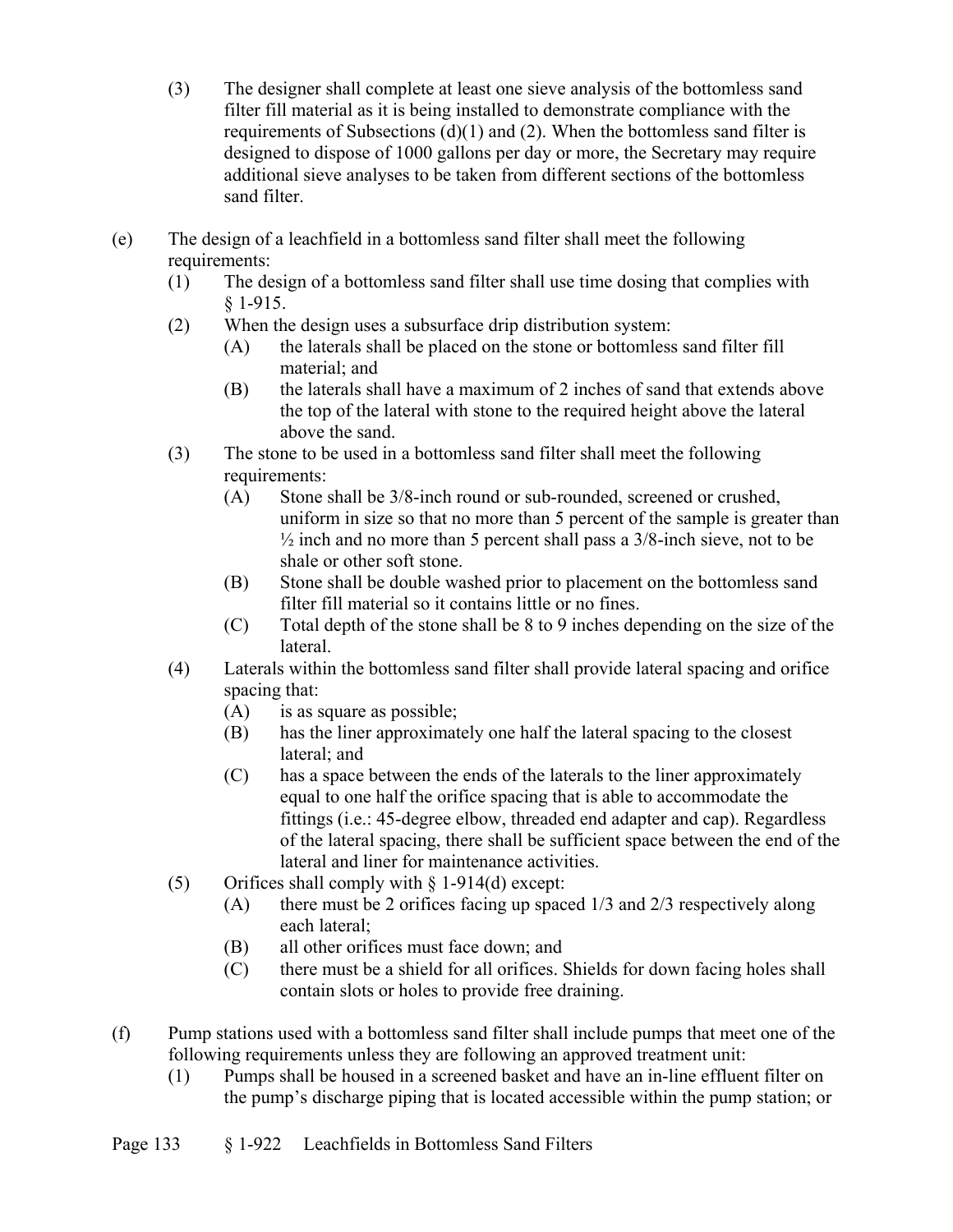- (2) Pumps shall be designed in a manner that the Secretary concludes provides equal or greater protection as Subsection  $(f)(1)$  in preventing the passage of suspended solids to the leachfield.
- (g) Force mains used with a bottomless sand filter shall meet the following requirements:
	- (1) Force mains shall drain back to the pump station unless:
		- (A) the design provides insulation of the force main; or
		- (B) the force main is sufficiently deep to prevent freezing.
	- (2) Force mains shall connect to the distribution pipe in the leachfield from:
		- (A) the ends of the bottomless sand filter; or
		- (B) from the upslope side of the bottomless sand filter.
- (h) The design of the bottomless sand filter shall meet the following requirements:
	- (1) The maximum inside width of a bottomless sand filter shall be 10 feet.
	- (2) The area 25 feet downgradient of the bottomless sand filter, as measured from the edge of the enclosure, is the effluent dispersal area and shall not be disturbed by removal of soil or any development, including building construction, swimming pools, roadways, and parking areas
	- (3) The effluent dispersal area may be plowed and covered with a maximum of 6 inches of soil, the top 2 to 4 inches of which shall be topsoil.
	- (4) Sod, vegetation, or dead or decaying organic litter or any organic soil horizon shall be removed from inside the footprint of the enclosure for the bottomless sand filter. Stripping of the topsoil layer under or outside the footprint for the bottomless sand filter is prohibited except as needed to lay the bottom of the enclosure level.
	- (5) The walls of bottomless sand filters must be lined with a 30-mil flexible PVC liner with all boots, patches, repairs, and seams having the same physical properties as the liner material. The designer shall inspect the liner as part of the installation certification to ensure all seams or tears of the liner were properly repaired and all boots are properly installed to prevent leakage of effluent through the side wall structure.
	- (6) The designer shall determine if the design needs to include insulation, such as foam board, inside the enclosure to prevent freezing within the enclosure.
	- (7) The design shall identify the location and type of cross bracing to ensure structural integrity and prevent bowing of the sides of the enclosure. The Secretary may request a designer provide calculations to show where there needs to be cross bracing particularly when the total height of the bottomless sand filter exceeds 24 inches above finished grade.
	- (8) Stainless steel or galvanized rods may be used for cross bracing inside the bottomless sand filter to minimize bowing of the sides of the structure. The bolt heads and nuts holding the rods in place shall be recessed into the bottomless sand filter exterior structure to minimize risks of injury from sharp edges.
	- (9) Penetration through the PVC liner shall be done with a PVC boot attachment glued to the liner with appropriate resilient sealer.
	- (10) A permanent top frame structure (such as pressure treated 6 inch by 6-inch timbers, or other suitable structural support) must be provided on any portion of the above grade bottomless sand filter.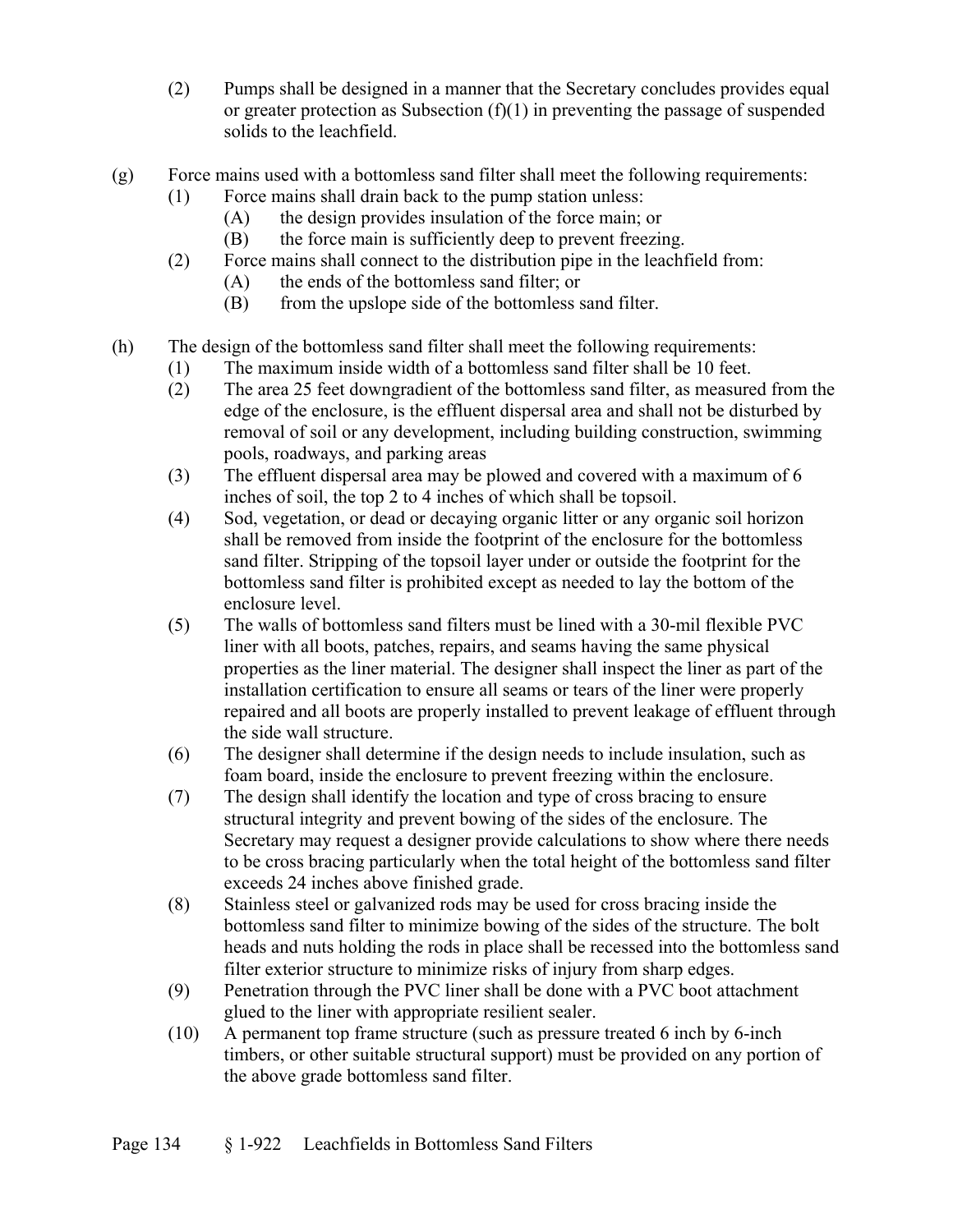- (11) The perimeter of the bottomless sand filter below the required minimal structural support may be bermed with naturally occurring soil or other material such as landscape stone or other non-degrading material.In areas where slope is a consideration, a concrete structure may be considered by the designer to minimize damage to the bottomless sand filter.
- (12) A swale shall be designed, or the area surrounding the bottomless sand filter shall be graded, to divert stormwater away from the bottomless sand filter.
- (13) One inspection well shall be installed in the approximate center of the filter that extends through the bottomless sand filter fill material terminating at the interface with the naturally occurring soil.
- (14) Bottomless sand filters that have multiple zones shall have at least one inspection well per zone.
- (15) The inspection well shall be PVC pipe (SDR 35 minimum) with a minimum diameter of 2 inches that is perforated or slotted, wrapped in filter fabric, and topped with a removable cap positioned slightly below the finished elevation of the cover stone.
- (16) The area around the enclosure of the bottomless sand filter shall:
	- (A) extend level for a minimum horizontal isolation distance of 5 feet from the enclosure; and
	- (B) from each point 5 feet from the enclosure, be graded a minimum of 1-foot rise for every 3-foot run until the slope intersects the naturally occurring soil.
- (i) The construction of a bottomless sand filter shall meet the following requirements:
	- (1) Construction shall not occur if a sample of soil obtained from approximately 9 inches below the surface can be easily rolled into a wire. This indicates the soil moisture content is too high for construction purposes.
	- (2) Excavation of naturally occurring soil beneath the bottomless sand filter is prohibited, except as required by Subsection (h)(3).
	- (3) Once the proper elevation for the base of the bottomless sand filter is reached, construct the enclosure of the bottomless sand filter.
	- (4) Upon completion of the enclosure, place 3 inches of the approved bottomless sand filter fill material in the enclosure and thoroughly mix with the upper 3 inches of the naturally occurring soil.
	- (5) Placement of the remaining bottomless sand filter fill material to the necessary elevation shall be completed by:
		- (A) an excavator/backhoe bucket that is thoroughly washed prior to placement of the bottomless sand filter fill material to remove any soil in or on the bucket;
		- (B) placing the bottomless sand filter fill material in 8-inch lifts with the fill material wetted during installation to promote even settling (do not over wet the fill material as particle stratification may occur);
		- (C) using a hand rake or equivalent, to spread each 8-inch lift of bottomless sand filter fill material within the enclosure;
		- (D) "walking down" each 8-inch lift using only foot pressure by a person or persons wearing clean shoes free of soil with a texture of loam, silt loam, silt, sandy clay loam, clay loam, silty clay loam, sandy clay, silty clay, or clay (no compaction equipment shall be used); and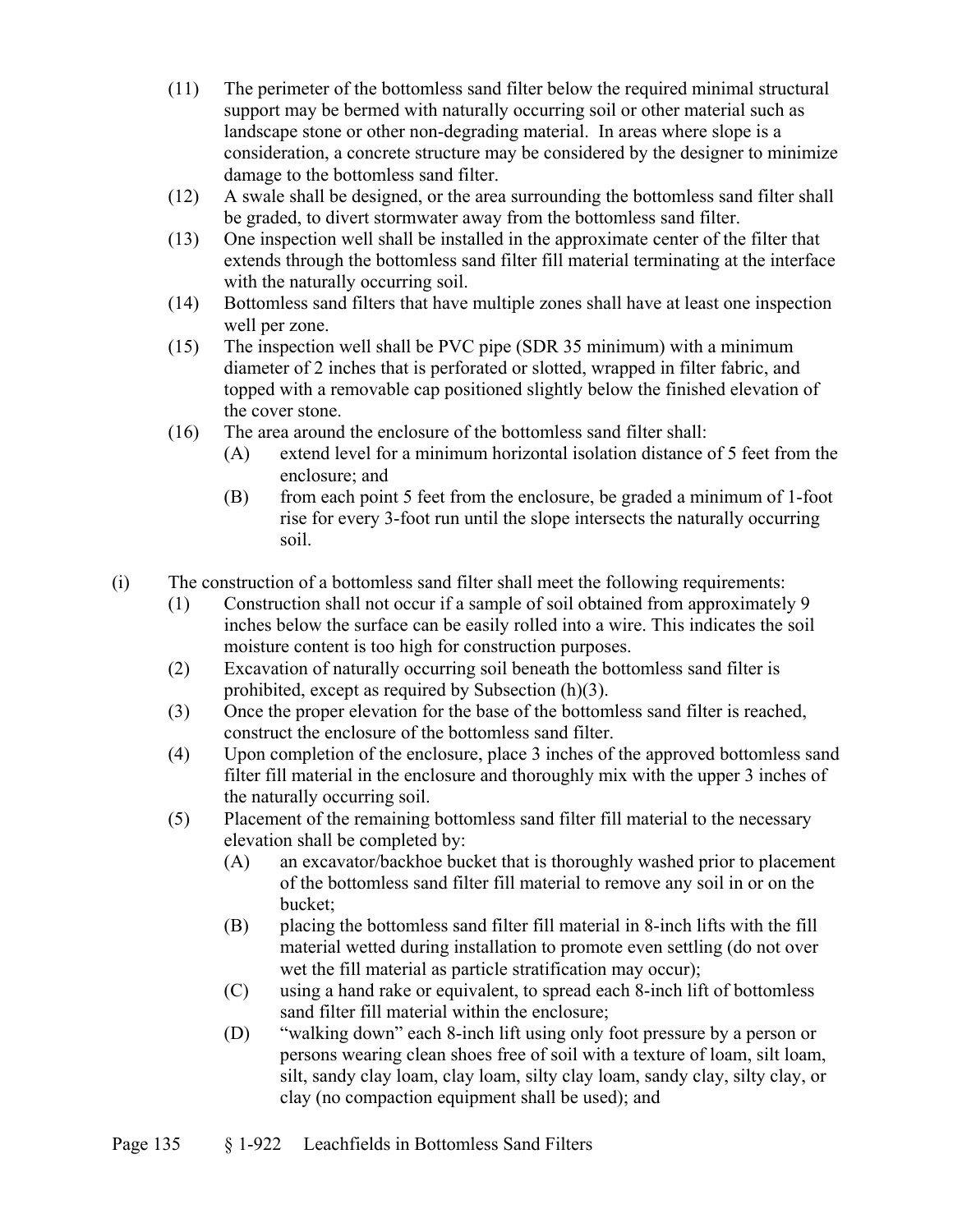- (E) inspecting each placement, wetting, and "walk down" of the fill material, by the installer or designer to be certain the filter liner is not stretched or punctured during the filling of the enclosure.
- (6) Placement of the stone over the bottomless sand filter fill material shall be as follows:
	- (A) place 3 inches of 3/8-inch stone over the fill material;
	- (B) place the laterals on the stone and pressure test the laterals;
	- (C) after successful testing of the distribution system, cover the laterals with stone or plastic fabric;
	- (D) add a maximum of 6 inches of 3/8-inch stone over the lateral. If desired, place 1 to 2 inches of stone over the laterals, place a  $\frac{1}{4}$  inch mesh plastic fabric over the top of the stone, and add the remaining stone over the fabric;
	- (E) maintain the top of the stone to prevent plants with roots that can penetrate more than 2 inches; and
	- (F) if desired, place bark mulch pellets to cover the stone or other material acceptable to the Secretary that will not limit the air movement into and out of the filter. Do not place topsoil over the stone.

## **§ 1-923 Leachfields Using Subsurface Drip Distribution**

- (a) A Class 1, Class B, or Class BW designer is required to submit the installation certification for the installation of a wastewater system with subsurface drip distribution.
- (b) The use of subsurface drip distribution in the design of a wastewater system is optional.
- (c) General requirements for subsurface drip distribution
	- (1) A wastewater system using subsurface drip distribution shall be designed to dispose of filtrate effluent in accordance with § 1-904(c).
	- (2) The bottom of the drip line shall be:
		- (A) a minimum of 6 inches below finished ground surface when placed on naturally occurring soil;
		- (B) a minimum of 6 inches into naturally occurring soil below ground surface or O soil horizon;
		- (C) a minimum of 6 inches below finished ground surface when used in place of leachfield stone and pipe for mounds; or
		- (D) placed on leachfield stone when used with designs using leachfield stone as the infiltrative area.
	- (3) The required length of the subsurface drip distribution line shall be determined by:
		- (A) the linear loading rate determined by a hydrogeological analysis;
		- (B) the soil application rate; and
		- (C) the actual wetted area around the drip emitters.
	- (4) Designs of subsurface drip distribution shall:
		- (A) use time dosing that complies with  $\S$  1-915;
		- (B) ensure that the system will function in all weather conditions;
		- (C) ensure that the transport and distribution piping within the systems be designed to "drain-back" to the pump station between dose cycles;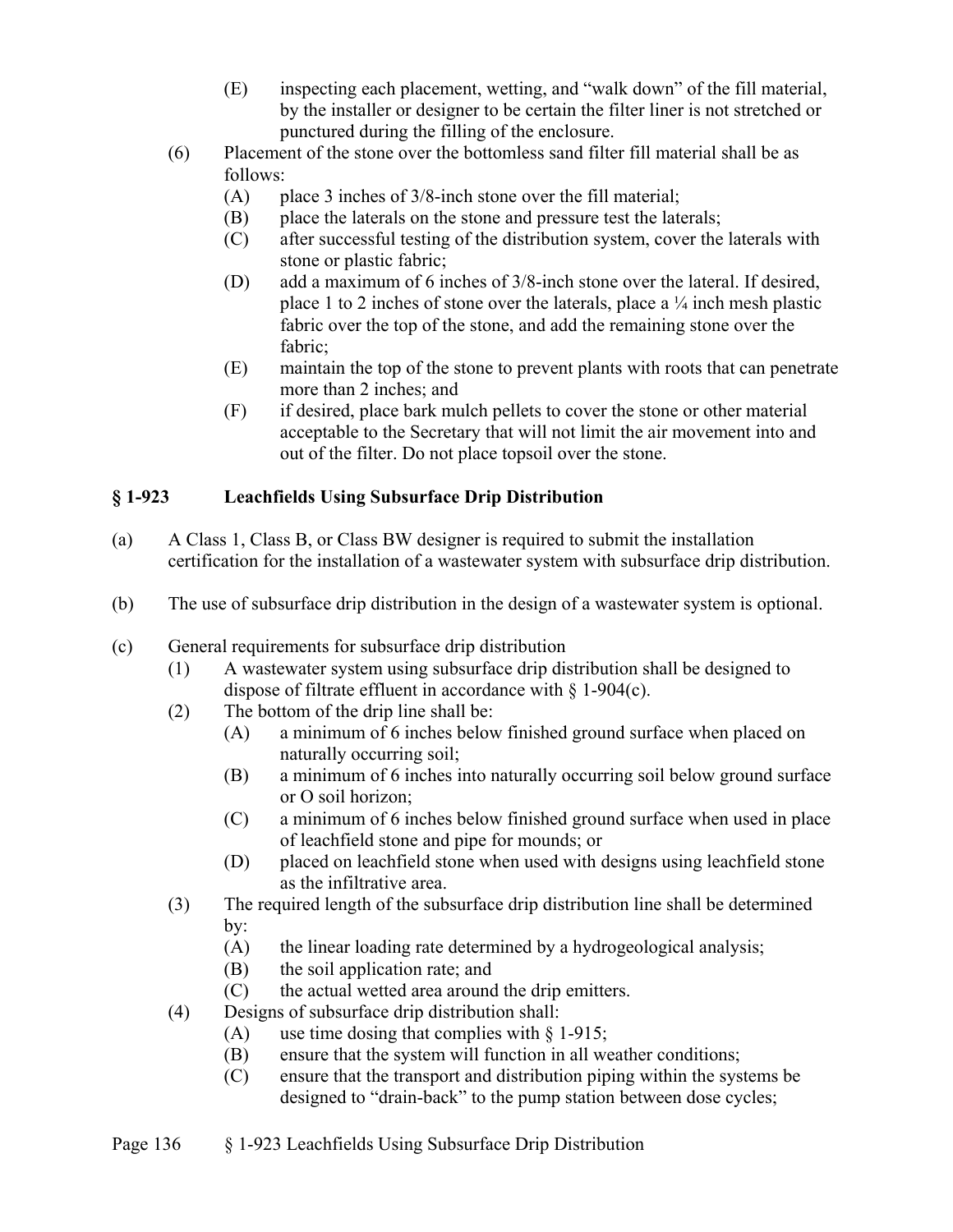- (D) specify the manufacturer of the piping, emitter, and pumping system (only one manufacturer may be specified per design);
- (E) include the design, installation and maintenance instructions of the manufacturer; and
- (F) include design calculations and details that demonstrate compliance with the manufacturer's requirements and these Rules.
- (d) Subsurface drip distribution shall be constructed according to the following:
	- (1) Subsurface drip distribution shall be installed, operated, and maintained in accordance with the current design, installation, and maintenance instruction of the manufacturer.
	- (2) Drip line, when placed in naturally occurring soil, shall be trenched by hand or with a trenching machine into narrow, shallow trenches or plowed (with a vibratory plow or other insertion tool) directly into the soil and backfilled without gravel or leachfield stone.
	- (3) After construction of the subsurface drip distribution, but prior to covering the distribution piping, a designer shall direct the testing of the distribution system.
	- (4) After successful testing of the distribution system, the distribution piping shall be covered.

## **§ 1-924 Intermittent and Recirculating Sand Filters**

- (a) A Class 1, Class B, or Class BW designer is required to submit the installation certification required for the installation of wastewater system that includes an intermittent or recirculating sand filter.
- (b) The use of intermittent and recirculating sand filters in the design of a wastewater system is optional and may be proposed as a treatment component of a wastewater system.
	- (1) The wastewater existing after filtration by an intermittent sand filter shall be presumed to be filtrate effluent when the septic tank effluent being discharged to the sand filter is low strength prior to filtration.
	- (2) The wastewater existing after filtration by a recirculating sand filter shall be presumed to be filtrate effluent when the septic tank effluent being discharged to the sand filter is low strength prior to filtration.
- (c) General requirements for intermittent and recirculating sand filters
	- (1) Container Design & Construction
		- (A) The filter container shall be water tight to prevent groundwater from infiltrating into the filter container and to prevent wastewater exfiltration from the sand filter container. The container material shall be:
			- (i) reinforced concrete;
			- (ii) flexible membrane liner materials, provided they comply with the following requirements:
				- (I) they have properties that are at least equivalent to 30-mil un-reinforced polyvinyl chloride;
				- (II) they have field repair instructions and extra liner material that are provided to the purchaser with the liner;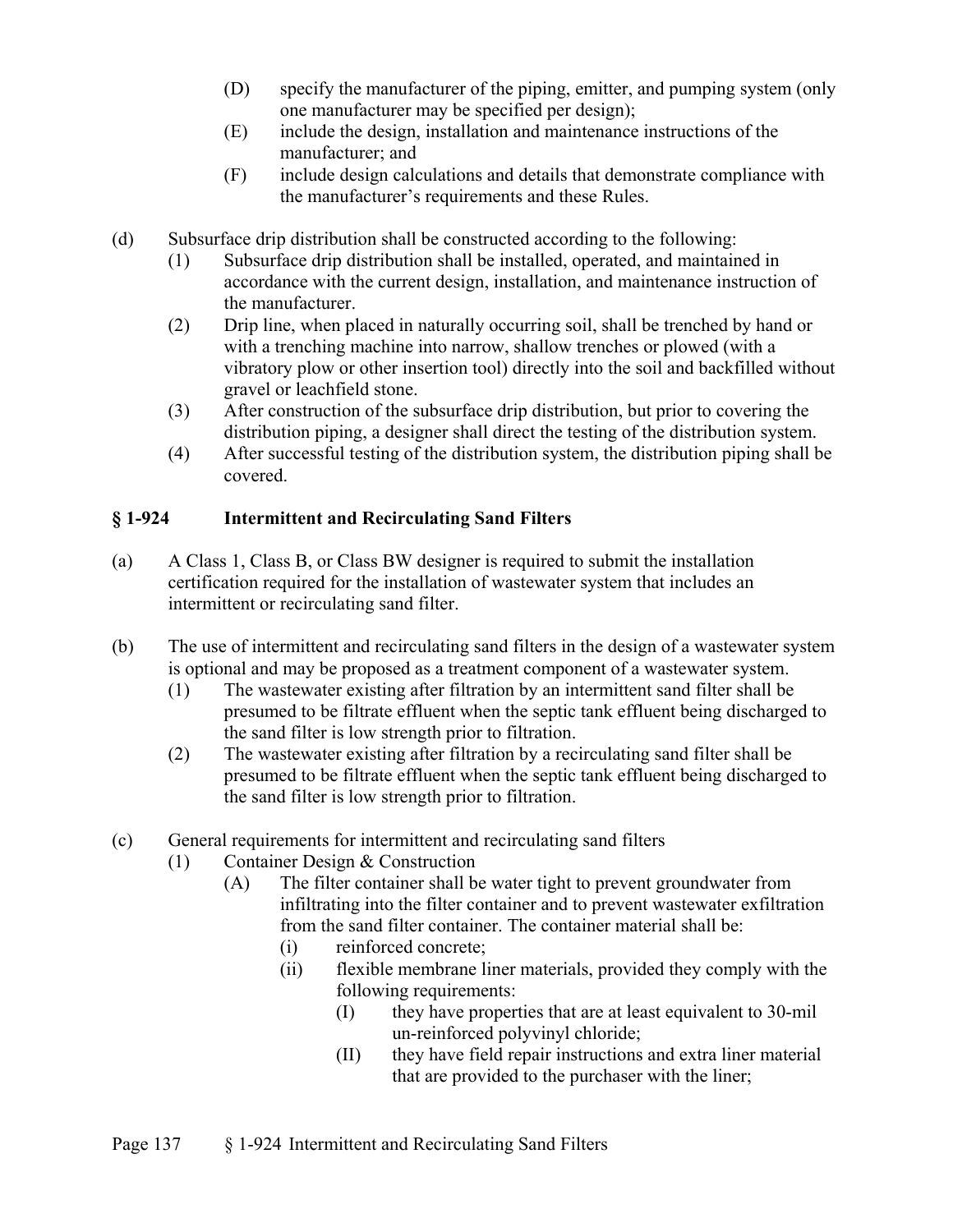- (III) they have factory fabricated "boots" suitable for field bonding onto the liner to facilitate the passage of piping through the liner in a waterproof manner; and
- (IV) they are compatible with the wastewater being treated; or
- (iii) other materials having equivalent function, workmanship, watertightness and at least a 20-year service life.
- (B) All tanks associated with a sand filter, including septic and dosing tanks and any pumping vaults, shall:
	- (i) be watertight;
	- (ii) have an at-grade access provided by a watertight manhole or riser not less than 18 inches in diameter, unless otherwise approved by the Secretary; and
	- (iii) be designed to prevent entry by children.
- (C) Upon completion of installation of a sand filter, the recirculation tank and sand filter container shall be tested for watertightness by filling the recirculation tank and sand filter to a point at least 2 inches but not more than 3 inches above the point of riser connection to the top of the tank, chamber, or container. During the test, there shall not be a measurable leakage over a 24-hour period.
- (D) Notwithstanding Subsection (c)(1)(C), the Secretary may approve other leakage testing methods.
- (2) Siting Requirements
	- (A) The sand filters shall be protected from both groundwater and stormwater infiltration.
	- (B) For the purpose of determining the minimum isolation distance to other site features, the sand filter container shall comply with the isolation distances set forth in § 1-912 for septic tanks.
- (3) Monitoring
	- (A) The sand filter shall be designed for wastewater sample collection before and after the sand filter.
	- (B) The sand filter shall have the capability of measuring and recording the wastewater flow from buildings or structures or campgrounds to the sand filter.
- (4) Annual inspections of each sand filter by a Class 1, Class B, or Class BW designer are required. A written report shall be submitted to the Secretary within 30 days of the inspection. At a minimum, the following items shall be addressed in the inspection report:
	- (A) use and age of system including the average daily flows;
	- (B) the recirculation ratio for recirculating sand filters;
	- (C) mechanical or electrical malfunctions;
	- (D) neglect or improper use; and
	- (E) flushing of the laterals.
- (5) Operation & Maintenance Manuals
	- (A) A user's manual for the sand filter shall be developed or provided along with record drawing(s) at the time that the sand filter installation is complete. These manuals, at a minimum, shall contain the following information:
		- (i) diagrams of the components and their location;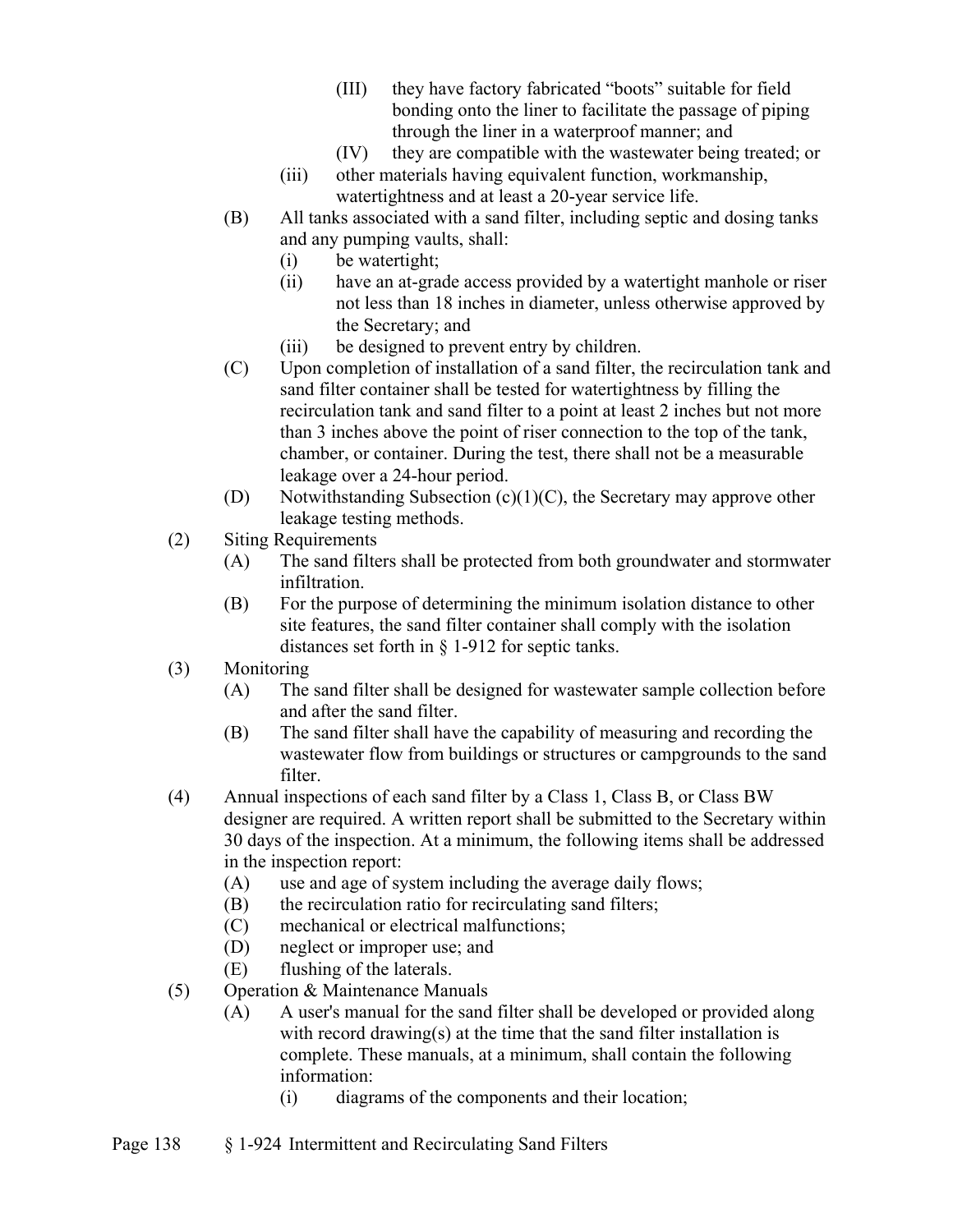- (ii) an explanation of how the sand filter functions, operational expectations, and owner responsibility;
- (iii) specifications of the electrical and mechanical components installed (occasionally components other than those specified on the plan and detail sheets are used);
- (iv) names and telephone numbers of the designer, the local health authority, the supplier/installer, or the management entity to be contacted in the event of a failure;
- (v) information on the periodic maintenance requirements of the sand filter, including the septic tank, the dosing and recirculating/mixing tanks, the sand filter unit, the pumps, the switches, the alarms, the leachfield, and other information as appropriate;
- (vi) information on "trouble shooting" common operational problems that might occur. This information should be detailed and complete as needed to assist the system owner to make accurate decisions about when and how to attempt corrections of operational problems and when to call for professional assistance;
- (vii) information on the disposal of discarded sand filter media in accord with state and local requirements; and
- (viii) for proprietary sand filter units, a complete operation and maintenance document shall be developed and provided by the manufacturer. This document shall include all the appropriate items mentioned above plus any additional general and sitespecific information useful to the system owner or the service provider.
- (d) Additional requirements for the design and construction of intermittent sand filters.
	- (1) Underdrain System
		- (A) The base of the sand filter container shall be level or constructed at a grade of 1 percent or less towards the underdrain piping.
		- (B) The underdrain piping shall be installed in the interior of the sand filter container at the lowest elevation. The piping shall be on a grade of 1 percent or less to the point of passage through the sand filter container.
		- (C) The underdrain piping and sand filter container bottom shall be covered with a minimum of 6 inches of clean washed  $\frac{3}{4}$  inch to  $1\frac{1}{2}$  inch stone.
		- (D) Other types of underdrain systems may be proposed and approved after review by the Secretary.
	- (2) Sand Filter Media
		- (A) A minimum of 24 inches of approved sand filter soil media shall be placed over the underdrain system.
		- (B) The sand filter media shall be soil material meeting the sieve requirements in Table 9-12.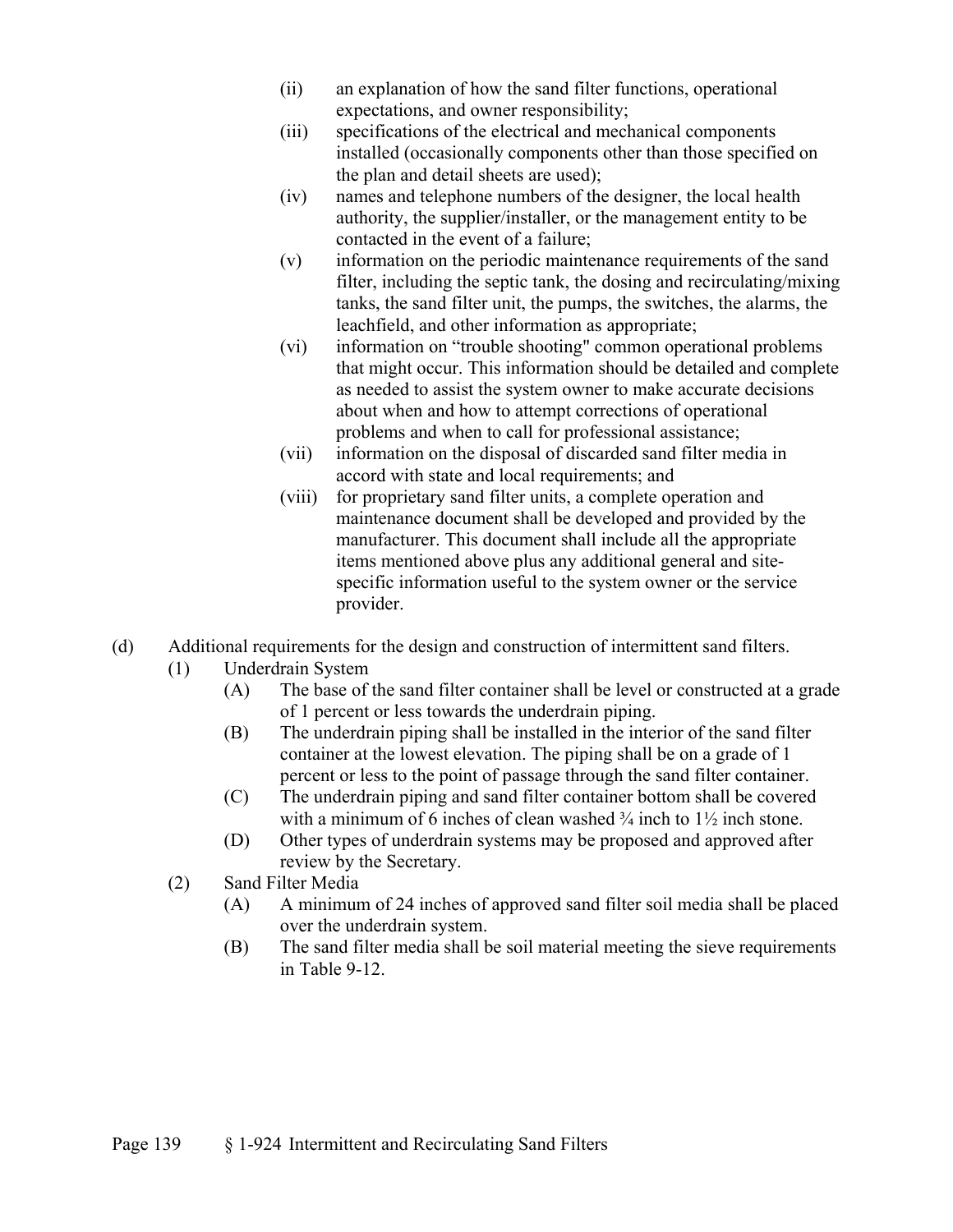| <b>Sieve Number</b> | <b>Opening</b> (mm) | <b>Percent Passing, by Weight</b> |
|---------------------|---------------------|-----------------------------------|
| 3/8                 | 9.500               | 100                               |
|                     | 4.750               | $95 - 100$                        |
|                     | 2.380               | $80 - 100$                        |
| 16                  | 1.190               | $45 - 85$                         |
| 30                  | 0.590               | $15 - 60$                         |
|                     | 0.297               | $3 - 15$                          |
| 00                  | ).149               |                                   |

#### **Table 9-12 Intermittent Sand Filter Media**

- (C) Other sand filter media may be proposed, provided a designer submits to the Secretary technical justification for the substitution of materials. The Secretary shall review and may approve the proposed substitution.
- (D) The size of the sand filter shall be based on a maximum application rate of 1.25 gallons per day per square foot.
- (3) Distribution System
	- (A) A pressurized distribution system shall be constructed in accord with the following requirements:
		- (i) above the sand filter media there shall be a minimum of 3 inches of washed, clean  $\frac{3}{4}$  inch to  $1\frac{1}{2}$  inch stone below the distribution laterals, and sufficient stone above the laterals equal to or covering the orifice shields to provide a smooth even cover;
		- (ii) distribution laterals shall be spaced on maximum 30-inch centers. Orifices shall be placed such that there is at least one orifice for each 6 square feet of sand surface area;
		- (iii) the ends of the distribution laterals shall be designed and constructed with a means to perform flushing of the piping, collectively or individually, through the operation of a noncorroding and accessible valve. The flushed wastewater must be discharged to the septic tank or into the sand filter;
		- (iv) the diameters of the distribution manifold and laterals shall not be less than ½ inch diameter and shall be constructed of schedule 40 or 80 (or equivalent) piping;
		- $(v)$  the orifices shall not be less than  $1/8$ -inch in diameter. All orifices shall be covered by a removable, protective, durable, noncorroding shield; and
		- (vi) other types of distribution systems may be proposed by a designer and used upon approval by the Secretary.
- (4) Sand Filter Dosing
	- (A) The dose volume shall not exceed 10 percent of the daily design flow.
	- (B) The system shall not dose more than once in a 30-minute period.
	- (C) Head calculation shall include maximum static lift, pipe friction and a residual head of 5 feet at the furthest orifice.
	- (D) There shall be no more than a 10 percent flow variation between any 2 orifices.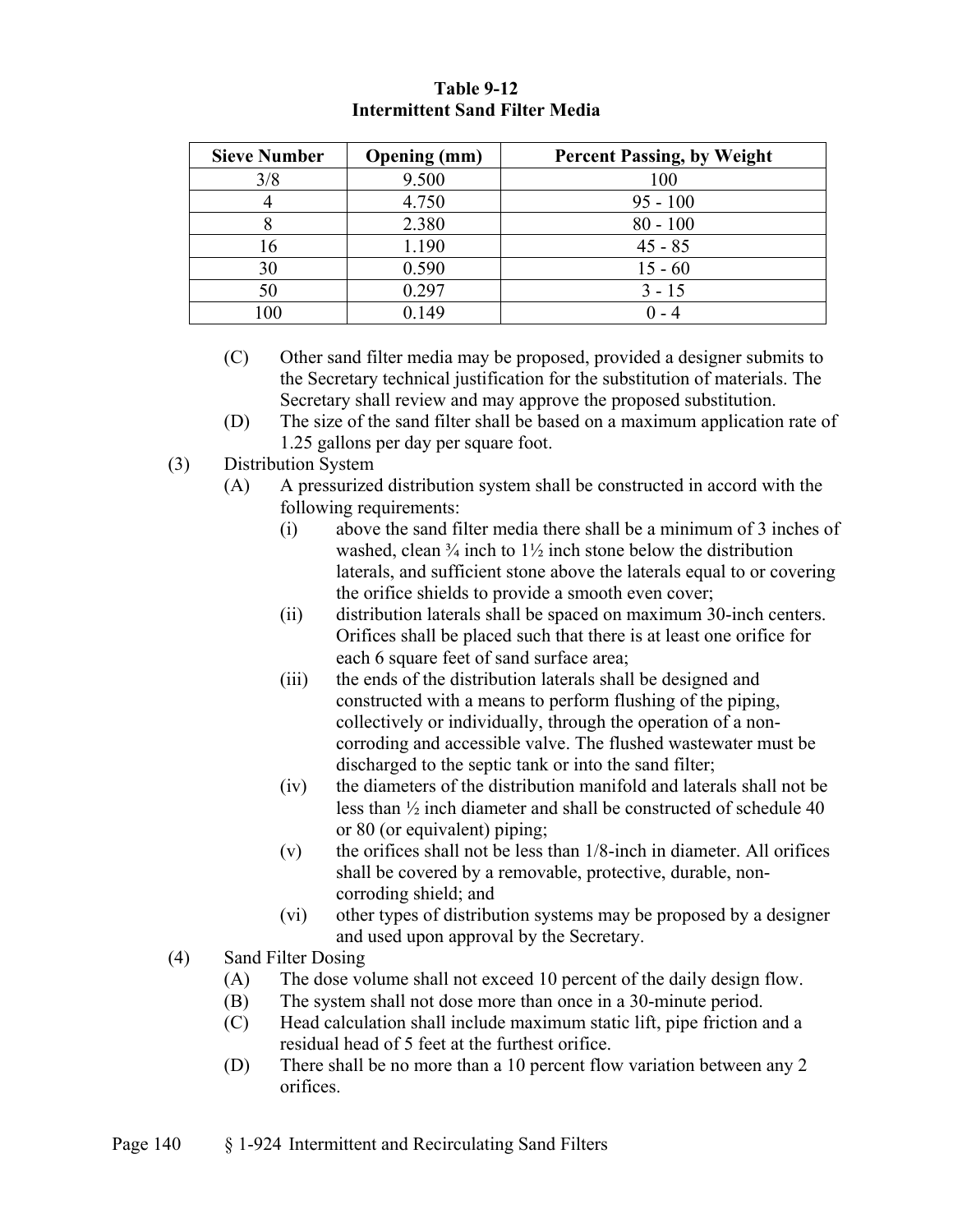- (E) The pumping system shall be protected from solids by a filter apparatus that will not allow the passage of solids larger in size than 1/8 inch.
- (F) The pump station designed to dose the sand filter shall be designed with storage equal to the 1-day design flow above the high-water alarm.
- (5) Internal Pump Option
	- (A) Where the effluent from a sand filter is to be discharged by means of a pump to another treatment unit, a distribution unit, or to a leachfield, the design and construction of the sand filter may include provisions for an internal pump station, providing the following conditions are met:
		- (i) the location, design, and construction of the pump station do not conflict with the requirements of these Rules for the design, construction, and operation of a sand filter system;
		- (ii) the pump and related apparatus shall be housed in a corrosion resistant vault designed to withstand the stresses placed upon it so that it will not allow the migration of drain media, sand, or underdrain media to its interior. The vault shall:
			- (I) have a durable, attached floor; and
			- (II) provide watertight access to finished grade with a diameter large enough to remove, replace, or service any equipment in the vault and be designed to receive treated effluent from an elevation equal to that of a gravity discharging sand filter;
		- (iii) the depth of underdrain media and the operating level of the pump cycle and alarm shall not allow effluent to come within 2 inches of the bottom of the sand filter media. The pump off level shall not be lower than the bottom of the perforations of the underdrain piping; and
		- (iv) an internal sand filter pump shall be electronically linked to the sand filter dosing apparatus in such a manner as to prevent wastewater from entering the sand filter in the event the internal sand filter pump fails.
- (e) Additional requirements for the design and construction of recirculating sand filters.
	- (1) Recirculating sand filters are not recommended for seasonal residences or projects designed for periodic use. Projects that will experience periodic shut downs should take into consideration the cooling effect on the recirculating effluent and the effect of the sand filters going anaerobic and becoming odoriferous.
	- (2) Underdrain System
		- (A) The base of the sand filter container shall be level or constructed at a grade of 1 percent or less towards the underdrain piping.
		- (B) The underdrain piping shall be installed in the interior of the sand filter container at the lowest elevation. The piping shall be on a grade of 1 percent or less to the point of passage through the sand filter container.
		- (C) The underdrain piping and sand filter container bottom shall be covered with a minimum of 6 inches of clean washed  $\frac{3}{4}$  inch to  $1\frac{1}{2}$  inch stone.
		- (D) Other types of underdrain systems may be proposed and approved after review by the Secretary.
	- (3) Sand Filter Media
- Page 141 § 1-924 Intermittent and Recirculating Sand Filters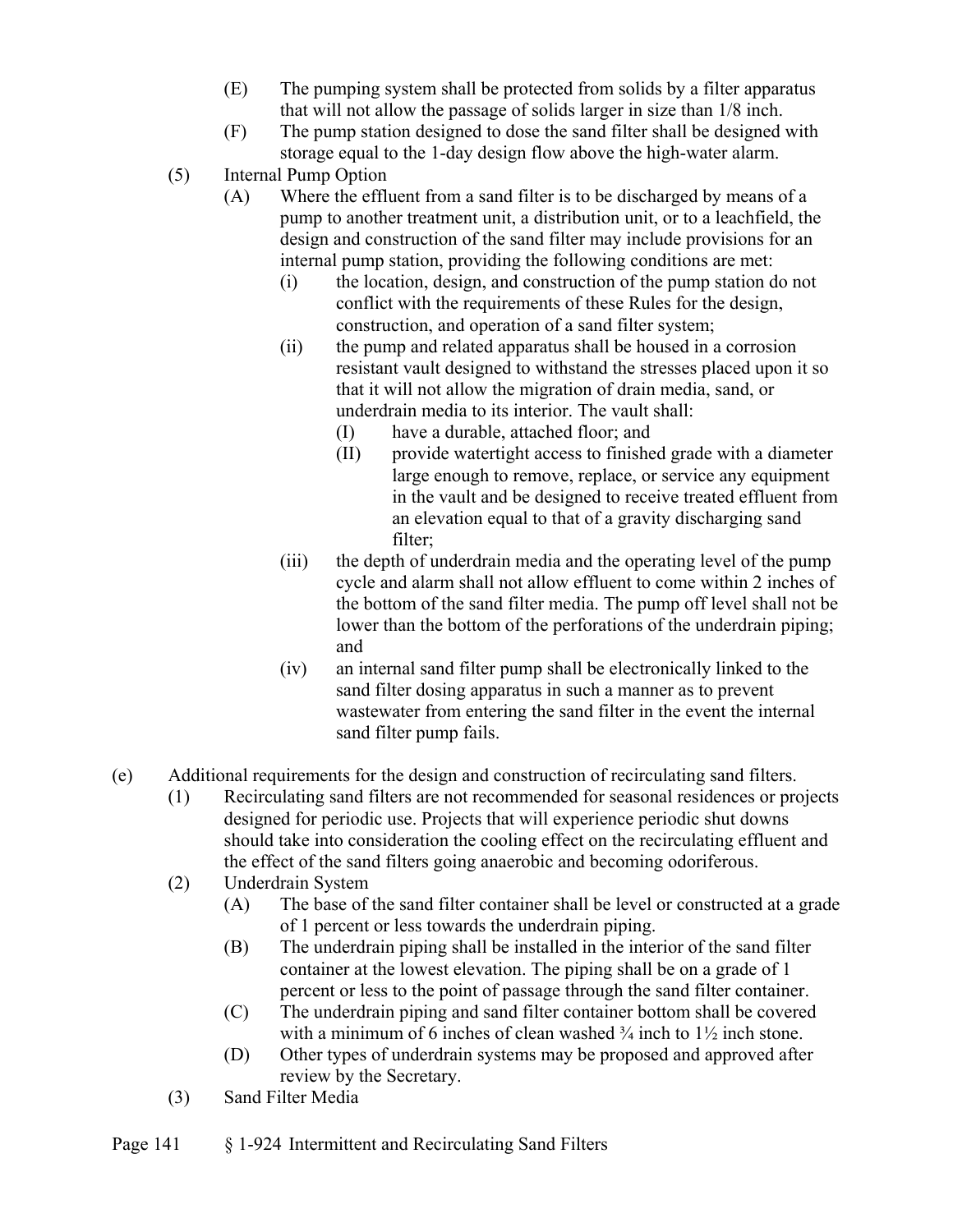- (A) A minimum of 36 inches of approved sand filter media shall be placed above the underdrain system.
- (B) The sand filter media shall be soil material meeting the sieve requirements in Table 9-13.

| <b>Sieve Number</b> | <b>Opening</b> (mm) | <b>Percent Passing, by Weight</b> |
|---------------------|---------------------|-----------------------------------|
|                     | 9.500               | 100                               |
|                     | 4.750               | $60 - 100$                        |
|                     | 2.380               | $7 - 75$                          |
| ۵ ،                 | 1.190               | $0 - 5$                           |
| 30                  | 0.590               | $0 - 3$                           |
|                     | 207 ا               |                                   |

# **Table 9-13 Recirculating Sand Filter Media**

(C) The Secretary shall review and may approve other sand filter media when a designer submits technical justification for substitution.

- (D) The maximum application rate to size the recirculating sand filter shall be the lesser of:
	- (i) 5 gallons per day per square foot; and
	- (ii) the waste strength, expressed as gallons per square foot per day, using the formula:

 $AR = 5$  gallons per square foot per day x 230 milligrams per liter ÷ BOD5 where:

- (I) AR is the application rate in gallons per day per square foot
- $(II)$  BOD<sub>5</sub> is the wastewater strength of the septic tank effluent in milligrams per liter.

# (4) Distribution System

- (A) A pressurized distribution system shall be constructed in accordance with the following requirements:
	- (i) there shall be a minimum of 3 inches of clean washed  $\frac{3}{4}$  inch to  $1\frac{1}{2}$ inch stone that is below the distribution laterals and above the sand filter media, and sufficient stone covering the orifice shields to provide a smooth even cover;
	- (ii) distribution laterals shall be spaced on maximum 24-inch centers. Orifices shall be placed such that there is at least 1 orifice for each 4 square feet of sand surface area;
	- (iii) the ends of the distribution laterals shall be designed and constructed with a means to perform flushing of the piping, collectively or individually, through the operation of a noncorroding and accessible valve. The flushed wastewater must be discharged to the septic tank, recirculating tank or into the sand filter;
	- (iv) the diameters of the distribution manifold and laterals shall not be less than ½ inch diameter and shall be constructed of schedule 40 or 80 (or equivalent) piping;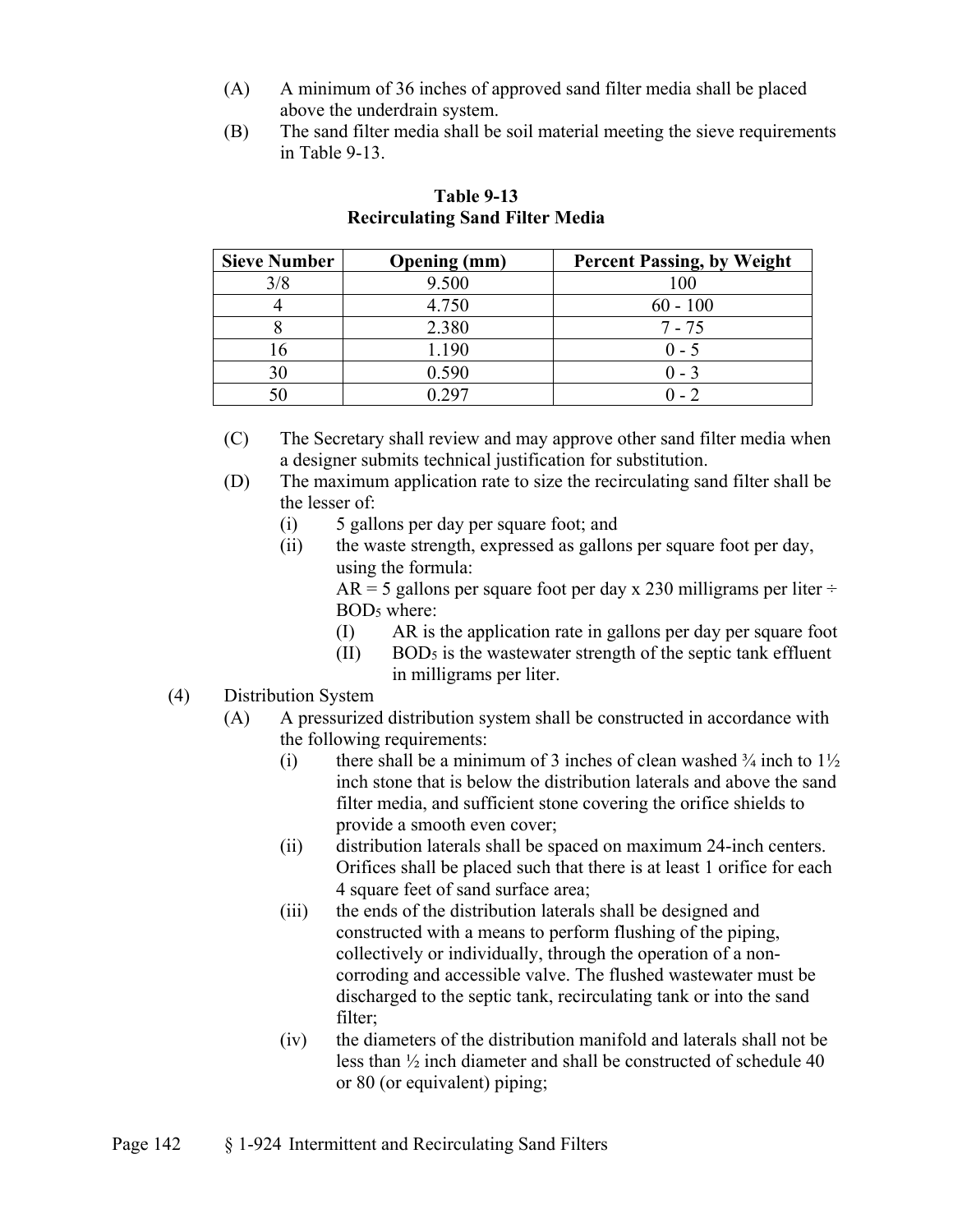- $(v)$  the orifices shall not be less than  $1/8$  inch in diameter. All orifices shall be covered by a removable, protective, durable, noncorroding shield; and
- (vi) other types of distribution systems proposed by a designer may be approved by the Secretary.
- (B) Recirculation/Dilution Tank and Dosing
	- (i) The recirculation tank receives septic tank effluent and overflow from the sand filter. The recirculation tank shall have sufficient capacity to provide 1 day's emergency storage above a high-water alarm level. The recirculation tank and dosing system shall comply with the following requirements:
		- (I) The system shall be designed with a minimum recirculation ratio of not less than 4. The recirculation ratio is the daily volume of recycled effluent divided by the design flow.
		- (II) The sand filter shall be wetted 48 times per day. The minimum resting period between doses shall be 20 minutes.
		- (III) The minimum wet volume in the recirculation tank shall be at least 80 percent of the design flow.
		- (IV) The system shall be designed so that 100 percent of the sand filter effluent returns to the recirculation tank when the liquid volume of the tank is less than 80 percent of the project design flow.
		- (V) There shall be a high-water alarm, and a low water alarm designed and installed to shut down the pump and notify the owner of the system when the liquid level of the recirculation tank is less than 50 percent of the project design flow.
		- (VI) Head calculations shall include maximum static lift, pipe friction and a residual head of 5 feet at the furthest orifice.
		- (VII) There shall be no more than a 10 percent flow variation between any 2 orifices.
		- (VIII) The pumping system shall be protected from solids by a filter apparatus that will not allow the passage of solids larger than 1/8 inch in diameter.

#### **§ 1-925 Constructed Wetlands**

- (a) A Class 1, Class B, or Class BW designer is required to submit the installation certification required for the installation of a wastewater system that includes a constructed wetland.
- (b) The use of constructed wetlands in the design of a wastewater system is optional and may be proposed as a treatment component of a wastewater system.
- (c) General requirements for constructed wetlands
	- (1) A constructed wetland shall include a wetland container that is water tight to prevent wastewater from exfiltrating the filter container and be made of one of the following materials: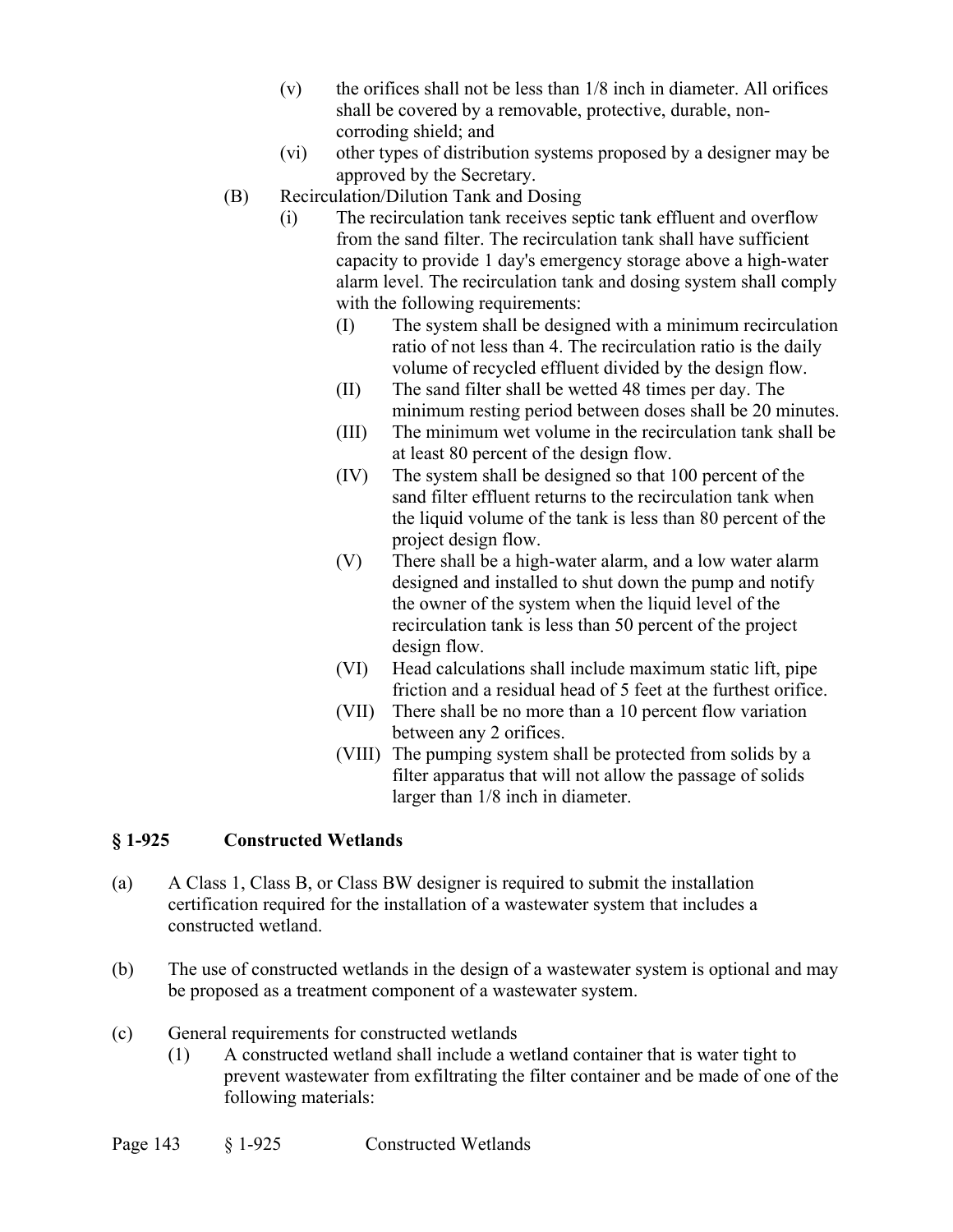- (A) reinforced concrete;
- (B) flexible membrane liner materials, provided they comply with the following requirements:
	- (i) they have properties that are at least equivalent to 30-mil unreinforced polyvinyl chloride;
	- (ii) they have field repair instructions and extra liner material that are provided to the purchaser with the liner;
	- (iii) they have factory fabricated "boots" suitable for field bonding onto the liner to facilitate the passage of piping through the liner in a waterproof manner; and
	- (iv) they are compatible with the wastewater being treated; or
- (C) other materials having equivalent function and watertightness for the life of the wetland.
- (2) The design of a constructed wetland shall be based on an industry accepted publication that identifies construction requirements, test requirements, and wastewater strength sampling results. Publications shall include wetlands constructed and monitored for wastewater strength in a climate like Vermont.
- (3) The design of a wetland shall include plant species that are demonstrated by the applicant's designer to treat septic tank effluent.
- (4) Constructed wetlands shall include only plant species that are native to Vermont and plants that will not adversely impact existing wetland species.
- (d) Prior to submitting an application for a wastewater system that includes a constructed wetland, the prospective applicant shall have their designer contact the Secretary to review the basic principles on which the design will be based.

Note: The effluent resulting from a constructed wetland may be filtrate effluent.

# **§ 1-926 Storage and Dose Approach to Wastewater Systems**

- (a) A Class 1 designer is required to submit the installation certification required for the installation of a wastewater system that uses a storage and dose approach.
- (b) Notwithstanding the depths of naturally occurring soil required pursuant to  $\S$  1-903 to site a leachfield on sites where the height of the seasonal high-water table would otherwise preclude the construction of a wastewater system, wastewater systems with a design flow of 700 gallons per day or less that use a storage and dose approach can be permitted.
- (c) Minimum requirements for a wastewater system using a storage and dose approach:
	- (1) Wastewater may be stored without discharging to the leachfield for a maximum of 3 months.
	- (2) The wastewater system shall be designed so that the induced water table will remain at least 6 inches below ground surface when wastewater, including that which was stored, is discharged to the leachfield.
	- (3) The wastewater system shall be designed using the 2-year time of travel management zone specified in § 1-907.
	- (4) The wastewater system shall include storage tanks that are sized to store the average water use of the building or structure or campground to be served by the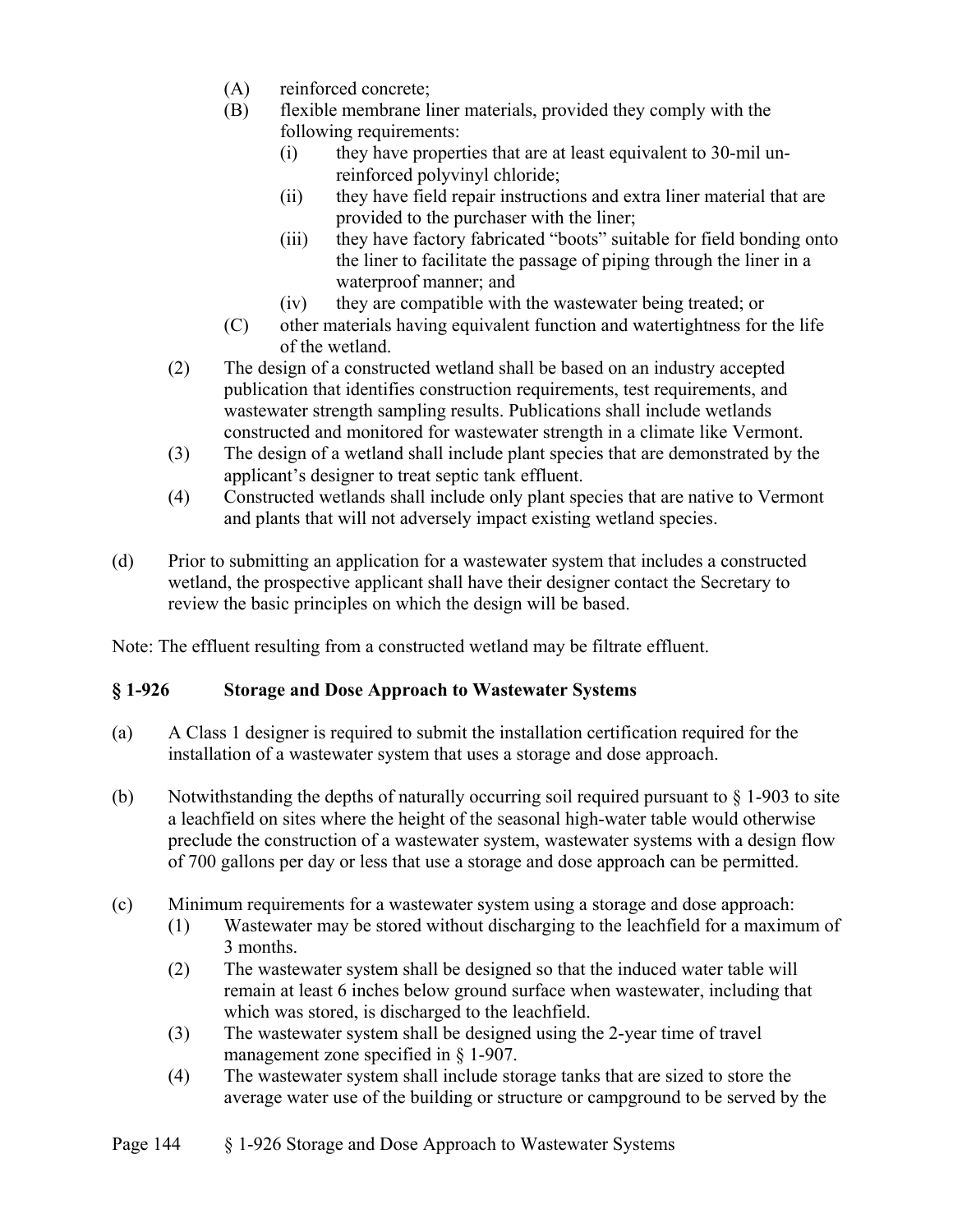wastewater system, taking into account the expected occupancy of the building or structure or campground, for the expected duration of the storage period.

- (A) If the wastewater system will serve a building or structure with a residential use, the storage tanks shall be sized to store, for a 30-day storage period, a minimum of 150 gallons per day per living unit plus an additional 50 gallons per day per person above three for a living unit with a proposed maximum residential occupancy over three persons.
- (B) The wastewater system shall provide space for additional storage tanks to be added to accommodate the design flow identified in § 1-803.
- (C) The storage tanks shall include a high-water alarm system and space for 5 days of storage shall be provided above the alarm level.
- (5) The design of the wastewater system shall incorporate a groundwater monitoring control system that allows discharge of wastewater to the leachfield only when the induced water table remains at least 6 inches below ground surface.

## **§ 1-927 Simplified Method of Completing a Hydrogeological Analysis**

The simplified method for calculating the minimum length of a leachfield.

- (1) The linear loading rate shall be calculated using the formula  $LLR = (h) x (f)$ where:
	- (A) LLR = linear loading rate, in gallons per day per linear foot of leachfield, measured parallel to the natural ground contours;
	- $(b)$  h = the soil thickness available for groundwater mounding, measured in feet; and
	- $(C)$  f = the LLR factor from Table 9-14, based on soil texture and ground slope.
		- (i) Unless Subsection  $(1)(C)(ii)$  or (iii) apply, the value of the f-factor from Table 9-14 shall be determined using the finest textured soil within the thickness available for groundwater mounding.
		- (ii) When any overlying soil layer that is within the thickness available for groundwater mounding has an f-factor that is less than the ffactor of any underlying soil layer that is within the thickness available for groundwater mounding, the lowest f-factor shall be used to calculate the total LLR of all soil layers.
		- (iii) When the f-factor of each overlying soil layer that is within the thickness available for groundwater mounding is greater than the ffactor of any underlying soil layer that is within the thickness available for groundwater mounding, the LLR may be calculated for the overlying soil layer and underlying soil layer separately for each thickness and the two numbers shall be added together to obtain the allowable LLR for the wastewaters system.
- (2) The minimum leachfield length shall be calculated using the formula  $SL = DF \div$ LLR where:
	- (A) SL is the system length; and
	- (B) DF is the design flow.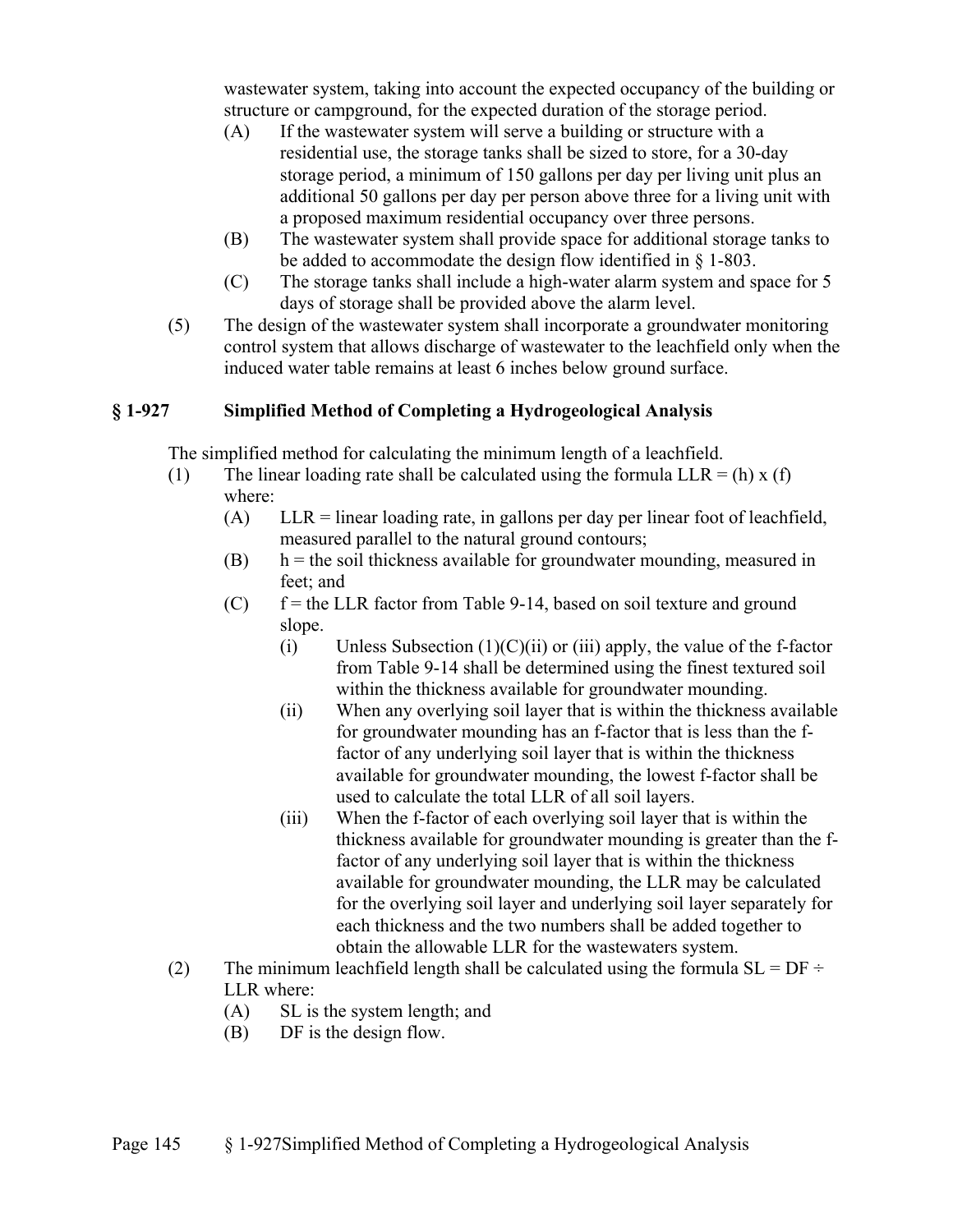|                              | LINEAR LOADING RATE FACTORS (f) |         |         |         |         |          |        |
|------------------------------|---------------------------------|---------|---------|---------|---------|----------|--------|
| <b>Soil Texture</b>          | <b>Ground Slope</b>             |         |         |         |         |          |        |
|                              | $\mathbf{0}$ -                  | $> 2 -$ | $> 4 -$ | $> 6 -$ | $> 8 -$ | $> 10 -$ | $>15-$ |
|                              | $2\%$                           | 4%      | 6%      | 8%      | 10%     | 15%      | 20%    |
| Coarse Sand, Sand, Loamy     |                                 |         |         |         |         |          |        |
| Coarse Sand, Loamy Sand      | 7.5                             | 22.4    | 37.4    | 52.4    | 52.4    | 52.4     | 52.4   |
| Coarse Sandy Loam, Sandy     |                                 |         |         |         |         |          |        |
| Loam, Fine Sand, Very Fine   | 3.7                             | 11.2    | 18.7    | 26.2    | 33.7    | 33.7     | 33.7   |
| Sand, Loamy Fine Sand, Loamy |                                 |         |         |         |         |          |        |
| Very Fine Sand               |                                 |         |         |         |         |          |        |
| Fine Sandy Loam, Very Fine   | 1.5                             | 4.4     | 7.5     | 10.5    | 13.5    | 18.7     | 26.2   |
| Sandy Loam                   |                                 |         |         |         |         |          |        |
| Loam                         | 1.1                             | 3.4     | 5.6     | 7.9     | 10.1    | 14.0     | 19.6   |
| Silt Loam                    | 0.7                             | 2.2     | 3.7     | 5.2     | 6.7     | 9.4      | 13.1   |
| Sandy Clay Loam, Silty Clay  |                                 | 1.1     | 1.9     | 2.6     | 3.4     | 4.7      |        |
| Loam, Clay Loam              | 0.4                             |         |         |         |         | 6.5      |        |
| Sandy Clay, Silty Clay, Clay | 0.2                             | 0.7     | 1.1     | 1.6     | 2.0     | 2.8      | 3.9    |

#### **Table 9-14 Linear Loading Rate Factors Based on Soil Texture and Ground Slope**

Note: Completion of the simplified method does not preclude the design of a wastewater system from being based on the use of a different method for completing the hydrogeological analysis which may result in a lower linear loading rate.

Note: Examples for calculating the induced water table using the simplified method are included in Appendix B, Examples B-2.

# **§ 1-928 Holding Tanks**

- (a) The Secretary shall approve the use of holding and pump out tanks as a wastewater system serving a building or structure in lieu of a soil-based wastewater system or sanitary sewer service line that conveys wastewater to a wastewater treatment facility or indirect discharge system when all of the following requirements are met:
	- (1) The building or structure:
		- (A) is existing or proposed and is publicly owned; or
		- (B) is existing and owned by a charitable, religious, or nonprofit organization.
	- (2) The plan for construction and operation of the holding and pump out tank shall not result in a public health hazard or environmental damage.
	- (3) A designer demonstrates that an economically feasible means of meeting current standards is significantly costlier than wastewater holding and pump out tanks, based on a projected 20-year life of the project.
	- (4) The design flows do not exceed 600 gallons per day.
	- (5) If the building or structure is owned by a charitable, religious, or nonprofit organization, the applicant agrees to post a bond or other financial surety, prior to construction of the holding and pump out tank, sufficient to finance maintenance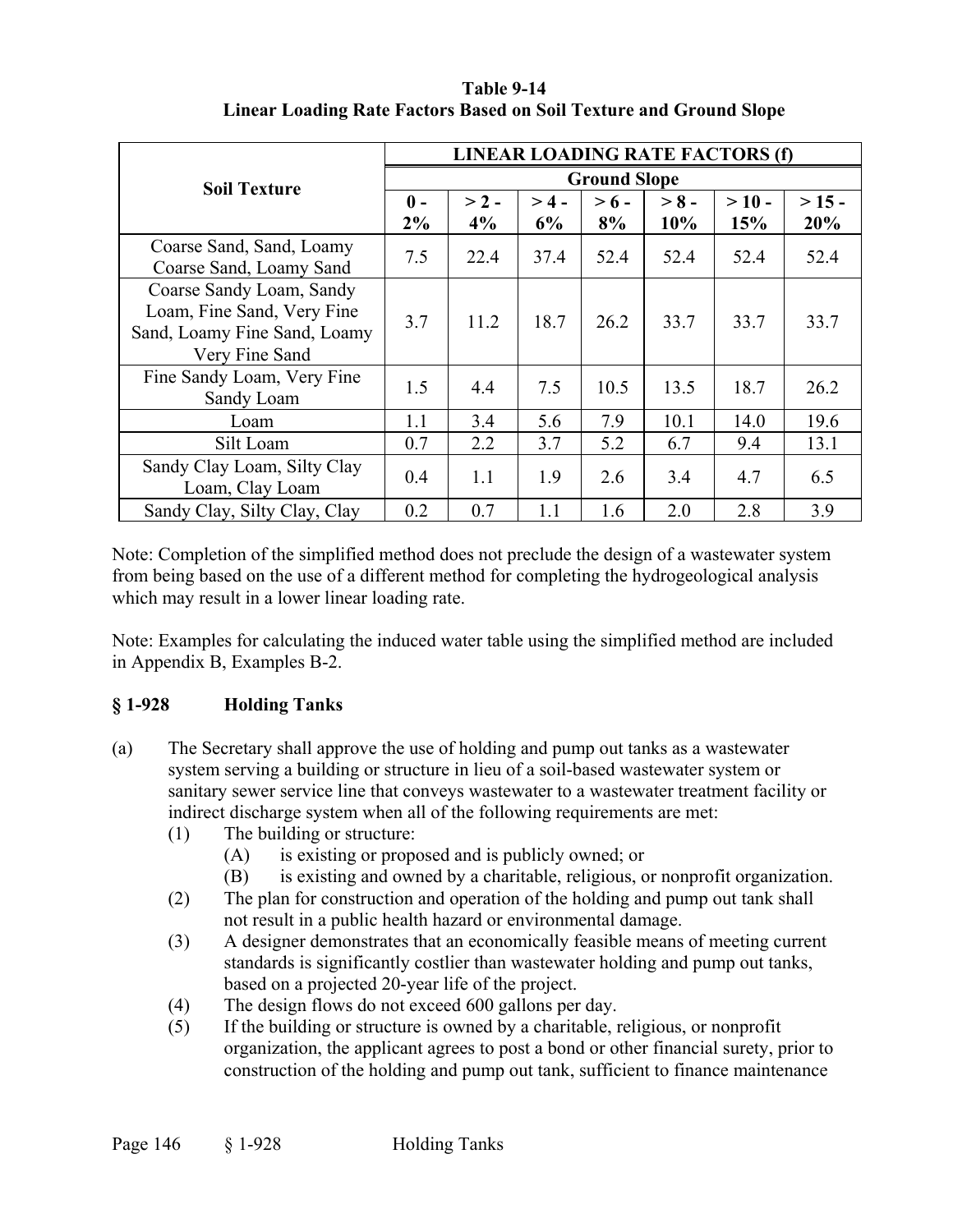of the holding and pump out tank for the life of the system which shall be at least 20 years.

- (b) The Secretary may approve the use of holding and pump out tanks as a wastewater system serving a building or structure or campground in lieu of a soil-based wastewater system or sanitary sewer service line that conveys wastewater to a wastewater treatment facility or indirect discharge system when all of the wastewater to be treated does not, and is unlikely in the future to, contain pathogens. In reaching this determination the Secretary shall consider:
	- (1) the nature of the wastewater;
	- (2) the ultimate point of disposal of the wastewater; and
	- (3) the risks associated with the failure of the system to operate, or to be operated, as permitted.
- (c) The Secretary may approve a holding and pump out tank as a wastewater system serving a building or structure in lieu of a soil-based wastewater system or sanitary sewer service line that conveys wastewater to a wastewater treatment facility or indirect discharge system, whether or not the building or structure is publicly owned, when:
	- (1) the building or structure is served by an existing wastewater system that has failed, or is expected to fail;
	- (2) there is no other cost feasible alternative; and
	- (3) a variance is sought and granted pursuant to  $\S$  1-802 from all technical standards in this Subchapter and Subchapter 10 that would otherwise apply.
- (d) The Secretary shall approve the use of a marine holding and pump out tank as a wastewater system, where it is not feasible to discharge the contents of marine wastewater holding and pump out tanks to a soil-based wastewater system or to a sanitary sewer service line that conveys wastewater to a wastewater treatment facility or indirect discharge system.
- (e) A holding and pump out tank shall:
	- (1) be capable of holding at least 14 days of the expected flow from the building or structure or campground;
	- (2) be constructed of durable materials that are appropriate for the site conditions and the nature of the wastewater to be stored;
	- (3) be watertight, and any piping connected to the tank, and all access structures connected to the tank shall be watertight;
	- (4) prior to being placed in service, be tested for watertightness using the same method as identified in § 1-1010;
	- (5) be designed to protect against floatation when the tank is empty, such as when it is pumped;
	- (6) be equipped with audio and visual alarms that are triggered when the tank is filled to 75 percent of its design capacity;
	- (7) be located so that it can be reached by tank pumping vehicles at all times when the building or structure or campground is occupied.
- (f) Any building or structure or campground served by a holding and pump out tank, other than a marine holding and pump out tank, shall have a water meter, or meters, installed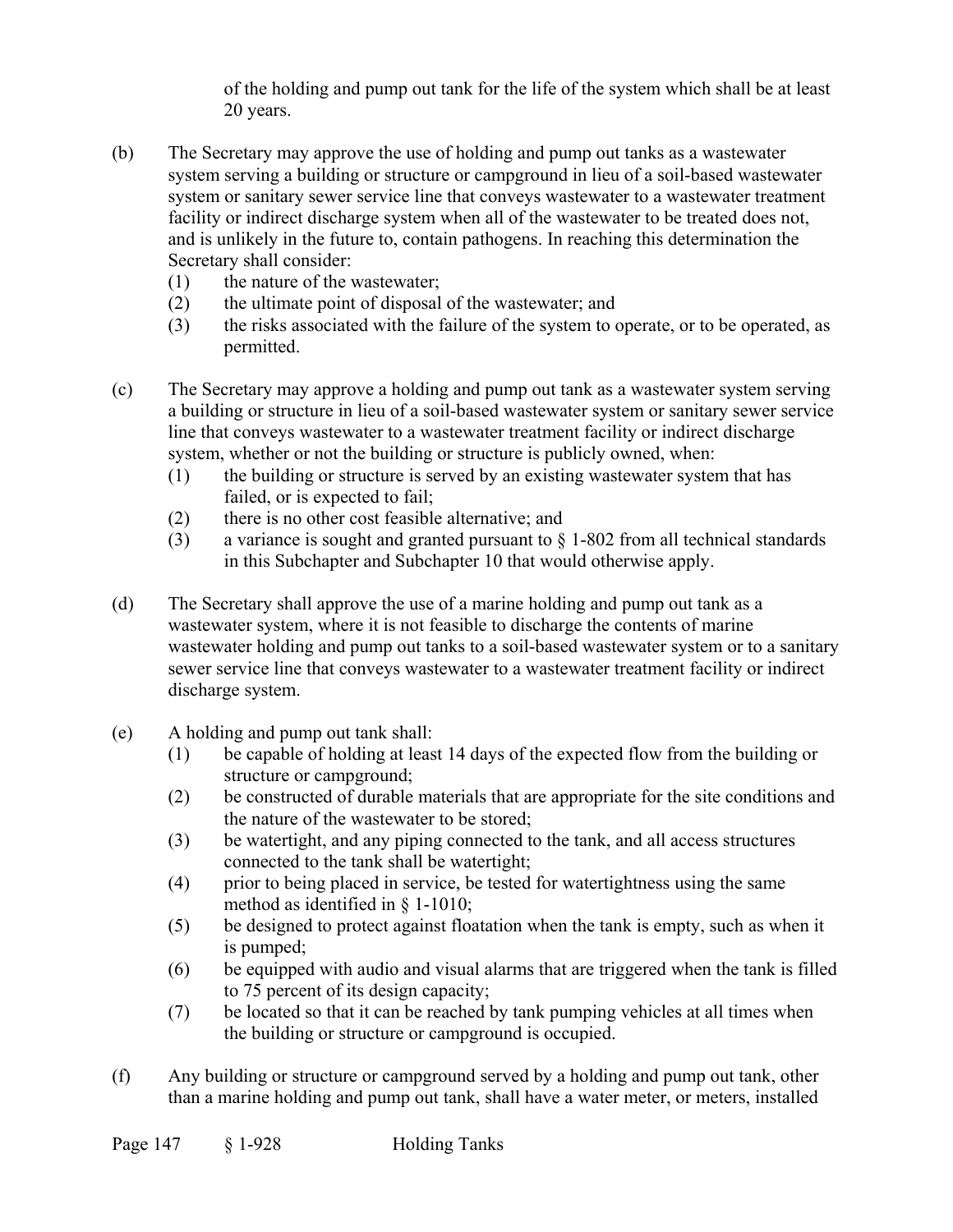that measures all water that will be discharged as wastewater from the building or structure or campground.

- (g) A permit issued for the use of a holding and pump out tank shall require a designer to periodically inspect the tank, visible piping, and alarms and meet the following requirements:
	- (1) A designer shall submit a written report to the Secretary detailing the results of the inspection and any repairs or changes in operation that are required.
	- (2) The report shall also detail the pumping history since the previous report, giving the dates of pumping and the volume of wastewater removed.
	- (3) The frequency of inspections and reports shall be stated in the permit issued for the use of the tank, but shall be no less frequent than once per year.
	- (4) Unless permitting a marine holding and pump out tank, the designer shall also inspect the water meter or meters and verify that they are installed, calibrated, and measuring all water that is discharged as wastewater.
	- (5) Unless permitting a marine holding and pump out tank, the designer shall read the meters and compare the metered flow to the pumping records.
	- (6) Any significant deviation shall be noted in the report and explained to the extent possible.
- (h) A permit authorizing a holding and pump out tank as a wastewater system pursuant to Section (a) shall not run with the land, unless it is issued to a charitable, religious, or nonprofit organization.
	- (1) When a permit is issued to a charitable, religious, or non-profit organization it shall apply to all subsequent owners of the property being served by the holding tank for the duration of the permit regardless of whether the owner is a charitable, religious, or non-profit organization.
		- (A) A subsequent owner shall not increase the design flow of the holding and pump out tank system, or, take any other action which requires the issuance of a permit or permit amendment without seeking a permit or permit amendment.
		- (B) All permit conditions, including the financial surety requirement of Subsection (a)(5), shall apply to a subsequent owner.
- (i) A permit authorizing a holding and pump out tank as a wastewater system under a provision of this Section shall require the owner of a holding and pump out tank to maintain a valid contract with a licensed wastewater hauler at all times.
	- (1) The contract shall require the licensed wastewater hauler to provide written notice of dates of pumping and volume of wastewater pumped.
	- (2) Copies of all such notices shall be submitted with the written inspection reports.

# **§ 1-929 Disposal of Contents of Composting or Incinerating Toilets**

- (a) The contents of a composting or incinerating toilet, provided the toilet does not yield a liquid, may be disposed of as directed in Subsection (c).
- (b) The installation and use of composting or incinerating toilets does not create an exemption from any requirement of these Rules, including the requirement that all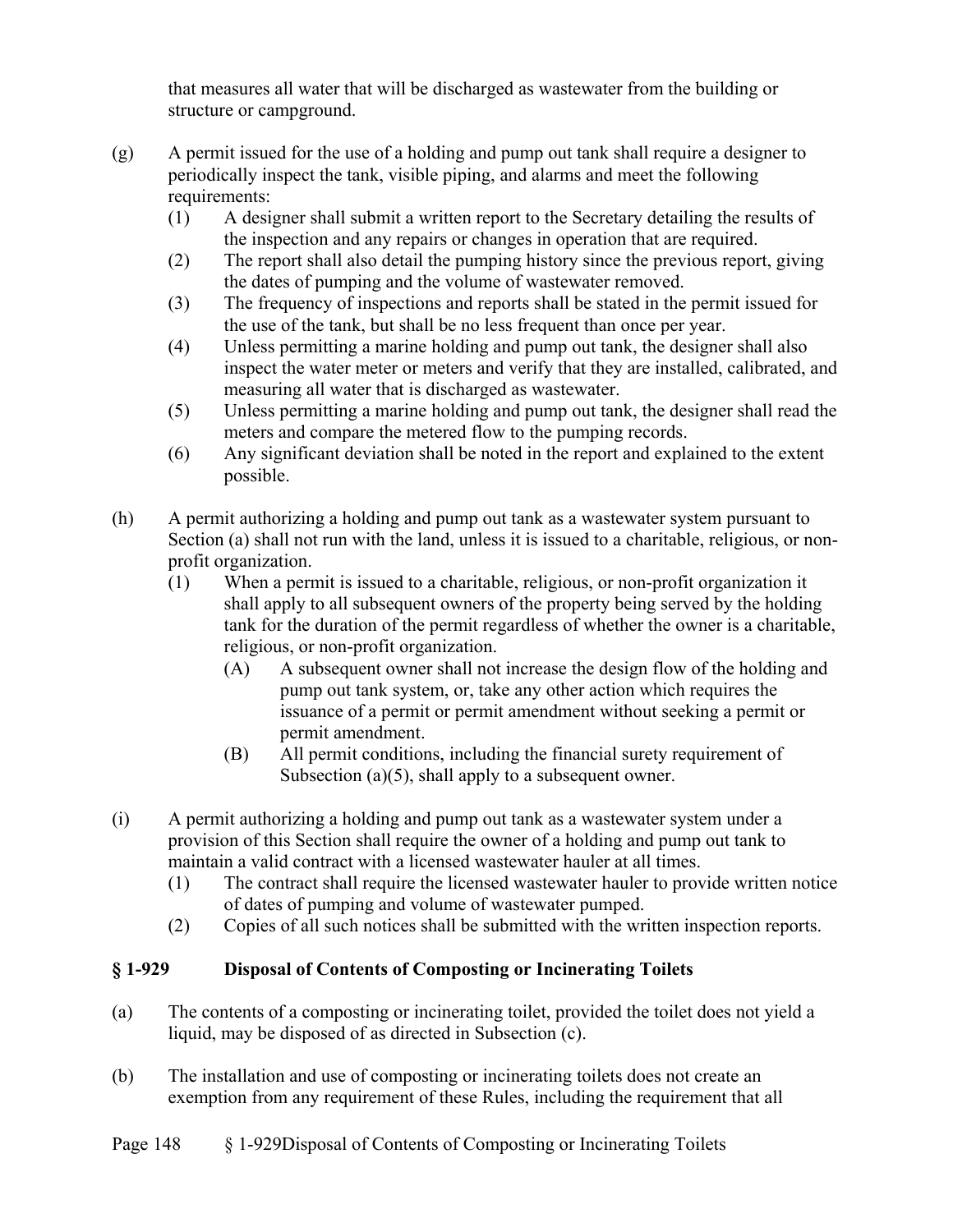buildings or structures have wastewater systems that comply with the technical standards in this Subchapter and Subchapters 8 and 10, for the disposal of all other wastewater from the building or structure.

- (c) The contents removed from a composting or incinerating toilet shall be disposed of in the following manner:
	- (1) If disposed of on the same lot on which the toilet is located, the contents shall be disposed of by shallow burial at a location approved by the Secretary in a permit, provided the location meets the following requirements:
		- (A) Complies with the isolation distances and isolation zones required pursuant to § 1-912 for locating an in-ground leachfield; and
		- (B) Maintains a 3-foot separation between the bottom of the excavation for the contents to the seasonal high-water table and a 4-foot separation between the bottom of excavation for the contents to bedrock.
	- (2) If not disposed of on the same lot on which the toilet is located, the contents shall be disposed of:
		- (A) at a certified landfill; or
		- (B) in accordance with the Vermont Solid Waste Management Rules.

# **§ 1-930 Discontinuing Use and Removal of a Wastewater System**

- (a) A wastewater system that is no longer serving a building or structure or campground, may remain in place, provided all tanks, including the septic tanks, pump stations, and dosing siphons, are:
	- (1) pumped; and
	- (2) broken in-place or filled with soil.
- (b) When a leachfield is removed, the stone, fill material, and soil removed from in and around the components, shall be disposed of in the following manner:
	- (1) If disposed of on the same lot on which the wastewater system is located, the material shall be disposed of in a location approved by the Secretary in a permit, provided the location meets the following requirements:
		- (A) Complies with the isolation distances and isolation zones required pursuant to § 1-912 for locating an in-ground leachfield; and
		- (B) Maintains a 3-foot separation between the bottom of the burial to the seasonal high-water table and 4-foot separation between the bottom of the burial to bedrock.
	- (2) If not disposed of on the same lot on which the wastewater system is located, the material shall be disposed of:
		- (A) at a certified landfill; or
		- (B) in accordance with the Vermont Solid Waste Management Rules.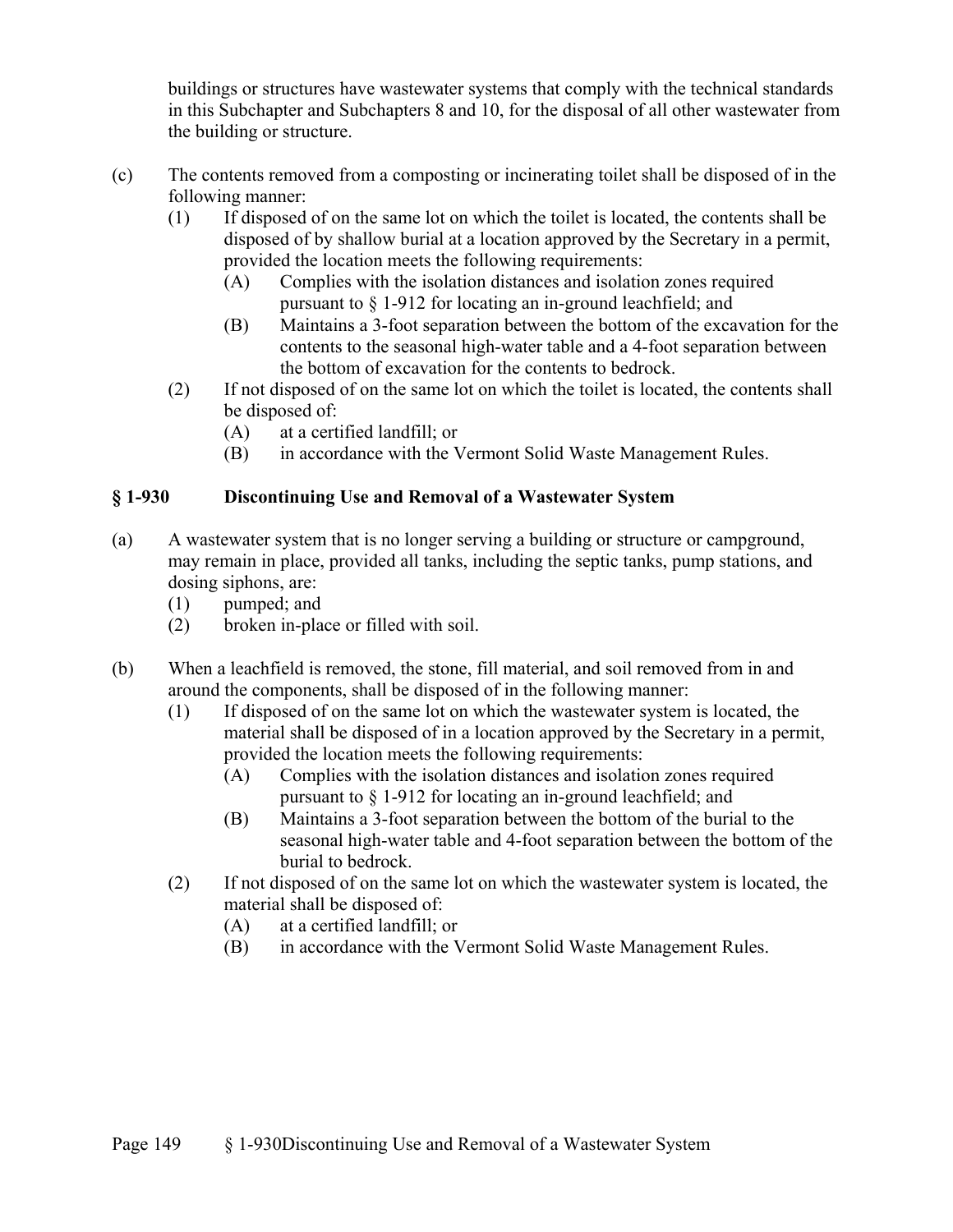## **Subchapter 10 – Flexible Specific Technical Standards for Wastewater Systems**

## **§ 1-1001 Request for Alternative Technical Standard**

- (a) The Secretary may accept, in an application for a permit or permit amendment, the use of an alternative technical standard to a technical standard included in this Subchapter when the Secretary concludes that the alternative technical standard:
	- (1) will meet the purpose served by the technical standard in this Subchapter;
	- (2) has been adopted and published by one of the following organizations:
		- (A) American Association of the State Highway and Transportation Officials (AASHTO);
		- (B) National Science Foundation (NSF);
		- (C) American National Standards Institute, Inc. (ANSI);
		- (D) American Society of Civil Engineers (ASCE);
		- (E) American Public Works Association (APWA);
		- (F) American Society for Testing and Materials (ASTM);
		- (G) American Water Works Association (AWWA);
		- (H) Cast Iron Soil Pipe Institute (CISPI);
		- (I) Ductile Iron Pipe Research Association;
		- (J) New England Interstate Water Pollution Control Commission (NEIWPCC); and
		- (K) 10 States Standards Recommended Standards for Wastewater Facilities;
	- (3) incorporates more current technology than included in the technical standard in this Subchapter; and
	- (4) will not adversely affect the maintainability, operation, or safety of the potable water supply; and
	- (5) where specified, meets any additional criteria required by these Rules for a Secretary approved alternative technical standard.
- (b) An application that seeks to use an alternative technical standard shall include a written request that includes:
	- (1) the specific technical standard in this Subchapter for which approval of an alternative technical standard is sought; and
	- (2) supporting documentation demonstrating each of the findings included in Subsection (a).

#### **§ 1-1002 General Requirements for Sanitary Sewer Service Lines**

- (a) Groundwater or stormwater drains including roof drains, area drains, foundation drains, and cellar drains shall not connect to sanitary sewer service lines.
- (b) Sanitary sewer service lines shall be sized for the design flow and, for gravity sewers, shall be a minimum of 4 inches in diameter.
- (c) Sanitary sewer service lines shall comply with the following requirements.
	- (1) Pipes from a building or structure to a septic tank, from a septic tank to a distribution box or leachfield, and from a septic tank to a pump or siphon chamber: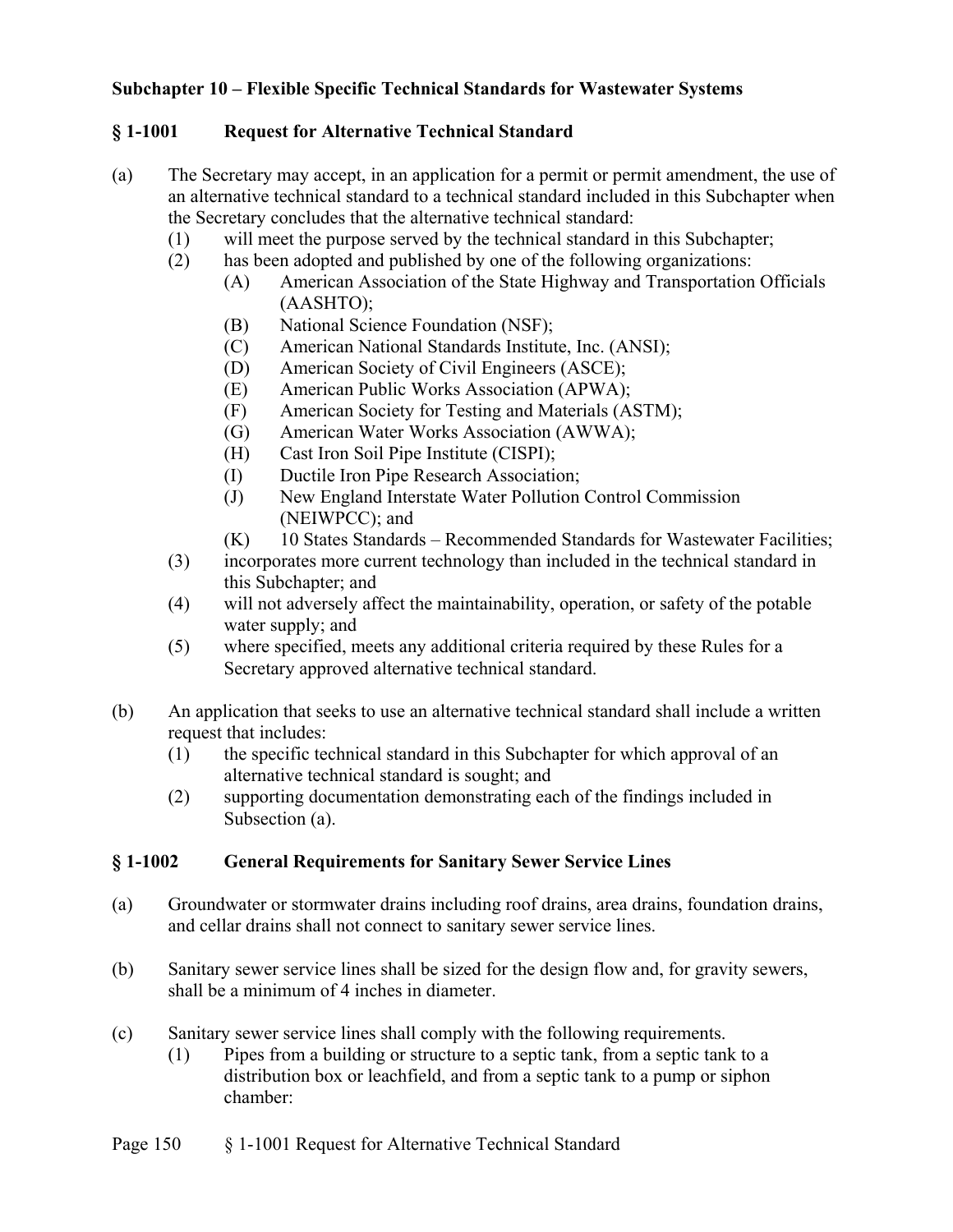- (A) shall be non-perforated rigid pipe; and
- (B) shall have all pipe penetrations to tanks, chambers, or boxes sealed to prevent leakage.
- (d) Sanitary sewer service lines shall be constructed of one of the following materials:
	- (1) rubber ring jointed or solvent welded polyvinyl chloride SDR 35 with oil-resistant gasket joints complying with standard ASTM D-1869;
	- (2) cast iron (CI), sewer pipe that complies with the Vermont Plumbing Rules or ASTM standards;
	- (3) Ductile iron gravity sewer pipe, ASTM A746; or
	- (4) extra heavy cast iron where sanitary sewer service lines are designed or anticipated to be installed at a depth of less than 3 feet under driveways.
- (e) Sanitary sewer service lines carrying raw or untreated wastewater shall maintain a minimum slope of 1/4 inch per foot.
- (f) Sanitary sewer service lines carrying septic tank effluent shall maintain a minimum slope of 1/8 inch per foot.
- (g) Sanitary sewer service lines shall:
	- (1) be buried sufficiently deep to prevent freezing; and
	- (2) have a minimum bury depth of:
		- $(A)$  4 feet;
		- (B) in areas subject to plowing or snow removal, 5 feet; or
		- (C) a number approved by the Secretary when a designer demonstrates that a shallower bury depth will protect the sanitary sewer service line from frost and other superimposed loads.
- (h) Connection of a sanitary sewer service line to a sanitary sewer collection line shall be:
	- (1) through a manhole; or
	- (2) with a wye fitting so as to direct flow and minimize in line turbulence.
- (i) Cleanouts or manholes shall be provided on a sanitary sewer service line carrying raw or untreated wastewater at:
	- (1) each horizontal change in direction greater than 45 degrees and at intervals of not more than 100 feet; or
	- (2) at intervals of 40 feet of length where more than one change of direction of less than 45 degrees occurs in a run of piping.
- (j) Sanitary sewer service lines with changes in direction that exceed 45 degrees shall be made with two 45-degree ells or long sweep fittings or made with a manhole.
- (k) A sanitary sewer collection line that conveys wastewater from two or more buildings or structures may be considered a sanitary sewer service line under these Rules and comply with the requirements for a sanitary sewer service line in lieu of the requirements for a sanitary sewer collection line when:
	- (1) the total length of the sanitary sewer collection line and each sanitary sewer service line is less than 300 feet;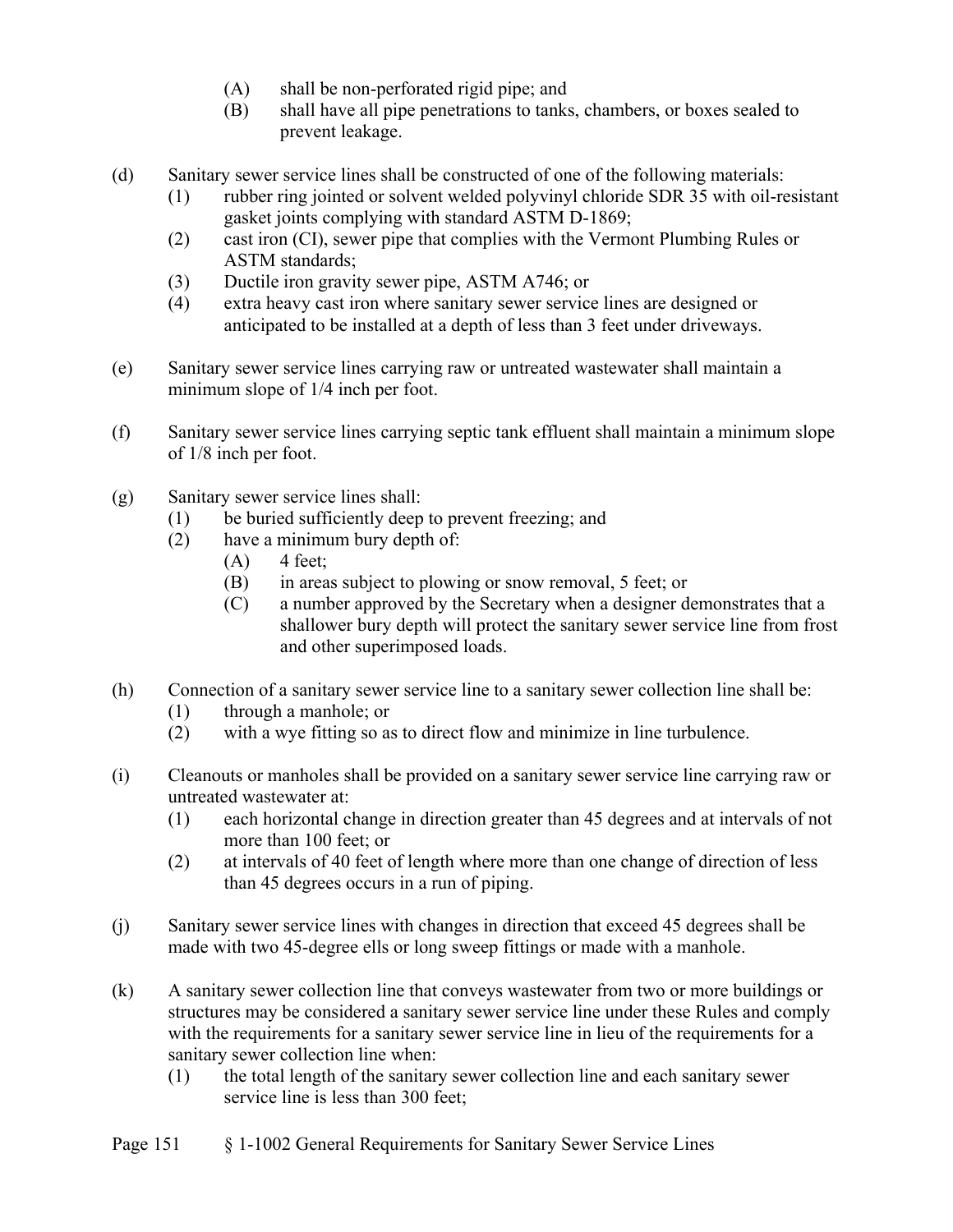- (2) cleanouts, not manholes, are provided where the sanitary sewer service lines join; and
- (3) the distance between cleanouts does not exceed 100 feet.
- (l) When a design for a sanitary sewer service line or sanitary sewer collection line contains a septic tank or a grease tank, the design of the septic tank or the grease tank shall comply with the requirements in  $\S$  1-908 and  $\S$  1-909(c) and (d).

## **§ 1-1003 General Requirements for Sanitary Sewer Collection Lines**

- (a) Groundwater or stormwater drains, including roof drains, area drains, foundation drains, and cellar drains, shall not connect to sanitary sewer collection lines.
- (b) Sanitary sewer collection lines shall be sized for the design flow even when the diameter of the receiving collection line is less than the diameter of the proposed line. The Agency may require a schedule for future downstream sewer relief.
- (c) Sanitary sewer collection lines carrying raw or untreated wastewater shall:
	- (1) be a minimum of 6 inches in diameter for gravity sewers;
	- (2) be sized to transport the peak hourly flow rate, calculated using the design flows listed in § 1-803 for buildings or structures or campgrounds multiplied by the peaking factors listed in Table 10-1, in order to provide:
		- (A) a minimum velocity of 2.0 feet per second when flowing full using the Manning equation and roughness coefficients appropriate for the pipe materials proposed considering surface deterioration over the expected useful life of the pipe; or
		- (B) have the pipe diameter and slope selected to obtain the greatest practical velocities to minimize settling problems when maintaining 2.0 feet per second is not attainable. Oversize sewers will not be approved to justify using flatter slopes. If the proposed slope is less than the minimum slope of the smallest pipe which can accommodate the peak hourly flow rate, the designer shall provide calculations to justify solids deposition will not be an issue using the smallest pipe; and
	- (3) where velocities greater than 15 feet per second are attained, have special provisions made to protect against displacement by erosion and shock.

| Design Flow in gallons per day | <b>Peaking Factor</b> |
|--------------------------------|-----------------------|
| less than $10,000$             | 5.0                   |
| 10,000 to less than 100,000    | 4.2                   |
| 100,000 to less than 500,000   | 3.8                   |
| 500,000 to less than 1,000,000 | 3.2                   |
| $1,000,000$ or greater         | 3 O                   |

#### **Table 10-1 Peaking Factors**

(d) Sanitary sewer collection lines shall be designed: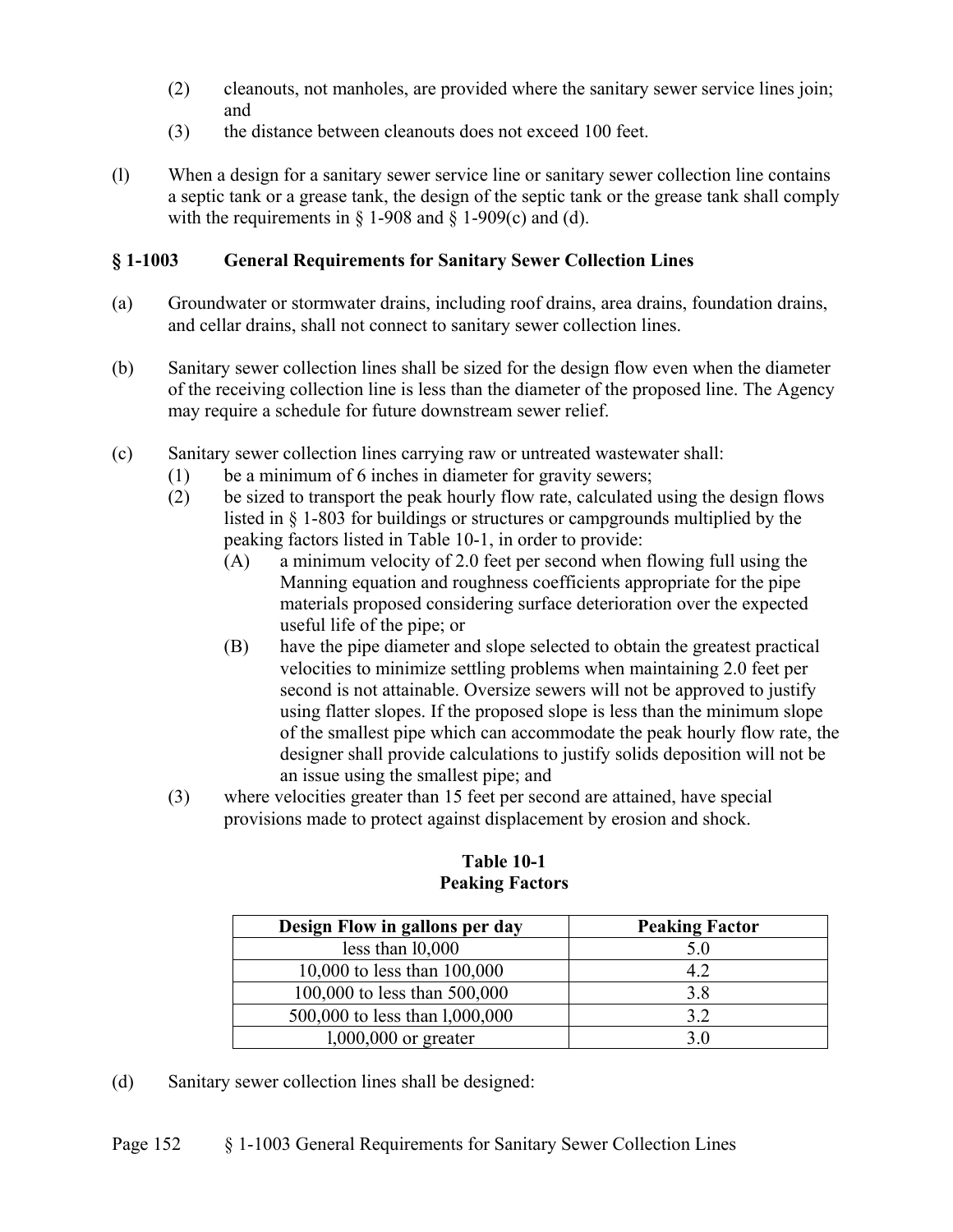- (1) with the minimum slopes shown in Table 10-2 regardless of the formula used or friction factors used in the design of the lines; and
- (2) when a smaller sanitary sewer collection line joins a larger sanitary sewer collection line, the bottom of the larger sanitary sewer collection line shall be lowered sufficiently to maintain the same energy gradient. A method for securing these results is to place the 0.8 depth point of both sewers at the same elevation.

| Size (inches Pipe) | Slope (feet/l00 feet) |
|--------------------|-----------------------|
|                    | 0.60                  |
|                    | 0.40                  |
|                    | 0.28                  |
| 12                 | 0.22                  |
|                    | 0.15                  |
|                    | 0 <sub>12</sub>       |

**Table 10-2 Minimum Slopes**

- (e) Sanitary sewer collection lines shall:
	- (1) be sufficiently deep to prevent freezing; and
	- (2) have a bury depth:
		- (A) of at least 4 feet; or
		- (B) at least 5 feet in areas subject to plowing or snow removal that allows for deeper frost penetration, unless Subsection (f) applies.
- (f) When the depths in Subsection  $(e)(2)(B)$  cannot be maintained without significant expense and when the design demonstrates the collection line will be protected from frost or other superimposed loads, the Secretary may approve a sanitary sewer collection line placed at shallower depths.
- (g) Sanitary sewer collection lines shall be laid with uniform slope and straight alignment between manholes.
- (h) Sanitary sewer collection lines on 20 percent slopes or greater shall be anchored securely with concrete anchors or equal spaced as follows:
	- (1) not over 36 feet center to center on grades 20 percent and less than 35 percent;
	- (2) not over 24 feet center to center on grades 35 percent and less than 50 percent; and
	- (3) not over 16 feet center to center on grades 50 percent and over.
- (i) Sanitary sewer collection lines and fittings shall be constructed of one of the following materials:
	- (1) rubber ring jointed polyvinyl chloride pipe, meeting the requirements of ASTM 3034 for SDR 35 or heavier;
	- (2) fused HDPE;
	- (3) ductile iron (DI) gravity sewer pipe of the proper class; or
	- (4) other materials approved by the Secretary.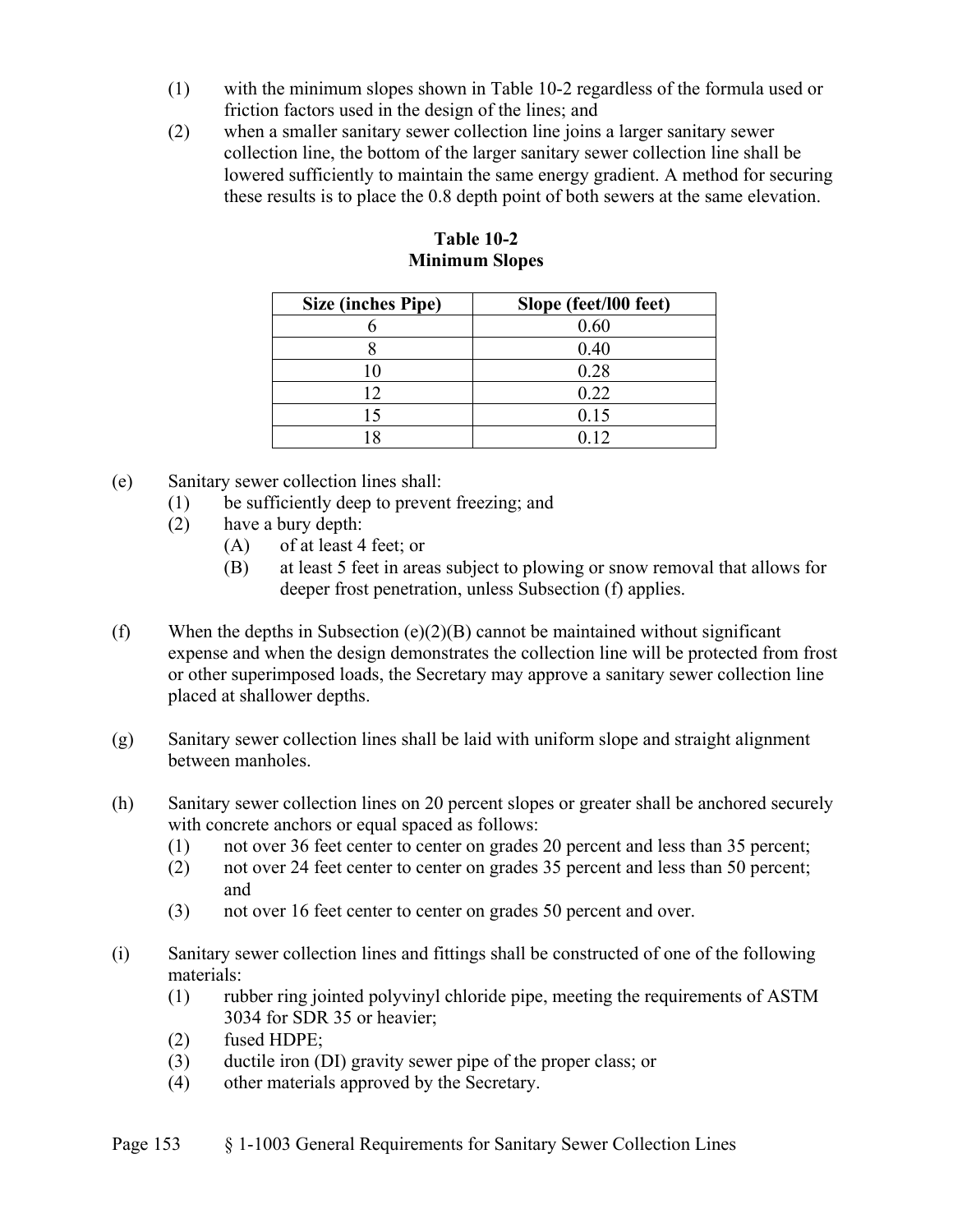- (A) In determining if the pipe material is appropriate for the specific use, the Secretary shall consider:
	- (i) the character of the waste (domestic, commercial or industrial);
	- (ii) soil characteristics;
	- (iii) exceptionally heavy external loadings;
	- (iv) abrasion; and
	- (v) corrosion.
- (B) The Secretary may require the designer to submit information from the pipe manufacturer certifying that the materials are acceptable for the specific use.
- (j) Sanitary sewer collection line joints shall:
	- (1) have couplings complying with ASTM specifications, including oil resistant joints that comply with ASTM D-1869;
	- (2) be designed to minimize infiltration and to prevent the entrance of roots throughout the life of the system; and
	- (3) be of similar materials as the collection line.
- (k) Sanitary sewer collection lines shall be designed to prevent damage from superimposed, live, dead, and frost induced loads.
	- (1) Proper allowance loads on the sewer shall be made based on the soil characteristics and potential groundwater conditions as well as the width and depth of trench.
	- (2) Where necessary, special bedding, haunching and initial backfill, concrete cradle, or special construction shall be used to withstand the anticipated potential superimposed loading or loss of trench wall stability.
- (l) Sanitary sewer collection line trenching shall comply with the following requirements:
	- (1) Ledge, rock, boulders, and large stones shall be removed to provide a minimum clearance of four inches below and on each side of all pipes.
	- (2) All water entering the excavations or other parts of the work shall be removed until all the work is complete.
- (m) Sanitary sewer collection line bedding shall comply with the following requirements:
	- (1) Bedding Class A, B, C, or crushed stone as described in ASTM C 12 or bedding that complies with the Vermont Agency of Transportation's 2011 Standard Specifications for Construction shall be used and carefully compacted for all rigid pipe provided the proper strength pipe is used with the specified bedding to support the anticipated load based on the soil type encountered and potential water table.
	- (2) Embedment materials for bedding, haunching and initial backfill shall be Classes I, II, or III as described in ASTM D 2321 and shall be carefully compacted for all flexible pipe provided the proper strength pipe is used with the specified bedding to support the anticipated load based on the soil type encountered and potential water table.
	- (3) Backfill shall be of a suitable material removed from the excavation except where other material is specified. Debris, frozen material, large clods or stones, organic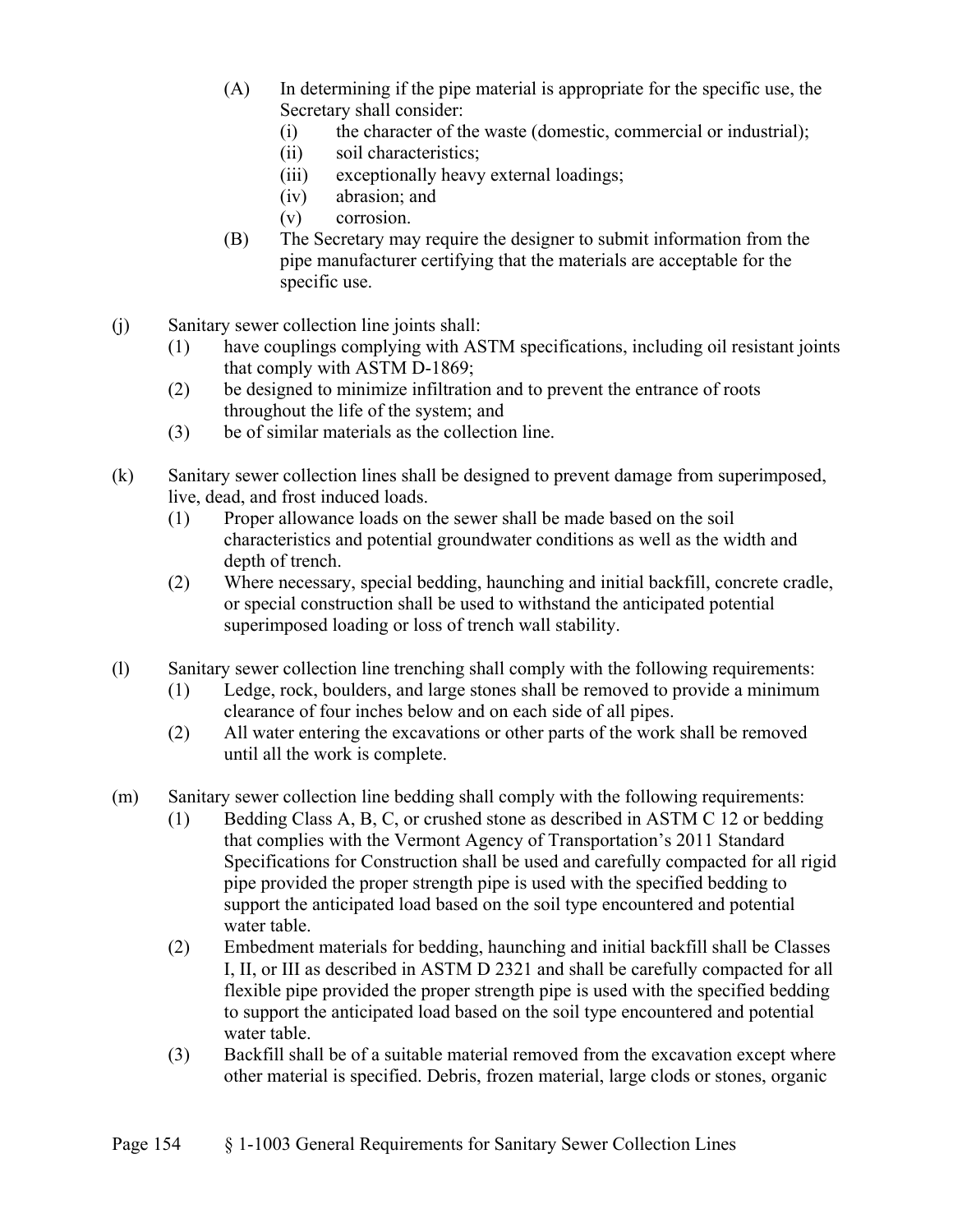matter, or other unstable materials shall not be used for backfill within 2 feet of the top of the pipe.

- (4) Final backfill shall be placed in such a manner as not to disturb the alignment of the pipe.
- (n) Trenchless technologies that may be used in lieu of open-trenching include:
	- (1) jack and bore and pipe jacking;
	- (2) micro-tunneling; and
	- (3) horizontal directional drilling.
- (o) Upon completion of construction of a sanitary sewer collection line and prior to backfilling over the collection line, leakage testing shall be performed in accordance with one of the following procedures:
	- (1) Water (Hydrostatic) Leakage Testing
		- (A) Plug or cap all service laterals, stubs, and fittings. Place adequate bracing to withstand thrust forces.
		- (B) A tapped plumber's plug shall be inserted in the downstream manhole inlet sewer. The water supply connection is made at this point, but never directly from a water main, including the fire hydrant, unless a backflow preventer is used.
		- (C) A stand pipe is tightly connected at the upstream end of the sanitary sewer service line or sanitary sewer collection line. The height of the stand pipe shall be at least 2 feet higher than any point in the line or 2 feet higher than the highest known water table, whichever is higher. A manhole may be used as a stand pipe.
		- (D) Water is added at the downstream connection in order to avoid trapping air bubbles or pockets. The line shall be filled to the elevation designated in the stand pipe.
		- (E) Allow the line to stand with water for at least a 2-hour stabilization period or such shorter period as may be required to achieve stabilized readings of water loss over three consecutive 15-minute periods. This allows air to escape and absorption to take place.
		- (F) Fill the sanitary sewer service line or sanitary sewer collection line to the reference mark and continue the test for at least 1 hour. Maintain the minimum head throughout the test, adding any volume of water required and including that volume in the leakage.
		- (G) Convert the calculated leakage to gallons per inch of pipe diameter per mile per day.
		- (H) Gravity sanitary sewer collection lines including manholes shall not exceed leakage of 200 gallons per inch of pipe diameter per mile per day.
	- (2) Air Testing
		- (A) Procedures
			- (i) Determine the test time for the section of line to be tested using Table 10-3 or Table 10-4 or the formulas in Chart 10-1.
			- (ii) Plug all openings in the test section.
			- (iii) Add air until the internal pressure of the line is raised to approximately 4.0 pounds per square inch (psi) greater than the average pressure of any groundwater. After this pressure is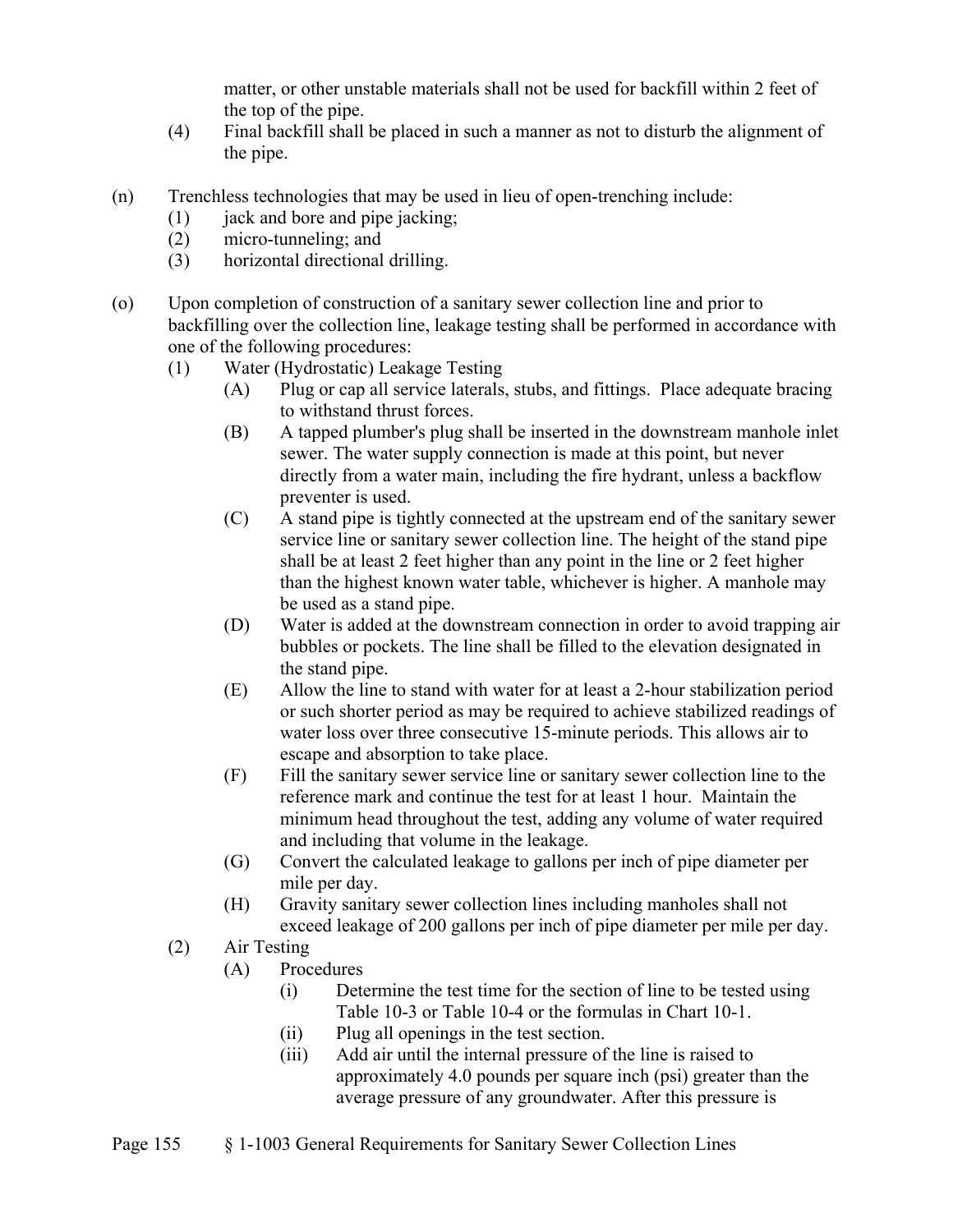reached, allow the pressure to stabilize. The pressure will normally drop as the air temperature stabilizes. This usually takes 2 to 5 minutes depending on the pipe size. The pressure may be reduced to 3.5 psi before starting the test.

- (iv) When the pressure has stabilized and is at or above the starting test pressure of 3.5 psi above the pipe start the test. If the pressure drops more than 1.0 psi during the test time, the line is presumed to have failed the test. If a 1.0 psi drop does not occur within the test time, the line has passed the test.
- (B) Test Time
	- (i) Table 10-3 shows the required test time, T, in minutes per 100 feet of pipe for each nominal pipe size. Test times are for a 1.0 psi pressure drop from 3.5 to 2.5 psi. Table 10-3 has been established using the formulas contained in Chart 10-1.
	- (ii) If the section of line to be tested includes more than 1 pipe size, calculate the test time for each size and add the test times to arrive at the total test time for the section.
	- (iii) It is not necessary to hold the test for the whole period when it is clearly evident that the rate of air loss is less than the allowable.

| <b>Nominal Pipe Size</b><br>in inches | T (time)<br>minutes per 100 feet | <b>Nominal Pipe Size</b><br>in inches | T (time)<br>minutes per 100 feet |
|---------------------------------------|----------------------------------|---------------------------------------|----------------------------------|
|                                       | 0.2                              |                                       | 3.0                              |
|                                       | 0.3                              | 24                                    | 3.6                              |
|                                       | 0.7                              | 27                                    | 4.2                              |
|                                       |                                  | 30                                    | 4.8                              |
| 10                                    |                                  | 33                                    | 5.4                              |
|                                       | 1.8                              | 36                                    | 6.0                              |
|                                       |                                  | 39                                    | 6.6                              |
| 18                                    |                                  |                                       |                                  |

 **Table 10-3 Minimum Test Time for Various Pipe Sizes**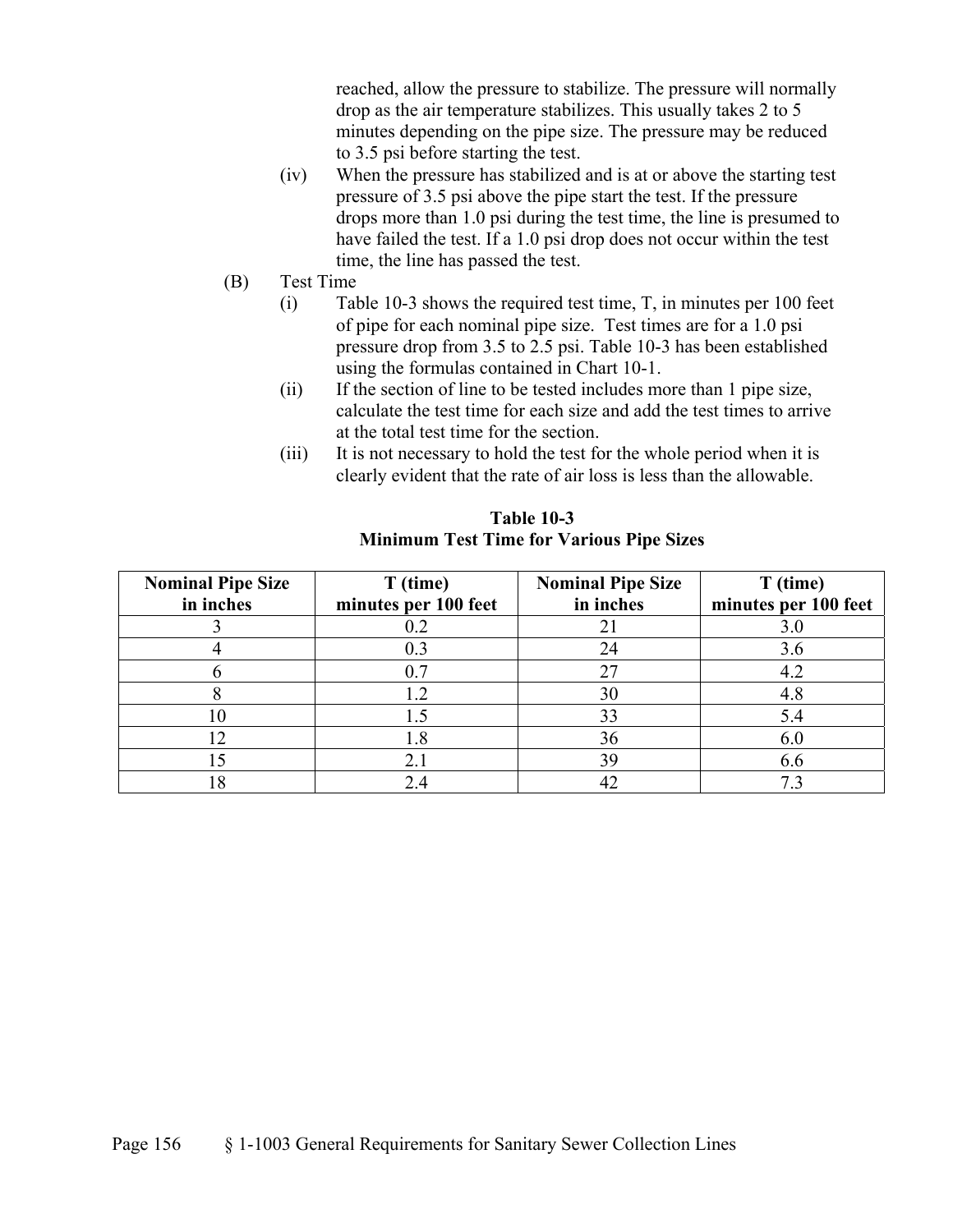#### **Chart 10-1 Formulas and Allowable Air Loss Standards**

Calculate the required test time at a given allowable air loss as follows:  $T = (K)[(D^2)(L) \div (Q)]$ Calculate air loss with a timed pressure drop as follows:  $Q = (K)[(D^2)(L) \div T]$  Where:  $D =$  nominal size in inches;  $L =$  length of line of 1 pipe size in feet;  $K = 0.534$  x 10-6 for S.I. units (International Standard of Units) or 0.371 x 10-3 for inch pound units;  $Q = air$  loss in cubic feet per minute; and  $T =$  time for pressure to drop 1.0 pound per square inch in minutes

(C) An appropriate allowable air loss, Q, in cubic feet per minute, has been established for each nominal pipe size. Based on field experience, the Q value that has been selected will enable detection of any significant leak. Table 10-4 lists the Q established for each pipe size.

| <b>Nominal Pipe Size</b><br>in Inches | Q ft <sup>3</sup> /min | <b>Nominal Pipe Size</b><br>in Inches | Q ft <sup>3</sup> /min |
|---------------------------------------|------------------------|---------------------------------------|------------------------|
|                                       | 2.0                    | 21                                    | 5.5                    |
|                                       | 2.0                    | 24                                    | 6.0                    |
|                                       | 2.0                    | 27                                    | 6.5                    |
|                                       | 2.0                    | 30                                    | 7.0                    |
|                                       | 2.5                    | 33                                    | 7.5                    |
| 12                                    | 3.0                    | 36                                    | 8.0                    |
| ۱۲,                                   | 4.0                    | 39                                    | 8.5                    |
|                                       | $5.0\,$                |                                       |                        |

 **Table 10-4 Allowable Air Loss for Various Pipe Sizes** 

- (D) The air test shall, at a minimum, conform to the test procedure described in ASTM C 828-86 for clay pipe, ASTM C 924 for concrete pipe, and ASTM F 1417 for plastic pipe.
- (3) A designer may present other methods for conducting leakage testing to the Secretary for approval prior to conducting the test.
- (p) Thirty or more days following final backfill of the sanitary sewer collection line, the following tests shall be performed: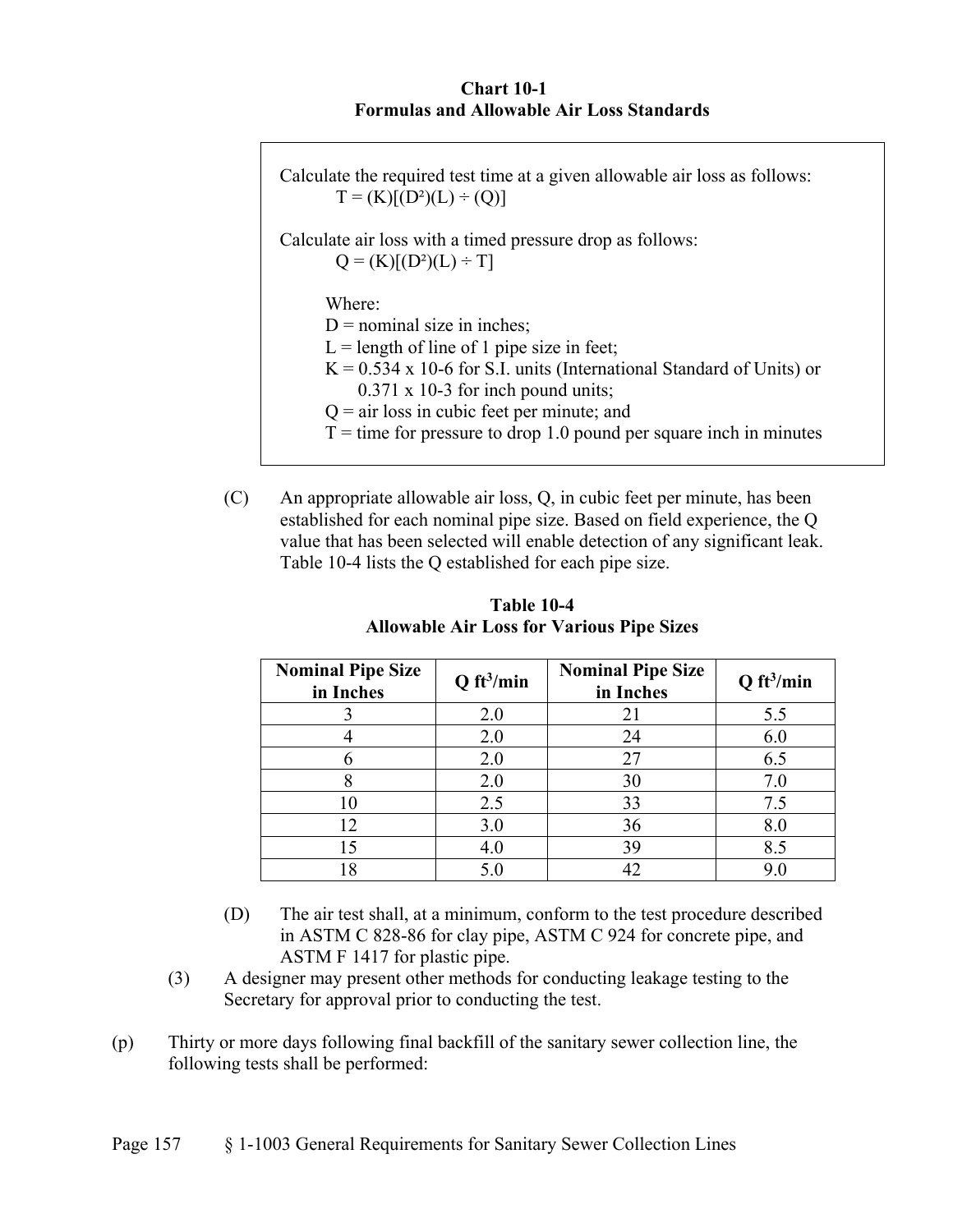- (1) Deflection tests shall be performed on all flexible sanitary sewer collection lines to verify the following requirements are met:
	- (A) No pipe shall exceed a deflection of 5 percent. If deflection exceeds 5 percent, the pipe shall be excavated. Replacement or correction shall be accomplished in accordance with requirements in the approved specifications.
	- (B) The rigid ball or mandrel used for the deflection test shall have a diameter not less than 95 percent of the base inside diameter or average inside diameter of the pipe depending on which diameter is specified in the ASTM Specification, including the appendix, to which the pipe is manufactured. The test shall be performed without mechanical pulling devices.
- (2) The sanitary sewer collection line shall be tested for alignment to verify the following requirements are met:
	- (A) Each segment of pipe between manholes shall pass a lamp test for correctness of horizontal and vertical alignment.
	- (B) Water shall be introduced into each pipe segment with no standing water observed during the test.
	- (C) If the collection line fails the alignment test, the pipe shall be excavated. Replacement or correction shall be accomplished in accordance with requirements in the approved specifications.

# **§ 1-1004 Requirements for Sanitary Sewer Manholes**

- (a) Required locations for manholes in sanitary sewer service lines and sanitary sewer collection lines
	- (1) Manholes shall be installed:
		- (A) at the end of each sanitary sewer collection line;
		- (B) at all changes in grade, size or alignment;
		- (C) at all intersections; and
		- (D) at distances not greater than 400 feet except manholes may be spaced at distances of 600 feet:
			- (i) for municipal sanitary sewer collection lines, when the municipality has the equipment capable of cleaning the sewer for 600 feet and submits a letter to the Secretary verifying ownership of the equipment: or
			- (ii) for a privately owned sanitary sewer collection line, if a municipality submits a letter to the Secretary indicating its intent to take over ownership or control of the line upon completion of construction and verifying that it has the equipment capable of cleaning the sewer for 600 feet.
	- (2) Notwithstanding Subsection (a)(1), when the sanitary sewer service line or sanitary sewer collection line is carrying only effluent, the Secretary may approve greater distances between manholes than that specified in Subsection (a)(1). In determining whether to authorize greater distances the Secretary shall consider the following factors:
		- (A) the diameter of the sanitary sewer collection line; and
		- (B) availability of cleaning equipment.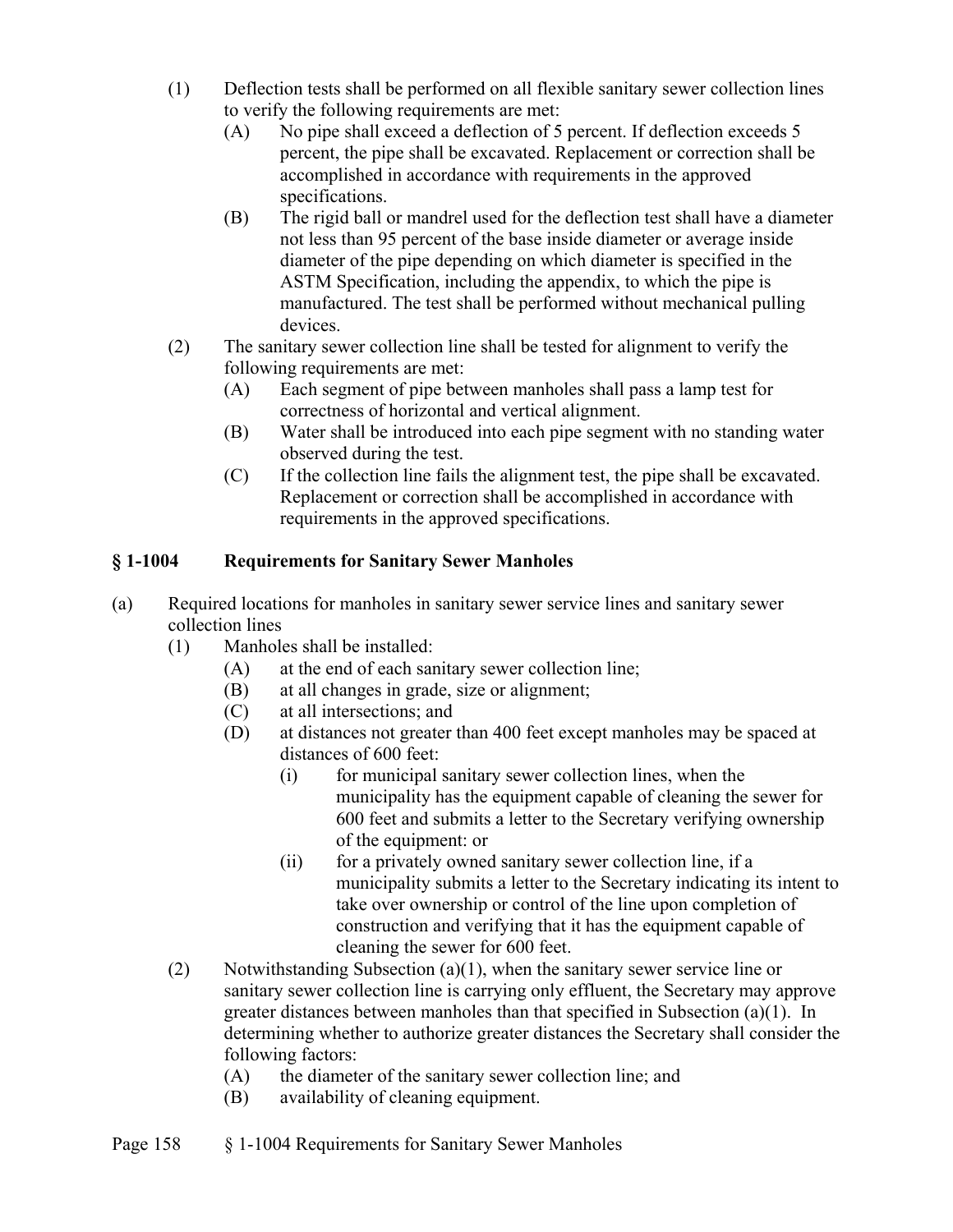- (b) Required diameter of manholes
	- (1) The minimum diameter of manholes shall be 48 inches; large diameters are preferred for connection to large diameter sewers.
	- (2) A minimum access diameter of 24 inches shall be provided.
	- (3) Larger access diameters may be required by VOSHA to meet confined space entry procedures.
- (c) Requirements for drop manholes:
	- (1) A drop pipe shall be provided for a sewer entering a manhole at an elevation of 24 inches or more above the manhole bottom.
	- (2) Where the difference in elevation between the incoming sanitary sewer collection line or sanitary sewer service line and the manhole bottom is less than 24 inches, the bottom shall be filleted to prevent deposition of solids.
	- (3) Outside drop connections, due to the unequal earth pressures that would result from the backfilling operation in the vicinity of the manhole, shall have the entire outside drop connection encased in concrete.
	- (4) Inside drop connections, when necessary, shall be secured to the interior wall of the manhole. Where inside drops are used, the manhole diameter shall be increased to 60 inches to allow adequate access for cleaning and maintenance except when a municipality requests an inside drop to an existing manhole that has a minimum diameter of 4 feet.
- (d) Flow channels shall be provided in the base of all manholes. The flow channel through manholes shall:
	- (1) conform in shape and slope to that of the sanitary sewer collection line or sanitary sewer service line entering and exiting the manhole;
	- (2) be constructed so that the flow at peak conditions will remain in the flow channel; and
	- (3) for curved flow channels, slope through the manhole shall be increased to maintain the necessary velocities.
- (e) Manholes shall include a bench that meets the following requirements:
	- (1) A bench shall be provided on each side of a manhole flow channel.
	- (2) The bench shall have a slope of:
		- (A) no less than 0.5 inch per foot; and
		- (B) no greater than 1.0 inch per foot.
	- (3) No sewer shall discharge onto the surface of the bench.
- (f) Manholes shall be constructed using the following material.
	- (1) Manholes shall be of the precast concrete or poured in place concrete type.
	- (2) Manholes shall be waterproofed on the exterior.
	- (3) Inlet and outlet pipes shall be joined to the manhole with a flexible watertight gasket that allows differential settlement of the pipe and manhole wall to take place.
	- (4) A watertight connection using non-shrink mortar that allows differential settlement of the pipe and manhole wall to take place is acceptable when connecting a new sanitary sewer service line or sanitary sewer collection line to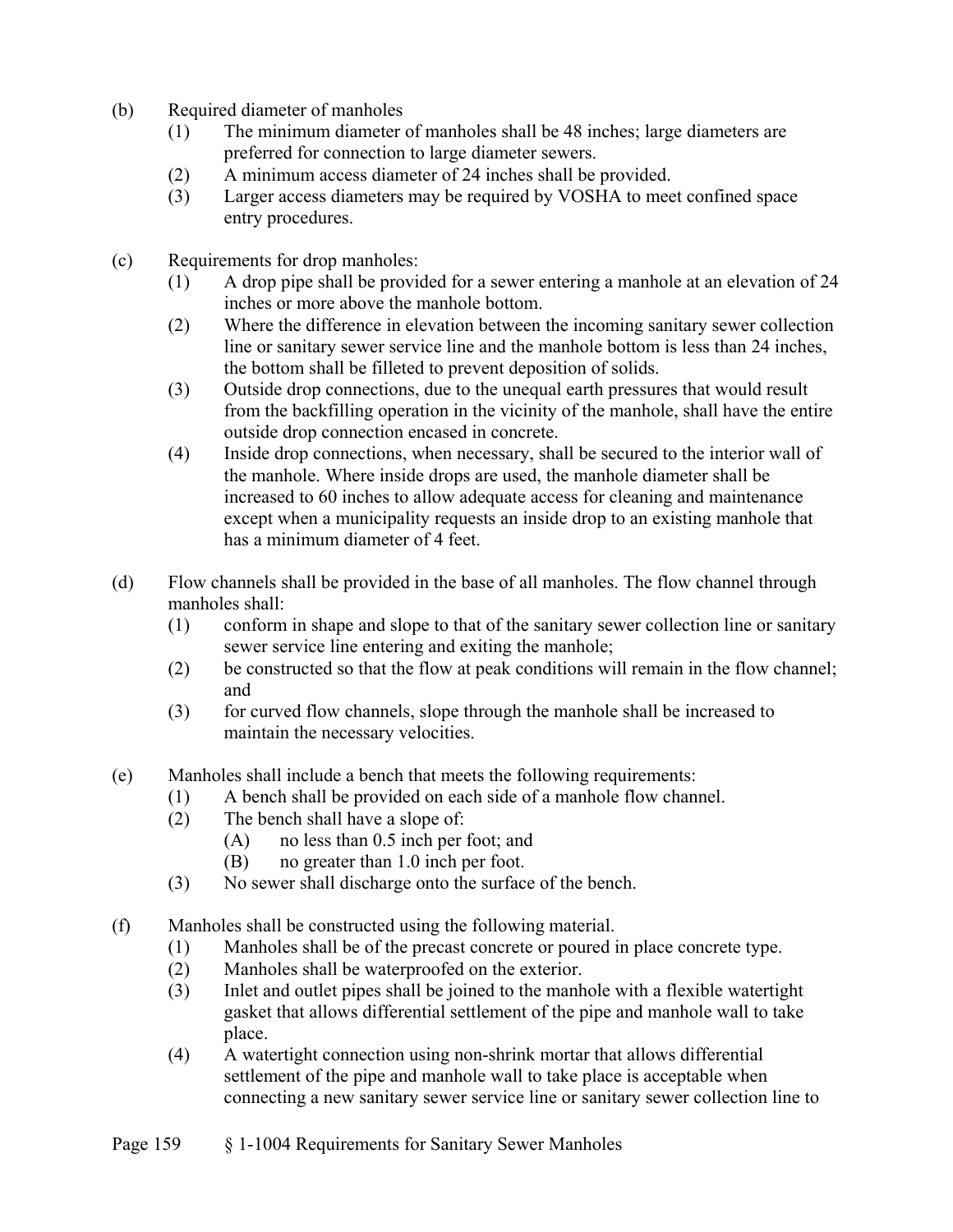an existing manhole when it is impractical to make the connection using a gasketed flexible watertight connection.

- (5) Watertight manhole covers shall be used wherever the manhole tops may be flooded by street runoff or high-water.
- (6) After the manhole has been assembled in place, all lifting holes, whether or not the holes penetrate through the manhole, depressions and exterior joints shall be filled and pointed with non-shrinking mortar or other comparable material.
- (g) Where groundwater may affect the buoyancy of a manhole, appropriate construction specifications to prevent movement of the manhole shall be provided.
- (h) Upon completion of construction of a manhole, leakage testing of manholes shall be performed in accordance with one of the following procedures.
	- (1) Water (Hydrostatic) Leakage Testing
		- (A) All pipes and other openings into the manhole shall be suitably plugged to prevent blowout.
		- (B) Each manhole shall be checked for exfiltration by filling with water to the top of the cone section.
			- (i) A stabilization period of 1 hour shall be provided to allow for absorption.
			- (ii) At the end of this period, the manhole shall be refilled to the top of the cone, if necessary, and the measuring time of at least 6 hours begins.
			- (iii) At the end of the test period, the manhole shall be refilled to the top of the cone measuring the volume of water added.
		- (C) The volume of water in (B) needed to refill the manhole shall be converted to a 24-hour rate and the leakage determined on the basis of depth.
		- (D) The leakage for each manhole shall not exceed 1 gallon per vertical foot for a 24-hour period for exfiltration and there shall be no visible infiltration.
		- (E) If more than 1 gallon per vertical foot for a 24-hour period for exfiltration occurs or there is visible infiltration within the test period, the manhole failed the test and shall be repaired or reconstructed and retested.
	- (2) Vacuum Leakage Testing
		- (A) Manholes that have been backfilled shall be excavated to expose the entire exterior prior to vacuum testing.
		- (B) All pipes and other openings in the manhole shall be plugged in a manner to prevent displacement.
		- (C) A plate with an inflatable rubber ring the size of the top of the manhole shall be installed by inflating the ring with air to a pressure adequate to prevent leakage of air between the rubber ring and the manhole wall.
		- (D) Air shall then be pumped out of the manhole through an opening in the plate until a vacuum is created inside of the manhole equal to 10 inches of mercury on an approved vacuum gauge. The removal of the air shall then be stopped and the test time begun. The vacuum drop shall not exceed 1 inch of mercury over the period of time as follows:
			- (i) 0 to 10-foot deep manholes  $-2$  minutes;
			- (ii) greater than 10 feet to 15-foot deep manholes  $-2.5$  minutes; or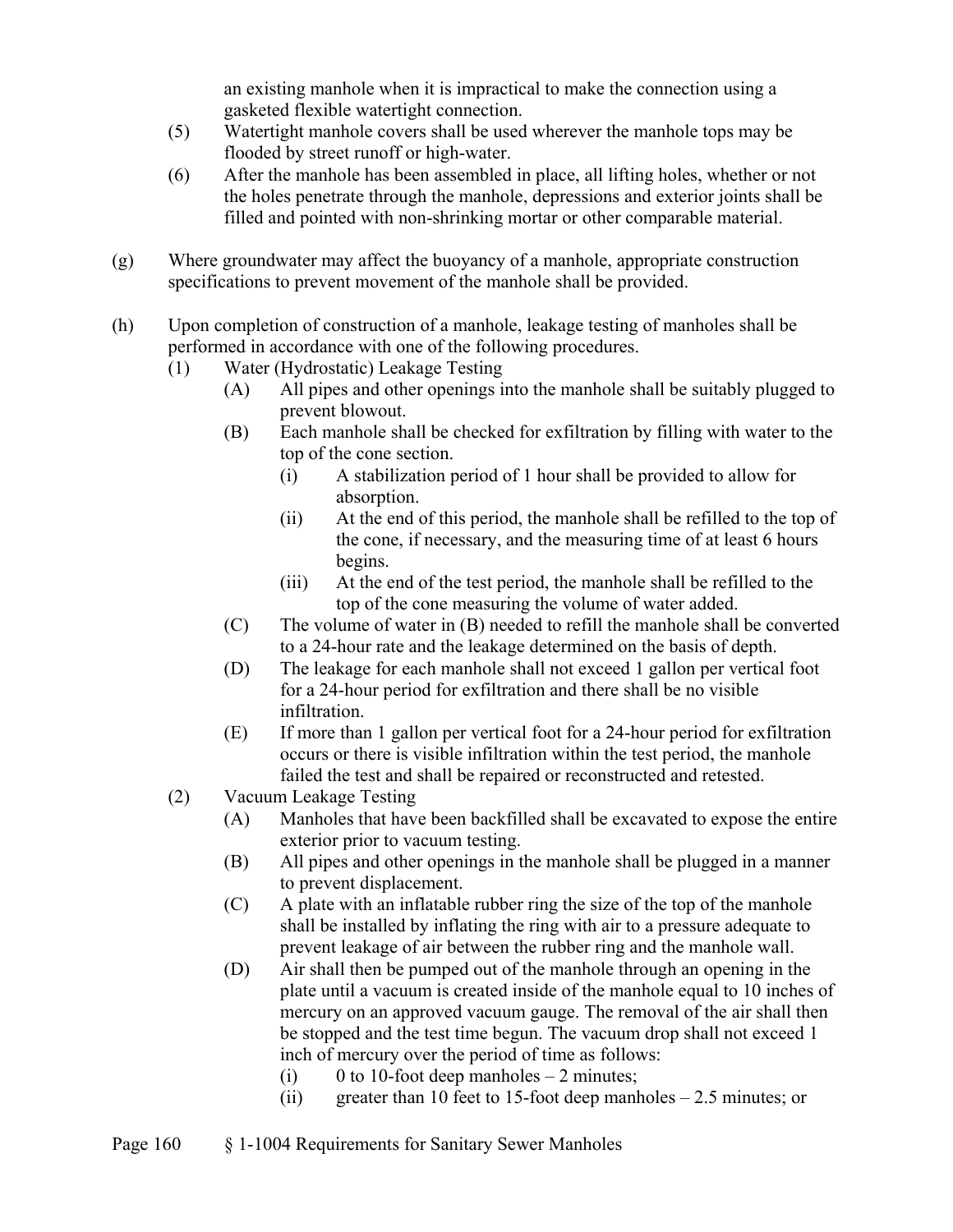- (iii) greater than 15-foot deep manholes  $-3$  minutes.
- (E) If more than 1 inch of drop in vacuum occurs within the test period, the manhole failed the test and shall be repaired or reconstructed and retested.
- (F) Air testing of concrete sewer manholes may conform to the test procedures described in ASTM C 1244.
- (3) Following satisfactory test results, the manhole may be backfilled.

## **§ 1-1005 Requirements for Inverted Siphons**

Inverted siphons shall:

- (1) Have not less than 2 barrels with a minimum pipe size of 6 inches.
- (2) Have inlet and discharge structures
	- (A) with adequate clearances for cleaning equipment, inspection, and flushing (vented manholes are recommended); and
	- (B) that are arranged so that the design flow is diverted to 1 barrel and so that either barrel may be cut out of service for cleaning.
- (3) Provide sufficient head and appropriate pipe sizes to secure re-suspension velocities of at least 3.0 feet per second for design average flows to prevent settling in pipes.
- (4) Have a vertical alignment that allows cleaning and maintenance.

## **§ 1-1006 Design Standards for Sanitary Sewer Collection Lines and Sanitary Sewer Service Lines Under and Over Surface Waters**

- (a) Sanitary sewer collection lines and sanitary sewer service lines shall:
	- (1) be designed to avoid stream crossings when possible;
	- (2) minimize the number of stream crossings when stream crossings are needed; and
	- (3) when crossing a stream, be designed to cross under the stream as nearly perpendicular to the stream flow as possible.
- (b) The horizontal location of sanitary sewer collection lines and sanitary sewer service lines along streams shall be sufficiently far from the stream to:
	- (1) allow for meander belt of the stream as required by the Watershed Management Division;
	- (2) allow for possible future widening of the stream due to bank erosion;
	- (3) prevent discharges into the stream of dirt, silt or other substances during construction; and
	- (4) allow future access for repair and maintenance of the line without entering the stream.
- (c) Sanitary sewer collection lines and sanitary sewer service lines crossing under streams shall meet the following requirements:
	- (1) Sanitary sewer collection lines and sanitary sewer service lines shall be at a sufficient depth below the natural bottom of the stream bed to protect the lines.
	- (2) When the line is located in bedrock beneath a stream, a minimum of 1 foot of cover is required.
	- (3) When the line is not located in bedrock beneath a stream a minimum of 3 feet of cover is required.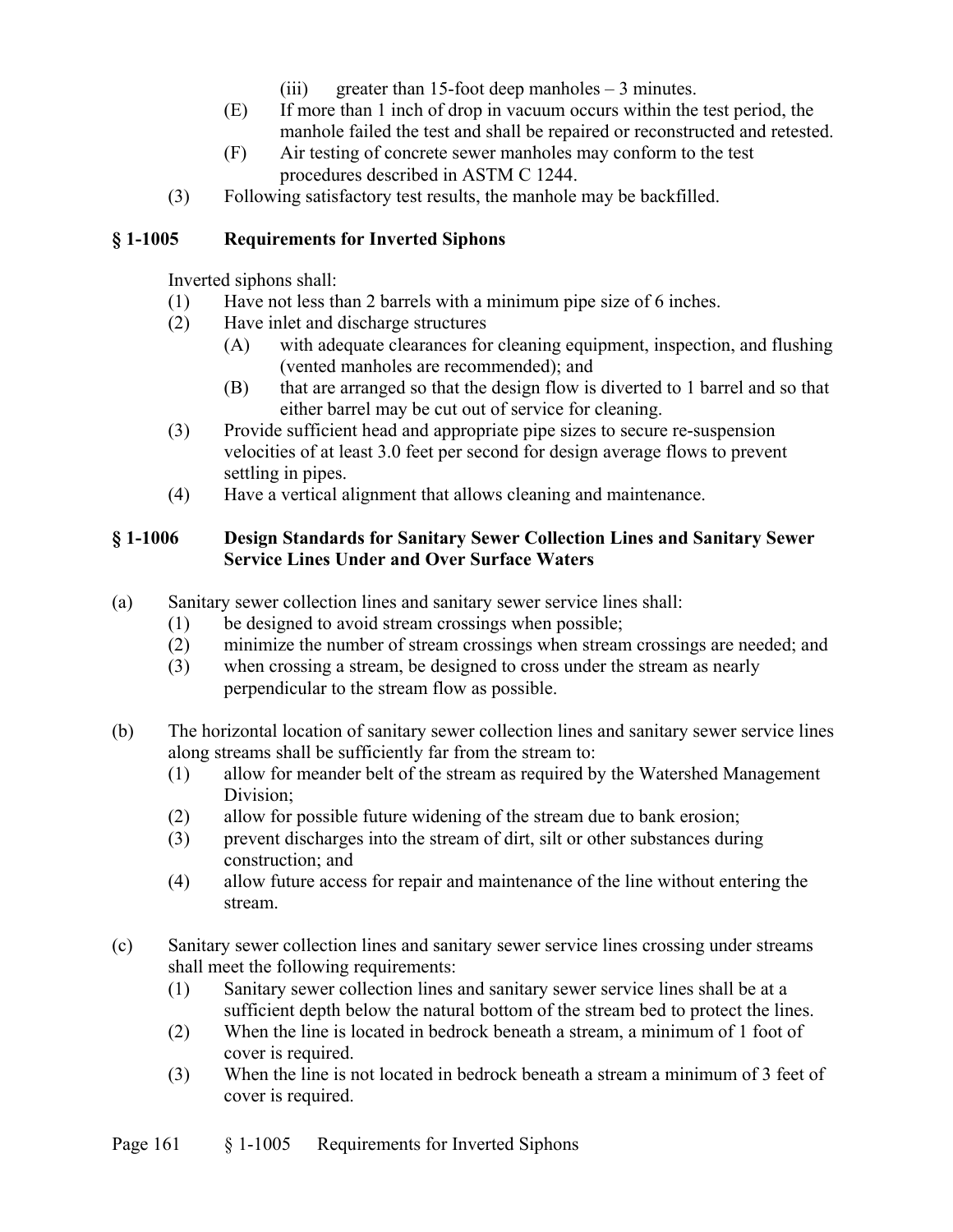- (4) When the line is under a paved stream channel, the top of the line shall be placed below the bottom of the channel pavement.
- (d) Construction materials for sanitary sewer collection lines and sanitary sewer service lines crossing under streams shall be:
	- (1) ductile iron pipe with restrained joints constructed so the line will remain watertight and free from changes in alignment or grade; and
	- (2) stone, coarse aggregate, washed gravel, or other materials for the backfill of the sewer trench that will not readily erode, cause discharges of dirt, silt or other materials, damage pipe during placement, or corrode the line.
- (e) Manholes for sanitary sewer service lines or sanitary sewer collection lines crossing under or over streams shall:
	- (1) not be located within the stream channel; and
	- (2) be located so they do not interfere with the free discharge of flood flows of the stream.
- (f) Sanitary sewer service lines or sanitary sewer collection lines crossing aerially over streams shall meet the following requirements.
	- (1) Ductile iron pipe with restrained mechanical joints is required for all aerial sanitary sewer collection line crossings.
	- (2) Support shall be provided for all joints in pipes utilized for aerial crossings. The supports shall be designed to prevent thermal expansion, vibration, frost heave, overturning, settlement or loads that may adversely affect the structural integrity of the support.
	- (3) Precautions against freezing, such as insulation and increased slope, shall be included with the design of an aerial crossing.
	- (4) Expansion jointing shall be used between above ground and below ground sanitary sewer collection lines.
	- (5) The impact of flood waters and debris shall be considered.
		- (A) When the line is not attached to a road, highway, or railroad bridge, the bottom of the pipe shall be placed no lower than the elevation of the 100 year flood.
		- (B) When the line is attached to a road, highway, or railroad bridge:
			- (i) the bottom of the pipe shall be placed above the required bottom elevation of the bridge; and
			- (ii) the pipe shall be attached to a support beam that is the least exposed to the flow of the flood waters.

#### **§ 1-1007 Separation of Sanitary Sewer Service Lines and Sanitary Sewer Collection Lines from Water Mains, Water Service Lines and Water Service Pipes**

- (a) Horizontal Isolation Distances from Water Mains, Water Service Lines, and Water Service Pipes
	- (1) All portions of a sanitary sewer collection line and sanitary sewer service line shall be at least 10 feet horizontally from all portions of a proposed, existing, or
- Page 162 § 1-1007 Separation of Sanitary Sewer Service Lines and Sanitary Sewer Collection Lines from Water Mains, Water Service Lines and Water Service Pipes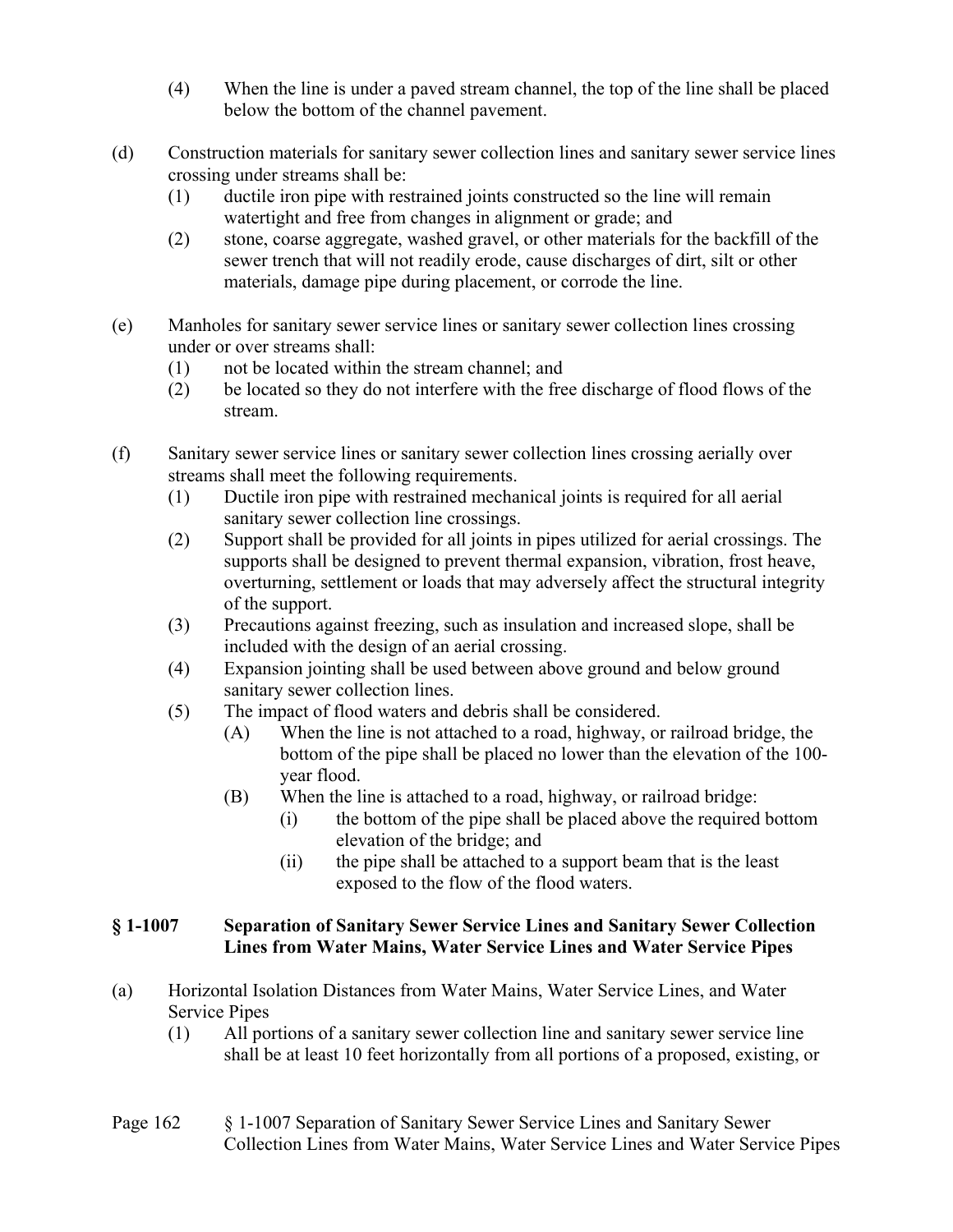permitted water mains, except where site conditions prevent obtaining the 10-foot separation and one of the following requirements is met:

- (A) The sanitary sewer collection line or sanitary sewer service line shall be water works grade 150 pounds per square inch pressure rated pipe meeting AWWA standard C-900 or equivalent pipe and pressure tested to 150 pounds per square inch to assure watertightness.
- (B) The bottom of the water main shall be at least 18 inches above the top of the sanitary sewer collection line or sanitary sewer service line and the water main is in a separate trench or on an undisturbed soil shelf in the sewer trench.
- (2) All portions of a sanitary sewer collection line and sanitary sewer service line shall be at least 10 feet horizontally from all portions of a proposed, existing, or permitted water service line or water service pipe, except where site conditions prevent obtaining the 10-foot separation and one of the following requirements is met:
	- (A) The water service line or water service pipe shall be sleeved with pipe materials approved by the Vermont Plumbing Rules, and:
		- (i) if the sleeves terminate below ground, the ends of the sleeve are sealed to be water tight; or
		- (ii) if the sleeves terminate above finished slab or in a basement, the ends of the sleeve are sealed to be water tight or left open.
	- (B) The water service line or water service pipe shall be in a separate trench or an undisturbed soil shelf in the sewer trench and one of the following requirements is met:
		- (i) the bottom of the water service line or water service pipe shall be at least 18 inches above the top of the sanitary sewer collection line or sanitary sewer service line; or
		- (ii) the sanitary sewer collection line or sanitary sewer service line shall be water works grade 50 pounds per square inch pressure rated pipe meeting AWWA standard C-900 or equivalent pipe and pressure tested to 150 pounds per square inch to assure watertightness.
- (b) Vertical Separation and Crossings for Water Mains, Water Service Lines, and Water Service Pipes
	- (1) Sanitary sewer collection lines and sanitary sewer service lines crossing above proposed, existing, or permitted water mains shall be laid so the bottom of the collection line or service line is 18 inches above the top of the water main with the joints of the collection line or service line equal distance from the crossing, except where site conditions prevent obtaining the 18-inch separation and one of the following requirements is met:
		- (A) The sanitary sewer collection line or sanitary sewer service line shall be sleeved to a point 10 horizontal feet from the center line of the crossing.
		- (B) The sanitary sewer collection lines and sanitary sewer service lines shall:
			- (i) be water works grade 50 pounds per square inch pressure rated pipe meeting AWWA standard C-600 or equivalent pipe and be
- Page 163 § 1-1007 Separation of Sanitary Sewer Service Lines and Sanitary Sewer Collection Lines from Water Mains, Water Service Lines and Water Service Pipes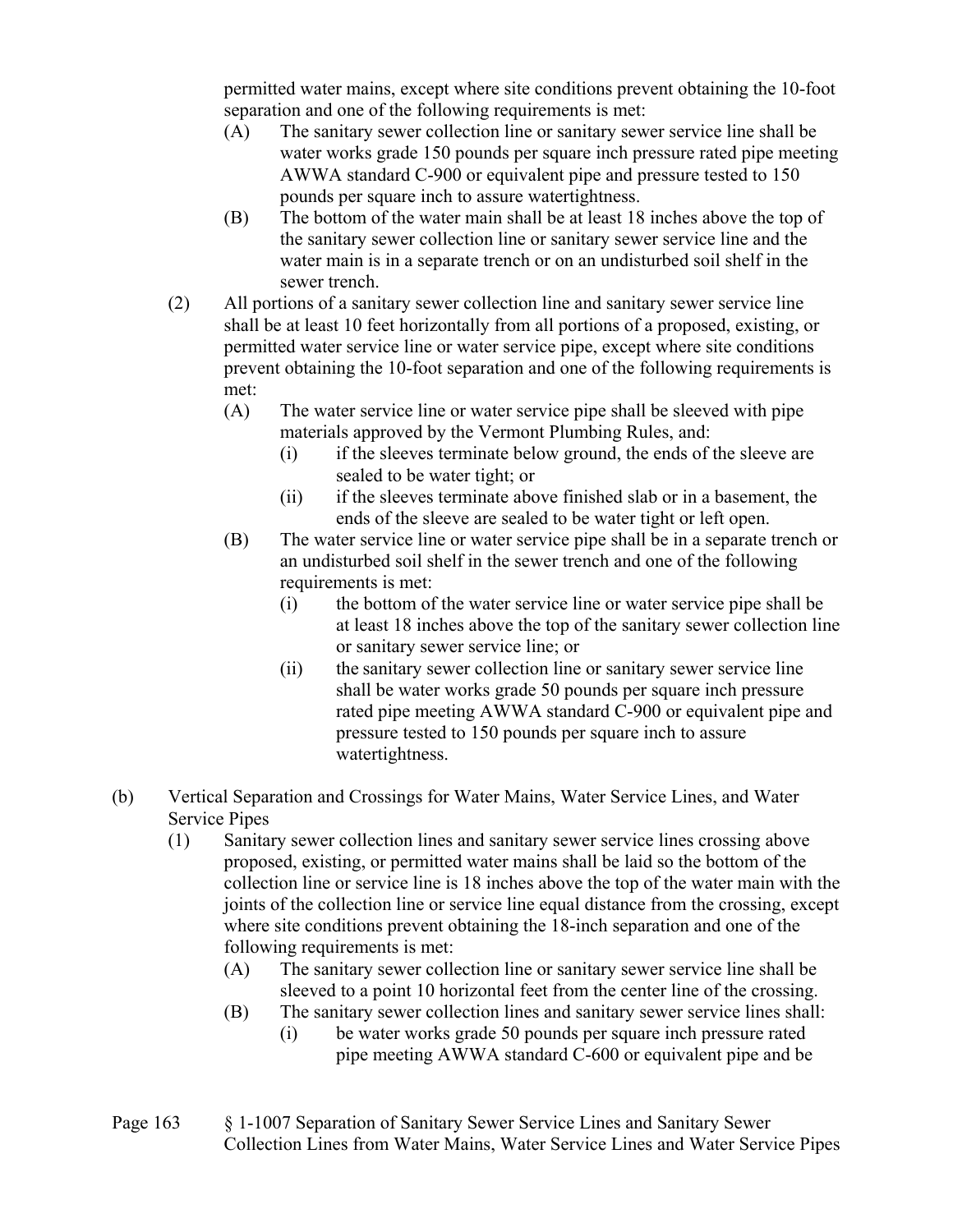pressure tested to 150 pounds per square inch to assure watertightness; and

- (ii) the sanitary sewer collection line shall be provided structural support, such as sleeving of the sanitary sewer, that will extend beyond the trench excavation for the water service line or water service pipe.
- (2) Sanitary sewer collection lines and sanitary sewer service lines crossing below proposed, existing, or permitted water mains shall be laid so the top of the collection line or service line 18 inches below the bottom of the water main, except where site conditions prevent obtaining the 18-inch separation and one of the following requirements are met:
	- (A) The sanitary sewer collection lines and sanitary sewer service lines shall: be water works grade 150 pounds per square inch pressure rated pipe meeting AWWA standard C-600 or equivalent pipe and pressure tested to 50 pounds per square inch to assure watertightness.
	- (B) The sanitary sewer collection line or sanitary sewer service line shall be sleeved to a point 10 horizontal feet from the center line of the crossing.

# **§ 1-1008 Requirements for Wastewater Pump Stations**

- (a) General requirements for wastewater pump stations:
	- (1) There shall be no physical connection between any potable water supply and a wastewater pump station.
	- (2) Pump stations with a design flow of 2000 gallons per day or larger shall be readily accessible by maintenance vehicles during all weather conditions.
	- (3) Pump station structures and electrical and mechanical equipment shall be protected from physical damage from a 100-year flood.
	- (4) Pump stations shall remain fully operational and accessible during a 25-year flood.
	- (5) Exterior access hatches shall be provided with locks.
	- (6) Where it is necessary to pump wastewater prior to grit removal, the wet well and pump station piping shall be designed to avoid operational problems from the accumulation of grit.
	- (7) Pump stations shall not be located within a building or structure except when the pump station is considered interior plumbing by the Vermont Plumbing Rules.
- (b) The design of a combination wet and dry well pump station, a submersible pump station, and a suction lift wastewater pump station shall meet the following additional requirements:
	- (1) Wastewater Pump Station Construction Materials
		- (A) Materials shall be selected that are appropriate under conditions of exposure to hydrogen sulfide and other corrosive gases, greases, oils, and other constituents frequently present in wastewater. This is particularly important in the selection of metals and paints.
		- (B) Contact between dissimilar metals should be avoided. If contact cannot be avoided the design shall include provisions to minimize galvanic action.
		- (C) Pump stations shall be water tight. All inlet and outlet pipes penetrations shall: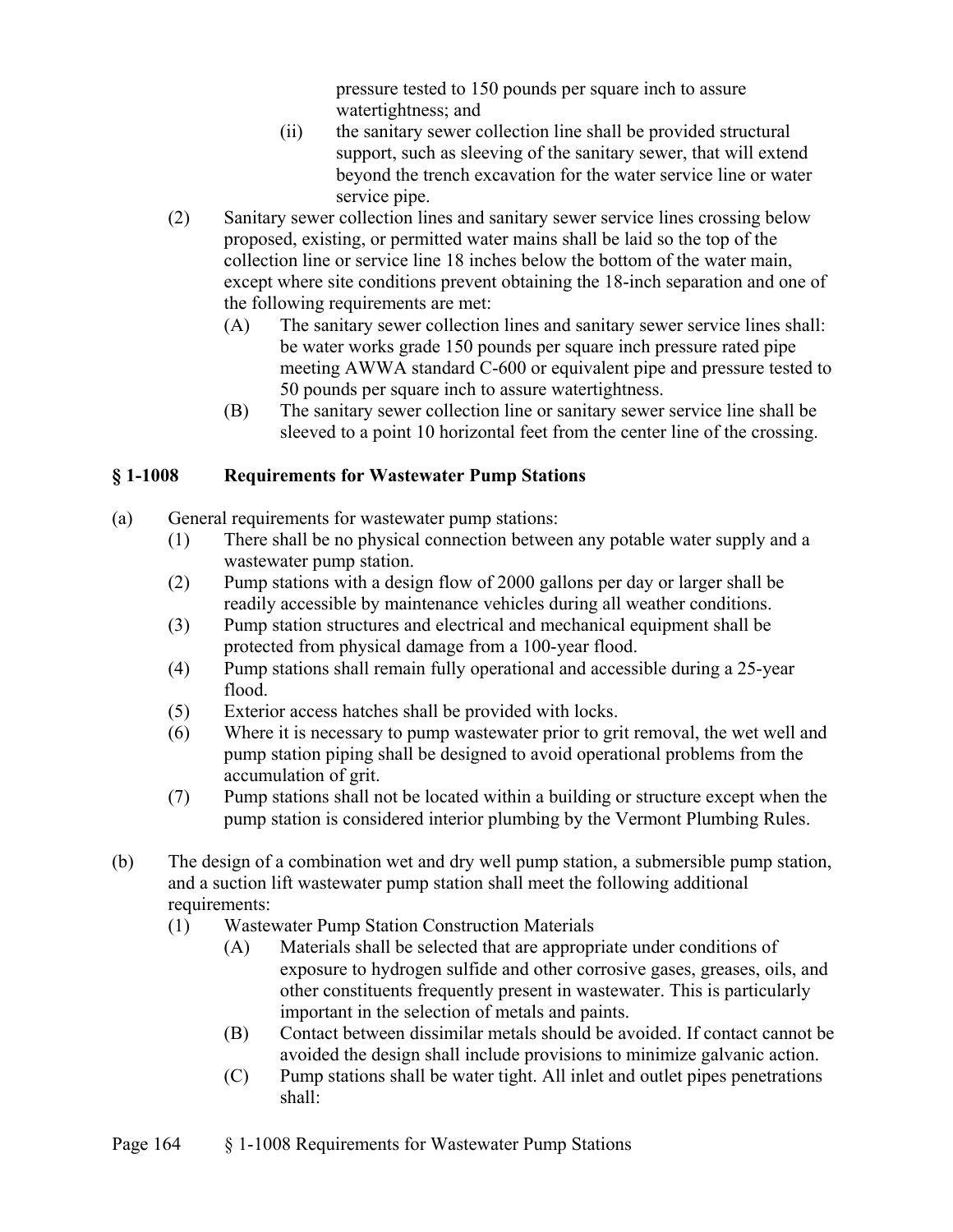- (i) for concrete tanks, be made with flexible rubber boots; or
- (ii) for plastic or fiberglass tanks, be made with watertight rubber grommets.
- (2) The designer is responsible for ensuring the pump station, when it is located in the seasonal high groundwater, is provided proper anchors to prevent movement of the station.
- (3) Dry wells
	- (A) Dry wells, including their superstructure, shall:
		- (i) be completely separate from the wet well;
		- (ii) have all common walls with the wet well be water and gas tight;
		- (iii) not provide access to the wet well; and
		- (iv) for the pump equipment compartment dry well, be above grade or offset to the wet well.
	- (B) Dry wells shall have a sump with a sump pump to remove leakage or drainage. Dry wells shall be designed so that the sump pump:
		- (i) is equipped with dual check valves;
		- (ii) discharges the contents of the sump to the wet well;
		- (iii) has a pump discharge pipe terminating above the maximum highwater elevation of the wet well;
		- (iv) discharges all seal leakage via a pipe or channel directly to the sump; and
		- (v) is sized to remove the maximum pump seal water discharge that would occur in the event of a pump seal failure.
- (4) Wet Wells
	- (A) Size
		- (i) The design fill time and minimum pump cycle time shall be taken into account when sizing the wet well.
		- (ii) The effective volume of the wet well shall be based on design flow and a filling time not to exceed 30 minutes unless the facility uses flow equalization.
		- (iii) The pump manufacturer's duty cycle recommendations shall be used to determine the minimum cycle time.
	- (B) Access openings to the wet well:
		- (i) shall be at least 24 inches in diameter; and
		- (ii) shall have gasketed replacement plates maintained on site to cover the access opening to the wet well in the event that the existing cover plate needs replacing after its removal.
	- (C) Floor Slope
		- (i) The wet well floor shall have a minimum slope of 1 to 1 to the hopper bottom.
		- (ii) The horizontal area of the hopper bottom shall be not greater than necessary for proper installation and function of the inlet.
	- (D) Air Displacement (Venting)
		- (i) Covered wet wells shall have provisions for air displacement to the atmosphere such as an inverted "j" tube or similar means.
- (5) Ventilation
	- (A) General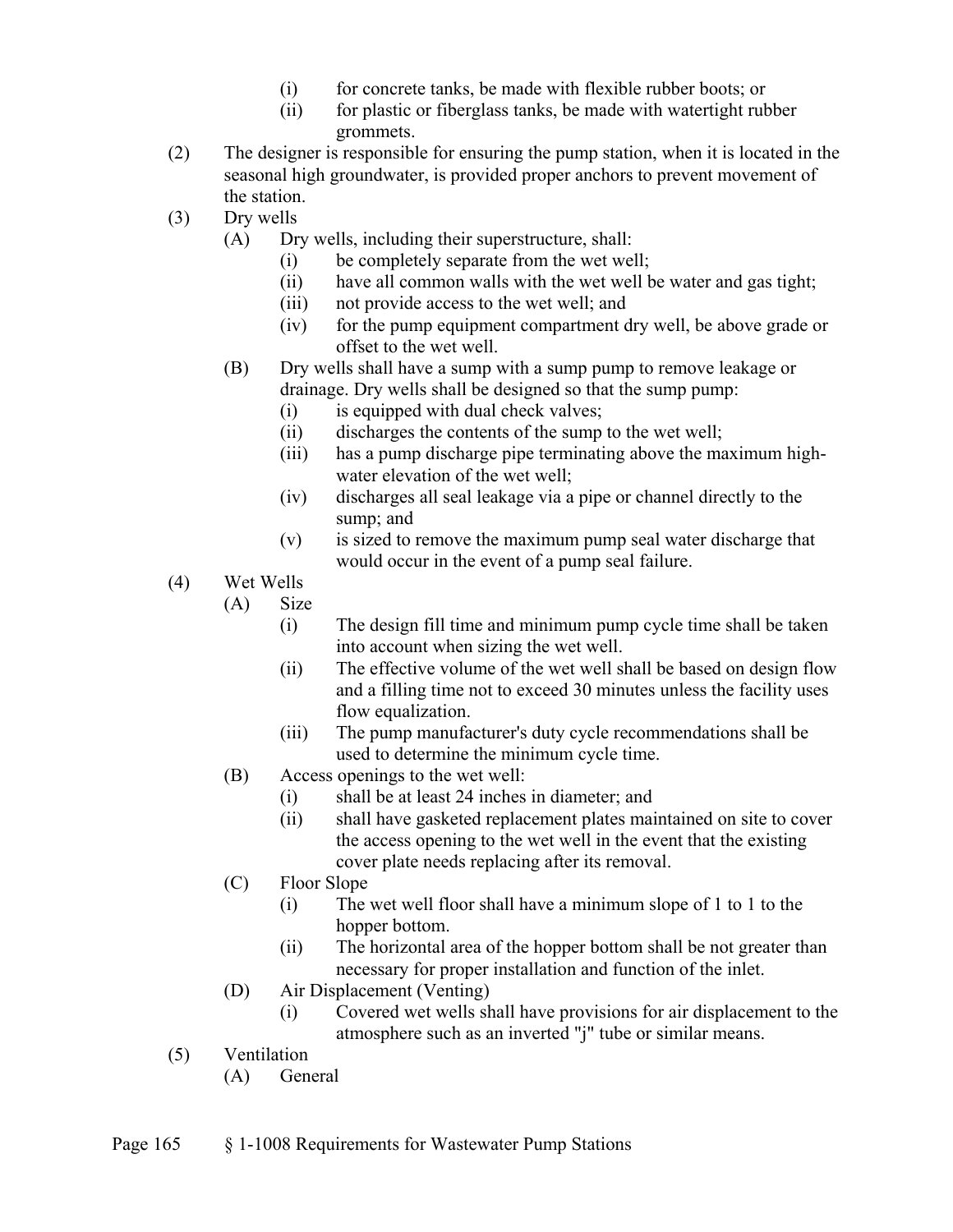- (i) Adequate ventilation shall be provided for all pump stations. Where the dry well is below ground surface, mechanical ventilation is required.
- (ii) If screens or mechanical equipment requiring maintenance or inspection are located in the wet well, permanently installed ventilation is required.
- (iii) There shall be no interconnection between the wet well and dry well ventilation systems.
- (B) Air Inlets and Outlets
	- (i) In dry wells over 15 feet deep, multiple inlets and outlets are desirable.
	- (ii) Dampers shall not be used on exhaust or fresh air ducts.
	- (iii) Fine screens or other obstructions in air ducts shall be avoided to prevent clogging.
- (C) Electrical Controls
	- (i) All intermittently operated ventilation equipment shall be interconnected with the respective pit lighting system.
	- (ii) The manual lighting/ventilation switch shall override the automatic controls.
- (D) Fans, Heating, and Dehumidification
	- (i) The fan wheel shall be fabricated from non-sparking material.
	- (ii) Automatic heating and dehumidification equipment shall be provided in all dry wells.
	- (iii) The electrical equipment and components shall meet the requirements in Subsection  $(f)(1)$  and  $(2)$ .
- (E) Dry Well Ventilation
	- (i) Ventilation may be either continuous or intermittent.
		- (I) If continuous, there shall be at least 6 complete air changes per hour.
		- (II) If intermittent, there shall be at least 30 complete air changes per hour.
	- (ii) A system of 2 speed ventilation with an initial ventilation rate of 30 changes per hour for 10 minutes.
	- (iii) The air change requirements shall be based on 100 percent fresh air.
- (F) Wet Well Ventilation
	- (i) Ventilation may be either continuous or intermittent.
		- (I) If continuous, it shall provide at least 12 complete air changes per hour.
		- (II) If intermittent, it shall provide at least 30 complete air changes per hour.
	- (ii) Air shall be forced into the wet well by mechanical means rather than solely exhausted from the wet well.
	- (iii) The air change requirements shall be based on 100 percent fresh air.
	- (iv) Portable ventilation equipment shall be provided for use at submersible pump stations and wet wells with no permanently installed ventilation equipment.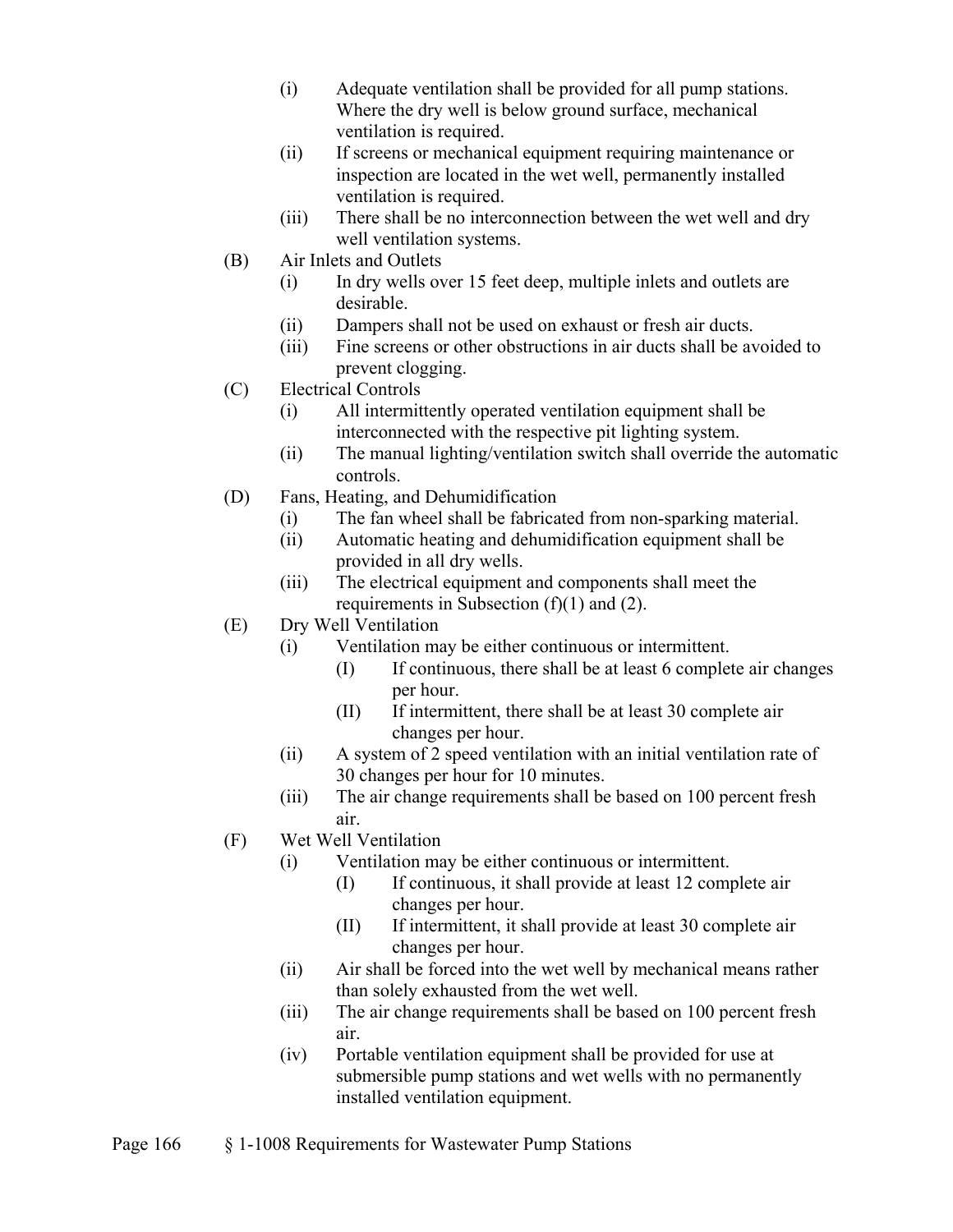- (v) For submersible pump stations receiving less than 2000 gallons per day design flow, gravity ventilation is acceptable.
- (vi) All wet wells shall have provisions for air displacement to the atmosphere such as an inverted "j" tube or similar means. Vents shall:
	- (I) open downward;
	- (II) terminate 24 inches above ground surface; and
	- (III) have a 24 mesh non-corrodible screen covering the vent opening.
- (c) The design of pumps shall meet the following requirements:
	- (1) Protection Against Clogging
		- (A) Sanitary sewer collection lines that accept wastewater and stormwater shall have:
			- (i) pumps capable of handling the combined wastewater and stormwater;
			- (ii) pump screening;
			- (iii) trash racks;
			- (iv) grinders; or
			- (v) a combination of the components described in Subsection  $(c)(1)(A)(ii)$ , (iii) and (iv) to protect the pumps.
		- (B) Sanitary sewer collection lines that are 30-inch or larger in diameter that accept only wastewater shall include the components identified in Subsection  $(1)(A)(ii)$ ,  $(iii)$ ,  $(iv)$  or  $(v)$ .
	- (2) Wastewater pump stations receiving a design flow of less than 2000 gallons per day:
		- (A) may be equipped with a single pump provided that replacement pumps are readily available; and
		- (B) shall have one day's emergency storage above the high-water alarm level in the wet well.
	- (3) Multiple Pumps
		- (A) Wastewater pump stations receiving an average design flow of 2000 gallons per day or more shall have multiple pumping units.
		- (B) Multiple pumping units shall have the capacity so that, if any single unit is out of service, the remaining units will have the capacity to handle the peak hourly flow rate.
	- (4) For pumps handling raw or untreated wastewater, except where grinder pumps are used:
		- (A) the pumps shall be solid handling capable of passing spheres of at least 3 inches in diameter; and
		- (B) pump suction and discharge piping shall be at least 4 inches in diameter.
	- (5) Pumps handling only settled wastewater shall be capable of passing  $1\frac{1}{2}$  inch spheres.
	- (6) The pump shall be placed so that, under normal operating conditions, it will operate under a positive suction head except as specified in Subsection (c)(12).
	- (7) Intake
		- (A) Each pump shall have an individual intake.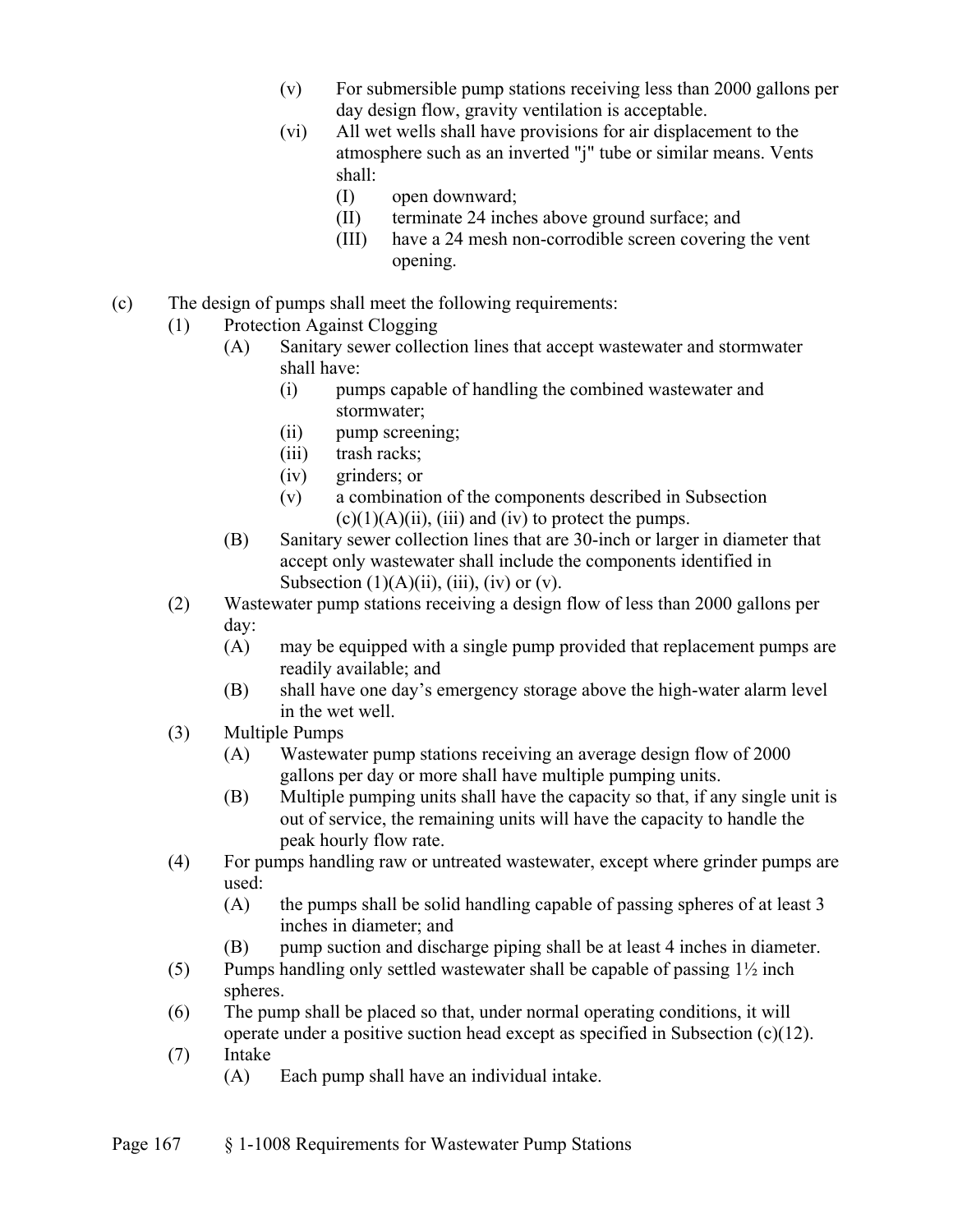- (B) Wet wells shall be designed to avoid turbulence near the intake and to prevent vortex formation.
- (C) Piping shall be as straight and short as possible.
- (D) Where turned down bellmouth inlets or submersible pumps are used, the bottom of the intake shall be placed a sufficient distance above the wet well floor to minimize inlet head losses but close enough to the wet well floor to assure inlet velocities sufficient to prevent solids deposition.
- (8) Pumping Rates for Pump Stations Receiving 2000 gallons or more of Wastewater Per Day
	- (A) The pumps and controls of main pump stations shall be selected to operate at varying delivery rates.
	- (B) When possible, such stations shall be designed to deliver as uniform a flow as is technically practical in order to minimize hydraulic surges.
	- (C) The station design capacity shall be based on the peak hourly flow rate as determined by  $\S$  1-1003(c)(2) and be adequate to maintain a minimum velocity of 2 feet per second in the force main.
- (9) Pump Controls
	- (A) Bubbler type level monitoring systems shall include dual air compressors.
	- (B) Provision shall be made to automatically alternate the pumps when there are multiple pumps in use.
	- (C) The second pump "on" level and "alarm on" level shall be at the same elevation when there are multiple pumps in use.
- (10) Valves
	- (A) Suction Line
		- (i) Suitable shutoff valves shall be placed on the suction line of dry pit pumps.
	- (B) Discharge Line
		- (i) Suitable shutoff and check valves shall be placed on the discharge line of each pump.
		- (ii) The check valve shall be located between the shutoff valve and the pump.
		- (iii) Valves shall be capable of withstanding normal pressure and water hammer.
	- (C) Location of Valves
		- (i) All shutoff and check valves shall be operable from the floor level and accessible for maintenance. Outside levers are recommended on swing check valves.
		- (ii) Valves, except for valves associated with pump stations with a single pump, shall not be located in the wet well but shall be in a separate valve pit adjacent to the wet well. The valve pit shall:
			- (I) contain a valve connection to allow the use of a portable pump for the pump station; and
			- (II) be designed to remove or drain accumulated water from the valve chamber. The valve pit shall be dewatered to the wet well through a drain line with a gas and water tight valve or be dewatered using a sump pump that discharges the water to the wet well. The design shall include an effective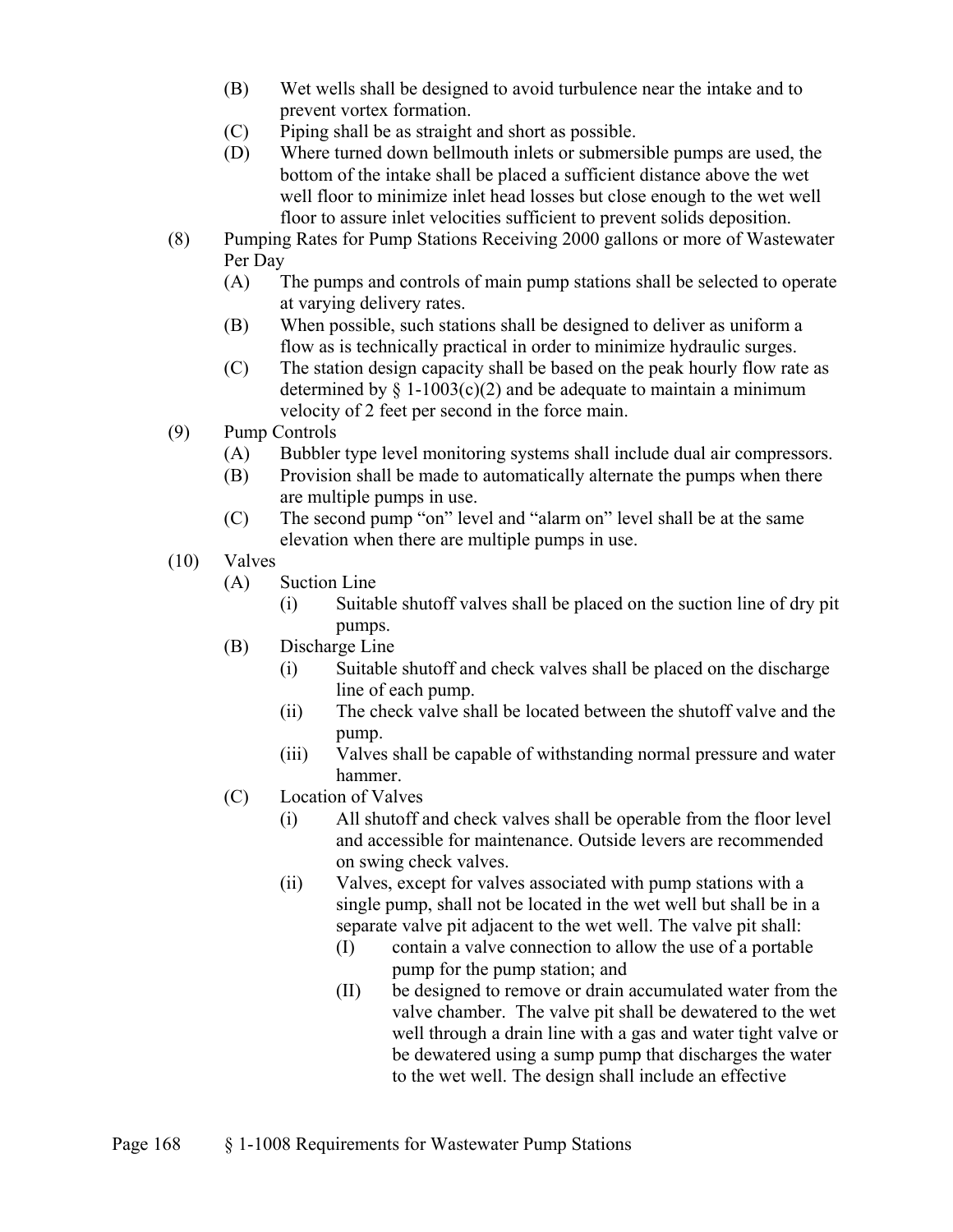method of preventing wastewater from entering the pit during surcharged wet well conditions.

- (III) Valves associated with a pump station with a single pump shall be accessible without needing to enter the station.
- (iii) Check valves that are integral to the pump and would be removed from the wet well with the pump do not need to be located in a separate valve chamber.
- (iv) Valves may be located in wet wells only where single pump units are allowed. Valves shall be accessible without entering the wet well.
- (11) Submersible Pumps Special Requirements
	- (A) Submersible pumps shall be easily removable and replaceable without dewatering the wet well or disconnecting any piping in the wet well except when allowed for pump stations with a single pump.
	- (B) Submersible pumps and motors in a pump station not receiving septic tank effluent shall be designed specifically for raw or untreated wastewater use including totally submerged operation during a portion of each pumping cycle and shall meet the requirements of the National Electrical Code for such units. An effective method to detect shaft seal failure or potential seal failure shall be included in the design.
	- (C) Submersible pumps shall have a minimum pump run time of 5 minutes except when the Rules allow or require a pump time of less than 5 minutes, such as in § 1-914, § 1-915, § 1-916, and § 1-923.
- (12) Suction-Lift Pumps Special Pump Priming and Lift Requirements
	- (A) Suction-lift pumps shall be either self-priming or vacuum-primed.
	- (B) Calculations must include:
		- (i) static suction-lift as measured from "lead pump off" elevation to center line of pump suction;
		- (ii) friction and other hydraulic losses of the suction piping;
		- (iii) vapor pressure of the liquid;
		- (iv) altitude correction;
		- (v) required net positive suction head; and
		- (vi) an additional 6 feet of head.
	- (C) Self-Priming Pumps
		- (i) Self-priming pumps shall be capable of rapid priming and repriming at the "lead pump on" elevation.
		- (ii) Such self-priming and re-priming shall be accomplished automatically under design flow operating conditions.
		- (iii) Suction piping shall not exceed the size of the pump suction and shall not exceed 25 feet in total length.
		- (iv) Priming lift at the "lead pump on" elevation shall include a minimum of 4 additional feet from the maximum allowable priming lift for the specific equipment at design flow operating conditions.
		- (v) The combined total of dynamic suction-lift at the "pump off" elevation and required net positive suction head at design flow operating conditions shall not exceed 22 feet.
	- (D) Vacuum-Priming Pumps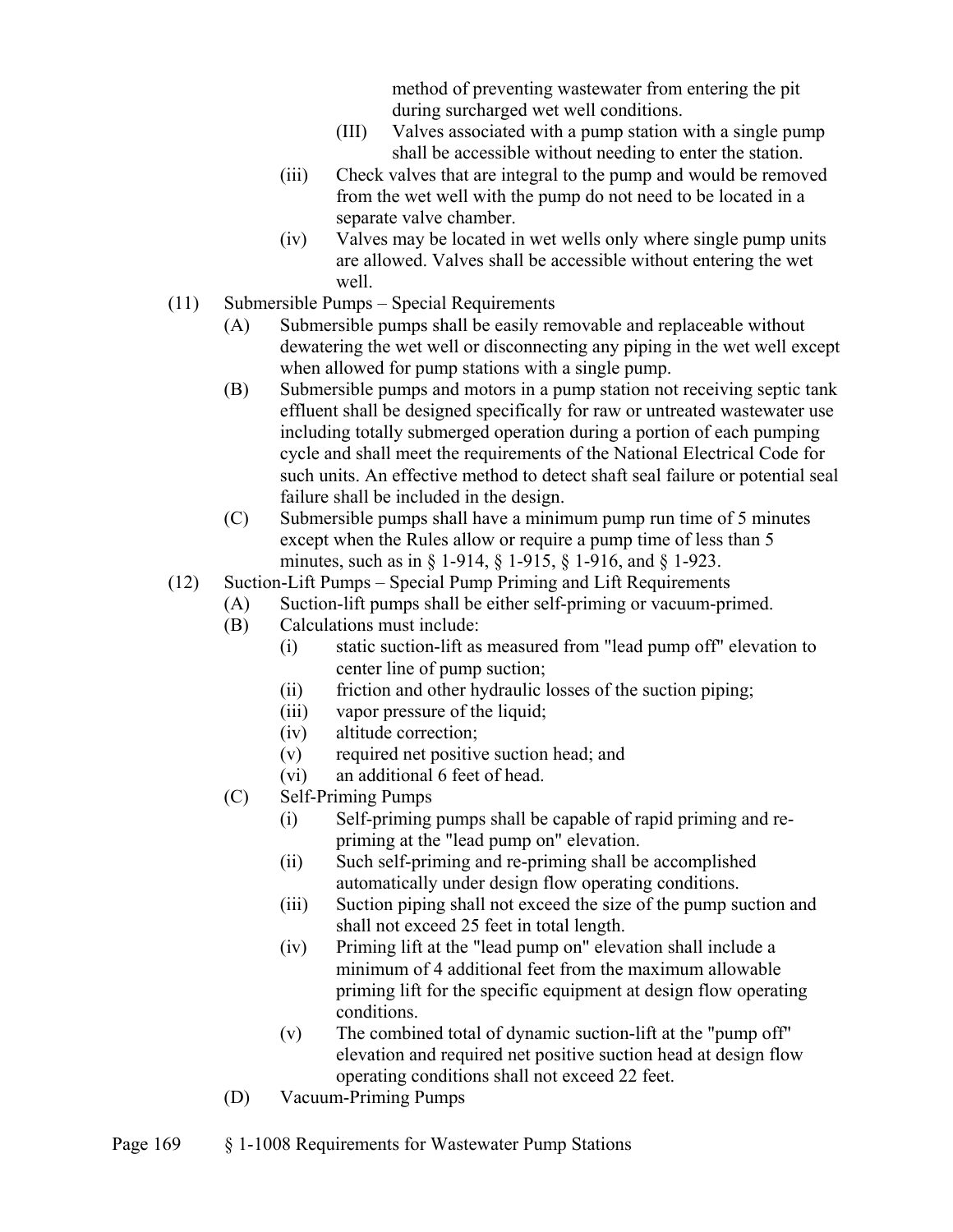- (i) Vacuum-priming pump stations shall be equipped with dual vacuum pumps capable of automatically and completely removing air from the suction-lift pump.
- (ii) The vacuum pumps shall be adequately protected from damage due to wastewater.
- (iii) The combined total of dynamic suction-lift at the "pump off" elevation and required net positive suction head at design flow operating conditions shall not exceed 22 feet.
- (E) Suction-lift pump stations using dynamic suction lifts exceeding the limits outlined in Subsection  $(c)(12)(C)$  and  $(D)$  may be used when the designer has the manufacturer's certification of pump performance and made calculations that indicate satisfactory performance under the proposed design flow operating conditions.
- (d) Requirements for Flow Measurement
	- (1) Suitable devices for measuring wastewater flow shall be provided at all pump stations except as provided in Subsection (d)(3). Indicating, totalizing, and recording flow measurement meters shall be provided at pump stations with a peak hourly flow rate of 1200 gallons per minute or greater.
	- (2) Elapsed time meters used in conjunction with annual pumping rate tests may be acceptable for pump stations with a peak hourly flow rate up to 1200 gallons per minute, provided sufficient metering is configured to measure the duration of individual and simultaneous pump operation.
	- (3) Pump stations with a single pump receiving less than 2000 gallons of wastewater per day are exempt from the requirements of this Subsection.
- (e) Requirements for Equipment Removal
	- (1) The design shall facilitate removal of pumps, motors, and other mechanical and electrical equipment.
	- (2) When there are multiple pumps, individual pump and motor removal shall not interfere with the continued operation of remaining pumps.
	- (3) Submersible pumps shall be easily removable and replaceable without personnel entering or dewatering the wet well or, for pump stations with multiple pumps, disconnecting any piping in the wet well.
	- (4) Pump stations with a single pump may allow pump removal using the discharge pipe from the pump, provided the coupling that allows the disconnection to the force main is accessible without entering the wet well.
	- (5) For suction-lift or vacuum primed pump stations, the following requirements shall be met:
		- (A) The pump equipment compartment shall be above grade or offset and shall be isolated from the wet well to prevent a hazardous and corrosive sewer atmosphere from entering the equipment compartment.
		- (B) Wet well access shall not be through the equipment compartment and shall be at least 24 inches in diameter.
		- (C) Gasketed replacement plates shall be maintained on site to cover the opening to the wet well in the event that the existing cover plate needs replacing when a pump unit is removed for servicing.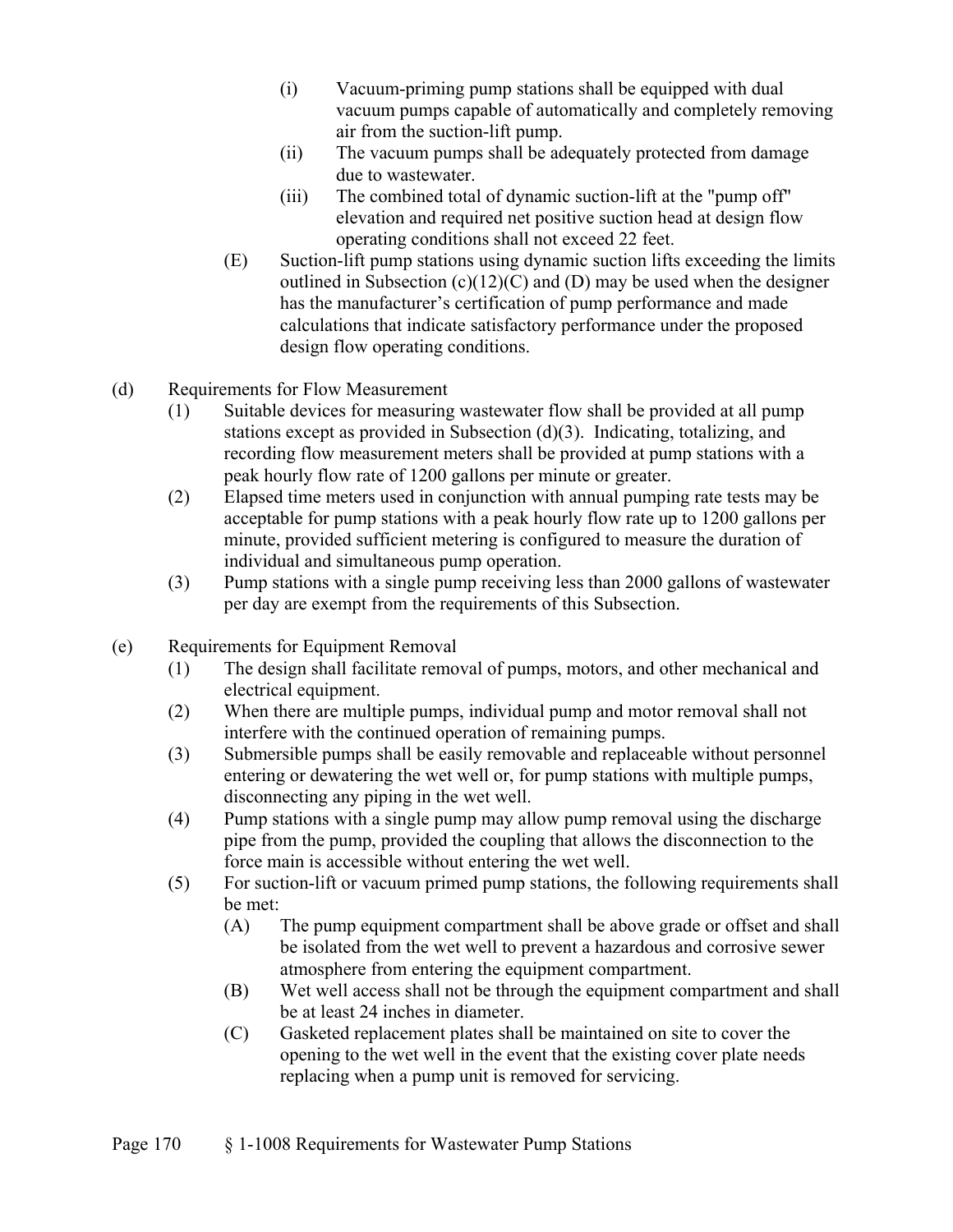- (f) Requirements for Electrical Equipment
	- (1) Electrical systems and components (e.g. motors, lights, cables, conduits, switchboxes, control circuits, etc.) in raw or untreated wastewater wet wells, or in enclosed or partially enclosed spaces where hazardous concentrations of flammable gases or vapors may be present shall comply with the National Electrical Code® for Class I, Division 1, Group D, locations.
	- (2) Equipment located in the wet well shall be suitable for use under corrosive conditions.
		- (A) Each flexible cable shall be provided with a watertight seal and separate strain relief.
		- (B) A fused disconnect switch located above ground shall be provided for all pump stations.
		- (C) Lightning and surge protection systems shall be provided.
		- (D) A 110-volt power receptacle to facilitate maintenance shall be located inside the control panel for pump stations that have control panels outdoors.
		- (E) Ground Fault Circuit Interruption (GFCI) protection shall be provided for all outdoor outlets.
	- (3) Submersible Pump Stations Special Requirements
		- (A) Power Supply and Control Circuitry
			- (i) Electrical supply, control, and alarm circuits shall be designed to provide strain relief and to allow disconnection from outside the wet well.
			- (ii) Terminals and connectors shall be protected from corrosion by location outside the wet well or through use of watertight seals.

#### (B) Controls

- (i) The motor control center shall be:
	- (I) located outside the wet well;
	- (II) easily accessible; and
	- (III) protected by a conduit seal or other appropriate measures meeting the requirements of the National Electrical Code to prevent the atmosphere of the wet well from entering the control center.
- (ii) The conduit seal shall be located so that the pump may be removed and electrically disconnected without disturbing the conduit seal.
- (iii) When the control center is exposed to weather, it shall meet the requirements of weatherproof equipment of NEMA 3R or 4.
- (C) Power Cord
	- (i) Pump motor power cords shall be designed for flexibility and serviceability under conditions of extra hard usage and shall meet the requirements of the National Electrical Code standards for flexible cords in wastewater pump stations.
	- (ii) Ground fault interruption protection shall be used to de-energize the circuit in the event of any failure in the electrical integrity of the cord.
	- (iii) Power cord terminal fittings shall be:
		- (I) corrosion-resistant;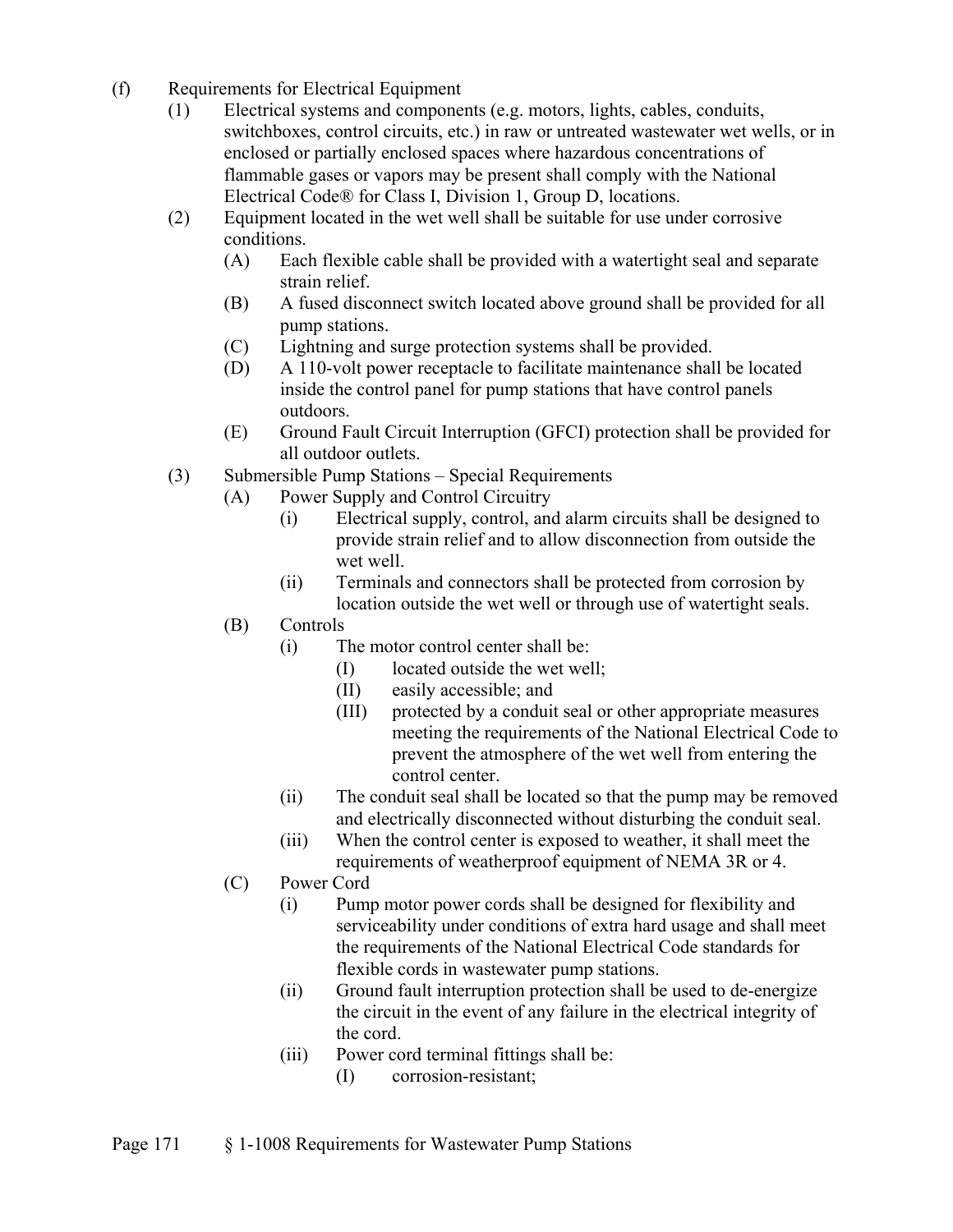- (II) constructed in a manner to prevent the entry of moisture into the cord;
- (III) include strain relief appurtenances; and
- (IV) designed to facilitate field connecting.
- (g) Requirements for Emergency Storage
	- (1) Emergency storage shall be provided for all pump stations except for pump stations:
		- (A) that have:
			- (i) a permanent independent engine generator that has sufficient capacity to start up and maintain the total rated running capacity of the pumps when the generator automatically starts up when there is a power outage; or
			- (ii) alternate electrical power source for electrically driven pumps; and
		- (B) where there are no down-stream pump stations that rely on storage.
	- (2) Storage shall be provided above the high-water alarm level of the wet well.
		- (A) Storage may be provided in the wet well, or in an adjacent tank that is designed to drain back into the wet well.
		- (B) For pump stations with multiple pumps, the volume of storage shall equal the design flow for a period in excess of the longest power outage in the last 5 years that would have affected the pump station or the design flow based on a 16-hour delivery rate divided by 4 hours, whichever is greater.
		- (C) Emergency storage shall be a minimum of one day of the design flow for all pump stations with a single pump.
		- (D) The emergency storage volume may overflow into the connecting sanitary sewer service line or sanitary sewer collection line provided the wastewater does not:
			- (i) back up into building basements or fixtures;
			- (ii) back up into septic tanks; or
			- (iii) flow over the top of manholes or the wet well.
- (h) Requirements for Alarm Systems
	- (1) Pump station alarm systems shall have a backup power source.
	- (2) The alarm, at a minimum, shall be activated in cases of:
		- (A) power failure;
		- (B) dry well sump high-water elevation;
		- (C) wet well high-water elevation;
		- (D) low water wet well level;
		- (E) pump failure;
		- (F) other causes of pump station malfunction;
		- (G) standby power failure; and
		- (H) except for a pump station with a single pump, unauthorized entry.
	- (3) Audio and visual alarms shall be located outside the pump station.
	- (4) Pump stations with a single pump shall be provided an audio and visual alarm located at the pump station that is activated by the high-water elevation.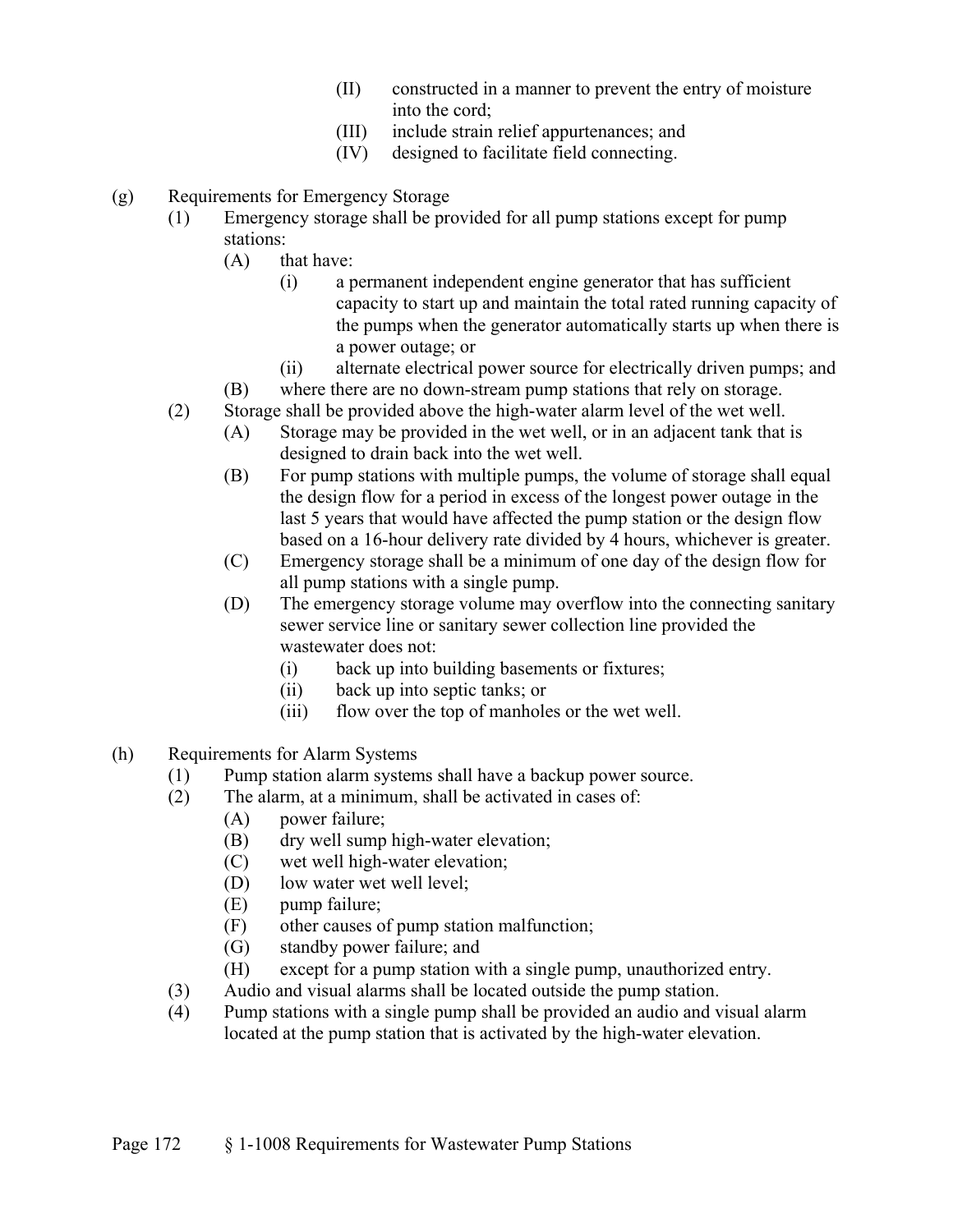## **§ 1-1009 Requirements for Force Mains**

- (a) Force mains shall meet the following requirements:
	- (1) Layout:
		- (A) Looping force main piping is prohibited.
		- (B) Pipe routing shall include long radius sweeps no less than those recommended by the pipe manufacturer.
	- (2) The force main shall be sized to maintain a minimum hydraulic velocity of  $2.0$ feet per second with one pump on.
	- (3) The minimum force main size shall be  $1\frac{1}{2}$  inch diameter when using a grinder pump.
	- (4) The minimum force main diameter for raw or untreated wastewater shall not be less than 4 inches.
	- (5) An automatic air relief valve shall be placed at high points in the force main to prevent air locking.
	- (6) Vacuum relief valves may be necessary to relieve negative pressures on force mains. The force main configuration and head conditions shall be evaluated as to the need for and placement of vacuum relief valves.
	- (7) Air or vacuum relief valves shall be located in a manhole or structure to allow access for repair and maintenance.
	- (8) Maintenance Valves, Cleanouts, Isolation Valves, and Check Valves
		- (A) Isolation valves shall be installed where one force main connects into a second force main.
		- (B) Cleanouts shall be installed every 1500 to 2000 feet in all force mains.
		- (C) A valve box with a redundant check valve or equivalent shall be located:
			- (i) at the property line to protect buildings or structures from flooding when the building or structure connects to a pressure force main; or
			- (ii) on each force main upstream of the connection where 2 force mains join together.
		- (D) Isolation valves shall be provided on either side of a check valve so that the check valve can be removed for maintenance, repair or replacement.
	- (9) Force mains shall enter a gravity sanitary sewer manhole:
		- (A) at a point not more than 1 foot above the flow line of the receiving manhole: and
		- (B) so that flow is directed in a manner that protects the manhole and sewer line from scouring.
	- (10) Pipe Material
		- (A) Acceptable pipe material includes Class 200, SDR 21 PVC ; Class 160, SDR 26 or greater; or HDPE SDR 11 or equivalent.
		- (B) Pipe and joints shall be equal to piping and joints used for water mains.
	- (11) Force mains and fittings, reaction blocking, and pump station piping shall be designed to withstand water hammer pressures and associated cyclic reversal of stresses that are expected with the cycling of wastewater pump stations.
	- (12) Friction losses in force mains shall be based on the Hazen Williams formula or other acceptable method. When the Hazen and Williams formula is used, the value for "C" shall be:
		- (A) 100 for unlined iron or steel pipe for design; and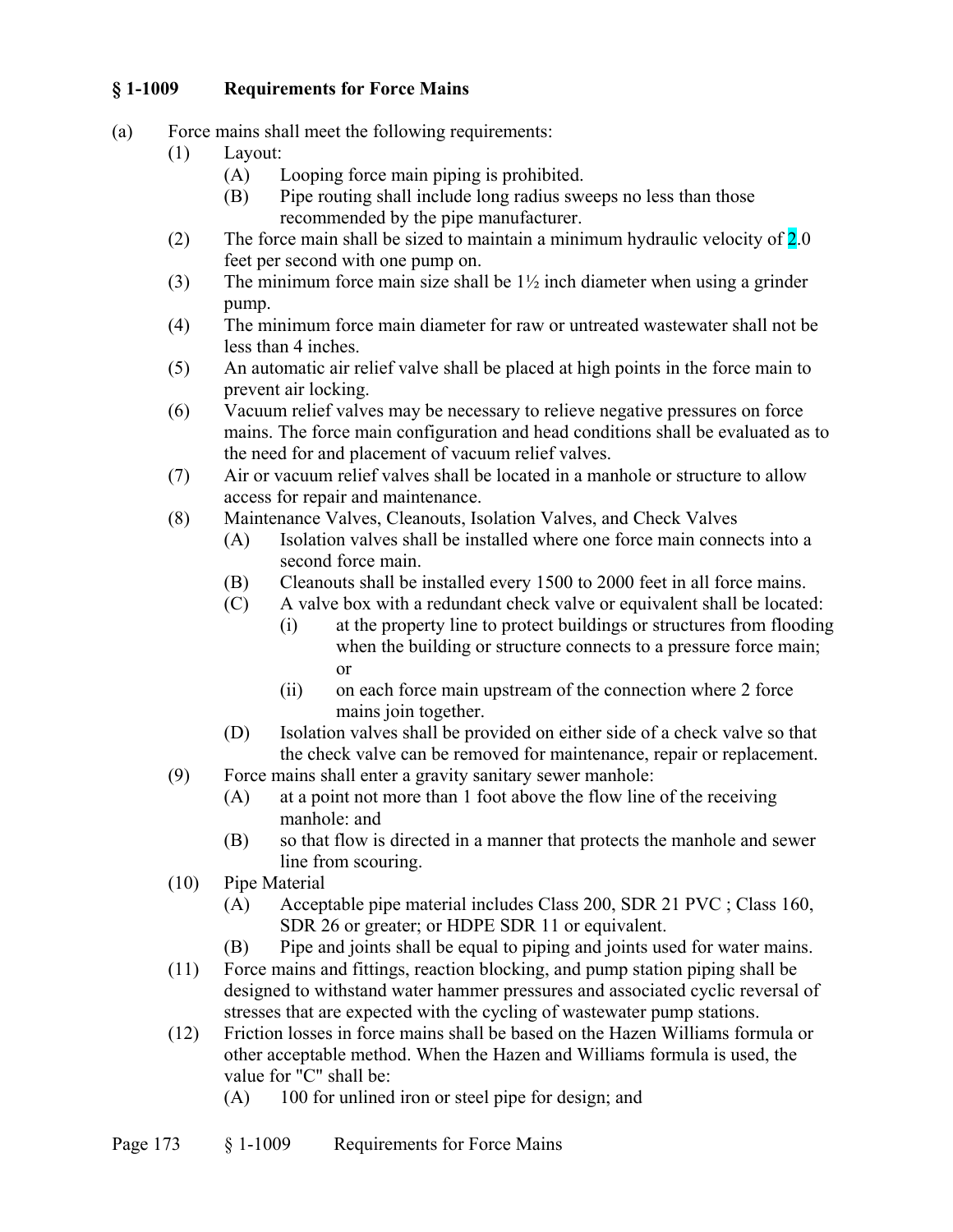- (B) for other smooth pipe materials, such as PVC, polyethylene, lined ductile iron, etc., a higher "C" value not to exceed 120 may be allowed for design.
- (13) Force mains shall comply with § 1-1007 for separation to water services lines, water service pipes, or water mains.
- (14) Where force mains are constructed of material which might cause the force main to be confused with water services lines, water service pipes, or water mains, the force main shall be appropriately identified.
- (b) Upon completion of construction of a force main, the force main shall be pressure and leakage tested to ensure there are no leaks.
	- (1) Pressure Test
		- (A) All newly laid pipe or any valved section thereof shall be subjected to a hydrostatic pressure of at least 1.5 times the highest working pressure in the section in accordance with the following procedure:
			- (i) Test pressures shall:
				- (I) not be less than 50 pounds per square inch at the highest point along the test section;
				- (II) not exceed pipe or thrust restraint design pressures;
				- (III) be of at least 2-hour duration;
				- (IV) not vary by more than 5 pounds per square inch; and
				- (V) not exceed twice the rated pressure of the valves when the pressure boundary of the test section includes closed gate valves.
		- (B) Each valved section of pipe shall be filled with water slowly and the specified test pressure, based on the elevation of the lowest point of the line or section under test and corrected to test gauge, shall be applied by means of a pump connected to the pipe.
		- (C) Before applying the specified test pressure, air shall be expelled completely from the pipe and valves.
		- (D) All exposed pipe, fittings, valves, and joints shall be examined carefully during the test. Any damaged or defective pipe, fittings, or valves that are discovered following the pressure test shall be repaired or replaced with sound material and the test shall be repeated.
	- (2) Leakage Test
		- (A) A leakage test shall be conducted concurrently with the pressure test.
		- (B) Leakage shall be determined by the quantity of water that must be supplied into the newly laid pipe, or any valved section thereof, to maintain pressure within 5 pounds per square inch of the specified test pressure after the air in the pipeline has been expelled and the pipe has been filled.
		- (C) No pipe installation will be accepted if the leakage is greater than that determined by the following formula:

 $L = (N)(D)(\sqrt{P}) \div 7400$ 

where:

L is the allowable leakage, in gallons per hour;

N is the number of joints in the length of pipeline tested;

D is the nominal diameter of the pipe, in inches; and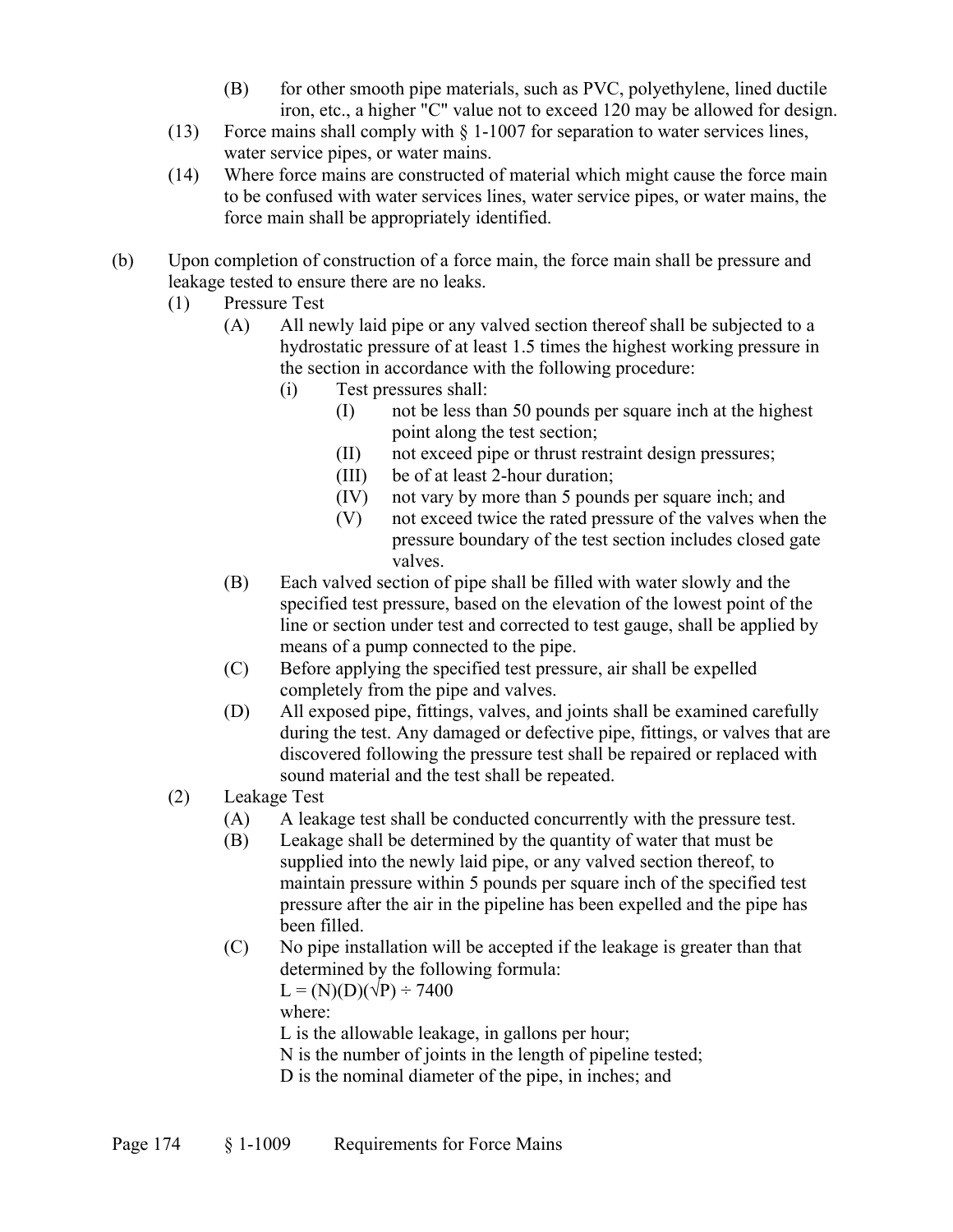P is the average test pressure during the leakage test, in pounds per square inch gauge.

(c) Force mains shall be covered with sufficient earth or other insulation to prevent freezing.

## **§ 1-1010 Requirements for Testing of Tanks for Watertightness**

- (a) Septic tanks, dosing siphons, holding tanks, pump stations, wastewater storage tanks, wet wells, and grease tanks shall be watertight.
- (b) When required to be tested for watertightness by a permit, tanks shall be tested using the ASTM for testing of tanks or the following:
	- (1) For concrete tanks, complete one of the following tests:
		- (A) Using a water pressure test, seal the tank and risers, fill with water to the top of the risers, and let stand for 24 hours. Refill the tank. The tank is considered watertight if the water level is held for 1 hour.
		- (B) Using a vacuum test, seal the empty tank and risers and apply a vacuum to 2 inches (50 mm) of mercury. The tank is considered watertight if 90 percent of the vacuum is held for 2 minutes.
	- (2) For plastic or fiberglass tanks, fill the tank up to the top of the risers with water for 1 hour. The tank is considered watertight if there is no drop in the water level.
	- (3) For steel tanks, fill the tank up to the top of the risers with water for 1 hour. The tank is considered watertight if there is no drop in the water level.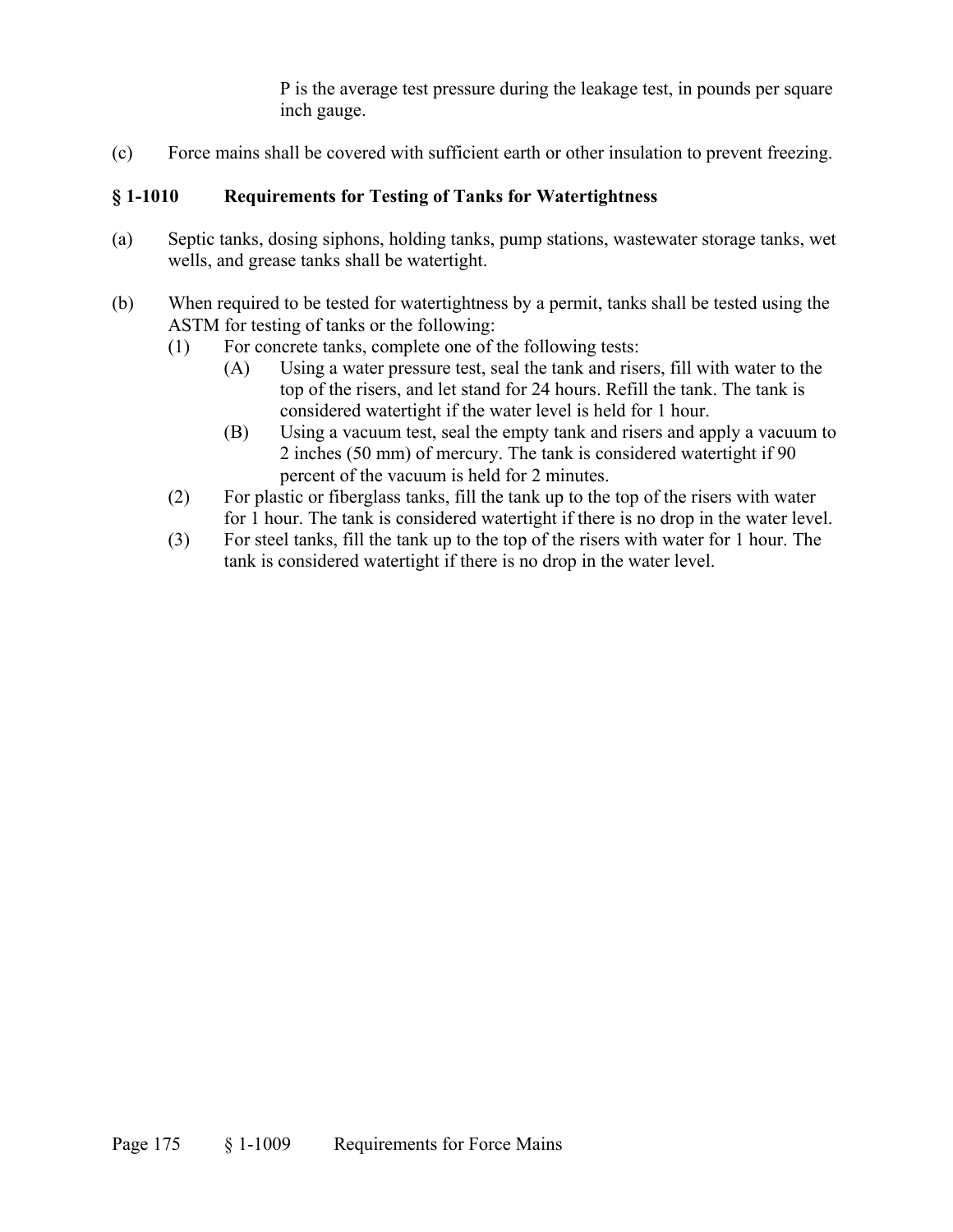### **Subchapter 11 – Specific Technical Standards for Potable Water Supplies**

### **§ 1-1101 Use of Term Potable Water Supply**

The term potable water supply as used in this Subchapter shall mean a potable water supply that includes a potable water source (i.e., as used in this Subchapter, the term potable water supply shall not include water service lines).

#### **§ 1-1102 General Requirements for Potable Water Supplies and Water Service Lines**

- (a) Except when the potable water supply serves only one single-family residence, a potable water supply shall include a potable water source with a long-term yield that is capable of supplying the design rate necessary to accommodate the design flow associated with each component of the potable water supply.
- (b) A building or structure shall be served by no more than one potable water source unless:
	- (1) The Secretary determines, based on information provided by the applicant's designer, that more than one source is required to meet the design flow for the building or structure; or
	- (2) None of the potable water supply presumptive isolation zones for the potable water sources serving the building or structure extend onto land owned by a person different than the owner of the building or structure.
- (c) A potable water source shall either:
	- (1) be demonstrated to have sufficient yield to meet the design rate without adversely interfering with existing or permitted public water sources or potable water sources through a long-term yield analysis conducted pursuant to the requirements of § 1-1107 and interference testing and analysis, if required, conducted pursuant to the requirements of § 1-1108; or
	- (2) be demonstrated to have a high probability of yielding a sufficient quantity of water to meet the design rate without adversely interfering with existing or permitted public water sources or potable water sources based on the yields of surrounding wells.
- (d) A surface water potable water source shall meet the following requirements:
	- (1) A surface water potable water source shall serve only one building or structure that is a single-family residence occupied by the owner of record. The singlefamily residence may include a home occupation as that term is defined in these Rules but the residence may not be used in any other way, including uses that employ persons other than family members and involve visits by the public in a manner or duration that would presume the need for use of a potable water supply.
	- (2) The only surface waters that may be used as potable water sources are lakes and ponds that the Watershed Management Division has determined to be not impaired and Lake Champlain, excluding St. Albans Bay, Missisquoi Bay, and portions from the Lake Champlain Bridge south. Streams shall not be used.
- (e) The minimal working pressure in water service lines and water service pipes shall be: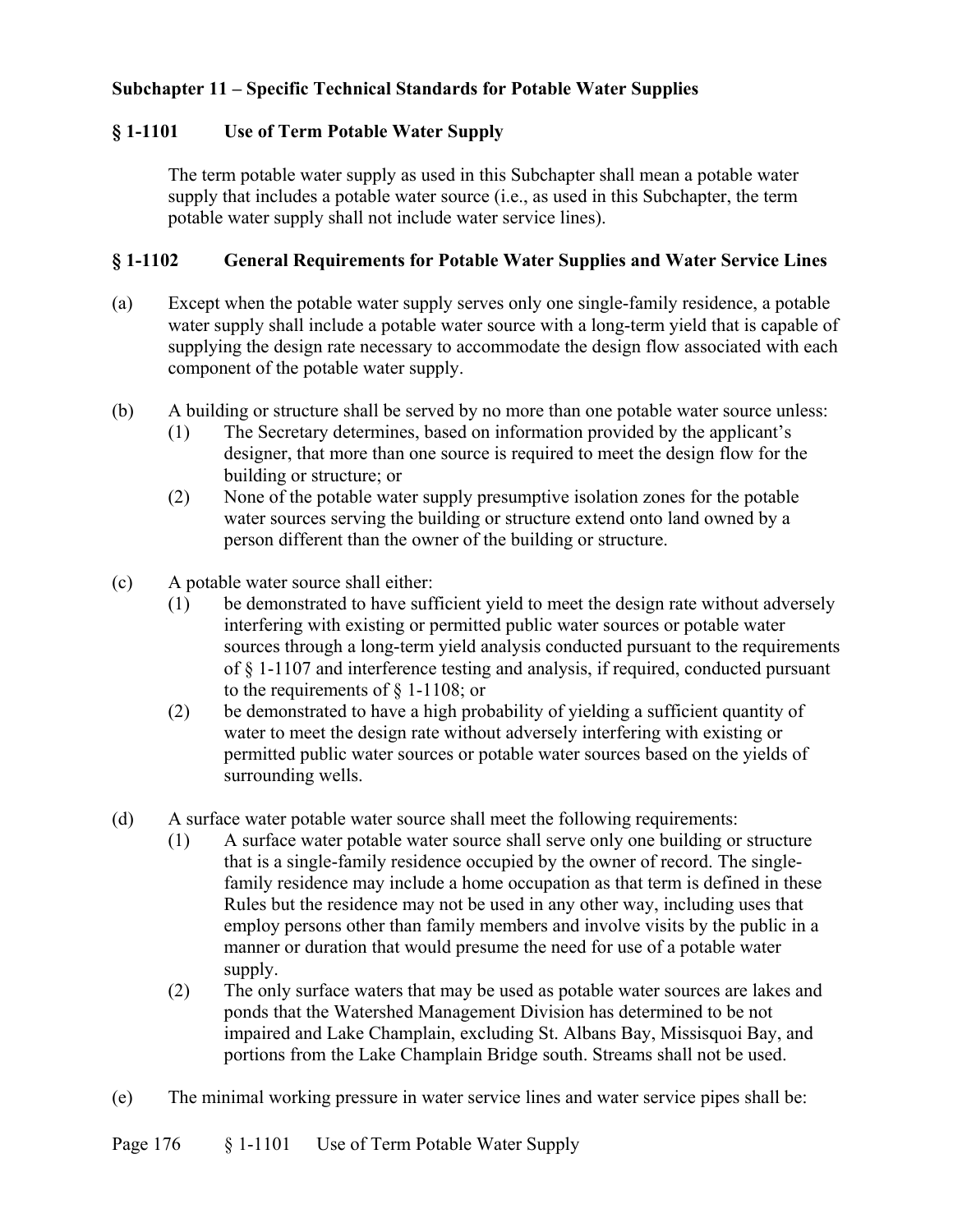- (1) 35 pounds per square inch at the main if connecting to a public water system;
- (2) 20 pounds per square inch at the ground level at the foundation wall; and
- (3) 8 pounds per square inch at the highest elevation fixture.

### **§ 1-1103 Source Siting Requirements**

- (a) A potable water source shall not be located:
	- (1) In a floodway.
	- (2) In Zone 1 of a Public Community Water System Source Protection Area.
	- (3) In an area classified by the Secretary as a Class IV groundwater area unless the Secretary has authorized use of the groundwater as a source for a potable water supply under a reclassification order.
- (b) A potable water source, located in a special flood hazard area, shall be located, designed, and constructed in a manner that avoids impairment to the source and contamination of the source during flooding.

### **§ 1-1104 Horizontal Isolation Distances and Isolation Zones for Components of Potable Water Supplies**

- (a) Table 11-1 identifies the minimum horizontal isolation distance that all portions of each identified component of a potable water supply shall be located from all portions of the identified potential sources of contamination, unless the Secretary has authorized a reduction to the isolation distance or increased the isolation distance pursuant to Subsections (k) or (l).
- (b) Isolation distances between potable water sources and injection wells required to have a permit that are within 1000 feet of each other shall be established on a case-by-case basis taking into consideration the following information provided by a designer:
	- (1) the contaminants expected from the injection well and their constituents;
	- (2) expected soil treatment; and
	- (3) site specific conditions including ground slope and groundwater flow direction.
- (c) Isolation distances between potable water sources and a site listed on the hazardous sites list maintained by the Waste Management and Prevention Division of the Department that are within one third of a mile of each other shall be established on a case-by-case basis.
- (d) Isolation distances between potable water sources, water service pipes, water service lines, and water storage tanks and potential sources of contamination not identified in Table 11-1 or in Subsections (b) or (c) shall be established on a case-by-case basis taking into consideration the following information provided by a designer:
	- (1) the potential contaminants and their constituents;
	- (2) expected soil treatment;
	- (3) site specific conditions including ground slope and groundwater flow direction; and
	- (4) design standards that may protect the source or service from contamination.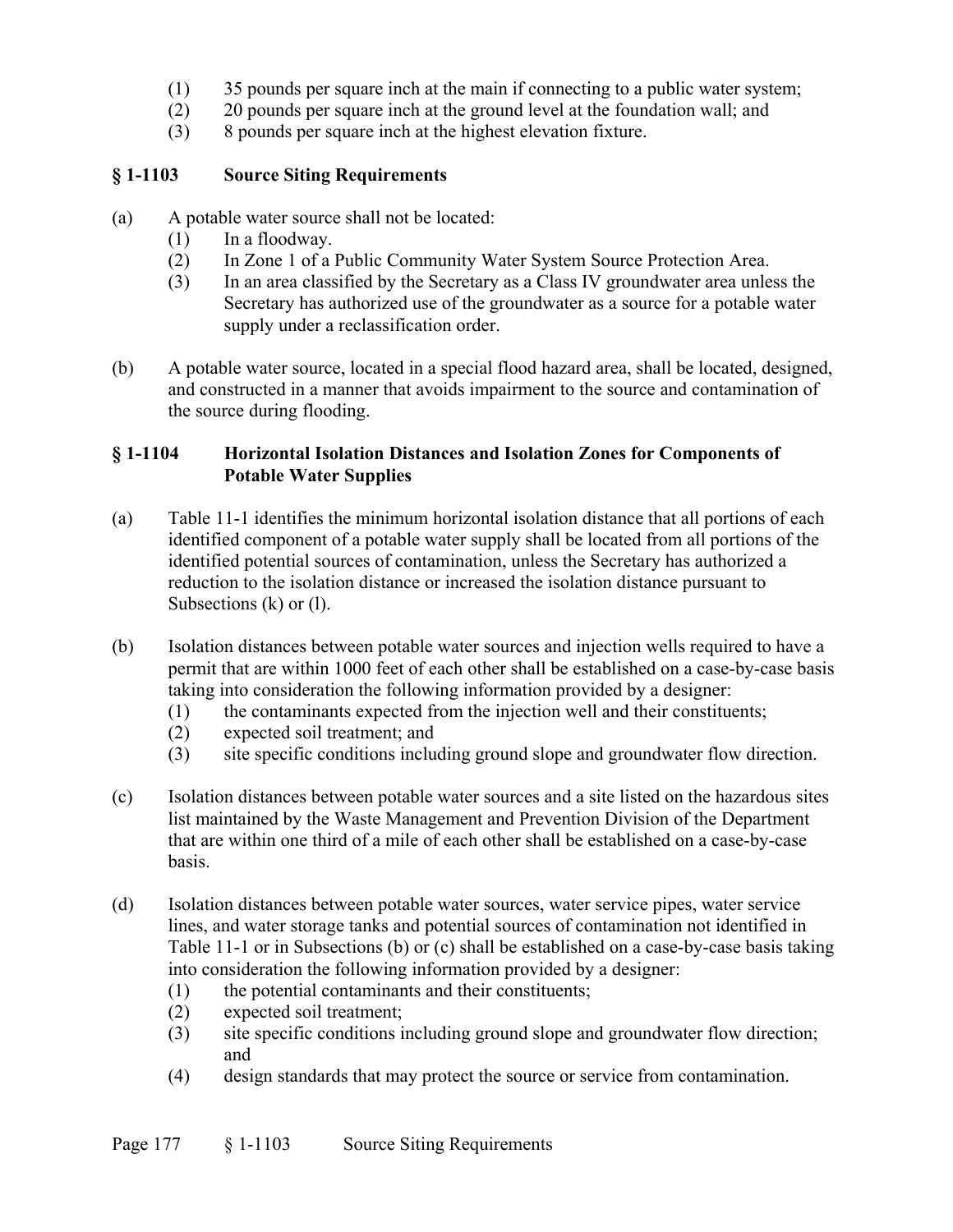### **Table 11-1 Horizontal Isolation Distances, in Feet for Potential Sources of Contamination**

| <b>Potential Source of</b><br>Contamination                                                                                                                                                                | Potable<br>Water<br><b>Sources</b> in<br><b>Bedrock or</b><br>Confined<br><b>Surficial</b><br><b>Aquifer</b> | Potable<br>Water<br><b>Sources</b> in<br><b>Unconfined</b><br><b>Surficial</b><br><b>Aquifer</b> | <b>Water Service</b><br><b>Lines</b> and<br><b>Water Service</b><br><b>Pipes</b><br>(Pressure) | Water<br><b>Service</b><br><b>Lines</b> and<br>Water<br><b>Service</b><br><b>Pipes</b><br>(Suction) | Water<br><b>Storage Tanks</b><br>(Atmospheric<br><b>Below</b><br>Ground<br>Surface) |
|------------------------------------------------------------------------------------------------------------------------------------------------------------------------------------------------------------|--------------------------------------------------------------------------------------------------------------|--------------------------------------------------------------------------------------------------|------------------------------------------------------------------------------------------------|-----------------------------------------------------------------------------------------------------|-------------------------------------------------------------------------------------|
| Agriculture cropland                                                                                                                                                                                       | 100                                                                                                          | 200                                                                                              | 25                                                                                             | 100                                                                                                 | 50                                                                                  |
| Buildings or structures,<br>porches, foundations of<br>buildings or structures                                                                                                                             | 5                                                                                                            | 5                                                                                                | N/A                                                                                            | N/A                                                                                                 | N/A                                                                                 |
| Cemeteries                                                                                                                                                                                                 | 100                                                                                                          | 150                                                                                              | 25                                                                                             | 100                                                                                                 | 50                                                                                  |
| Composting sites<br>(commercial or agricultural) $^1$                                                                                                                                                      | 200                                                                                                          | 300                                                                                              | 25                                                                                             | 300                                                                                                 | 50                                                                                  |
| Concentrated livestock<br>holding areas barnyard <sup>2</sup>                                                                                                                                              | 200                                                                                                          | 500                                                                                              | 25                                                                                             | 100                                                                                                 | 50                                                                                  |
| Driveways (fewer than 3<br>residences)                                                                                                                                                                     | 5                                                                                                            | 10                                                                                               | N/A                                                                                            | N/A                                                                                                 | 10                                                                                  |
| Driveways (3 or more<br>residences), roadways,<br>parking lots                                                                                                                                             | 25                                                                                                           | 25                                                                                               | N/A                                                                                            | N/A                                                                                                 | 25                                                                                  |
| Fertilizer or pesticide storage<br>structures (buried tank of any<br>size; above ground tank<br>$>1,500$ gallons; dry or liquid;<br>and piping serving a non-<br>residential facility)                     | 100                                                                                                          | 200                                                                                              | 50                                                                                             | 200                                                                                                 | 50                                                                                  |
| Fuel oil, gasoline & other<br>petroleum tanks and piping<br>(not including liquefied<br>petroleum gas tank)                                                                                                | 25                                                                                                           | 100                                                                                              | 25                                                                                             | 100                                                                                                 | 50                                                                                  |
| Herbicide or pesticide<br>application on utility right of<br>way where herbicides or<br>pesticides either have been<br>applied in the last 12 months<br>or may be applied within the<br>next 12 months $3$ | 100                                                                                                          | 200                                                                                              | 25                                                                                             | 200                                                                                                 | 100                                                                                 |
| Normal high-water elevation<br>of surface water                                                                                                                                                            | 10                                                                                                           | 25                                                                                               | N/A                                                                                            | N/A                                                                                                 | 25                                                                                  |
| Leachfields (proposed,<br>existing, or permitted)                                                                                                                                                          | Requires isolation zone<br>(See Table 11-2)                                                                  |                                                                                                  | 25                                                                                             | 100                                                                                                 | 100                                                                                 |

Page 178 § 1-1104 Horizontal Isolation Distances and Isolation Zones for Components of Potable Water Supplies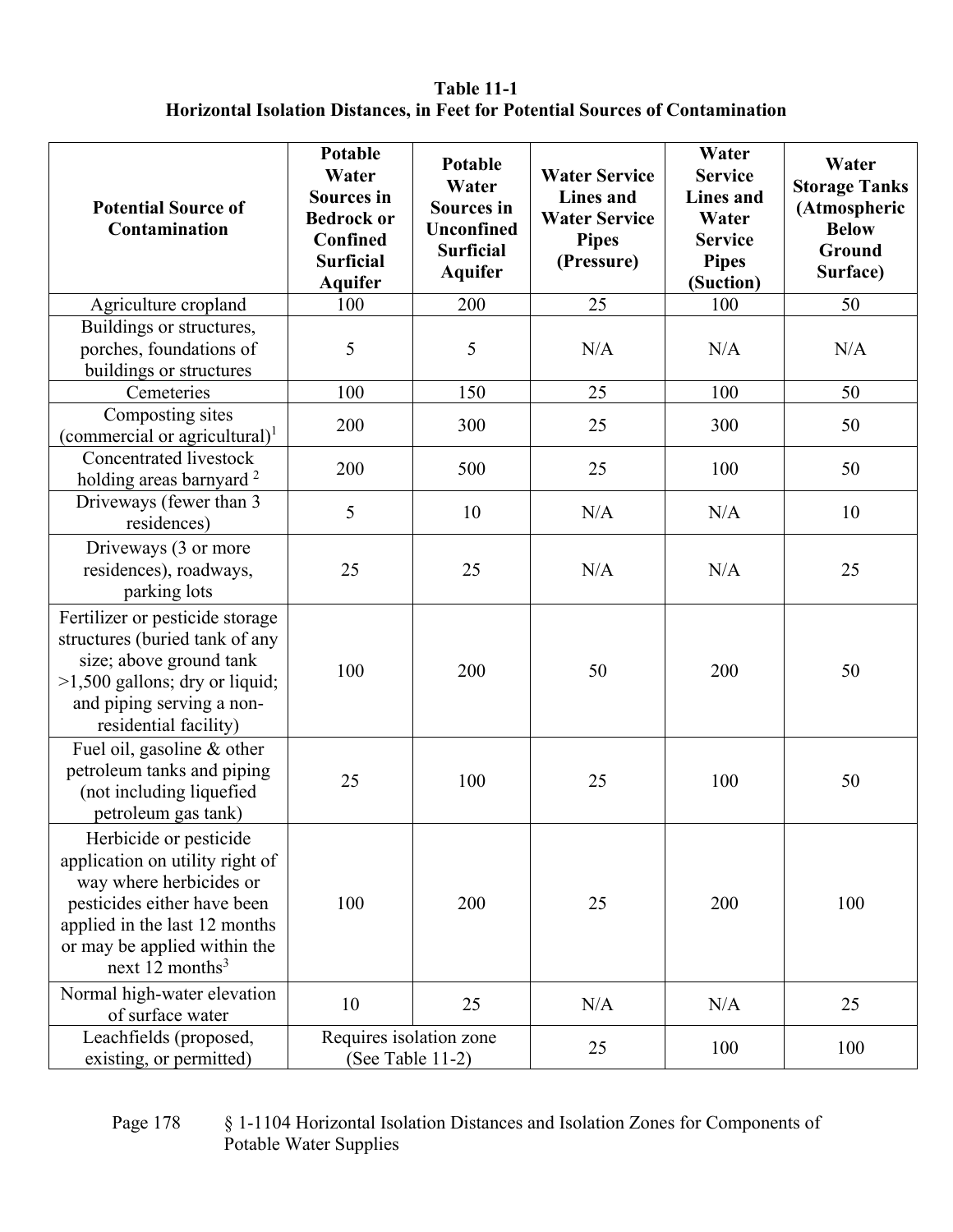| <b>Potential Source of</b><br>Contamination                                                  | <b>Potable</b><br>Water<br><b>Sources</b> in<br><b>Bedrock or</b><br>Confined<br><b>Surficial</b><br><b>Aquifer</b> | <b>Potable</b><br>Water<br><b>Sources</b> in<br><b>Unconfined</b><br><b>Surficial</b><br><b>Aquifer</b> | <b>Water Service</b><br><b>Lines</b> and<br><b>Water Service</b><br><b>Pipes</b><br>(Pressure)    | Water<br><b>Service</b><br><b>Lines</b> and<br>Water<br><b>Service</b><br><b>Pipes</b><br>(Suction)     | Water<br><b>Storage Tanks</b><br>(Atmospheric<br><b>Below</b><br>Ground<br>Surface) |
|----------------------------------------------------------------------------------------------|---------------------------------------------------------------------------------------------------------------------|---------------------------------------------------------------------------------------------------------|---------------------------------------------------------------------------------------------------|---------------------------------------------------------------------------------------------------------|-------------------------------------------------------------------------------------|
| Manure storage systems,<br>above ground <sup>2</sup>                                         | 50                                                                                                                  | 100                                                                                                     | 25                                                                                                | 50                                                                                                      | 50                                                                                  |
| Manure storage systems, in-<br>ground concrete or<br>geosynthetic lined <sup>2</sup>         | 100                                                                                                                 | 200                                                                                                     | 25                                                                                                | 200                                                                                                     | 100                                                                                 |
| Manure storage system,<br>earthen lined <sup>2</sup>                                         | 200                                                                                                                 | 500                                                                                                     | 25                                                                                                | 200                                                                                                     | 200                                                                                 |
| Salvage yards <sup>4</sup>                                                                   | $300^{7}$                                                                                                           | $300^{7}$                                                                                               | 25                                                                                                | 300                                                                                                     | 100                                                                                 |
| Sanitary sewer collection<br>lines and sanitary sewer<br>service lines                       | 50                                                                                                                  | 75                                                                                                      | Distances and requirements<br>established in<br>§ 1-1204 apply in lieu of this<br>Section         |                                                                                                         | 50                                                                                  |
| Silage storages                                                                              | 50                                                                                                                  | 75                                                                                                      | 25                                                                                                | 75                                                                                                      | 50                                                                                  |
| Solid waste transfer<br>facilities <sup>5</sup>                                              | 100                                                                                                                 | 200                                                                                                     | 25                                                                                                | 200                                                                                                     | 100                                                                                 |
| Stormwater<br>conveyance/treatment/control<br>practice (lined)                               | 10                                                                                                                  | 10                                                                                                      | 10                                                                                                | 10                                                                                                      | 10                                                                                  |
| Stormwater<br>conveyance/treatment/control<br>practice (unlined and<br>subsurface systems)   | 100                                                                                                                 | 150                                                                                                     | 10                                                                                                | 150                                                                                                     | 25                                                                                  |
| Storm sewers                                                                                 | 10                                                                                                                  | 50                                                                                                      | Distances and<br>requirements<br>established in<br>$§ 1-1204$ apply<br>in lieu of this<br>Section | Distances<br>and<br>requirements<br>established in<br>$§ 1-1204$<br>apply in lieu<br>of this<br>Section | 10                                                                                  |
| Wastewater disposal spray<br>area and lagoons                                                | 200                                                                                                                 | 300                                                                                                     | 50                                                                                                | 300                                                                                                     | 100                                                                                 |
| Wastewater tanks (proposed,<br>existing, or permitted) $6$                                   | Requires isolation zone<br>(See Table 11-2)                                                                         |                                                                                                         | 25                                                                                                | 50                                                                                                      | 50                                                                                  |
| Wells that are not potable<br>water sources<br>(e.g., irrigation wells,<br>geothermal wells) | 100                                                                                                                 | 100                                                                                                     | N/A                                                                                               | N/A                                                                                                     | N/A                                                                                 |

#### Page 179 § 1-1104 Horizontal Isolation Distances and Isolation Zones for Components of Potable Water Supplies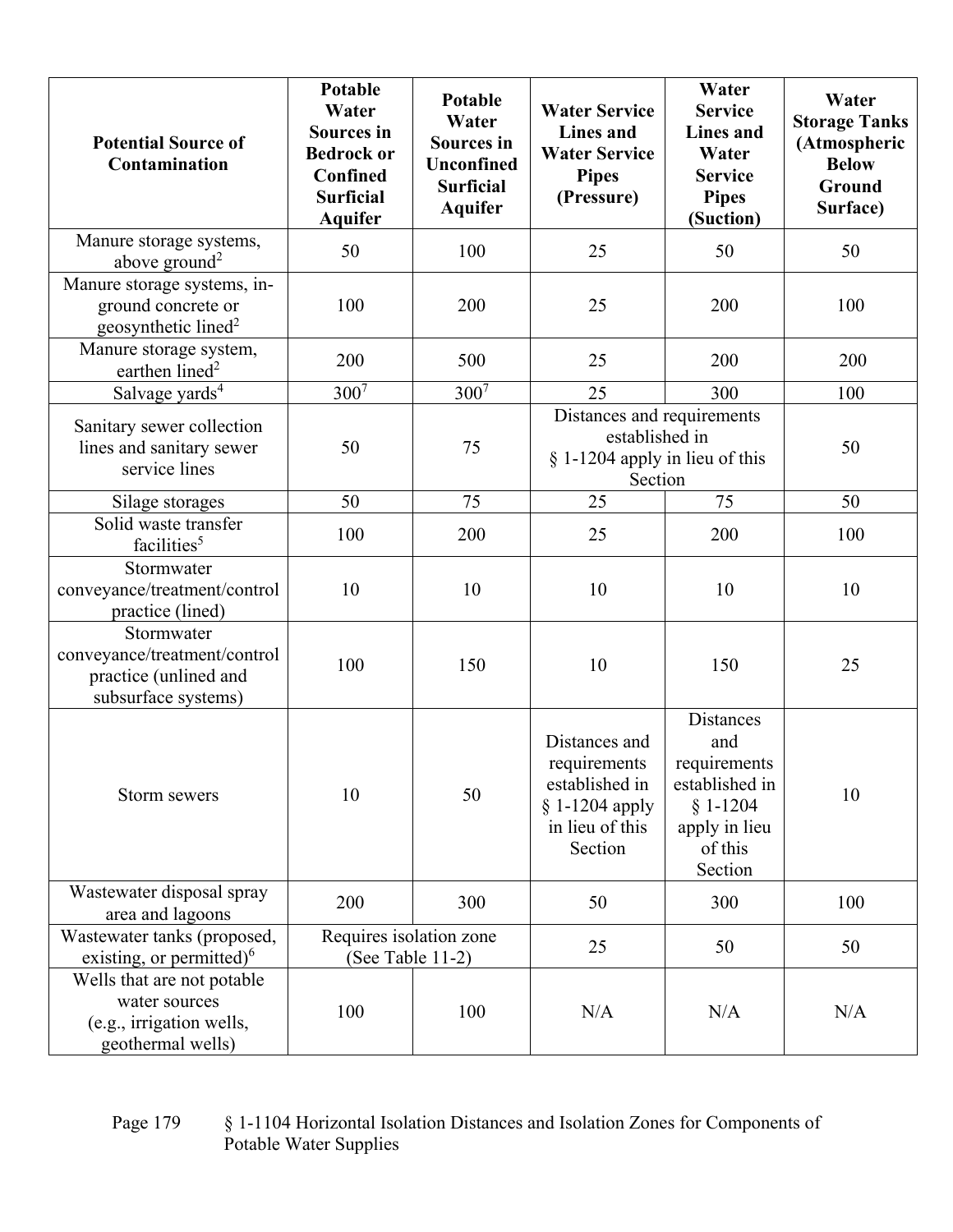$<sup>1</sup>$  Isolation distances for composting sites (commercial or agricultural) shall be measured from the</sup> perimeter of the composting area or area used for storage of composted material.

<sup>2</sup> Isolation distances for concentrated livestock holding areas and manure storage systems shall be measured from the perimeter of the holding area or outside perimeter of the manure storage system.

<sup>3</sup> Isolation distances for herbicide or pesticide application on utility right of way where herbicides or pesticides either have been applied in the last 12 months or may be applied within the next 12 months shall be measured from points of application of the herbicide or pesticide.

<sup>4</sup> Isolation distances for salvage yards shall be measured from the perimeter of the area used for the storage of salvaged materials to the component.

<sup>5</sup> Isolation distances for solid waste transfer facilities shall be measured from points within the transfer facility used for storing solid waste.

<sup>6</sup> Wastewater Tanks include septic tanks, pump stations, dosing siphons, holding tanks, wastewater storage tanks, wastewater treatment tanks, sand filters, constructed wetlands, and grease tanks.

 $<sup>7</sup>$  If the applicant's designer demonstrates that the groundwater flow from the salvage yard is not</sup> in the direction of the potable water source, the isolation distance shall be 100 feet rather than 300 feet.

(e) Subsections (f), (g), (h), and (i), in conjunction with Table 11-2, identify the size and shape of the isolation zone around the identified components of proposed, existing, or permitted wastewater systems, and proposed or permitted replacement areas, in which no portion of a potable water source shall be located, unless the Secretary has authorized a reduction to the isolation zone or required a larger isolation zone pursuant to Subsections (k) or (l).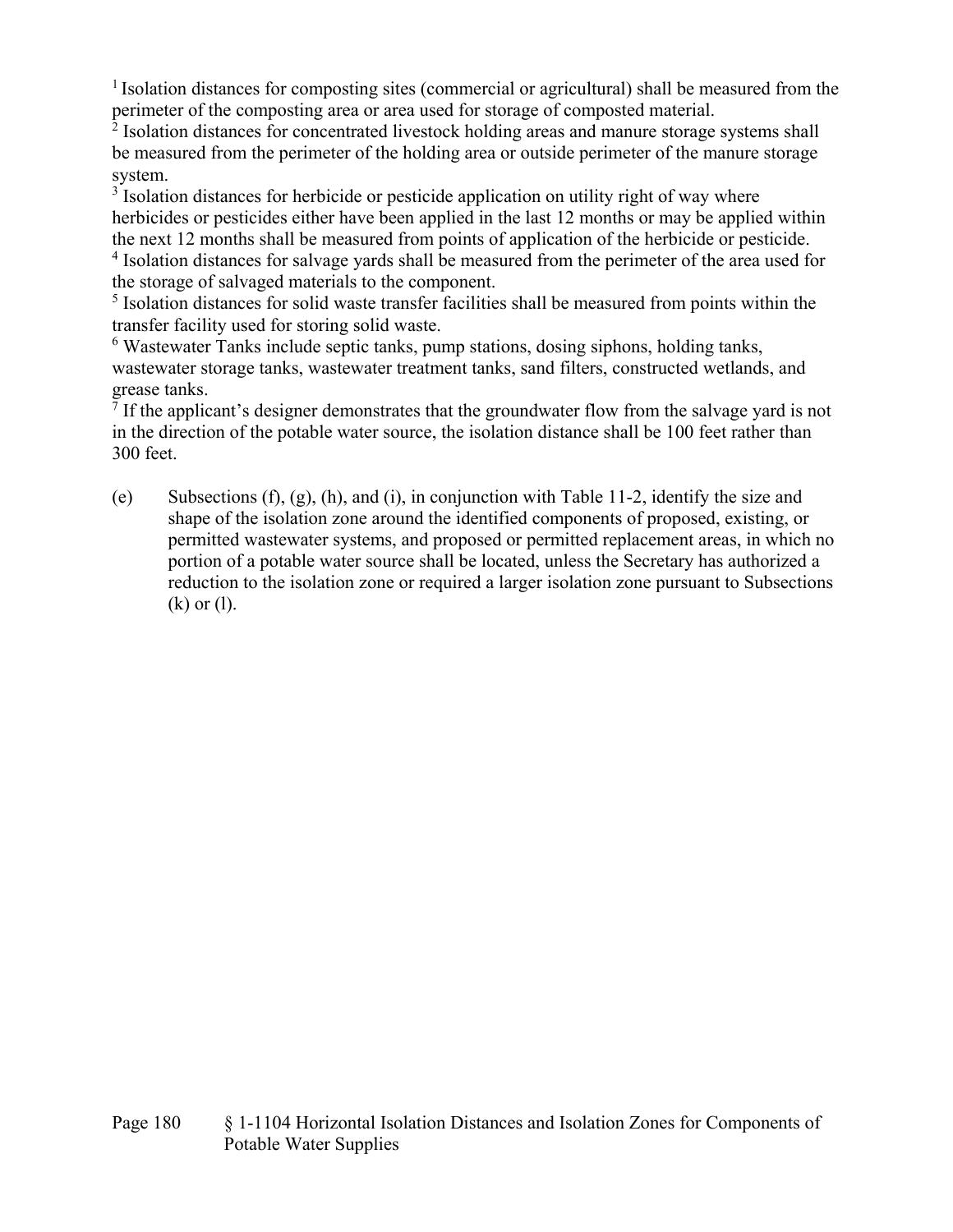#### **Table 11-2**

### **Distances, in Feet, Used to Create Isolation Zones Around Components of Wastewater Systems and Replacement Areas**

| <b>Drinking Water Sources</b><br>(by gallons per minutes<br>design rate) |                            | Proposed,<br><b>Existing, or</b><br><b>Permitted</b><br><b>Leachfields</b><br>and Proposed<br>or Permitted<br>Replacement<br><b>Areas</b><br>$(2000 gallonsper day designflow)$ | Proposed,<br><b>Existing, or</b><br><b>Permitted</b><br>Leachfields<br>and Proposed<br>or Permitted<br>Replacement<br><b>Areas</b><br>$( \ge 2000 \text{ to }$<br>$< 6500$ gallons<br>per day design<br>flow) | Proposed,<br><b>Existing, or</b><br><b>Permitted</b><br>Leachfields<br>and<br>Proposed or<br><b>Permitted</b><br>Replacement<br><b>Areas</b><br>$( \ge 6500$<br>gallons per<br>day or more<br>design flow) | Proposed,<br><b>Existing, or</b><br><b>Permitted</b><br>Wastewater<br>Tanks <sup>1</sup> |
|--------------------------------------------------------------------------|----------------------------|---------------------------------------------------------------------------------------------------------------------------------------------------------------------------------|---------------------------------------------------------------------------------------------------------------------------------------------------------------------------------------------------------------|------------------------------------------------------------------------------------------------------------------------------------------------------------------------------------------------------------|------------------------------------------------------------------------------------------|
|                                                                          | $\leq 2.0$                 | $X = 100$<br>$Y = 200$                                                                                                                                                          | $X = 150$<br>$Y = 300$                                                                                                                                                                                        | $X = 200$<br>$Y = 1000$                                                                                                                                                                                    |                                                                                          |
| Potable water<br>sources                                                 | > 2.0<br>and $\leq$<br>5.0 | $X = 150$<br>$Y = 300$                                                                                                                                                          | $X = 150$<br>$Y = 300$                                                                                                                                                                                        | $X = 200$<br>$Y = 1000$                                                                                                                                                                                    | $X = 50$                                                                                 |
| in<br>bedrock                                                            | > 5.0<br>and $\leq$<br>8.0 | $X = 200$<br>$Y = 400$                                                                                                                                                          | $X = 200$<br>$Y = 400$                                                                                                                                                                                        | $X = 200$<br>$Y = 1000$                                                                                                                                                                                    | $Y = 50$                                                                                 |
|                                                                          | > 8.0                      |                                                                                                                                                                                 | $X = 200$<br>$Y = 1000$                                                                                                                                                                                       |                                                                                                                                                                                                            |                                                                                          |
| Potable water<br>sources<br>in an unconfined                             | < 8.0                      | $X = 150$<br>$Y = 500$                                                                                                                                                          | $X = 150$<br>$Y = 1000$                                                                                                                                                                                       | $X = 200$<br>$Y = 1000$                                                                                                                                                                                    | $X = 75$                                                                                 |
| surficial aquifer or<br>confined surficial<br>aquifer                    | > 8.0                      |                                                                                                                                                                                 | $X = 200$<br>$Y = 1000$                                                                                                                                                                                       |                                                                                                                                                                                                            | $Y = 75$                                                                                 |

<sup>1</sup> Wastewater Tanks include septic tanks, pump stations, dosing siphons, holding tanks, wastewater storage tanks, wastewater treatment tanks, sand filters, constructed wetlands, and grease tanks.

- (f) One of the following methods shall be used in conjunction with the points identified in Subsection (h) to determine the size and shape of the required isolation zone around proposed, existing, or permitted leachfields, and proposed or permitted replacement areas, with X and Y equaling the numbers identified in Table 11-2:
	- (1) Draw an arc so that all points of the arc are Y from all portions of the component.
	- (2) Use the ground surface contours (not artificial modifications, such as roadways, filled areas, or retaining walls) to draw the following arcs to create a complete zone around all portions of the component:

Page 181  $\Diamond$  1-1104 Horizontal Isolation Distances and Isolation Zones for Components of Potable Water Supplies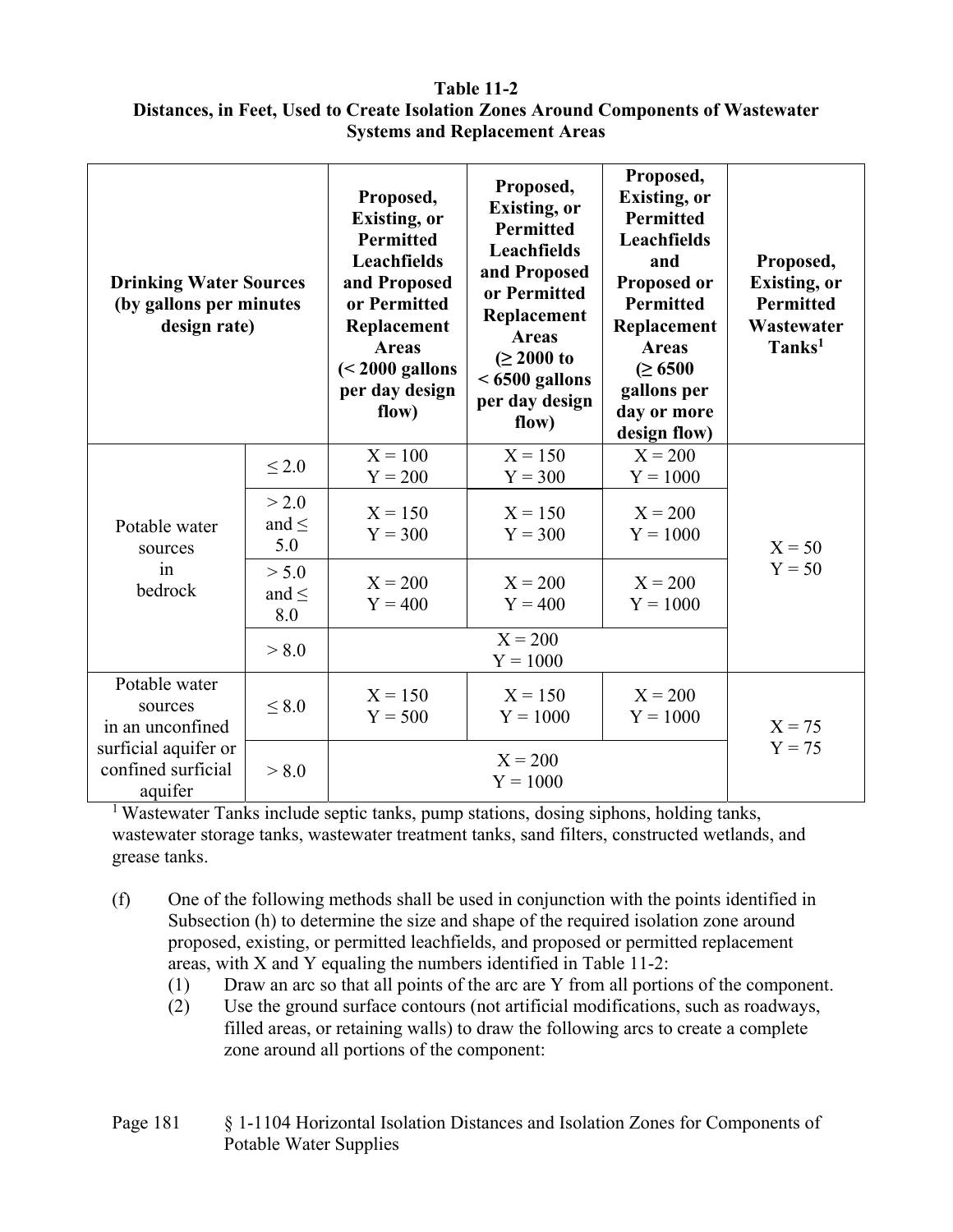- (A) Beginning at the 2 upslope corners of the component, swing an arc to the outside of the system with a radius of X to create a point where the arcs intersect with the same contour as the 2 upslope corners of the component.
- (B) Continue the 2 arcs in the upslope direction to a point that is X upslope of each corner of the component.
- (C) Connect the 2 arcs with a tangent line so that no portion of the arcs or tangent line are less than X from the component.
- (D) Beginning at the 2 downslope corners of the component, swing an arc to the outside of the system with a radius of  $X$  to a point where the arcs intersect with the same contour as the 2 lowermost corners of the component.
- (E) Connect the 2 points derived in Subsections  $(f)(2)(A)$  and  $(D)$  with a line so that the tangent line maintains a minimum of X beyond either side of the component.
- (F) From each of the 2 downslope corners of the component, draw a "fall line," a line oriented perpendicular to the topographic contours, to a point that is a minimum of Y from each corner.
- (G) Beginning at the 2 points derived in Subsections  $(f)(2)(D)$ , draw lines that are X from and parallel to the 2 fall lines.
- (H) From each of the 2 downslope corners of the component and in the downslope direction, draw an arc with a radius of Y to connect the farthest downslope lines drawn in Subsections  $(f)(2)(F)$  and  $(G)$ .
- (I) Connect the 2 points derived in Subsections  $(f)(2)(F)$  with a tangent line so that no point of the tangent line is less than Y from the downslope side of the component.
- (J) If the component is irregularly shaped, no portion of component shall be less than X in the upslope direction or along the same contour of the component, and, Y in the downslope direction of the component.
- (g) Notwithstanding Subsection (f), when a 2-year time of travel management zone is determined for a proposed, existing, or permitted leachfield, the size and shape of the required isolation zone around the leachfield shall be the 2-year time of travel management zone, provided:
	- (1) When the drinking water source to be isolated from the leachfield is grouted, in no case shall any point along the isolation zone be less than 50 feet from the drinking water source.
	- (2) When the drinking water source to be isolated from the leachfield is not grouted, in no case shall any point along the isolation zone be less than 100 feet from the drinking water source.
- (h) Notwithstanding Subsection (f), where detailed topographical data is not available, the size and shape of the required isolation zone around proposed, existing, or permitted leachfields shall be determined using the method described in Subsection (f)(1).
- (i) The following points shall be used in conjunction with Subsection  $(f)$ ,  $(g)$ , and  $(h)$  to identify the required isolation zones around proposed, existing, or permitted leachfields:
	- (1) For in-ground leachfields, the corners of the outermost edges of the leachfield.
- Page 182 § 1-1104 Horizontal Isolation Distances and Isolation Zones for Components of Potable Water Supplies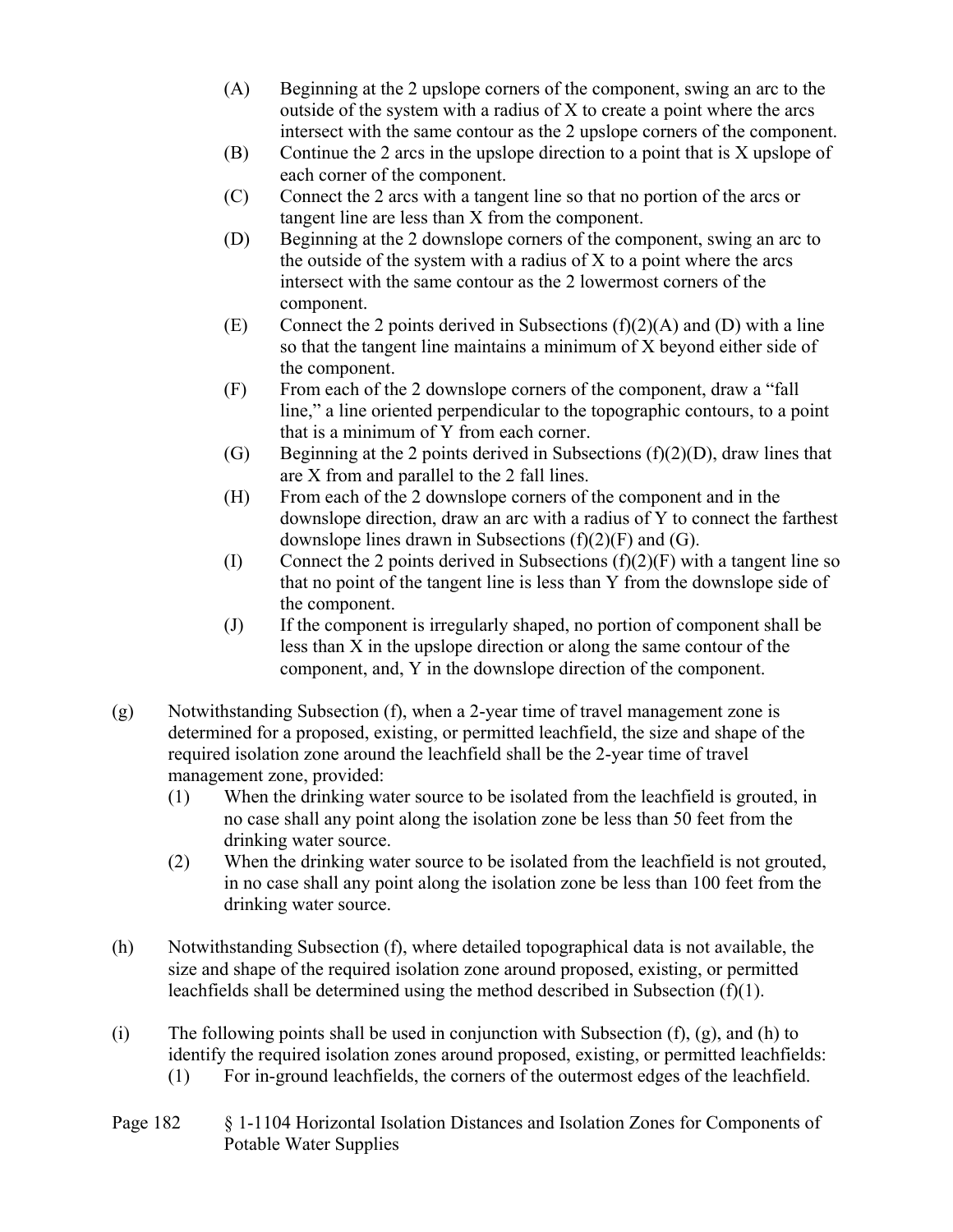- (2) For a leachfield in a mound, the corners of the effective basal area of the mound.
- (3) For at-grade leachfields, the corners of the leachfield stone or other application surface.
- (4) For leachfield in a bottomless sand filter, the corners of the enclosure for a bottomless sand filter system.
- (j) The method to determine the size and shape of the required isolation zone around proposed, existing, or permitted wastewater tanks shall be to draw an arc around each tank so that all points of the arc are X, identified in Table 11-2, or greater from all portions of the tank.
- (k) An applicant or prospective applicant may submit a written request to the Secretary for a reduction in the required isolation distances or isolation zone for a particular potential source of contamination.
	- (1) The Secretary shall authorize the use of a reduced isolation distance or isolation zone between a potable water source and a particular potential source of contamination when the Secretary determines that the isolation distance specified in Table 11-1 or the isolation zone identified pursuant to Subsection (f) is unnecessary to protect human health because the specific site conditions, or the construction techniques and pipe materials for the potable water supply or wastewater system will prevent the performance of the potable water supply from being impacted by the potential source of contamination.
	- (2) In determining whether to authorize the use of a reduced isolation distance or isolation zone between a potable water source and a potential source of contamination specified in Table 11-1, the Secretary shall consider the following factors:
		- (A) the constituents of the potential contamination;
		- (B) the expected soil treatment; and
		- (C) site specific conditions.
	- (3) The Secretary may authorize the use of a reduced isolation distance between a water service line or water service pipe and a potential source of contamination listed in Table 11-1 when one or more of the following conditions exist:
		- (A) The water service line or water service pipe is installed in a sleeve that is determined to be water tight to prevent the introduction of the contaminant into the sleeve.
		- (B) The site-specific conditions indicate that the groundwater flow direction is from the water service line or water service pipe to the potential source of contamination.
		- (C) The site-specific conditions indicate that the seasonal high-water table is a minimum of 18 inches below the bottom of the water service line or water service pipe.
	- (4) The Secretary shall not authorize a reduction to the distances used to create an isolation zone around a leachfield pursuant to Subsection (f) to less than the following:
		- (A) When a hydrogeological analysis is not completed, the groundwater flow is not analyzed, and the water source is not grouted, X and Y shall not be reduced.
- Page 183 § 1-1104 Horizontal Isolation Distances and Isolation Zones for Components of Potable Water Supplies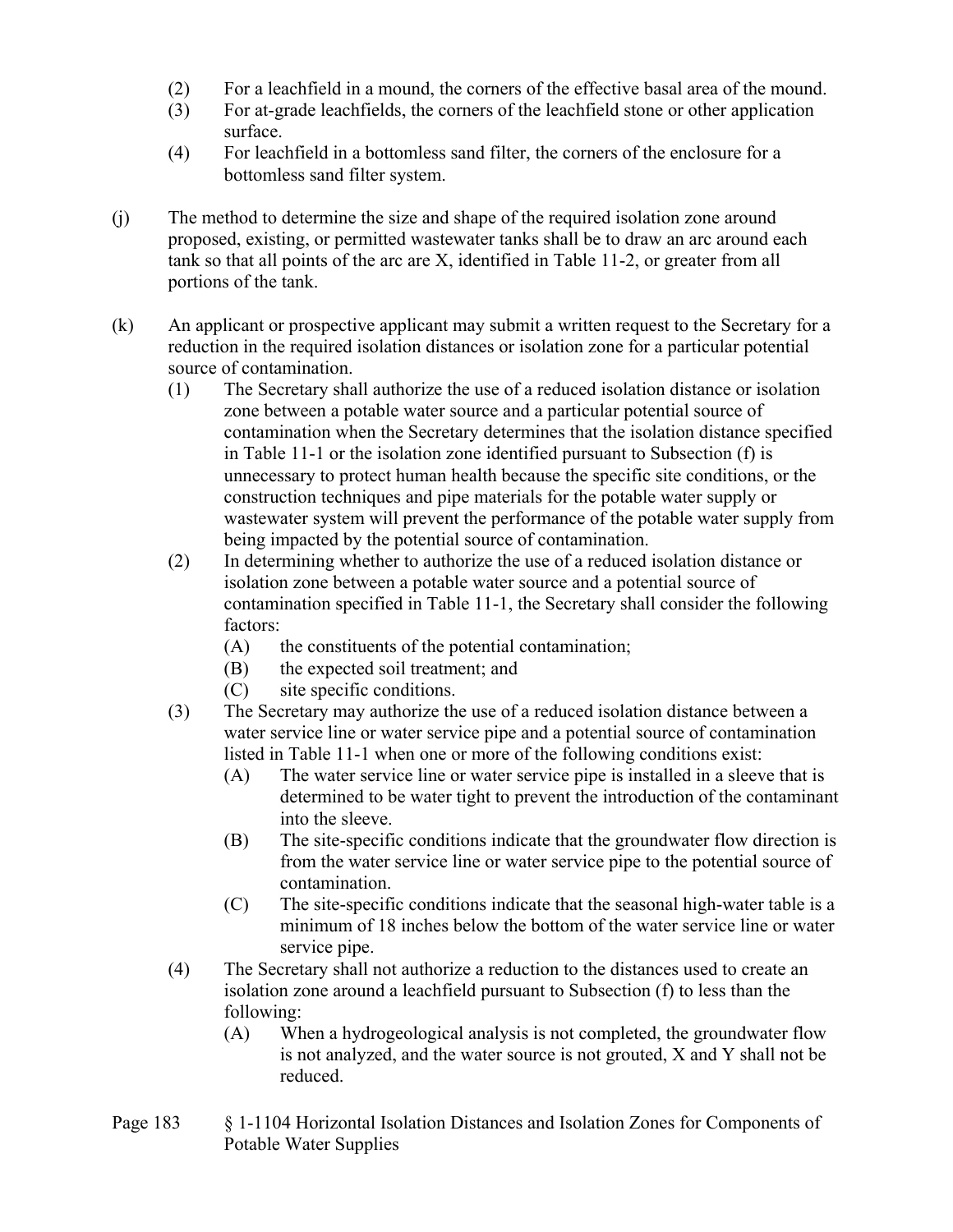- (B) When a hydrogeological analysis is not completed and when there is a continuous impeding layer from the leachfield to the potable water source, and the water source is grouted, X and Y shall not be less than 100 feet.
- (C) When groundwater flow from beneath a leachfield is not towards the potable water source, Y shall not be less than X.
- (D) When a hydrogeological analysis is completed that reveals that groundwater flow from beneath a leachfield does not flow toward the potable water source under pumping conditions, Y shall be not less than 100 feet.
- (E) When a hydrogeological analysis is completed that demonstrates there is at least a 2-year time of travel between a leachfield and the potable water source and the source is not grouted, Y shall not be less than 100 feet.
- (F) When a hydrogeological analysis is completed that demonstrates there is at least a 2-year time of travel between a leachfield and the potable water source and the source is grouted, X and Y shall not be less than 50 feet.
- (5) The burden shall be on the applicant or prospective applicant to provide information from a designer that addresses the factors in Subsection  $(k)(2)$  or the conditions in (k)(3) and enables the Secretary to reach a determination.
- (6) The Secretary's determination shall be in writing and indicate the reduced isolation distance or isolation zone.
- (l) The Secretary shall require a greater isolation distance or larger isolation zone for a particular potential source of contamination when the Secretary determines that, based on the specific site conditions described in an application, a greater isolation distance or larger isolation zone is necessary to prevent the potential subsurface flow of contaminant from impacting the performance of the potable water supply.

## **§ 1-1105 Potable Water Supply Presumptive Isolation Zone**

- (a) A presumptive isolation zone shall be identified, using the methods identified in  $\S$  1-912, around proposed potable water sources in which a leachfield with a design flow of less than 2000 gallons per day is presumed to be unable to be located.
- (b) Each potable water supply's presumptive isolation zone identified pursuant to Subsection (a) shall be considered in conjunction with the requirements of  $\S$  1-307 to determine if notification to adjacent landowners is required pursuant to § 1-307 and considered in conjunction with the requirements of Appendix A to determine if the potable water supply presumptive isolation zone is required to be shown on the site plan.

## **§ 1-1106 Grouting Annular Space**

- (a) The annular space around the casing or well tile of a groundwater potable water source shall be grouted when:
	- (1) A reduction in the isolation zone between a leachfield and the potable water source is granted pursuant to  $\S 1-1104(k)$  or  $\S 1-912(e)$  and the Secretary requires grouting as a condition of the reduction.
	- (2) The Secretary determines there are site factors that require grouting to protect the potable water source from possible contamination.

## Page 184 § 1-1105 Potable Water Supply Presumptive Isolation Zone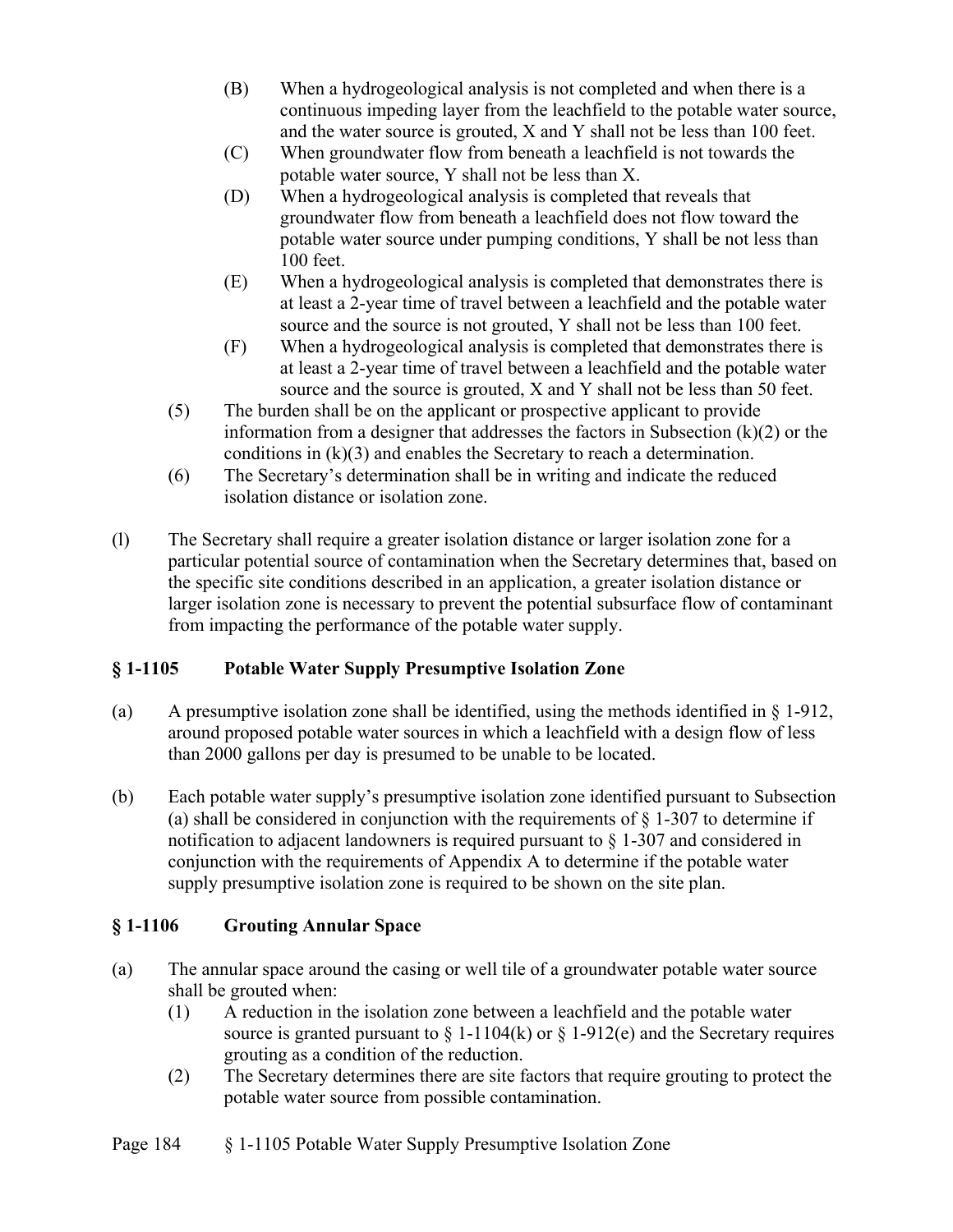- (b) Grouting is recommended if a potable water source may, in the future, require a public water system source permit under the Vermont Water Supply Rule.
- (c) When grouting is not required, the annular space of a potable water source shall be filled with native materials such as drill cuttings except for wells that do not have annular space, including concentric, dual rotary, eccentric, and drill and drive wells when the pilot hole is no larger than the drill hole for the casing.
- (d) Grouting shall be designed to allow negligible movement of all fluids in the annular space around well casings and provide negligible shrinkage, breakage, or deterioration of the grout after placement. One of the following grout types and specifications shall be used:
	- (1) neat cement grout:
		- (A) consisting of a mixture of API Sec. 10, ASTM C150 type 1 or ASTM C150 type 2, with a maximum of 6 gallons of water per 94-pound sack of cement for 1½ inch or larger annular openings; and
		- (B) containing additives approved by the Secretary when proposed to increase fluidity;
	- (2) concrete grout:
		- (A) consisting of equal parts of ASTM C150, type 1 or 2 Portland cement, and sand, with a maximum of 5 gallons of water per 94-pound sack of cement for annular openings larger than 1½ inches; and
		- (B) where an annular opening is larger than 4 inches, gravel not larger than ½ inch in size may be added;
	- (3) bentonite grout that has standard ANSI 60 certification and is installed according to manufacturers' directions;
	- (4) clay seal/bentonite grout consisting of clay mixed with at least 10 percent swelling bentonite may be used when there is an annular opening greater than 6 inches and approved by the Secretary prior to grout application;
	- (5) bentonite chips, slurry, or powder shall be placed continuously around the casing during advancement with each of the following drilling methods when no pilot hole is drilled larger than the drill hole for the casing:
		- (A) concentric drilling;
		- (B) dual rotary;
		- (C) drill and drive; or
		- (D) eccentric; or
		- (E) other types of grout approved by the Secretary.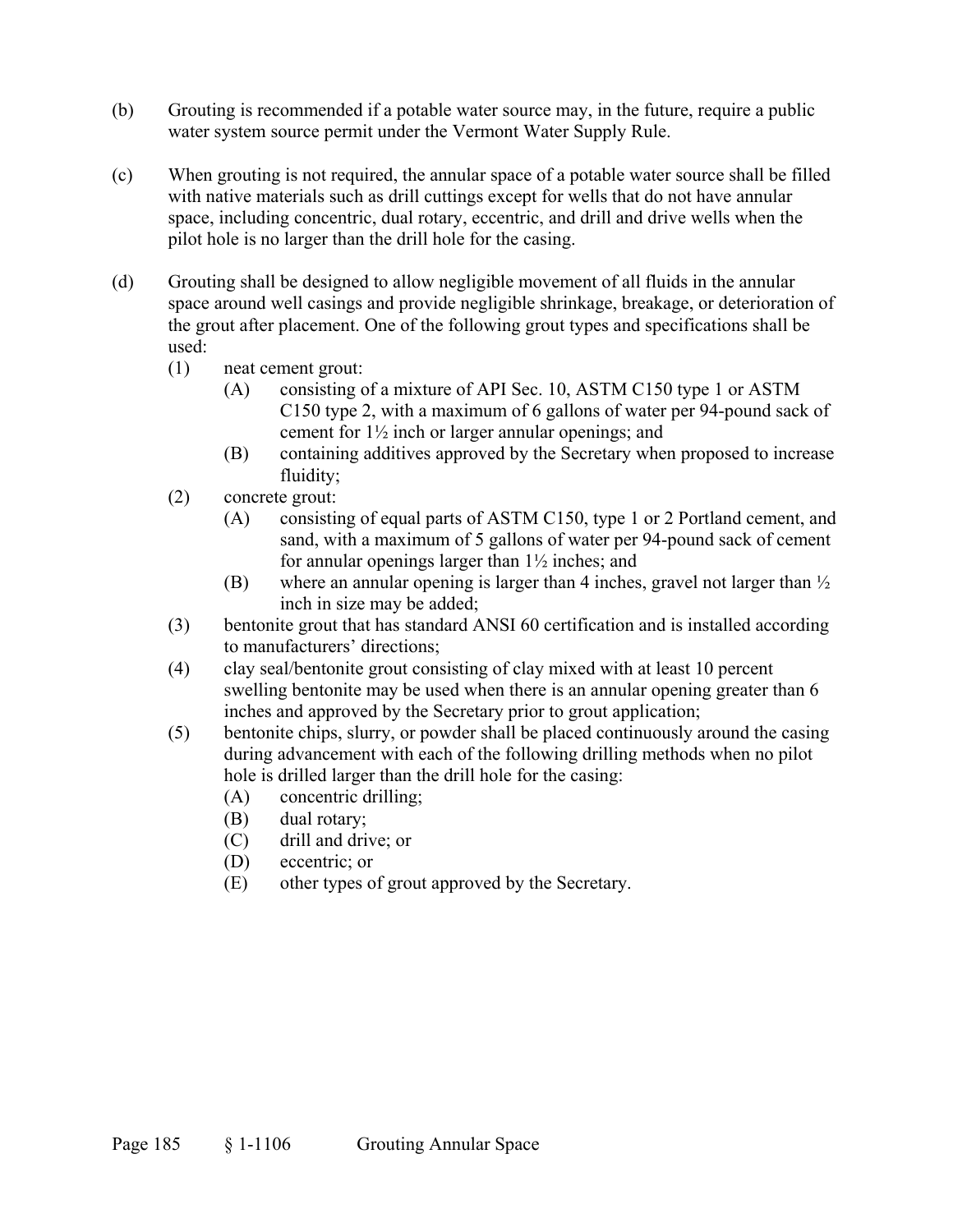### **§ 1-1107 Long-Term Yield Analysis**

- (a) Except as provided in Subsection (b), the long-term yield for a potable water source with a design rate of 5 gallons per minute or less equals 50 percent of the well driller's estimated yield.
- (b) A long-term yield analysis of a potable water source shall be conducted for the following sources to establish the long-term yield:
	- (1) potable water sources with a design rate of more than 5 gallons per minute;
	- (2) potable water sources with a design rate greater than 50 percent of the well driller's estimated yield, except when the potable water supply serves only one single-family residence;
	- (3) potable water sources that gravity flow to a potable water pipe, except when the potable water supply serves only one single-family residence;
	- (4) potable water sources, including a potable water source serving only one singlefamily residence, that are required to conduct interference testing and analysis pursuant to § 1-1108.
- (c) A long-term yield analysis conducted for the potable water sources identified in Subsection  $(b)(1)$ ,  $(2)$ , and  $(4)$  shall comply with the following requirements:
	- (1) The long-term yield analysis shall consist of a constant discharge pumping test and recovery completed and analyzed by a hydrogeologist or a Class 1 designer.
	- (2) The duration of the constant discharge pumping test shall comply with Table 11-3 at a pumping rate greater than or equal to the required design rate of the source.
	- (3) The hydrogeologist or Class 1 designer shall:
		- (A) During the constant discharge pumping test, measure and record the water elevation drawdown and rate of discharge using accepted methods at intervals that will plot evenly on a logarithmic scale graph.
		- (B) Continue to measure and record the water elevation into the recovery period for 2 days, or until a minimum of 90 percent recovery is achieved, whichever occurs first.
		- (C) Determine the static water elevation, pump elevation, total available head, predicted drawdown, and remaining available head (the difference between the total available head and predicted drawdown).
		- (D) Estimate a long-term yield that meets or exceeds the following criteria:
			- (i) a constant withdrawal at the design rate for 180 days; and
			- (ii) a drawdown that shall not exceed 90 percent of the total available head.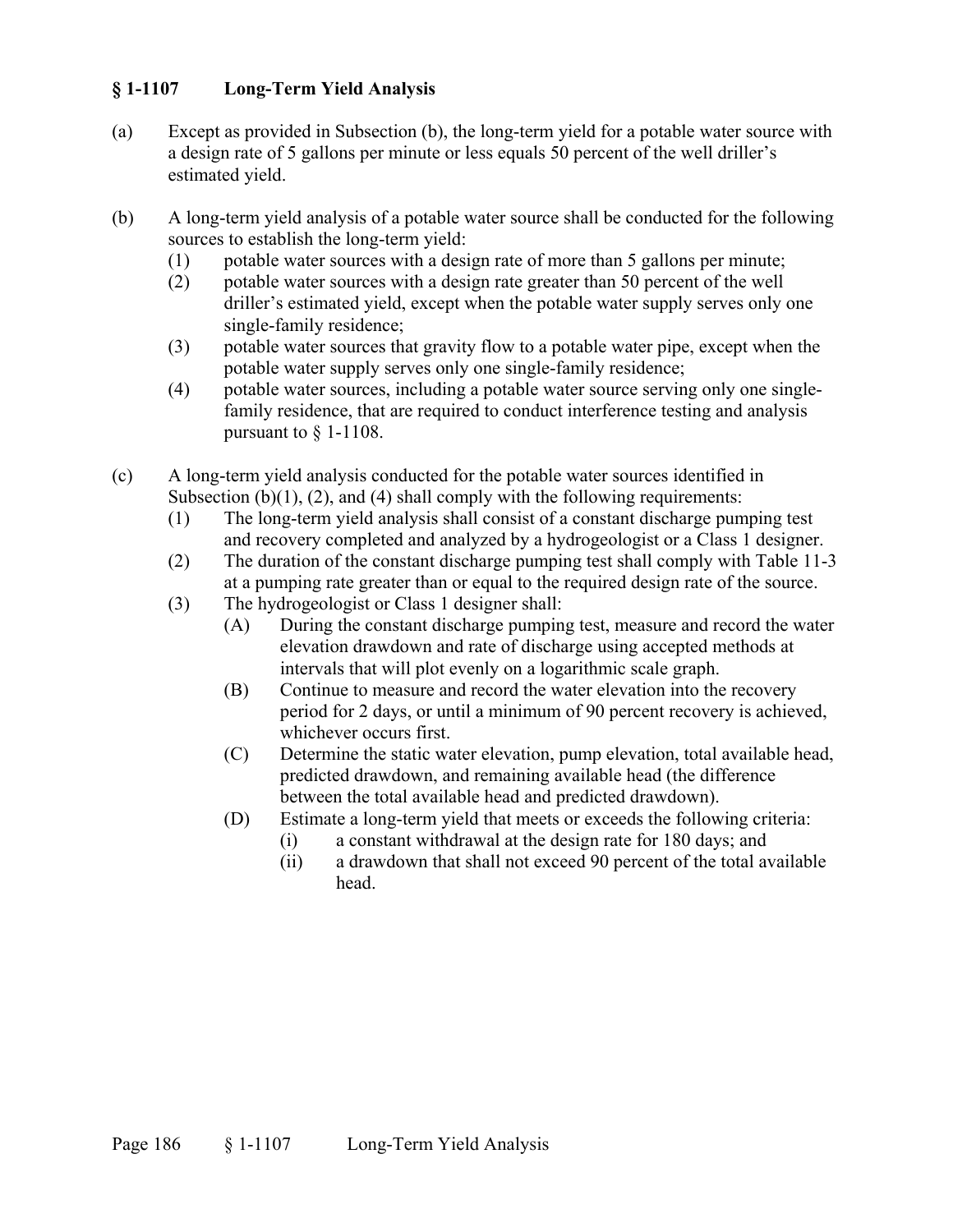| <b>Design rate of Potable Water Source (gallons)</b><br>per minute) | <b>Minimum Test Length</b><br>(Hours)                                                                                                                                                          |
|---------------------------------------------------------------------|------------------------------------------------------------------------------------------------------------------------------------------------------------------------------------------------|
| ${}_{\leq 2.0}$                                                     | 24                                                                                                                                                                                             |
| $>$ 2.0 and $\leq$ 5.0                                              | 36                                                                                                                                                                                             |
| $> 5.0$ and $< 8.0$                                                 | 48, or 72 if there is unacceptable<br>interference identified in the first 48 hours<br>between the potable water source being<br>tested and the public water source or<br>potable water source |
| $> 8.0$ and $< 50$                                                  | 72                                                                                                                                                                                             |
| $> 50$ and $< 100$                                                  | 96                                                                                                                                                                                             |
| 100 gallons per minute or greater                                   | 120                                                                                                                                                                                            |

### **Table 11-3 Constant Discharge Pumping Test Duration**

- (d) A long-term yield analysis conducted for the potable water sources identified in Subsection (b)(3) shall comply with the following requirements:
	- (1) The long-term yield analysis shall be conducted by a hydrogeologist or a Class 1 designer and shall include a prediction of the long-term yield based on the monitoring data.
	- (2) The method for conducting the long-term yield analysis shall be prepared by a hydrogeologist or Class 1 designer and shall be submitted to and approved by the Secretary prior to conducting the analysis.
	- (3) The long-term yield analysis shall be conducted during the lowest flow that may be expected during the calendar year.

## **§ 1-1108 Interference Testing and Analysis**

- (a) For the purposes of this Section, "unacceptable interference" means when a potable water source causes:
	- (1) an existing or permitted potable water source to be unable to meet the design rate or existing yield, whichever is lower; or
	- (2) an existing or permitted public water source to be unable to meet the authorized demand or permitted yield, whichever is greater.
- (b) A potable water source shall not create unacceptable interference with an existing or permitted public water source or potable water source.
- (c) If a potable water source is located within the distances specified in Table 11-4 to an existing or permitted public water source, interference testing shall be conducted in conformance with the Water Supply Rules to determine whether the potable water source will create unacceptable interference.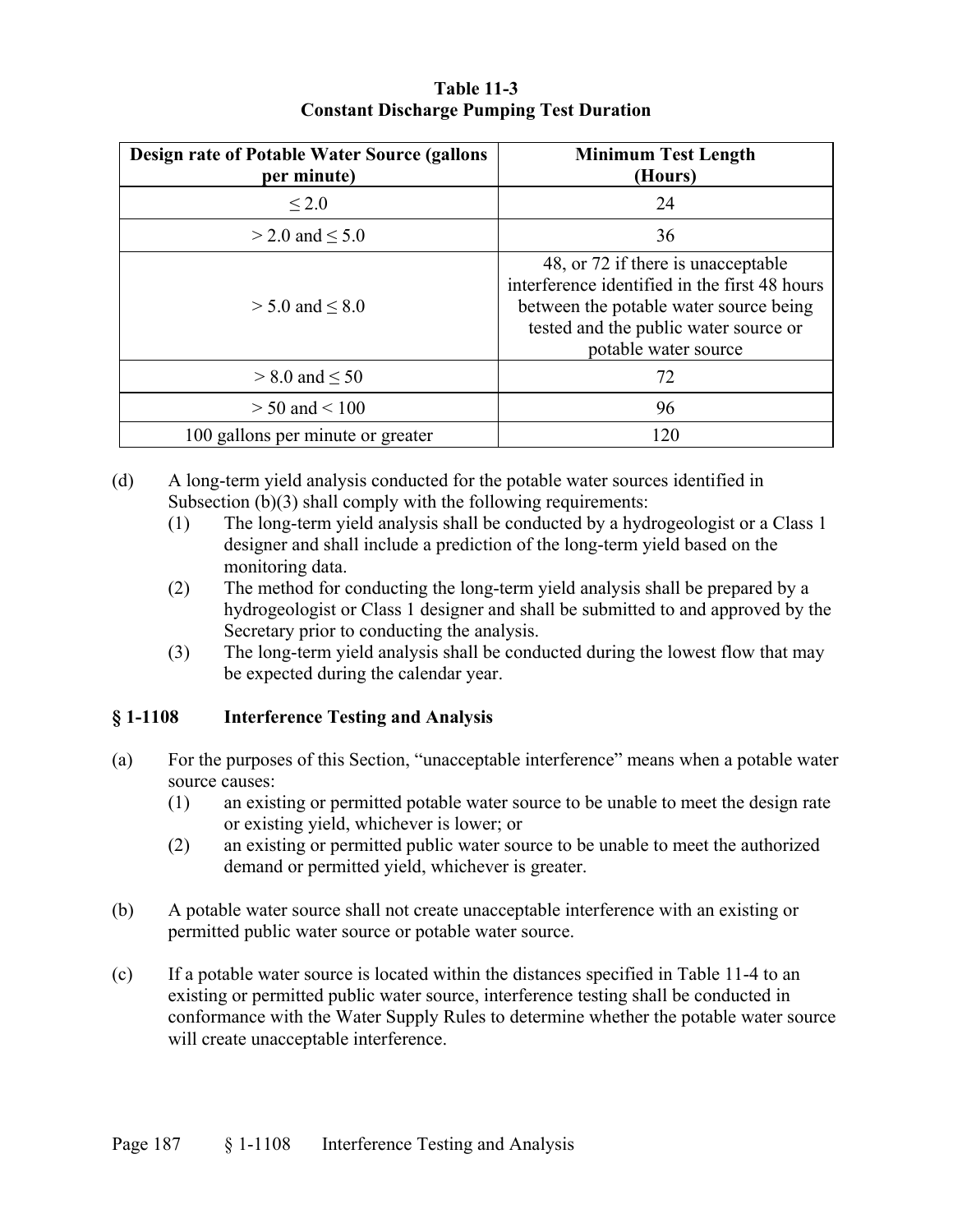- (d) If a potable water source is located within the distances specified in Table 11-4 to an existing or permitted potable water source, interference testing shall be conducted that complies with the following requirements:
	- (1) a hydrogeologist or Class 1 designer shall monitor the existing or permitted potable water sources for interference while conducting a long-term yield analysis on the proposed potable water source conducted pursuant to the requirements of § 1-1107; or
	- (2) when the owner of the existing or permitted potable water source has refused permission to monitor the source, it is otherwise not feasible to access the source, or, when the source is permitted but not existing, the source shall be analyzed by a hydrogeologist for potential interference using one of the following:
		- (A) the results of interference testing on other similar sources in the area; or
		- (B) calculations using text book values for aquifer parameters if no interference testing data is available.
- (e) The Secretary may waive the requirement to complete interference testing pursuant to Subsection (c) or (d) for a particular existing or permitted public water source or potable water source when the applicant provides information from a designer that demonstrates:
	- (1) the yield for the existing or permitted potable water source will not be reduced below its design rate or existing yield, whichever is lower;
	- (2) the yield for the existing public water source will not be reduced below its authorized demand or permitted yield, whichever is greater; and
	- (3) well completion information for existing or permitted potable water source and public water sources located within the distances in Table 11-4 of the subject well supports the designer's opinion there is a sufficient quantity of water to supply the project without causing unacceptable interference with the existing potable or public water sources.

| <b>Design Rate of Tested Source</b><br>(gallons per minute) | <b>Monitoring Distance (Feet)</b> |
|-------------------------------------------------------------|-----------------------------------|
| $\leq$ 2                                                    | 100                               |
| $>$ 2 and $\leq$ 5                                          | 300                               |
| $> 5$ and $< 20$                                            | 1000                              |
| $>$ 20 and $<$ 50                                           | 2000                              |
| > 50 < 100                                                  | 2500                              |
| 100 or greater                                              | 3000                              |

**Table 11-4 Monitoring Distance from Test Source to a Potable or Public Water Source**

- (f) Unacceptable interference identified through interference testing conducted pursuant to Subsection (c) or (d) may be resolved by:
	- (1) drilling the affected source deeper and re-conducting interference testing;
	- (2) hydrofracturing the affected source and re-conducting interference testing;
	- (3) closing of the affected source; or
	- (4) another method approved by the Secretary.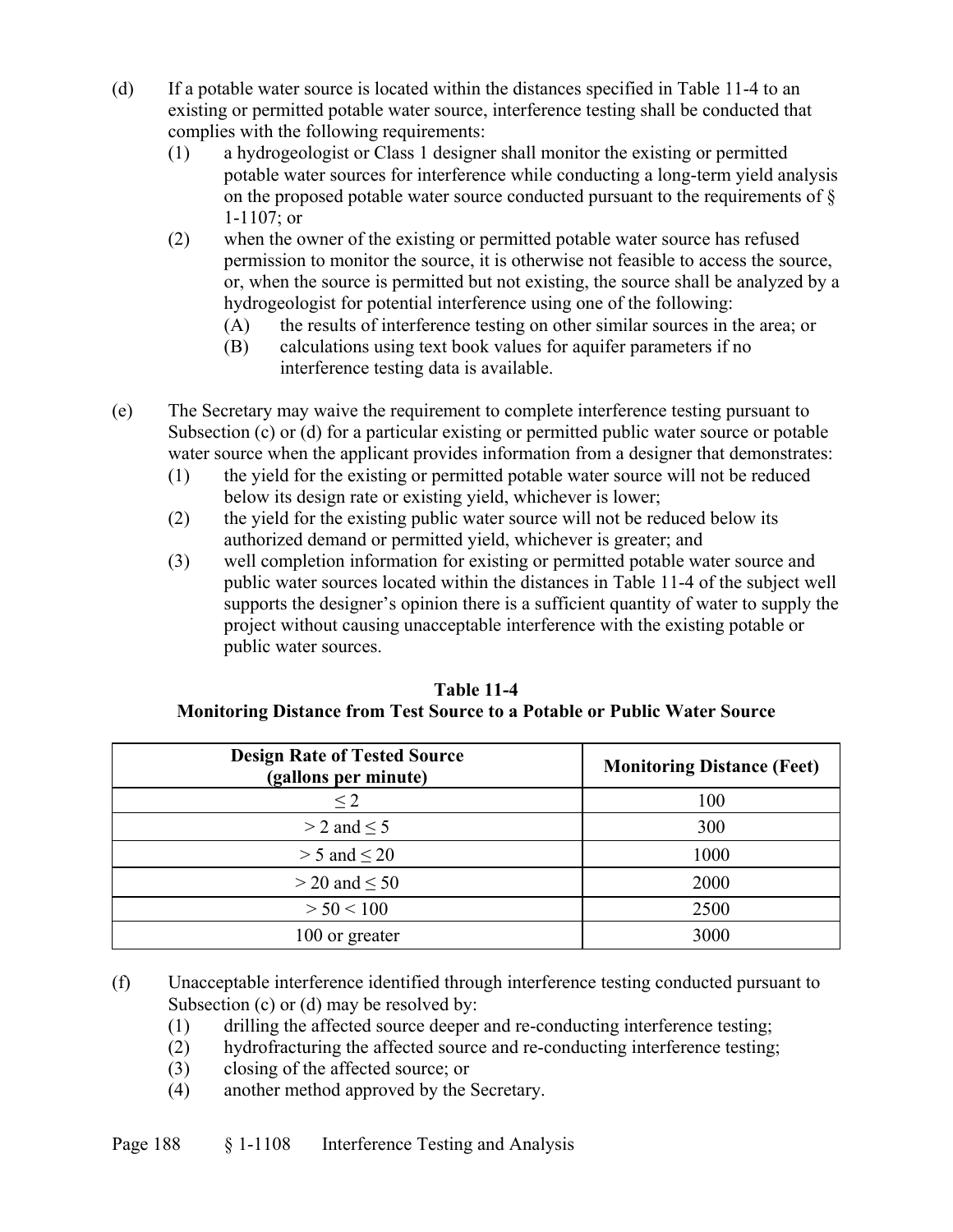### **§ 1-1109 Instantaneous Peak Demand**

- (a) A potable water supply shall be capable of supplying the instantaneous peak demand associated with each component of the potable water supply, except as provided in Subsection (d).
- (b) A potable water supply's instantaneous peak demand shall be calculated using the following methods:
	- (1) the methodology in the Vermont Plumbing Rules;
	- (2) 5 gallons per minute multiplied by the number of living units; or
	- (3) a different methodology approved by the Secretary that is accepted by the AWWA or similar national publication.
- (c) A potable water supply with an instantaneous peak demand that is equal to or less than the long-term yield for the potable water source complies with the requirements of Subsection (a).
- (d) A potable water supply serving only one of the following is not subject to Subsections (a) and (e) when a pump is provided at the potable water source capable of supplying the potable water supply's instantaneous peak demand:
	- (1) a single-family residence;
	- (2) a single-family residence with an attached 1 bedroom living unit that uses the same potable water source with a total design flow of 560 gallons per day or less; or
	- (3) a building or structure with non-residential uses and a design flow of 560 gallons per day or less with an instantaneous peak demand of less than 15 gallons per minute.
- (e) Except as provided in Subsection (d), when a potable water supply's instantaneous peak demand exceeds the long-term yield for the potable water source, and the potable water source is pumped:
	- (1) the potable water supply shall include water storage that enables the potable water supply to meet the instantaneous peak demand and that complies with the requirements of § 1-1110; or
	- (2) an abbreviated constant discharge pumping test using one of the following methods shall be conducted that demonstrates the potable water source can provide the quantity of water necessary to meet the instantaneous peak demand of the potable water supply:
		- (A) The source is pumped at the potable water supply's instantaneous peak demand rate or greater for a duration where the total volume pumped equals twice the design flow and:
			- (i) the pumping test is supervised by a hydrogeologist, a Class 1 designer, Class BW designer, or licensed well driller; and
			- (ii) the pump discharge rate is measured and recorded at 30-minute intervals with a minimum of 3 readings.
		- (B) A 3-hour blow test with flow measurements at less than or equal to 30 minute intervals is performed by a licensed well driller.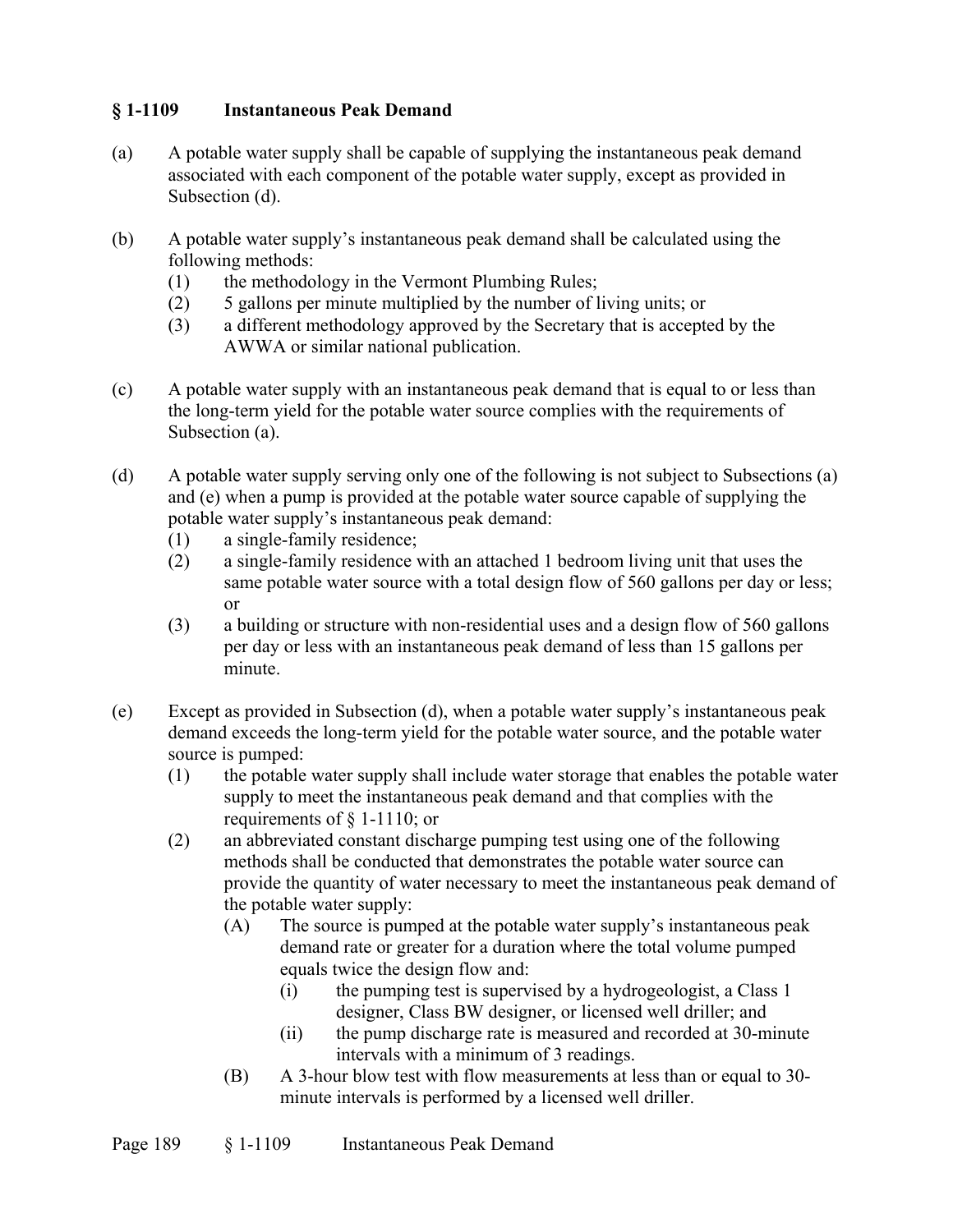- (C) A well driller's estimated yield is determined by methods other than Subsection (e)(2)(A) or (e)(2)(B) that is divided by 2.
- (D) Another method for testing the potable water source approved by the Secretary is completed.
- (f) When a potable water supply's instantaneous peak demand exceeds the long-term yield for the potable water source, and the potable water source is not pumped (i.e., gravity flow to a potable water pipe), the potable water supply shall include water storage that enables the potable water supply to meet the instantaneous peak demand and that complies with the requirements of § 1-1110.

## **§ 1-1110 Water Storage and Water Storage Tanks**

- (a) The base of a water storage tank shall be placed at or above the base flood elevation.
- (b) When water storage is required pursuant to  $\S 1-1109$ :
	- (1) The required water storage volume shall be identified using the following calculations:
		- (A) If the long-term yield equals or exceeds  $2/3^{rds}$  of the design rate but is less than the design rate, storage shall equal the design flow.
		- (B) If the long-term yield equals or exceeds the design rate:
			- (i) storage shall equal 55 percent of the design flow; or
			- (ii) storage shall be calculated using the equation  $S = D [1 Y/P]$ where:
				- (I)  $S =$  volume of water storage (gallons);
				- (II)  $D =$  design flow multiplied by 1 day (gallons);
				- (III)  $P =$  potable water supply's instantaneous peak demand (gallons per minute); and
				- $(IV)$   $Y = long-term yield or the results of the abbreviated$ constant discharge pumping test (gallons per minute).
	- (2) For drilled or driven wells, all, or a portion of, the required water storage volume may be met through the available casing storage identified using the following calculations:
		- (A) The total available head shall be calculated using the equation  $TAH = PCL$ – SL where:
			- (i)  $TAH = total available head (feet);$
			- (ii)  $PCL = pump cut-off level measured below top of casting or, if$ major water bearing fractures exist above the PCL, measured below top of casing to the water bearing fractures (feet); and
			- (iii)  $SL =$  static level measured below top of casing (feet).
		- (B) The approximate drawdown elevation shall be calculated using the equation  $DL = SL + (TAH \times (DR/Y))$  while pumping at the design rate where:
			- (i)  $DL =$  drawdown level measured below top of casing (feet);
			- (ii)  $SL =$  static level measured below top of casing (feet);
			- (iii)  $TAH = total available head (feet);$
			- (iv) DR = design rate (gallons per minute); and
			- (v)  $Y = Long-term yield (gallons per minute).$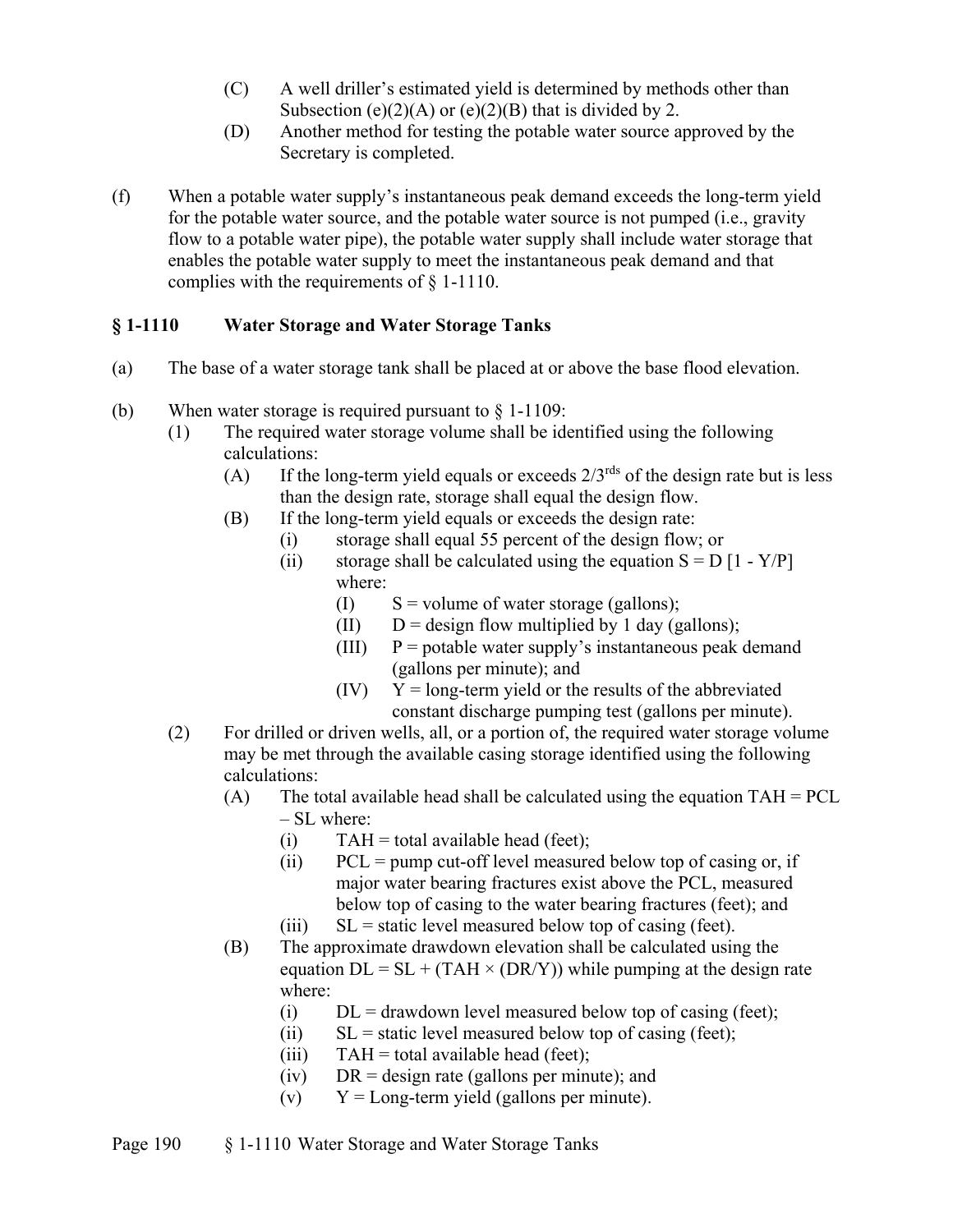- (C) The remaining available head shall be calculated using:
	- (i) In all circumstances other than that in Subsection  $(b)(2)(C)(ii)$ , the equation  $RAH = PCL - DL$  where:
		- $(I)$  RAH = remaining available head (feet);
		- $(II)$  PCL = pump cut-off level measured below top of casing, or, if major water bearing fractures exist above the PCL, measured below top of casing to the water bearing fractures (feet); and
		- (III)  $DL =$  drawdown level measured below top of casing (feet).
	- (ii) When the source is a flowing artesian well and the drawdown elevation remains above the top of casing when pumping at the design rate, the equation RAH = PCL where:
		- $(I)$  RAH = remaining available head (feet);
		- $(II)$  PCL = pump cut-off level measured below top of casing, or, if major water bearing fractures exist above the PCL, measured below top of casing to the water bearing fractures (feet).
- (D) The available storage in the well shall be calculated using the equation AS  $= \pi \times r^2 \times RAH \times 7.48$  where:
	- (i)  $AS = \text{Available storage (gallons)};$
	- (ii)  $\pi = 3.14$
	- (i)  $r = \text{casing inside radius (feet)};$  and
	- (ii) 7.48 (gallons per cubic foot).
- (3) For dug wells or springs, all, or a portion of, the required water storage volume may be met through the available storage in well tiles identified using the following calculations:
	- (A) For round well tiles, the equation WTS =  $1/2$  (LWL PCL)( $\pi \times r^2$ )(7.48), where:
		- (i)  $WTS = \text{available well tile storage (gallons)};$
		- (ii) LWL = annual low water level measured below the top of the tile (feet);
		- (iii) PCL = pump cut-off level or outlet measured below the top of the tile (feet);
		- (iv)  $\pi = 3.14;$
		- (v)  $r =$  radius of the inside dimension of a round tile (feet); and
		- (vi) 7.48 (gallons per cubic foot).
	- (B) For square or rectangular well tiles, the equation  $WTS = 1/2$  (LWL  $PCL$ ) $(L)$  $(W)$  $(7.48)$  where:
		- (i)  $WTS = available$  well tile storage (gallons);
		- $(iii)$  LWL = annual low water level measured below the top of the tile (feet);
		- (iii) PCL = pump cut-off level or outlet measured below the top of the tile (feet);
		- (iv)  $L =$  length of the inside dimension of a rectangular tile (feet);
		- (v)  $W =$  width of the inside dimension of a rectangular tile (feet); and
		- (vi) 7.48 (gallons per cubic foot).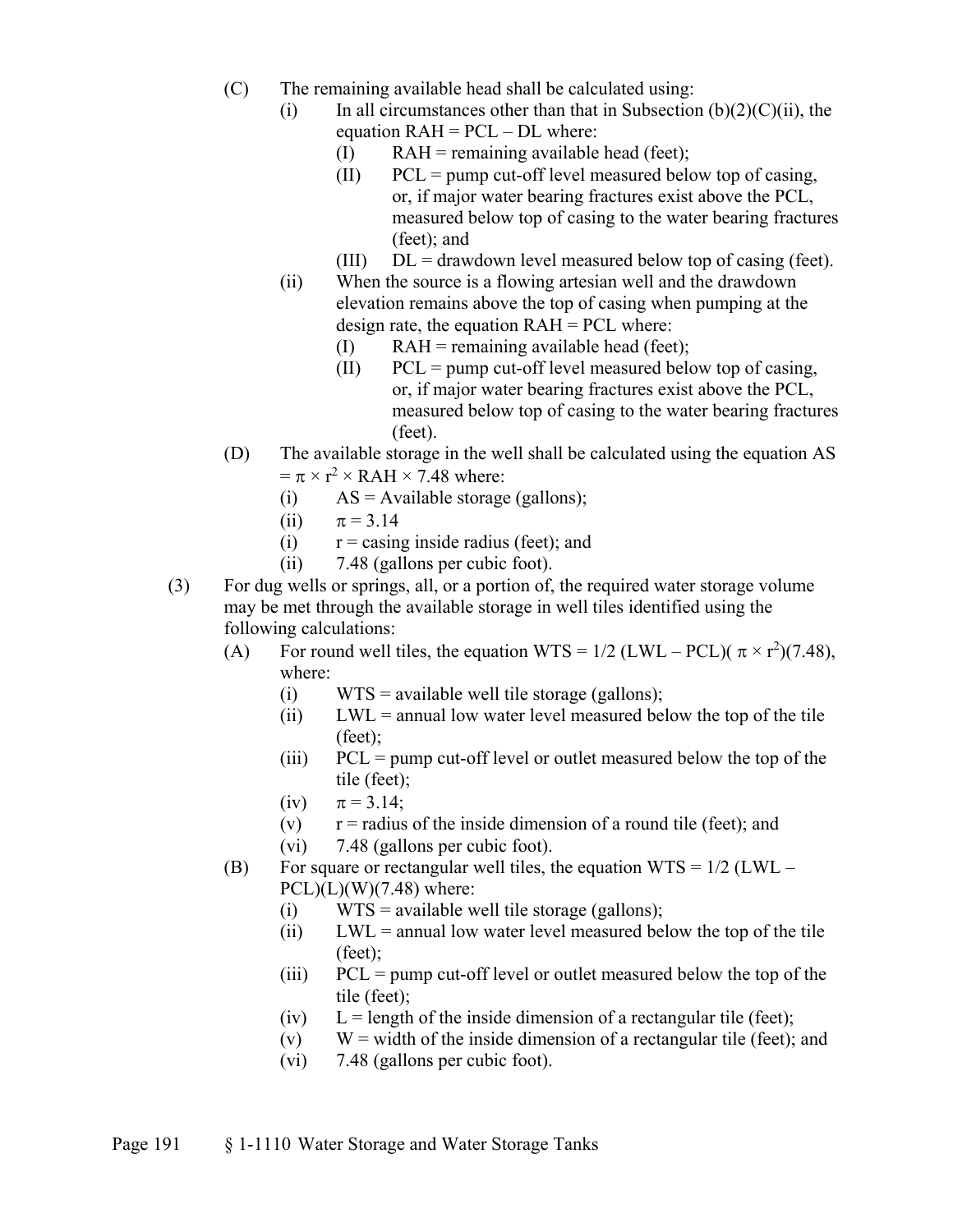- (c) The portion of the required water storage volume not met by casing storage, if allowed pursuant to Subsection (b)(2), or storage in well tiles if allowed pursuant to Subsection (b)(3), shall be met through a combination of hydropneumatic tanks and other water storage tanks.
- (d) The storage volume provided by hydropneumatic tanks, when used to provide all or a portion of the required water storage volume, shall be calculated based on the volume of water available between the pump-on pressure and the minimum operating pressure for the distribution system to supply a minimum of 8 psi to all plumbing fixtures.
- (e) Hydropneumatic tanks (i.e., pressure tanks) shall meet the following requirements:
	- (1) Hydropneumatic tanks shall meet the requirements of the Vermont Plumbing Rules for hydropneumatics tanks and shall:
		- (A) be located in a building or structure;
		- (B) have the minimum working pressure at the hydropneumatic tank system set at a minimum of 20 psi;
		- (C) have pressure reducing devices on the distribution system prior to the hydropneumatic tank when static pressures exceed 100 psi;
		- (D) have a drain, pressure gauge, water tight glass if applicable, and automatic or manual means for adding air, air blow-off, and pressure operated startstop controls for pumps; and
		- (E) have a drain or overflow discharge pipe that:
			- (i) opens downward a minimum of 18 inches above a splash plate when discharging to ground surface; or
			- (ii) has an air-gap between the pipe and a sanitary sewer service line, sanitary sewer collection line, or storm drain when discharging to a line or drain. No drain or overflow pipe shall physically connect to any sanitary sewer service line, sanitary sewer collection line, or storm drain.
	- (2) Hydropneumatic tank storage shall be not used for fire protection purposes.

## **§ 1-1111 Pumps**

- (a) A potable water supply that does not include an atmospheric water storage tank shall have a pump at the potable water source capable of supplying the instantaneous peak demand, unless the potable water supply is proposed to serve only one single-family residence.
- (b) A potable water supply that includes an atmospheric water storage tank shall have a pump at the potable water source capable of supplying the design rate and a pump in the water storage tank capable of supplying the instantaneous peak demand, unless the potable water supply is proposed to serve a single family-residence.
- (c) Pumps shall be sized based on a hydraulic analysis that considers flow, demand, and pressure requirements.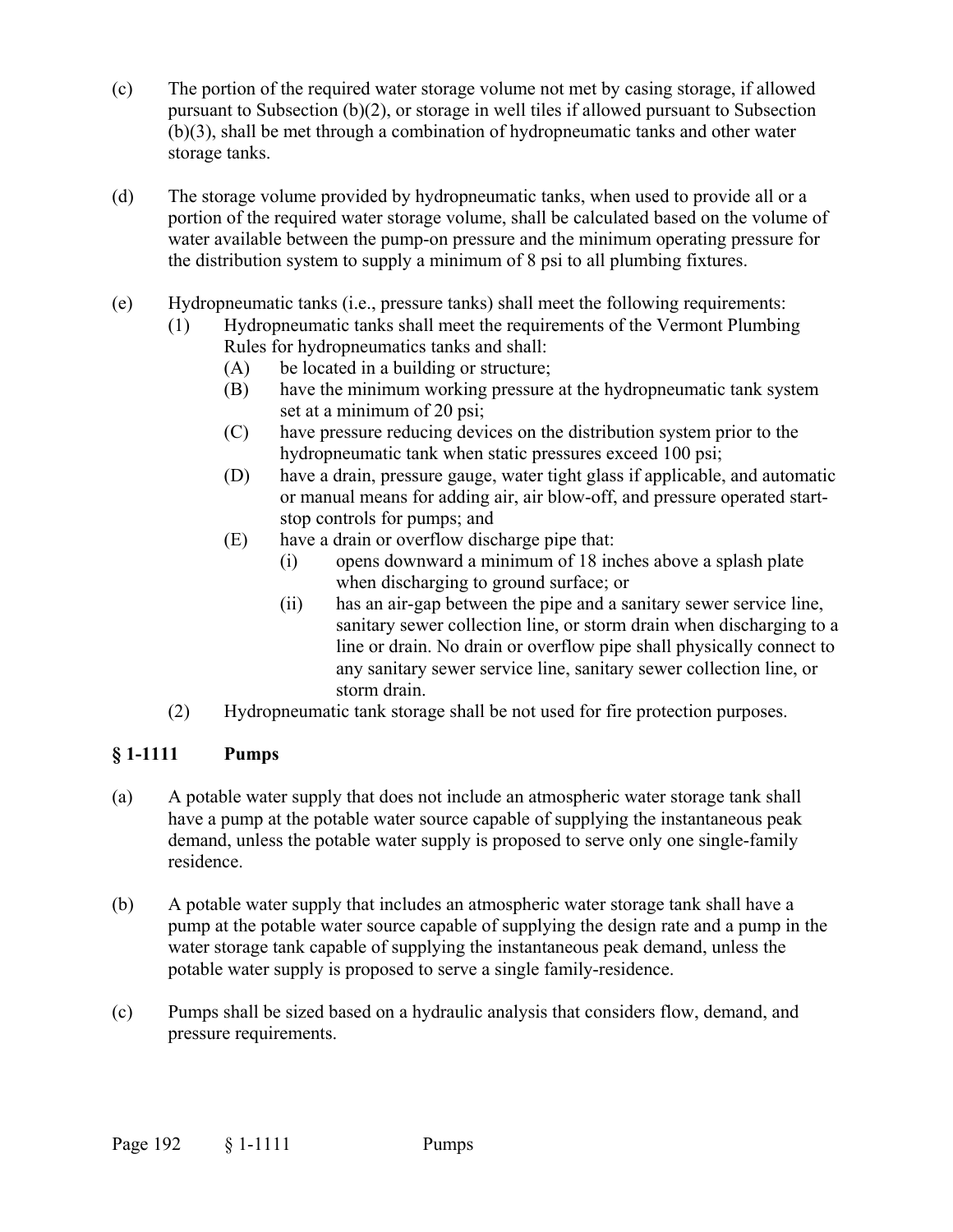- (d) Booster pumps shall not be used in a building or structure that is connected to a water service line unless the booster pump design is approved in writing by the Secretary prior to installation. A booster pump design shall include:
	- (1) an appropriately sized air gap in the water service line between the booster pump and the water main; or
	- (2) for buildings and structures other than single-family residences, an appropriately sized back flow prevention device in the water service line between the booster pump and the water main.

## **§ 1-1112 Cross Connections**

- (a) There shall be no connection between:
	- (1) Any component of a public water system and a potable water source or other components of the potable water supply.
	- (2) A well that is not a potable water source (e.g., irrigation wells and wells used for closed loop geothermal systems) and a potable water source or other components of the potable water supply.
	- (3) A well used for an open loop geothermal system and a potable water source, unless the requirements in Subsection (b) are met.
	- (4) Any pipes, pumps, or tanks that would allow non-potable water or contaminants to be discharged or drawn into a potable water source or other components of the potable water supply.
- (b) Open loop geothermal systems intended to circulate groundwater within a potable water supply may be connected to a potable water source provided the following requirements are met:
	- (1) No additive is added to the re-circulated groundwater.
	- (2) The heat exchange medium in the system is R-410A or a different heat exchange medium approved by the Secretary.
	- (3) The system has a low-pressure safety cutout circuit that will turn off the system when there is a pressure leak in the heat exchange medium containment vessel.
	- (4) All electrical components of the system are properly grounded to prevent potential electrolysis of metals.
	- (5) In the event that the heat exchange unit is disconnected as a heating or cooling source, all piping associated with the unit shall either be capped and labeled or removed.
	- (6) Neither steam condensate nor cooling water from engine jackets or other heat exchange devices shall be returned to a potable water supply.
- (c) Water loading stations that are designed to fill potable water vessels, containers, or vehicles with water from a potable water supply shall meet the following requirements:
	- (1) There shall be an air gap device between the potable water supply and water vessels being filled to prevent back flow into the supply.
	- (2) Hose inlets and outlets used at the station shall not come in contact with the ground, hands, or other sources of contamination.
	- (3) The hose bibb for the water loading station shall be equipped with a vacuum breaker or backflow preventer.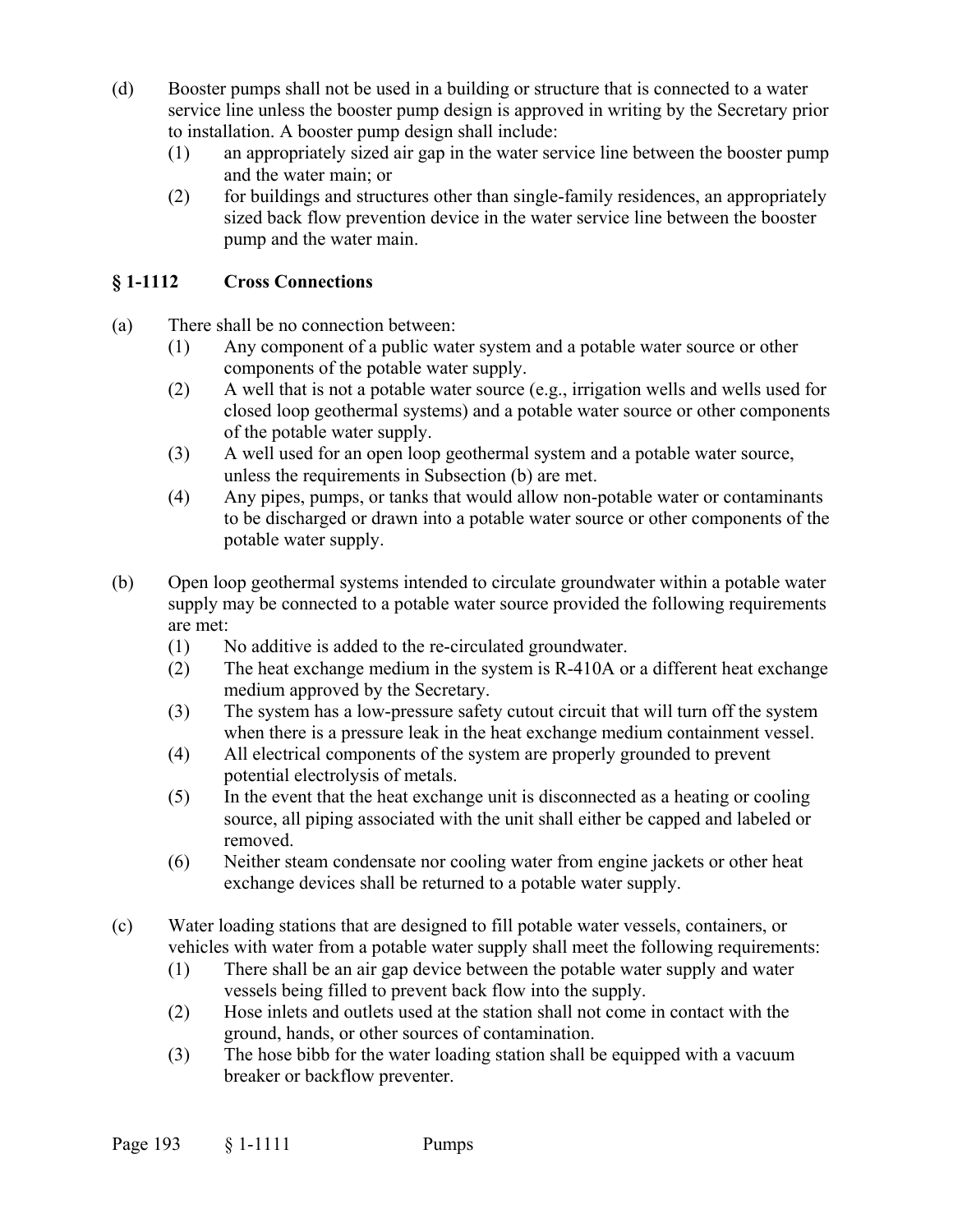(d) Drains from pits containing air relief and blow off valves shall not connect directly to sanitary sewer service or sanitary sewer collection lines nor shall they discharge at a point that will permit possible back-siphonage.

## **§ 1-1113 Water Quality**

- (a) When a permit authorizes the construction of a groundwater potable water source, the physical modification of an existing groundwater potable water source, or an action that increases the design flow of, or modifies other operational requirements of, a groundwater potable water source, the potable water source shall be sampled for the following substances, and any water treatment system required pursuant to Subsection (d) installed, prior to any water use authorized in the permit:
	- (1) each primary and secondary contaminant listed in Tables 11-5 and 11-6; and
	- (2) any substance with a groundwater enforcement standard in the Groundwater Protection Rule and Strategy that the Secretary determines may be present in the source.
- (b) Water sampling required pursuant to Subsection (a) in association with the construction of a groundwater potable water source shall be conducted a minimum of 2 days following flushing the permitted water source for a duration sufficient to:
	- (1) remove all chlorine odor from the water supply; and
	- (2) ensure all additives, source development fluids, native silts and clays, drilling mud, and finer fraction of the gravel pack or rock fracture in the casing or bore hole are removed, to the extent practicable, and at least achieving no visible evidence of the materials, prior to sampling the potable water supply.
- (c) Water sampling required pursuant to Subsection (a) shall comply with the following requirements:
	- (1) Waters samples shall be taken by the person who owns the lot on which is located the building or structure or campground that is served by the potable water supply, a well driller, a designer, a hydrogeologist, a certified water specialist, a Town health officer, a master plumber, a public water system certified operator, a Vermont State employee responsible for taking water samples prior to licensing a facility or activity, or another person deemed qualified by the Secretary.
	- (2) Water samples shall be collected from the cold water tap for a sink or, if the sink is preceded by a water treatment system, at a cold water tap before the treatment system.
	- (3) Water samples shall be submitted to the Vermont Department of Health or a certified laboratory for analysis.
	- (4) The results of the analysis shall be submitted to the Vermont Department of Health and, when required pursuant to the permit, submitted to the Secretary. Submission of results by a certified laboratory to the respective Agency satisfies this requirement.
- (d) If the results of water sampling conducted at any time on a proposed, existing, or permitted groundwater potable water source, except those serving only one single-family residence, identify the presence of a primary contaminant at a concentration that exceeds the standard for the contaminant identified in Table 11-5 or identify the presence of a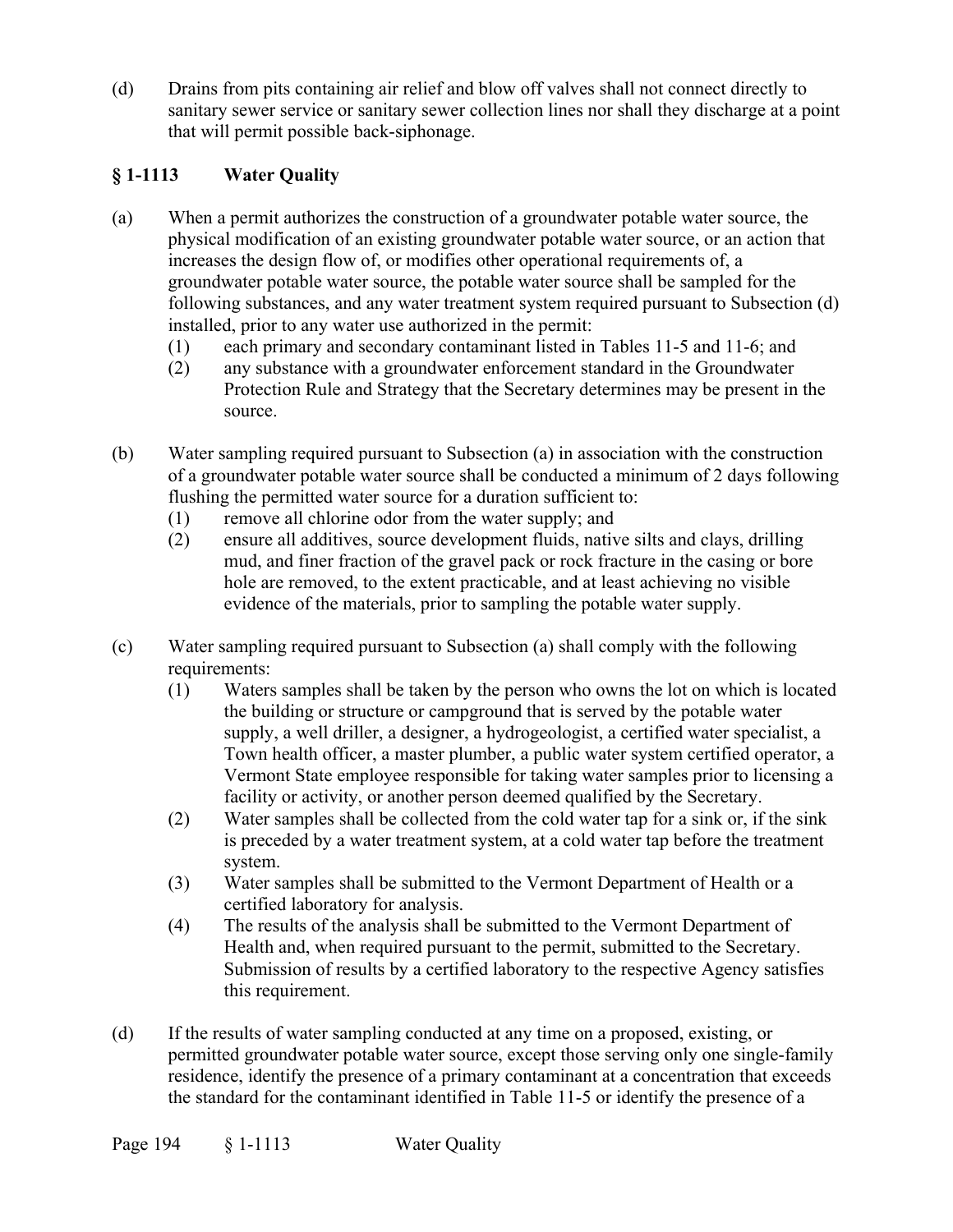substance at a level exceeding the groundwater enforcement standards in the Groundwater Protection Rule and Strategy:

- (1) The potable water supply may be re-tested and determined not to require water treatment pursuant to the following process:
	- (A) Protocol prepared by a designer for re-testing the potable water source shall be submitted to the Secretary.
	- (B) The potable water source shall be retested pursuant to a Secretary approved protocol and information shall be provided to the Secretary that is sufficient for the Secretary to reach a determination under Subsection  $(d)(1)(C)$ .
	- (C) Water treatment shall not be required if the Secretary determines that the concentration of the contaminant has lasted for only a brief period of time, the cause of the exceedance has been determined to be an unusual and non-recurring event, and the contaminant is unlikely to exist in the potable water source at a concentration that exceeds the standard.
- (2) Except where the Secretary has reached a determination pursuant to Subsection  $(d)(1)$  that no water treatment is necessary, the person who owns the lot on which is located the building or structure or campground that is served by the potable water supply shall:
	- (A) obtain a permit or permit amendment for the installation of, unless subject to a permit exemption in  $\S$  1-304, a water treatment system that eliminates or reduces the concentration of the contaminant in the potable water source to below the standard; or
	- (B) obtain a permit or permit amendment for a new potable water source.

Note: The presence of a primary contaminant in a potable water supply at a concentration that exceeds the standard for the contaminant identified in Table 11-5, or the presence of a substance at a level exceeding the groundwater enforcement standards in the Groundwater Protection Rule and Strategy, is a health concern for those drinking or otherwise consuming the water. While the Secretary does not require a landowner with a groundwater potable water source serving only one single-family residence to install a water treatment system or to seek a new potable water source when contamination is identified, the Secretary recommends the landowner do so.

(e) A failed supply for which a water treatment system is installed that eliminates or reduces the concentration of a contaminant in the potable water source to below the associated standard remains a failed supply.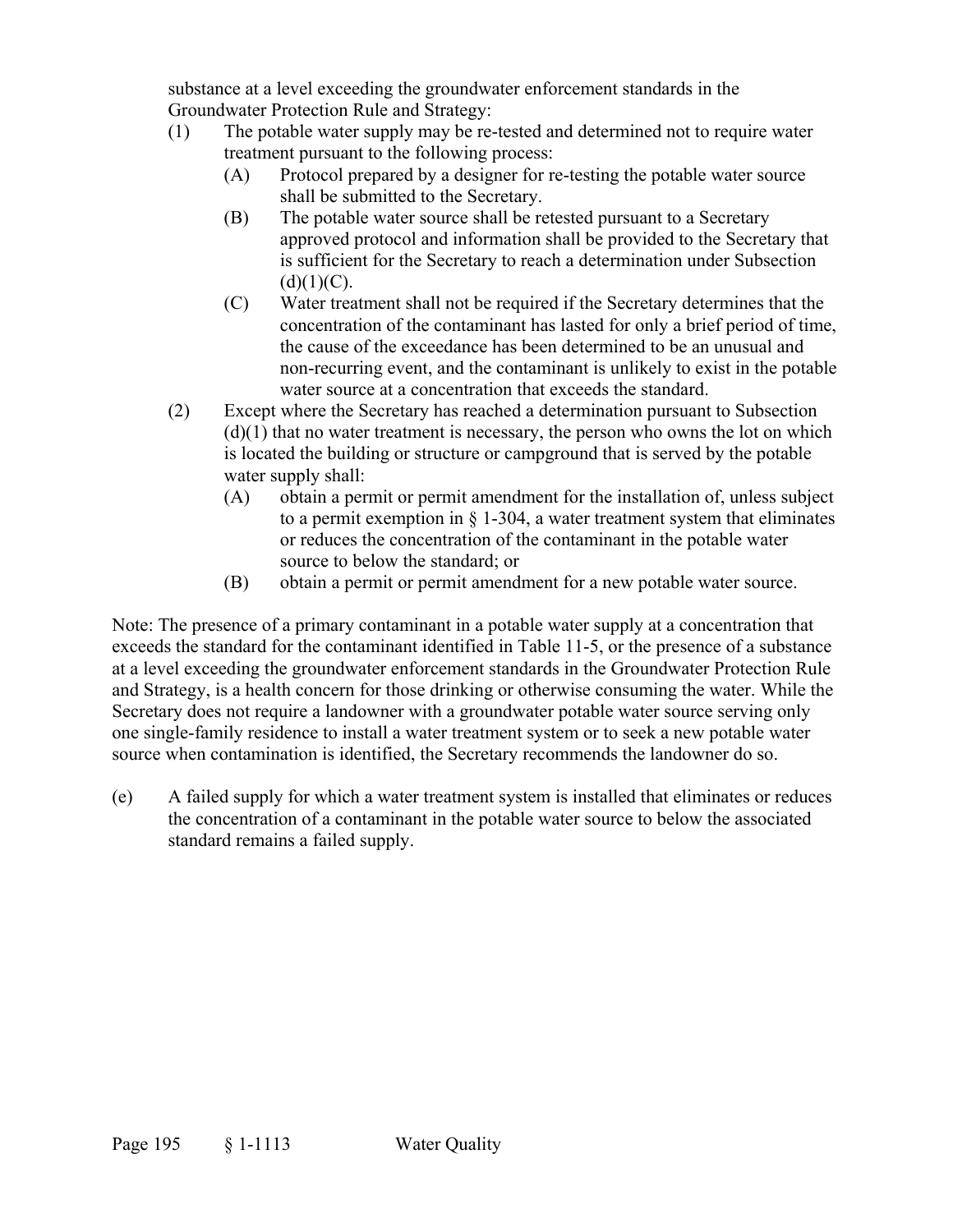### **Table 11-5 Primary Contaminant Standards for Potable Water Supplies**

| <b>Primary Contaminants</b>                                                                          | <b>Standards</b>            |
|------------------------------------------------------------------------------------------------------|-----------------------------|
| Arsenic                                                                                              | $0.010$ mg/L                |
| Escherichia coli (E.coli)                                                                            | $0$ (absent or less than 1) |
| Fluoride                                                                                             | $4 \text{ mg/L}$            |
| Lead                                                                                                 | $0.015$ mg/L                |
| Manganese                                                                                            | $0.3 \text{ mg/L}$          |
| Nitrate as N                                                                                         | $10 \text{ mg/L}$           |
| Nitrite as N                                                                                         | $1.0 \text{ mg/L}$          |
| Total Coliform Bacteria                                                                              | $0$ (absent or less than 1) |
| Uranium                                                                                              | $0.020 \text{ ug/L}$        |
| Adjusted Gross Alpha Particle Activity<br>(including radium 226 but excluding radon)<br>and uranium) | $15$ pCi/L                  |

Note: The Vermont Department of Health also adopts health advisories for substances that may be found in drinking water and may be below the standards identified in Table 11-5. Additionally, the Vermont Department of health provides recommendations for testing drinking water. Contact the Vermont Department of Health for additional information on testing and treatment options.

**Table 11-6 Secondary Contaminant Standards for Potable Water Supplies** 

| <b>Secondary Contaminants</b> | <b>Standards</b>        |
|-------------------------------|-------------------------|
| Chloride                      | $250 \text{ mg/L}$      |
| Sodium                        | $250 \text{ mg/L}$      |
| Iron                          | $0.3 \text{ mg/L}$      |
| Odor                          | 3 threshold odor number |
| pH                            | 6.5 to 8.5              |

<sup>(</sup>f) All surface water potable water sources shall have water treatment systems that comply with the following requirements:

- (1) The treatment components shall achieve the following standards:
	- (A) reduction of turbidity of the raw water to a level compatible with the prescribed treatment;
		- (B) 99.99 percent (4-Log) removal/inactivation of viruses;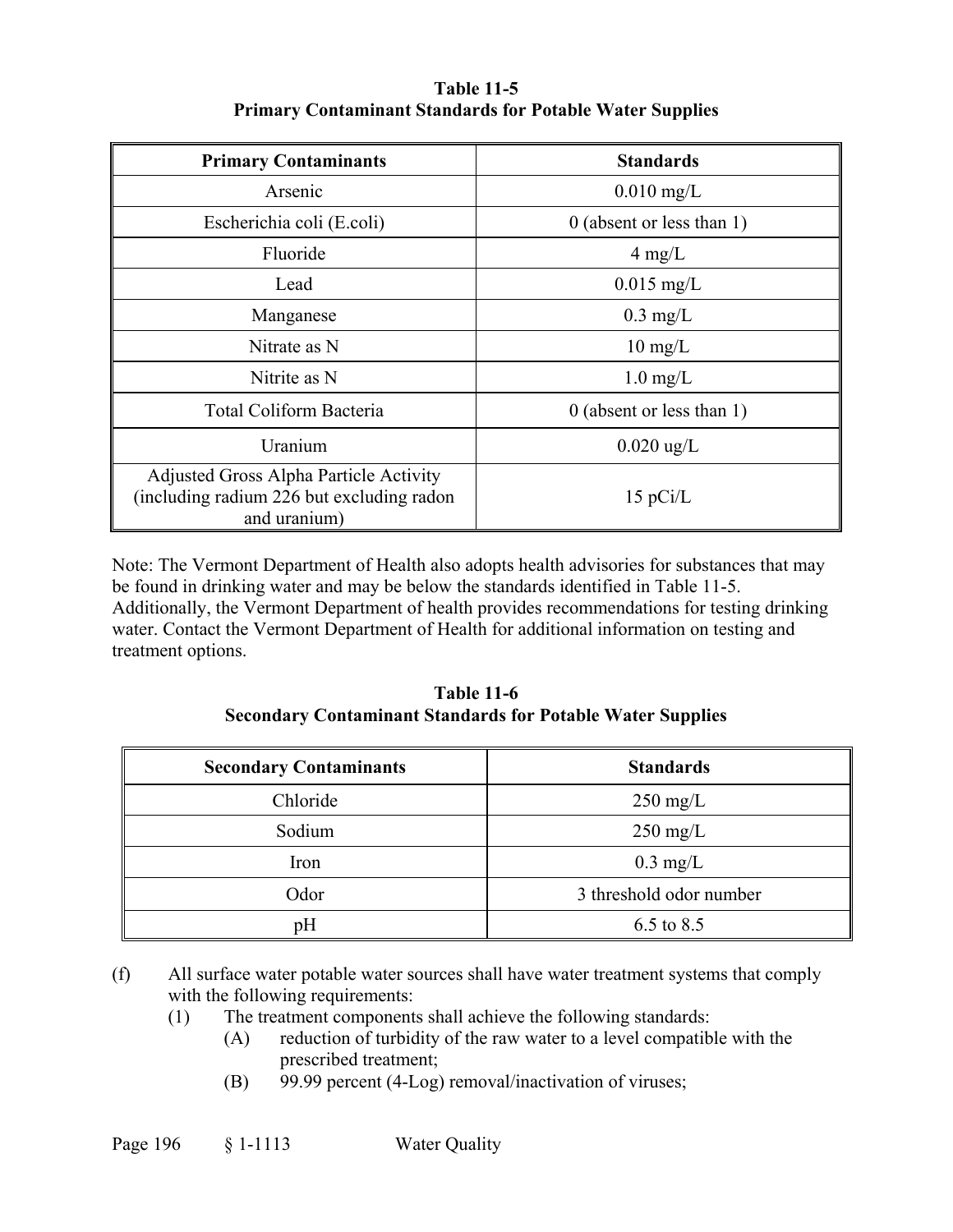- (C) 99.9 percent (3-Log) removal/inactivation of Giardia lamblia; and
- (D) 99.9 percent (3-Log) removal/inactivation of Cryptosporidium.
- (2) The sizing of treatment components shall be based on the rate of flow through each treatment component.
- (3) Filtration shall be completed prior to disinfection by:
	- (A) slow sand filtration;
	- (B) cartridge filter that received NSF certification for the intended level of water treatment;
	- (C) a product certified to meet standards established by the NSF/ANSI 60 and 61; or
	- (D) a product certified by one of the following organizations:
		- (i) the Water Quality Association (WQA);
		- (ii) the International Association of Plumbing and Mechanical Officials (IAPMO); or
		- (iii) an organization certified accreditation by ANSI.
- (4) Disinfection shall be completed to achieve the standards identified in Subsection  $(a)(1)$  by:
	- (A) chlorination with a contact time calculated by using the pH; and temperature of the surface water source during the coldest anticipated water temperature; or
	- (B) ultraviolet light (UV) treatment which:
		- (i) is capable of treating for adenovirus;
		- (ii) includes a solenoid valve to prohibit the flow of water when the UV light is not properly functioning; and
		- (iii) includes an audio alarm system that sounds when the UV unit is not properly functioning (e.g., dosage, lamp-out, lamp age, etc.).
- (5) If the water intake is less than 20 feet below the mean water level of the surface water, there shall also be treatment to reduce turbidity and remove cyanobacteria.
- (6) An operational and maintenance manual shall be prepared for the water treatment system that includes:
	- (A) how to maintain the water intake to remove zebra mussels or other species that may grow or reside in the pipe and affect flow rate; and
	- (B) how to maintain the water treatment system components.

Note: When proposing UV disinfection, an applicant's designer may consider a secondary disinfectant to provide a residual in the water distribution system.

## **§ 1-1114 Flowing Artesian Well**

- (a) The Secretary may require an applicant with a known or expected flowing artesian well in bedrock or a confined surficial aquifer to use source construction methods that reduce or stop the overflow of water onto the land surface and that prevent erosion of the aquifer's confining materials.
- (b) In making the determination in Subsection (a), the Secretary shall consider:
	- (1) the cost of the required action;
	- (2) the safety of the required action; and
	- (3) whether: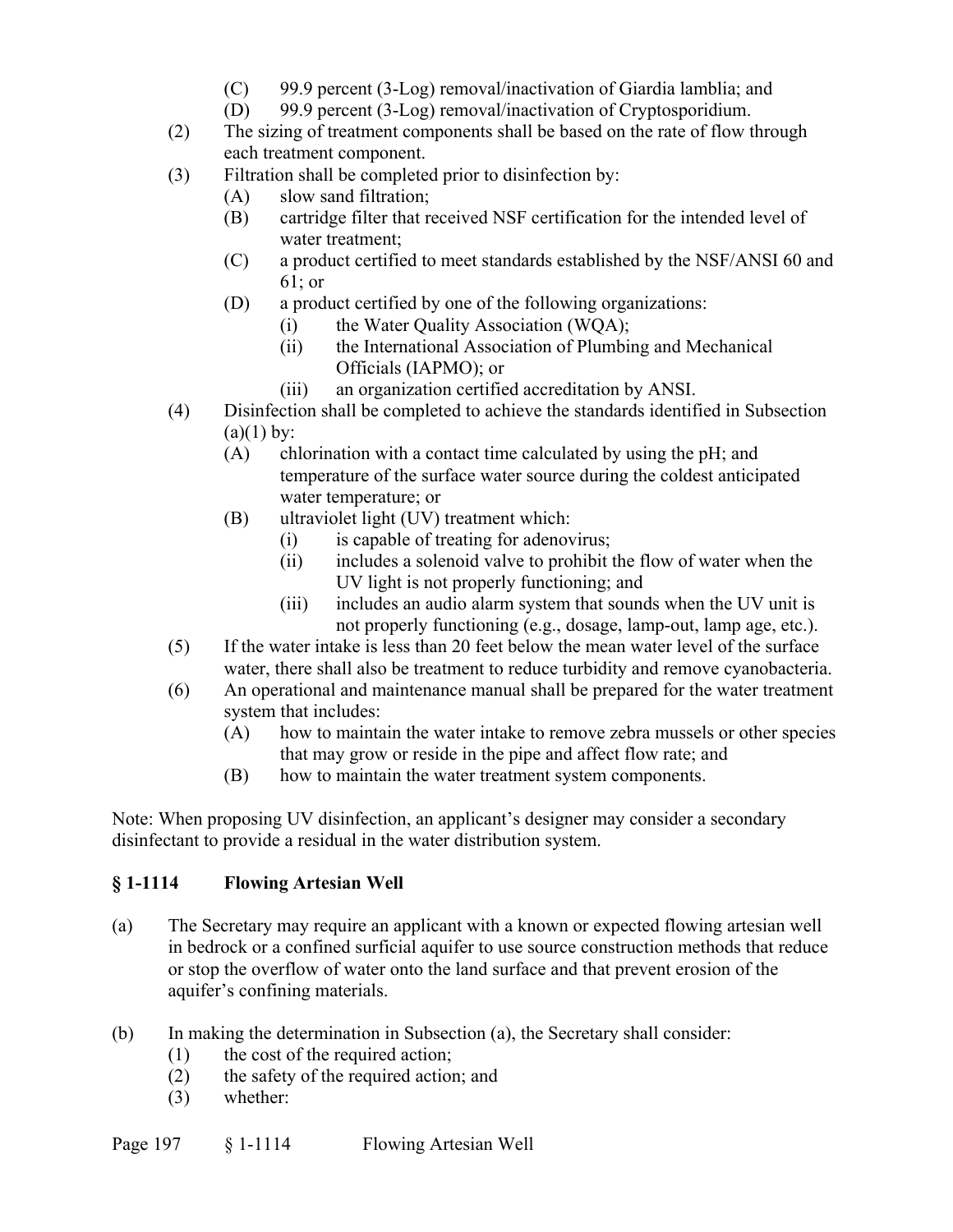- (A) the overflow water poses an undue adverse impact on the environment, including undue erosion of the confining layers of the aquifer; or
- (B) the overflow water may interfere with any potable water source or public water source.
- (c) Known or expected flowing artesian wells shall have an overflow pipe from the source that:
	- (1) directs the overflow water from the source away from any soil-based wastewater system;
	- (2) does not discharge to a wastewater system;
	- (3) prevents the surface discharge of overflow water to land not owned by the applicant unless the applicant has permanent legal access that allows such discharge;
	- (4) discharges the overflow water a minimum of 6 inches above the ground surface to allow water to passively drain away from the well and to prevent the flow of water through the overflow pipe back into the source;
	- (5) discharges above a splash plate or pad; and
	- (6) has a 24 mesh non-corrodible screen covering the outlet.

Note: The overflow water from artesian wells may be subject to other Agency rules and permitting requirements.

## **§ 1-1115 Closure of Potable Water Sources**

- (a) Potable water sources that are no longer serving a building or structure or campground are recommended to be closed and may be required by the Secretary to be closed to prevent possible contamination of the aquifer or to otherwise protect human health and the environment.
- (b) Potable water sources that are failed supplies are recommended to be closed and may be required by the Secretary to be closed to prevent possible contamination of the aquifer or to otherwise protect human health and the environment.
- (c) Closure of a groundwater potable water source shall be completed by taking the following steps:
	- (1) Clearing the potable water source of any pumps, wires, and piping.
	- (2) Removing the cover and all other materials that will interfere with effective closing.
	- (3) Sealing the potable water source to prevent exchange of water from one aquifer to another or out of the casing.
	- (4) For a potable water source that is equal to or greater than 20 feet deep, completely filling the casing and bore hole with the following grouting materials:
		- (A) For potable water sources located at solid waste disposal facilities, hazardous waste facilities, or contaminated sites, bentonite or Portland Type I or III Cement.
		- (B) For potable water sources at all other locations, acceptable sealing materials based on site specific conditions, such as:
			- (i) cement grout;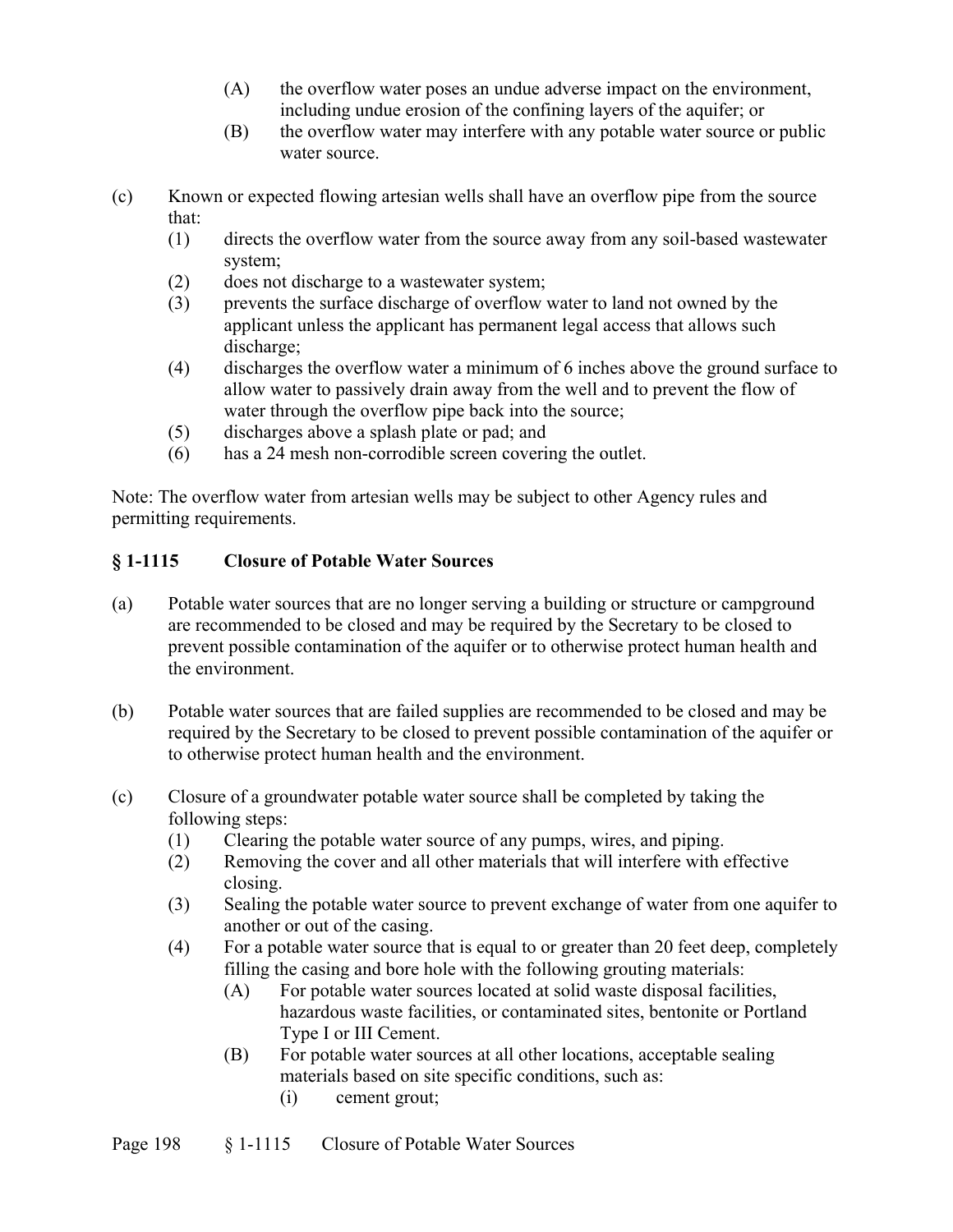- (ii) bentonite grout slurry (15 percent solids by volume);
- (iii) bentonite chips;
- (iv) a sealing material or other material to render the bore hole as impeding as the surrounding native material; or
- (v) alternating 50-foot layers of clean stone, pea stone, or sand and 10 foot sections of bentonite with the last 10-foot layer to just below ground surface filled with neat cement.
- (5) For a potable water source that is less than 20 feet deep, completely filling the well tile with soil or other material to ground surface.
- (6) Cutting or removing the casing so that the remaining casing terminates below finished ground surface.
- (d) Closure of a groundwater potable water source that is equal to or greater than 20 feet deep shall be performed by a Vermont licensed well driller.
- (e) Closure of a surface water potable water source shall be completed by taking the following steps:
	- (1) Removing the water intake pipe and associated infrastructure from the source.
	- (2) Cutting and capping the pipe located in the source, or sealing it using other methods approved by the Secretary, at a point above the normal high-water elevation.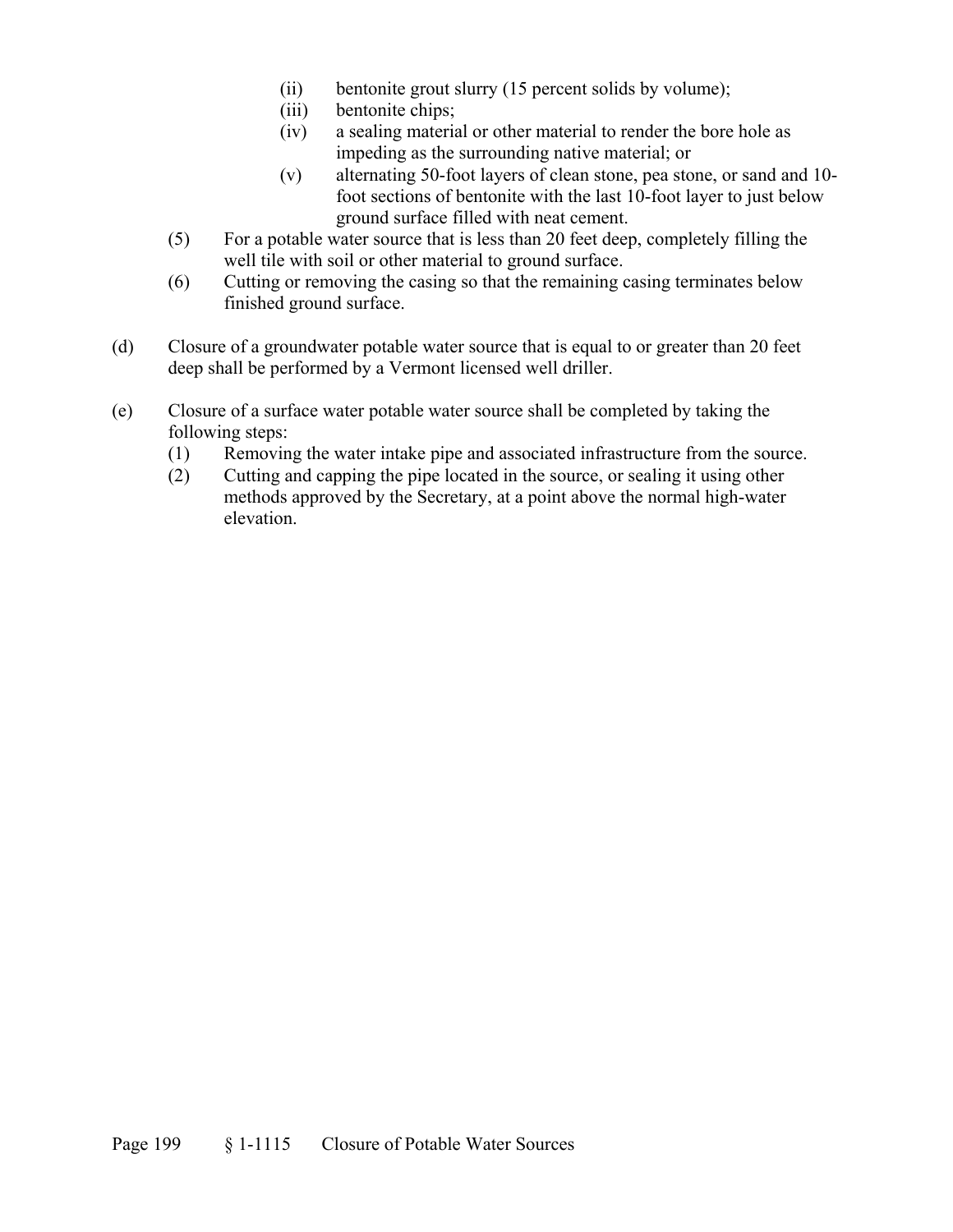### **Subchapter 12 – Flexible Specific Technical Standards for Potable Water Supplies**

### **§ 1-1201 Request for Alternative Technical Standard**

- (a) The Secretary may accept, in an application for a permit or permit amendment, the use of an alternative technical standard to a technical standard included in this Subchapter when the Secretary concludes that the alternative technical standard:
	- (1) will meet the purpose served by the technical standard in this Subchapter;
	- (2) has been adopted and published by one of the following organizations:
		- (A) American Association of the State Highway and Transportation Officials (AASHTO);
		- (B) National Sanitation Foundation (NSF);
		- (C) American National Standards Institute, Inc. (ANSI);
		- (D) American Society of Civil Engineers (ASCE);
		- (E) American Public Works Association (APWA);
		- (F) American Society for Testing and Materials (ASTM);
		- (G) American Water Works Association (AWWA);
		- (H) Cast Iron Soil Pipe Institute (CISPI);
		- (I) New England Interstate Water Pollution Control Commission (NEIWPCC);
		- (J) 10 States Standards Recommended Standards for Water Works;
		- (K) National Groundwater Association (NGWA);
	- (3) incorporates more current technology than included in the technical standard in this Subchapter;
	- (4) will not adversely affect the maintainability, operation, or safety of the potable water supply; and
	- (5) where specified, meets any additional criteria required by these Rules for a Secretary approved alternative technical standard.
- (b) An application that seeks to use an alternative technical standard shall include a written request that includes:
	- (1) the specific technical standard in this Subchapter for which approval of an alternative technical standard is sought; and
	- (2) supporting documentation demonstrating each of the findings included in Subsection (a).

#### **§ 1-1202 General Requirements for Water Service Lines and Water Service Pipes**

- (a) Water service lines and water service pipes shall be sized based on a hydraulic analysis that considers flow demands and pressure requirements, using the standards in the Vermont Plumbing Rules.
- (b) Water service lines and water service pipes shall be constructed of one of the following materials:
	- (1) Type K copper tubing complying with standard ASTM B-88;
	- (2) materials that comply with the standards in the Vermont Plumbing Rules; or
	- (3) other materials approved by the Secretary when it is demonstrated that the pipe material equals or exceeds the requirements in the Plumbing Rules.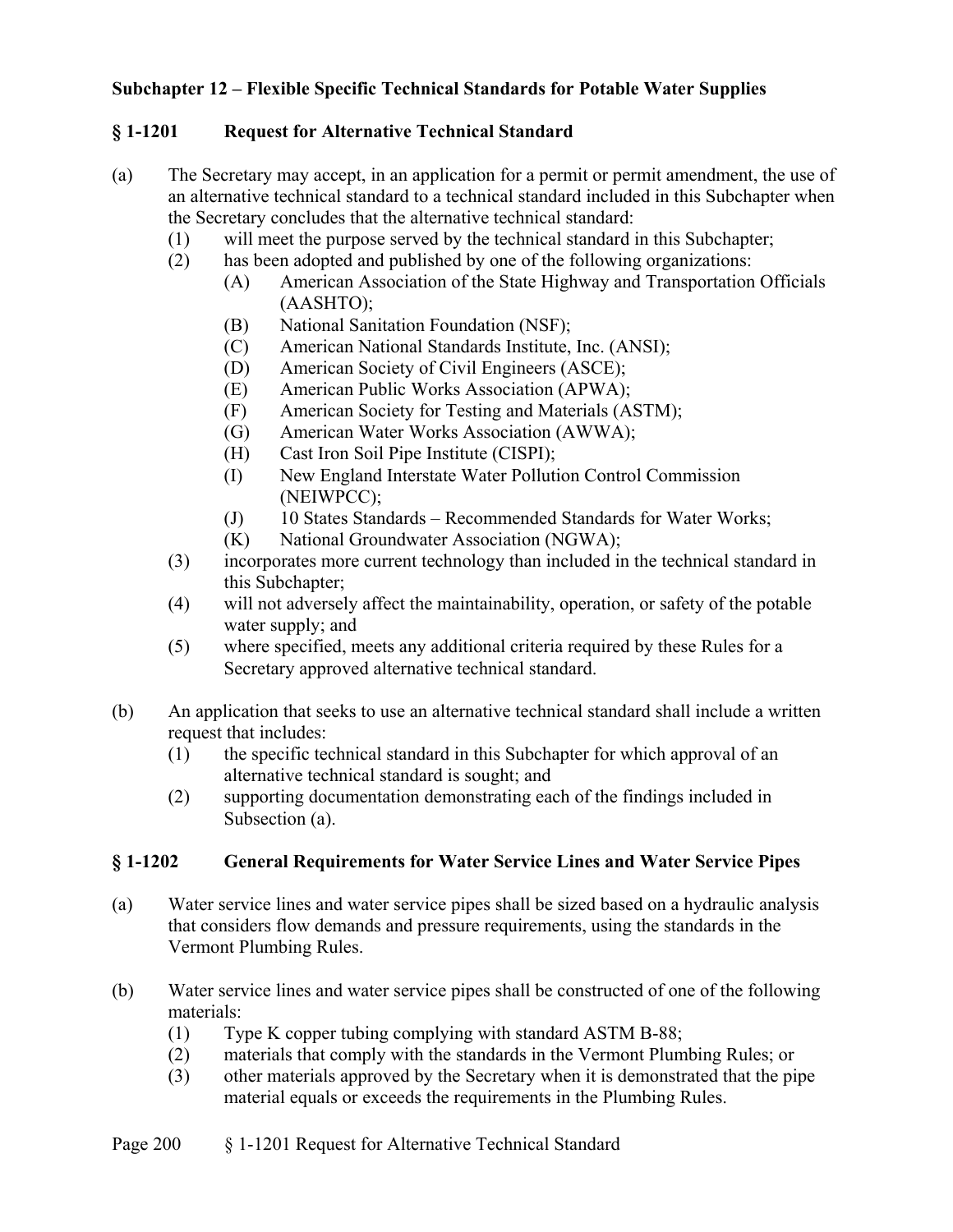- (c) Water service lines and water service pipes shall:
	- (1) Have water tight joints;
	- (2) Have a working pressure rating of not less than 160 psi;
	- (3) Be designed to minimize friction loss; and
	- (4) Be protected against surge or water hammer.
- (d) Water service lines shall not connect to hydrant lead lines.
- (e) Connections of a water service line to a water main shall include a water shutoff or curb stop that allows the flow of water from the water main to the water service line to be stopped during repairs.
- (f) Packing and jointing materials used in the joints of pipes shall meet the standards of the Vermont Plumbing Rules.
- (g) Valves, blow-offs, meters, air relief valves, or other such appurtenances on water service lines or pipes shall not be located in chambers, pits, or manholes, unless the chamber, pit, or manhole is watertight.
- (h) Thrust blocks or restrained mechanical joints shall be used at tees or bends of water service pipes and water service lines if necessary to prevent pipe movement.
- (i) Water service lines and water service pipes shall not pass through sewer manholes or be submerged in a basin containing wastewater, contaminated material, or hazardous material.
- (j) Water service lines and water service pipes shall be covered with at least 5.5 feet of soil or be insulated and covered in a manner that provides an equivalent degree of protection from freezing and damage that 5.5 feet of soil would provide.

#### **§ 1-1203 Design Standards for Water Service Lines and Water Service Pipes Under and Over Surface Water**

- (a) Water service lines and water service pipes crossing under surface water shall:
	- (1) include flexible water tight joints; and
	- (2) except for water service pipes of a potable water supply with a surface water source:
		- (A) maintain a minimum of 5 feet of soil cover over the water service line or water service pipe, as measured from the lowest point of the surface water bed;
		- (B) have accessible valves at both ends of the underwater crossing so the section may be isolated; and
		- (C) be placed in a water tight sleeve that extends the full length of the underwater crossing.
- (b) Water service lines and water service pipes crossing aerially over surface water shall: (1) be adequately supported and anchored;
- Page 201 § 1-1203 Design Standards for Water Service Lines and Water Service Pipes Under and Over Surface Water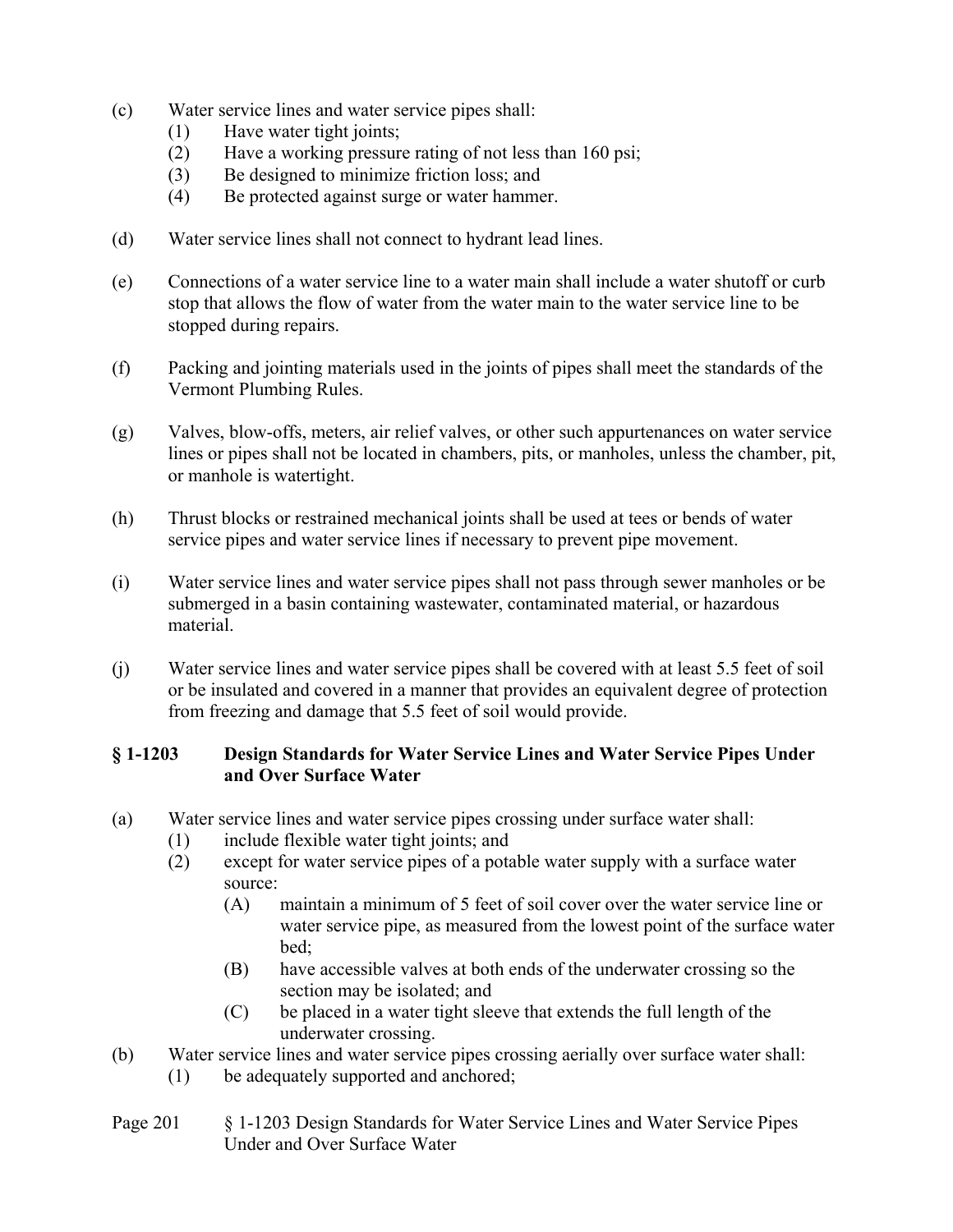- (2) be protected from damage from flood waters, floating debris, ice, and freezing;
- (3) have accessible valves that are placed in naturally occurring soil at both ends of the lake, pond, or stream crossing so the section exposed to atmosphere may be isolated; and
- (4) be accessible for repair or replacement.
- (c) A water service pipe that is a surface water intake shall:
	- (1) be a minimum of 20 feet below the low water elevation of the surface water unless the water treatment system complies with  $\S$  1-1113(f);
	- (2) meet one of the following:
		- (A) terminate the intake of the water service pipe a minimum of 2 feet above the bottom of the surface water; or
		- (B) terminate the intake of the water service pipe in a sand infiltrative gallery installed below the bottom of the surface water source with a minimum of 2 feet of sand fill over the water intake;
	- (3) be sufficiently anchored to prevent movement of the pipe;
	- (4) be protected from freezing;
	- (5) not impact a wetland; and
	- (6) not be located in a Waste Management Zone as determined by the Watershed Management Division for the discharge from a municipal treatment facility.

#### **§ 1-1204 Separation of Water Service Lines and Water Service Pipes from Sanitary Sewer Service Lines, Sanitary Sewer Collection Lines, and Storm Sewers**

- (a) Horizontal Isolation Distances from Sanitary Sewer Collection Lines, Sanitary Sewer Service Lines, and Storm Sewers
	- (1) All portions of a water service line and water service pipe shall be at least 10 feet horizontally from all portions of the proposed, existing, or permitted sanitary sewer collection lines and sanitary sewer service lines, including sewer manholes, except when the water service line or water service pipe is:
		- (A) sleeved with pipe materials approved by the Vermont Plumbing Rules and
			- (i) if the sleeves terminate below ground, the ends of the sleeve are sealed to be water tight; or
			- (ii) if the sleeves terminate above finished slab or in a basement, the ends of the sleeve are sealed to be water tight or left open; or
		- (B) in a separate trench or an undisturbed soil shelf in the sewer trench and one of the following requirements is met:
			- (i) the bottom of the water service line or water service pipe shall be at least 18 inches above the top of the sanitary sewer collection line or sanitary sewer service line; or
			- (ii) the sanitary sewer collection line or sanitary sewer service line shall be water works grade 150 pounds per square inch pressure rated pipe meeting AWWA standard C-900 or equivalent pipe and pressure tested to 150 pounds per square inch to assure watertightness.
	- (2) All portions of water service lines and water service pipes shall be laid at least 5
- Page 202 § 1-1204 Separation of Water Service Lines and Water Service Pipes from Sanitary Sewer Service Lines, Sanitary Sewer Collection Lines, and Storm Sewers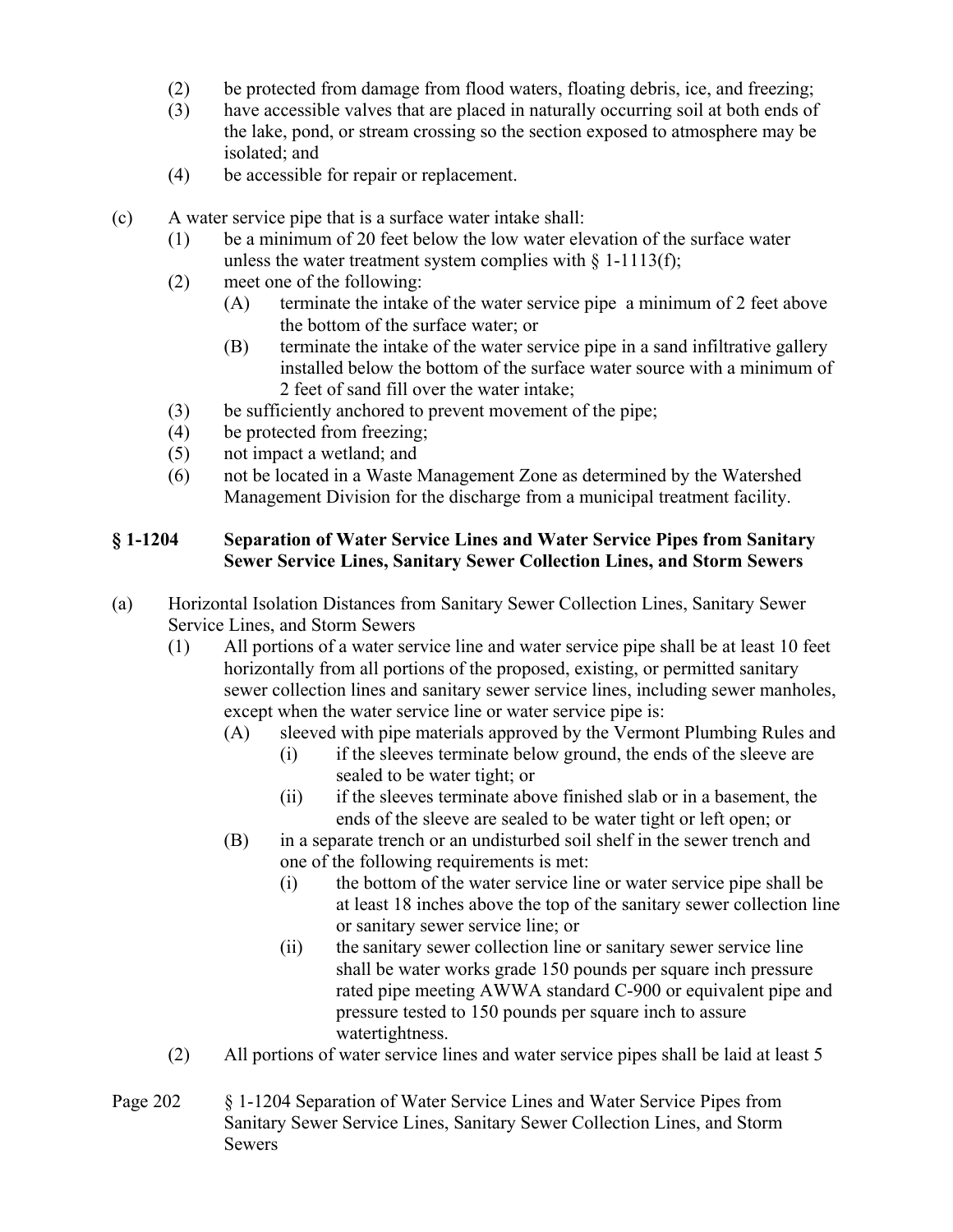horizontal feet from all portions of a proposed, existing, or permitted storm sewer.

- (b) Vertical Separation and Crossings for Sanitary Sewer Collection Lines, Sanitary Sewer Service Lines, and Storm Sewers
	- (1) Water service lines and water service pipes crossing above proposed, existing, or permitted sanitary sewer collection lines or sanitary sewer service lines shall meet one of the following requirements:
		- (A) The bottom of the water service lines and water service pipes shall be laid 18 inches above the top of the sanitary sewer collection line or sanitary sewer service line.
		- (B) The water service lines and water service pipes shall be sleeved with pipe materials approved by the Vermont Plumbing Rules to a point 10 horizontal feet from the sanitary sewer collection line or sanitary sewer service line and:
			- (i) if the sleeves terminate below ground surface, have the ends of the sleeve sealed to be water tight; or
			- (ii) if the sleeves terminate above finished slab or in a basement, have the ends of the sleeve sealed to be water tight or left open.
		- (C) The water service lines and water service pipes shall be centered at the crossing, so the water joints will be as far as possible from the sanitary sewer joints and one of the following requirements shall be met:
			- (i) The water service lines and water service pipes shall be laid to provide a minimum vertical distance of 18 inches between the bottom of the water service line or water service pipe and the top of the sanitary sewer collection line or sanitary sewer service line.
			- (ii) The sanitary sewer collection lines and sanitary sewer service lines shall be water works grade 150 pounds per square inch pressure rated pipe meeting AWWA standard C-900 or equivalent pipe and pressure tested to 150 pounds per square inch to assure watertightness.
	- (2) Water service lines and water service pipes crossing below proposed, existing, or permitted sanitary sewer collection lines or sanitary sewer service lines shall meet one of the following requirements:
		- (A) The water service line or water service pipe shall be sleeved with pipe materials approved by the Vermont Plumbing Rules to a point 10 horizontal feet from the sanitary sewer collection line or sanitary sewer service line and
			- (i) if the sleeves terminate below ground surface, have the ends of the sleeve sealed to be water tight; or
			- (ii) if the sleeves terminate above finished slab or in a basement, have the ends of the sleeve sealed to be water tight or left open.
		- (B) The water service line or water service pipe meets the following requirements:
			- (i) The top of the water service lines and water service pipes shall be laid 18 inches below the bottom of the sanitary sewer collection line or sanitary sewer service line.
- Page 203 § 1-1204 Separation of Water Service Lines and Water Service Pipes from Sanitary Sewer Service Lines, Sanitary Sewer Collection Lines, and Storm Sewers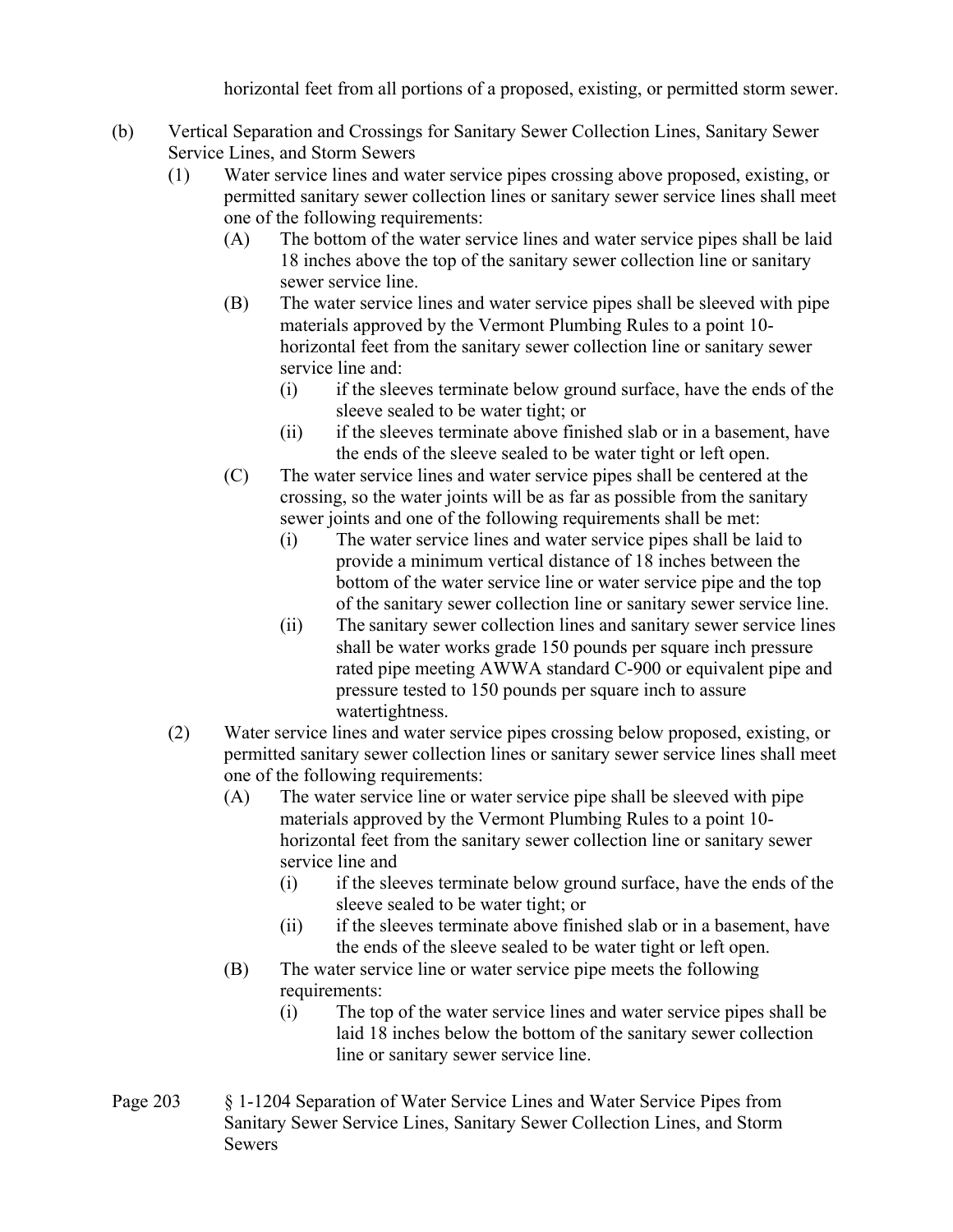- (ii) Water service lines and water service pipes shall be centered at the crossing, so the joints in the water line or water pipe will be a minimum of 10 feet from the center line of the crossing.
- (3) Water service lines and water service pipes crossing above or below proposed, existing, or permitted storm sewers shall meet the following requirements:
	- (A) If the water service line or water service pipe is crossing above, the water service lines and water service pipes shall be laid to provide a minimum vertical distance of 18 inches between the bottom of the water service line or water service pipe and the top of the storm drain.
	- (B) If the water service line or water service pipe is crossing below, the water service lines and water service pipes shall be laid to provide a minimum vertical distance of 18 inches between the top of the water service line or water service pipe and the bottom of the storm drain.
	- (C) Water service lines and water service pipes crossing less than 18 inches over a storm drain shall be centered at the crossing so the joints in the line or pipe will be as far as possible from the storm sewer joints.
	- (D) Water service lines and water service pipes crossing less than 18 inches under a storm sewer, the lines or pipes shall have the joints in the line or pipe a minimum of 10 feet from the center line of the storm drain.

# **§ 1-1205 Potable Water Source Design and Construction**

- (a) Design and construction of potable water sources shall:
	- (1) prevent damage to the casing;
	- (2) extend casings a minimum of 18 inches above finished grade except as allowed in Subsection (f);
	- (3) ensure all fluids, muds, and additives have the approval of an ANSI accredited organization;
	- (4) ensure that any casing, tools, or drilling fluids that may be contaminated shall not be used or reused when constructing or repairing a source; and
	- (5) include a cap or other protective cover that is:
		- (A) permanent and tight fitting that cannot be removed or opened without the use of tools or keys;
		- (B) water-tight designed to shed water and snow;
		- (C) an overlapping, shoebox-type cover or hatch that is permanently attached to the source structure, or protective structure; and
		- (D) animal and insect proof.
- (b) Requirements for Casing Material
	- (1) Well casing shall be made of material that will not distort, collapse, crack, or disintegrate during placement or under normal conditions; and
	- (2) Well casing shall be sized and designed to provide for the installation, removal, and maintenance as appropriate for caps, covers, pitless adapters, screens, pumps, pipes, wires, or other devices.
	- (3) Well casing extensions shall be of the same material that is, at a minimum, of equal strength and weight as the existing casing.
		- (A) For steel casing extensions, the extension shall be joined to the original casing by: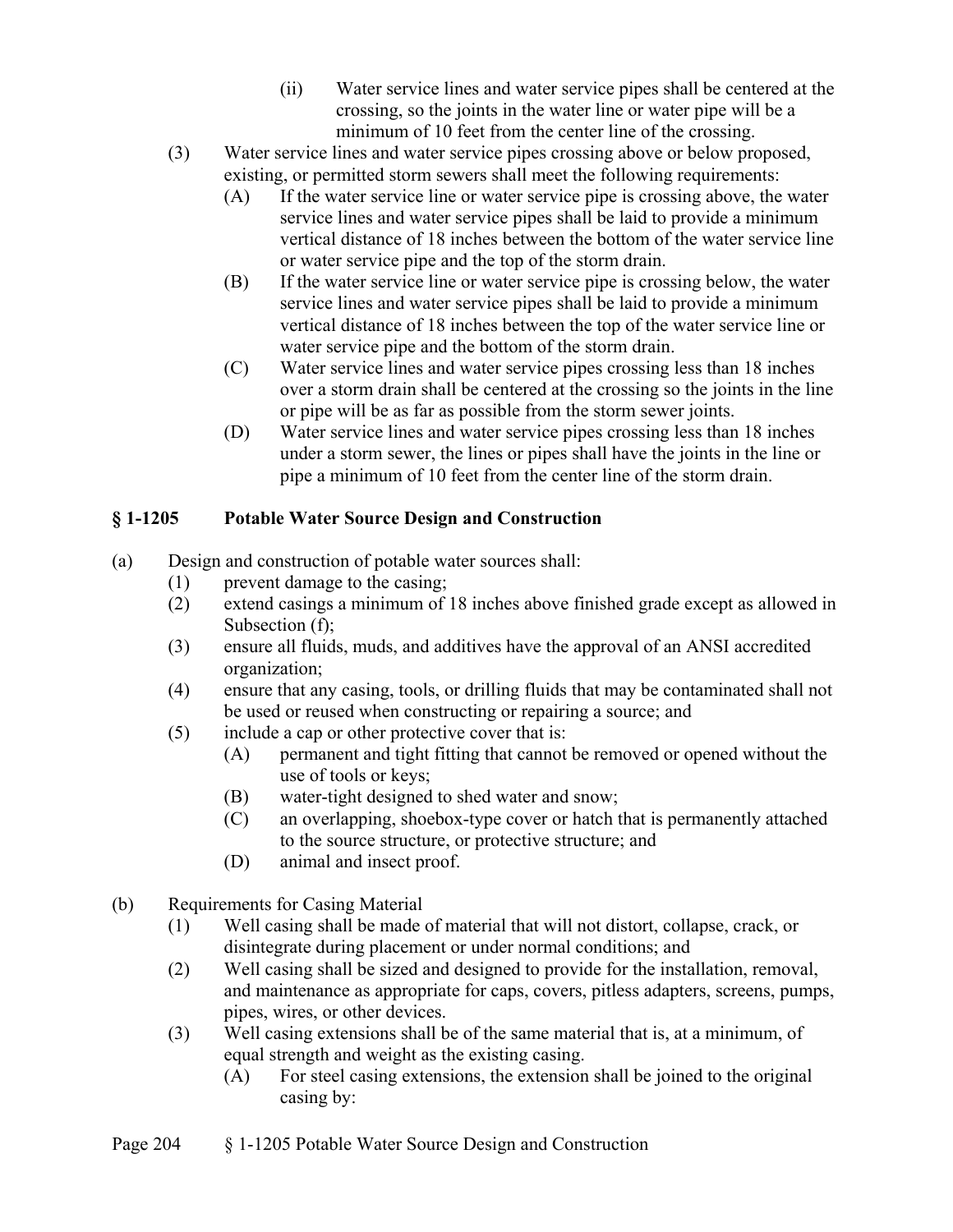- (i) threaded steel coupling;
- (ii) welded pipe joint;
- (iii) weld to threaded steel slip coupling; or
- (iv) mechanical steel bolted restraining coupling, also known as Dresser coupling.
- (B) For plastic casing extensions, the extension shall be joined to the original casing by:
	- (i) solvent welds; or
	- (ii) threaded couplings.
- (4) When steel pipe is used for permanent casing, the steel pipe shall be a new pipe meeting the minimum of AWWA, ASTM, or API specifications for water well construction and:
	- (A) be Schedule 30 or greater; or
	- (B) meet all of the following requirements:
		- (i) have a minimum  $\frac{1}{4}$  inch wall thickness;
		- (ii) be equipped with a drive shoe or equivalent when driven into bedrock; and
		- (iii) have full circumferential welds or threaded coupling joints.
- (5) When nonferrous materials are used for permanent casing, the nonferrous materials shall be:
	- (A) resistant to the corrosivity of the water and to the stresses that it will be subjected to during installation, grouting, and operation;
	- (B) PVC pipe, when used as permanent casing, that is Schedule 80, SDR 21, or heavier new pipe that complies with ASTM specification F 480 and NSF or UL standards; and
	- (C) concrete tiles joined with a watertight material that is ANSI or NSF approved.
- (6) Liners set within the uncased bore hole shall:
	- (A) terminate with a packer or otherwise be secured to the bore hole;
	- (B) be slotted, screened, or perforated to permit the movement or storage of water; and
	- (C) when the liner is set to control water movement or contamination, be grouted and water tight.
- (7) Packers or well seals placed within the casing or bore hole to prevent the migration of water shall be of material that will not impart taste, odor, toxic substance or bacterial contamination to the source water.
- (c) Liner material, when used in a potable water source, shall be of such strength and composition to prevent the movement of water or contaminants into or out of the potable water source in the interval cased.
- (d) Potable water sources located in a special flood hazard area shall:
	- (1) if the top of the casing is below the base flood elevation, have a water tight cap or cover (a sanitary seal shall not be used);
	- (2) have the top of the well casing terminate at least 18 inches above finished grade;
	- (3) have source vents terminate above the base flood elevation;
	- (4) be located, designed, and constructed in a manner that avoids impairment to the supply and contamination to the system during flooding. (Refer to the following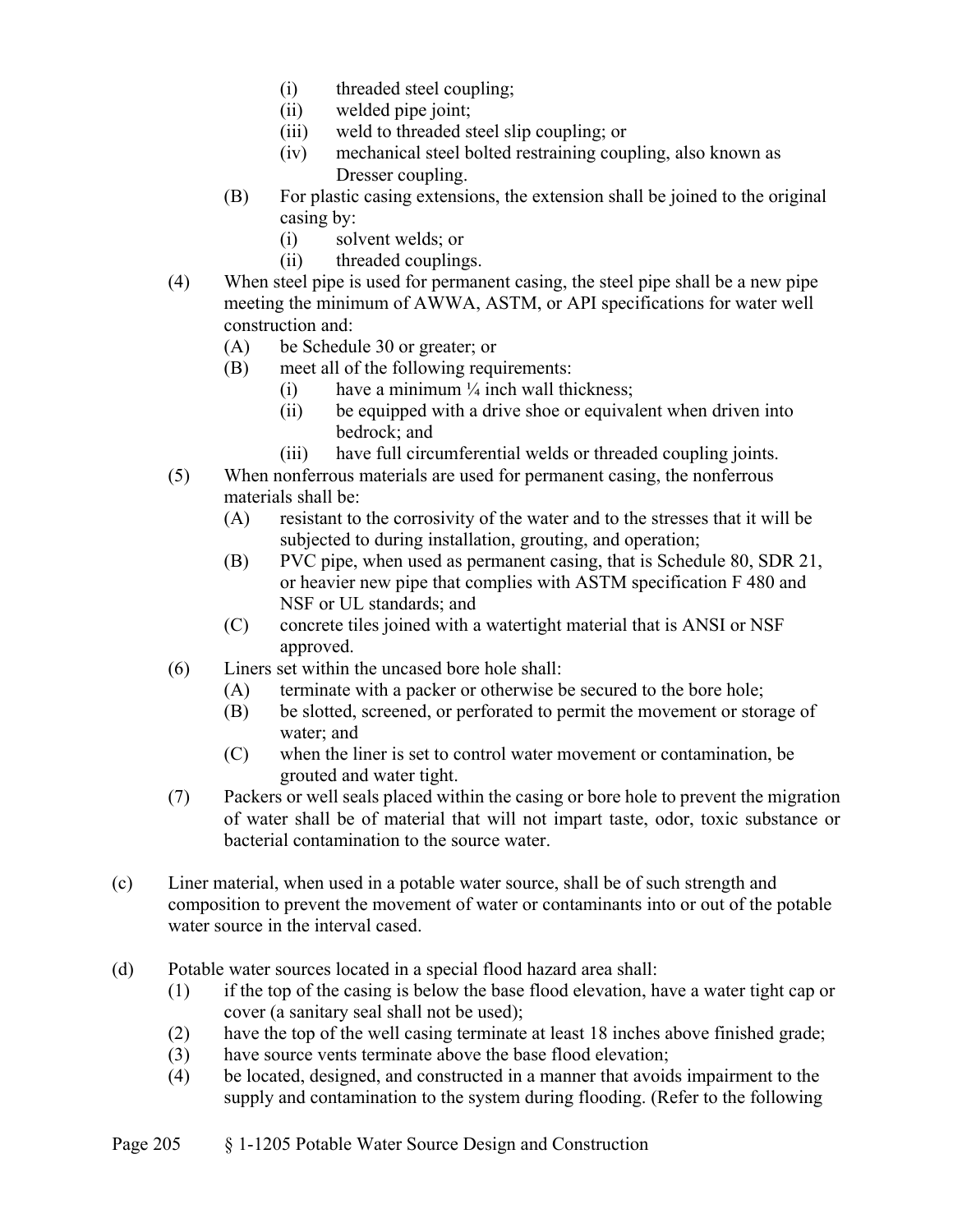guidance from the Department of Homeland Security, Federal Emergency Management Agency FEMA P-348: Protecting Building Utility Systems from Flood Damage); and

- (5) have other suitable protection as required by the Secretary to prevent surface or storm water entering the casing.
- (e) Potable water sources shall only be located in a structure when:
	- (1) the floor of the structure terminates a minimum of 12 inches above finished ground surface;
	- (2) if the structure is located in a special flood hazard area, the floor of the structure terminates at or above the base flood elevation;
	- (3) the source casing extends a minimum of 12 inches above finished floor elevation;
	- (4) water runoff from the structure floor, roof, and exterior passively drains away from the structure,
	- (5) the structure is sealed and screened to exclude birds and animals, and is capable of being locked; and
	- (6) the design of the structure allows for removal of the pump.
- (f) Potable water sources shall not be located in an underground enclosure unless approved by the Secretary. When location of a potable water source in an underground enclosure is authorized by the Secretary:
	- (1) the enclosure shall be water tight with a water tight access cover;
	- (2) the enclosure shall have a cap or protective cover that terminates 18 inches above finished floor;
	- (3) construction of the source shall comply with the standards in Subsection (d) when the source is located in special flood hazard areas;
	- (4) the floor of the enclosure shall be made of concrete and shall be sealed to the casing;
	- (5) the enclosure shall have all penetrations standard wall castings that are:
		- (A) poured in place during the forming of the concrete; or
		- (B) wall sleeves with flexible wall penetrations for concrete tanks joined to the underground enclosure with watertight connections;
	- (6) the enclosure shall have a minimum of one floor drain within the floor of the enclosure that has a backwater valve on the drain/discharge pipe that complies with the Vermont Plumbing Rules. The discharge pipe shall terminate at least 18 inches above ground surface, shall passively drain away from the enclosure, and shall remain visible;
	- (7) the wiring for the pump shall be sealed for watertightness where it enters the cap or be contained in a watertight conduit system;
	- (8) the potable water source and underground enclosure shall be vented to the atmosphere independent of each other, and all vents shall terminate above the base flood elevation;
	- (9) the enclosure shall be sealed and screened to exclude birds and animals; and
	- (10) the enclosure shall be capable of being locked.
- (g) Requirements for Venting
	- (1) Venting of the potable water source casing and of an enclosure in which a potable water source is located shall: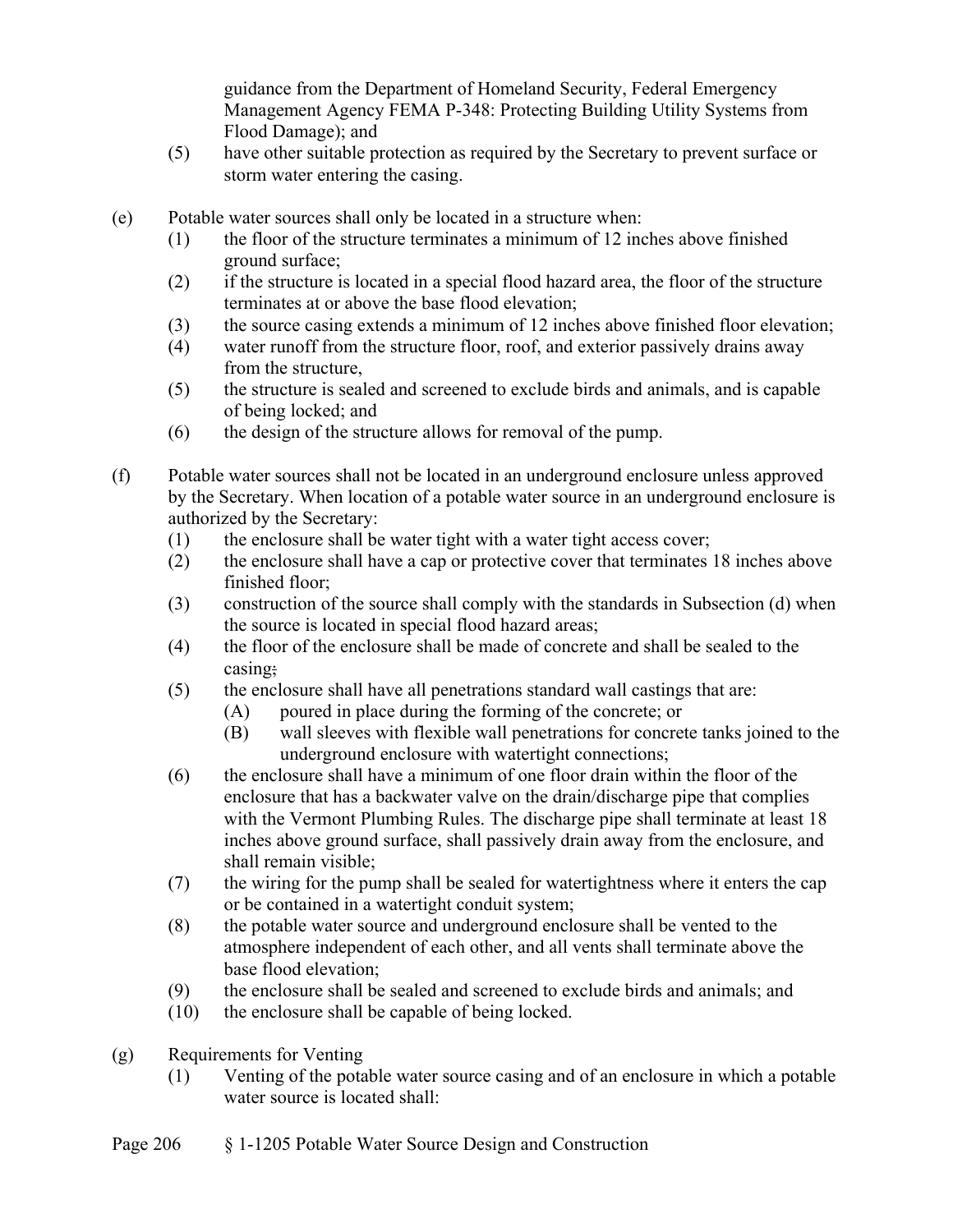- (A) be to atmosphere;
- (B) be of adequate size to provide rapid venting of the casing and be corrosion resistant; and
- (C) terminate in a downturned position.
- (2) Flowing artesian wells are not required to have a vent at the source.
- (h) Caps, covers, vents, drains, and overflow pipes shall be covered or inserted with a 24 mesh non-corrodible screen.
- (i) One of the following drilling methods shall be used to drill a potable water source:
	- (1) air rotary;
	- (2) cable tool (driven);
	- (3) mud rotary;
	- (4) reverse circulation;
	- (5) eccentric and concentric;
	- (6) dual rotary;
	- (7) drill and drive; and
	- (8) other methods allowed by the Secretary.

#### **§ 1-1206 Potable Water Sources in Bedrock, Confined Surficial Aquifers, and Unconfined Surficial Aquifers**

- (a) Potable water sources in bedrock shall be constructed with a minimum of:
	- (1) 20 feet of water tight casing; and
	- (2) a minimum of 10 feet of casing set into competent bedrock.
- (b) Drilled wells, driven wells, or well points in unconfined surficial aquifers and confined surficial aquifers shall:
	- (1) Provide a bentonite seal between the casing and ground surface if the source is not required to be grouted.
	- (2) Have gravel pack that is rounded particles, 95 percent siliceous material; that is smooth and uniform, free of foreign material, properly sized, washed and then disinfected immediately prior to or during placement.
	- (3) Have the gravel pack placed in one uniform continuous operation.
	- (4) Have screens that:
		- (A) are made of materials capable of withstanding the imposed structural loads;
		- (B) are resistant to damage by chemical action of groundwater or cleaning operations;
		- (C) have openings sized based on the sieve analysis of the formation or gravel pack materials;
		- (D) have sufficient diameter to provide adequate specific capacity and low aperture entrance velocity. The entrance velocity should not exceed 0.1 feet per second.
		- (E) allow the pumping water elevation to remain above the screen under all operating conditions;
		- (F) when applicable, be designed and installed to permit removal or
- Page 207 § 1-1206 Potable Water Sources in Bedrock, Confined Surficial Aquifers, and Unconfined Surficial Aquifers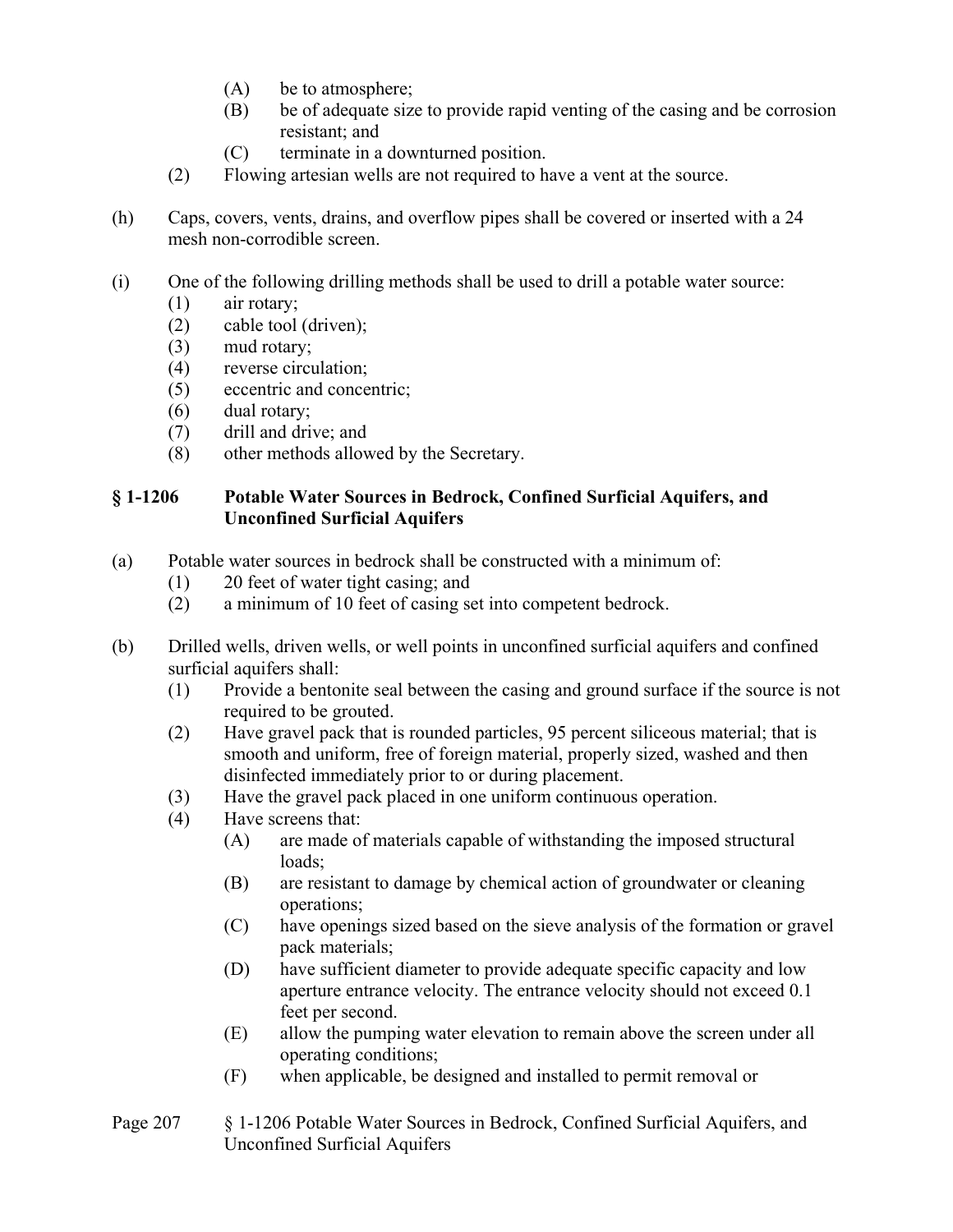replacement without adversely affecting watertight construction of the well; and

- (G) have a bottom plate or wash-down bottom fitting of the same material as the screen.
- (5) Provide protection from leakage of grout or fine-grained formation materials into the gravel pack or screen.
- (c) Wells using tilesin unconfined surficial aquifers and confined surficial aquifers shall have:
	- (1) All joints between concrete tiles and pipe penetrations be water tight using sealant or grout specifically designed for drinking water systems. All sealant or grout used shall be approved by an ANSI accredited organization.
	- (2) Bedding that is clean  $\frac{1}{2}$  inch washed stone.
	- (3) A diversion berm or swale constructed up-gradient from the source to divert runoff and stormwater away from the source.
	- (4) Backfill from ground surface to the bedding stone of clean native fill or finer textured soil.
	- (5) Backfill material of high clay content or equal surrounding the well tile and sloping away from the source for a distance of 10 feet to prevent stormwater from ponding around the well or well gallery.
	- (6) A minimum of 4 inches of topsoil over the clay.
	- (7) For sources that are pumped:
		- (A) dry run protection or a low water shut-off; and
		- (B) pumps set above the bottom of the source.
	- (8) Not be required to have overflow openings. Design of an overflow, when proposed, shall comply with  $\S$  1-1114(c).

# **§ 1-1207 Pipes and Pumps**

- (a) Pipes and fittings that are part of a potable water supply shall meet ANSI standards for potable water.
- (b) Pumps shall meet the following requirements:
	- (1) Pumps shall have a standard pressure gauge in the discharge line for each pump prior to a hydropneumatic tank or other water storage tank.
	- (2) Pumps shall be designed to alternate when 2 or more pumps are installed.
	- (3) Pumps shall have a check valve within the casing to prevent backflow for pumps installed in the well and to allow for operation, maintenance, repair, and replacement of the equipment.
	- (4) If a design includes multiple pumps, each shall have positive-acting check valve on the discharge side between the pump and the shut-off valve.
	- (5) If a design includes a foot valve, the foot valve shall have a net valve area of at least 1.5 times the area of the suction pipe and be screened.
- (c) Suction lift pumps shall also:
	- (1) be no more than 15 feet above the static water elevation in the source; and
	- (2) include measures for priming the pump including: (A) using prime water that is at least the same quality as the water being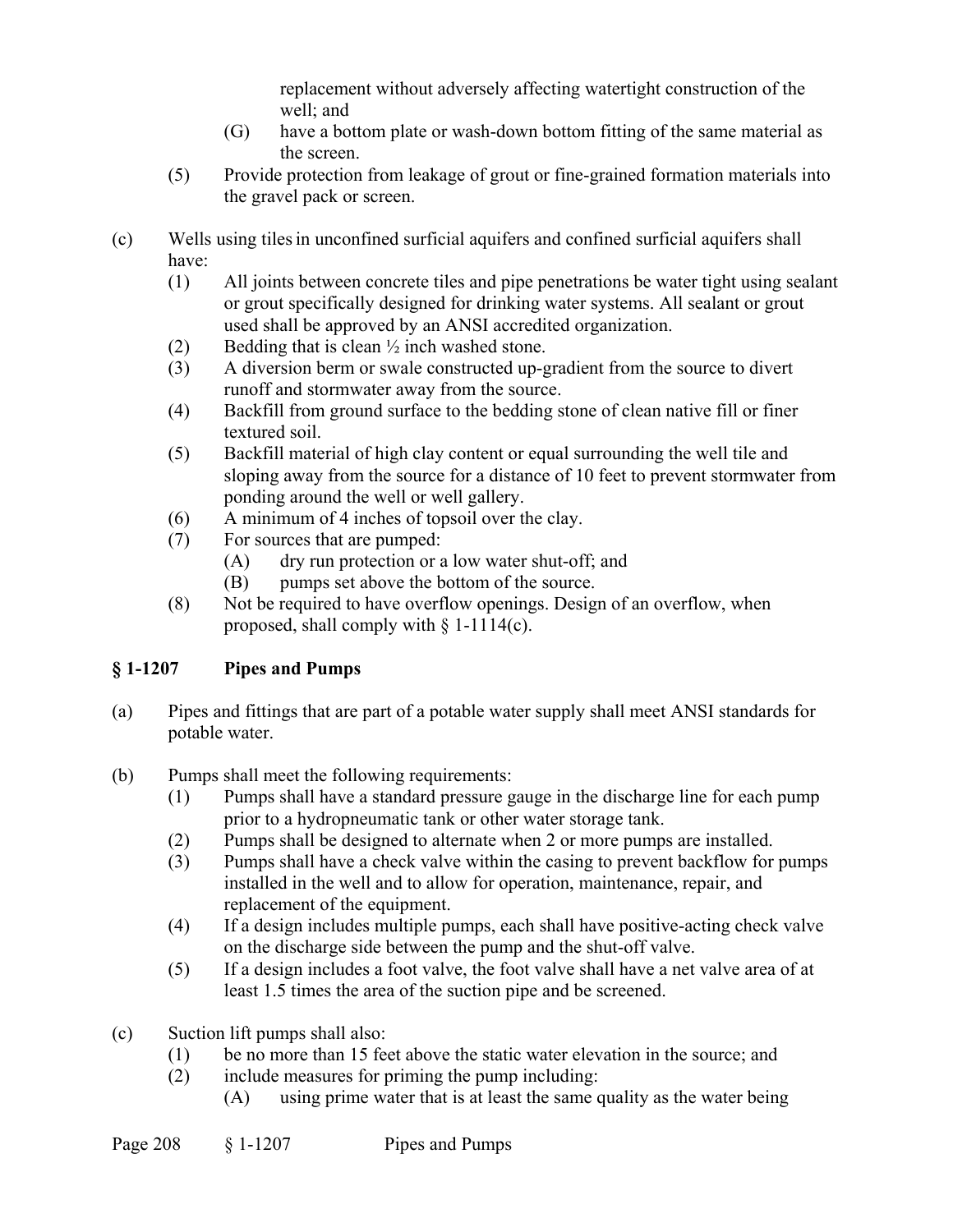pumped; and

- (B) provisions to prevent back siphonage.
- (d) Potable water sources with submersible pumps shall have:
	- (1) the electrical cable firmly attached to the riser pipe at 20-foot intervals or less;
	- (2) torque arresters if needed; and
	- (3) other appropriate means to properly support and prevent excessive movement of the pumping system or damage to the source.
- (e) Wiring inside the potable water source casing shall comply with the Vermont Electrical Safety Rules.
- (f) Wiring outside of the potable source casing shall:
	- (1) be in a conduit or pipe from the well cap to at least 2 feet below land surface;
	- (2) include a frost sleeve if piped with electrical conduit; and
	- (3) comply with other requirements in the Vermont Electrical Safety Rules.

### **§ 1-1208 Requirements for Water Storage Tanks**

- (a) The bottom of a water storage tank shall be 2 feet above the seasonal high-water table unless the structure is provided proper anchors to prevent movement of the structure. If the structure is plastic or fiberglass, it shall comply with the manufacturers specifications for location within a seasonal high-water table.
- (b) Water storage tanks shall be structurally capable of withstanding all external and internal forces exerted on the tank and shall be constructed of one of the following materials:
	- (1) steel that complies with ASTM standards for steel tanks, reservoirs, and elevated tanks;
	- (2) cast-in place and pre-cast concrete that is reinforced; or
	- (3) a material approved by the Secretary, including types of plastic and fiberglass, that:
		- (A) will not decay by ultraviolet light or other causes; and
		- (B) will protect the quality of the stored water.
- (c) Water storage tanks shall:
	- (1) Be designed to prevent freezing.
	- (2) Be designed so that the top of the water storage tank is a minimum of 24 inches above the ground surface.
	- (3) Have a water tight access hatch that is elevated at least 18 inches above the top of the structure.
	- (4) Have a solid watertight cover that overlaps the hatch frame opening that extends down around the frame at least 2 inches.
	- (5) Have a drain to passively empty the tank for cleaning or maintenance.
	- (6) Have an overflow of sufficient diameter to permit discharge of water in excess of the filling rate.
	- (7) Have the drain and overflow discharge pipe:
		- (A) open downward a minimum of 18 inches above a splash plate when discharging to ground surface; or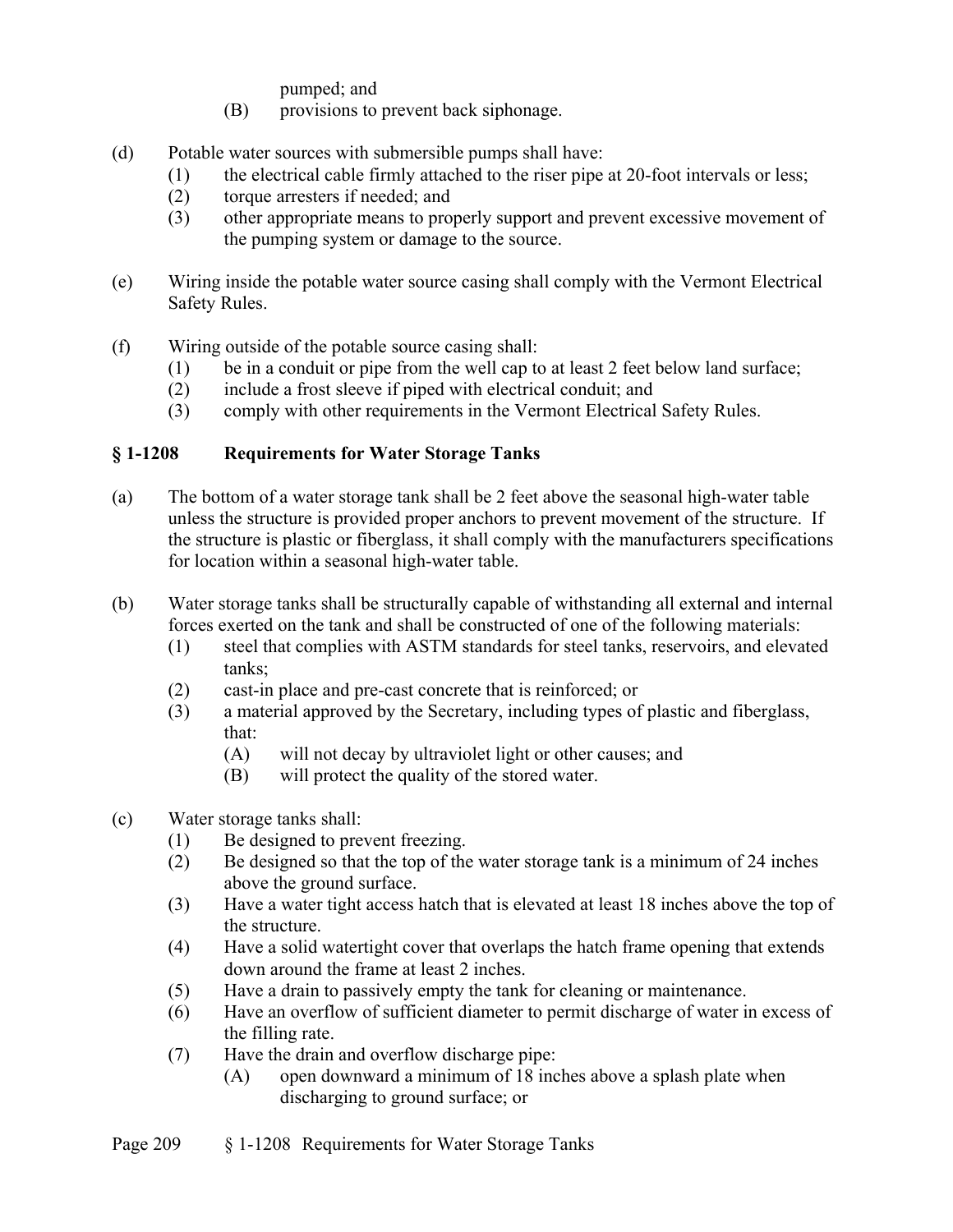- (B) have an air-gap between the pipe and a sanitary sewer collection line, sanitary sewer service line, or storm drain when discharging to a line or drain.
- (8) The overflow discharge pipe shall have a 24 mesh non-corrodible screen covering the outlet.
- (d) Venting shall be provided on all water storage tanks and the venting shall:
	- (1) prevent the entrance of stormwater and precipitation;
	- (2) open downward;
	- (3) terminate 24 inches above finished ground surface; and
	- (4) have a 24 mesh non-corrodible screen covering the vent outlet.
- (e) Water storage overflow pipes shall not be used as vents.
- (f) Roofs and sidewalls of water storage tanks shall meet the following requirements:
	- (1) Roofs and sidewalls shall have watertight construction with no openings except properly constructed means of access, vents, manholes, overflows, risers, drains, pump mountings, control ports, and piping for inflow and outflow. Open construction between the sidewall and roof of the structure is not permissible.
	- (2) Pipes extending through the roof or sidewall of a finished water storage tank shall:
		- (A) for metal tanks, have welded or properly gasketed sleeves; or
		- (B) for concrete tanks:
			- (i) be connected to standard wall castings that were poured-in-place during the forming or the concrete. The wall castings shall have seepage rings embedded in the concrete for water stoppage on sleeves (castings) in exterior or water-bearing walls; or
			- (ii) have interconnected synthetic rubber links shaped and sized to continuously fill the annular space between the pipe and wall sleeve opening.
	- (3) Openings in the roof or top of the water storage tank that accommodate control apparatus or pump columns shall be curbed and sleeved with proper additional shielding to prevent the access of surface or drainage water into the structure.
	- (4) Roofs shall be sloped to facilitate draining.
	- (5) Valves and controls located outside the water storage tank shall not have valve systems and similar projections pass through the roof or top of the storage structure.
	- (6) Materials that will be exposed to the potable water are required to meet the NSF International/American National Standard Institute (NSF/ANSI) Standard 61.
- (g) Painting or cathodic protection shall be applied to metal surfaces of water storage tanks.
	- (1) Paints or coatings used in the interior of water storage tanks shall be approved for use in drinking water systems by ANSI accredited organizations.
	- (2) Samples of the water in a water storage tank shall be analyzed for volatile organic compounds prior to putting the water storage tank into service to establish that the paint or coating properly cured and will not contaminate water held in the structure.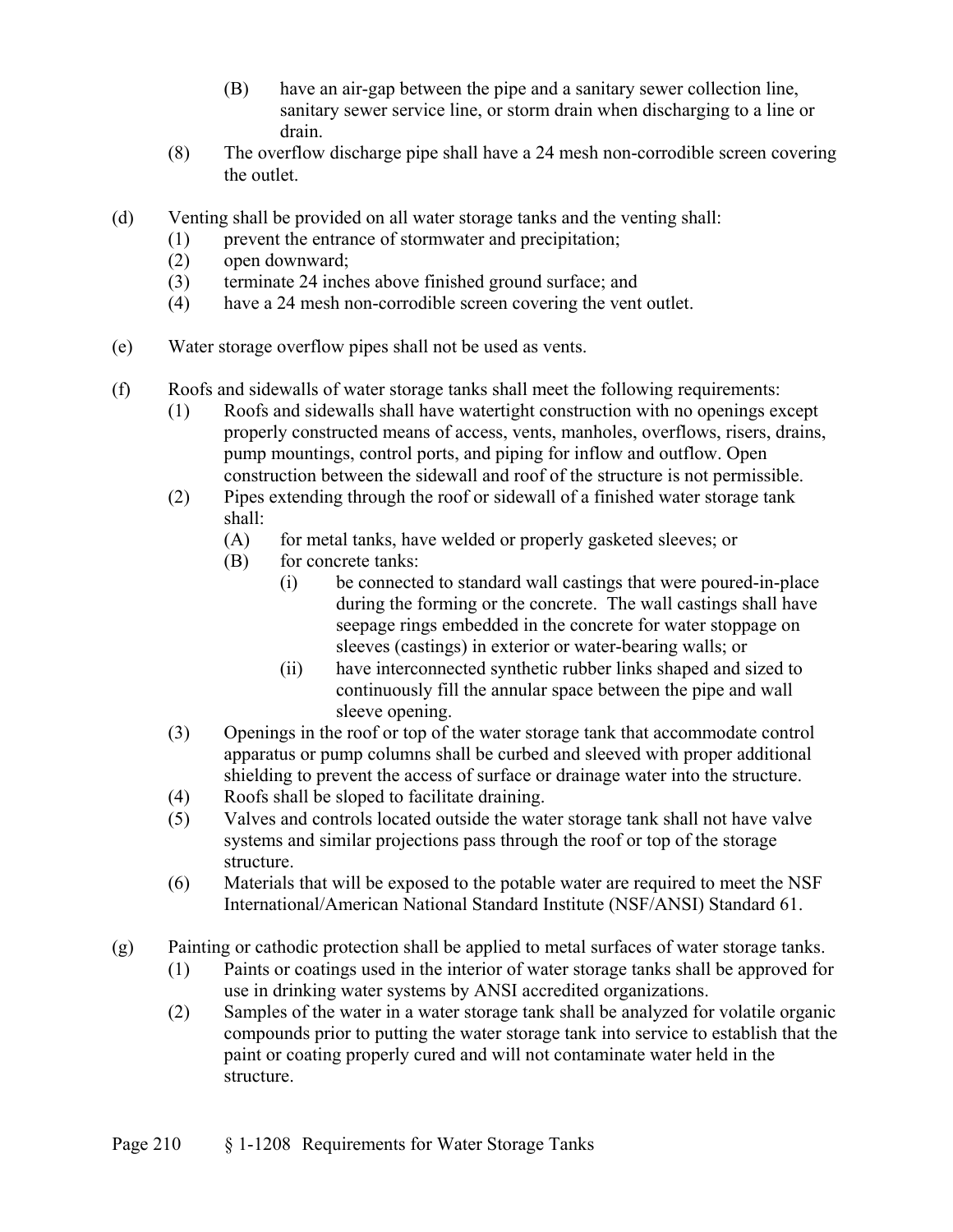(h) Grading around a ground level water storage tank shall be done in a manner to prevent stormwater from standing within 50 feet of the structure.

# **§ 1-1209 Leakage and Pressure Testing**

- (a) Water service lines and water service pipes shall be pressure tested and leakage tested according to one of the following procedures prior to placing the potable water supply into service:
	- (1) Vermont Plumbing Rules;
	- (2) the AWWA; or
	- (3) by pressurizing the lines and pipes with water at the working pressure of the system or greater and hold without a drop in pressure for a minimum of 16 minutes.
- (b) Atmospheric storage structures shall be leakage tested according to the following procedure to ensure water loss is equal to or less than 0.05 of 1 percent of the tank capacity prior to placing the structure into service:
	- (1) filling the tank with potable water and let stand for 24 hours; and
	- (2) measuring the loss of water over 24 hours.
- (c) If the water service line, water service pipe, or atmospheric storage structure fails the pressure or leakage test, the cause of the failure shall be repaired, and the line, pipe, or structure retested.

## **§ 1-1210 Disinfection**

- (a) A potable water supply shall be disinfected pursuant to the requirements of Subsection (b), (c), and (d) prior to placing the potable water supply into service and after any servicing or repair of the potable water supply, such as installation of new pipes, wires, casing, or pumps.
- (b) Disinfection of the potable water source shall be completed pursuant to the recommendations by the Vermont Department of Health for disinfecting a water system, or the following method:
	- (1) flush the potable water supply until the water runs clear;
	- (2) provide an initial dosage of at least 100 mg/L of chlorine in the potable water source;
	- (3) circulate the water in the potable water source; and
	- (4) allow the water to rest in the potable water source for a minimum of 12 to 24 hours before disposing of the chlorinated water.
- (c) Disinfection of water service lines and water service pipes shall be completed pursuant to the requirements of the Vermont Plumbing Rules or the following method:
	- (1) fill the water service line or water service pipe with a water/chlorine solution of  $100 \text{ mg/L}$ ; and
	- (2) allow the chlorinated water to rest in the water service line or water service pipe for a minimum of 24 hours before disposing of the chlorinated water.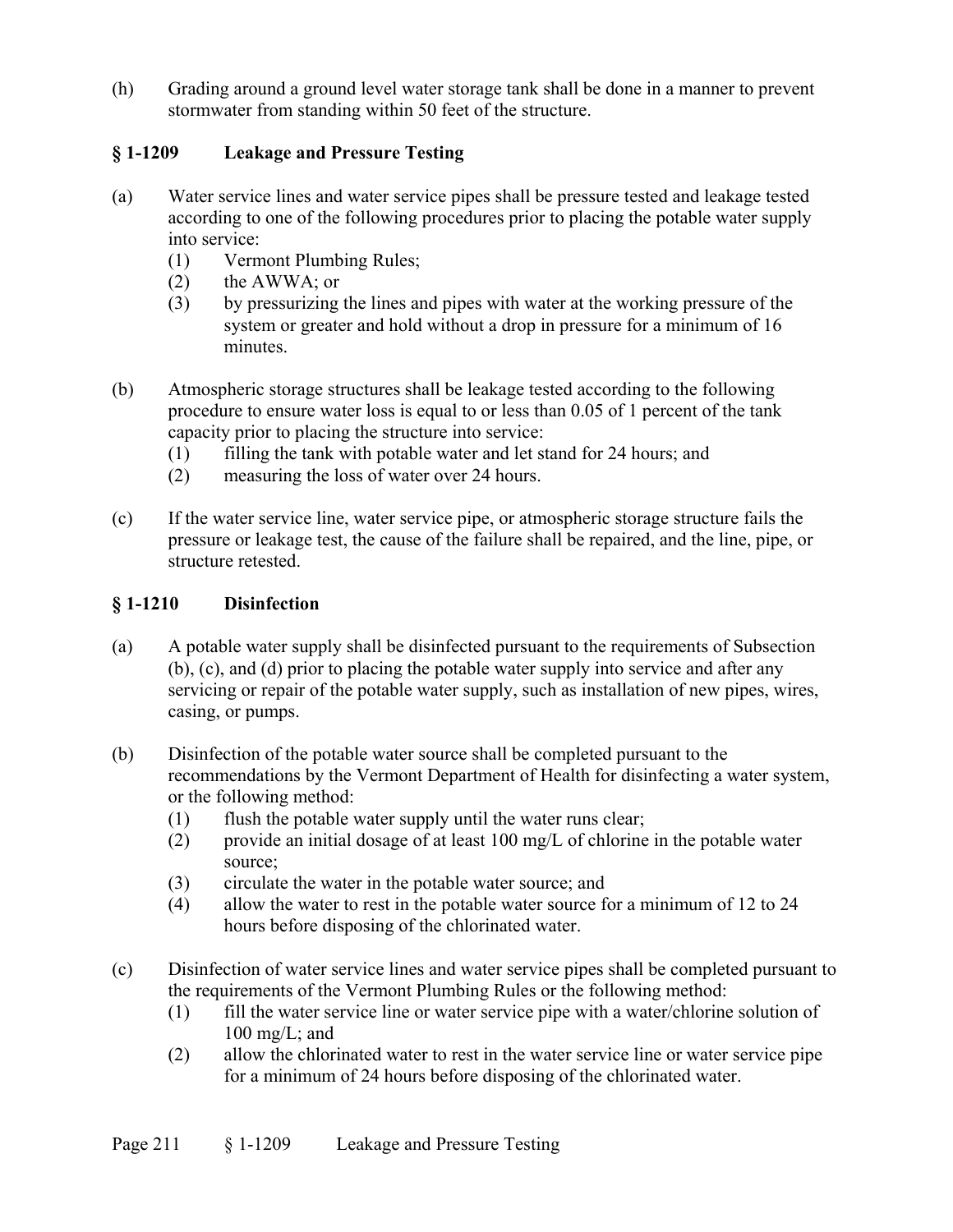- (d) Disinfection of water storage tanks shall be completed pursuant to the following method:
	- (1) fill 5 percent of the total volume of the water storage structure with a water/chlorine solution of 100 mg/L;
	- (2) allow the chlorinated water to rest in the water storage tank for a minimum of 6 hours; and
	- (3) then add water to fill the water storage tank with a combination of the original chlorinated water and additional water to the overflow pipe and allow the diluted chlorinated water to rest in the water storage tank for a minimum of 24 hours before disposing of the chlorinated water.
- (e) Chlorinated water used to disinfect or resulting from disinfection of potable water supplies shall not be discharged to a wastewater system or to surface water. Proper disposal of the chlorinated water is to the ground surface through sheet flow that infiltrates into the soil or disposal to a wastewater treatment facility, if authorized by the wastewater treatment facility.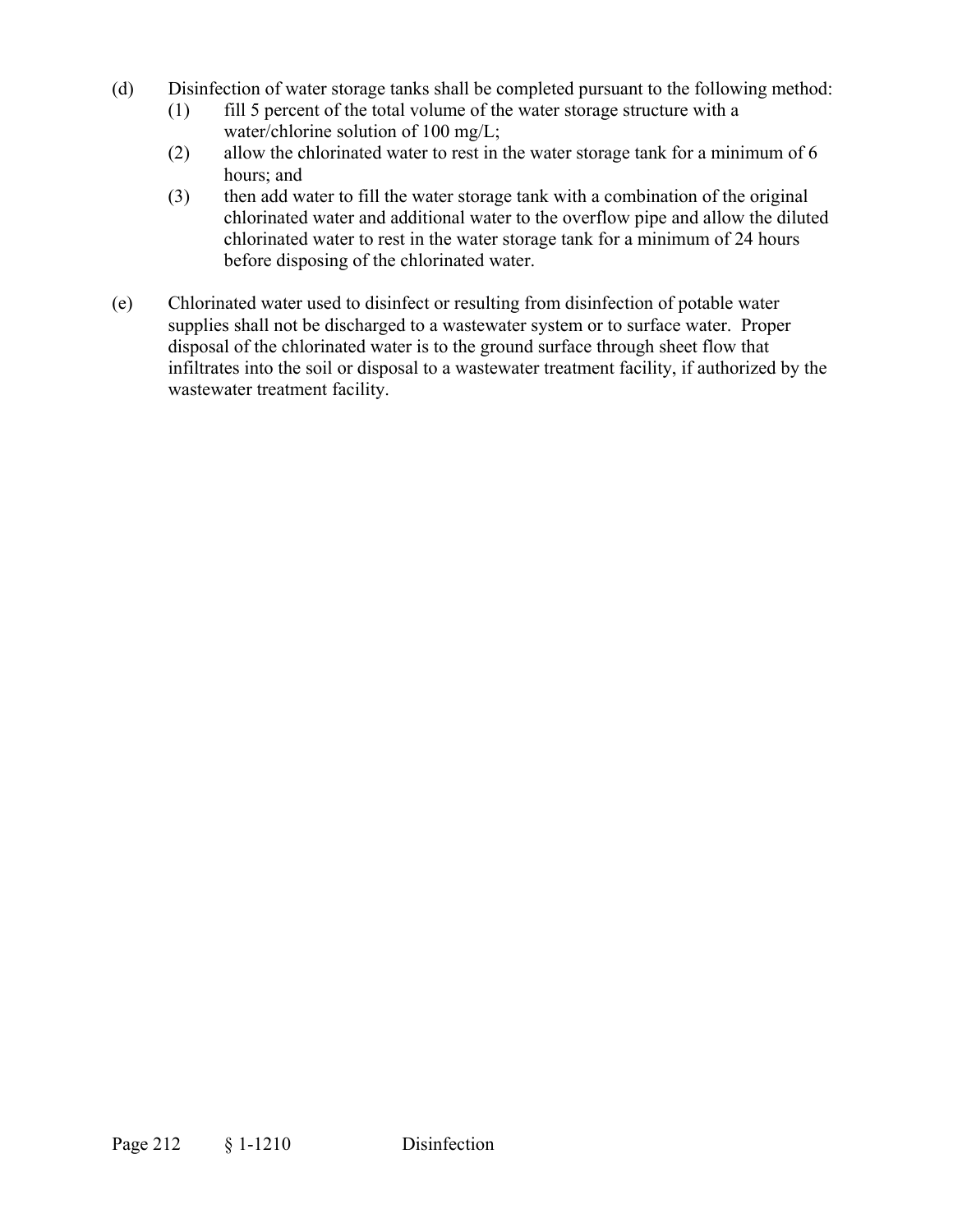### **Appendix A – Information for an Application**

- (a) For the purposes of this appendix, the term "project" means all components of all wastewater systems and potable water supplies that are required to be part of an application.
- (b) When the application needs to identify proposed or existing buildings or structures or campgrounds, soil-based wastewater systems, sanitary sewer service lines, sanitary sewer collection lines, potable water supplies, or the subdivision of land, a site plan shall be included with the application that includes the following information:
	- (1) Preparer's signature, plan title, date, and revision date(s) on all plans.
	- (2) Legend or clear identification of all plan features.
	- (3) North arrow.
	- (4) Plan scale as required by Rules stated on the plans. A graphic representation may be shown but does not replace a stated scale.
		- (A) Except as required by Subsection (b)(4)(B), site plans shall be prepared to a scale not greater than 1-inch equals 100 feet.
		- (B) Site plans, prepared to a scale not greater than 1-inch equals 30 feet, identifying the limits of the stone and fill material for an at-grade leachfield; the limits of the fill material for a mound; the enclosure for a bottomless sand filter; and the area 25 feet downslope and 10 feet on all other sides from the limits of the stone and fill material for an at-grade leachfield, the limits of the fill material for a mound, or the enclosure for a bottomless sand filter.
		- $(C)$  Notwithstanding Subsection  $(b)(4)(A)$ , a site plan may have scale greater than 1-inch equals 100 feet, including the use of aerial photographs only for the purposes of:
			- (i) identifying the boundary line locations and dimensions when the size of the lot is greater than 10 acres;
			- (ii) identifying a site listed on the hazardous sites list maintained by the Waste Management Division of the Department that is located greater than 500 feet and within one third of a mile to a potable water supply; or
			- (iii) identification of surface drainage patterns.
	- (5) The location and elevation of the permanent benchmark established on the lot.
	- (6) All existing and proposed boundary lines and boundary line dimensions.
	- (7) For the lot on which the wastewater system or potable water supply is proposed:
		- (A) Lot numbers or unique lot designations for subdivisions involving 2 or more lots.
		- (B) Campsite numbers or unique campsite designations for campgrounds.
		- (C) Existing and proposed permanent legal accesses.
		- (D) Existing and proposed driveways, parking lots, and roadways.
		- (E) Existing and proposed buildings or structures, or campgrounds.
		- (F) Designated Well Head Protection Area (WHPA).
		- (G) Surface water such as streams, lakes, ponds, reservoirs, and other water impoundments
		- (H) Stormwater conveyance/treatment/control practices.
		- (I) Class 1 or Class II wetlands.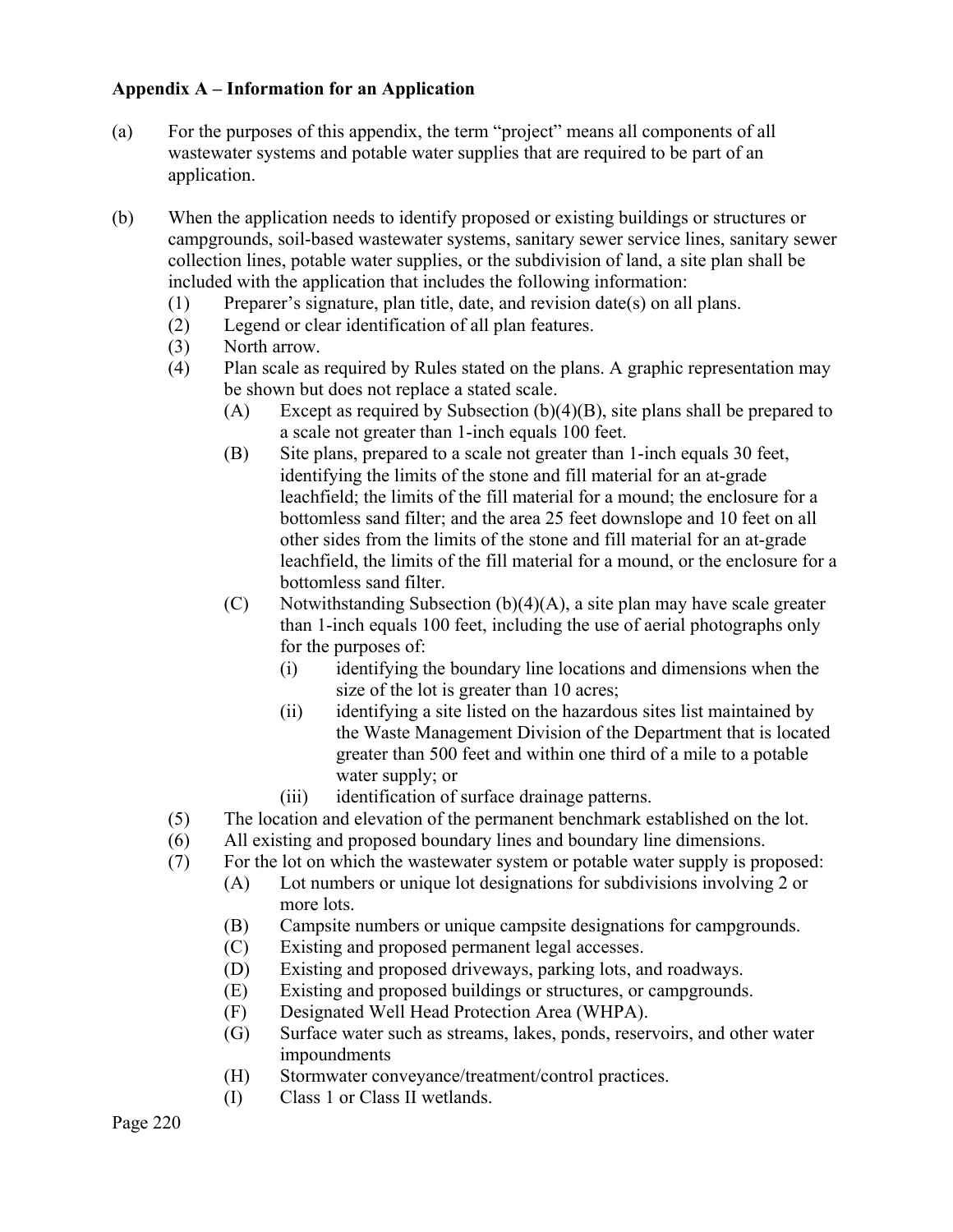- (J) Base flood elevation.
- (K) Floodways.
- (8) Contours shall be provided using the following specifications:
	- (A) 5-foot contour interval shall be provided for drawing isolation zones around leachfields, wastewater system components, potable water supply sources, and potable water supply components.
	- (B) 2-foot contour intervals shall be provided for that portion of the plan identifying the limits of the stone and fill material for an at-grade leachfield; the limits of the fill material for a mound; the enclosure for a bottomless sand filter; and the area 25 feet downslope and 10 feet on all other sides from the limits of the stone and fill material for an at-grade leachfield, the limits of the fill material for a mound, or the enclosure for a bottomless sand filter.
	- (C) At least 90 percent of the contours shall be accurate within one half contour interval and no inaccuracies shall exceed one contour interval.
	- (D) Photogrammetric contour maps may only be used to show the general contour of the land when it is necessary to show ground or groundwater flow to such items as hazardous waste sites and public water sources.
- (c) For an application proposing a wastewater system, the following additional information shall be provided:
	- (1) Required information to be shown on the site plan for a soil-based wastewater system:
		- (A) Location of all components of the proposed wastewater system and replacement area.
		- (B) Location of all proposed, existing or permitted potable water sources and public water sources that are on the applicant's property.
		- (C) Location of all proposed, existing, or permitted potable water sources and public water sources that are off the applicant's property but that have an isolation zone identified in  $\S$  1-912(b) plus a boundary that is 50 feet or less from the proposed leachfield.
		- (D) Location of any Zone 1 of a Public Community Water System Source Protection Area that are on the applicant's property or are off the applicant's property but within 50 feet of the applicant's nearest property line.
		- (E) Isolation zones identified in § 1-912(b) drawn around all proposed, existing, or permitted potable water sources and public water sources identified in Subsection  $(c)(1)(B)$  and  $(C)$ .
		- (F) Location and identification of features and objects identified in Table 9-5 that are on the applicant's property.
		- (G) All soil test pit locations with corresponding numbers or letter designations.
		- (H) All percolation test locations with corresponding numbers or letter designations.
		- (I) Existing and proposed footing drains, curtain drains, and drainage pipes or tiles.
		- (J) Existing and proposed surface water drainage ditches, and surface water swales.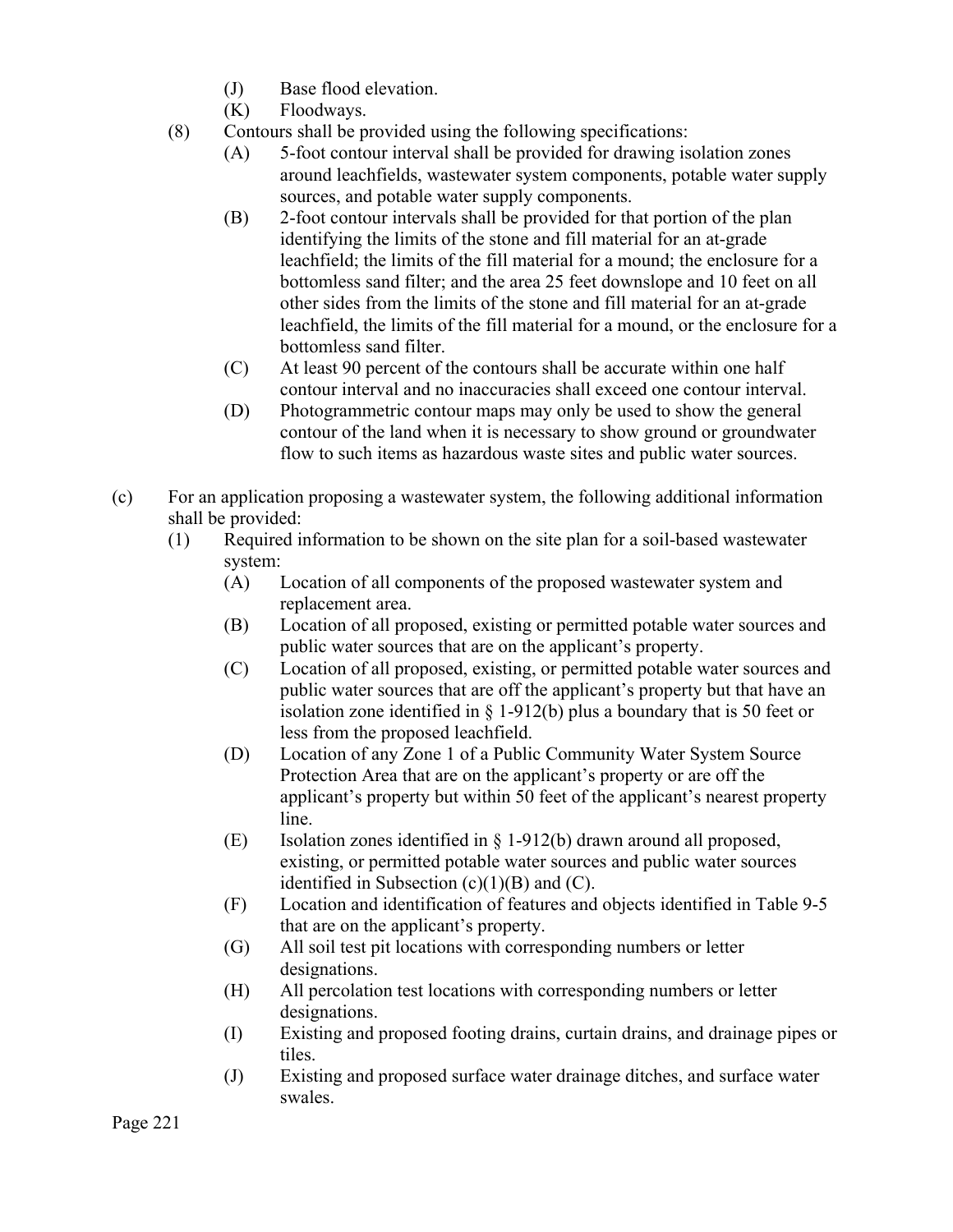- (K) Ledge outcrops and other site limitations that may interfere with the proper installation of the components of the wastewater system.
- (2) Required information to be shown on the site plan for a water main, water service line, or water service pipe:
	- (A) Location of existing, proposed, or permitted water mains, water service lines, or water service pipes that are on the applicant's property or off the applicant's property but are within 50 feet of the applicant's nearest property line.
	- (B) Elevations and material specifications of the water main, water service line, or water service pipe when:
		- (i) a sanitary sewer collection line or sanitary sewer service line crosses a water main, water service line, or water service pipe; or
		- (ii) a sanitary sewer collection line or sanitary sewer service line is within the horizontal isolation distance to a water main, water service line, or water service pipe.
- (3) Plans with details for components of a wastewater system.
	- (A) Septic tank effluent filter manufacturer and model number identified with the tank detail.
	- (B) Septic tank size, dimensions, riser to grade, and material specifications.
	- (C) Grease tank size, dimensions, and material specifications.
	- (D) Innovative/alternative system or component if the system or component has general, pilot, or experimental approval.
	- (E) Pump station including float material (mercury floats are prohibited), float elevations, venting, and visual and audio alarm location.
	- (F) Storage tank size, dimensions, riser to grade, and material specifications.
	- (G) Dosing siphon.
	- (H) Sanitary sewer service line, or force main when a component of a sanitary sewer service line, with minimum pipe slope for the service line, invert elevations at the building and at each component of the wastewater system, and pipe sizes and material specifications.
	- (I) Sanitary sewer collection line plan and profile, pipe invert elevations at each component of the wastewater system, and pipe sizes and material specifications.
	- (J) Sanitary sewer force main, when a component of a sanitary sewer collection line, plan and profile, pipe sizes and material specifications, and pipe invert elevations at each component of the wastewater system.
	- (K) Trench detail for a sanitary sewer service line, sanitary sewer collection line, and force main when a component of a sanitary sewer service line or sanitary sewer collection line.
	- (L) Sewer/water crossover detail with invert elevations of the sanitary sewer service line, sanitary sewer collection line, water service line, water service pipe, or water main.
	- (M) Manhole or cleanout detail that are included on a sanitary sewer collection line or sanitary sewer service line.
	- (N) Distribution box detail with flow equalization devices.
	- (O) Vertical cross-section view of the leachfield with bottom trench or bed, invert elevations for distribution piping, at-grade access and clean out ports, and top of field relative to original and proposed ground surface.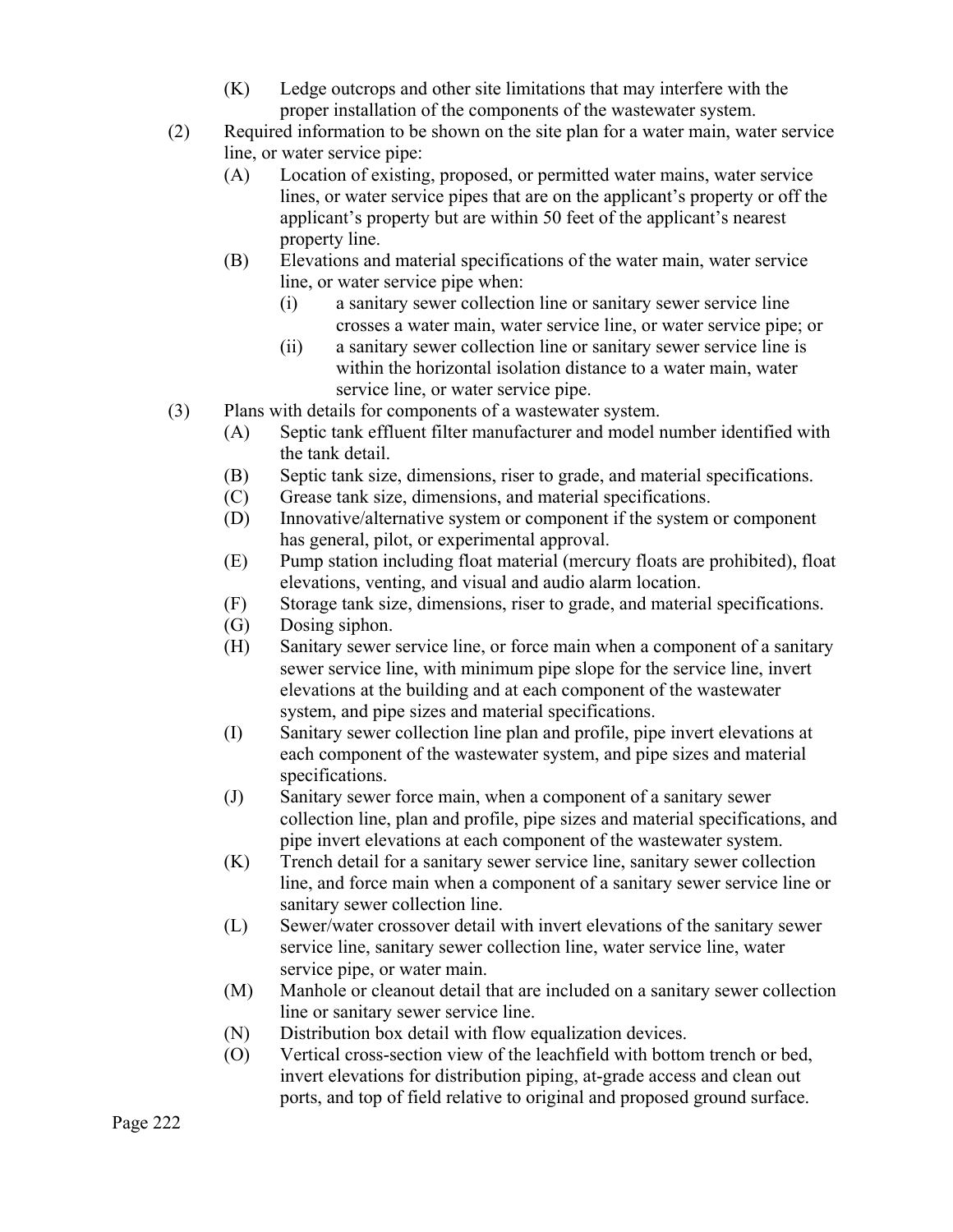- (P) Sanitary sewer service line or sanitary sewer collection line crossing surface water.
- (Q) Proposed curtain drain.
- (R) Erosion prevention and sediment control measures.
- (4) Supporting data and narratives.
	- (A) Calculations for sizing each component of the wastewater system, when required.
	- (B) Flow metering and wastewater strength analysis, when required.
	- (C) Calculations to demonstrate all portions of the bottom of the leachfield maintain the depths of naturally occurring soil and fill material required pursuant to § 1-903 to the seasonal high-water table, induced water table, and bedrock.
	- (D) Hydrogeologic analysis to calculate the induced water table.
	- (E) Soil descriptions and percolation test results corresponding to the soil test pit and percolation site identified on the site plan.
	- (F) An application that includes a design of a leachfield based on monitoring of the water table to establish the seasonal high-water table shall include:
		- (i) all water table monitoring data; and
		- (ii) an analysis of the water table monitoring data.
	- (G) Specifications for mound fill material, fill material for sand filters, and bottomless sand filter fill material.
	- (H) Leakage testing procedure and required result for each component of a wastewater system.
	- (I) Innovative/alternative system or component manufacturer and model number, if applicable.
	- (J) Specifications on methods of installation, performance standards, and quality of workmanship.
	- (K) Operation and maintenance manuals when required by these Rules.
	- (L) When a constructed wetlands is a component of the wastewater system, a list of plant species.
- (d) For an application proposing a potable water supply, the following additional information shall be provided.
	- (1) Required information to be shown on the site plan for a potable water supply with a potable water source.
		- (A) Location of all components of the proposed potable water system.
		- (B) Location of all proposed, existing, or permitted leachfields, replacement areas, and wastewater tanks that are on the applicant's property.
		- (C) Location of all proposed, existing, or permitted leachfields and wastewater tanks and replacement areas that are off the applicant's property but that have an isolation zone identified in  $\S$  1-1104(e) with a boundary that is 50 feet or less from the proposed potable water source.
		- (D) Isolation zones identified in § 1-1104(e) drawn around all proposed, existing, or permitted leachfields, replacement areas, and wastewater tanks identified in Subsection  $(d)(1)(B)$  and  $(C)$ .
		- (E) Location and identification of all potential sources of contamination identified in Table 11-1 that are on the applicant's property or that are off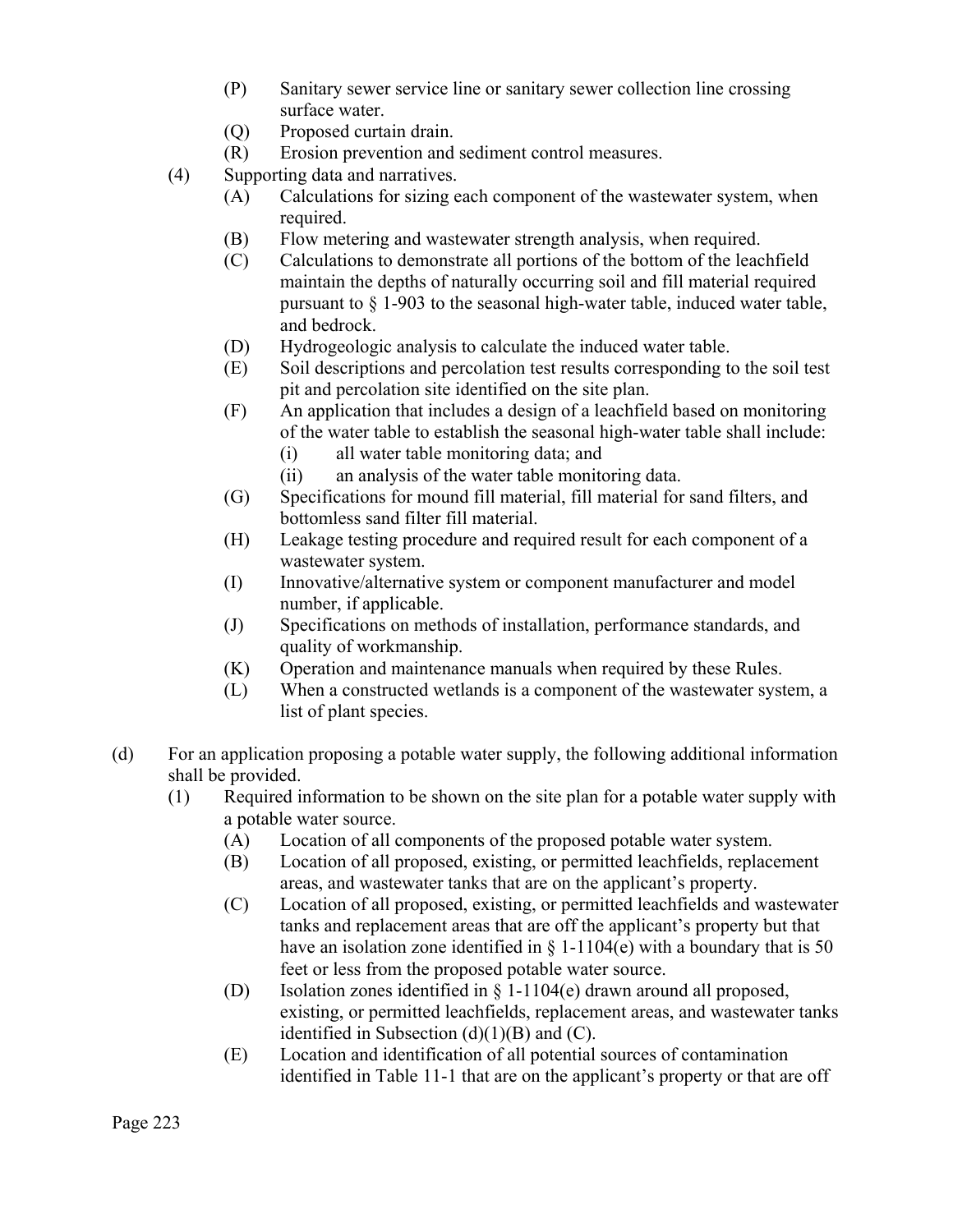the applicant's property but have an isolation distance that ends 50 feet or less from the proposed potable water source.

- (F) Ledge outcrops and other site limitations that may interfere with the proper installation of the components of the potable water supply.
- (G) Existing or permitted potable water supplies or public water supplies within the isolation distances for interference testing.
- (2) Required information to be shown on the site plan for a potable water supply that is a water service line or a water service pipe.
	- (A) Location of sanitary sewer collection lines or sanitary sewer service lines that are on the applicant's property and location of sanitary sewer collection lines or sanitary sewer service lines that are off the applicant's property but within 50 feet of the applicant's nearest property line.
	- (B) Elevations and material specifications of the sanitary sewer collection line or sanitary sewer service line when:
		- (i) a water service line or water service pipe crosses a sanitary sewer collection line or sanitary sewer service line; or
		- (ii) a water service line or water service pipe is within the horizontal isolation distance to a sanitary sewer collection line or sanitary sewer service line.
- (3) Plans with details for components of a potable water supply.
	- (A) Well construction and material specifications.
	- (B) Water service pipe or water service line size and material specifications.
	- (C) Water service pipe or water service line trench and material specifications.
	- (D) Potable water system treatment components and material specifications, if treatment is included in the design.
	- (E) Storage tank size, dimensions, riser to grade, overflow, and material specifications.
	- (F) Water service pipe or water service line crossing surface water.
- (4) Supporting data and narratives.
	- (A) Calculations for sizing each component of the potable water supply, when required.
	- (B) Determining the long-term yield for potable water sources if required for the potable water supply.
	- (C) Calculating the instantaneous peak demand if required for the potable water supply.
	- (D) Calculations for determining water storage if determining storage is required for the potable water supply.
	- (E) Water quality testing results.
	- (F) Flow metering analysis, when required.
	- (G) Well yield and method for determining the yield.
	- (H) Pressure and leakage testing of distribution system.
	- (I) Disinfection specifications for disinfecting potable water supply.
	- (J) Water system treatment components with manufacturer's make and model numbers, if treatment is included in the design.
	- (K) Surrounding well logs to demonstrate availability of water.
	- (L) Interference testing and analysis when required.
	- (M) Pump manufacturer with pump capabilities and model number.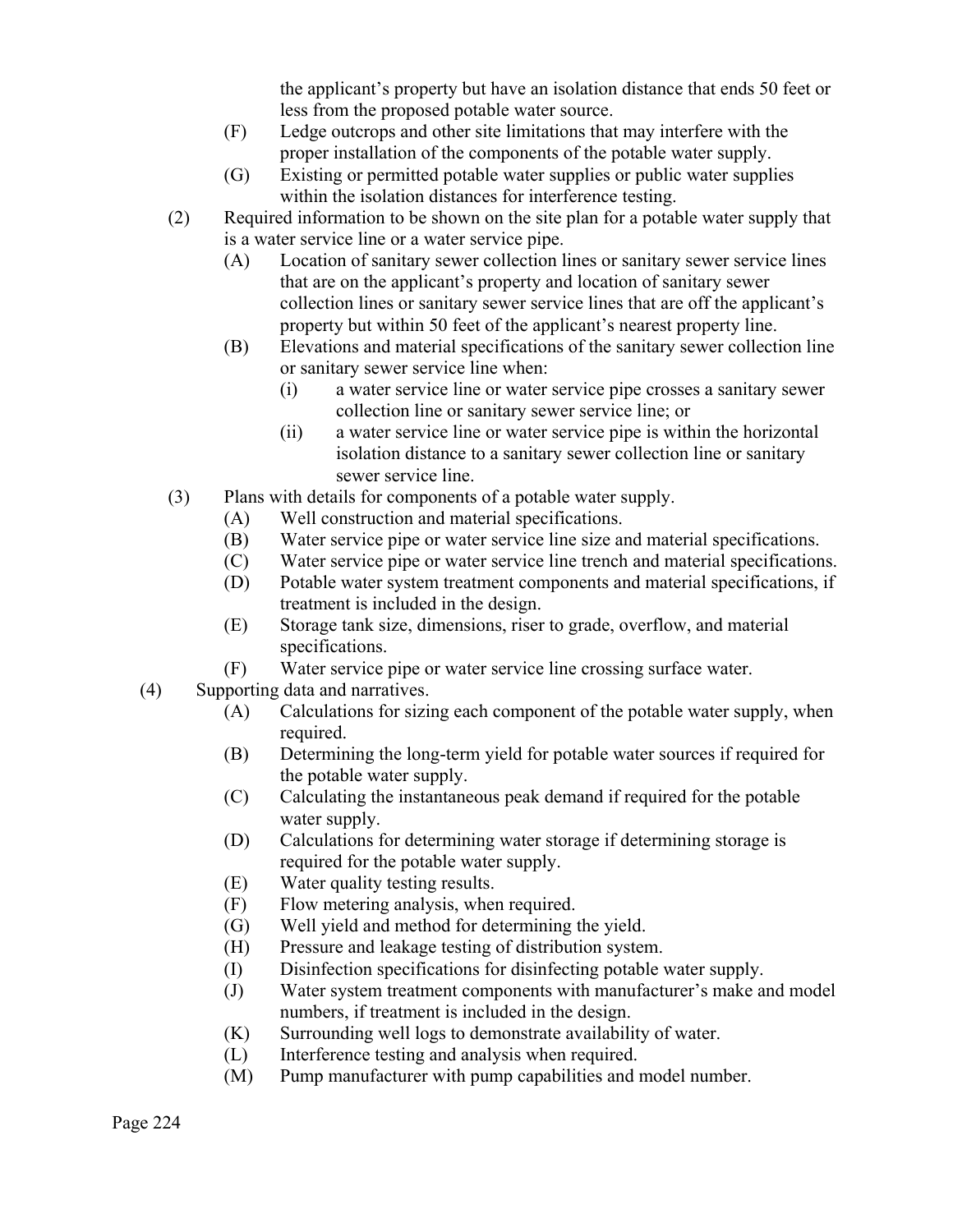- (N) Specifications on methods of installation, performance standards, and quality of workmanship.
- (O) Operation and maintenance manuals.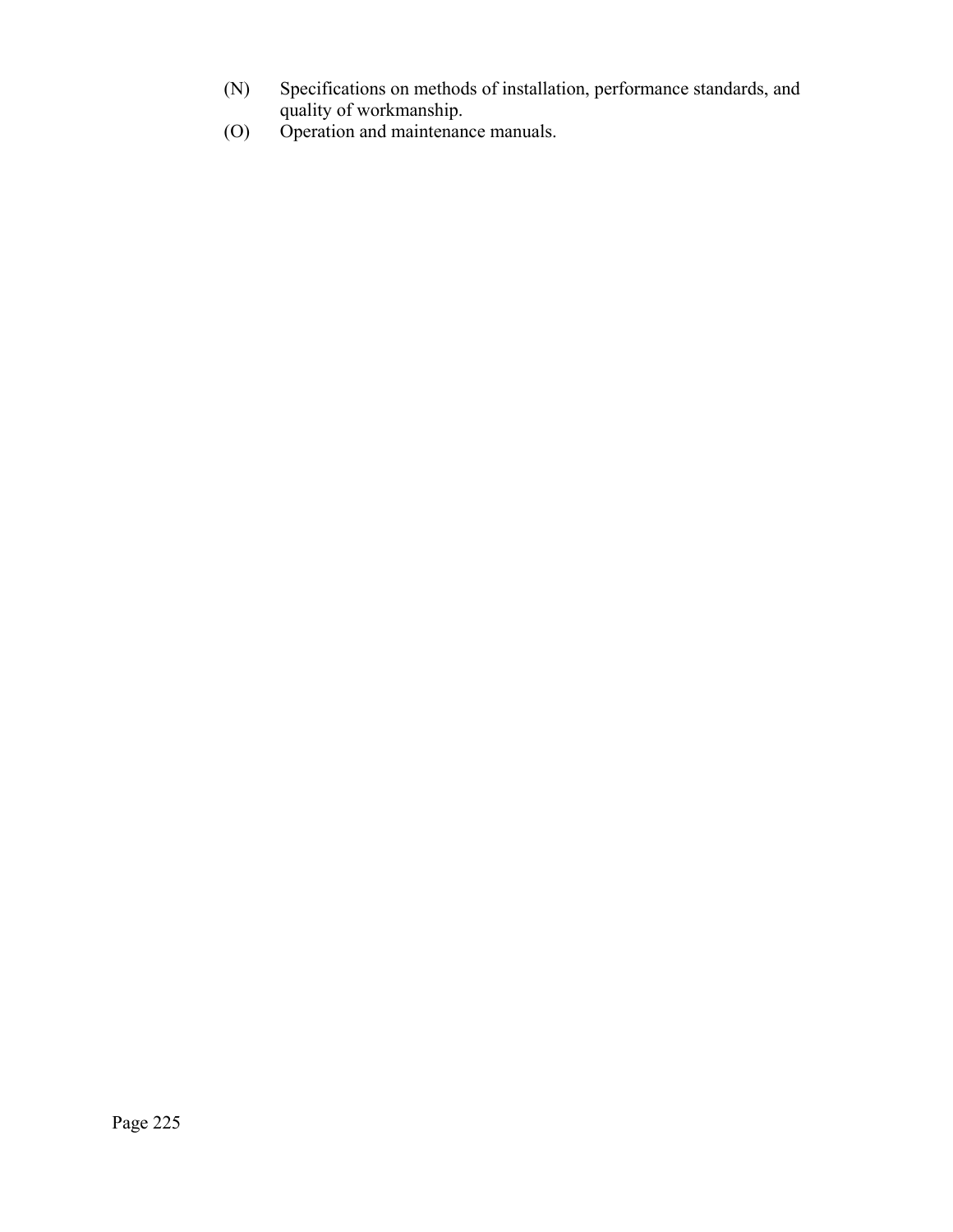### **Appendix B – Examples**

### **Examples B-1 Examples for Designing a Flow Equalization Tank**

Example 1: The project discharges 1000 gallons per day on Friday and Saturday and 200 gallons per day for the other five days. Total flow is 3,000 gallons and is discharged over 7 days at 429 gallons per day.

| Day | Flow into system | Flow out of system | <b>Storage</b> |
|-----|------------------|--------------------|----------------|
|     | 1000             | 429                |                |
|     | 1000             | 429                | 1,142          |
|     | 200              | 429                | 713            |
|     | 200              | 429                | 289            |
|     | 200              | 429                |                |
|     | 200              | 429                |                |
|     | 200              |                    |                |

#### **Example 1 Table**

The maximum storage per the table is 1142 gallons. The system needs a storage tank of  $1,142 \text{ X } 1.5 = 1,713$  gallons.

Example 2: The project discharges 1000 gallons per day on Monday and on Thursday and 200 gallons per day the other five days. Total flow is 3,000 gallons and is discharged over 7 days at 429 gallons per day.

| Day | Flow into system | Flow out of system | <b>Storage</b> |
|-----|------------------|--------------------|----------------|
|     | 1000             | 429                | 571            |
|     | 200              | 429                | 342            |
|     | 200              | 429                | 113            |
|     | 1000             | 429                | 684            |
|     | 200              | 429                | 455            |
|     | 200              | 429                | 226            |
|     |                  |                    |                |

#### **Example 2 Table**

The maximum storage per the table is 684 gallons. The system needs a storage tank of  $684 \text{ X } 1.5 = 1026 \text{ gallons.}$ 

### **Examples B-2 Examples for Calculating the Induced Water Table Using the Simplified Method**

Example 1: Calculate the linear loading rate (LLR) for the design of a mound for a 3-bedroom single-family residence with the following basis of design.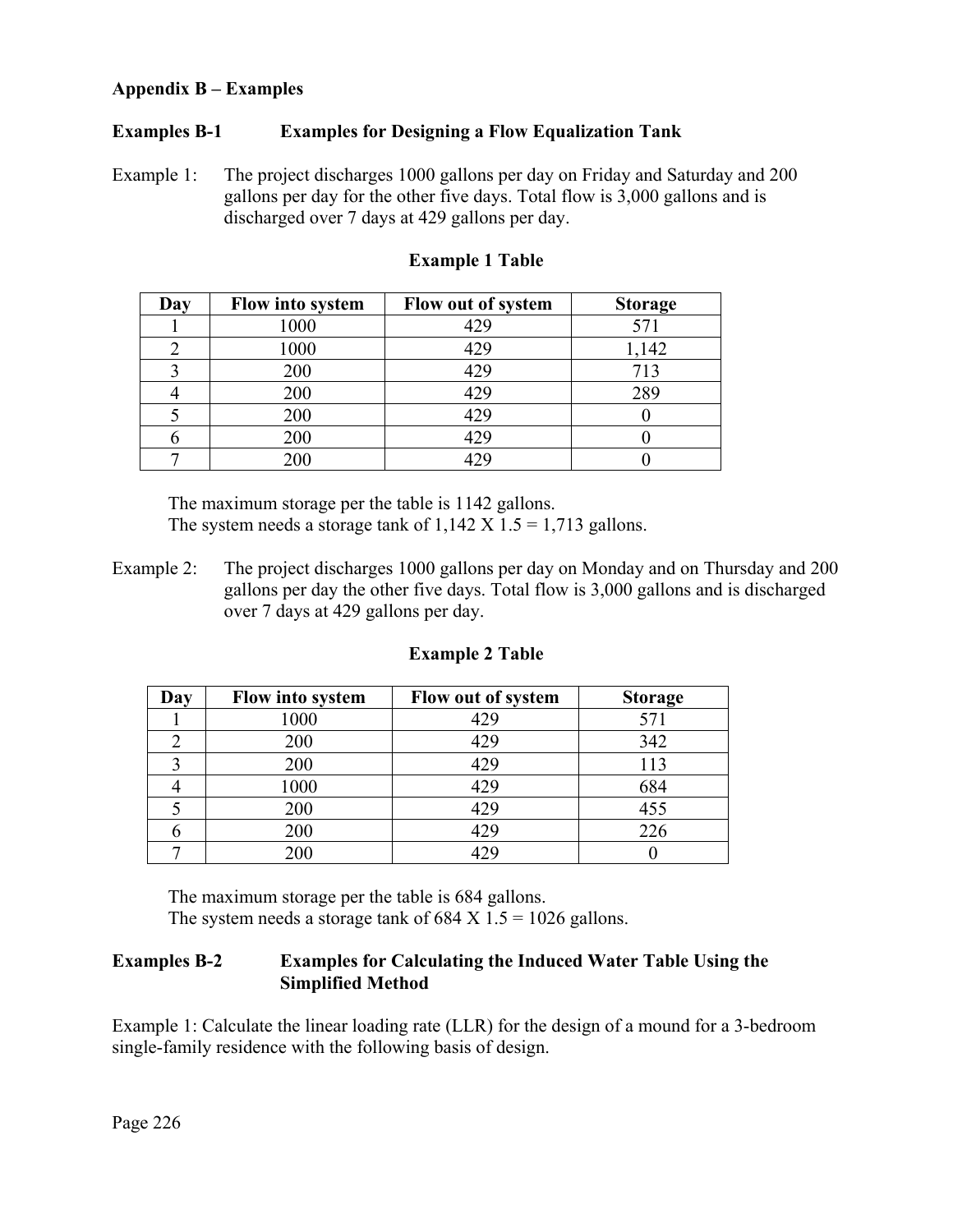The design flow (DF) is 420 gallons per day (gpd). The site has 13 inches of a sandy loam over 10 inches of a silt loam. The sandy loam and silt loam have consistencies less dense than "firm." Seasonal high-water table is at 23 inches. The ground slope where the leachfield is proposed is 5 percent. The designer may use only the 13 inches of the sandy loam (the silt loam becomes the limiting soil condition); use the silt loam if the design is to use the 23 inches above the seasonal high-water table; or use both soil textures. These Rules require 6 inches of naturally occurring soil between ground surface and the induced water table.

(1) Calculate the LLR and System Length Based Solely on the Available Depth of Sandy Loam.

 Calculate the LLR:  $(h) = (13$  inches - 6 inches)  $\div$  12 inches per foot = 0.58 feet  $(f) = 18.7$  (from Table 9-14 for a sandy loam with a 5 percent slope)  $LLR = (h)(f) = (0.58)(18.7) = 10.8$  gallons per linear foot

 Calculate the minimum system length (SL)  $SL = DF \div LLR$  $SL = 420$  gpd  $\div 10.8$  gallons per linear foot  $SL = 39$  feet

(2) Calculate the LLR and System Length Based on the Most Limiting Soil or Silt Loam.

 Calculate the LLR:  $(h) = (13$  inches + 10 inches - 6 inches)  $\div$  12 inches per foot = 1.4 feet  $(f) = 3.7$  (from Table 9-14 for a silt loam with a 5 percent slope)  $LLR = (h)(f) = (1.4)(3.7) = 5.18$  gallons per linear foot

 Calculate the minimum system length (SL):  $SL = DF \div LLR$  $SL = 420$  gpd  $\div$  5.18 gallons per linear foot  $SL = 81$  feet

(3) Calculate the LLR and System Length Based on the 2 Textures of Sandy Loam and Silt Loam.

According to  $\S 1-927(i)$ , the LLR using 2 textures is: LLR for the Sandy Loam + LLR for the Silt Loam LLR for the Sandy Loam =  $[(13 \text{ inches} - 6 \text{ inches}) \div 12 \text{ inches}]$  $(18.7) = 10.8$  gallons per linear foot LLR for the Silt Loam =  $(10 \text{ inches} \div 12 \text{ inches})(3.7)$  $LLR = 3.1$ System LLR = 10.8 gallons per linear foot  $+$  3.1 gallons per linear foot System  $LLR = 13.9$  gallons per linear foot

 Calculate the minimum system length (SL)  $SL = DF \div LLR$